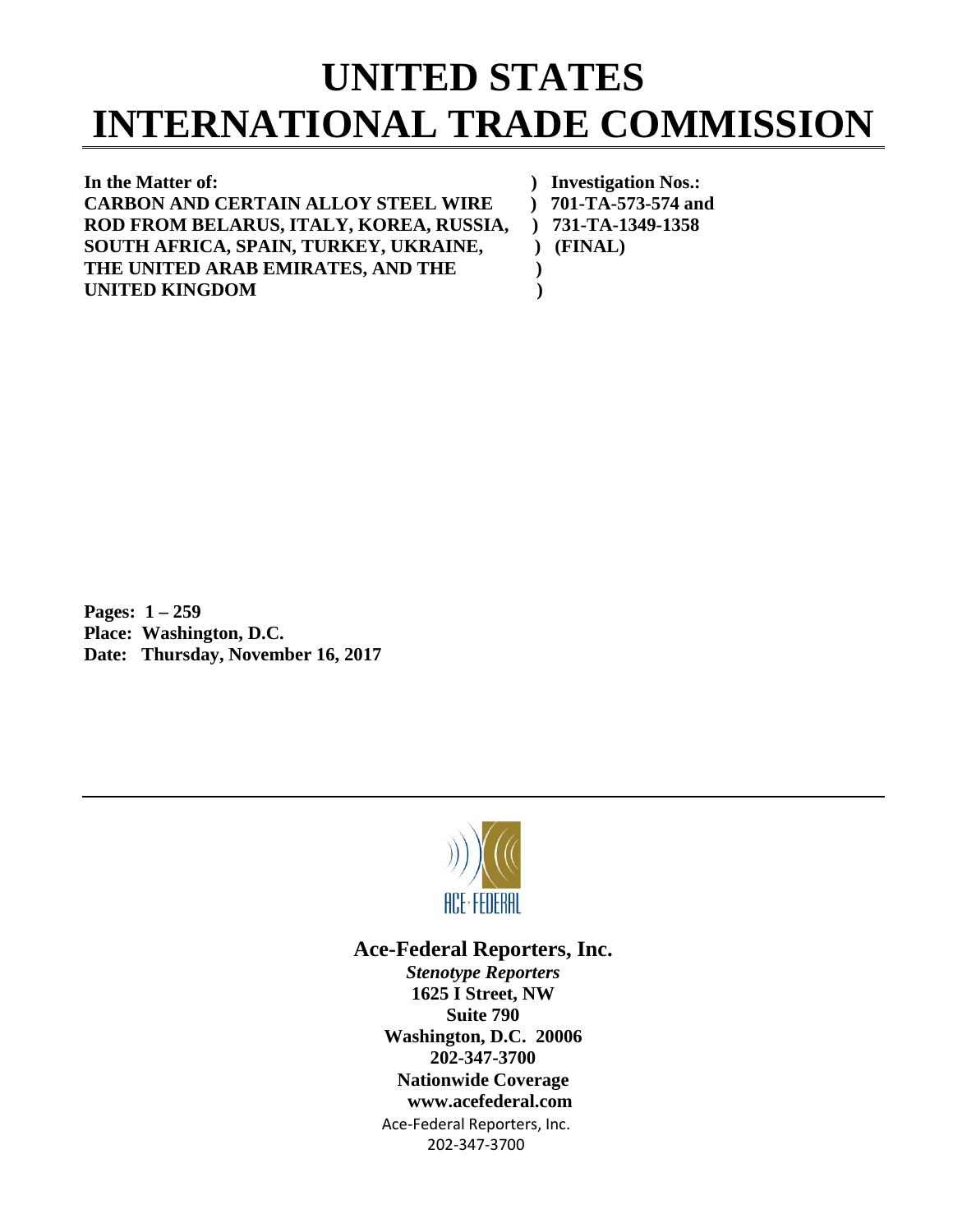| $\mathbf{1}$   | UNITED STATES OF AMERICA                                |                                                  |
|----------------|---------------------------------------------------------|--------------------------------------------------|
| 2              | BEFORE THE                                              |                                                  |
| $\mathfrak{Z}$ | INTERNATIONAL TRADE COMMISSION                          |                                                  |
| 4              |                                                         |                                                  |
| 5              | IN THE MATTER OF:                                       | ) Investigation Nos.:                            |
| 6              | CARBON AND CERTAIN ALLOY STEEL ) 701-TA-573-574 AND     |                                                  |
| 7              | WIRE ROD FROM BELARUS, ITALY, ) 731-TA-1349-1358        |                                                  |
| 8              | KOREA, RUSSIA, SOUTH AFRICA, ) (FINAL)                  |                                                  |
| 9              | SPAIN, TURKEY, UKRAINE, THE                             | $\rightarrow$                                    |
| 10             | UNITED ARAB EMIRATES, AND THE                           | $\rightarrow$                                    |
| 11             | UNITED KINGDOM                                          | $\lambda$                                        |
| 12             |                                                         |                                                  |
| 13             |                                                         |                                                  |
| 14             |                                                         | Main Hearing Room (Room 101)                     |
| 15             |                                                         | U.S. International Trade                         |
| 16             |                                                         | Commission                                       |
| 17             |                                                         | 500 E Street, SW                                 |
| 18             |                                                         | Washington, DC                                   |
| 19             |                                                         | Thursday, November 16, 2017                      |
| 20             |                                                         |                                                  |
| 21             |                                                         | The meeting commenced pursuant to notice at 9:30 |
| 22             | a.m., before the Commissioners of the United States     |                                                  |
| 23             | International Trade Commission, the Honorable Rhonda K. |                                                  |
| 24             | Schmidtlein, Chairman, presiding.                       |                                                  |
| 25             |                                                         |                                                  |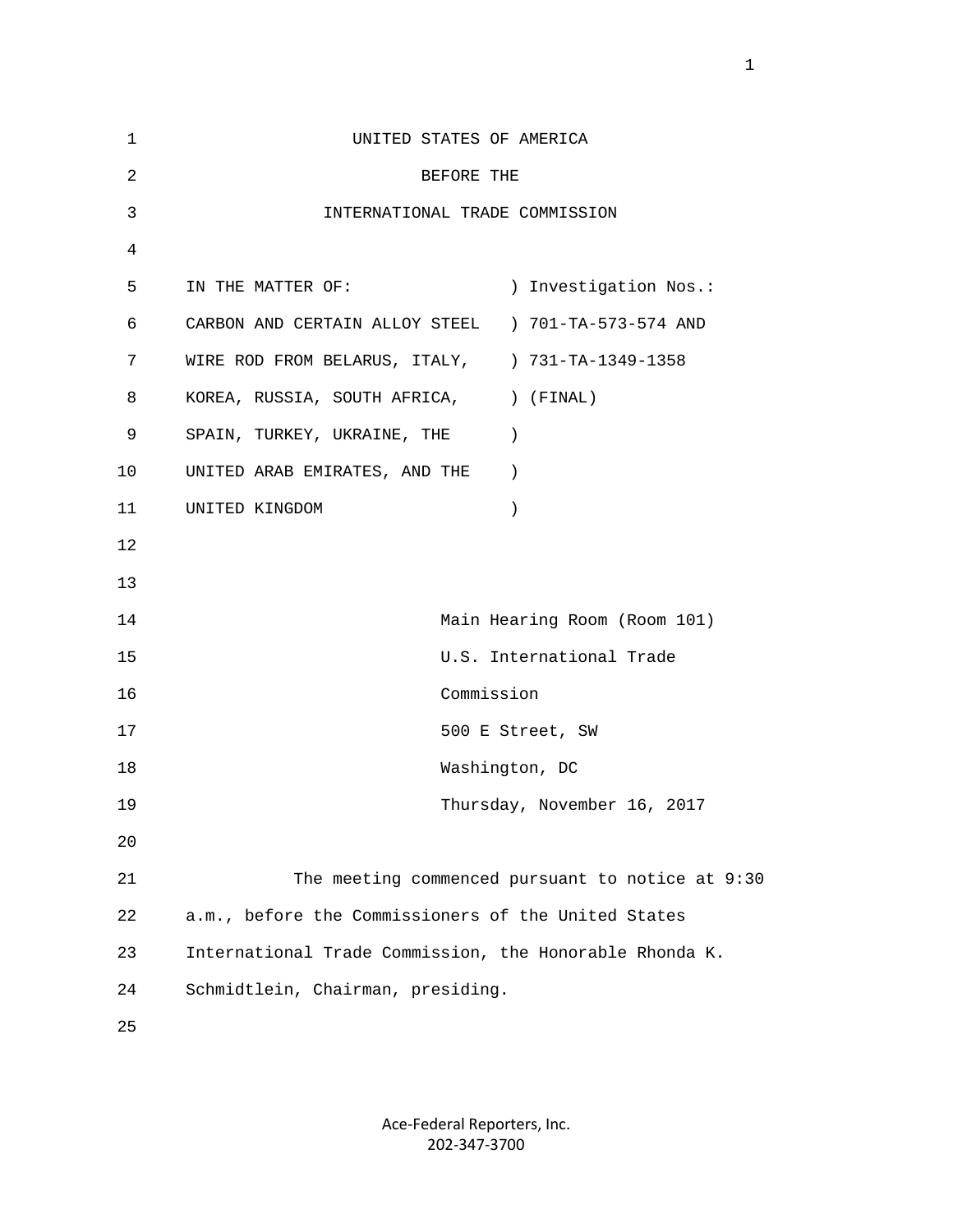1 APPEARANCES:

| 2  | On behalf of the International Trade Commission:        |
|----|---------------------------------------------------------|
| 3  | Commissioners:                                          |
| 4  | Chairman Rhonda K. Schmidtlein                          |
| 5  | Vice Chairman David S. Johanson                         |
| 6  | Commissioner Irving A. Williamson                       |
| 7  | Commissioner Meredith M. Broadbent                      |
| 8  |                                                         |
| 9  |                                                         |
| 10 |                                                         |
| 11 |                                                         |
| 12 | Staff:                                                  |
| 13 | William R. Bishop, Supervisory Hearings and Information |
| 14 | Officer                                                 |
| 15 | Sharon Bellamy, Records Management Specialist           |
| 16 | Yasmyne Hilliard, Student Intern                        |
| 17 |                                                         |
| 18 | Joanna Lo, Investigator                                 |
| 19 | Jennifer Powell, Investigator                           |
| 20 | Gregory LaRocca, International Trade Analyst            |
| 21 | Emily Burke, International Economist                    |
| 22 | Jane Dempsey, Attorney/Advisor                          |
| 23 | Douglas Corkran, Supervisory Investigator               |
| 24 |                                                         |
| 25 |                                                         |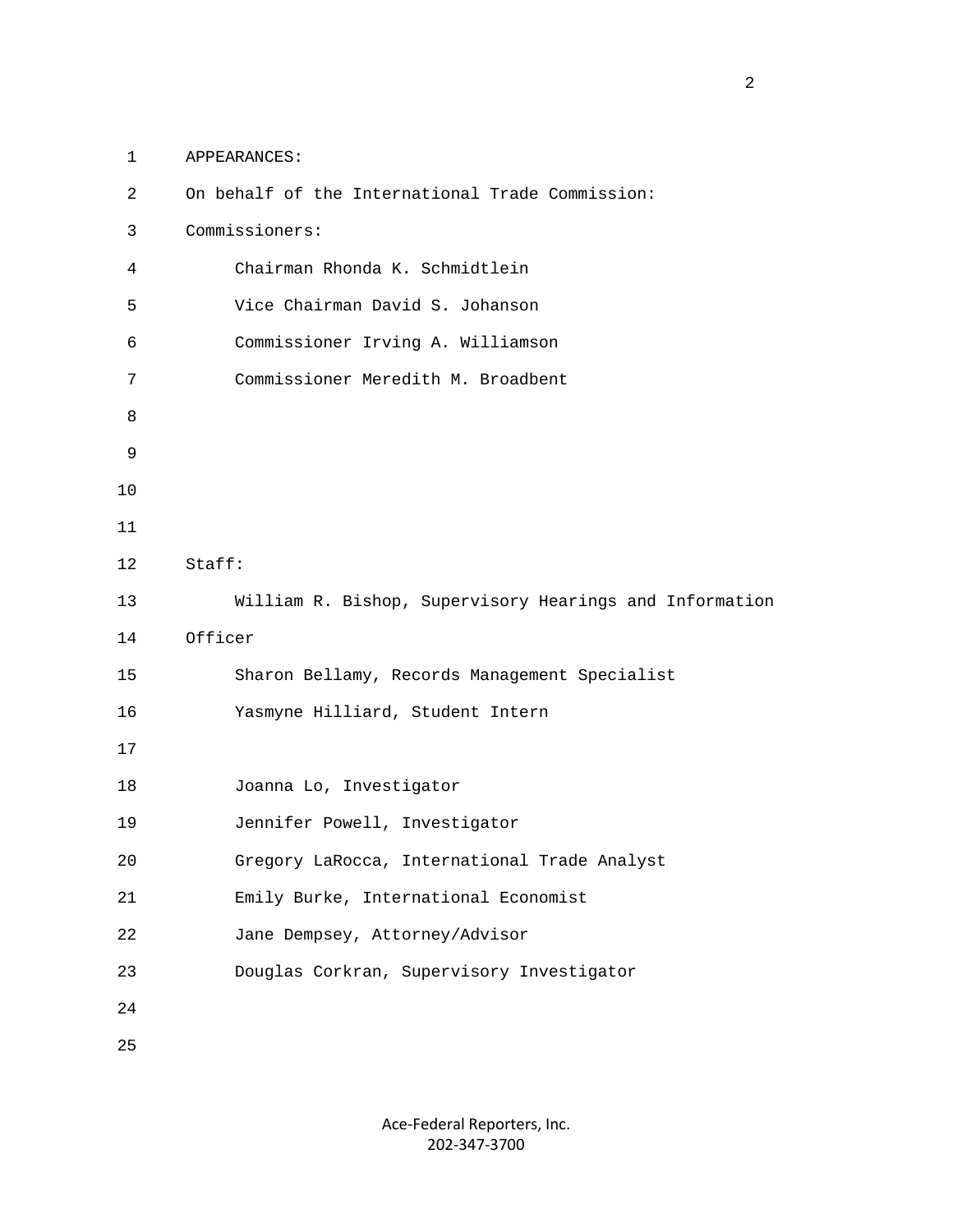1 APPEARANCES:

| $\overline{2}$ | CONGRESSIONAL APPEARANCE:                                  |
|----------------|------------------------------------------------------------|
| 3              | The Honorable Peter J. Visclosky, U.S. Representative, 1st |
| 4              | District, Indiana                                          |
| 5              |                                                            |
| 6              | EMBASSY APPEARANCE:                                        |
| 7              | The Embassy of Ukraine to the United States of America     |
| 8              | Washington, DC                                             |
| 9              | Vitalii Tarasiuk, Head of Economic and Trade Office        |
| 10             | Oleksii Chernyshev, Second Secretary                       |
| 11             |                                                            |
| 12             | OPENING REMARKS:                                           |
| 13             |                                                            |
| 14             | Petitioners (Alan H. Price, Wiley Rein LLP)                |
| 15             | Respondents (Richard O. Cunningham, Steptoe & Johnson LLP) |
| 16             |                                                            |
| 17             |                                                            |
| 18             |                                                            |
| 19             |                                                            |
| 20             |                                                            |
| 21             |                                                            |
| 22             |                                                            |
| 23             |                                                            |
| 24             |                                                            |
| 25             |                                                            |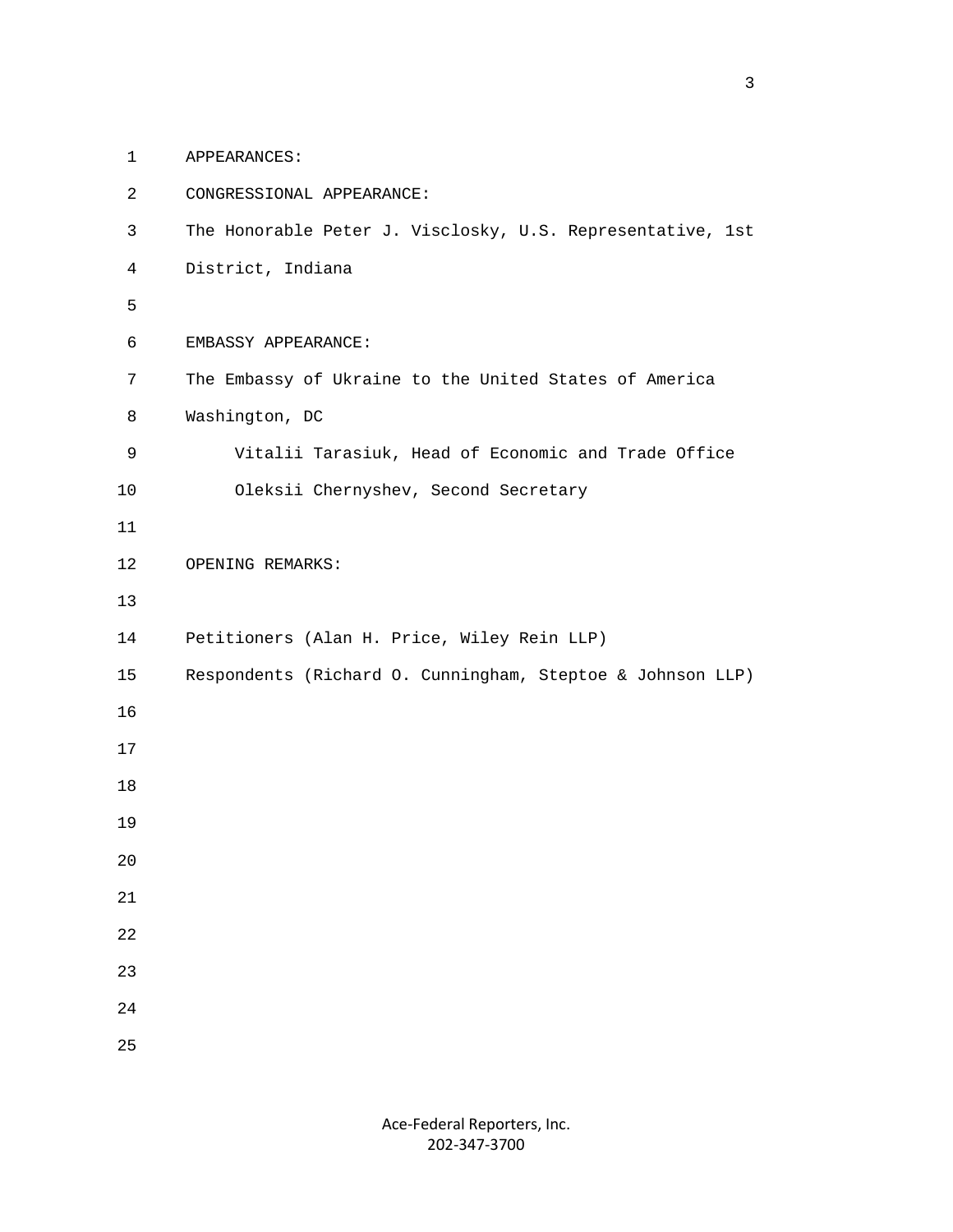| $\mathbf 1$ |                    | In Support of the Imposition of Antidumping and |                                                  |
|-------------|--------------------|-------------------------------------------------|--------------------------------------------------|
| 2           |                    | Countervailing Duty Orders:                     |                                                  |
| 3           |                    | Kelley Drye & Warren LLP                        |                                                  |
| 4           | Washington, DC     |                                                 |                                                  |
| 5           | on behalf of       |                                                 |                                                  |
| 6           |                    | Gerdau Ameristeel US Inc.                       |                                                  |
| 7           |                    | Keystone Consolidated Industries, Inc.          |                                                  |
| 8           | Charter Steel      |                                                 |                                                  |
| 9           |                    |                                                 | Chris Armstrong, Chief Executive Officer,        |
| 10          |                    | Keystone Consolidated Industries, Inc.          |                                                  |
| 11          |                    |                                                 | Marcelo Canosa, Director of Marketing, Gerdau    |
| 12          | Ameristeel US Inc. |                                                 |                                                  |
| 13          |                    |                                                 | Stephen Ashby, Vice President of Sales, Keystone |
| 14          | Steel & Wire       |                                                 |                                                  |
| 15          |                    |                                                 | Holly Hart, Assistant to the President and       |
| 16          |                    | Legislative Director, United Steelworkers       |                                                  |
| 17          |                    |                                                 | Brad Hudgens, Economic Consultant, Georgetown    |
| 18          | Economic Services  |                                                 |                                                  |
| 19          |                    | Paul C. Rosenthal                               | $\rightarrow$                                    |
| 20          |                    | Kathleen W. Cannon                              |                                                  |
| 21          |                    |                                                 | - OF COUNSEL                                     |
| 22          |                    | Alan Luberda                                    | $\lambda$                                        |
| 23          |                    | Grace Kim                                       |                                                  |
| 24          |                    |                                                 |                                                  |
| 25          |                    |                                                 |                                                  |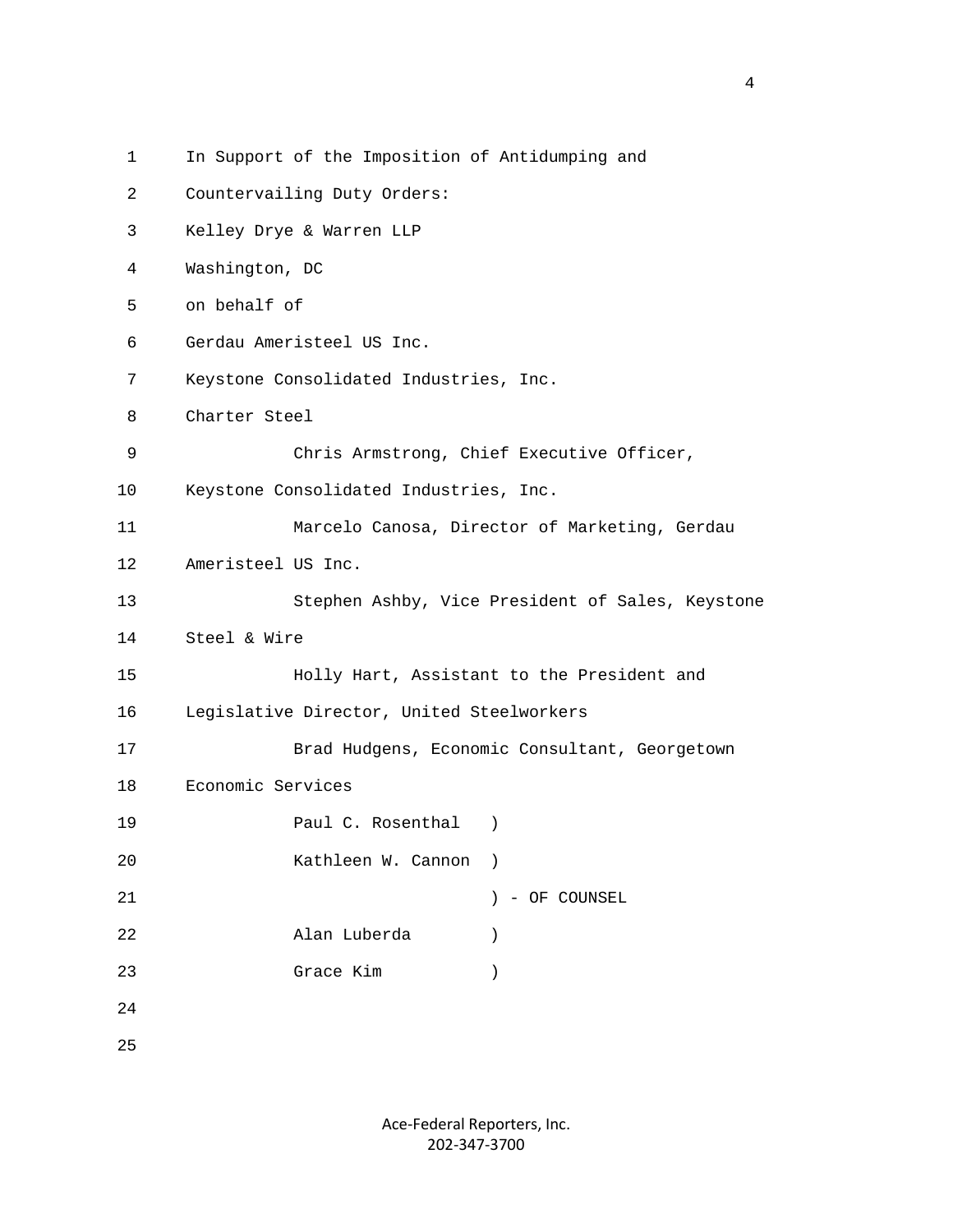1 APPEARANCES (Continued): 2 Wiley Rein LLP 3 Washington, DC 4 on behalf of 5 Nucor Corporation ("Nucor") 6 Eric Nystrom Director, SBQ and Wire Rod, Nucor 7 Alan H. Price ) 8 Daniel B. Pickard ) - OF COUNSEL 9 Derick G. Holt ) 10 11 In Opposition to the Imposition of Antidumping and 12 Countervailing Duty Orders: 13 Vorys, Sater, Seymour and Pease LLP 14 Washington, DC 15 on behalf of 16 The American Wire Producers Association ("AWPA") 17 Kimberly A. Korbel, Executive Director, AWPA 18 John T. Johnson, Jr., President, Mid South Wire 19 Company and President, AWPA 20 Christian Stauffer, Vice President for Sourcing 21 and Logistics, Insteel Industries Inc. 22 Robert Moffitt, Vice President, Purchasing, Heico 23 Wire Group 24 Terry Hughes, Director of Purchasing for North 25 America, Bekaert Corporation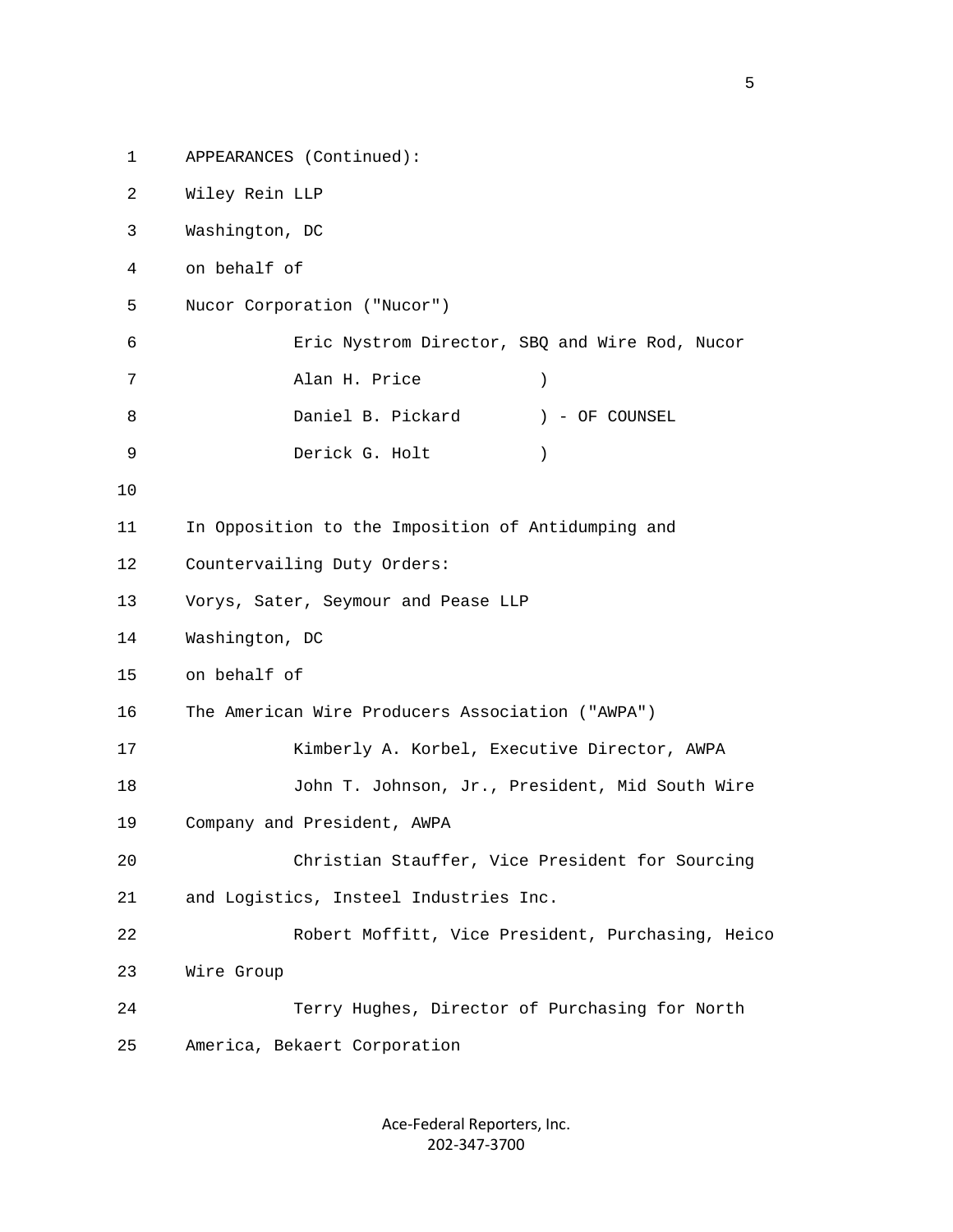```
 1 APPEARANCES (Continued):
        2 Andrea Ramirez, Regional Counsel - Americas,
        3 Group Legal U.S., Bekaert Corporation
        4 Frederick P. Waite )
        5 ) - OF COUNSEL
        6 Kimberly R. Young )
 7
        8 Morris Manning & Martin, LLP
        9 Washington, DC
       10 on behalf of
       11 Kiswire Ltd.
       12 Kiswire America Inc.
       13 (collectively "Kiswire")
       14 David Minnick, Chief Executive Officer, Kiswire
       15 America
       16 Wan Kim, Advisor for Kiswire America
       17 Donald B. Cameron ) 
       18 Julie Mendoza ) - OF COUNSEL
      19 R. Will Planert (1988)
        20
        21
        22
        23
        24
        25
```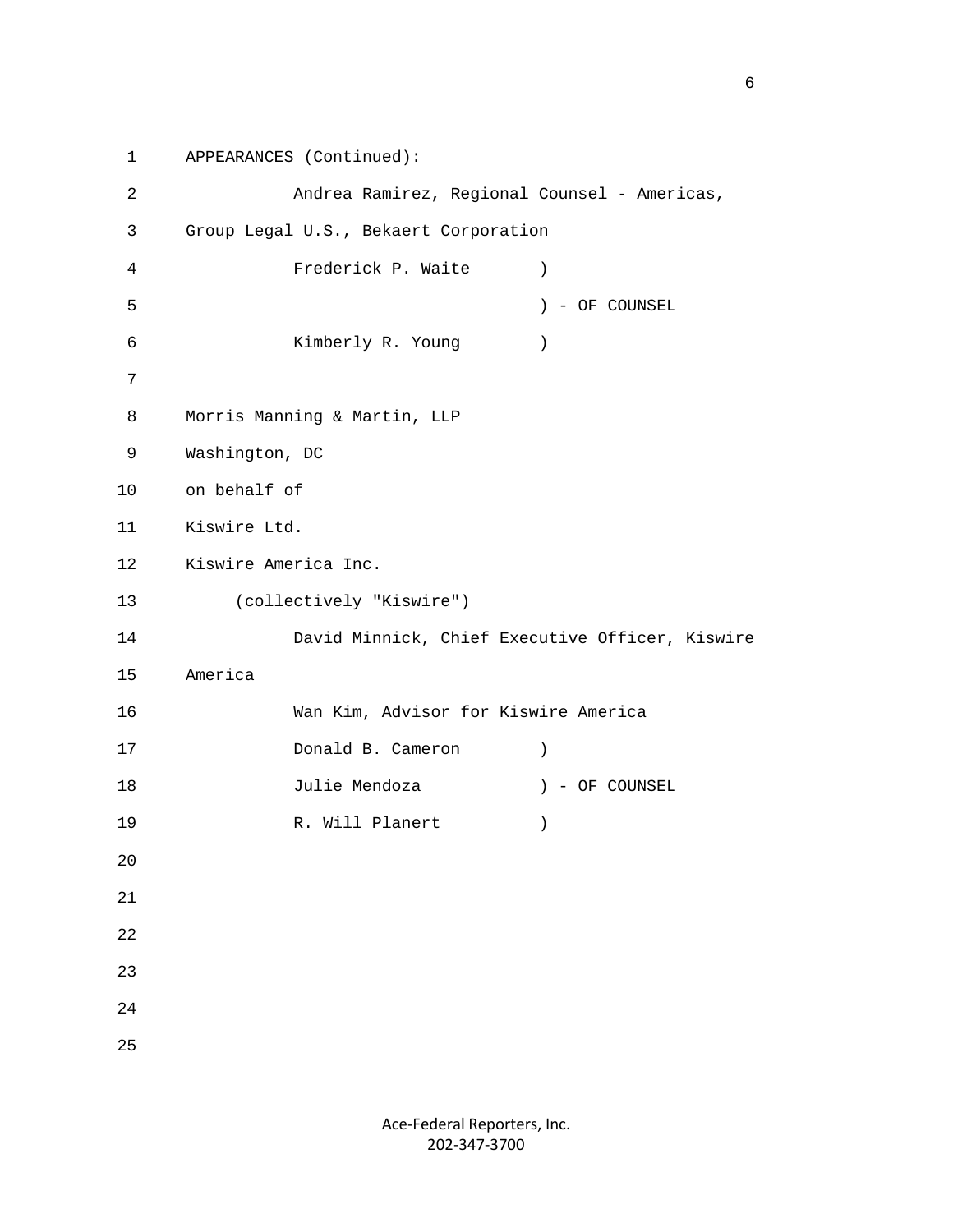```
 1 APPEARANCES (Continued):
 2 In Opposition to the Imposition of
 3 Antidumping and Countervailing Duty Orders
 4 Trade Pacific PLLC
 5 Washington, DC
 6 on behalf of
 7 POSCO
8 Dr. Kiho Rhee, Ph.D., Quality Enhancement
 9 Researcher, POSCO
 10 John Ryoo, Sales Manager, POSCO America
 11 Corporation
 12 Jarrod M. Goldfeder )
 13 ) - OF COUNSEL
14 Warren E. Connelly (1990)
 15
 16
 17
 18
 19
 20
 21
 22
 23
 24
 25
```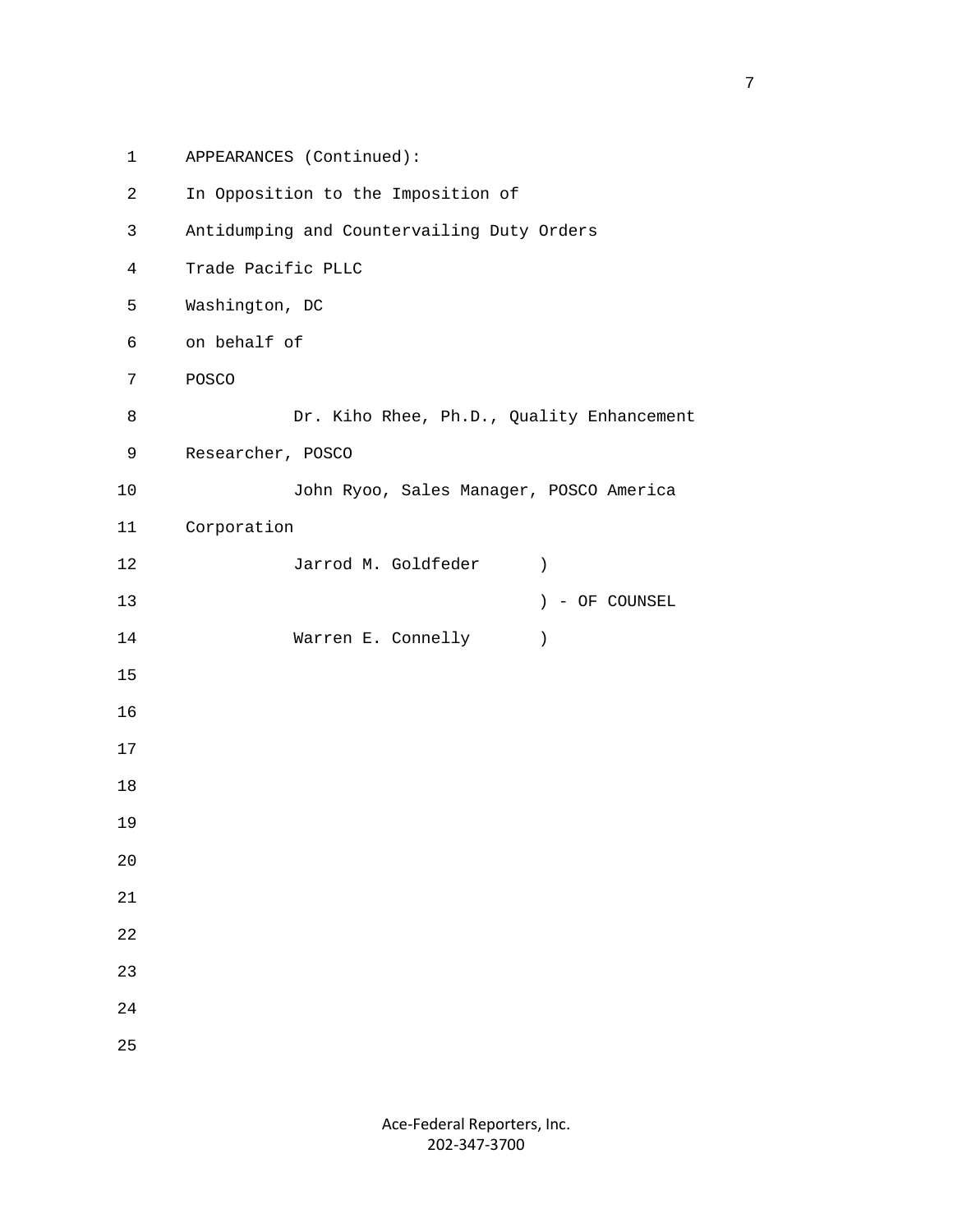```
 1 APPEARANCES (Continued):
 2 Arent Fox LLP
 3 Washington, DC
 4 on behalf of
 5 The Turkish Steel Exporters Association ("Celik
 6 Ihracatcilari Birigli")
 7 Icdas Celik Enerji Tersane ve Ulasim Sanayi A.S.
 8 (collectively "Turkish Exporters & Producers")
 9 Sebastian Frey, Vice President for Long Products,
 10 Tata International Americas, Metals Division
 11 Namik Ekinci, Chairman, Turkish Steel Exporters
 12 Association
 13 Ebru Dursun, International Relations Advisor,
 14 Turkish Steel Exports Association
 15 Nancy A. Noonan )
 16 Andrew Jaxa-Debicki ) - OF COUNSEL
 17
 18 Steptoe & Johnson LLP
 19 Washington, DC
 20 on behalf of
 21 British Steel Limited
 22 Bill Shields, Sales Manager, British Steel
 23 Richard O. Cunningham )
 24 Joel D. Kaufman ) - OF COUNSEL
 25 Thomas J. Trendl )
```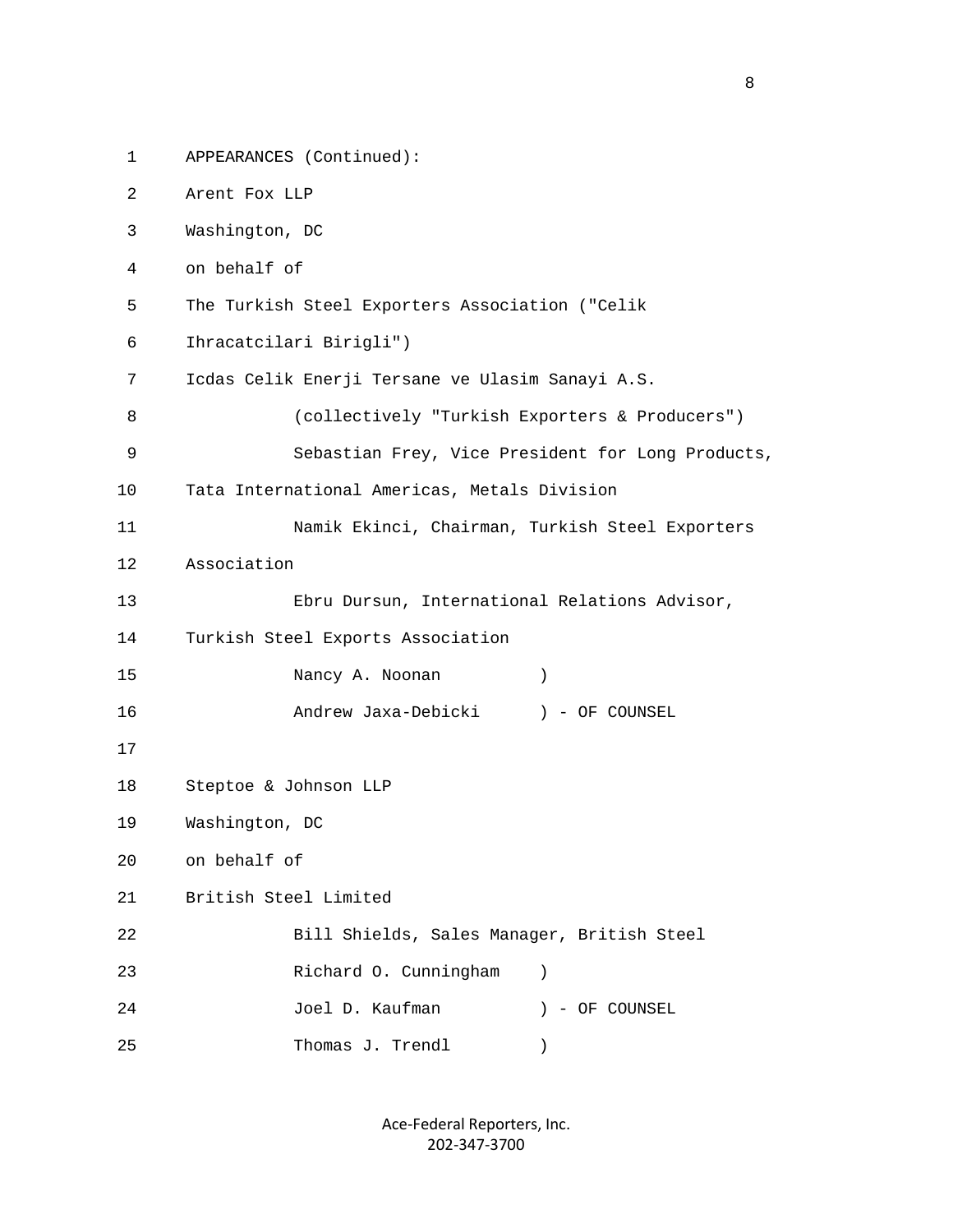1 APPEARANCES (Continued): 2 NON-PARTY IN OPPOSITION 3 U.S. Tire Manufacturers Association 4 Washington, DC 5 Tracey J. Norberg, Senior Vice President and 6 General Counsel 7 8 9 REBUTTAL/CLOSING REMARKS: 10 Petitioners (Paul C. Rosenthal, Kelley Drye & Warren LLP) 11 Respondents (Nancy A. Noonan, Arent Fox LLP ) 12 13 14 15 16 17 18 19 20 21 22 23 24 25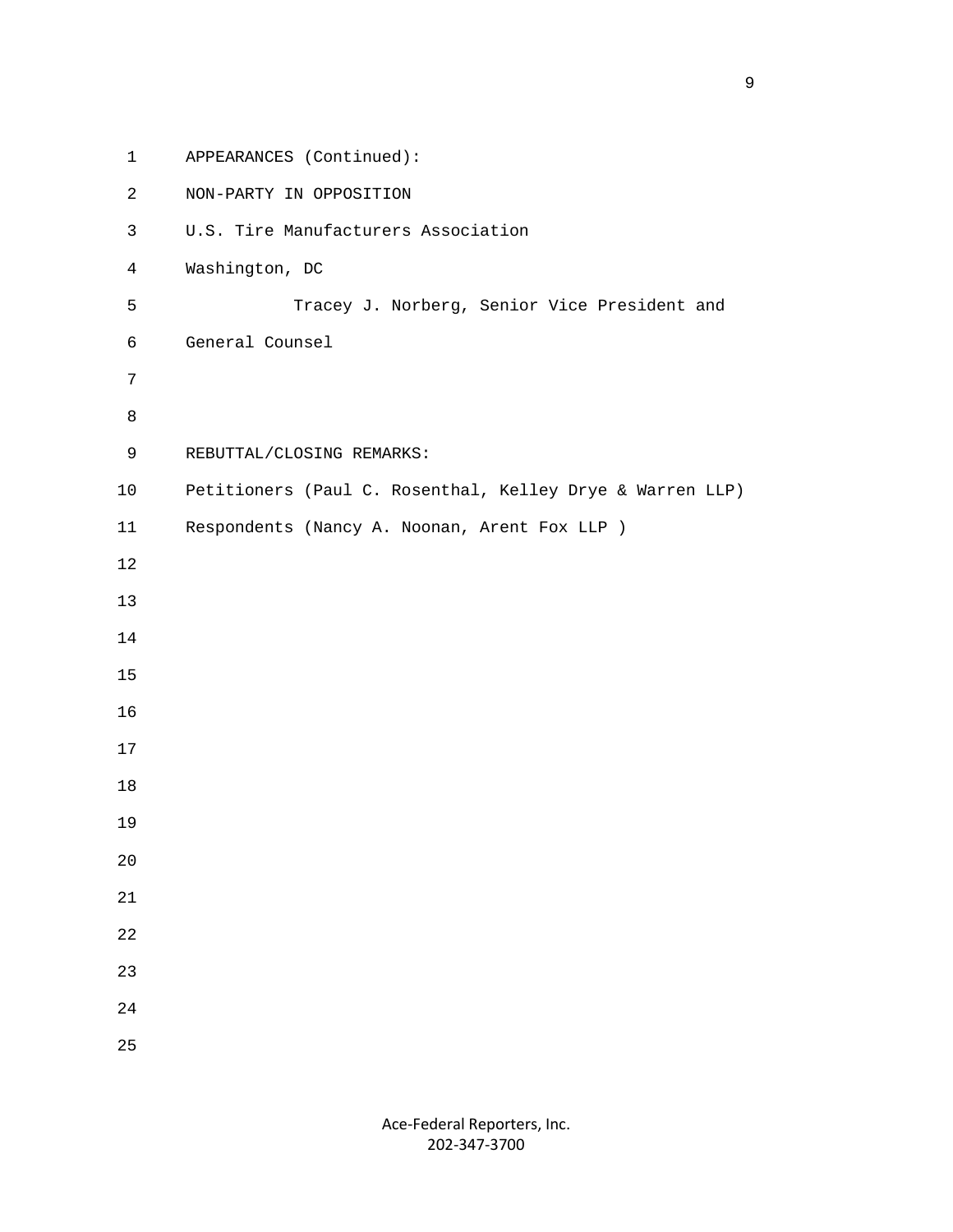| $\mathbf 1$    | INDEX                                                      |      |
|----------------|------------------------------------------------------------|------|
| $\overline{a}$ |                                                            | Page |
| 3              | The Honorable Peter J. Visclosky, U.S. Representative, 1st |      |
| 4              | District, Indiana                                          | 14   |
| 5              |                                                            |      |
| 6              | Vitalii Tarasiuk, Head of Economic and Trade Office        | 15   |
| 7              |                                                            |      |
| 8              | OPENING REMARKS:                                           |      |
| 9              | Petitioners (Alan H. Price, Wiley Rein LLP)                | 19   |
| 10             |                                                            |      |
| 11             | Respondents (Richard O. Cunningham,                        |      |
| 12             | Steptoe & Johnson LLP)                                     | 23   |
| 13             |                                                            |      |
| 14             | Paul C Rosenthal - Of Counsel                              | 27   |
| 15             |                                                            |      |
| 16             | Chris Armstrong, Chief Executive Officer, Keystone         |      |
| 17             | Consolidated Industries, Inc.                              | 40   |
| 18             |                                                            |      |
| 19             | Eric Nystrom Director, SBQ and Wire Rod, Nucor             | 45   |
| 20             |                                                            |      |
| 21             | Marcelo Canosa, Director of Marketing, Gerdau              |      |
| 22             | Ameristeel US Inc.                                         | 49   |
| 23             |                                                            |      |
| 24             | Stephen Ashby, Vice President of Sales, Keystone Steel &   |      |
| 25             | Wire                                                       | 53   |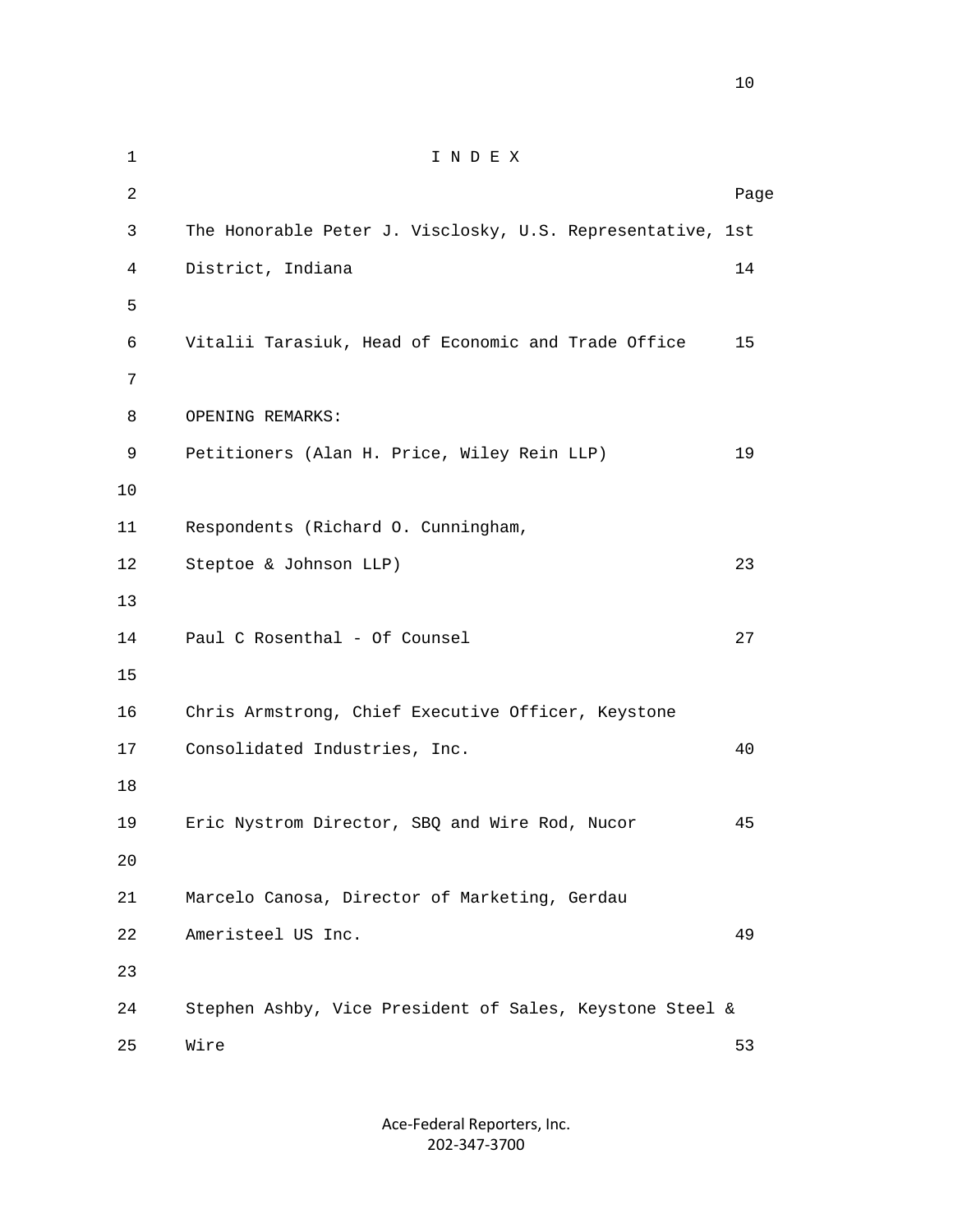1 I N D E X 2 Dage of the state of the state of the state of the state of the state of the state of the state of the state of the state of the state of the state of the state of the state of the state of the state of the state of the 3 Holly Hart, Assistant to the President and Legislative 4 Director, United Steelworkers 67 5 6 Thomas J. Trendl - Of Counsel 137 7 8 Bill Shields, Sales Manager, British Steel 140 9 10 Kimberly A. Korbel, Executive Director, AWPA 144 11 12 John T. Johnson, Jr., President, Mid South Wire Company and 13 President, AWPA 147 14 15 Christian Stauffer, Vice President for Sourcing and 16 Logistics, Insteel Industries Inc. 150 17 18 Robert Moffitt, Vice President, Purchasing, Heico Wire Group 19 154 20 Terry Hughes, Director of Purchasing for North America, 21 Bekaert Corporation 158 22 23 David Minnick, Chief Executive Officer, 24 Kiswire America 162 25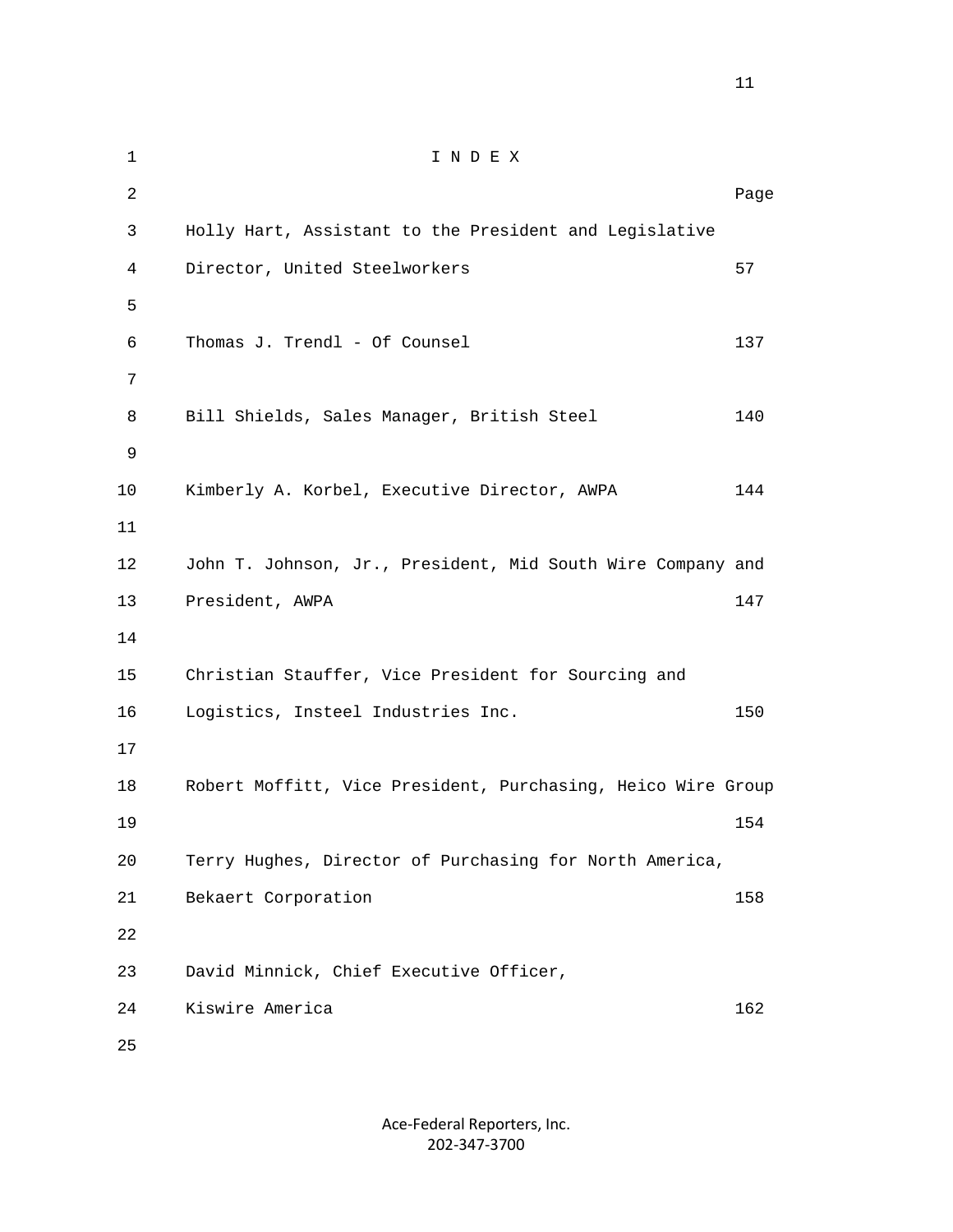1 I N D E X 2 Dage of the state of the state of the state of the state of the state of the state of the state of the state of the state of the state of the state of the state of the state of the state of the state of the state of the 3 Dr. Kiho Rhee, Ph.D., Quality Enhancement 4 Researcher, POSCO 166 5 6 Tracey J. Norberg, Senior Vice President and 7 General Counsel 169 8 9 Sebastian Frey, Vice President for Long Products, Tata 10 International Americas, Metals Division 174 11 12 Nancy A. Noonan - Of Counsel 177 13 14 Rebuttal/Closing Remarks: 15 Daniel Pickard - Wiley Rein LLP 242 16 Paul C. Rosenthal - Kelley Drye & Warren LLP 246 17 Nancy A. Noonan, Arent Fox LLP 253 18 Warren Connelly - Trade Pacific PLLC 255 19 Donald Cameron - Morris Manning & Martin, LLP 256 20 21 22 23 24 25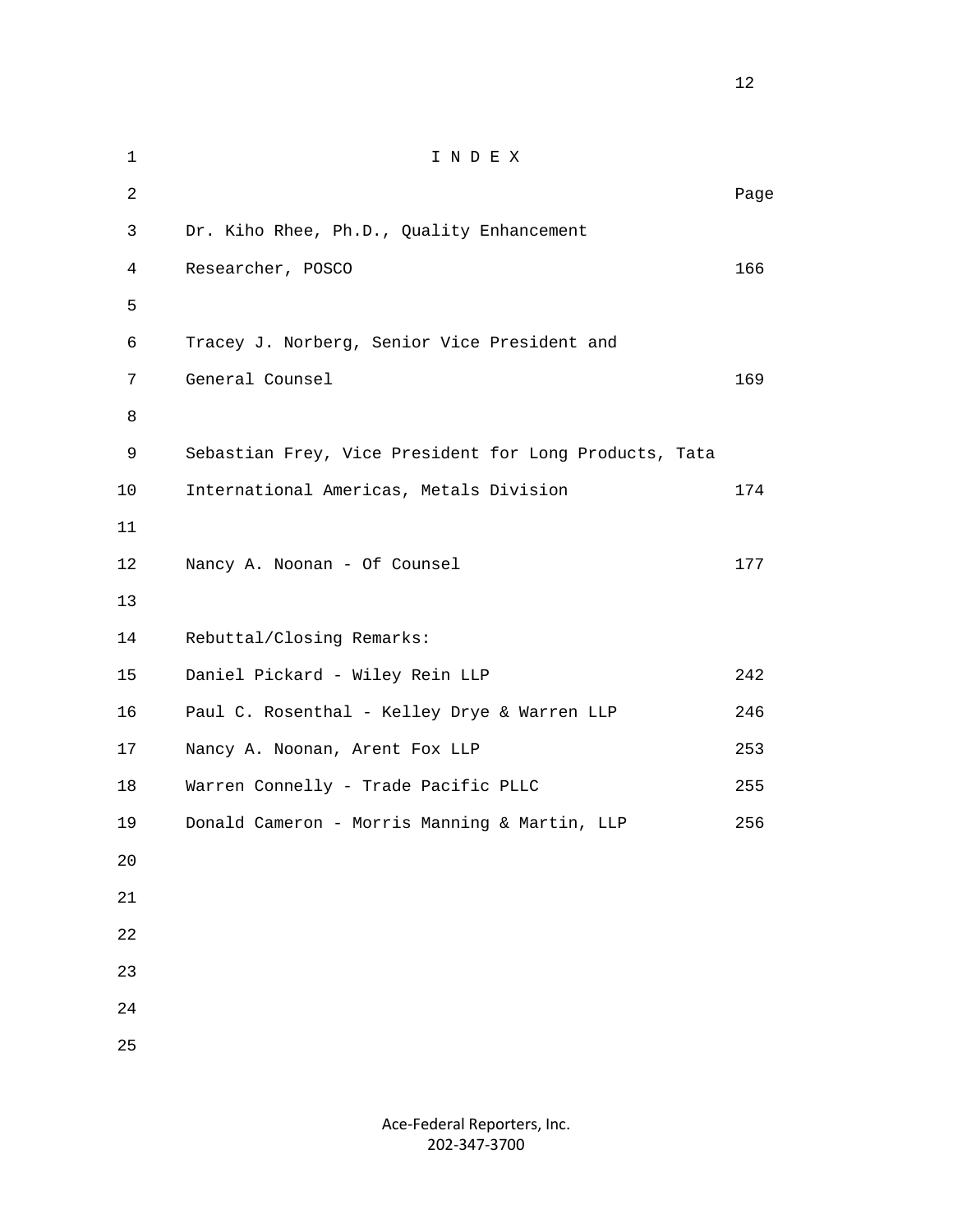| 1  | P R O C E E D I N G S                                          |
|----|----------------------------------------------------------------|
| 2  | $9:39$ a.m.                                                    |
| 3  | Will the room please come to order?<br>MR. BISHOP:             |
| 4  | CHAIRMAN SCHMIDTLEIN: Good morning.<br>On behalf               |
| 5  | International Trade Commission I welcome you to<br>of the U.S. |
| 6  | this hearing on Investigation Nos. 701-TA-573 to 574 and       |
| 7  | 731-TA-1349 to 1358 Final involving carbon and certain alloy   |
| 8  | steel wire rod from Belarus, Italy, Korea, Russia, South       |
| 9  | Africa, Spain, Turkey, Ukraine, The United Emirates and The    |
| 10 | United Kingdom.                                                |
| 11 | The purpose of these final investigations is to                |
| 12 | determine whether an industry in the United States is          |
| 13 | materially injured or threatened with material injury or the   |
| 14 | establishment of an industry in the United States is           |
| 15 | materially retarded by reason of imports of carbon and         |
| 16 | certain alloy steel wire rod from the aforementioned           |
| 17 | countries.                                                     |
| 18 | Schedule setting forth the presentation of this                |
| 19 | hearing, notices of investigation and transcript order forms   |
| 20 | are available at the public distribution table. All            |
| 21 | prepared testimony should be given to the Secretary.<br>Please |
| 22 | do not place testimony directly on the public distribution     |
| 23 | All witnesses must be sworn in by the Secretary<br>table.      |
| 24 | before presenting testimony.                                   |
| 25 | I understand that the parties are aware of the                 |

Ace-Federal Reporters, Inc. 202-347-3700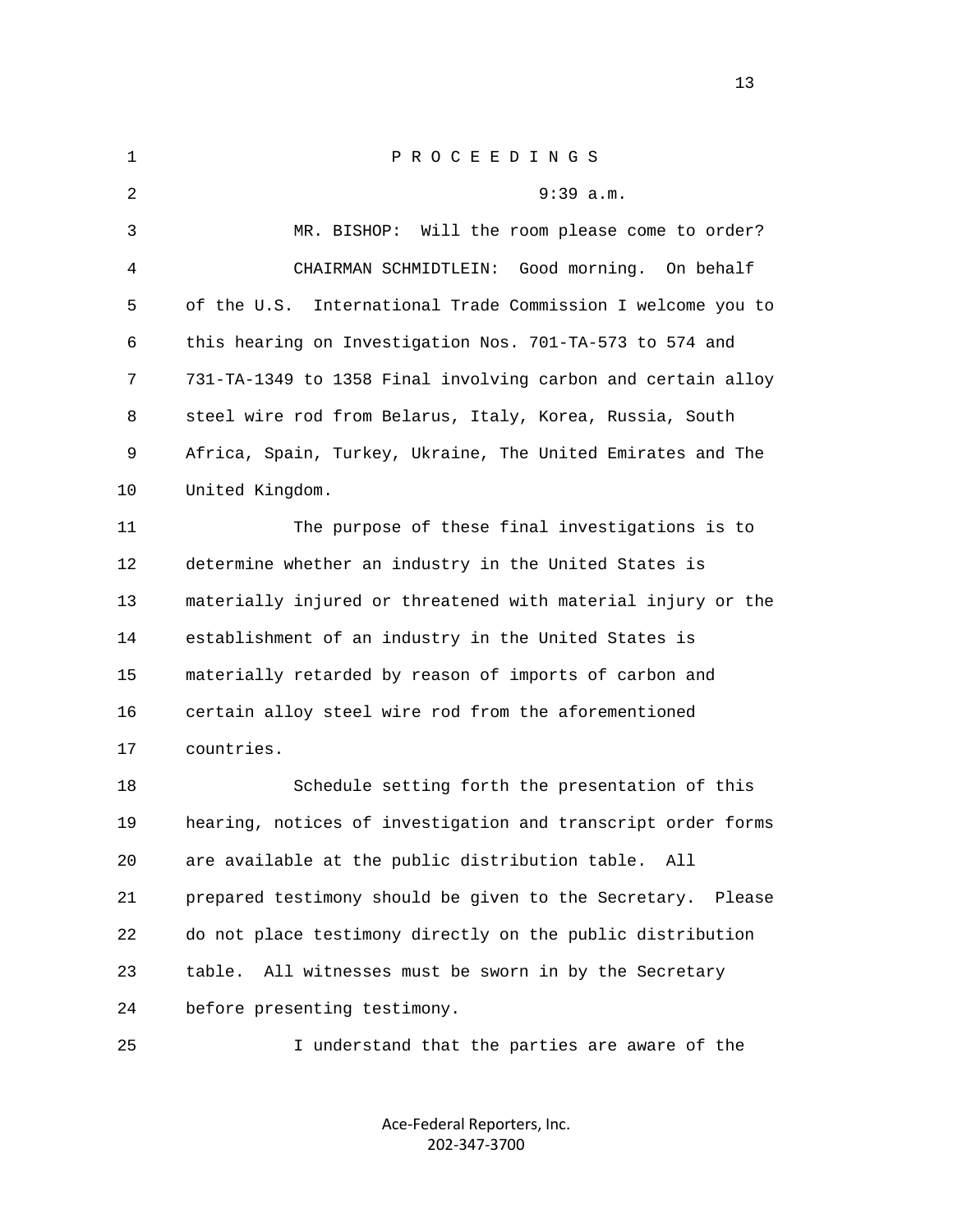1 time allocations. Any questions regarding the time 2 allocations should be directed to the Secretary. Speakers 3 are reminded not to refer in their remarks or answers to 4 questions business proprietary information. Please speak 5 clearly into the microphones and state your name for the 6 record for the benefit of the court reporter. If you will 7 be submitting documents that contain information you wish 8 classified as business confidential your request should 9 comply with commission rule 201.6. 10 Mr. Secretary, are there any preliminary matters? 11 MR. BISHOP: Madam Chairman. I would note that 12 all witnesses for today's testimony have been sworn in. 13 There are no other preliminary matters. 14 CHAIRMAN SCHMIDTLEIN: Thank you very much. 15 Will you please announce our Congressional Witness? 16 MR. BISHOP: Our Congressional Witness today is 17 the Honorable Peter J. Visclosky, United States 18 Representative from the first district of Indiana. 19 CHAIRMAN SCHMIDTLEIN: Welcome, representative 20 Visclosky. 21 STATEMENT OF REPRESENTATIVE PETER J. VISCLOSKY 22 REPRESENTATIVE VISCLOSKY: We thank you very much. 23 I appreciated again the Commission allowing me to testify. 24 As always, appreciate your careful and thoughtful 25 consideration of the facts and case before you. I would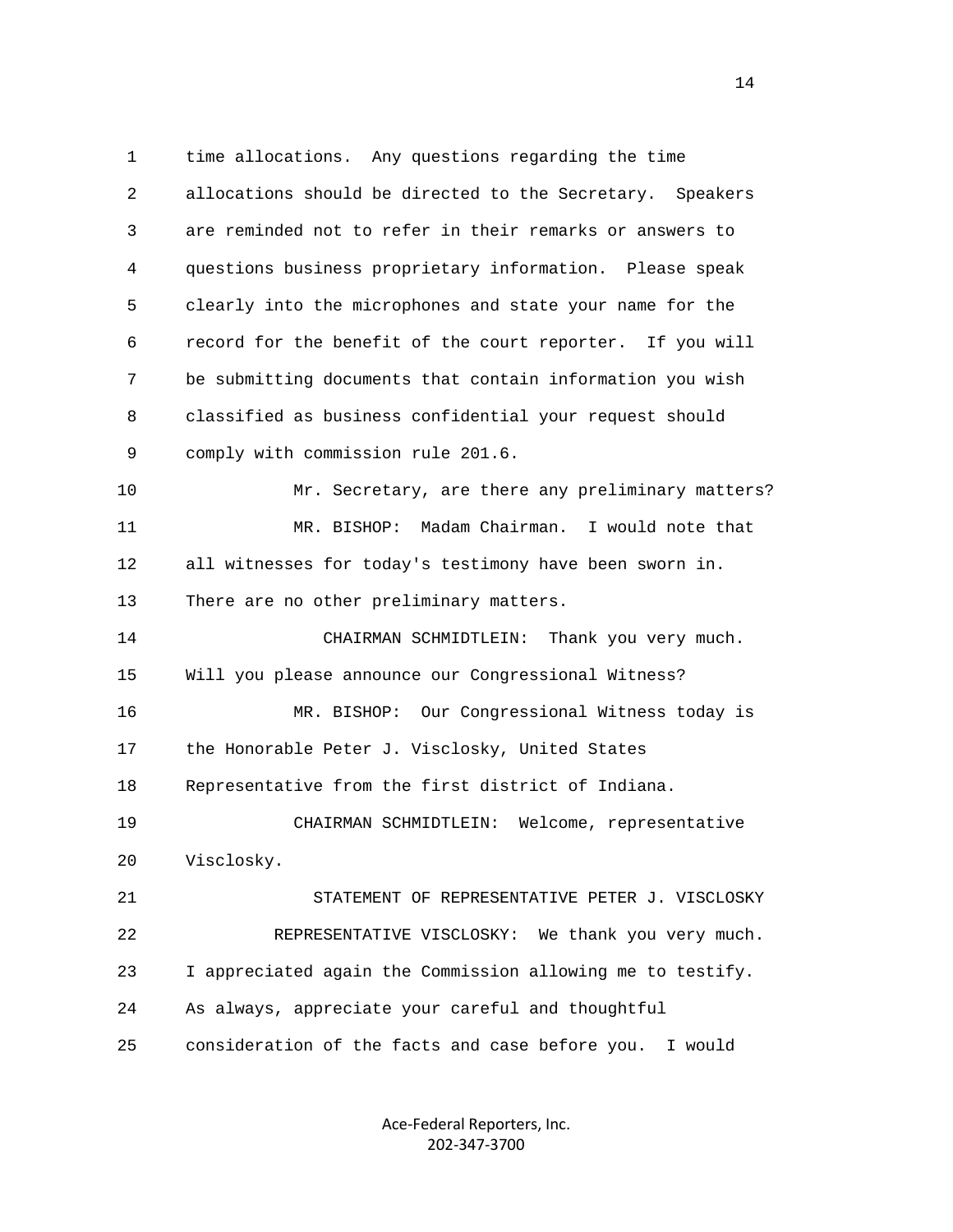1 note that as mentioned in the opening remarks that there are 2 ten countries involved relative to steel wire rod. I would 3 use this opportunity to point out that I have had the 4 opportunity to testify on two other occasions.

 5 We have to continue to be vigilant because in 6 those two prior cases only one country is today before you. 7 In the past, Japan has been subject to a hearing, Taiwan and 8 China on different steel products. So this is an assault on 9 our economy. We have to be vigilant every day. While the 10 case involves steel products I would point out it is 11 important to other economic sectors in our country, 12 including the agricultural community, the energy community, 13 construction and automotive.

 14 So as always, again I appreciate the opportunity, 15 trust in your fairness but do ask and urge an affirmative 16 determination.

 17 CHAIRMAN SCHMIDTLEIN: Thank you very much. 18 REPRESENTATIVE VISCLOCKY: Thank you very much. 19 CHAIRMAN SCHMIDTLEIN: Mr. Secretary, will you 20 please announce our embassy witnesses?

 21 MR. BISHOP: Our Embassy Witness is Vitalii 22 Tarasiuk, Head of the Economic and Trade Office with the 23 Embassy of the Ukraine to the United States of America. 24 STATEMENT OF VITALII TARASIUK

25 MR. TARASIUK: Good morning. My name is Vitalii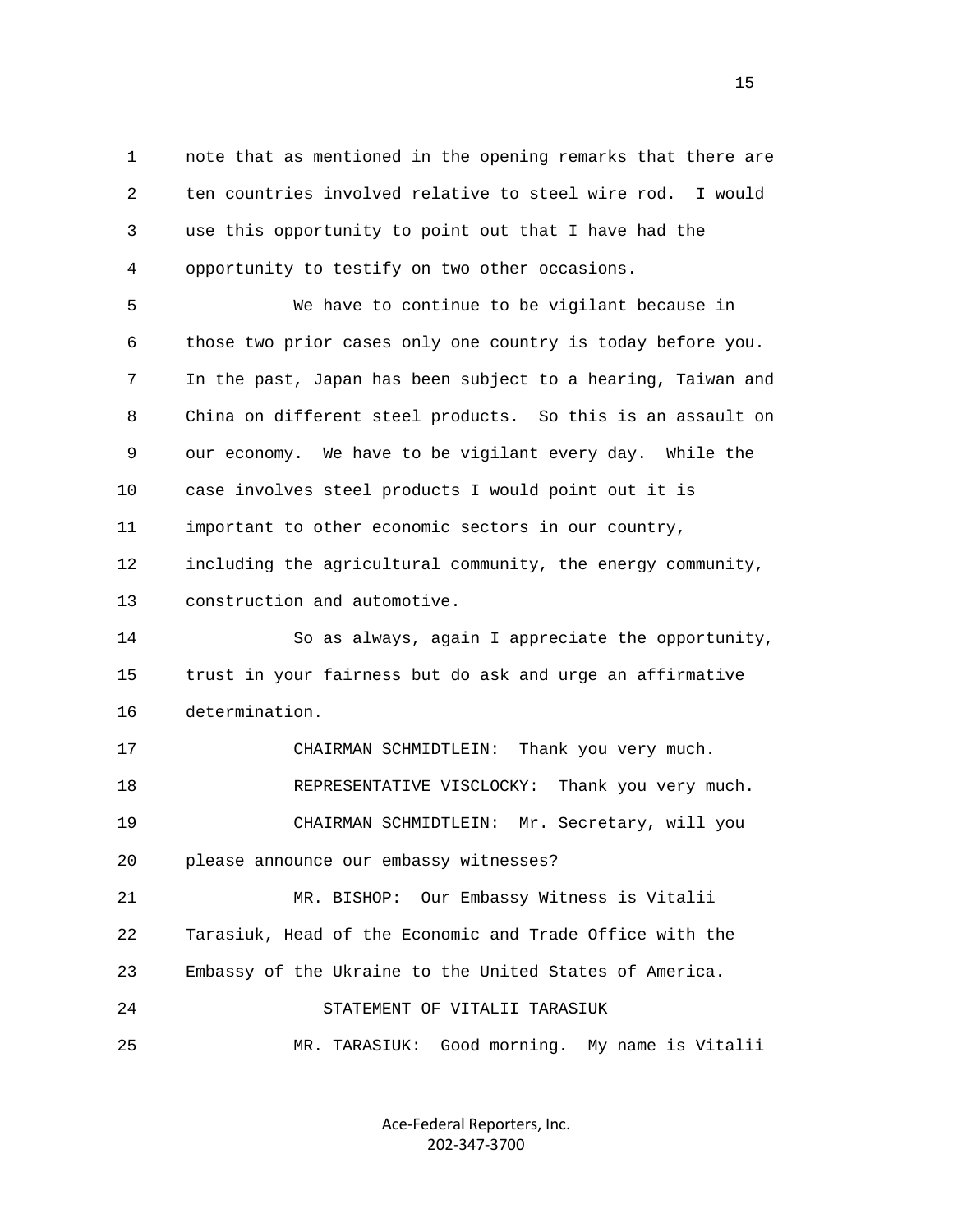1 Tarasiuk. I am on behalf of the Economic and Trade Office 2 of the Embassy of Ukraine to the United States of America. 3 I am here on behalf of the Government of Ukraine to share 4 our views concerning this matter. First of all, I would 5 like to thank the International Trade Commission for 6 permitting me to speak at this very important hearing.

 7 Your proceeding comes at a time of great 8 political and economic importance for Ukraine. We hope that 9 the Commission's examination of the facts in this proceeding 10 and your decision will be objective and based on thoughtful 11 evaluation of the evidence. The Ukrainian side would like 12 to emphasize that the imports of wire rod from Ukraine did 13 not cause material injury to the U.S. Domestic Industry.

 14 The analysis of conditions and volumes of imports 15 of wire rod to the United States made by the U.S. 16 International trade Commission in the publication 4693 shows 17 that imports from Ukraine did not have a direct impact on 18 production of wire rod by the U.S. Industry because it was 19 directly interconnected with the imports from the third 20 countries.

 21 Ukraine's wire rod production was heavily 22 concentrated in two major companies: ArcelorMittal Kryvyi 23 Rih and Metinvest Group. As a result of the attempted 24 annexation of the Autonomous Republic of Crimea and the City 25 of Sevastopol by the Russian Federation and its further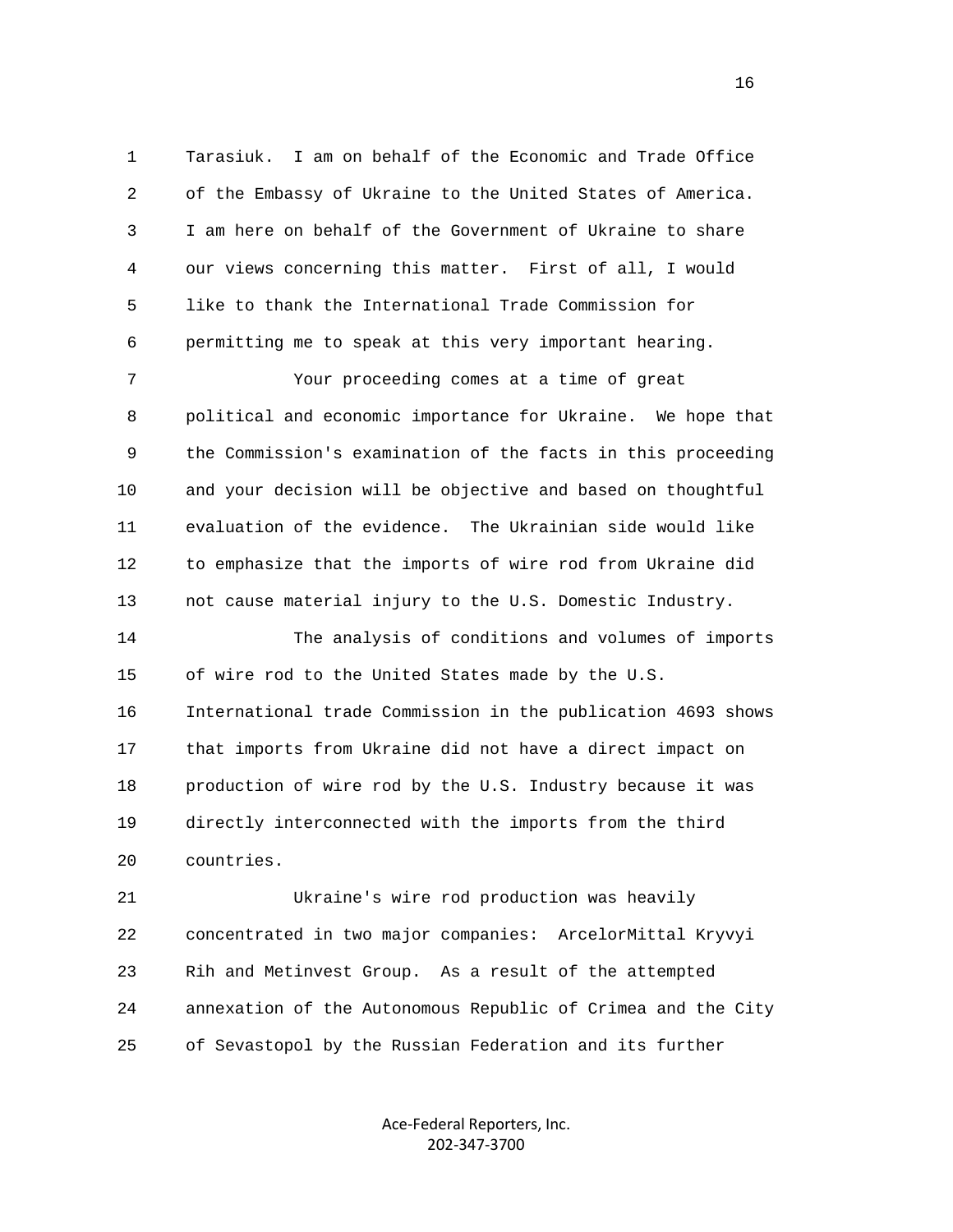1 military invasion in certain areas of the Donetsk and 2 Luhansk regions, since 2014 slightly over 7% of the 3 territory of Ukraine temporarily remains out of control of 4 the Government of Ukraine.

 5 Considerable parts of the production capacities 6 of Ukrainian Steel Industry as well as supportive industries 7 are concentrated on occupied part of Donbas, which is 8 temporarily outside the control of the Ukrainian Government. 9 As a result of the illegal expropriation of the Ukrainian 10 companies' assets and property by the Russian forces in 11 certain areas of Donetsk and Luhansk regions of Ukraine in 12 March 2017, a large part of Ukraine's steel industry was put 13 in uncertain position.

 14 For example, as of the 15th of March, Metinvest 15 Group has declared a complete loss of control over the 16 operations of all assets in the temporarily non-controlled 17 territory, including the Yenakiieve Iron and Steel Works and 18 its Makiivka Branch and various support industries. 19 Metinvest Group was forced to completely stop economic 20 operations on these facilities.

 21 This situation has inevitably had a profound 22 negative impact on manufacturing industries in Ukraine, 23 including the steel industry as well as many support 24 industries that provide raw materials and energy, such as 25 coke and coal. This in turn has negatively affected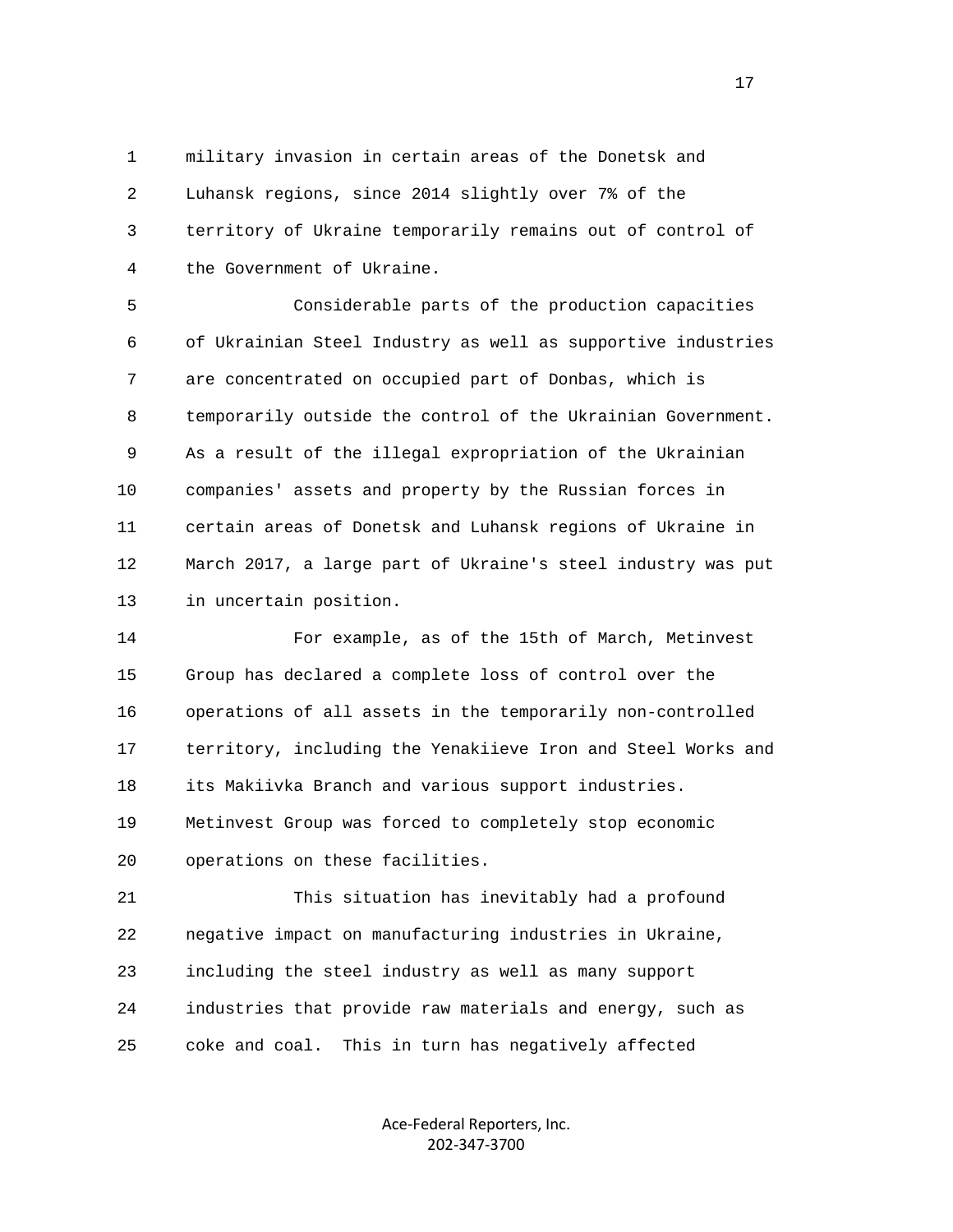1 industries outside of the region that rely on supplies from 2 or transport through temporarily non-controlled territory. 3 The largest producer of wire rod in the Ukraine - 4 - Arcelormittal Kryvyi Rih decreased the production of 5 commodity output by 19 percent (in wire rod production) from 6 2014 to 2016). At the same time, production capacity was 7 reduced by 11 percent and the number of workers decreased by 8 15 percent. As a result of suspension of trade with the 9 temporarily non-controlled territories in 2017, 10 ArcelorMittal Kryvyi Rih was forced to purchase significant 11 volumes of raw product and materials (for example: coke and 12 coal, limestone) at foreign markets. Imports of the said 13 products were carried out, in particular from the United 14 States as well as from other countries, which led to 15 increase in the cost price of finished products and 16 negatively affected the competitiveness of the company's 17 products.

 18 This situation, generally, resulted in sharp 19 decrease of the steel production in Ukraine. Ukraine steel 20 production in the nine months to end-September 2017 fell 21 13.5 percent year on year to 15.8 million tons. Data from 22 the producers' union showed pig iron output fell by around 23 18 percent to 14.6 million tons in the first nine months of 24 this year, while rolled steel production was down 16 25 percent at 13.5 million tons.

> Ace-Federal Reporters, Inc. 202-347-3700

n 18 ann an 18 an t-Iomraid ann an 18 an 18 an 18 an 18 an 18 an 18 an 18 an 18 an 18 an 18 an 18 an 18 an 18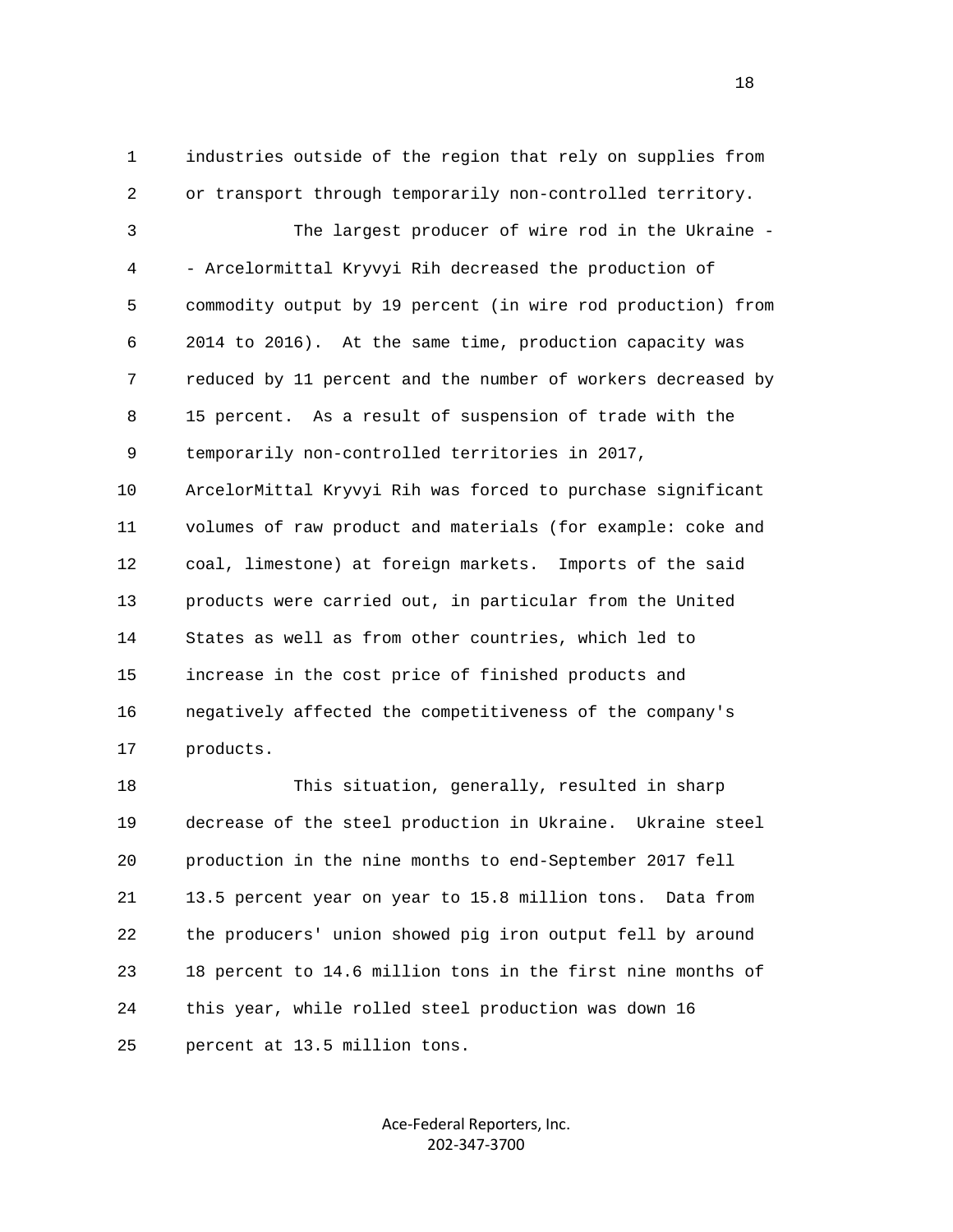1 For that matter, the Ukraine is not able to 2 increase its production or export capacity of wire rod and 3 therefore to cause or to threaten a material injury to the 4 U.S. Industry. Accordingly, we respectfully urge the U.S. 5 International Trade Commission to take a negative final 6 determination with respect to wire rod imported from 7 Ukraine.

 8 I think you again for this opportunity to appear 9 before you, and I thank you for your hard work on this 10 important matter. We look forward to continued cooperation 11 with the U.S. Government in stabilizing the Ukrainian 12 Economy and hope that we can continue to develop an open and 13 productive trade relations with the United States. Thank 14 you.

 15 CHAIRMAN SCHMIDTLEIN: Thank you Mr. Tarasiuk. 16 Are there any questions for Mr. Tarasiuk? Okay, thank you 17 very much.

 18 Alright. We will now move to opening remarks. 19 MR. BISHOP: Opening remarks on behalf of 20 Petitioners will be give by Alan H. Price of Wiley Rein. 21 Mr. Price, you have five minutes. 22 OPENING STATEMENT OF ALAN H. PRICE 23 MR. PRICE: Good morning Chairman Schmidtlein, 24 Vice Chairman Johanson and Commissions Williamson and

25 Broadbent. I am Alan Price, counsel for Nucor Corporation.

Ace-Federal Reporters, Inc. 202-347-3700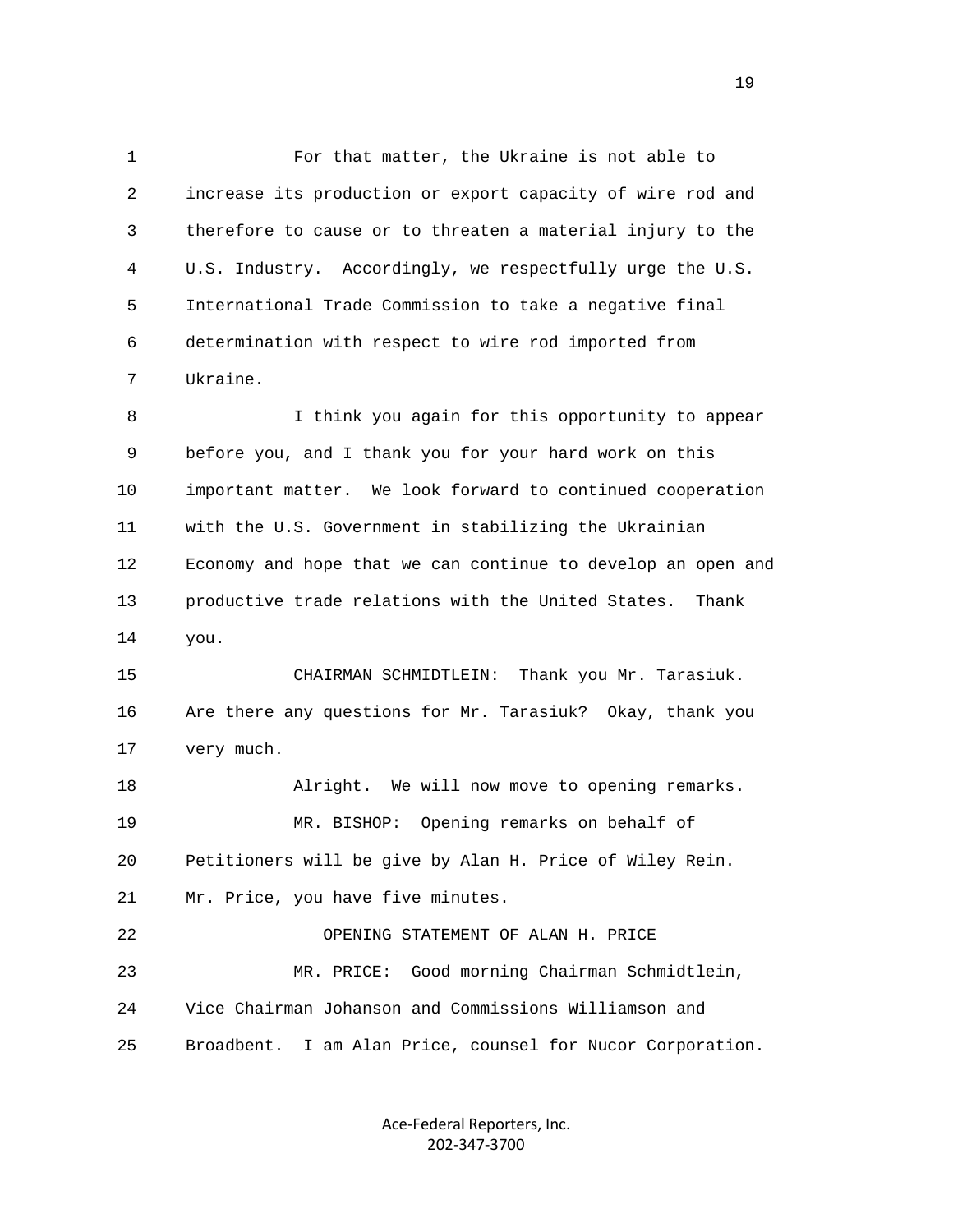1 I'd like to begin my opening statement by 2 emphasizing that this case represents a one-two punch. As 3 the Commission previously found in January of 2015, the U.S. 4 Wire Rod Industry was materially injured by massive surge of 5 Chinese Imports. This was the first punch.

 6 U.S. Producers had reason to be optimistic that 7 as a result of trade relief provided by the antidumping and 8 countervailing duty orders on China that conditions in the 9 marketplace would begin to improve. However as the Chinese 10 orders were put in place, unfairly priced imports from the 11 ten Subject Countries surged into the U.S. Market at even a 12 higher level than the Chinese Imports and in many ways 13 inflicting even greater damage. This was the second and 14 even more painful punch.

 15 In my opening remarks I would like to highlight 16 four basic numbers for you. The first number I would like 17 to bring to the Commission's attention is 9. As a 18 preliminary matter I would like to point out that the 19 Respondents have yet again made arguments that tire bead and 20 tire cord should be excluded from the domestic like product. 21 Nine is the number of times that the Commission has 22 examined this issue and has rejected these arguments, nine 23 times.

 24 As you will hear further this morning, not only 25 does the record justify making similar determination today

> Ace-Federal Reporters, Inc. 202-347-3700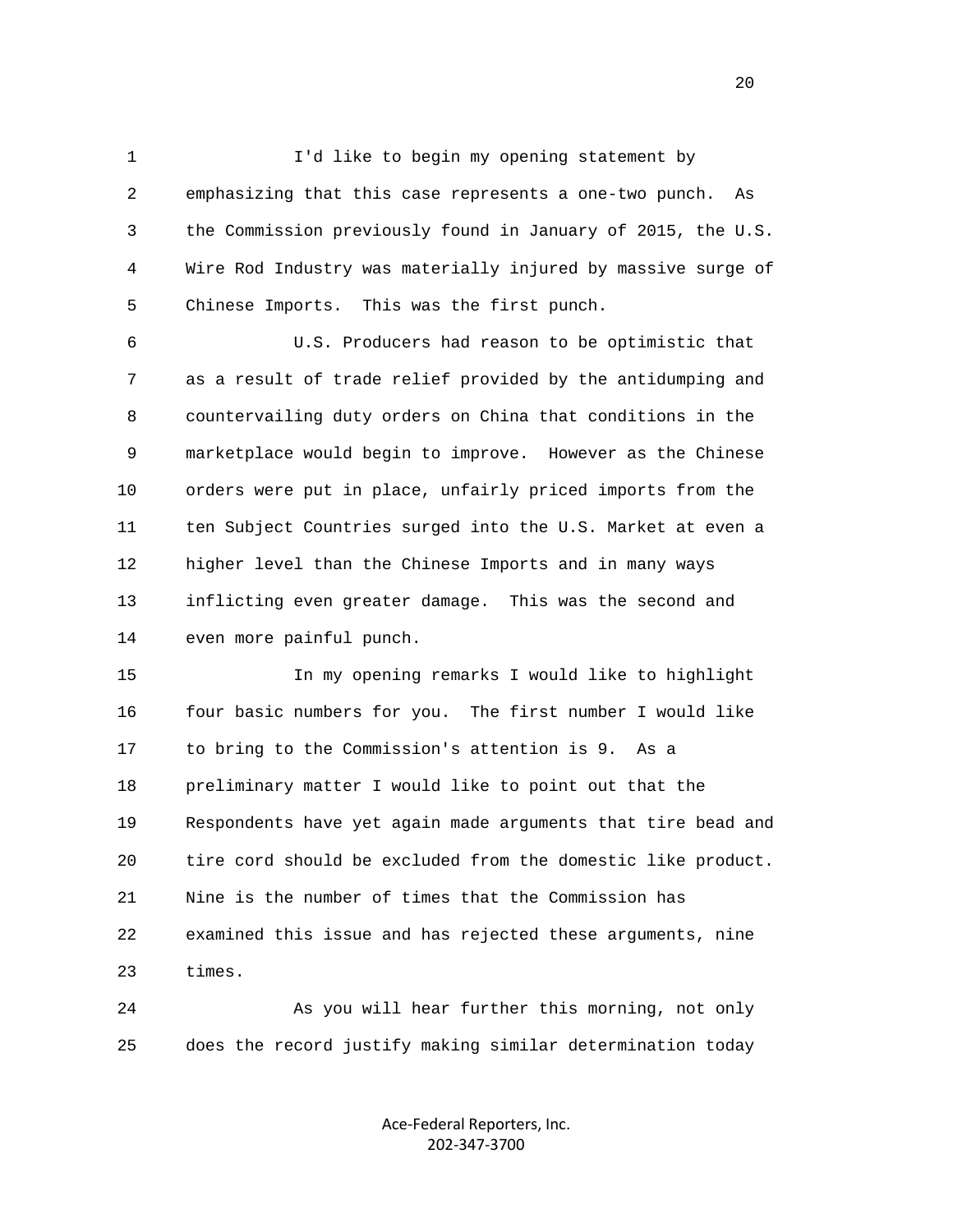1 but the record in this case may even be stronger than in 2 prior investigations. Tire bead and tire cord are just 3 types of wire rod in the spectrum of wire rod products.

 4 The second number is 56, as in a 56 percent 5 increase in Subject Imports, specifically when measured by 6 volume Subject Imports rose by more than 56 percent from 7 2014 to 2016 reaching over 700,000 tons in 2016. I would 8 stress that by the end of 2015 subject wire rod had exceeded 9 the peak volumes of Chinese Imports and grabbed a double 10 digit share of the market. This is a significant increase 11 in the volume of imports.

 12 The Commission record shows a huge portion of 13 this was shifted from U.S. Producers to lower priced Subject 14 Imports and the shifts involved every single country. It 15 bears repeating that this surge was even larger than the 16 surge from China which had already been found to be both 17 significant and injurious.

 18 The third number is 187. This number reflects 19 the decrease in the price per ton of U.S. wire rod from 2014 20 to 2016. Put another way, U.S. wire rod prices fell by more 21 than 187 dollars per ton over the POI.

 22 You will hear from multiple witnesses today. 23 Wire rod is highly interchangeable regardless of source and 24 is sold on the basis of price. Most purchasers usually 25 purchase from the lowest-price source. As a result when

> Ace-Federal Reporters, Inc. 202-347-3700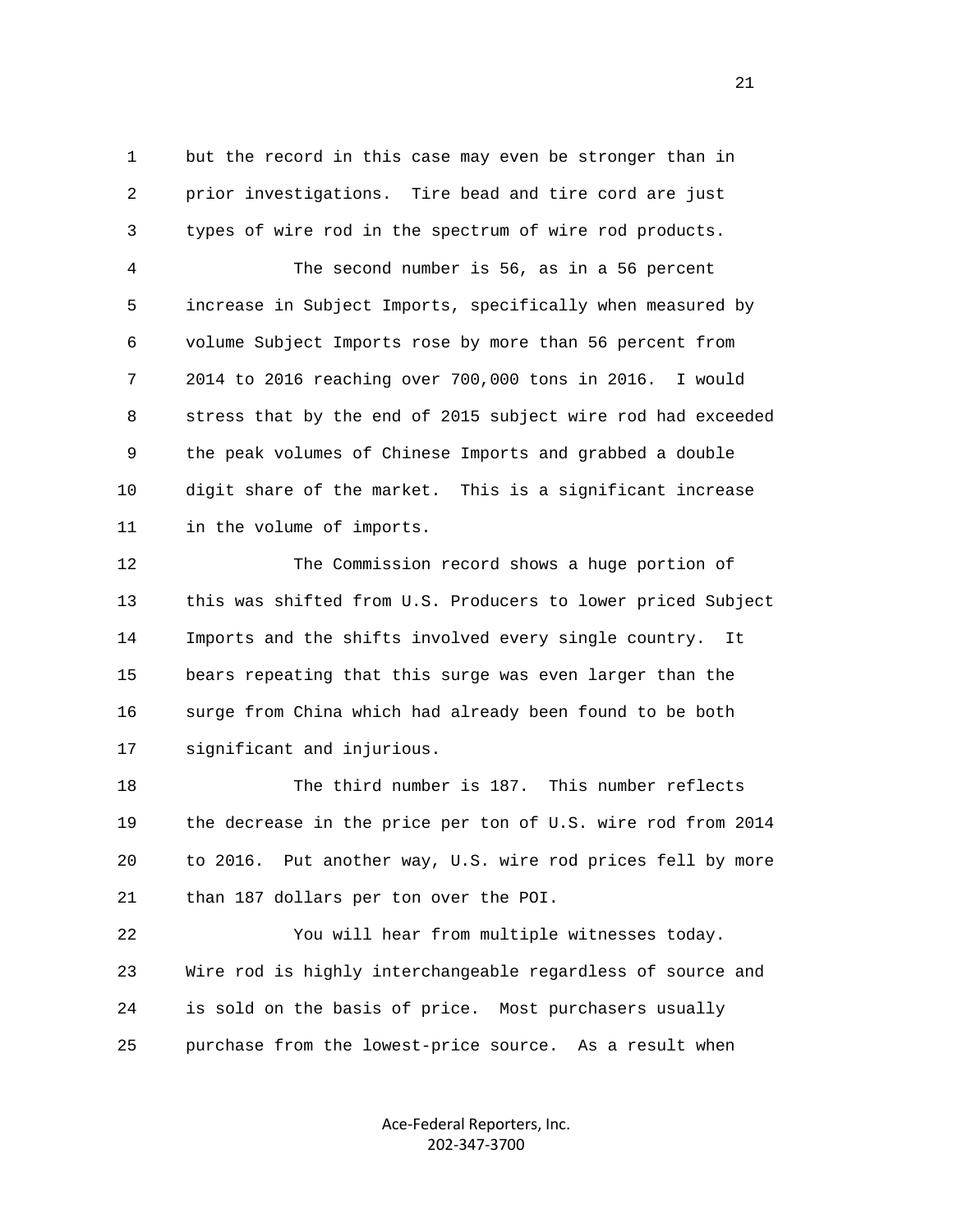1 Subject Imports accelerated into the U.S. Market in the 2 second half of 2014 and into 2015 they caused U.S. wire rod 3 prices to collapse. Already depressed prices fell more than 4 raw material costs. This is a significant price effect 5 under the law.

 6 The last number is two, as in two U.S. 7 Manufacturers that were forced to shutter their wire rod 8 production facilities during the POI. Just a couple of 9 years ago Georgetown's company and union representatives 10 testified to the harm that imports are inflicting on their 11 facility. Any claim that imports did not play a role in 12 Georgetown's shutdown is simply not true.

 13 ArcelorMittel and Republic Engineered Steel both 14 shut down wire rods permanently while others have cut pay, 15 shifts and hours worked. Moreover the bottom line is the 16 actual bottom line of the Domestic Producers. This is an 17 industry that has been negatively impacted as to production, 18 capacity, prices and profits and it is also public 19 information that the number of production and related 20 worker hours and wages all decreased from 2014 to 2016.

 21 Only after the filing of these cases did the 22 numbers begin to show any increase which is just one example 23 of why the Post-Petition Effects Provision was added to the 24 statute. During the three year period of investigation 25 imports surged, prices declined, profits decreased and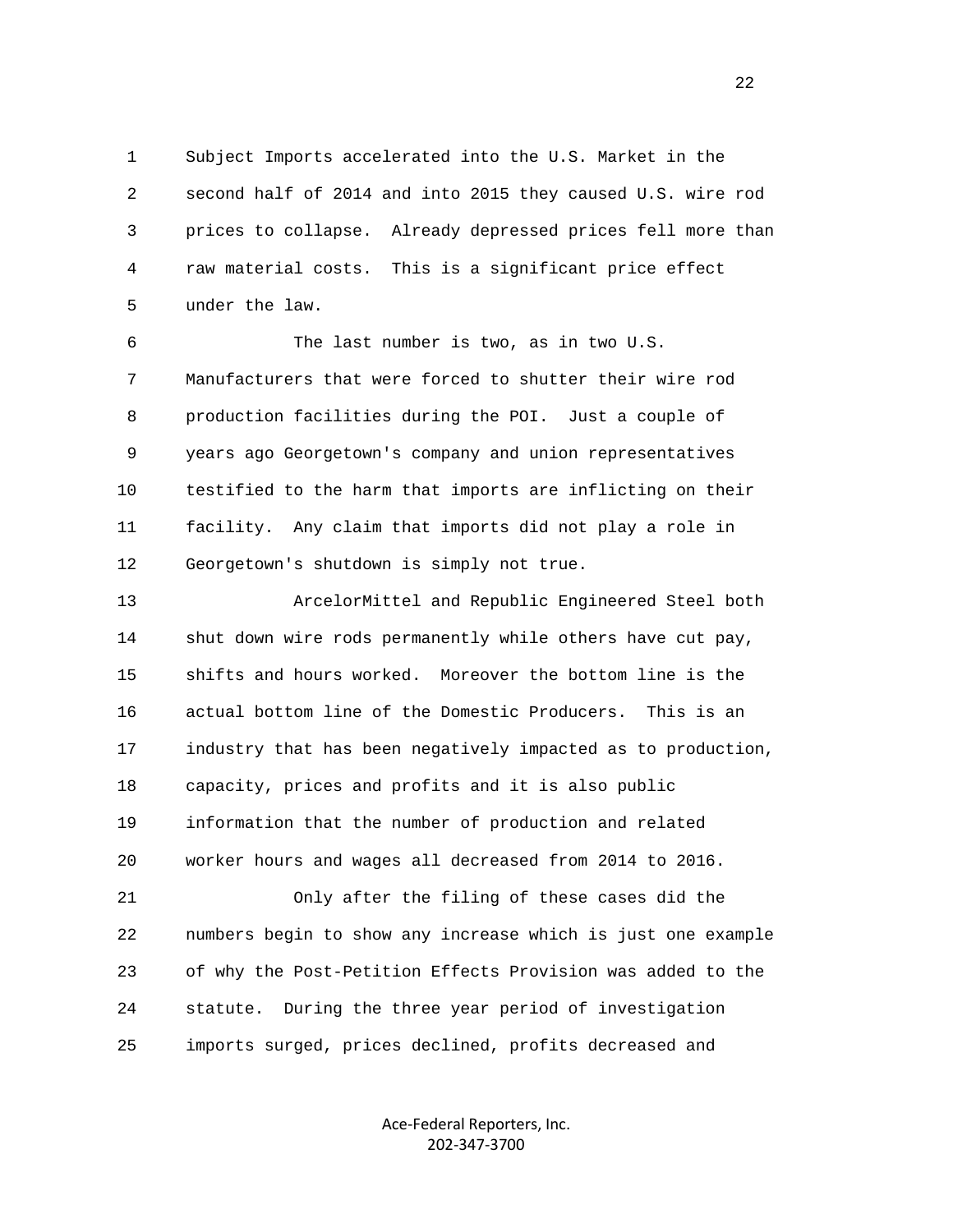1 workers lost their job. It was only a result of the filings 2 of these cases that there was some small improvement of the 3 health of the U.S. Industry.

 4 But in the absence of import relief unfairly 5 priced imports will continue to injure the U.S. Producers 6 and their workers. So in conclusion, this case is very 7 straightforward. Subject Producers replaced Chinese wire 8 rod and stole the relief granted by the Commission. As a 9 result the U.S. Industry was devastated, profits plummeted, 10 mills closed and thousands of U.S. workers took home less 11 pay.

 12 We ask the Commission to make affirmative 13 determinations with respect to all Subject Imports and to 14 restore a level playing field to the U.S. wire rod market. 15 Thank you.

 16 CHAIRMAN SCHMIDTLEIN: Thank you, Mr. Price. 17 MR. BISHOP: Opening remarks on behalf of 18 Respondents will be given by Richard O. Cunningham of 19 Steptoe and Johnson. Mr. Cunningham, you have five minutes. 20 OPENING STATEMENT OF RICHARD O. CUNNINGHAM 21 MR. CUNNINGHAM: I suppose it's not surprising 22 that Mr. Price's statement does not focus on three facts, 23 all clearly demonstrated on this record that are essential 24 to any analysis by this Commission of what happened in the 25 U.S. wire rod market.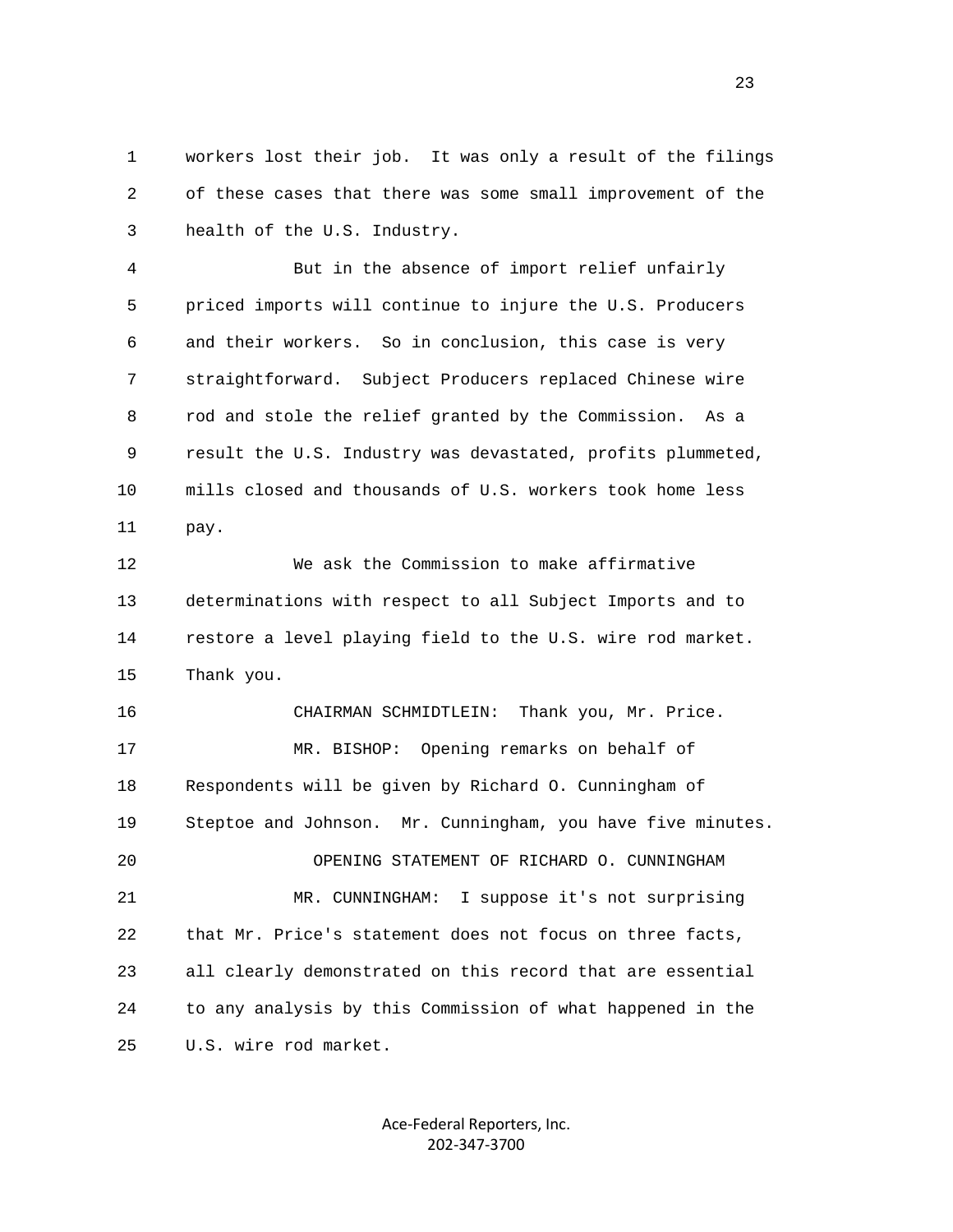1 Fact number one, contrary to what Mr. Price says, 2 shipments and market share of these Domestic Producers you 3 see before you here increased significantly during the 4 Period of Investigation, not declined. The data that you 5 looked at in the preliminary investigation which showed a 6 very small 1-2 percent decline in market share for the U.S. 7 Producers were distorted by the exit from the industry of 8 Republic and ArcelorMittel and the closures of those mills 9 contrary to what Mr. Price has just said were not caused by 10 Subject Imports.

 11 Republic's wire rod production was at its Lorain, 12 Ohio Bar Mill. That mill closed because of problems in the 13 bar market, notably the collapse of the oil and gas market. 14 It was this bar demand issue that resulted in the closure of 15 that facility.

 16 ArcelorMittal was forced to close its Georgetown, 17 South Carolina mill when both the Federal government and the 18 State government declined to spend 70 million dollars that 19 was necessary to dredge the silted over Georgetown Harbor. 20 That harbor had become unusable for importation of the DRI 21 which was needed to operate that plant. This was a fatal 22 blow to that mill's competitiveness, particularly with 23 Nucor's new state-of-the-art Darlington, South Carolina Mill 24 only 100 miles away.

25 This is important because the volume lost by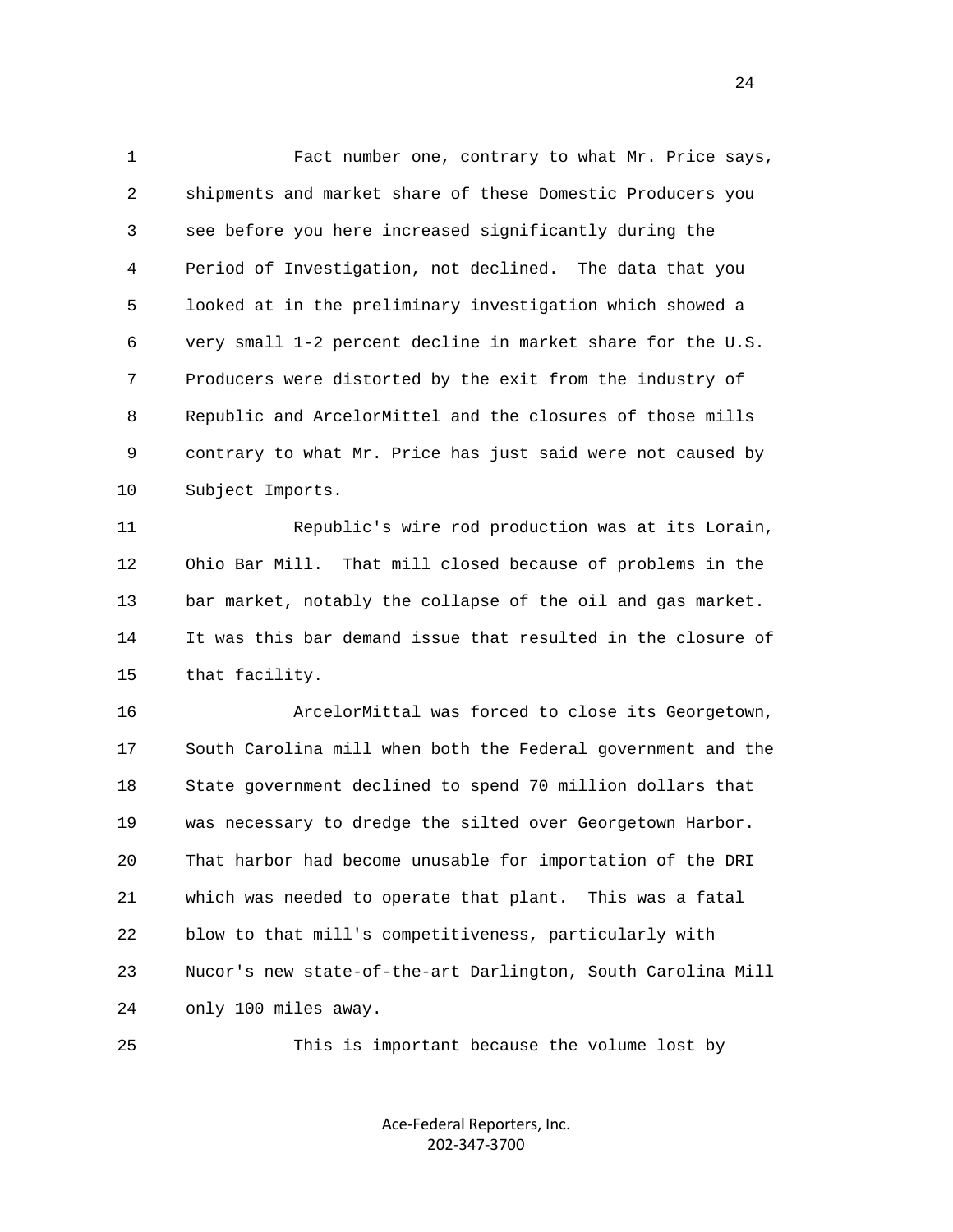1 those two closures accounted for all indeed, much more than 2 all, of the decline in Domestic Industry shipments that you 3 found in the preliminary investigation. indeed, apart from 4 ArcelorMittal and Republic the rest of the U.S. Industry, 5 the producers for whom this case is brought, had a 6 substantial increase in their market share, an increase 7 twice as large as the market share increase of Subject 8 Imports.

 9 Fact number two. It is now clear that cost 10 declines, especially the precipitous fall in the price of 11 stainless steel scrap fully explained the POI behavior of 12 wire rod prices. Your staff's variance analysis in the 13 preliminary investigation correctly concluded that the 14 Domestic Industry problems were not on the volume side but 15 were caused by the decline in wire rod prices.

 16 But the record is clear that Subject Imports 17 neither depressed nor suppressed U.S. firm's prices. 18 Consider the following: Cogs declined by a greater 19 percentage than rod prices. The steel scrap price declined 20 by much more than the wire rod price. I urge you to 21 compare the decline from the peaks of scrap and wire rod 22 prices at the beginning of 2014 to their low points at the 23 beginning of 2016.

 24 And finally, any doubt about causation disappears 25 when you note that scrap prices declined from the start of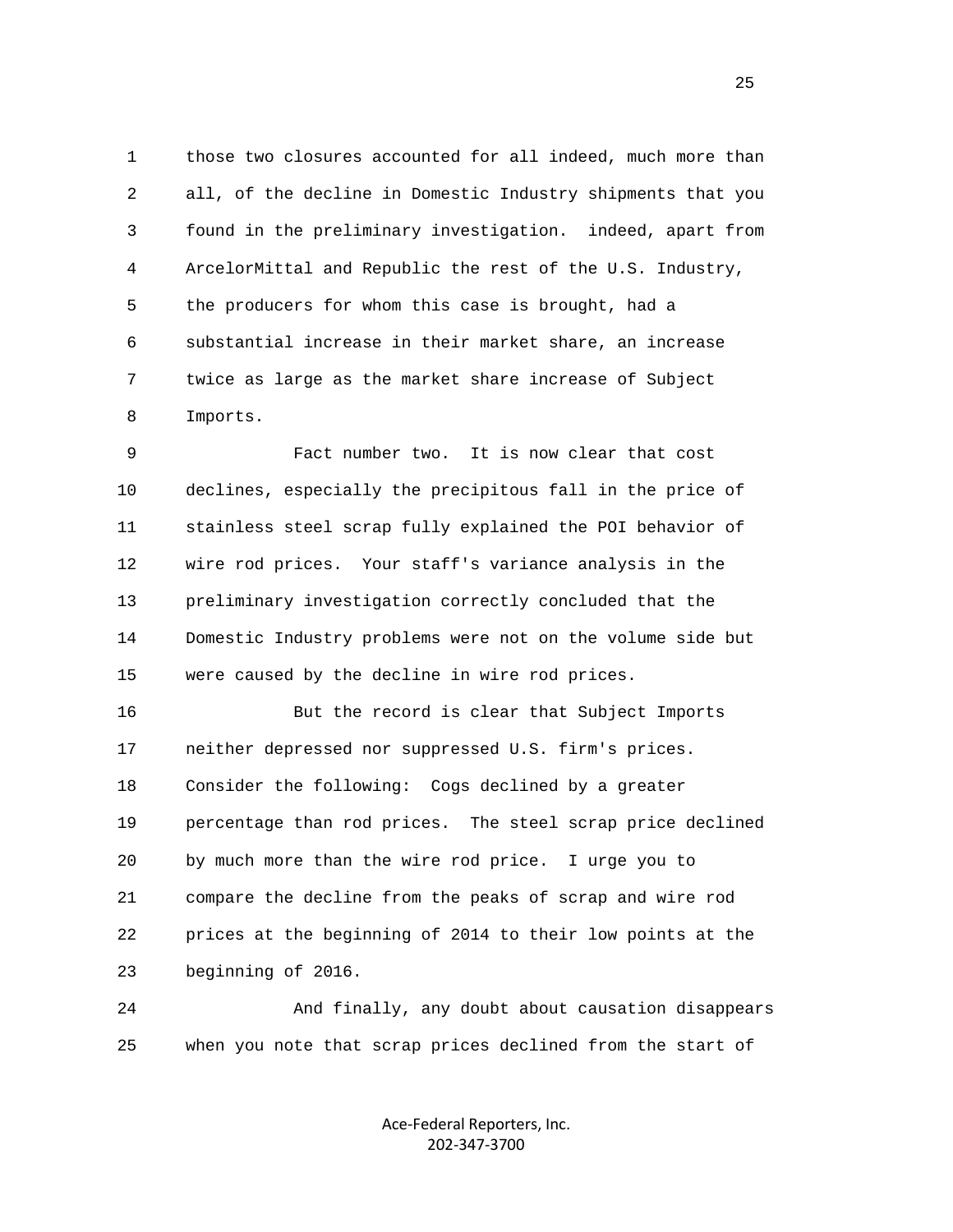1 2014 pulling wire rod prices down with them and then 2 immediately after the scrap price turned up at the end of 3 2015 a full year before this case was brought, the wire rod 4 price turned up. That correlation is clear, there is no 5 correlation with Subject Imports.

 6 Fact number three. The Petitioners' argument 7 that Mr. Price made of the first and second punch is wrong 8 on the law and wrong on the facts. This is a case about 9 imports from these countries. It is not about Chinese 10 Imports. Chinese imports declined during the POI by more 11 than the increase in Subject Imports while the shipments by 12 these Domestic Producers increased during the POI.

 13 In such circumstances the Commission has 14 consistently found that any increase in Subject Imports did 15 not come at the expense of U.S. Producers and it has found 16 so even where the non-subject imports decline because of 17 antidumping and countervailing duty orders.

 18 Moreover the data show that these domestic 19 companies took a greater share of the departed Chinese 20 volume during the 2014/2016 period than the share of the 21 overall market that they had at the start of the POI. In 22 short, they have no basis to complain that Subject Imports 23 deprived them of the benefit of the China orders because 24 they got a share of Chinese Imports that you would have 25 expected given where they were at the start of the period.

> Ace-Federal Reporters, Inc. 202-347-3700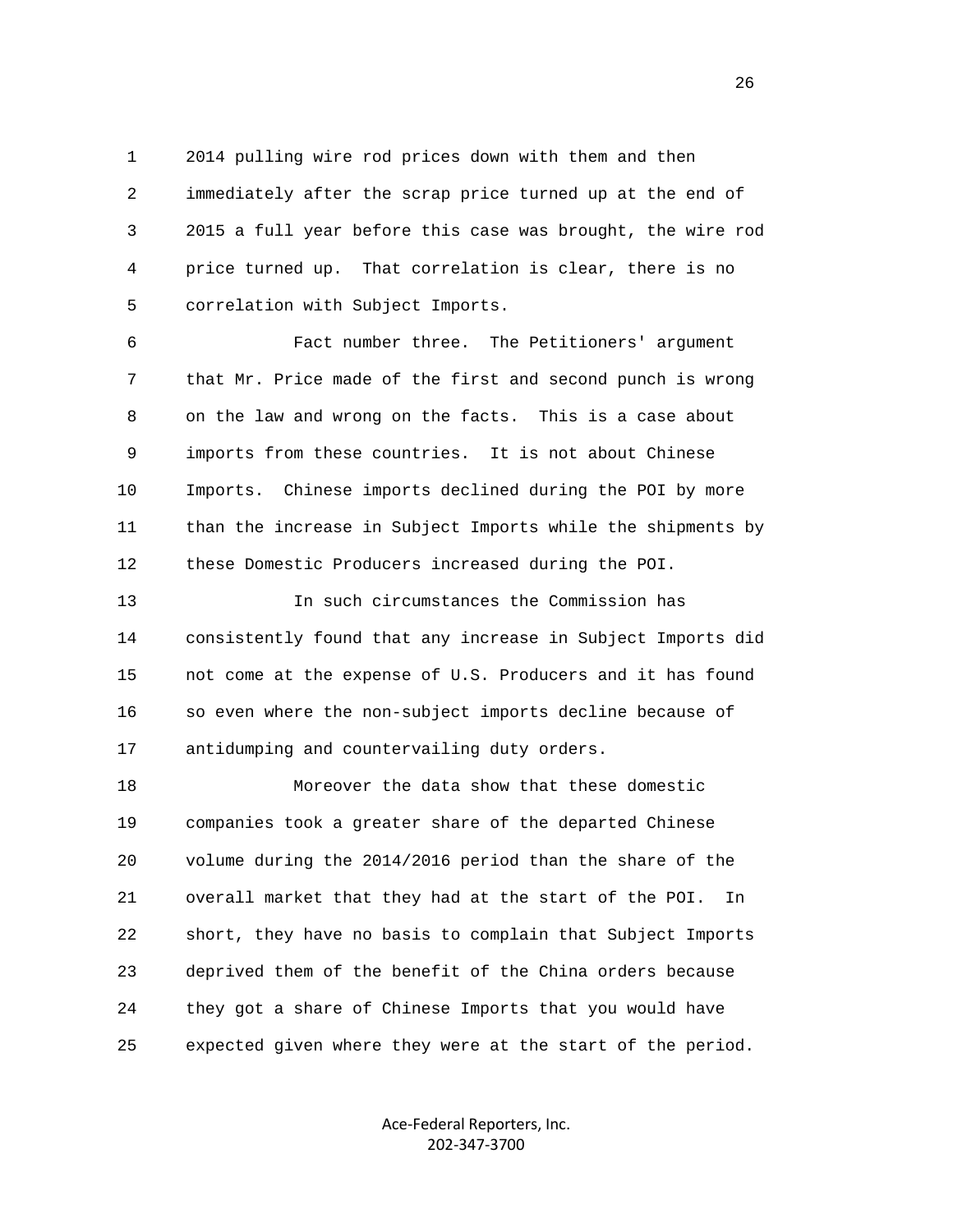1 On the basis of these three considerations the 2 Commission must find that Subject Imports have caused 3 neither volume injury nor price injury. The Commission also 4 needs to address three other significant issues. One is the 5 need to determine the grade 1080 tire cord and tire bead as 6 a separate like product. You will hear a lot about that 7 from our witnesses. 8 Second; imports from several of these countries 9 were negligible. Finally there is no basis for finding 10 critical circumstances as to any of these countries. Thank

 12 CHAIRMAN SCHMIDTLEIN: Thank you, Mr. Cunningham. 13 MR. BISHOP: Would the Panel in support of the 14 imposition of the Antidumping and Countervailing Duty Orders 15 please come forward and be seated. Madam Chairman, this 16 Panel has sixty minutes for their direct testimony.

 17 CHAIRMAN SCHMIDTLEIN: Mr. Rosenthal, you may 18 begin when you're ready.

19 STATEMENT OF PAUL C. ROSENTHAL

11 you.

 20 MR. ROSENTHAL: Thank you. Good morning, Madam 21 Chairman, Commissioners. I'm Paul Rosenthal with Kelley 22 Drye & Warren. I'll be summarizing the key data in this 23 case on behalf of the domestic industry.

 24 As you've heard and as you well know, just a 25 couple of years ago, imports of wire rod from China surged

> Ace-Federal Reporters, Inc. 202-347-3700

27 and 27 and 27 and 27 and 27 and 27 and 27 and 27 and 27 and 27 and 27 and 27 and 27 and 27 and 27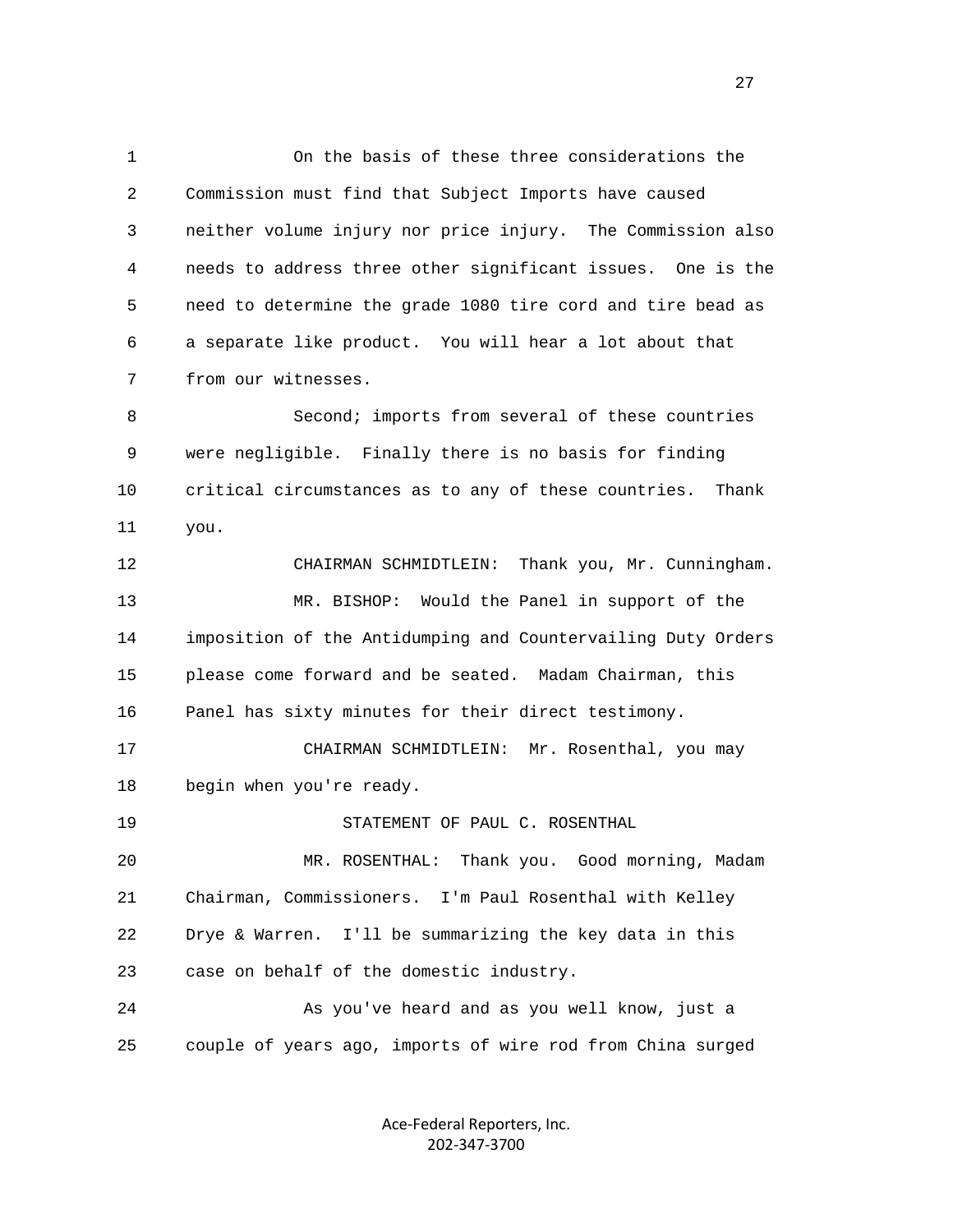1 into the market, increasing from negligible levels to 2 600,000 tons over that particular period of investigation. 3 The Commission made an affirmative determination of material 4 injury in that case for which the domestic industry remains 5 grateful. That affirmative injury determination created a 6 slight improvement in the domestic industry's condition for 7 a few months and was cause for optimism.

8 As we mentioned in our prehearing brief, even 9 the counsel for one of the foreign producers in a 10 contemporaneous sunset case on wire rod expressed optimism 11 as he noted that the Chinese imports were retreating from 12 the market and that would provide U.S. domestic industry 13 with an opportunity for another 600,000 tons of sales.

 14 Unfortunately, as soon as imports from China 15 began to decline, imports from the subject countries began 16 to surge. Thus, as Chart 2 shows, the domestic wire rod 17 industry has faced back-to-back import surges with the 18 second one extending the period of import related injury 19 over six years. Thus, the imports from China that preceded 20 the current period of investigation are an important 21 condition of competition in this industry.

 22 The Commission knows very well the concept of 23 cumulation, which is concerning with the collective 24 hammering effects of imports from several countries. In 25 this case, there's no contest that subject imports should be

> Ace-Federal Reporters, Inc. 202-347-3700

<u>28 and 28</u>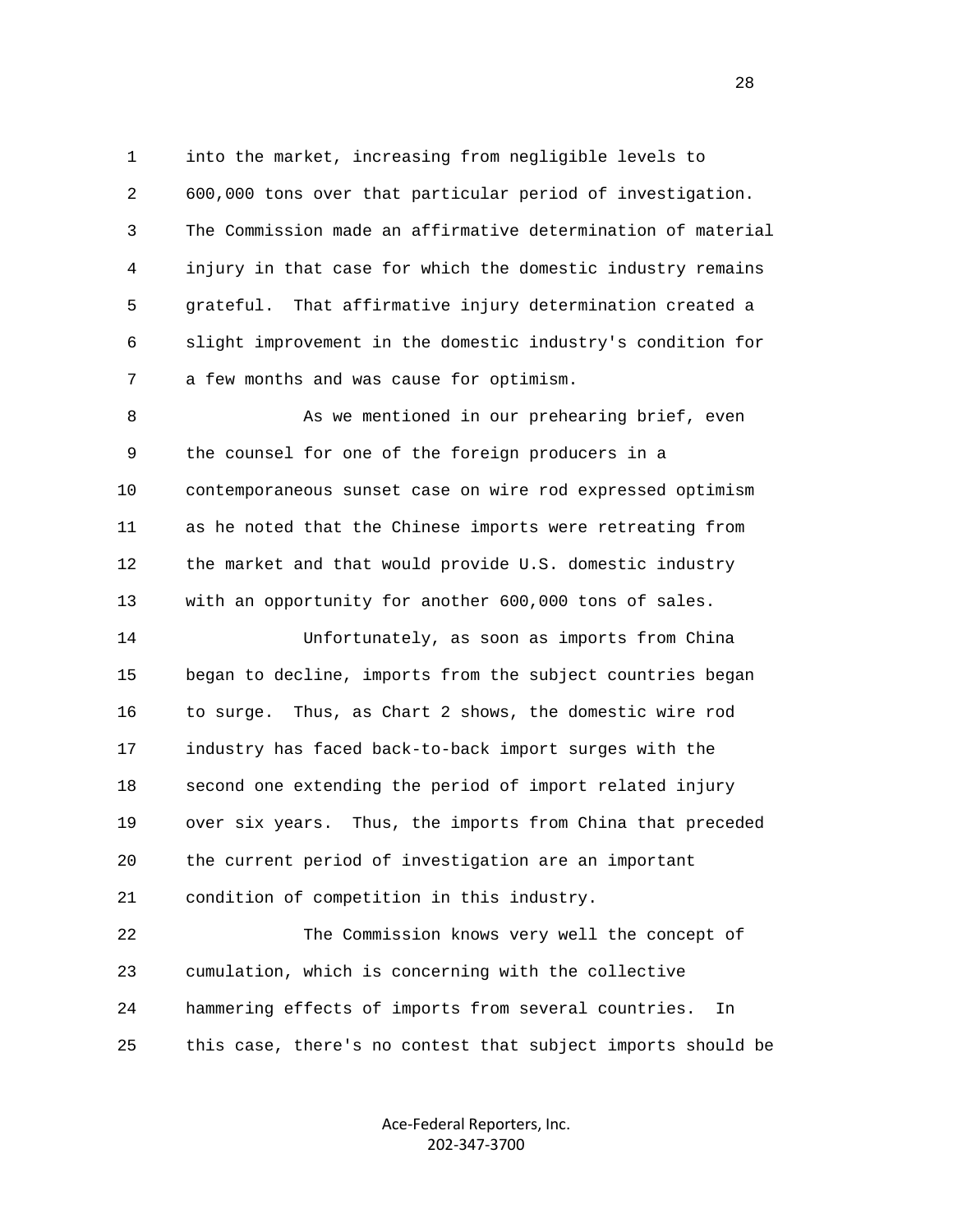1 cumulated. The collective hammering effect in this is 2 sequential as well. First, the domestic industry was 3 crushed by the weight of 600,000 tons of imports from China. 4 And as the industry was beginning to recover, another 5 700,000 tons were dropped on the market by the subject 6 imports. Coming as it did, after the import surge from 7 China, the recent import onslaught is even more injurious.

 8 Now slide 4 goes back to the imports from China, 9 which was devastating to the domestic industry. Unlike in 10 the previous case where we had a rocketship shooting upwards 11 and demonstrating the steep climb in imports, we didn't do 12 it this time. And I apologize to Commissioner Broadbent, 13 who I know really did like that rocketship graphic, but my 14 colleagues limit the number of cartoons and graphics of that 15 sort in my presentations nowadays.

 16 With the domestic industry already in a weakened 17 condition, the subject imports increased in this case over 18 56 percent as you heard from Mr. Price and peaked at over 19 700,000 tons in 2016.

 20 The Commission properly found in its preliminary 21 determination that that volume is significant. Not only 22 have the absolutely volumes of subject imports risen from 23 2014 to 2016, they captured a significant and increasing 24 share of the U.S. market over that period. The 6.3 percent 25 increase in market share alone is quite significant.

> Ace-Federal Reporters, Inc. 202-347-3700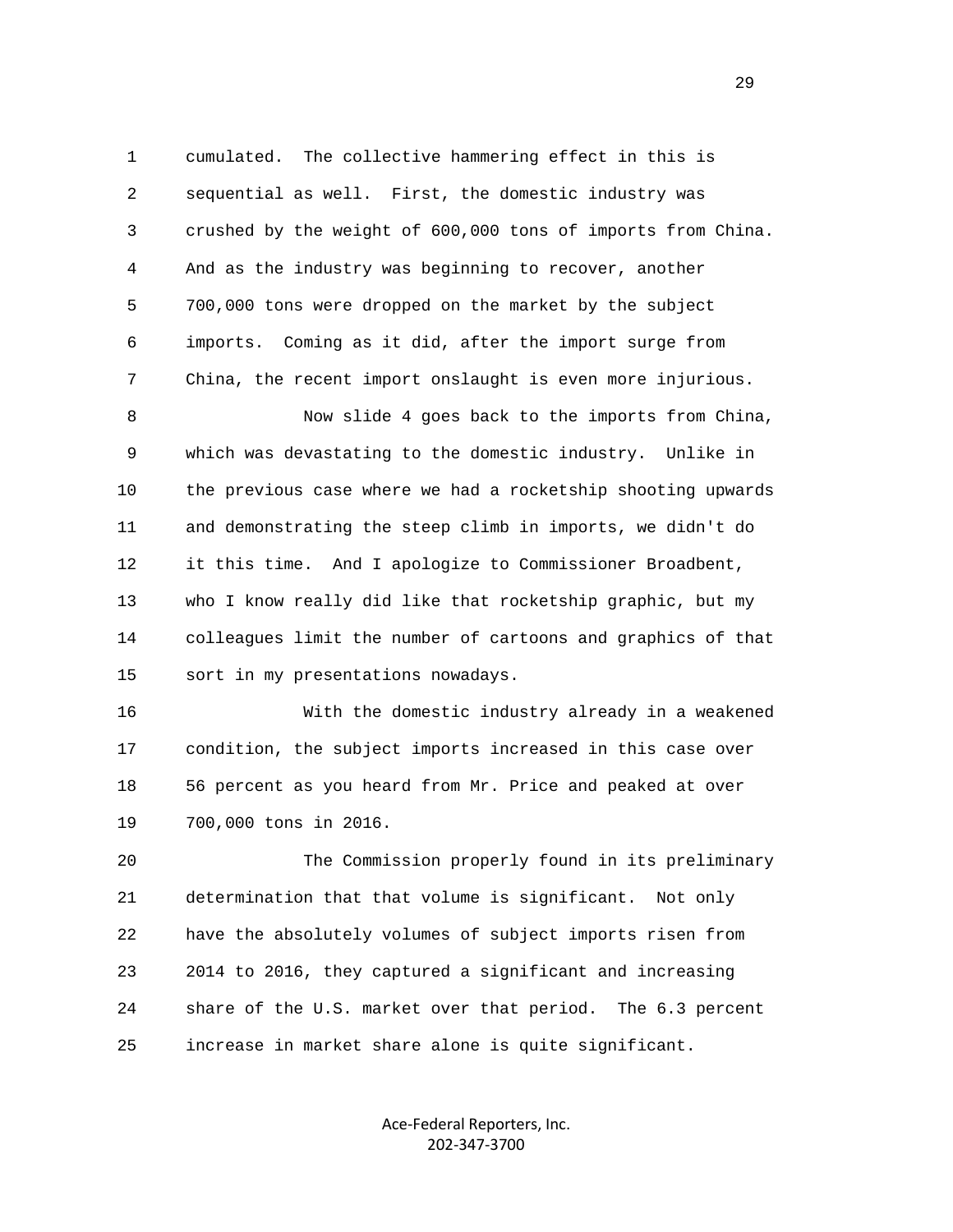1 Slide 7 is a comparison of the three full years 2 of the period of investigation in the Chinese case with the 3 three full years of the current POI. In each of the 4 comparison years, the subject import market shares have been 5 higher than the imports from China. And not to beat a dead 6 horse, but you found injury in that case, the injury here is 7 even more apparent.

 8 Slide 8 shows imports of each of the first three 9 quarters of 2017 compared to the same quarters of the 10 previous year. As you can see, subject imports in the first 11 quarter of 2017 exceeded those in the comparable period of 12 2016, which itself was an exceptionally high amount.

 13 Now when the domestic industry filed the current 14 trade cases at the end of the first quarter of this year, 15 imports jumped up even higher in the second quarter in an 16 obvious effort to beat the imposition of provisional duties. 17 There's no question about that surge. And we'll have more 18 to say about critical circumstances later. But the point of 19 this slide is that imports continued to surge the first half 20 of this year and only began to taper off in the third 21 quarter as provisional measures beckoned. In short, the 22 subject import volumes have been substantial throughout the 23 POI and only began to decrease after the cases were 24 underway.

25 Slide 9 provides a little bit more granularity

Ace-Federal Reporters, Inc. 202-347-3700

 $30<sup>2</sup>$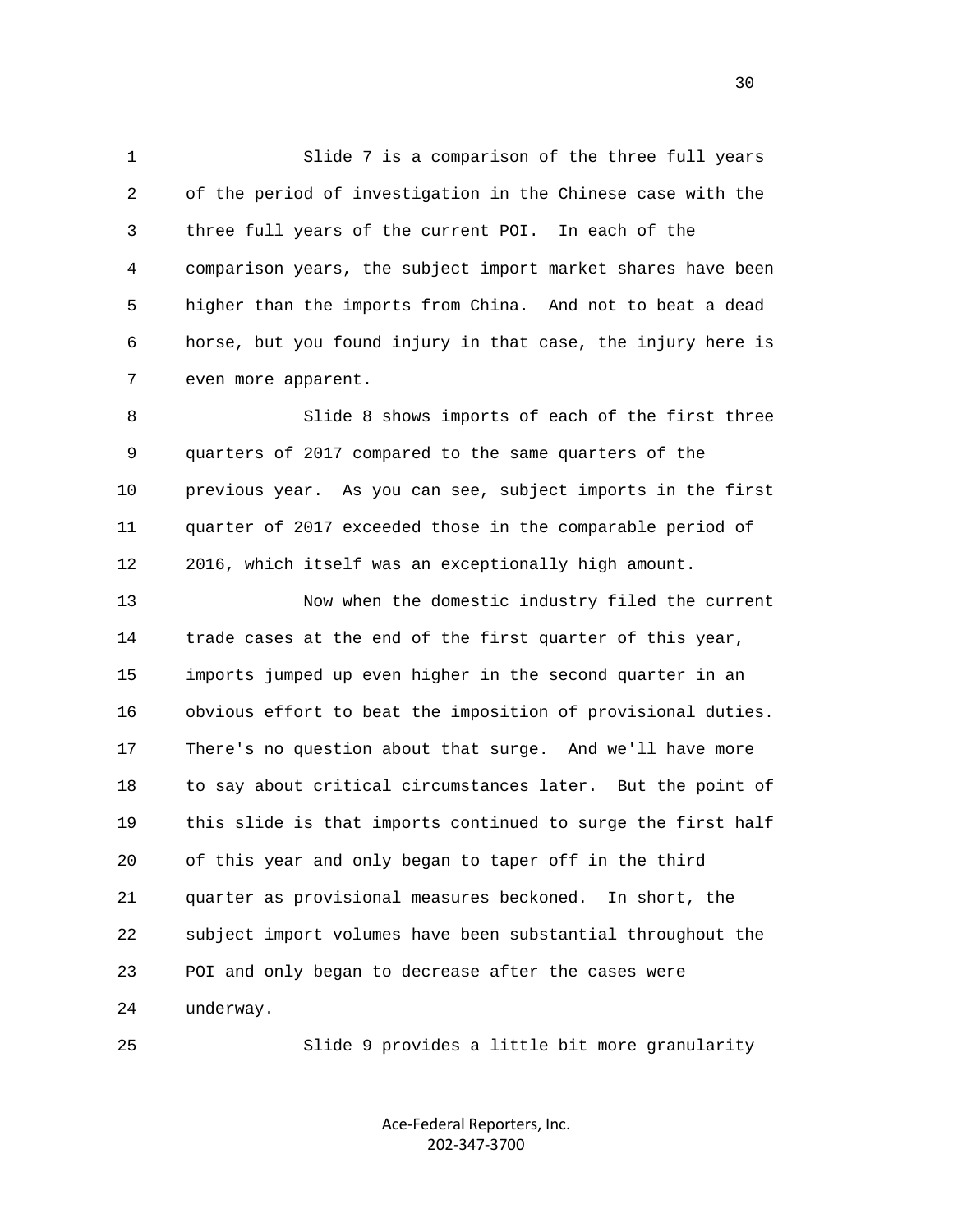1 to the import trends in 2017, showing the subject imports 2 were trending upward until the last few months and that was 3 only because of the filing of these cases.

 4 Turning to the issue of price, slide 10 5 summarizes the data in the staff report concerning 6 underselling. The report shows underselling in over 83 7 percent of the quarterly comparisons accounting for 84 8 percent of the volume.

 9 Respondents will as usual today offer non-price 10 reasons why they purchase imports, but the next summarizes 11 purchasers' admissions that they bought the subject imports 12 because they were in fact lower priced.

 13 Indeed about three-quarters of purchasers made 14 that admission. Nothing on the slide should surprise the 15 Commission. After all, you have found wire rod it be price 16 sensitive - a price-sensitive product in the past. And 17 these purchasers were simply buying low-priced subject 18 imports to substitute for and supplement low price Chinese 19 imports. No surprises.

 20 There's nothing special about the Chinese 21 imports and there's nothing special about the substituted 22 non-subject -- subject imports from this case.

 23 Slide 12 contains -- it's confidential 24 obviously, but you have in front of you the small sampling 25 of quotes from the purchasers. And I hope you take a minute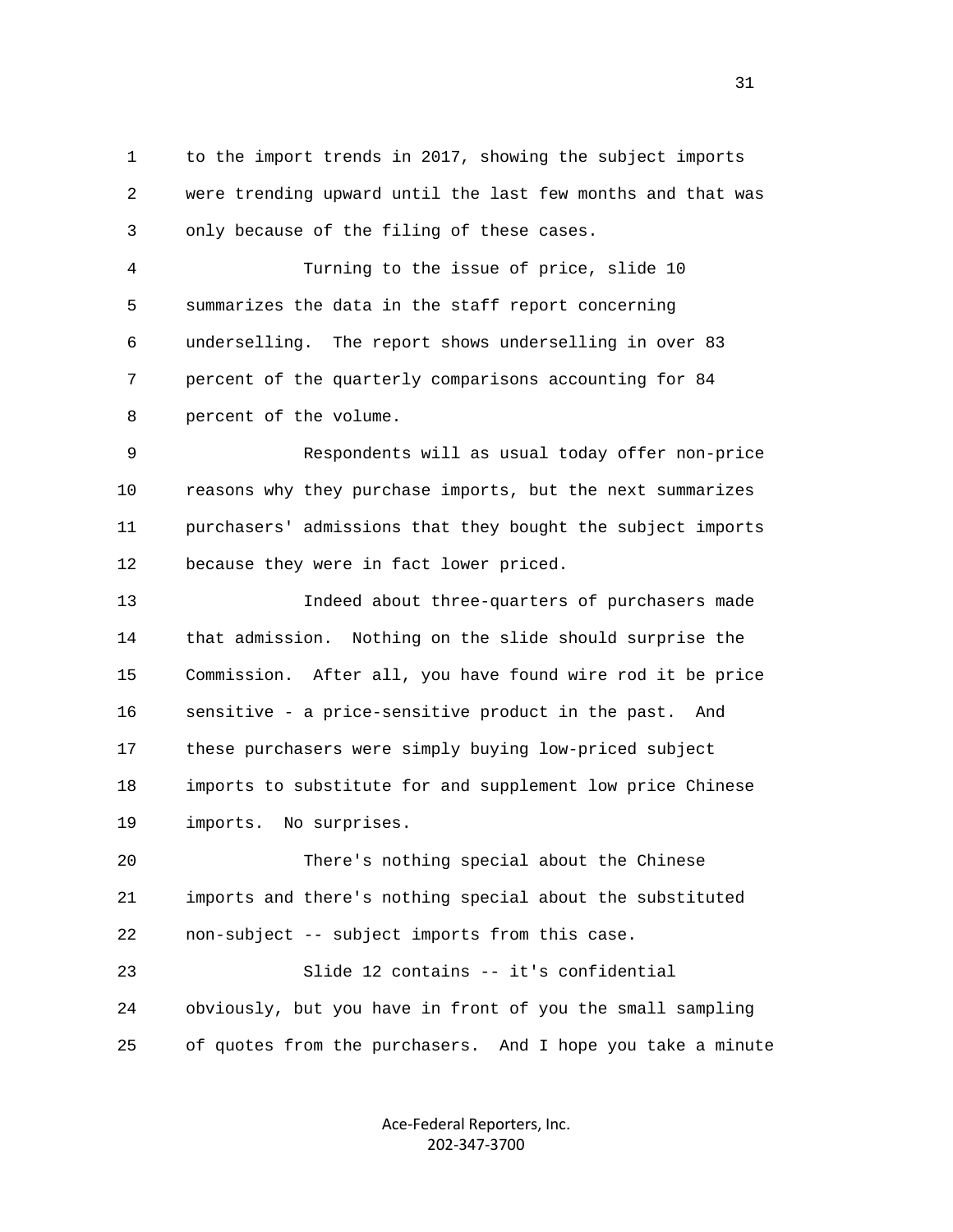1 to look at those. They acknowledge the importance of price 2 and the reality that the imports increased because of low 3 prices being offered by the subject producers.

 4 They're telling the truth when they report that 5 in their questionnaire to you, but the low priced imports 6 did more than just capture large volumes. They forced the 7 domestic producers to lower their prices in order to 8 maintain sales volume. Confidential slide 13 shows that at 9 least nine purchasers reported that U.S. producers lowered 10 their prices between 5 and 15 percent in order to obtain 11 sales.

 12 It's not just raw material prices or costs that 13 were going down. Prices were going down because customers 14 said you better drop them if you want to get the sale. 15 That's the truth. That's what they admitted to.

 16 The next confidential slide provides you some 17 more information on the purchasers who acknowledge that the 18 U.S. producers lowered their prices to main sales volume. 19 These are not small purchasers. They account for a 20 substantial amount of volumes purchased. Many other 21 purchasers forced domestic producers to lower their prices. 22 They just didn't admit to the Commission in response to your 23 questionnaires.

 24 Respondents spent - spend much of their time 25 claiming that the U.S. producers cannot supply certain

> Ace-Federal Reporters, Inc. 202-347-3700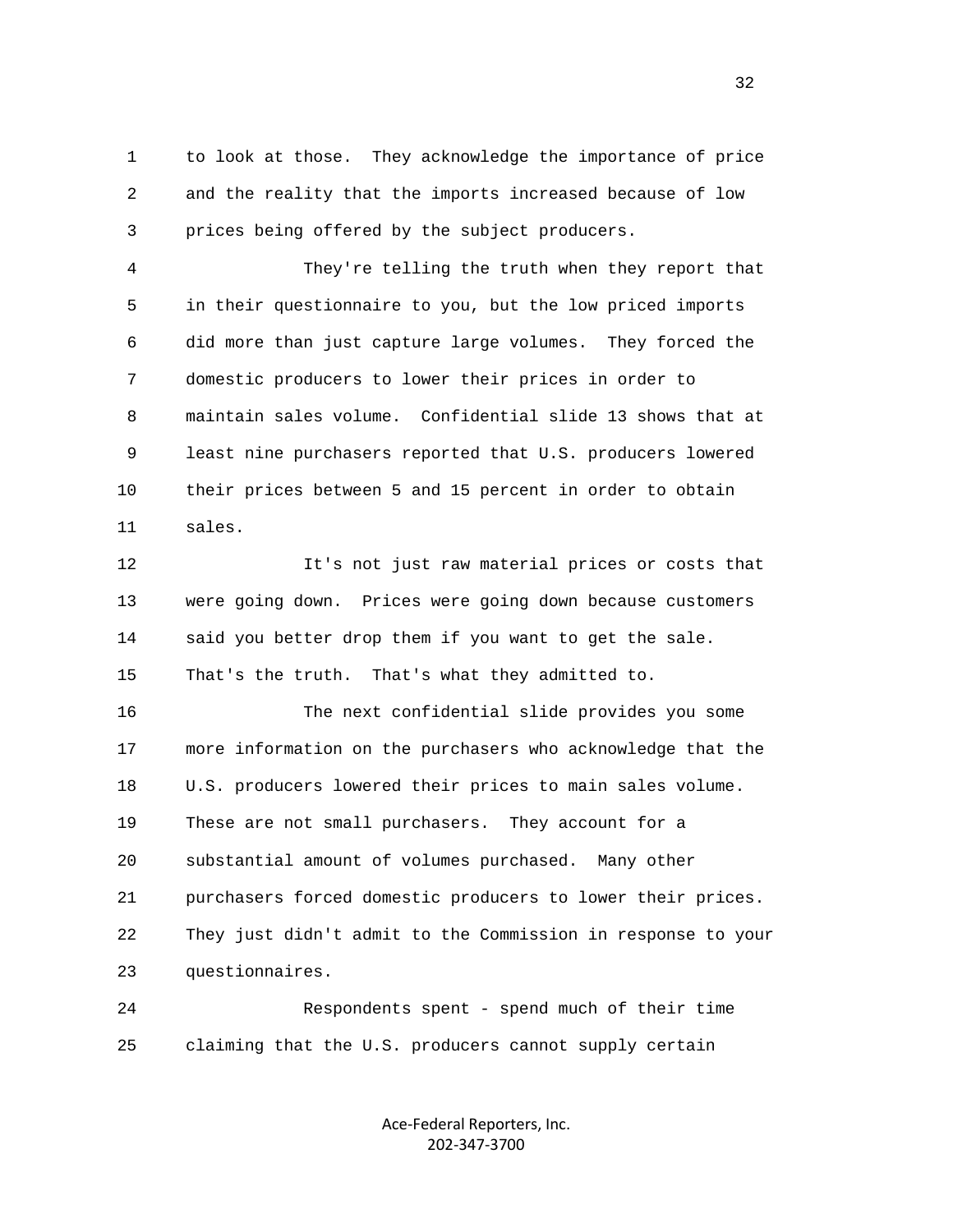1 products for the entire marketplace, yet they cannot explain 2 why they consistently insist that domestic producers lower 3 their prices to compete against subject imports.

 4 Respondents' briefs spend many pages discussing 5 raw material costs decreases through most of the period. 6 You heard Mr. Cunningham make that as his big point number 7 2. They don't mention that prices fell further than raw 8 material costs as shown in slide 15. And they talk, 9 respondents do, about multiple price increase announcements 10 by petitioners, but they also forget or omit the discussion 11 about how many of such announcements actually stuck.

 12 The answer from our point of view, the domestic 13 industry's point of view, is not enough because if you look 14 at the next slide, you'll see that despite recent raw 15 material related price increase announcements, the domestic 16 producer prices for all the products analyzed by the 17 Commission staff have declined from the first quarter of 18 2014 to the third quarter of 2017.

 19 So all the talk in the briefs by respondents 20 about price increase announcements have not managed to get 21 the prices back to where they were at the beginning of the 22 period of investigation. And those were injurious prices 23 from the Chinese investigation.

 24 Some of the respondents actually have the 25 audacity to argue that the domestic wire industry has not

> Ace-Federal Reporters, Inc. 202-347-3700

<u>33</u>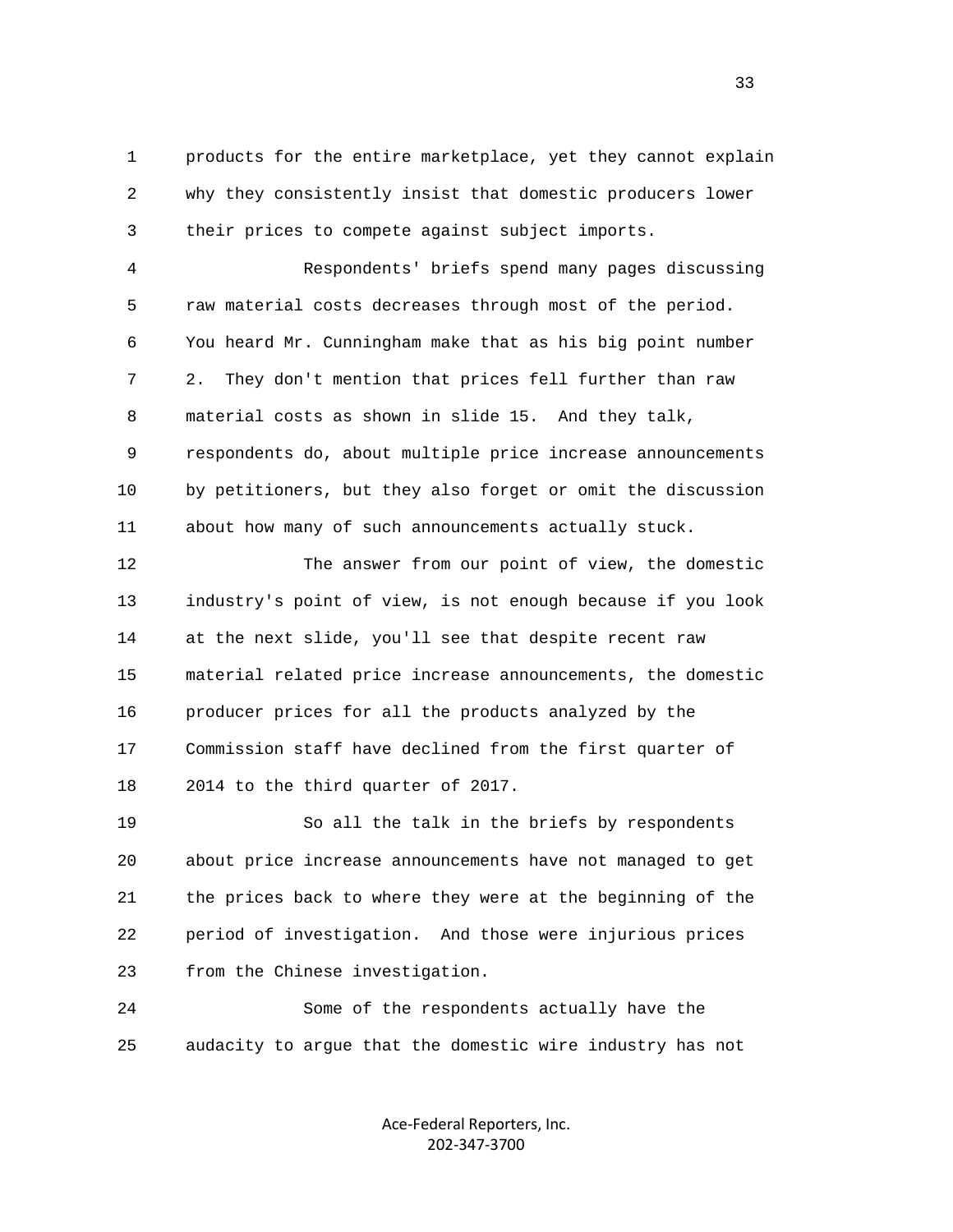1 been injured by the subject imports. The next two slides 2 provide the key trade and financial indicators, which have 3 all declined from 2014 to 2016 prior to when these current 4 cases were filed.

 5 Capacity, production, domestic shipments and 6 values, market share and production related workers all 7 declined. Similarly, every financial measure, every measure 8 of profit declined over the same period.

 9 Let's just focus on operating and net income. 10 Slide 19 shows that operating income declined from \$52 11 million in 2014, a year in which the domestic industry was 12 still being injured by imports from China, to \$25 million in 13 2016. That's a decrease of 50 percent. Net income declined 14 by closer to 55 percent dropping from \$46 million to \$21 15 million. Those profits started at injurious levels and 16 declined further.

 17 Slide 20 shows the operating income margin in 18 2014 was a low injurious level of 2.8 percent in the wake of 19 the Chinese import surge and declined further to 1.9 percent 20 in 2016 as subject imports increased their market share.

 21 As subject import market share began to decline 22 in 2017, operating income improved somewhat, but remained at 23 an inadequate level. Indeed, the 2017 profitability of 3.9 24 percent is barely above the profitability of 3.6 percent in 25 the Chinese case, which the Commission found injurious.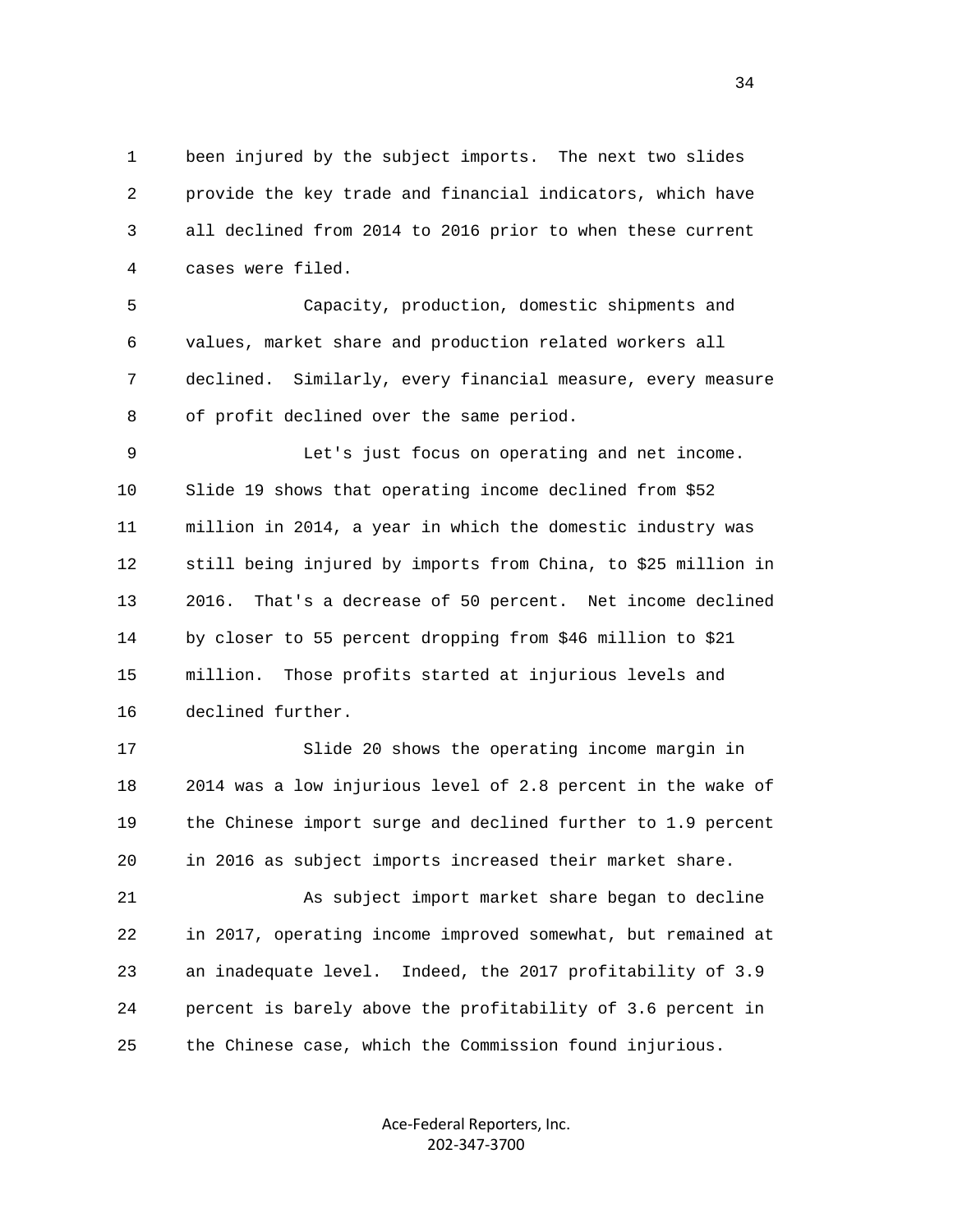1 You heard a little bit of this from Mr.

 2 Cunningham earlier as they've argued that subject imports 3 merely replaced the imports from China and therefore did not 4 injure the domestic industry. I think that was his big 5 point number 1.

 6 As the Commission, however, properly pointed out 7 in its preliminary determination in this case, the focus of 8 the statute is the absolute and relative level of subject 9 imports. That said, this next chart shows that respondents 10 are wrong as a matter of fact as well as a matter of law.

 11 Subject imports in 2014 were higher than the 12 level obtained that year by the Chinese and in 2015 and 2016 13 reached higher levels than the Chinese were able to achieve 14 at their injurious peak. In all of the years of the POI, 15 subject import volumes were significant and by the way, 16 that's the statutory standard.

 17 And as shown in slide 23, subject imports were 18 not simply substituting for the market share obtained by the 19 Chinese as suggested by Mr. Cunningham. Both the imports 20 from China and subject imports share came at the expense of 21 the domestic industry and the U.S. industry has continued to 22 lose more market share due to subject imports.

 23 It cannot be emphasized enough that the impact 24 of the judge imports is far more pernicious than one would 25 suspect looking simply at the current period of

> Ace-Federal Reporters, Inc. 202-347-3700

<u>35</u>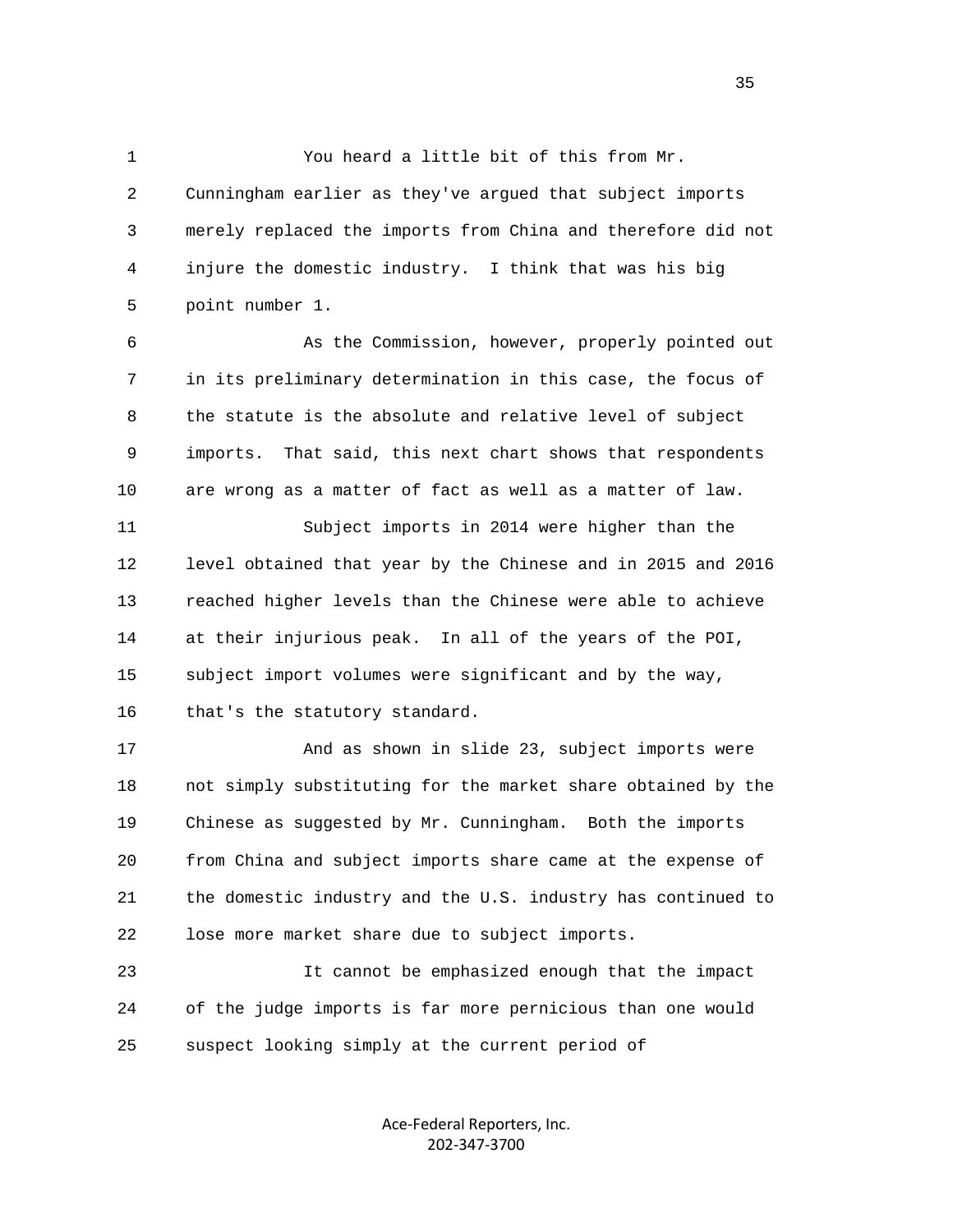1 investigation. Slide 24 shows the operating income for the 2 domestic industry in 2011 before the surge from China. 3 Profitability has declined dramatically ever since. And 4 despite the affirmative decision against the Chinese 5 imports, profits have continued to decline to abysmally low 6 levels.

 7 Not surprising as this next chart shows, capital 8 expenditures have continued to decline since the China case 9 as the subject imports have not permitted the domestic 10 industry to recover.

 11 Respondents in their briefs have mentioned 12 declining demand as an explanation for the domestic 13 industry's injury, but this next slide shows the fallacy of 14 the argument. While the market declined by 4.2 percent, 15 subject imports surged over 56 percent. So subject imports 16 weren't just meeting market needs. Instead, the subject 17 imports caused the U.S. producer's market share to decline. 18 You can see here, the growth rate of U.S. shipments was 19 minus .6 whereas the growth rate of the U.S. market is minus 20 4.2.

 21 Nor were raw material costs a cause of the 22 decline of profitability of the domestic industry. Indeed, 23 it's hard to understand why Mr. Cunningham and his 24 colleagues continued to harp on the decline in raw material 25 costs as if that accounts for everything. They keep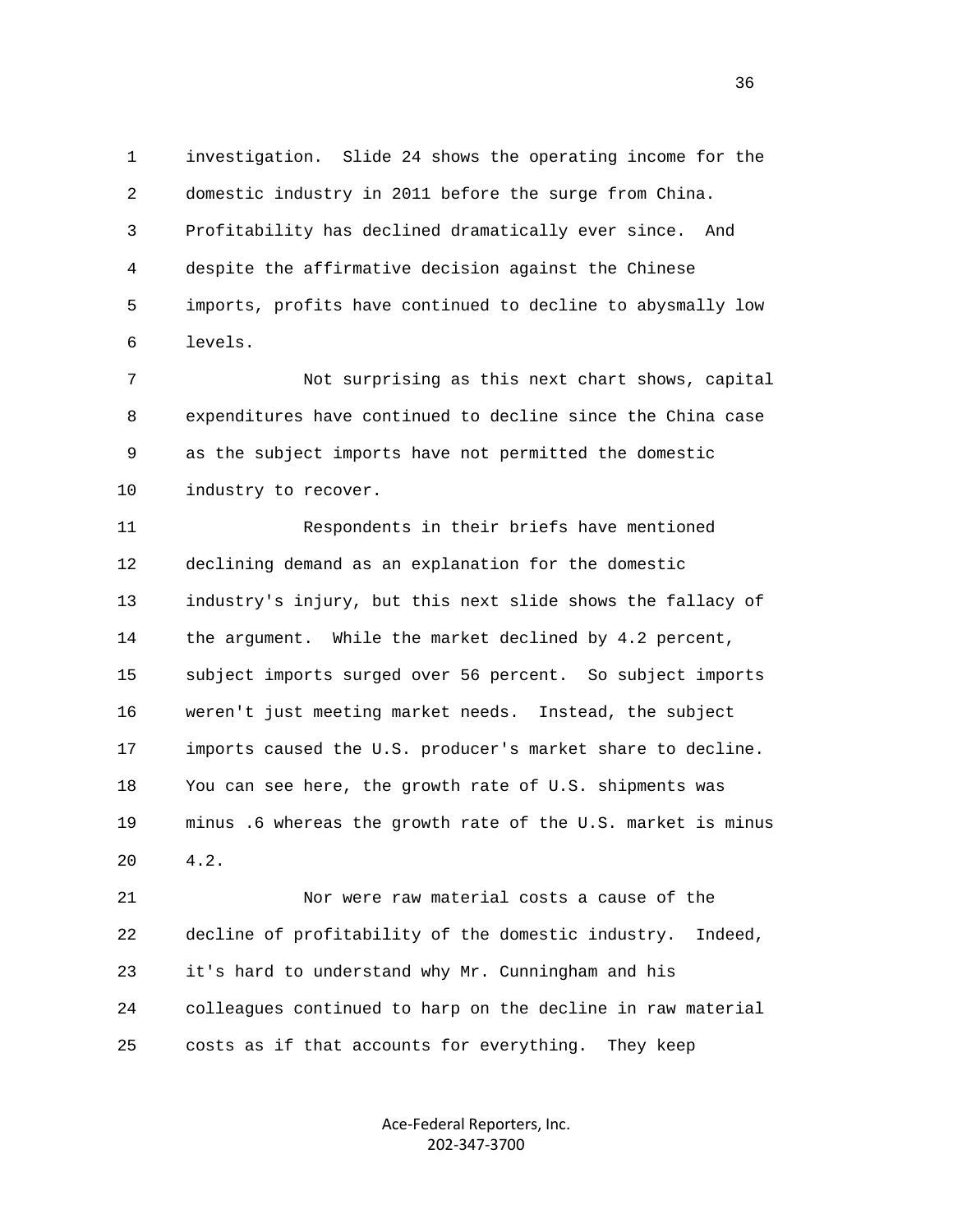1 forgetting that prices declined faster and further than raw 2 material costs. One would expect that with raw material 3 cost declines, the industry might become more profitable 4 but that did not happen. The opposite happened.

 5 In fact, if you want to know why that happened, 6 go back to slides 8 through 12 of this presentation where 7 all the purchasers, all of the respondents admitted that 8 they bought foreign subject imports because they were lower 9 priced and they forced U.S. producers to lower their price 10 in order to get sales. That's the reason why prices 11 declined faster than costs.

12 Now respondents' other point and Mr. 13 Cunningham's opening had to do with the closures of 14 ArcelorMittal's Georgetown facility and Republic's Lorain 15 plant. And they claim it had nothing to do with those - 16 the closure had nothing to do with imports, but that's not 17 true.

 18 As this next slide shows, the respondents have 19 ignored contemporaneous statements made by those companies 20 who are not sitting at this table and not petitioners in 21 this case, when they closed those facilities. These are 22 what those companies asserted when those facilities closed. 23 Now there may have been other reasons that were 24 involved in the closure of those facilities, but one cannot 25 deny that imports were a reason, a cause of those facility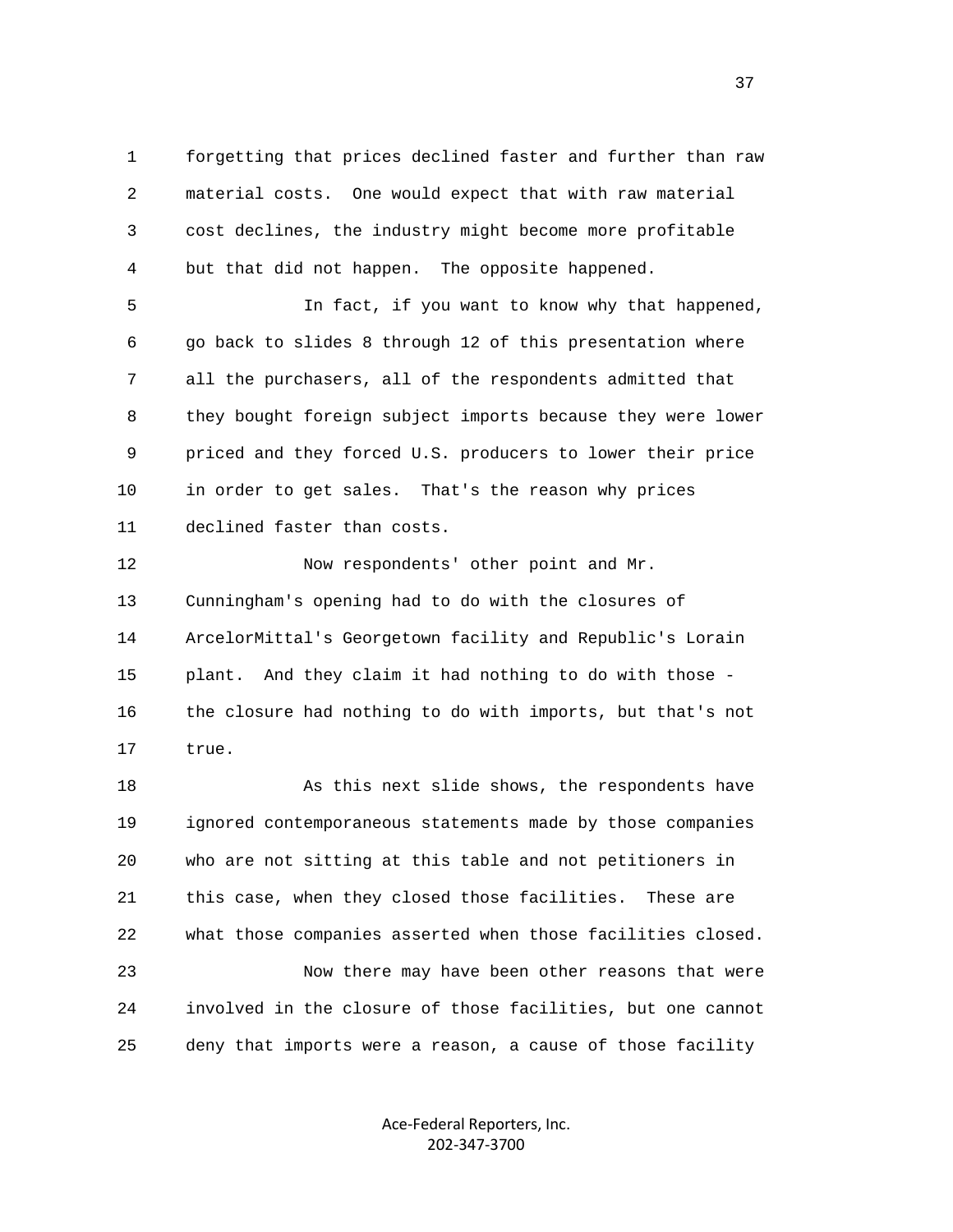1 closures.

| 2  | Turning to the threat, confidential slide 30                 |
|----|--------------------------------------------------------------|
| 3  | shows the massive excess capacity posed by subject           |
| 4  | producers. That excess capacity would allow them to          |
| 5  | increase exports substantially if they're not restrained by  |
| 6  | duties as a result of these cases.                           |
| 7  | Indeed, the next slide shows that the subject                |
| 8  | countries have more excess capacity than the entire U.S.     |
| 9  | They represent a serious threat of further injury<br>market. |
| 10 | if no relief is granted in this case.                        |
| 11 | In my remaining time, I want to briefly mention              |
| 12 | a couple of issues that Mr. Cunningham mentioned, which are  |
| 13 | critical circumstances and 1080 tire cord and bead.          |
| 14 | As we explained in our briefs, the record                    |
| 15 | provides the grounds for an affirmative critical             |
| 16 | circumstances in the determination in this case.<br>The      |
| 17 | Commerce Department has made affirmative determinations for  |
| 18 | Russia, South Africa, Spain, the U.K., and Turkey, except    |
| 19 | for two companies.                                           |
| 20 | The amount of the surge is dramatic and the                  |
| 21 | amount of inventory of the subject imports also increased    |
| 22 | The Commission should understand that these - in<br>rapidly. |
| 23 | this stagnant U.S. market, the surge has meant that U.S.     |
| 24 | purchasers were able to stock up on inventory and postpone   |
| 25 | the need to buy from the domestic industry. And I have to    |
|    |                                                              |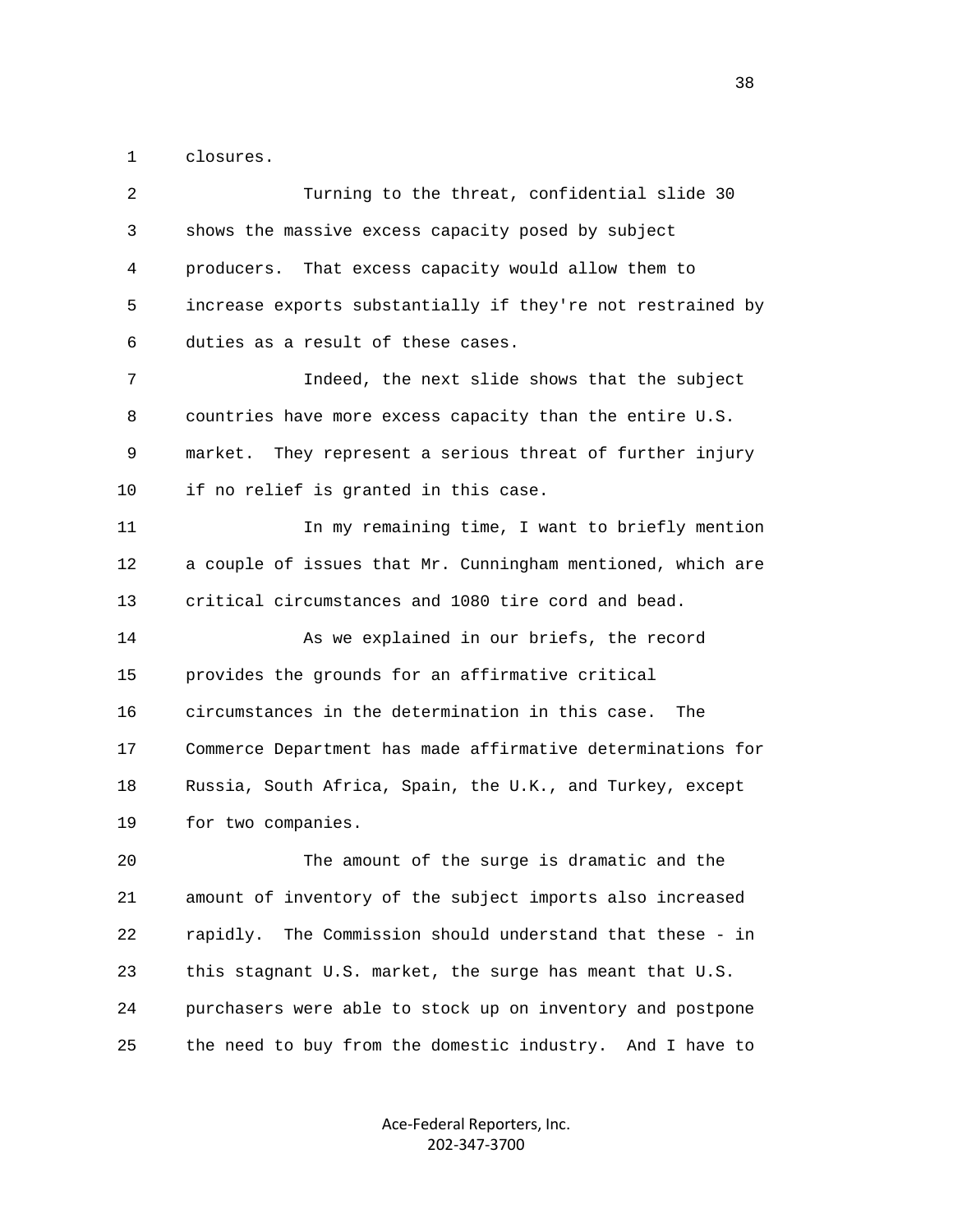1 say that one of the problems in the critical circumstance 2 analysis is that you don't collect - the Commission doesn't 3 collect data on inventories in end users' stockpiles. You 4 look at inventories by importers and purchasers, but not 5 where most of this inventory is stuck right now.

 6 By being able to push out the time at which it 7 would need to purchase from the U.S. producers, the surge 8 and resultant inventories by these purchasers has undermined 9 remedial effect of the orders.

 10 Turning last to 1080 tire cord and bead, the 11 respondents continue to make the argument that's it's a 12 separate-like product, the Commission has consistently 13 rejected this argument going back at least 20 years to 1997. 14 You have consistently found that the 1080 tire and cord and 15 bead to be within the same continuum like product as all 16 other carbon and alloy steel wire rod and consistent with 17 your previous determinations and your preliminary 18 determination in this case, you found 1080 tire cord and 19 bead, again, to be within the same like product continuum. 20 There have been no new facts presented, no new 21 arguments presented that you haven't considered before and 22 rejected and the same thing is true today. And there's no 23 good reason to change your determination.

 24 Now I will say if the respondents repeat their 25 testimony at the staff conference later this afternoon, they

> Ace-Federal Reporters, Inc. 202-347-3700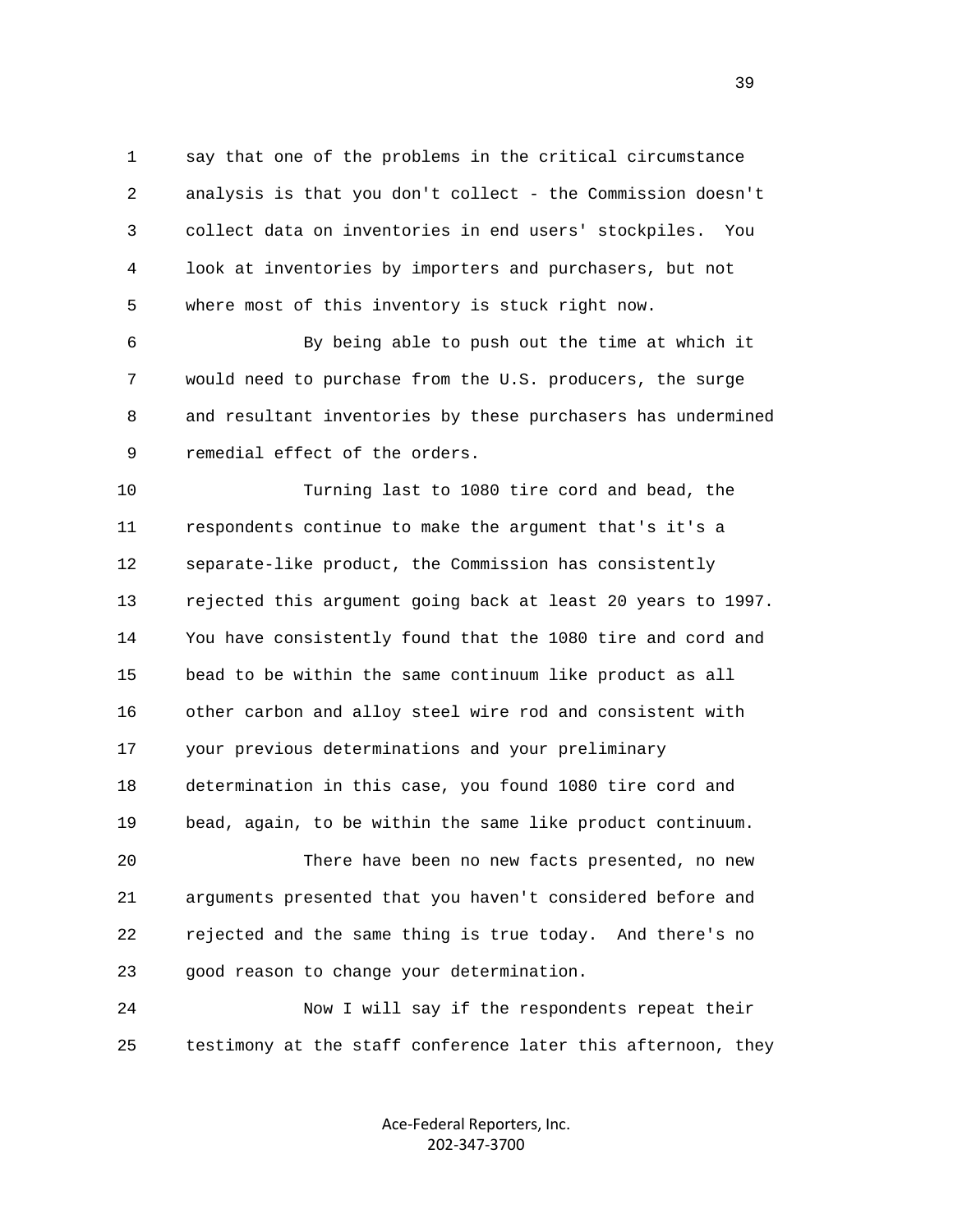1 will end up spending a disproportionate amount of time 2 discussing 1080 tire and cord and beat. As this 3 confidential slide shows, that product represents a tiny 4 part of the market and a tiny percentage on increased 5 volumes of subject imports. It's fine with petitioners if 6 the respondents want to use their time later today to 7 discuss the hole rather than the donut, but we want you, as 8 you listen to that testimony, to understand the relatively 9 small portion of the market that 1080 tire cord and bead 10 represents in this industry and imports overall. 11 MR. ROSENTHAL: As you look at that 700,000 tons 12 of imports that came in from the subject imports, understand 13 how minuscule a proportion of that import surge was 14 represented by 1080 tire cord and bead. 15 Thank you very much for listening to my 16 presentation. Our first industry witness will be Mr. 17 Armstrong. 18 STATEMENT OF CHRIS ARMSTRONG 19 MR. ARMSTRONG: Thank you. Good morning. My name 20 is Chris Armstrong. I am Chief Executive Officer of 21 Keystone Consolidated Industries, the parent company of 22 Keystone Steel & Wire of Peoria, Illinois. 23 It is my privilege to manage over 1,200 employees 24 whose families rely upon Keystone for their income, health 25 care, pensions, and benefits that these good-paying jobs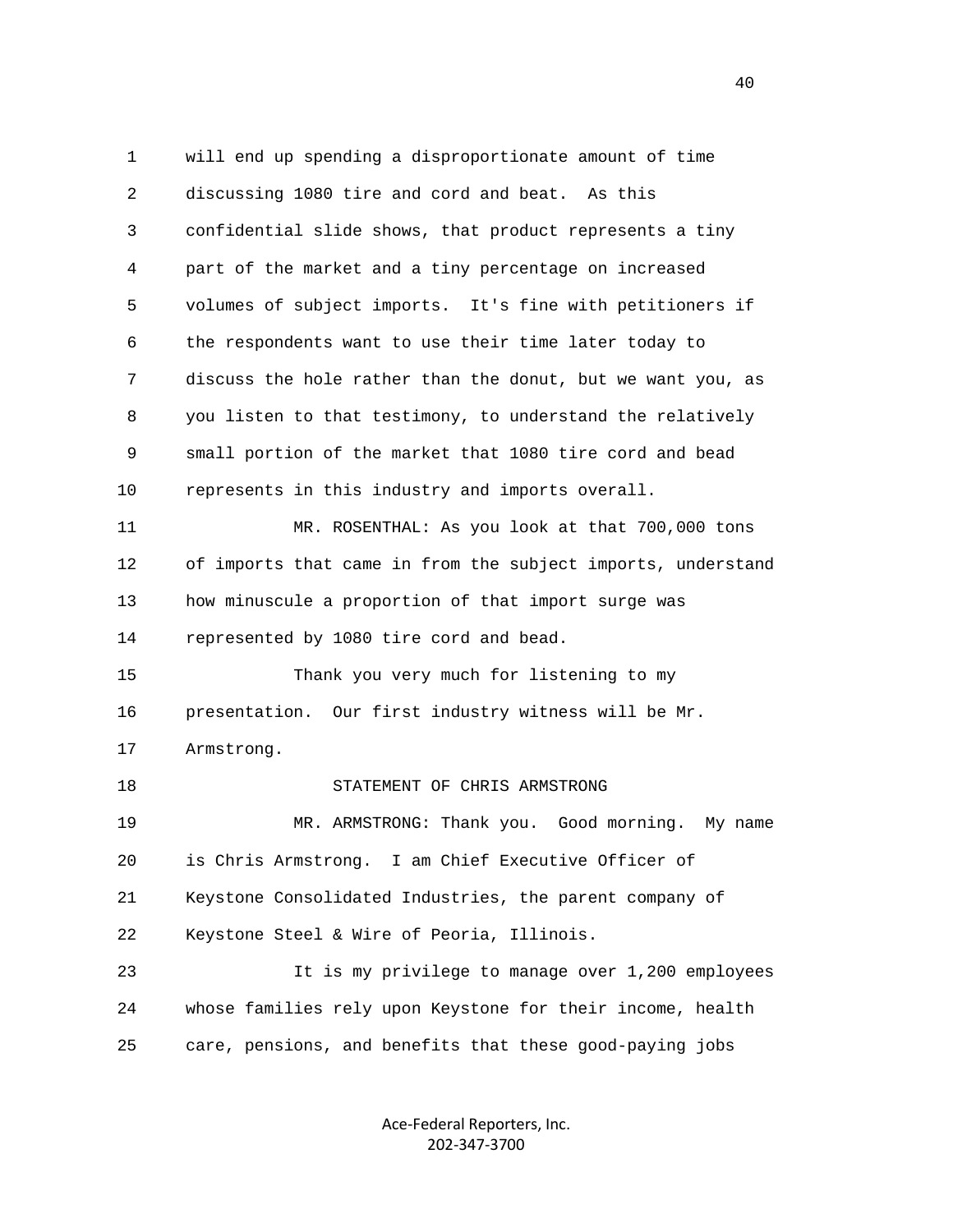1 provide to our families and communities.

| 2  | Keystone is a domestic producer of carbon and                  |
|----|----------------------------------------------------------------|
| 3  | alloy steel wire rod. We produce a wide range of wire rod      |
| 4  | products from low and medium carbon rods to the more           |
| 5  | technically demanding CHQ and high carbon wire rods.<br>Our    |
| 6  | production includes 1080 tire bead wire rod also.              |
| 7  | When I came to Keystone as Chief Strategy Officer              |
| 8  | in 2012, we embarked on a capital improvement program.<br>Over |
| 9  | the last several years we have made continual upgrades to      |
| 10 | our wire and rod melt facilities, including a multi-million    |
| 11 | dollar upgrade to extend our product offerings to existing     |
| 12 | and new customers in order to maintain volume.                 |
| 13 | With China dropping out of the U.S. market in                  |
| 14 | 2015 due to the Trade Orders, followed by the closure of       |
| 15 | over half a million tons of capacity at Elsalor Metal          |
| 16 | Georgetown and the closure to Republic's Loraine facility in   |
| 17 | 2016, Keystone should have been in a position to take          |
| 18 | advantage of our investments to increase our volume and        |
| 19 | profitability.                                                 |
| 20 | Unfortunately, importers simply switched from                  |
| 21 | one-stop shopping in China for low-priced dumped and           |
| 22 | subsidized imports to sourcing dumped and subsidized wire      |
| 23 | rod from the array of countries subject to this case.          |
| 24 | As those new wire rod sources opportunistically                |
| 25 | filled in all of the volume we thought would be available      |
|    |                                                                |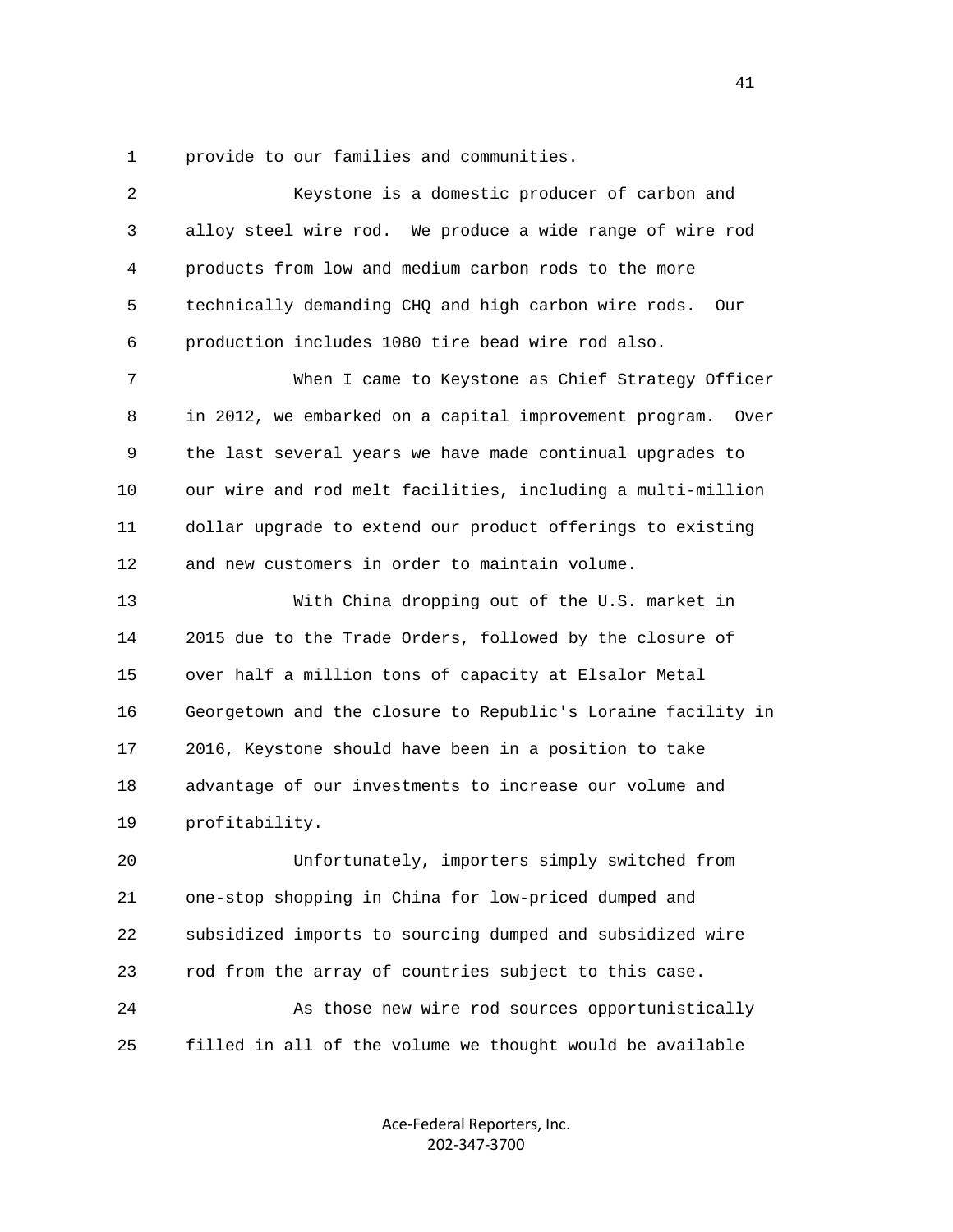1 for the domestic industry to supply, the expected 2 improvements never materialized.

 3 Keystone's return on its investment consequently 4 has been well below what is necessary to maintain our future 5 capital investments. Because of that, we have delayed or 6 postponed additional planned capital projects.

7 The Over the last couple of years we have seen low 8 import prices driving down or holding down domestic prices. 9 Wire rod customers are very price sensitive, and the market 10 pricing is quite transparent. It only takes one import 11 source to offer lower prices to start prices moving 12 downward, or to keep us from being able to increase prices. 13 The ready availability of multiple sources of 14 lower priced imports leads purchasers to anticipate and 15 demand lower prices from us as well.

 16 Because these new entrants undersell Keystone, 17 just like the Chinese did, the purchasers expect Keystone to 18 lower its prices to the levels of the import prices to get 19 their business back or keep their existing business.

 20 If we don't initially react to the lower import 21 prices, the purchasers may buy the lower priced imports, or 22 they may elect to delay ordering anything and wait for an 23 anticipated price drop. The customer does not want to be 24 caught with inventory that is priced higher than the market 25 price being led downward by the imports.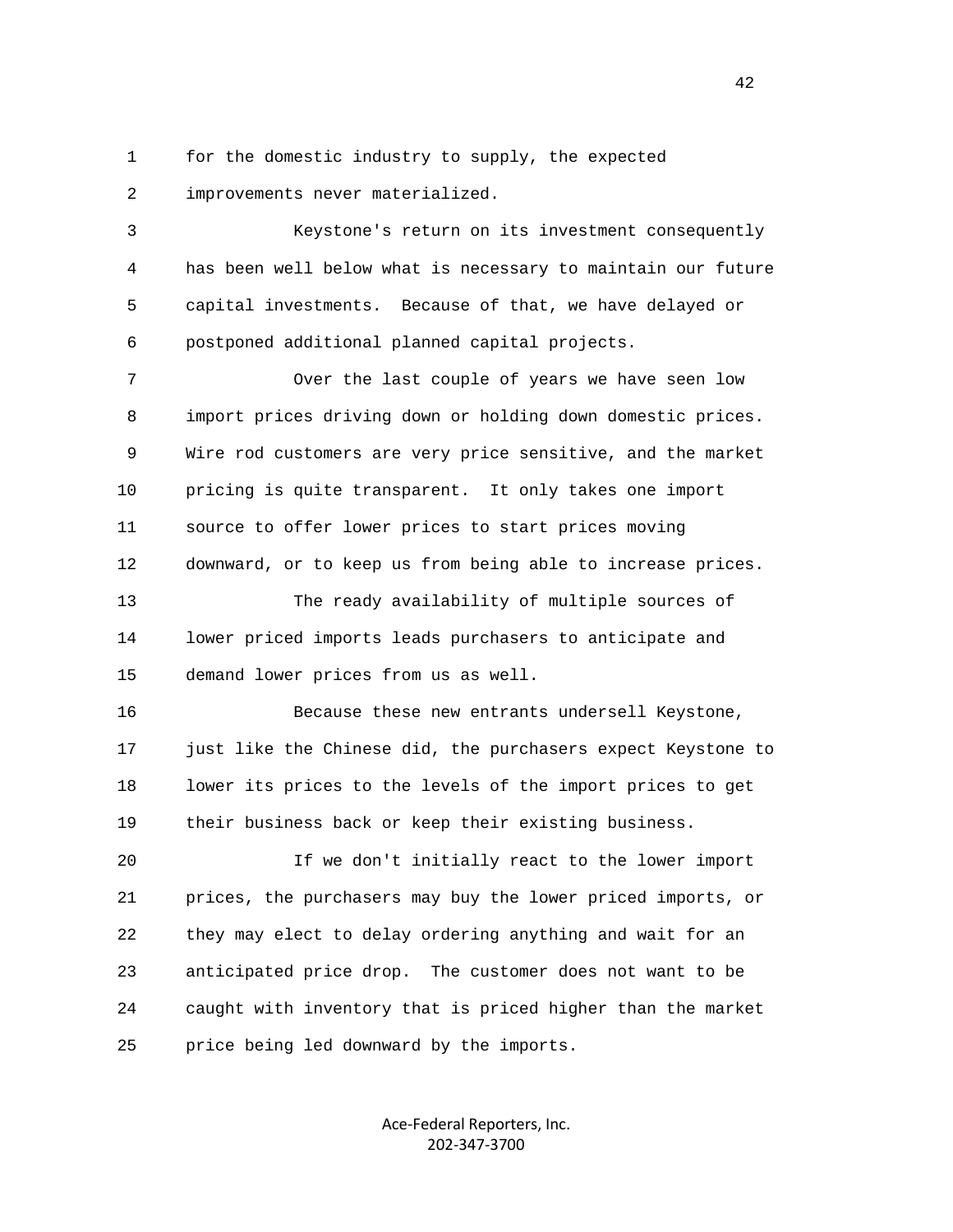1 As a result, the buyers have learned to be 2 patient until someone blinks. And it is usually the 3 domestic producers that have to blink. Domestic producers 4 have huge investments in plant, equipment, and labor, and 5 this is our primary market.

 6 We have to be successful in this market. We must 7 try to keep the volume up in our mills and obtain a price 8 that allows an adequate return on our investment. That is 9 not a concern for the traders who buy imports at the lowest 10 possible price and sell at a minimal markup.

 11 It is also not a concern for the foreign 12 producers selling excess capacity into the United States 13 market because the U.S. prices do not affect their domestic 14 prices. But it is a major problem for us.

 15 With import competition at even lower prices in 16 2016, we were forced to be aggressive in trying to match 17 import prices to maintain our volume. As import prices 18 fell, the volume became even more important. We found 19 ourselves having to try to compete for every ton, no matter 20 how small the order. Smaller orders also mean higher unit 21 production costs, even in the face of lower unit prices. 22 Even after cutting our prices to the bone, we 23 often weren't successful in obtaining sales. Customers

24 routinely demanded prices below our costs, and we had to

25 decide whether to lose money on the sale or simply lose the

Ace-Federal Reporters, Inc. 202-347-3700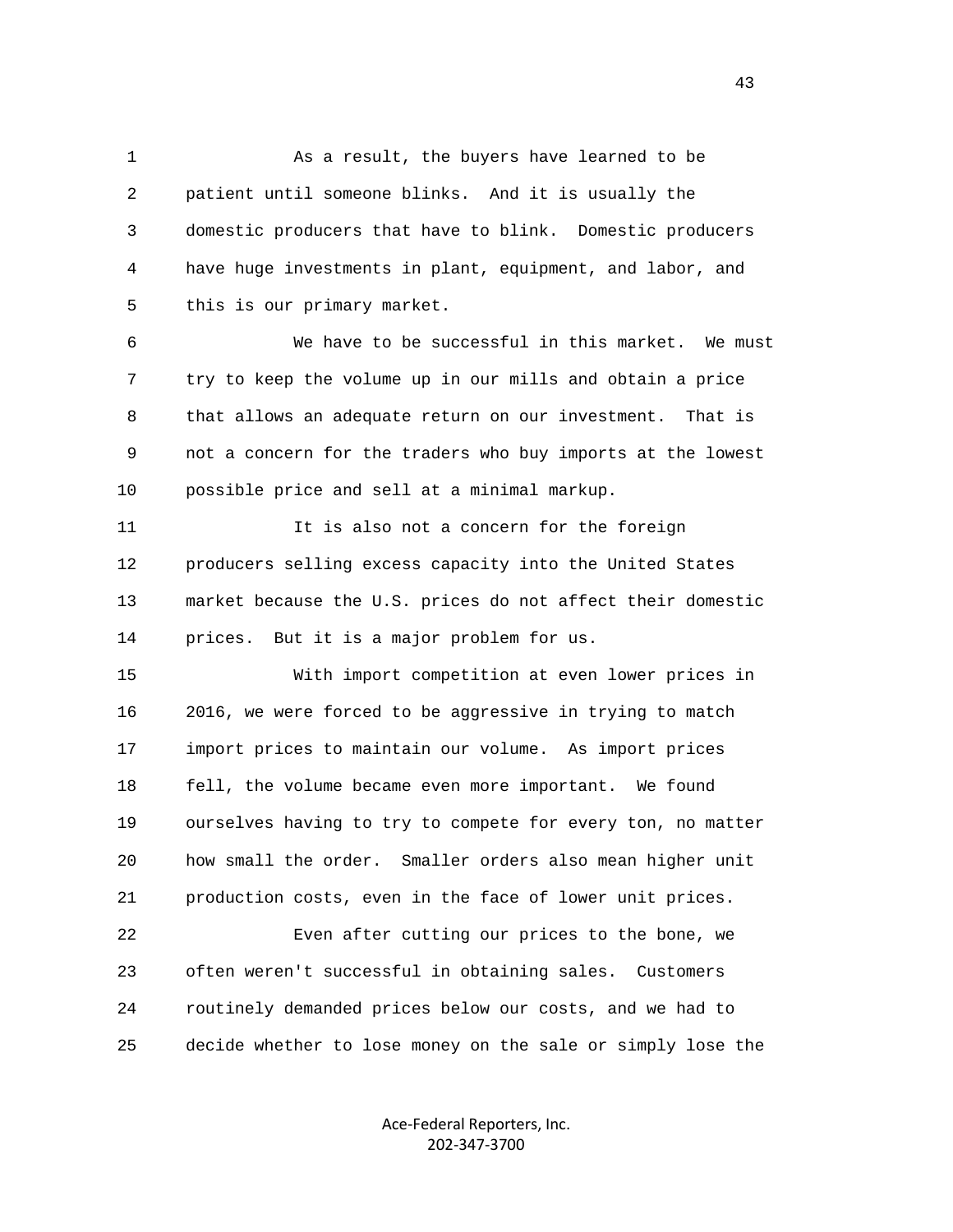1 sale entirely.

 2 We have seen improvements in orders and inquiries 3 as a result of the case filing. Some major customers that 4 had moved from Keystone to subject imports over the last 5 couple of years are once again placing inquiries and orders 6 with us.

 7 We are by no means, though, out of the woods. 8 However, the subject import volumes have remained high until 9 relatively recently, and our ability to take advantage of 10 these volume opportunities and to realize much-needed higher 11 pricing hangs in the balance.

 12 It is critical that the Trade Orders are put in 13 place to ensure that pricing and volume can continue to 14 improve. If we are not able to address these unfairly 15 low-priced imports, we can expect things to get worse fairly 16 quickly.

 17 The foreign producers continue to have massive 18 excess capacity. Given the opportunity, they will continue 19 to dump that surplus capacity into the United States, which 20 is the largest open market for wire rod in the world.

 21 We cannot withstand any further erosion of our 22 prices and revenues as this strategy by the foreign 23 producers continues.

 24 It is therefore vital that we are able to obtain 25 relief against dumped and subsidized imports. If we don't,

> Ace-Federal Reporters, Inc. 202-347-3700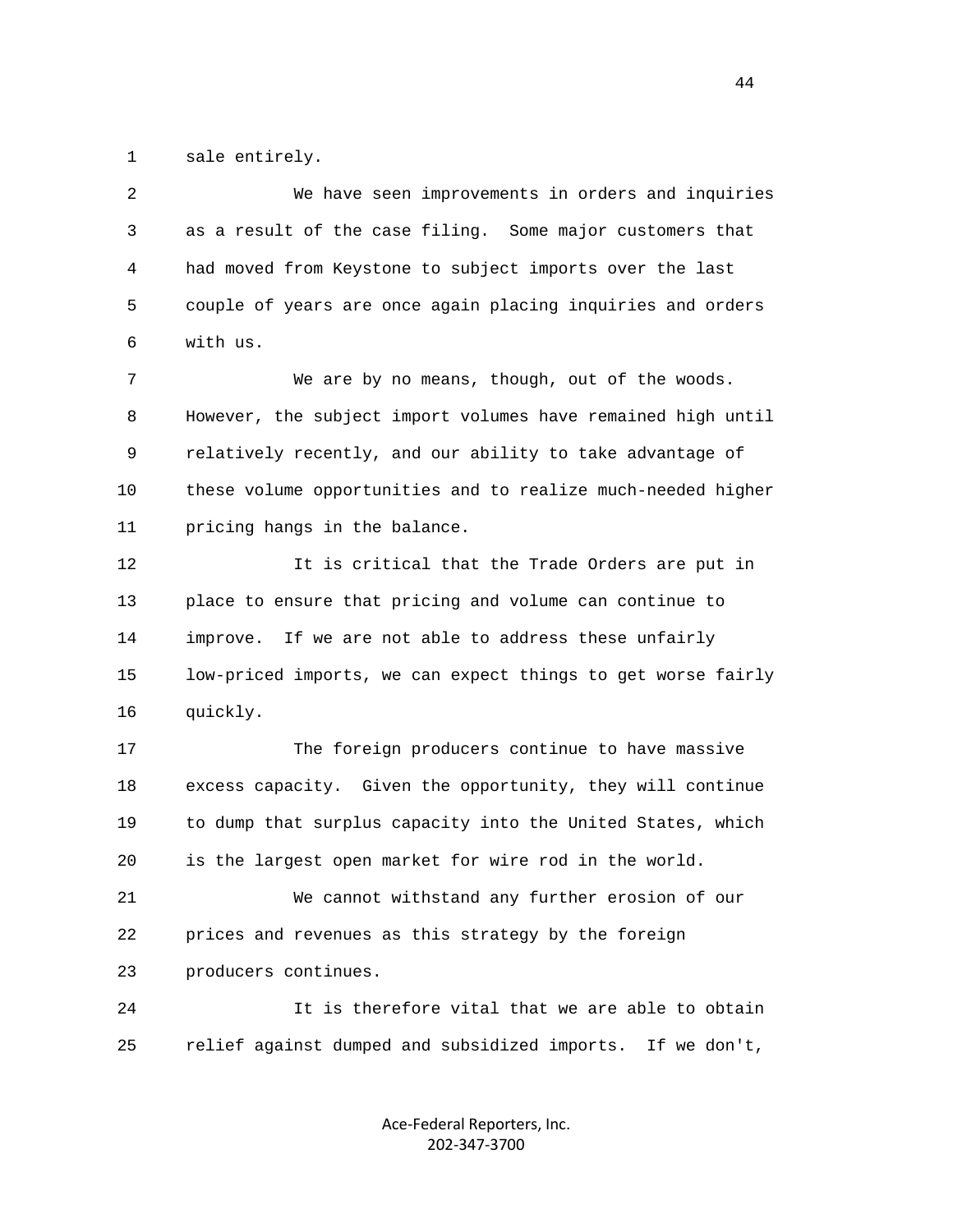1 U.S. mills like Keystone will find required investments 2 simply unaffordable. I fear we will fall behind on 3 investment to a point where we will never be able to catch 4 back up. Thank you. 5 STATEMENT OF ERIC NYSTROM 6 MR. NYSTROM: Good afternoon. My name is Eric 7 Nystrom and I'm the Director for SBQ and Wire Rod for Nucor 8 Corporation. I've been employed with Nucor for 17 years. 9 Nucor has four wire rod facilities in Nebraska, Connecticut, 10 Arizona, and South Carolina. 11 I appreciate the opportunity to speak with the 12 Commission today, and I urge you to find that wire rod 13 imports from the 10 subject countries have materially 14 injured our industry. 15 The U.S. wire rod industry has experienced two 16 massive surges of unfairly traded imports back to back. 17 First, unfairly traded imports. First, unfairly traded 18 Chinese imports completely devastated the U.S. wire rod 19 industry. While we were granted relief in January 2015, we 20 never had a chance to recover as subject imports rushed into 21 the market at extremely low prices. 22 Imports from the 10 subject countries more than 23 replaced the injurious Chinese imports. By the end of 2015, 24 subject import volume exceeded China's peak volume. Going 25 into 2016, subject import volume continued to climb to well

> Ace-Federal Reporters, Inc. 202-347-3700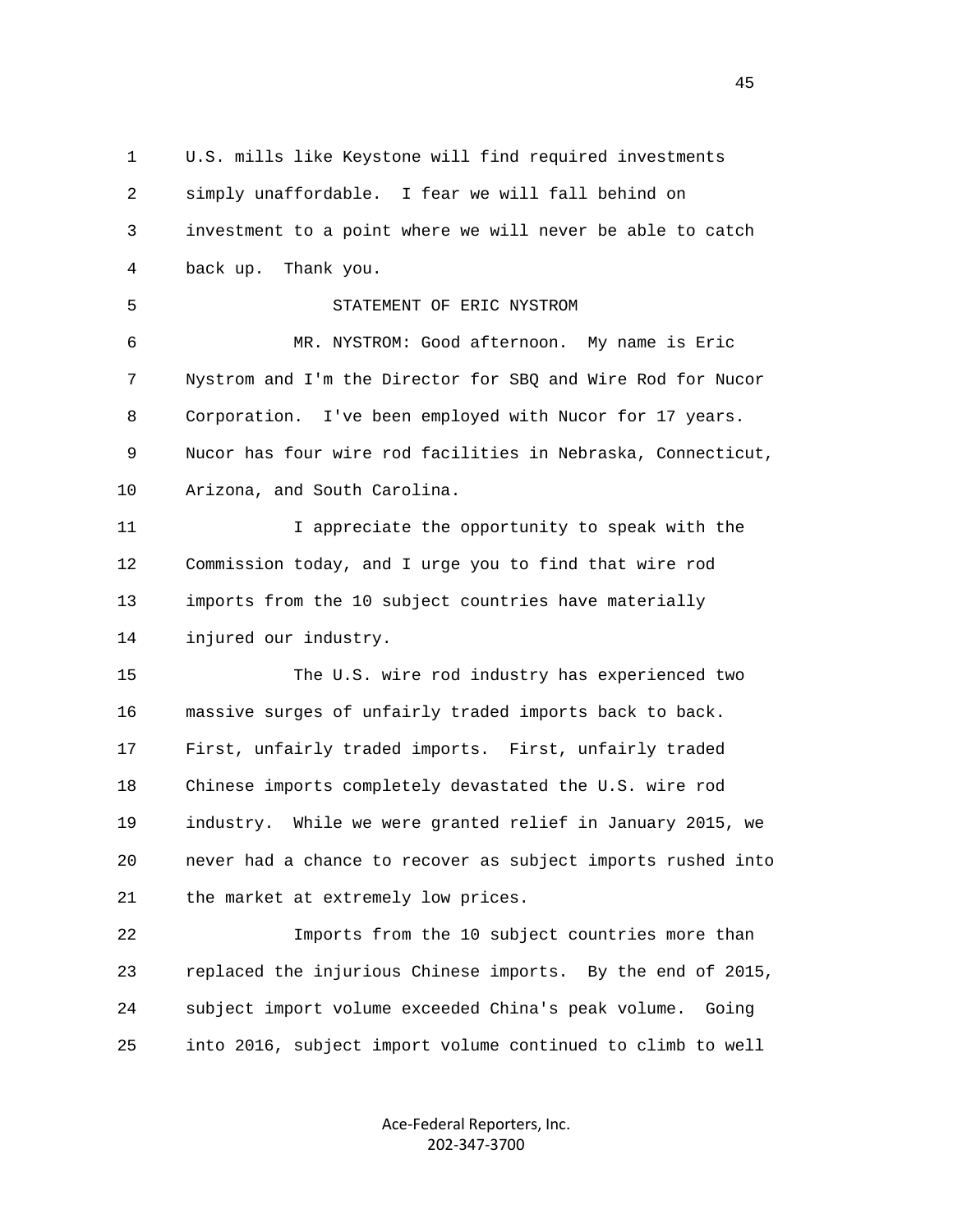1 over 700,000 tons, taking additional share from U.S.

2 producers.

 3 The one/two punch of Chinese and subject imports 4 has left the industry dazed. Our operating margins over the 5 three-year POI are even worse than the China case.

 6 Wire rod is sold principally on the basis of 7 price. The domestic industry competes head-to-head with 8 subject imports on a daily basis. Domestic wire rod is 9 interchangeable with subject rod, and U.S. producers can 10 make virtually any grade of wire rod. We compete with 11 subject wire rod for sales along the entire continuum of 12 wire rod from standard industrial grades to grades used for 13 tire reinforcement.

 14 Despite claims from those opposing relief, there 15 is no requirement that tire bead and tire cord wire rod be 16 produced in a basic oxygen furnace. In fact, there are 17 several subject producers that use EAS to make these 18 products. Interestingly, they have elected not to appear 19 here today.

 20 Nucor recently shipped its first order of tire 21 bead wire rod which was produced at our Darlington 22 facilities in billets that were melted in our electric arc 23 furnace. Additionally, wire rod for tire applications can 24 be rolled in the United States by purchasing billets from a 25 BOF producer.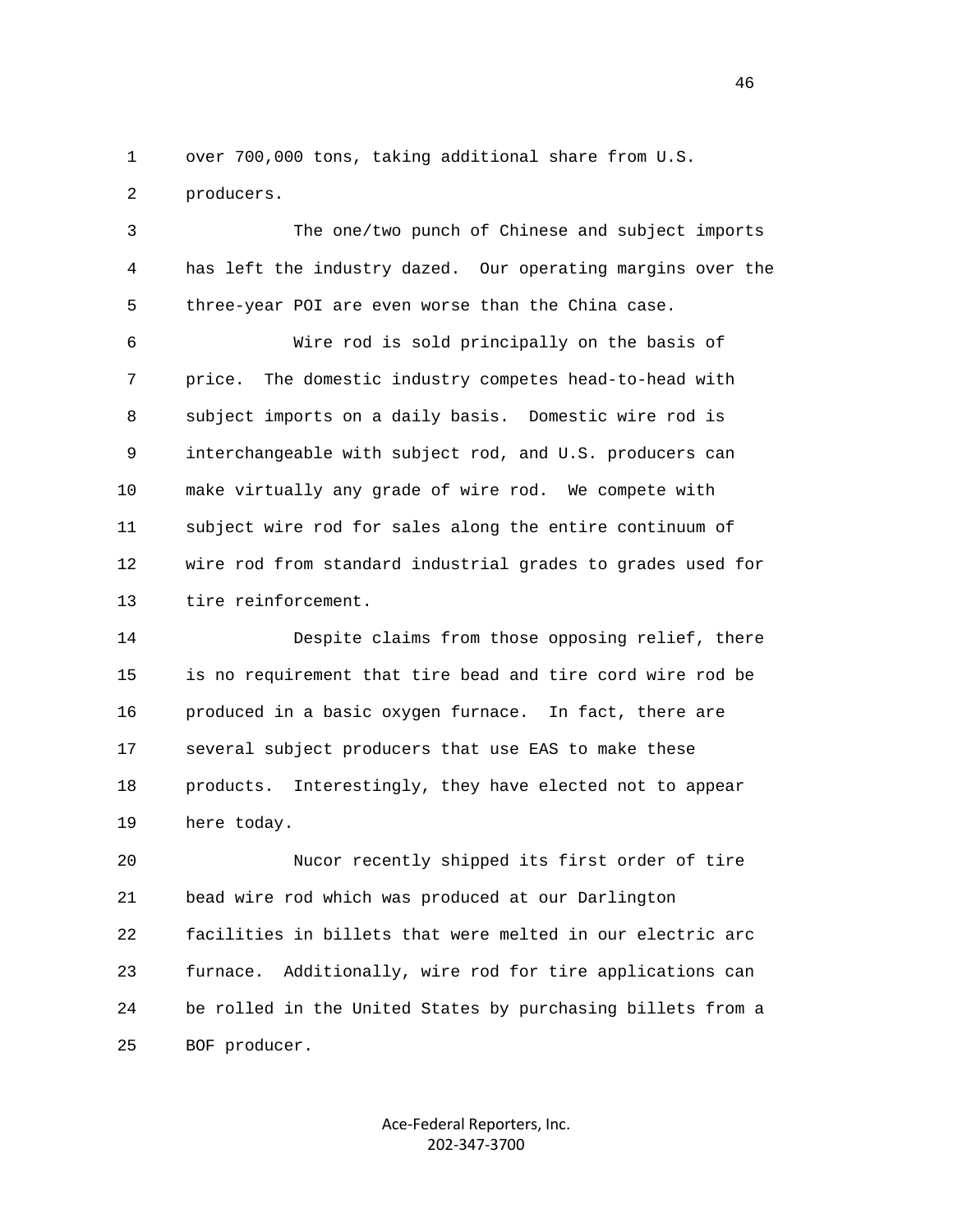1 While Nucor takes pride in our steel production, 2 two of our rod mills do not melt steel and we can and do 3 source imported BOF billets. But it is important to 4 recognize that wire rod for tire applications is a minor 5 portion of the subject imports. The vast majority of grades 6 imported into the United States from subject countries are 7 other low, medium, and high carbon grades.

 8 Nucor spent tens of millions of dollars to start 9 production at our state-of-the-art Darlington facility. 10 However, because of unfairly traded subject imports, we have 11 not received adequate returns on this and other investments. 12 And unless relief is granted, it would be extremely 13 difficult to justify future investments.

 14 Not only has the wave of subject imports stymied 15 investment, but it has also forced two U.S. mills to cease 16 production. In August 2015, Arcelor-Mittal USA shuttered 17 its Georgetown wire rod facility, and in March 2016 18 Republic's Loraine facility was idled.

 19 As Arcelor-Mittal cease producing wire rod in the 20 United States, the company's importing arm started bringing 21 in wire rod from several different countries, including 22 South Africa, Spain, and Ukraine.

 23 This is why it is so important that the hammering 24 effects of all subject imports are considered together. 25 Otherwise, these international steel companies, trading

> Ace-Federal Reporters, Inc. 202-347-3700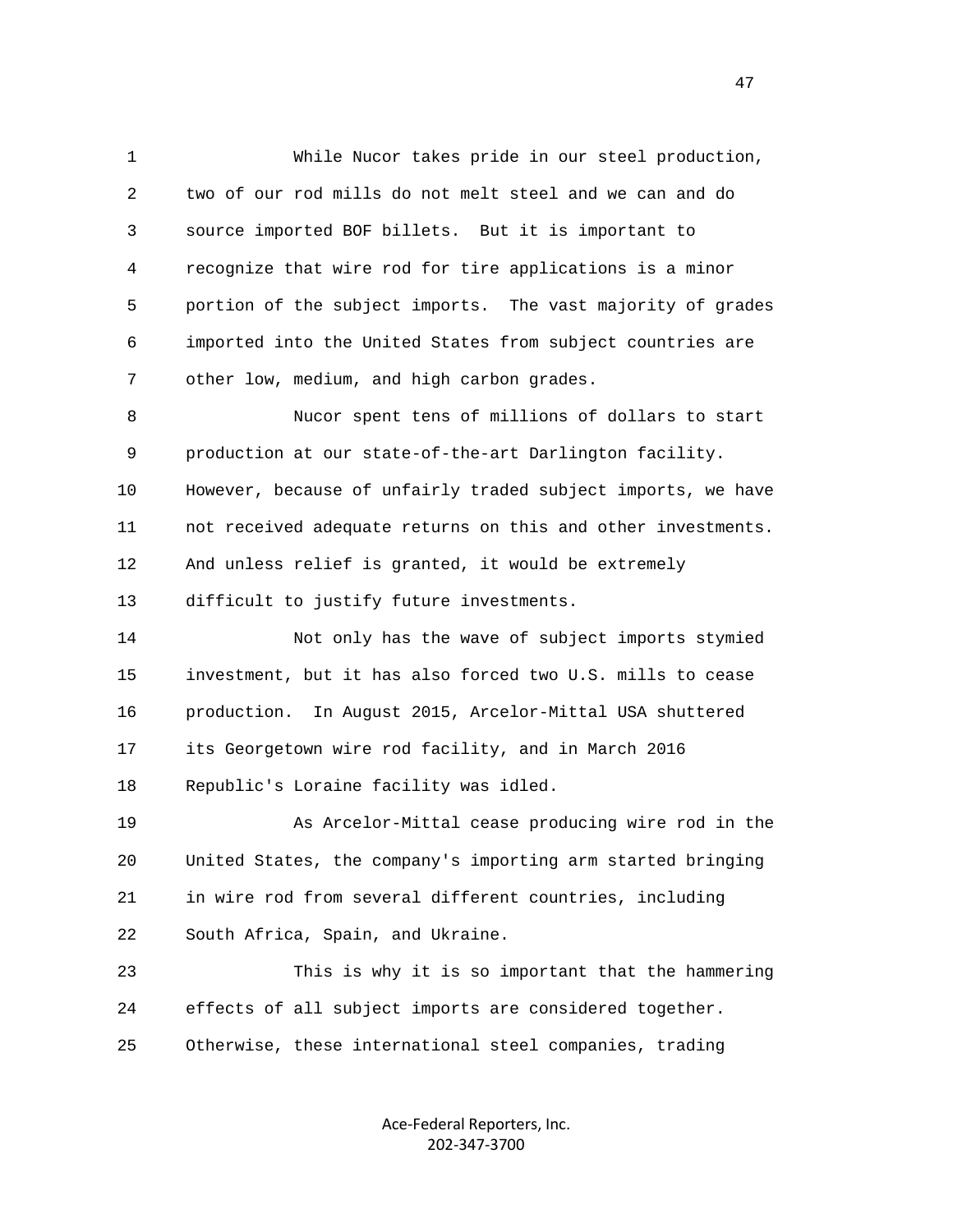1 companies, and sophisticated purchasers will simply shift to 2 any subject country that is left out of the Order.

 3 Antidumping and countervailing duty orders on 4 wire rod from the subject countries are necessary to prevent 5 further damage to the domestic industry. The United States 6 is one of the largest, most open and traditionally 7 attractive markets in the world. In the absence of trade 8 relief, and with their massive amount of excess capacity, 9 subject producers will continue to send large volumes of 10 imports to the United States.

 11 I want to emphasize that as a result of filing 12 these petitions, and Commerce's recent preliminary 13 determinations, we have seen subject imports start to 14 retreat from the market. Prices have recovered somewhat. 15 U.S. producers were able to make additional sales at higher 16 prices, which led to a gradual but very modest improvement 17 in the domestic industry's performance.

 18 To be sure, Nucor's interim financial performance 19 is directly related to these petitions. But make no 20 mistake, if the petitions were not filed earlier this year, 21 subject imports would have continued to pour into the U.S. 22 market and we would have continued to lose sales to cheap 23 imports, which would undoubtedly occur absent the imposition 24 of orders.

25 On behalf of Nucor and our teammates, I urge the

Ace-Federal Reporters, Inc. 202-347-3700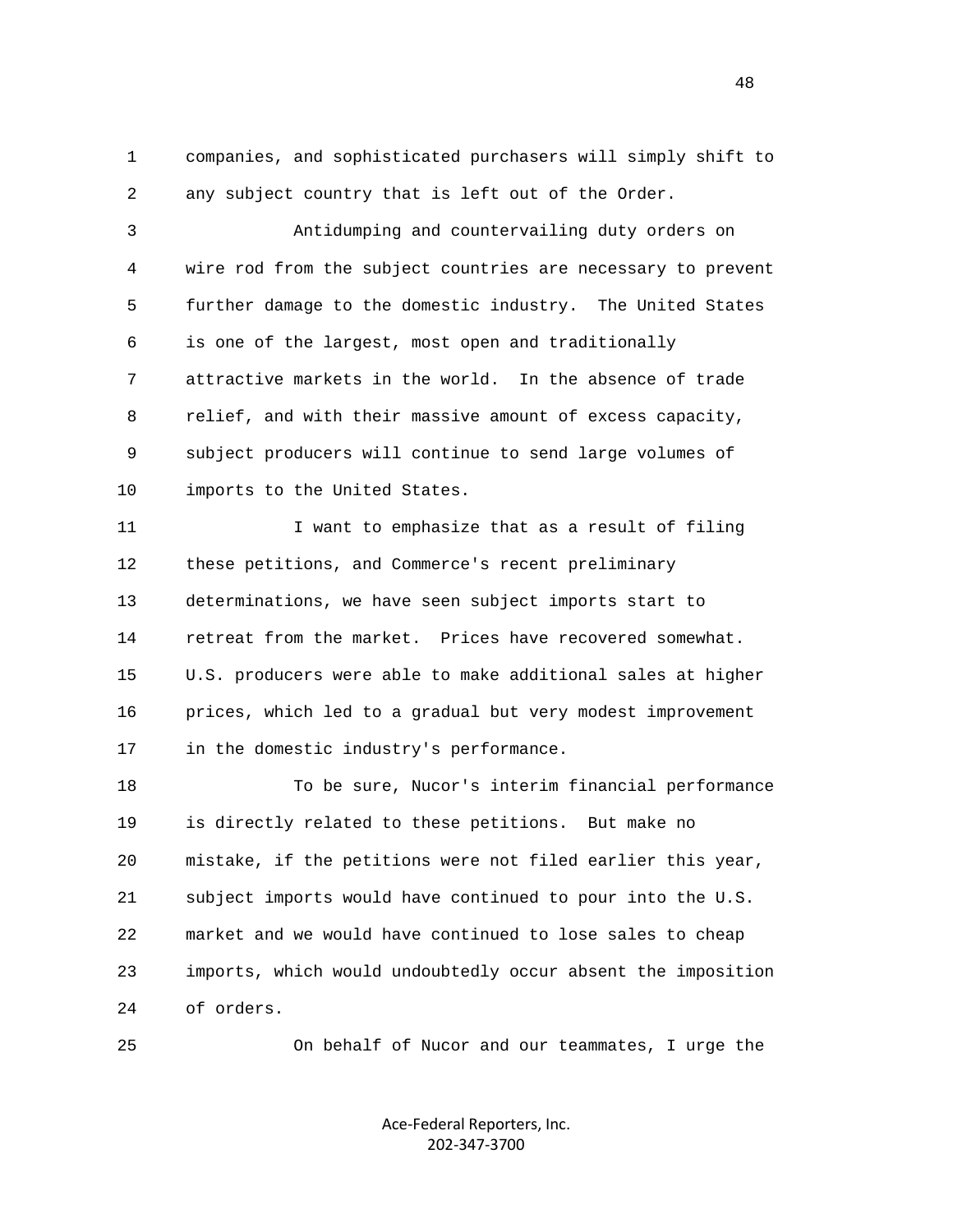1 Commission to grand trade relief against wire rod imports 2 from all subject countries. Thank you.

3 STATEMENT OF MARCELO CANOSA

 4 MR. CANOSA: Good morning. My name is Marcelo 5 Canosa. I'm the Director of Marketing for Gerdau Ameristeel 6 North America. I have worked in the steel industry for 18 7 years, most recently as wire rod and rebar sales director. 8 Gerdau is a major supplier of long steel 9 products, including carbon and alloy wire rod in the United 10 States. We produce wire rod in Beaumont, Texas, and 11 Jacksonville, Florida. As you are aware, just a couple of 12 years ago our industry brought an unfair trade case against 13 imports of wire rod from China. 14 In January 2015, the Commission granted import

 15 relief to our industry. As important as that finding was, 16 the benefits of the Orders were short-lived. Imports from 17 the countries subject to this case almost immediately took 18 the place of the Chinese imports.

 19 The imports from the 10 countries targeted by 20 this trade action have been able to significantly increase 21 sales by aggressively under-selling U.S. producers, 22 including Gerdau.

 23 Pricing United States wire rod is extremely 24 transparent, with industry publications regularly publishing 25 wire rod prices. Further, the market is dominated by spot

> Ace-Federal Reporters, Inc. 202-347-3700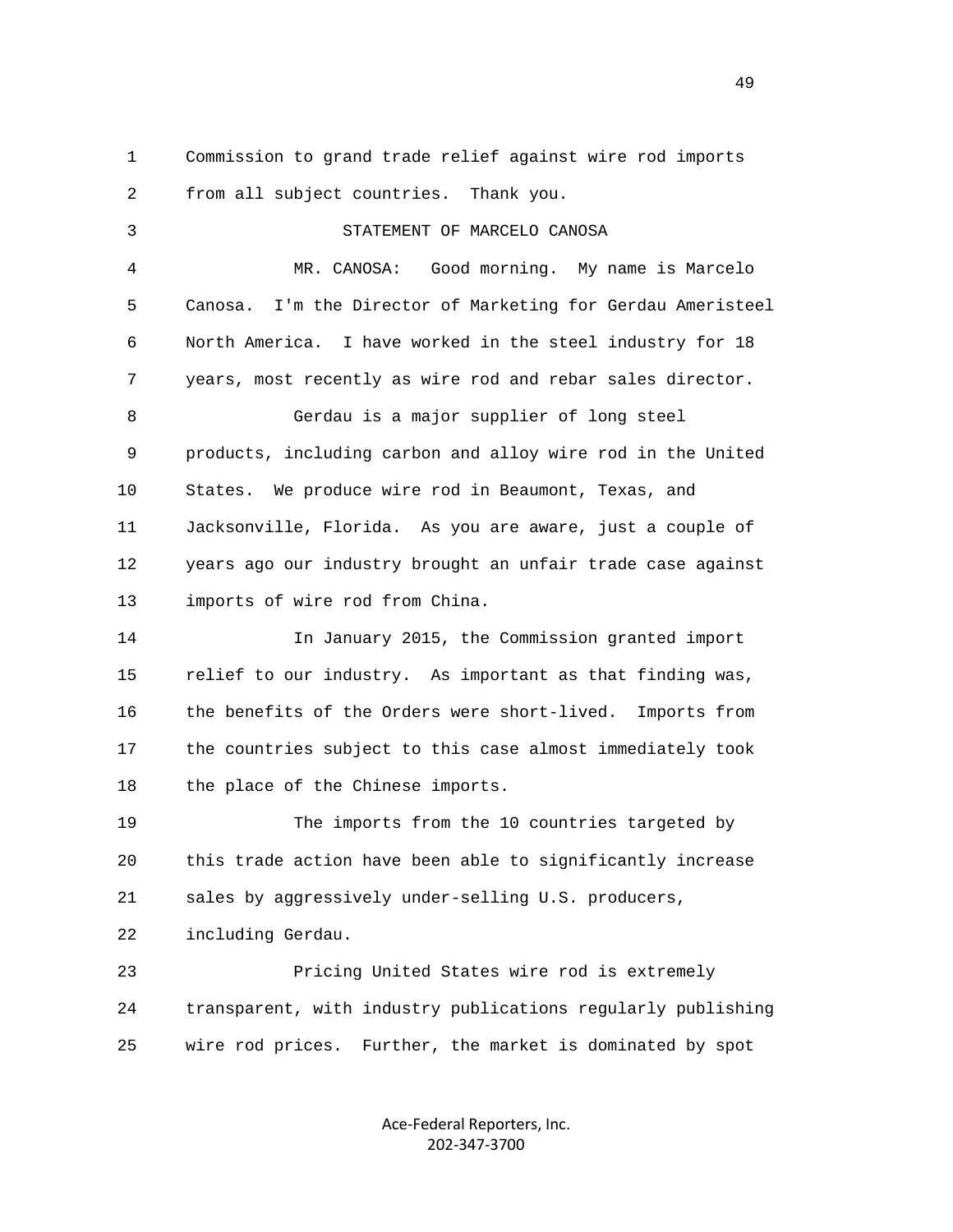1 market sales, so prices are openly communicated and changed 2 frequently.

 3 Even for the relatively few sales that Gerdau 4 makes under annual supply agreements, prices are often 5 renegotiated on a monthly or quarterly basis. Given the 6 openness of the market, a small volume of low priced imports 7 from one of the subject countries often quickly has a big 8 impact on U.S. prices.

 9 We were forced to lower our prices throughout the 10 2014 to 2016 period in order to compete with imports that 11 were under-cutting our prices. Gerdau had to institute 12 foreign fighter pricing programs with major customers in an 13 effort to keep up sales volumes.

 14 Foreign fighter pricing means customers tell us 15 the import price, and then we must match it if we want to 16 keep their business. Because wire rod production is highly 17 capital intensive, we must keep our mills running to cover 18 large fixed costs.

 19 So we have had little choice but to cut prices to 20 keep our sales. Although we have seen some price 21 improvement in the second and third quarters of this year, 22 that has only been in response to the impact of this case 23 which we filed at the end of the first quarter. 24 Gerdau competes directly with subject imports

25 every day. We know from our customers that subject imports

Ace-Federal Reporters, Inc. 202-347-3700

 $50<sub>50</sub>$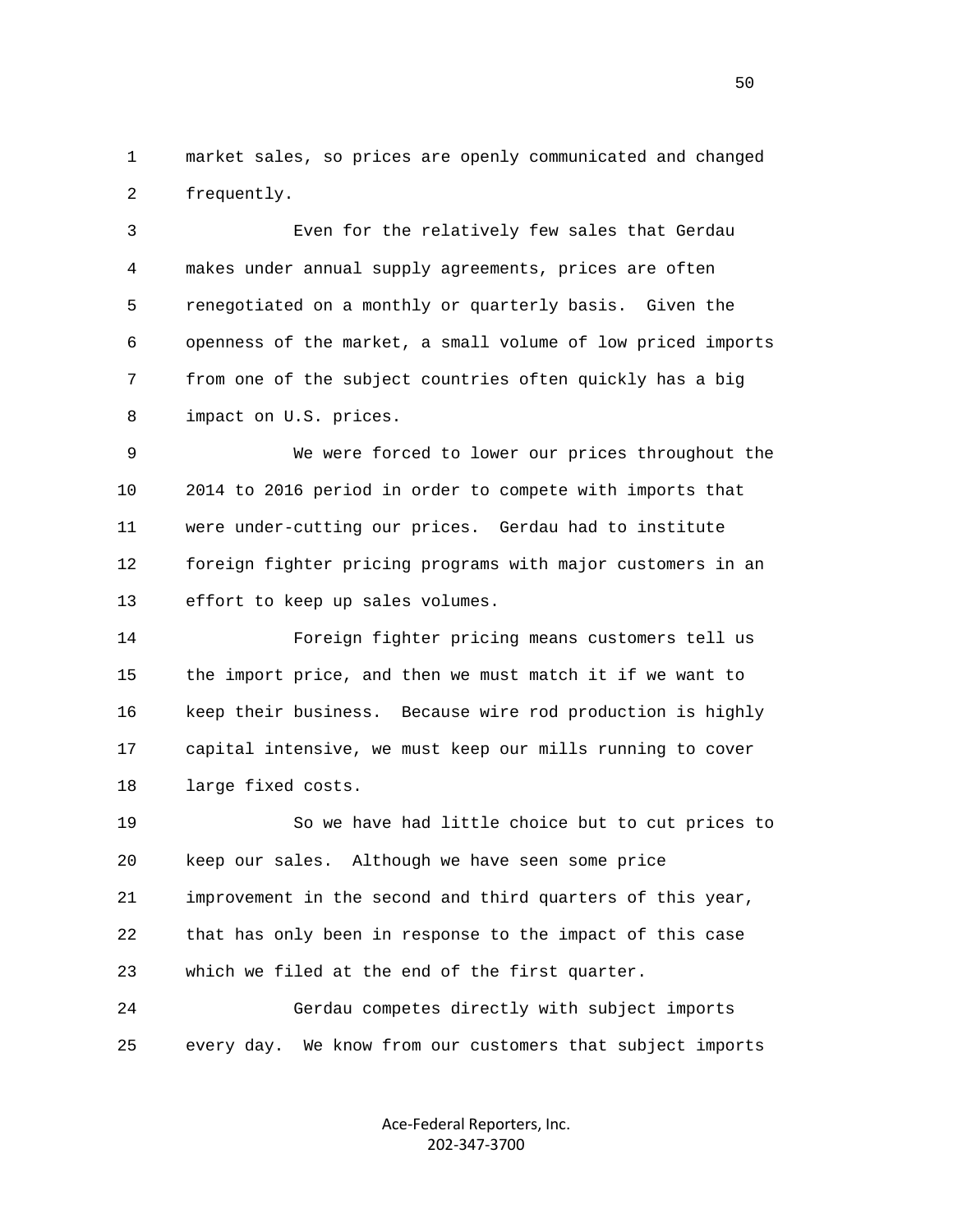1 have not captured sales because they offer better quality or 2 a special type of wire rod. Gerdau is a dedicated 3 world-class producer of wire rod. Our very broad range of 4 wire rod products includes low carbon, high carbon, welding 5 quality, cold heading quality, tire bead, and many other 6 specialty types of rod.

 7 We have not lost sales to imports due to quality 8 issues or an inability to supply a wide range of types of 9 rod. We have lost sales to the subject imports strictly on 10 the basis of price. This downward pricing pressure has led 11 to substantial reductions in our financial returns over the 12 2014 and 2016 period.

 13 Our capital expenditures were cut drastically in 14 2016 due to the mounting losses. In fact, our Beaumont and 15 Jacksonville plants have had to delay or place on hold 16 \$40 million worth of capital investment projects designed to 17 improve our production efficiency and output.

 18 This situation is not sustainable over the long 19 term. Because of the filing of this case, we have begun to 20 see some improvement in our profitability in 2017. Even 21 that improvement is tenuous. Our returns are not sufficient 22 to cover our capital investment needs, and are inadequate by 23 any measures.

 24 If unfair trade orders are not put in place, any 25 recent financial improvements will almost certainly be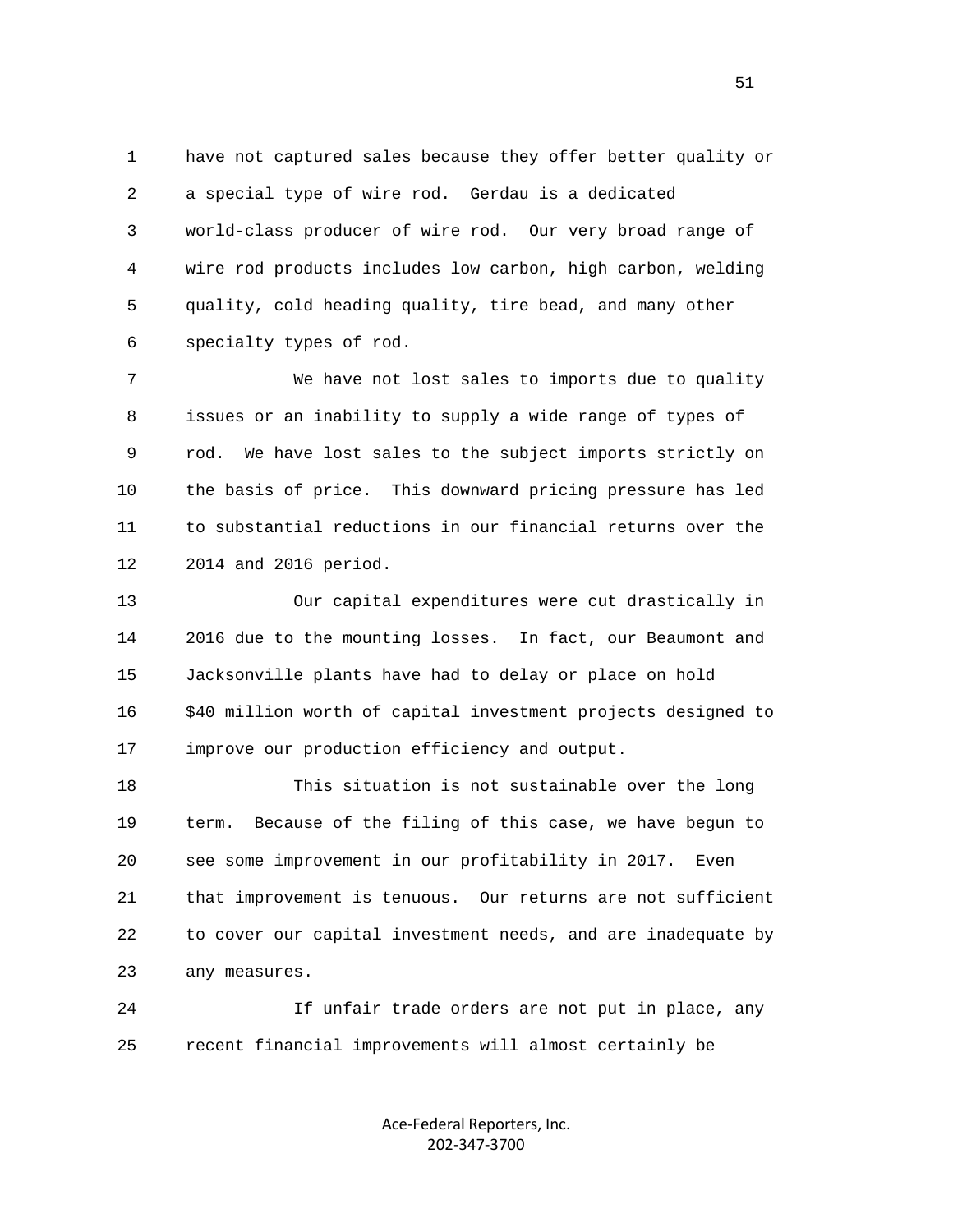1 undone. I believe Gerdau's wire rod operations, products, 2 customer service, and employees are the best in the 3 industry. In fact, I want to make special mention of the 4 dedication of our employees during the recent hurricane that 5 affected our Beaumont and Jacksonville facilities. Our 6 Beaumont facility was down for less than three weeks, and 7 our Jacksonville facility was down for less than three 8 days.

 9 We are very grateful that our employees' 10 dedicated efforts were able to quickly get us back up and 11 running at both locations. Because we had inventories of 12 wire rod on site, we were able to meet our customers' 13 immediate needs and regular output returned quickly.

14

 15 The short suspension of production at our two 16 facilities has had no meaningful impact on our output of 17 wire rod for the year, and certainly did not cause any type 18 of supply shortage in the market, as that was the only U.S. 19 producer of wire rod to be affected, and the rest of the 20 industry had plenty of capacity available throughout the 21 period.

 22 In conclusion, despite the dedication of our 23 employees and our production capabilities, Gerdau is 24 currently in a very precarious position because of the 25 injurious impact of subject imports.

> Ace-Federal Reporters, Inc. 202-347-3700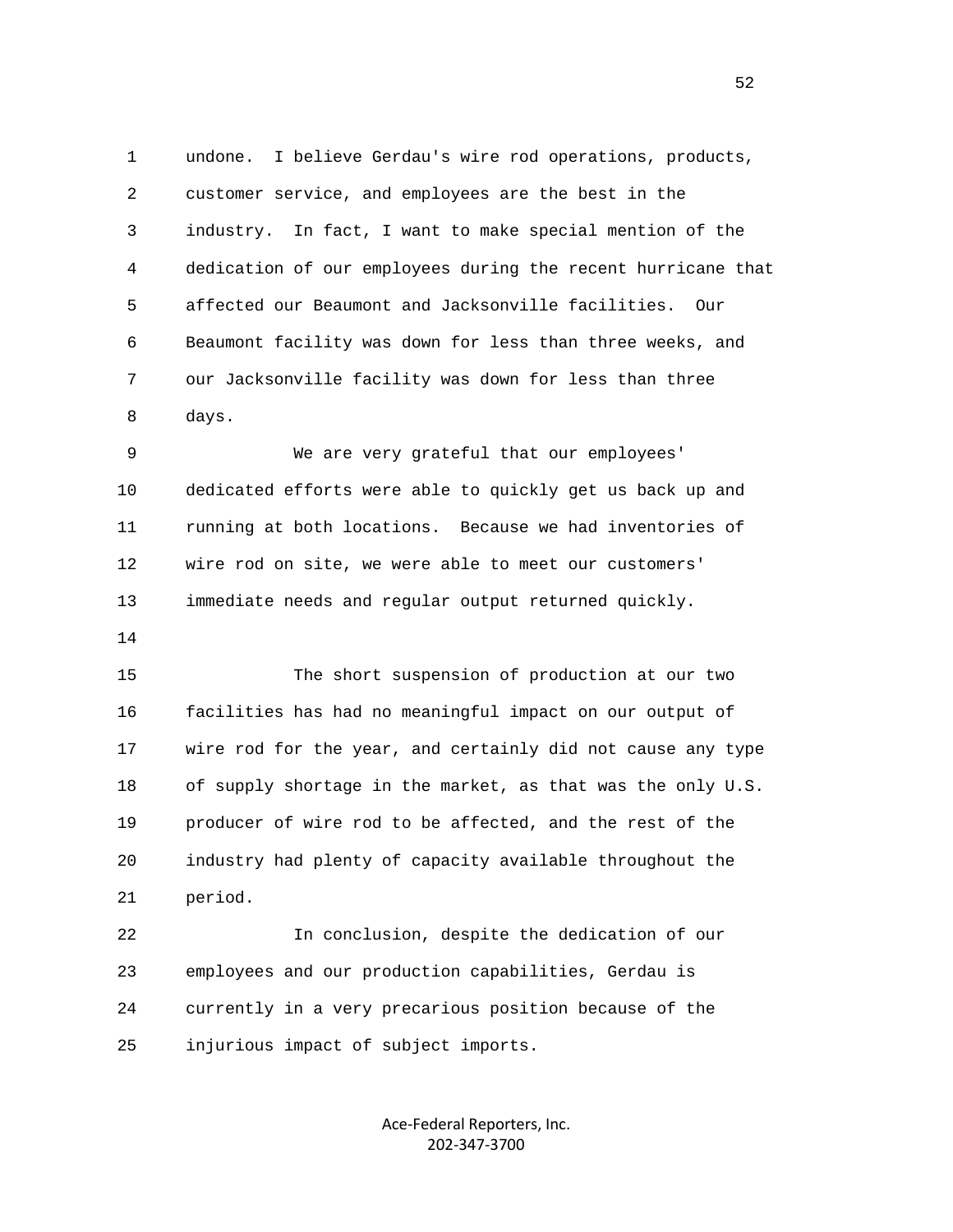1 These imports are being sold at unfairly low 2 prices and are threatening our continued existence. We urge 3 the Commission to reach affirmative determinations and 4 impose Orders in this investigation. Thank you for your 5 attention. That concludes my remarks. 6 STATEMENT OF STEPHEN ASHBY 7 MR. ASHBY: Good morning, Madam Chairman and 8 Members of the Commission. I am Stephen Ashby, the Vice 9 President of Sales for Keystone Steel & Wire. I have served 10 in this capacity since May 2015. 11 I have been involved in the rod and wire business 12 in excess of 30 years, and I appreciate the opportunity to 13 testify before you today to describe the injury we have 14 suffered due to unfairly traded imports from the 10 subject 15 countries. 16 The last several years have been challenging for 17 our industry and for Keystone. Just two years ago I 18 testified before the Commission regarding the injury to our 19 industry due to the surge of unfairly traded wire rod from 20 China. 21 Although the Commission's affirmative vote in 22 that case helped to restore a level playing field with 23 respect to China, the recovery the industry desperately 24 needed never materialized. As you have heard, those 25 unfairly traded imports from China were simply replaced by

> Ace-Federal Reporters, Inc. 202-347-3700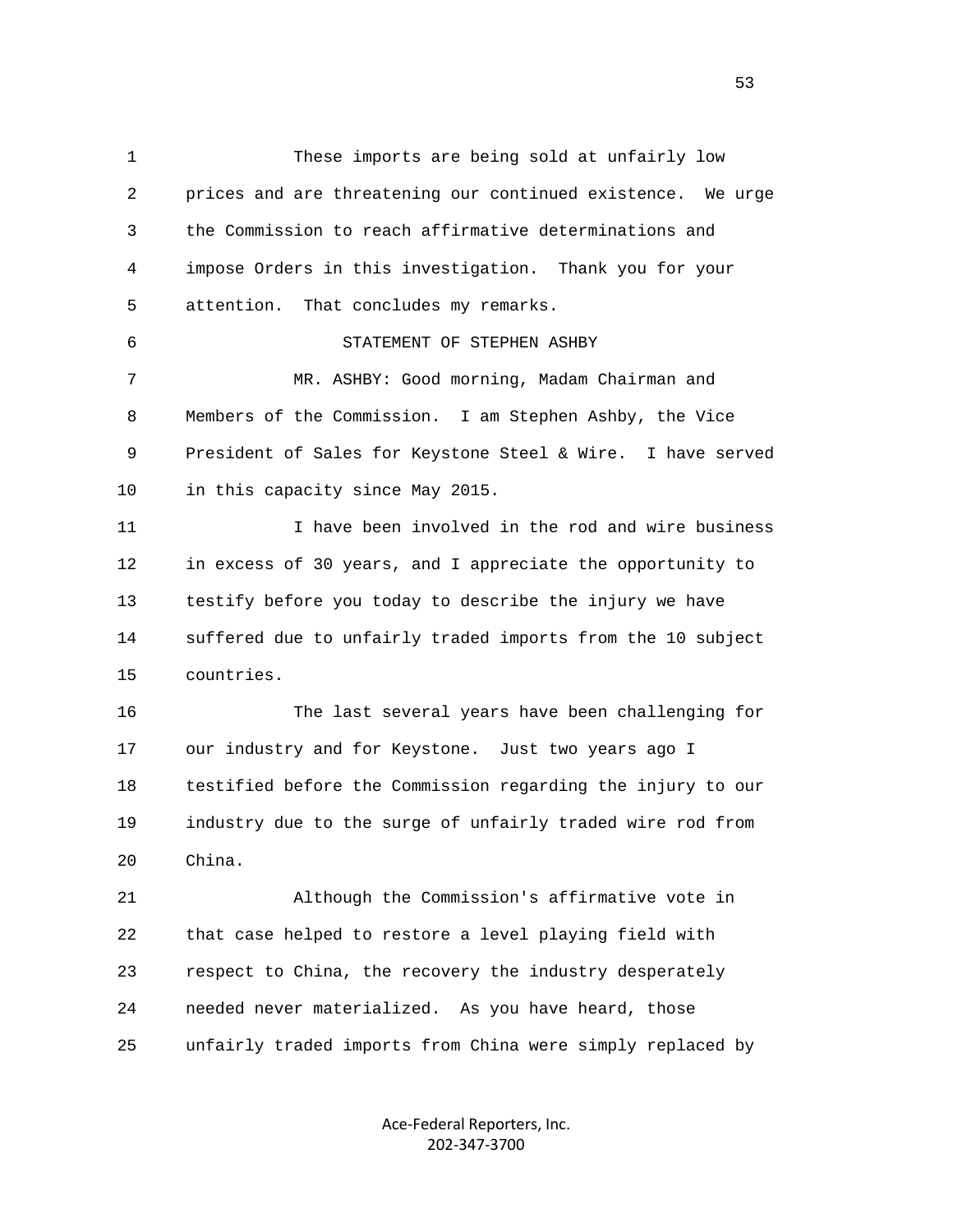1 unfairly traded imports from countries targeted in this 2 case.

 3 This shift occurred for at least two reasons. 4 First, when the unfairly traded imports from China pulled 5 out of the U.S. market after being slapped with substantial 6 antidumping and countervailing duties, they were immediately 7 diverted to other markets around the world, including the 8 subject countries.

 9 As Chinese imports displaced sales in those 10 markets, wire rod from those other markets had to find 11 someplace else to go. And given the size and openness of 12 the U.S. market, the United States was an attractive outlet 13 for these displaced sales.

 14 Second, the same trading companies that exploited 15 low price imports from China found new sources in the 16 subject countries to replace the Chinese wire rod they had 17 been selling. While the unfairly traded imports are now 18 spread over 10 different countries instead of just coming 19 from China, the effect is exactly the same. Instead of 20 trying to match those low prices offered by China, we are 21 now having to compete with low prices offered by the 22 producers in the 10 different countries.

 23 Regardless of the source country, it is the low 24 import prices that set the U.S. pricing market. With so 25 many sources offering wire rod in the United States at the

> Ace-Federal Reporters, Inc. 202-347-3700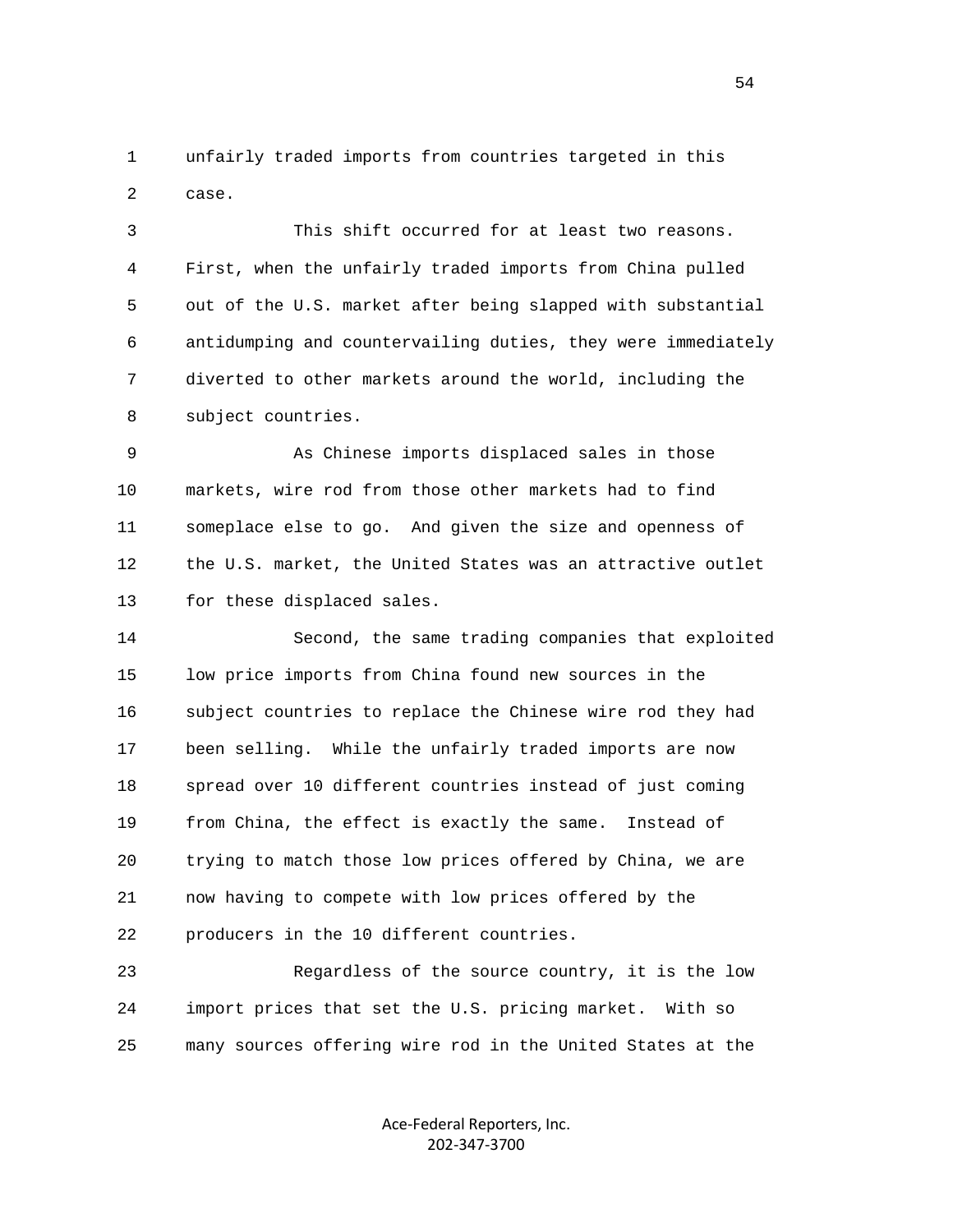1 same time, purchasers know they can demand the low prices 2 they want in a never-ending downward spiral.

 3 Import wire rod, regardless of its source, is 4 highly interchangeable with the domestic wire rod. As a 5 result, we compete head-to-head with subject imports on the 6 basis of price.

 7 In 2013, it was imports of 600,000-plus tons of 8 wire rod from China at low prices that were injuring our 9 industry. And in 2016, the 10 subject producers in this 10 case accounted for an even higher volume of over 700,000 11 tons in a smaller market.

 12 The low import prices from these 10 sources are 13 continuing to have a devastating impact on our industry and 14 its workforce. The subject countries have established 15 themselves as being able to quickly ship large quantities of 16 wire rod. Turkish producers continue to play hit-and-run in 17 the U.S. market, exporting massive volumes in certain 18 periods, and very little in others, but always surging back 19 when they have a chance to do so.

 20 Countries like the UAE and Russia came out of 21 nowhere with significant volume offers and low prices to our 22 customers. Each of the target countries has used low prices 23 to gain and take market share at our industry's expense. 24 When you aggregate the imports, the injury to us

25 is the same: Large volumes of low-priced imports that drive

Ace-Federal Reporters, Inc. 202-347-3700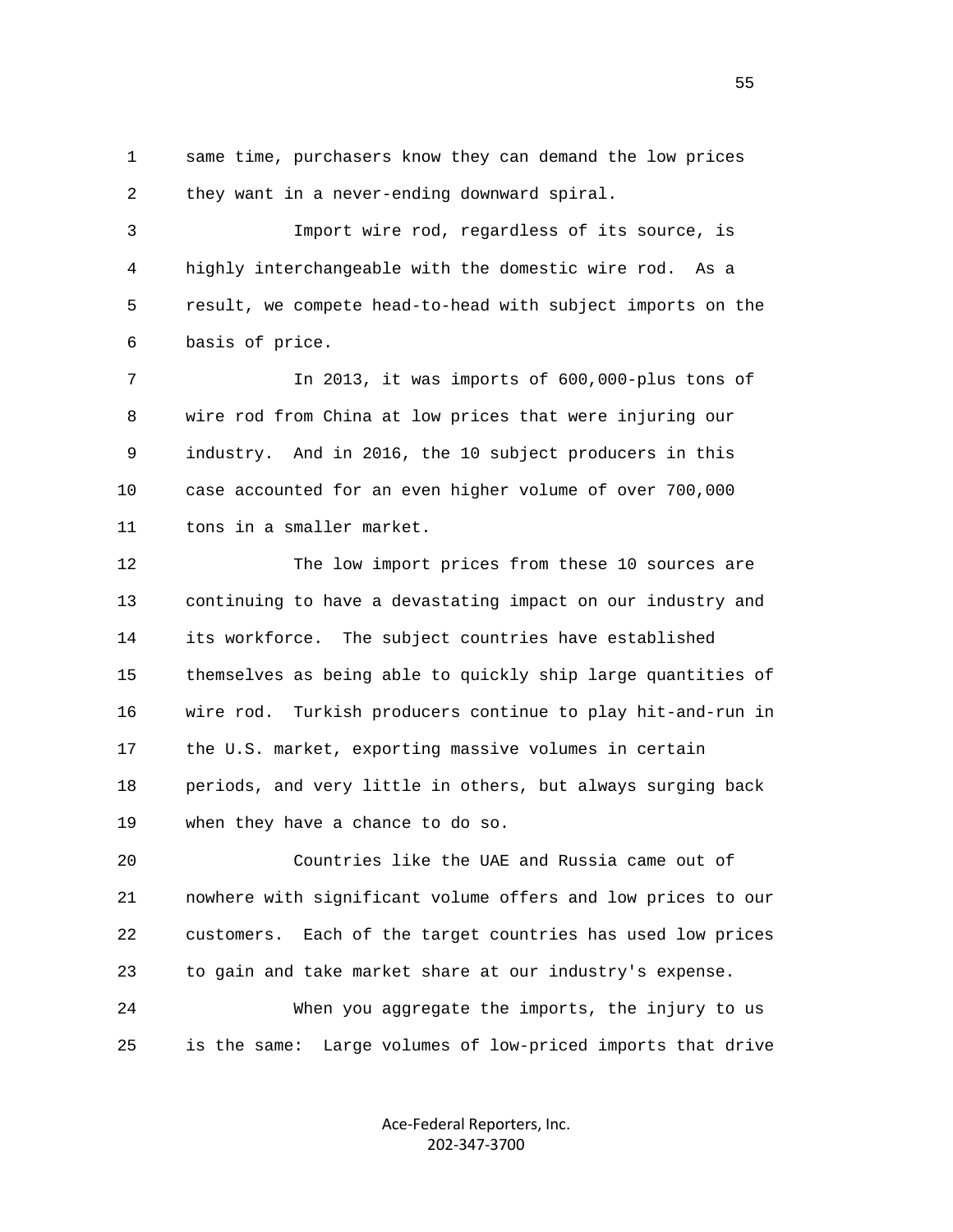1 down Keystone's prices and deny us the volume we need to run 2 our mill profitably.

 3 Let me stress that when our company loses a sale 4 to subject imports, or takes a smaller share of a customer's 5 needs at a lower price, it is not because the customers 6 prefer quality, delivery, or service associated with the 7 imported product. What the purchasers want are the lower 8 import prices.

 9 If the subject producers are not forced to 10 trade fairly, purchasers will resume buying as much 11 low-priced subject imports as they can, forcing Keystone to 12 try to match those prices.

 13 With the surge in low-priced subject imports 14 of wire rod, we at Keystone concluded that we had to try to 15 match the import prices we wanted to maintain our business. 16 Although Keystone sells wire rod both pursuant to supply 17 agreements and on the spot basis, our supply agreement sales 18 do not insulate us from lower-priced imports.

 19 Let me give you an example. In August of 20 2016, the prices in the U.S. market were so low that our 21 customers with sales agreements said that they would not buy 22 from us unless we offered lower prices available at that 23 time on the spot market. We were forced to cave in and cut 24 our prices despite the sales agreement to keep the customer. 25 I am very concerned about what might happen if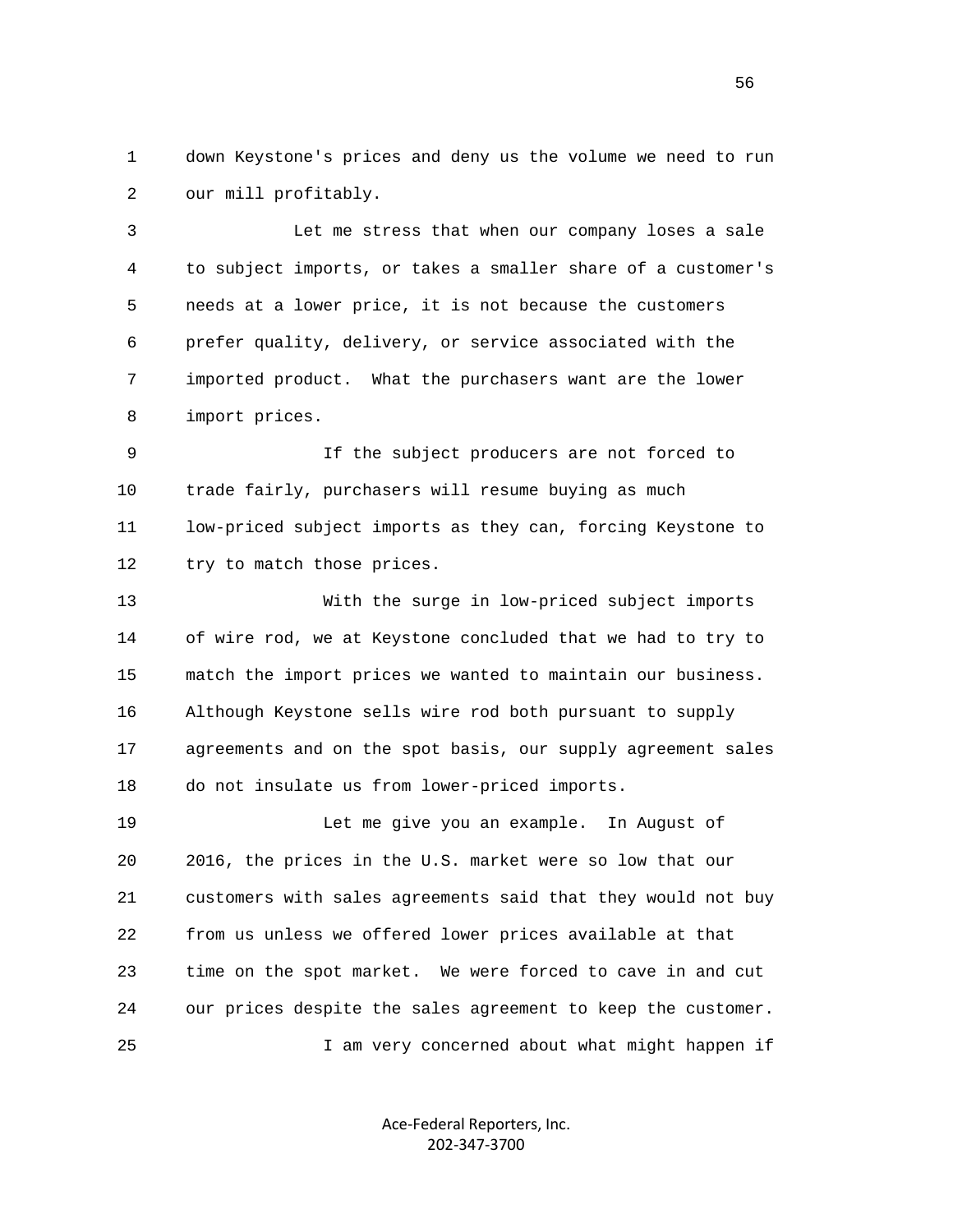1 we're not granted relief from the subject imports in this 2 case. Given the subject producers maintain significant 3 excess capacity, subject producers will resume targeting the 4 U.S. market with their excess supply if remedial duties are 5 not imposed. Without trade relief, we will once again lose 6 sales volume and market share to the dumped and subsidized 7 subject imports and pricing in the U.S. market will once 8 again deteriorate.

 9 Our ability to make a profit and earn an 10 adequate return on our capital investments, as well as 11 making capital improvements to our operation will be 12 significantly undermined. On behalf of my company and all 13 the workers at Keystone, I urge you to not - I urge you not 14 to let this happen and reach an affirmative finding in this 15 case. Thank you.

## 16 STATEMENT OF HOLLY HART

 17 MS. HART: Good morning. My name is Holly 18 Hart, and I'm the legislative director and assistant to the 19 president of the United Steelworkers or USW. The 20 Steelworkers are the largest industrial union in North 21 America, with 1.2 million active and retired members. The 22 Steelworkers have appeared before this Commission numerous 23 times to oppose the unfair trade practices of foreign 24 companies and governments.

25 The crisis in global steel overcapacity has

Ace-Federal Reporters, Inc. 202-347-3700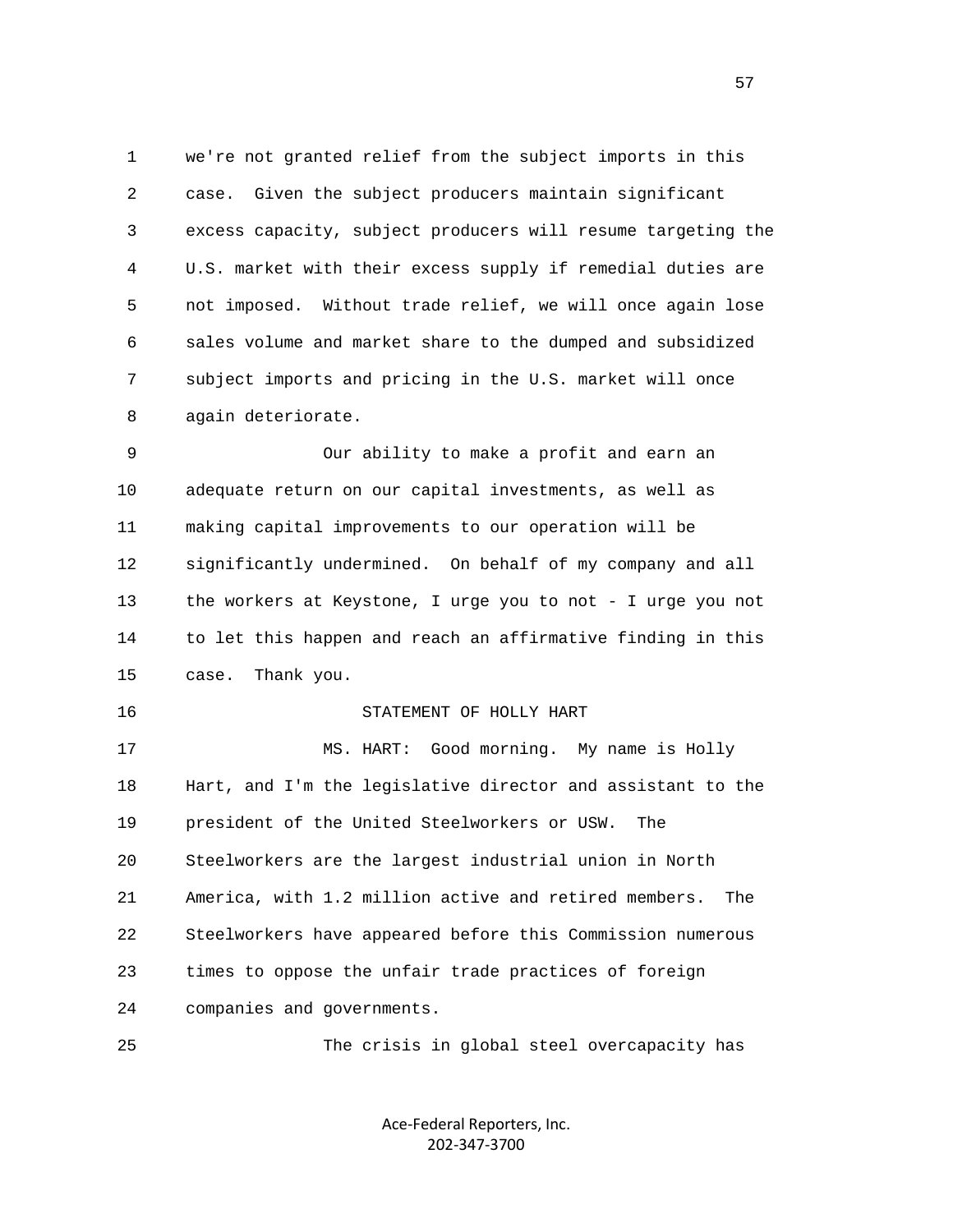1 overwhelmed the U.S. steel sector, leading domestic 2 producers to seek relief through the trade laws, just to 3 keep their plants running. As you know, my colleagues and I 4 have testified in numerous cases involving steel and other 5 products, including during the preliminary staff conference, 6 in this case just six months ago.

 7 The common thread in each of these cases is 8 the onslaught of dumped and subsidized imports, that has a 9 direct and devastating impact on American manufacturers and 10 their workers. The impact that unfairly traded imports have 11 had on the domestic wire rod industry is no different. The 12 Steelworkers represents or represented over the past three 13 years steelworkers at several wire rod production facilities 14 in the United States. Those mills include ArcelorMittal USA 15 in South Carolina, Gerdau Ameristeel in Texas, Evras North 16 America in Colorado, Cascade Steel in Oregon, Sterling Steel 17 Company in Illinois and Republic Steel in Ohio.

18 I'm back today on behalf of those 19 steelworkers, their families and their communities to urge 20 the Commission to provide trade relief to this industry and 21 to save American manufacturing jobs from the terrible 22 effects of low-priced wire rod imports from the ten subject 23 countries.

 24 You've heard today from domestic wire rod 25 producers that the prior successful case against wire rod

> Ace-Federal Reporters, Inc. 202-347-3700

 $58<sup>58</sup>$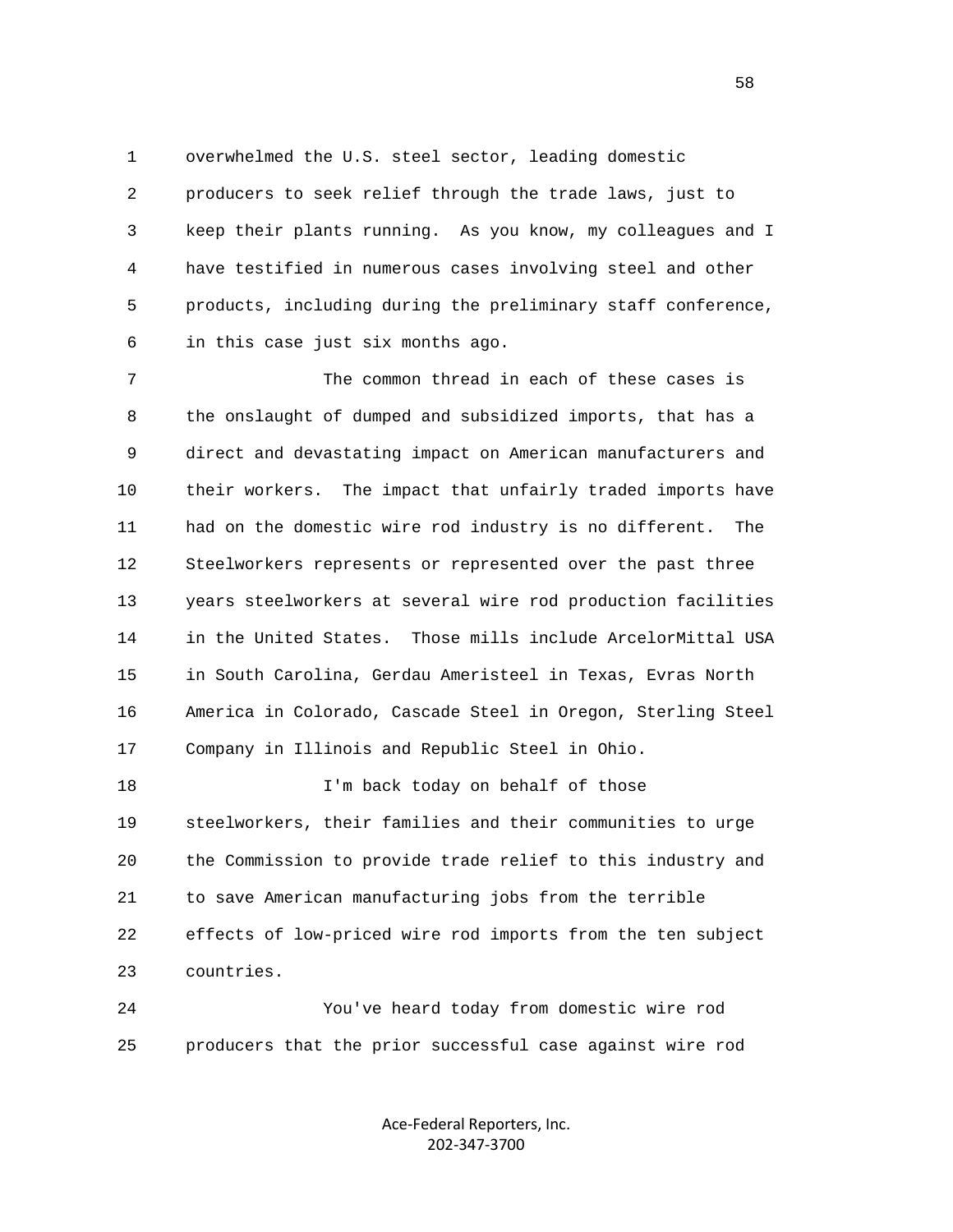1 from China in January of 2015 was filed to address the 2 serious injury China had inflicted. We had high hopes that 3 the anti-dumping and countervailing duty orders on wire rod 4 from China would keep U.S. producers in business and restore 5 the steelworker jobs that had previously been lost to the 6 flood of these low-priced imports.

 7 But the new wave of dumped and subsidized wire 8 rod from the ten subject countries that replaced those 9 imports from China has prevented that recovery from 10 occurring. The rush of wire rod imports from the ten 11 subject countries was rapid and damaging to the domestic 12 industry and to the steelworkers that should have 13 benefitted after the China case. The news reports and the 14 record in this case tell a frightening story of what the 15 subject imports have done to this industry.

 16 Instead of being able to keep the mill open as 17 we had hoped after the China case, ArcelorMittal USA was 18 forced to permanently close its Georgetown, South Carolina 19 wire rod facility later that year. 226 employees, including 20 many Steelworker members, lost their jobs when Georgetown 21 closed and they received trade adjustment assistance.

 22 In 2016, Republic Steel idled its Lorain, Ohio 23 wire rod facility, resulting in about 200 layoffs that also 24 the laid off members qualified for trade adjustment 25 assistance. Also in 2016, Cascade Steel in McMinnville,

> Ace-Federal Reporters, Inc. 202-347-3700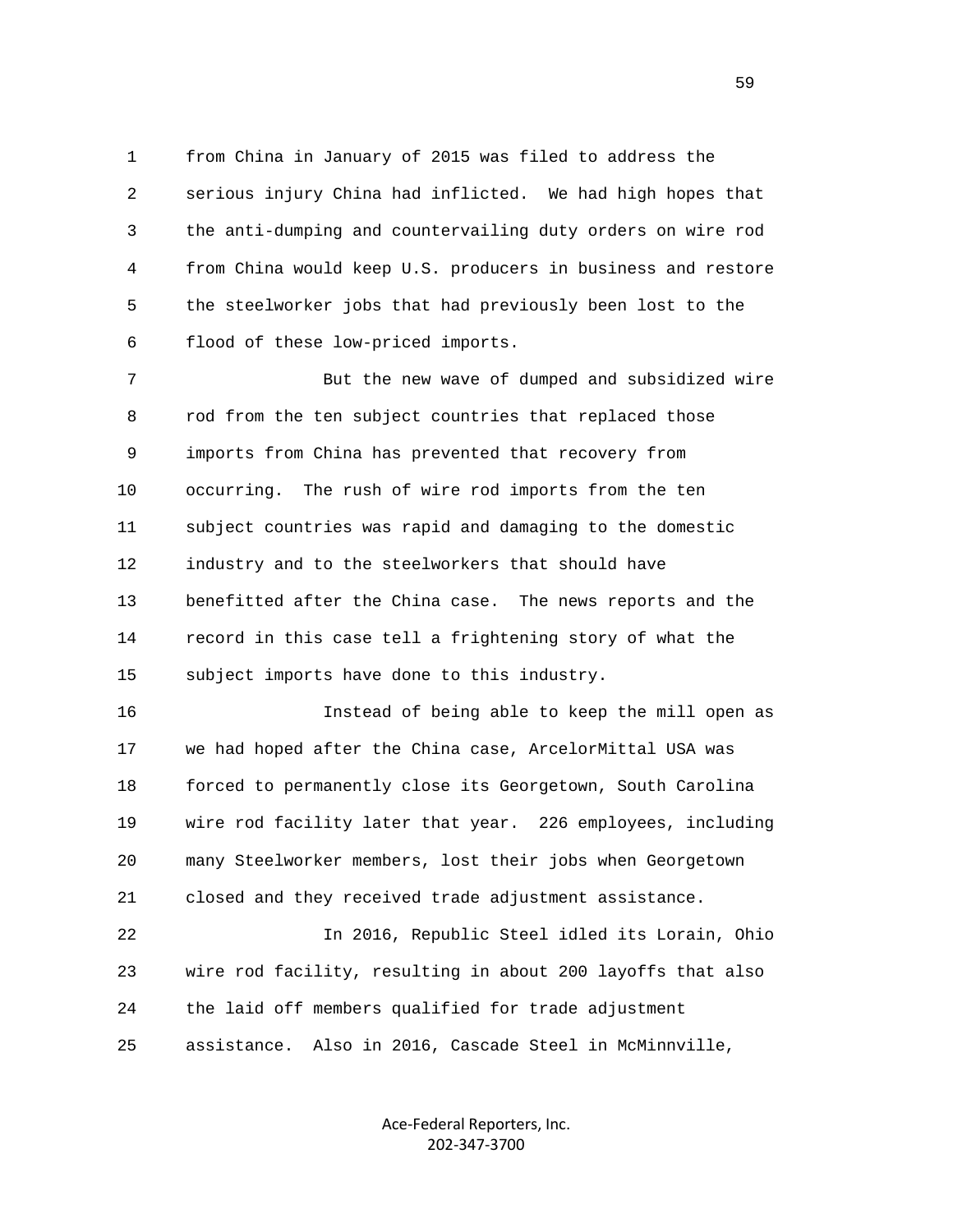1 Oregon permanently laid off 70 employees, including USW 2 steelworkers, which reduced Cascade's workforce by 15 3 percent.

 4 These companies have made clear that unfairly 5 traded imports are to blame for these many, many lost jobs. 6 Workers at other wire rod mills have also suffered lost 7 jobs, reduced hours and declining pay as subject imports 8 surged in the past couple of years. Not only are 9 hard-working, highly skilled American steelworkers hurt by 10 these deteriorating conditions, but their families and 11 retirees and entire communities also feel the effects in 12 very real ways.

 13 For the U.S. wire rod industry and those jobs 14 that still exist, trade relief is critical. Our 15 steelworkers have sensed a change since this case was filed, 16 had have hoped that things will turn around once the playing 17 field is leveled, as you've also heard from the domestic 18 industry witnesses today. But that hope is entirely 19 dependent on an affirmative determination by the Commission. 20 We're counting on the Commission to provide 21 relief under the law to ensure the future of the wire rod 22 industry in the United States. So on behalf of our union's 23 members who make wire rod and the retirees and communities 24 that depend on them, I urge the Commission to enforce the 25 trade rules and find that unfair imports of wire rod are

> Ace-Federal Reporters, Inc. 202-347-3700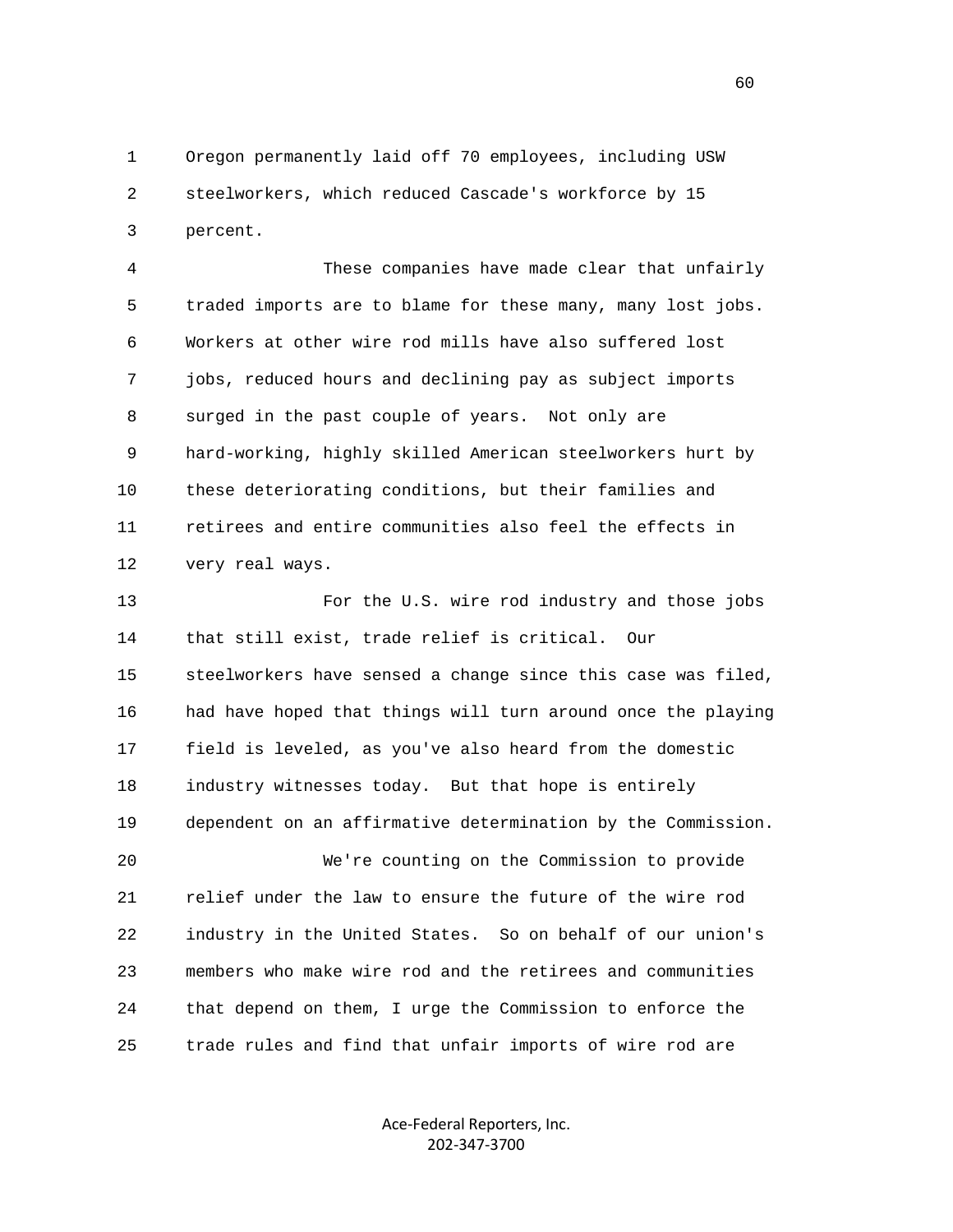1 injuring the U.S. industry and its workers. Thank you very 2 much.

 3 MR. ROSENTHAL: Members of the Commission, 4 that concludes our direct presentation. We are prepared to 5 answer questions.

 6 CHAIRMAN SCHMIDTLEIN: Okay, thank you very 7 much.

 8 MR. ROSENTHAL: I do want to introduce my 9 colleagues, Mr. Luberda and Mr. Hudgens, who will also be 10 available to answer questions.

 11 CHAIRMAN SCHMIDTLEIN: Okay, thank you. I'd 12 like to thank all the witnesses for being here today, to 13 help us understand this case and we will begin the questions 14 with the Commissioners with Commissioner Broadbent. 15 COMMISSIONER BROADBENT: Thank you, Madam 16 Chairman. I'm trying to kind of get to your thinking on 17 sort of the relationship of all of these cases as they've 18 come in succession. I think put orders on five countries in

 19 2001, and then China was 2015 and we're talking about an 20 additional ten more countries in this case. In the 2015 21 case on China, the Commission reached material injury 22 largely on the basis of market share losses that had 23 occurred.

 24 After 2014, imports from China declined to 25 essentially zero and the subject imports gained market

> Ace-Federal Reporters, Inc. 202-347-3700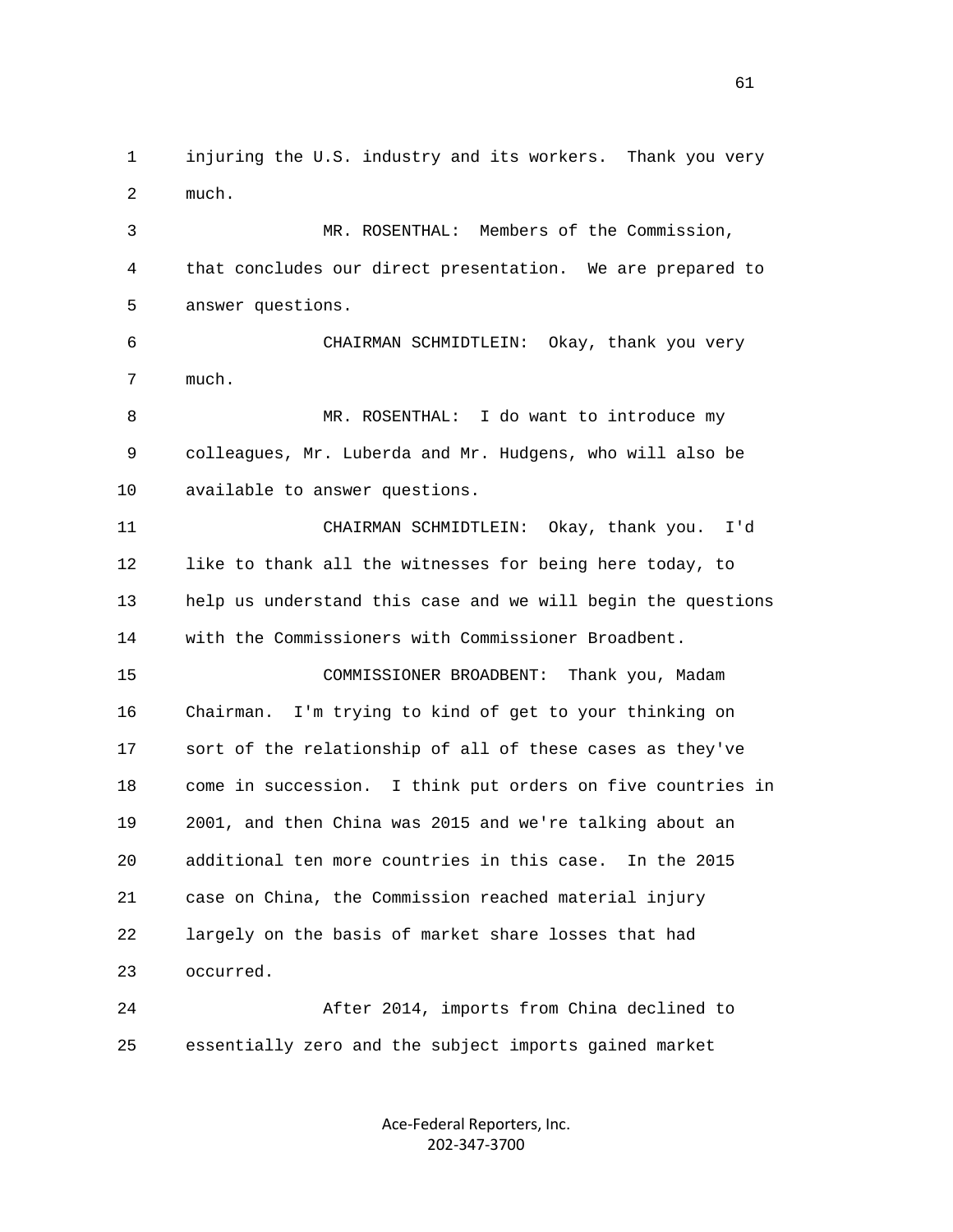1 share. However, the domestic industry did not lose 2 significant market share over this current Period of 3 Investigation. Given that there wasn't a substantial loss 4 of market share to current subject imports over the period, 5 aren't we really just talking about market share losses that 6 were caused by the imports from China? Mr. Rosenthal.

 7 MR. ROSENTHAL: Let me be as blunt as 8 possible. If someone's punching you in the face and that 9 person stops and someone else gets in line and punches you 10 in the face, you're still getting hurt by someone punching 11 you in the face. The fact that imports from China receded 12 and were then substituted by imports from the subject 13 countries does not mean that the domestic industry, who had 14 lost share to the Chinese in the first place, were any 15 better off.

 16 They were - the replacement injurers were the 17 subject imports. Just the way, as I mentioned in my summary 18 earlier, the statute looks at the collective hammering 19 effect of imports.

 20 When it looks at the concept of cumulation, 21 the sequential hammering effect of imports where one import 22 source who has taken the share from the U.S. industry is 23 replaced by another import source that's taking the share 24 from the domestic industry is just as injurious, and I would 25 argue more injurious because you have extended the time that

> Ace-Federal Reporters, Inc. 202-347-3700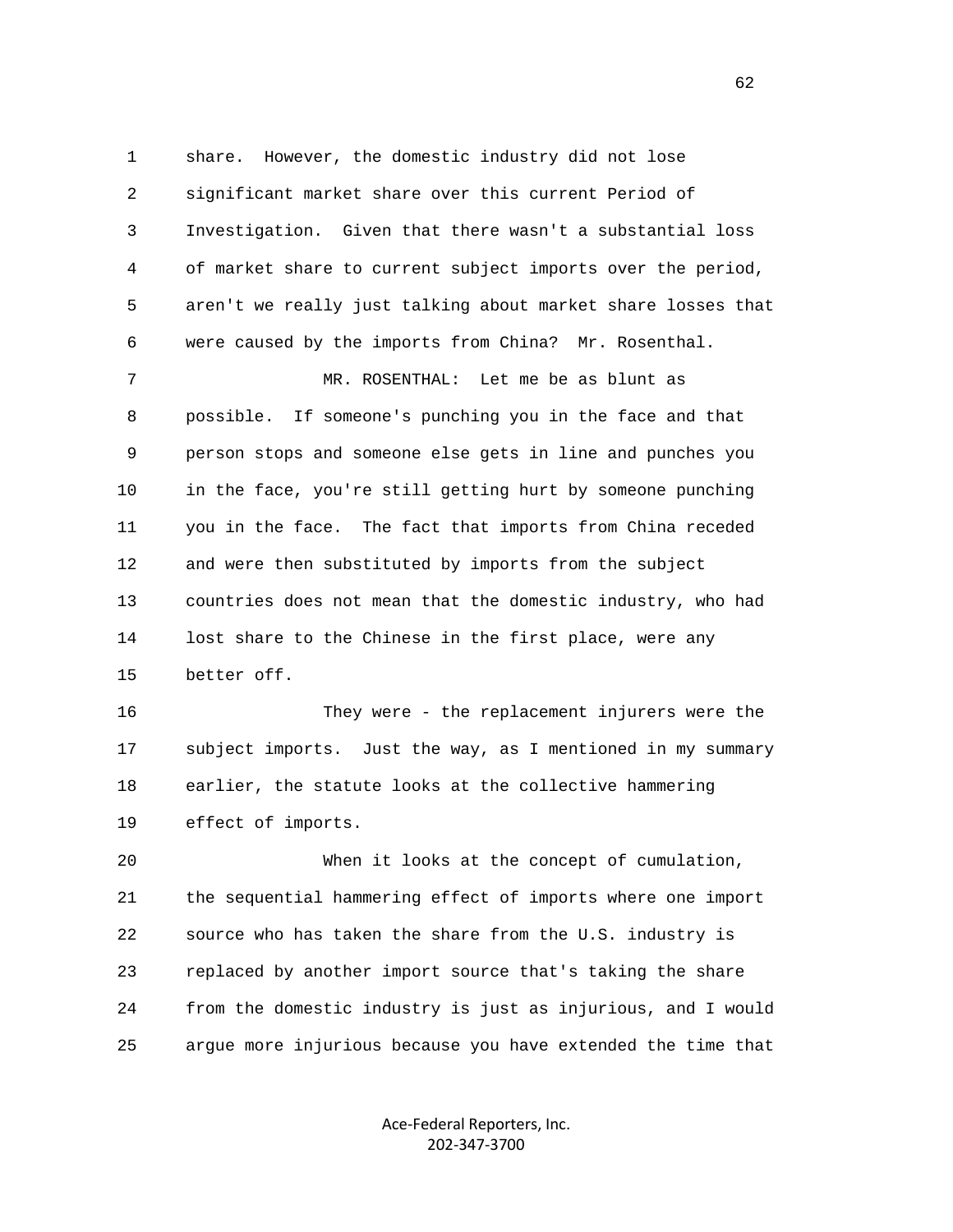1 the market share has been lost.

| $\overline{2}$ | You've extended the time when the sales have                 |
|----------------|--------------------------------------------------------------|
| 3              | gone down and the capacity utilization has been lower than   |
| 4              | it should be, and you've extended the period of time when    |
| 5              | profitability is inadequate to invest. So I understand the   |
| 6              | argument by the Respondents. I just think it's wrong as a    |
| 7              | matter of fact and a matter of law.                          |
| 8              | COMMISSIONER BROADBENT: Well when you look at                |
| 9              | the market, when we looked at the market in 2015 and all     |
| 10             | this unfair trade was going on, why didn't you file the      |
| 11             | cases then on the ten other countries?                       |
| 12             | MR. ROSENTHAL: The imports from those ten                    |
| 13             | other countries hadn't surged yet, and we were hopeful that  |
| 14             | they were not going to surge. If you go back and you look    |
| 15             | at that time period, it was only when the imports began to   |
| 16             | come in and actually surged to the levels where the Chinese  |
| 17             | were at that it began or not began, it got worse. You know,  |
| 18             | there is a -- I know you think I like coming back here all   |
| 19             | the time and I do, but my clients don't, and they would much |
| 20             | prefer to not have to file cases all the time.               |
| 21             | Unfortunately, and I'll just add, every - the                |
| 22             | wire rod industry is capital intensive, but it's not as      |
| 23             | difficult to get into as some other parts of the steel       |
| 24             | industry. So a lot of countries can make wire rod and ship   |
| 25             | in here.<br>We don't want to be here every day with a case,  |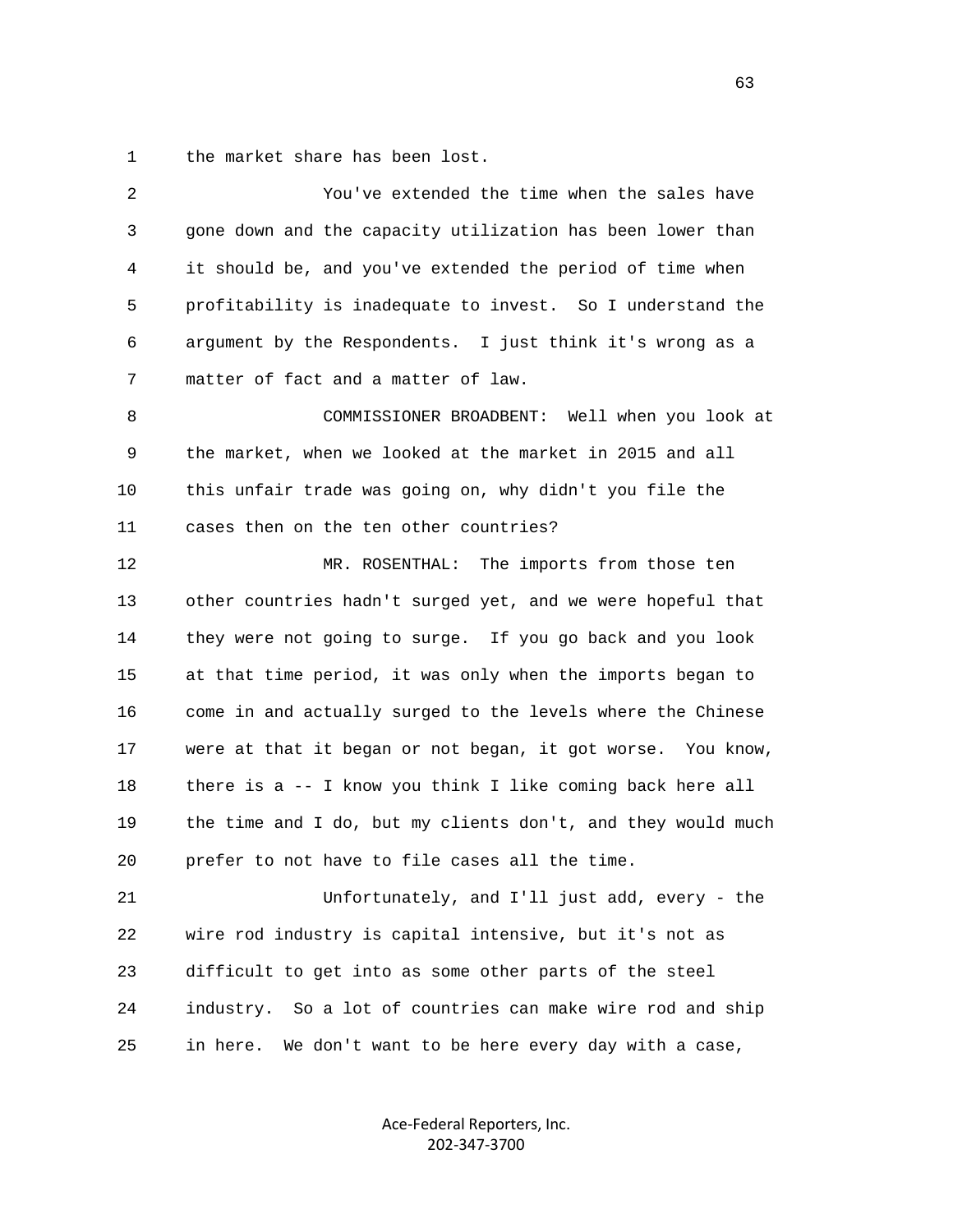1 and we only come to you when we really feel like there's a 2 strong case, and we waited and waited until we felt we 3 couldn't wait any longer.

 4 COMMISSIONER BROADBENT: Okay, and can the 5 increase in the volume of subject imports be explained by 6 purchasers' desire for multiple sources of supply, since a 7 lot of purchasers are facing integrated producers and to be 8 dependent on your competition for the inputs is -

 9 MR. ROSENTHAL: I'll let some of the industry 10 witnesses testify on this and others. But I just want to 11 say we've heard that argument before, and the problem with 12 that argument is that the - if it were just a matter of 13 alternative sources of supply, it would be one thing.

 14 But what you saw in the questionnaires you 15 received is that the importers are not just saying I want 16 another source of supply; they're coming to the domestic 17 industry and saying if you want to sell to us, you've got to 18 sell at rock bottom prices, sometimes below your cost, 19 because that's the only way you'll get to supply me. So 20 it's not alternative sources; they want the cheapest 21 possible sources wherever they may be.

22 It happens to be that they can get the 23 cheapest product from the subject imports because they're 24 being dumped and subsidized. There's plenty of capacity in 25 the U.S. market to supply almost all of the demands in the

> Ace-Federal Reporters, Inc. 202-347-3700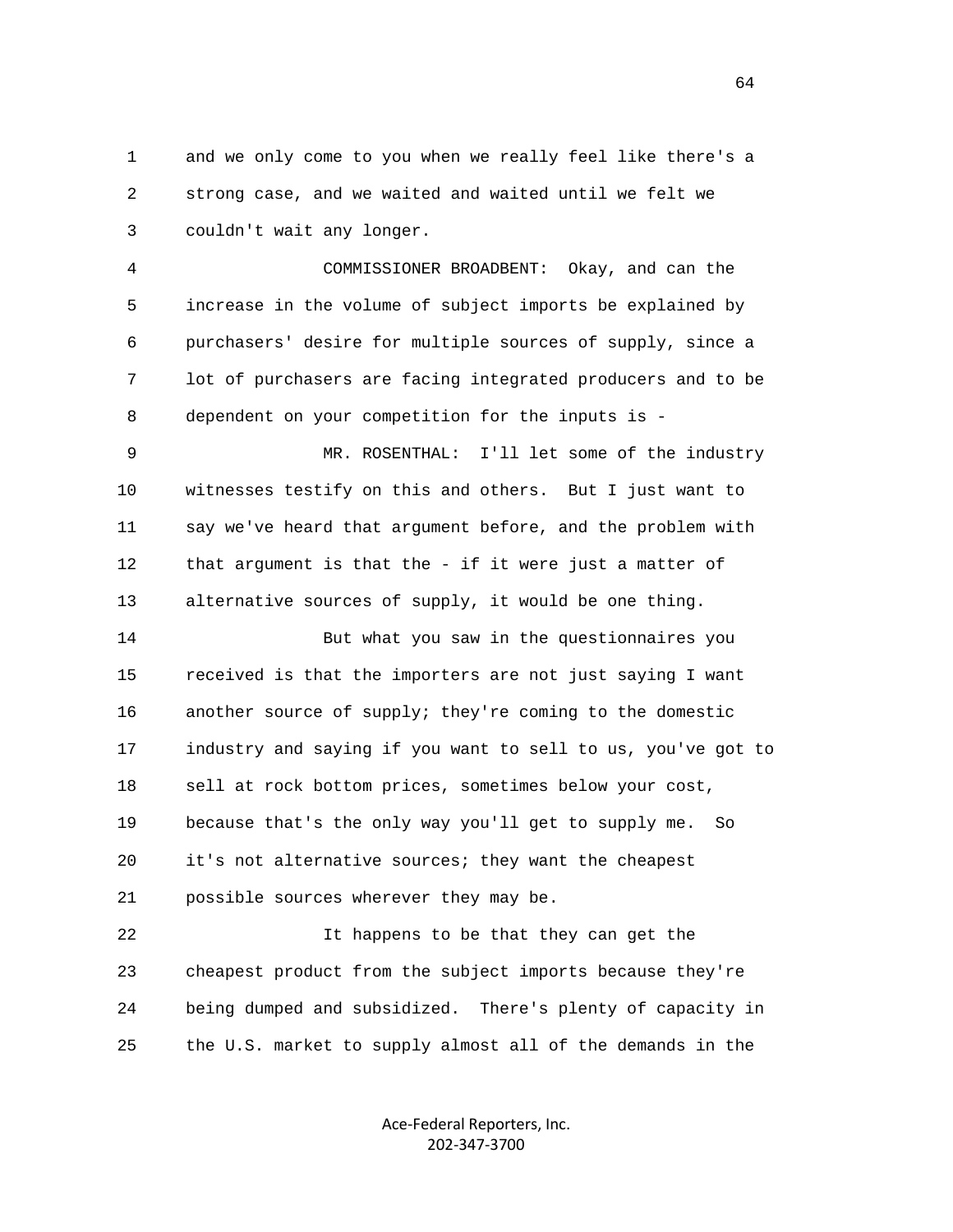1 marketplace. It's not the alternative supplies and as my - 2 our witnesses will tell you, they don't discriminate amongst 3 their customers. They sell to everybody and at the same 4 prices. 5 MR. PRICE: Alan Price, Wiley Rein. We 6 actually should get to the clients in one second. But this 7 slide actually - 8 MR. BISHOP: Sir, pull your mic a little 9 closer please. 10 MR. PRICE: This slide over here is actually 11 pretty telling. There was a huge volume of imports switched 12 from domestic producers to imports because of price. It 13 wasn't because of, you know, I want multiple sources of 14 supply. It was because I want lower prices. 15 COMMISSIONER BROADBENT: And which year are 16 you talking about? 17 MR. PRICE: Well, this is your data set from 18 this, and the total number in there is confidential in the 19 staff report, but it is a very significant number. I would 20 say it is more -- and as a portion of the size of this 21 market compared to most the other investigations you've had 22 in steel where you have found numbers significant in terms 23 of switches, this is a huge number. It's larger by a margin 24 as a percentage of the market than just about anything else 25 you've seen out there.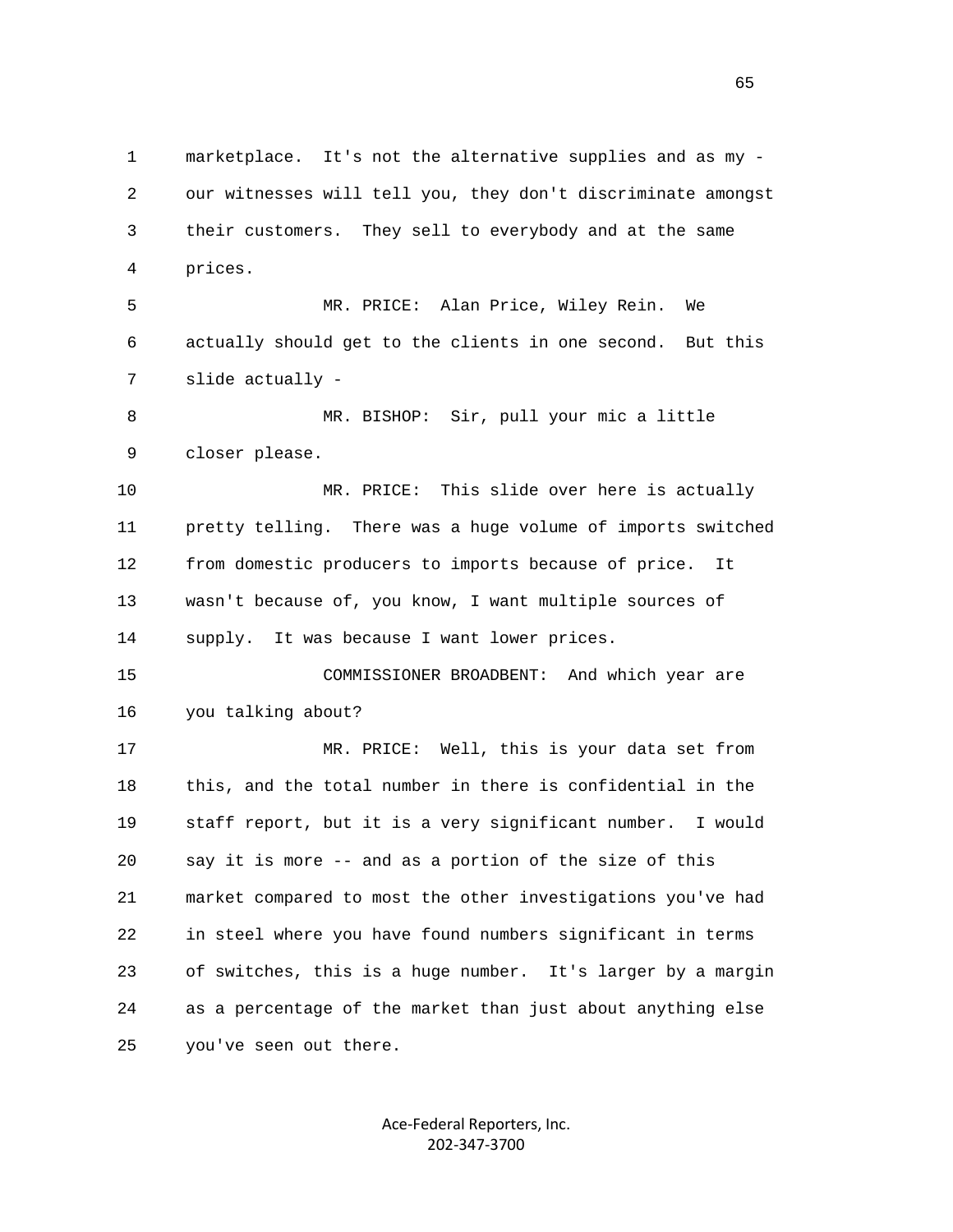1 So you've seen huge shifts. You've seen huge 2 shifts principally to lower-priced imports and principally 3 because of price. So it's not that I want multiple sources 4 of supply. Hey, I would buy from the domestic but I got a 5 cheaper import source from the subject suppliers, and this 6 involved every single one of the subject countries was 7 identified as being - as getting volume because they were 8 underselling in shifts there. 9 COMMISSIONER BROADBENT: But they're basically 10 shifting from buying from China to buying from the subject 11 countries? 12 MR. PRICE: No, this was a shift from buying 13 from the U.S. producers. That's what the questionnaire 14 said, did you shift from buying from U.S. sources to the 15 subject imports? 16 COMMISSIONER BROADBENT: Well, I'm just trying 17 to figure out. You said you just have the data from what 18 you sense is when the shifts went on. When did we start - 19 MR. PRICE: Well, I think the customers - 20 well, the clients should talk to it. But listen, the 21 customers want to buy wire rod, and then they're looking for 22 the cheapest sources and they will shift to the subject 23 imports if they're lower priced versus the domestic 24 industry. That is what they're - that is what this tells 25 you.

> Ace-Federal Reporters, Inc. 202-347-3700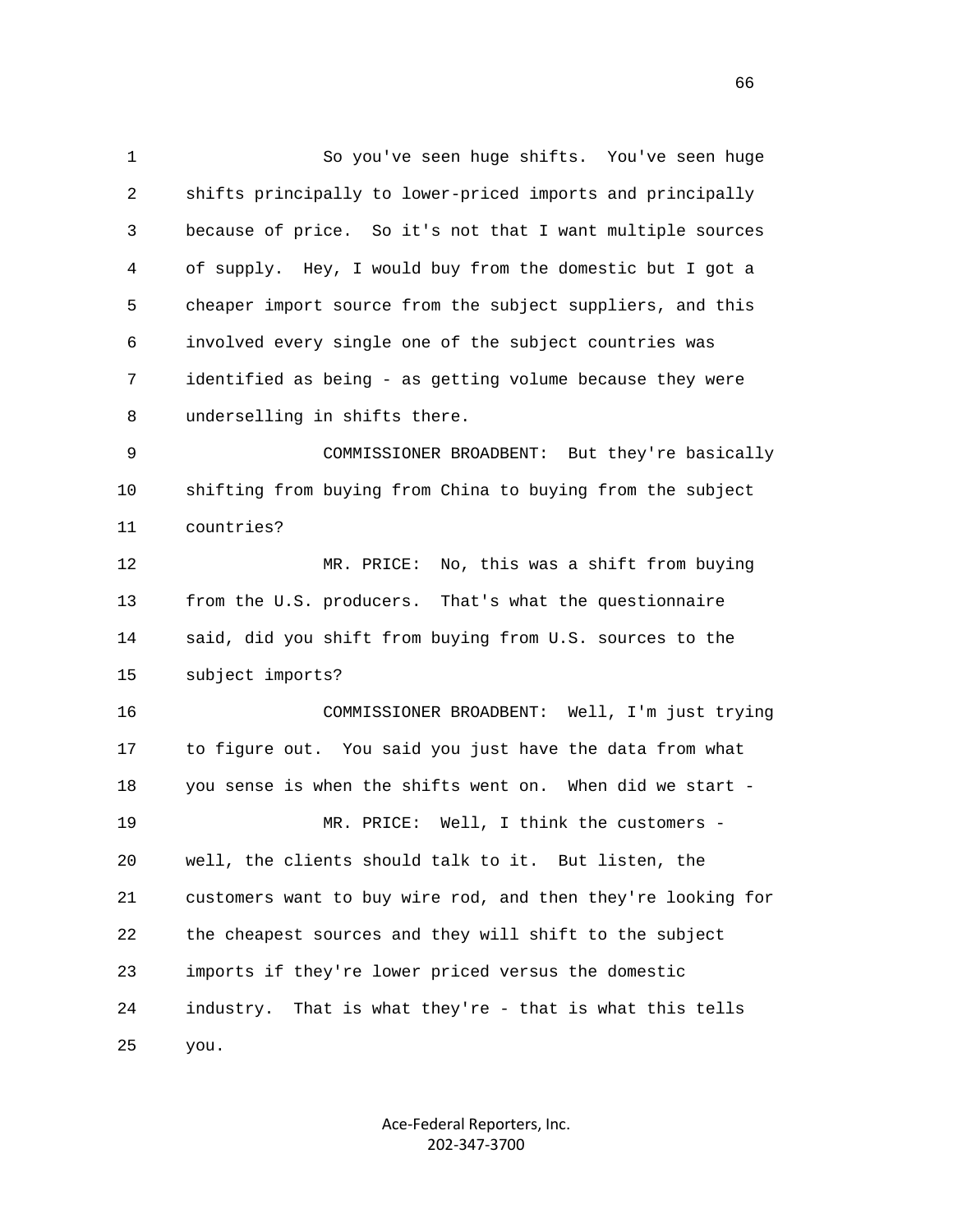1 COMMISSIONER BROADBENT: But how do we know 2 that they went back to the domestic - you understand, then 3 went to the subject imports? I think they just switched 4 from the Chinese sources to the - 5 MR. PRICE: Well, let me say it this way. I 6 think under the statute, it doesn't matter if you are buying 7 from China and then switched. What matters - 8 COMMISSIONER BROADBENT: Well, I don't - 9 yeah. I'm just wondering what happened and what your 10 position is what happened? 11 MR. PRICE: Yeah. What happened is that 12 evaluating whether to buy from the U.S. industry or from 13 subject imports, they switched to subject imports because 14 they were lower priced and that - 15 COMMISSIONER BROADBENT: But the domestic 16 industry never got those sales. 17 MR. PRICE: Those were sales that were 18 identified that they would have gotten. 19 MR. ARMSTRONG: Madam Commissioner, if I can 20 - Chris Armstrong, Keystone. 21 COMMISSIONER BROADBENT: Yes, Mr. Armstrong. 22 MR. ARMSTRONG: If I could just perhaps give 23 some personal experience from Keystone's perspective. As my 24 testimony said, I became chief strategy officer in 2012, and 25 immediately two kind of answers I want to give you which I

> Ace-Federal Reporters, Inc. 202-347-3700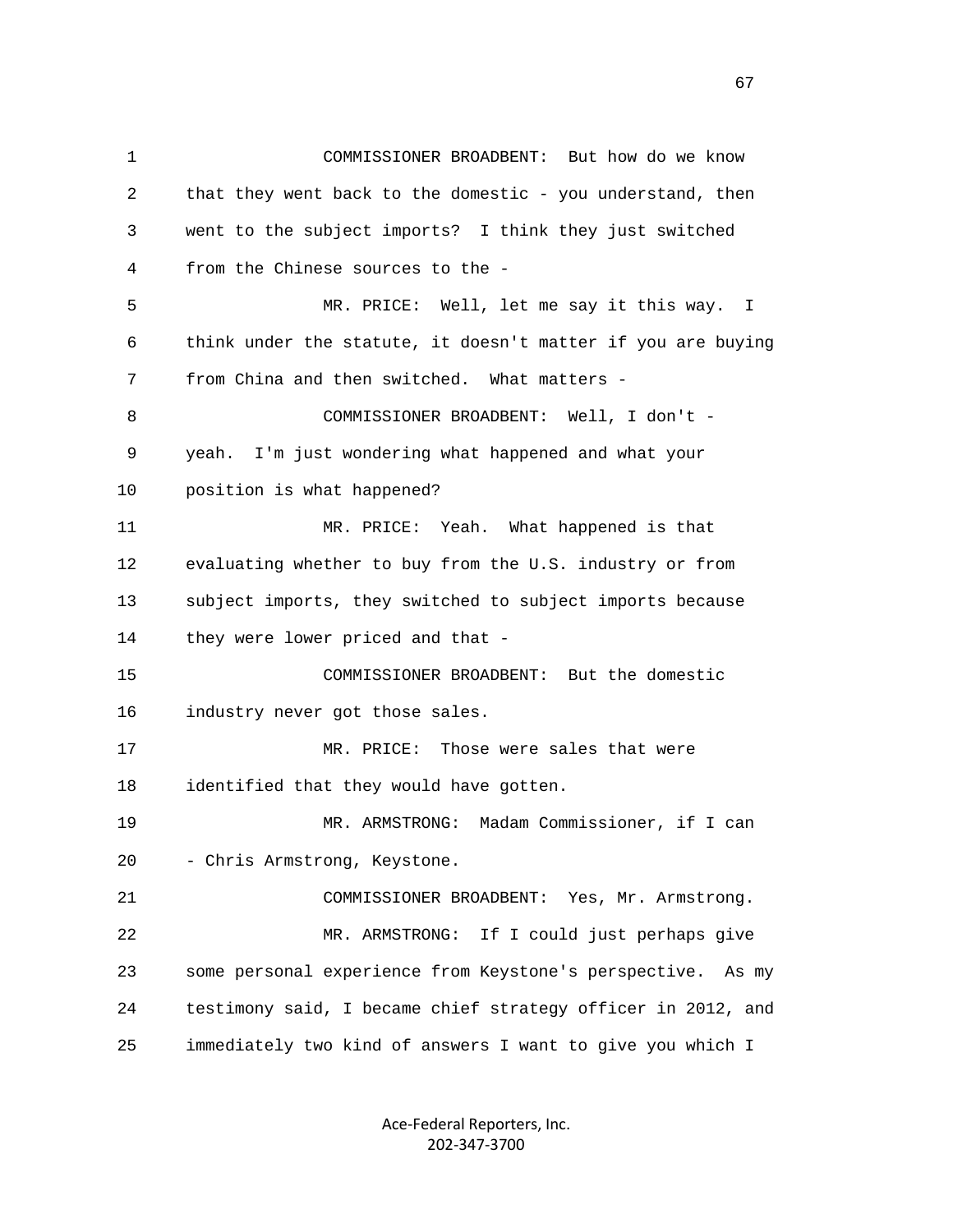1 think address two things I heard. In terms of sales that 2 ever came back to domestic, our rod sales, we are an 3 integrated supplier as well, producer. But our rod sales by 4 far, they're the largest proportion of our sales and we 5 depend on it heavily in order to keep the volume of the 6 plant up, to make it an efficient rod plant, producing 7 plant.

 8 We've lost almost over 50 percent of our rod 9 sales and shipments since 2012. In fact, they've 10 accelerated it drastically in the last two, two and a half 11 years. So that's firstly what I see. I see the industry 12 statistics on market share and I even see that going down 13 from the domestic producers.

 14 But from a personal perspective, we 15 drastically saw our rod shipments to these customers go 16 away. In fact, we know for a fact that some of the 17 customers which had been the largest customers for Keystone 18 for many, many years, many years, and we were very pleased 19 and proud to supply them, went directly to imports.

 20 If they didn't go directly to imports, they 21 directly used the import prices in order to achieve prices 22 that we just simply could not sustain.

 23 COMMISSIONER BROADBENT: But when did you see 24 the biggest shift in those purchases?

25 MR. ARMSTRONG: We saw it roughly in - start

Ace-Federal Reporters, Inc. 202-347-3700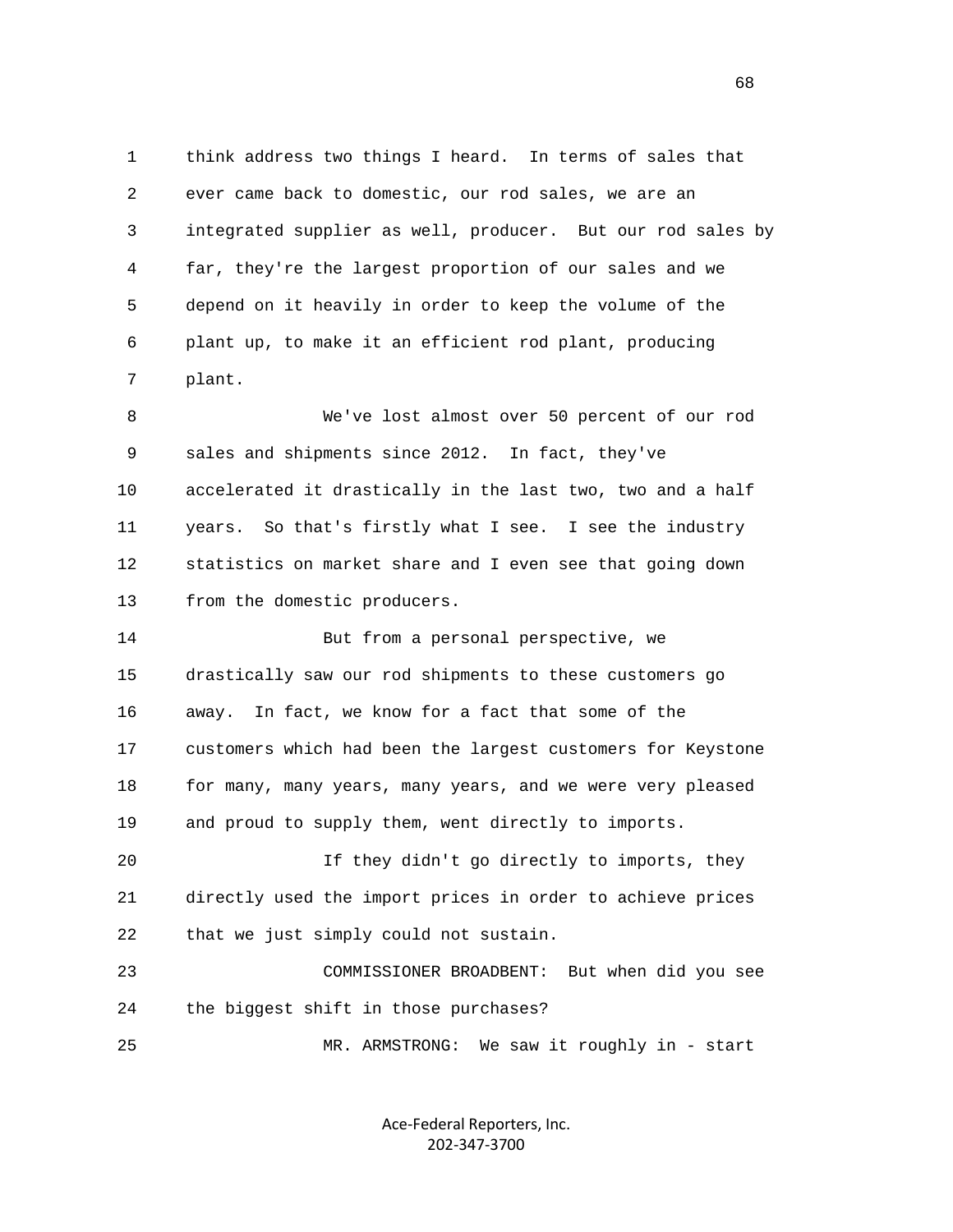1 to occur as I said in 2012. It's accelerated over the last, 2 in 2015 and 2016.

 3 COMMISSIONER BROADBENT: Okay, thank you very 4 much.

 5 MR. CANOSA: Sorry. Marcelo Canosa with 6 Gerdau. Commissioner Broadbent, just going back to a 7 question about is this a matter of source, having options 8 for the customers. I just want to point out that on the 9 China case or the China Period of Investigation, that was 10 their main source of wire rod and it was because of price. 11 It was not a choice of several sources. So that give you an 12 example that it's not about having multiple sources, it's 13 having the lowest price.

 14 COMMISSIONER BROADBENT: But I think the 15 argument is they need an alternative to having to buy from 16 these integrated competitors that they have.

 17 MR. CANOSA: We have eight producers in North 18 America that can supply wire rod to them.

 19 COMMISSIONER BROADBENT: But they're all 20 integrated, right?

21 MR. CANOSA: No.

 22 MR. ARMSTRONG: No, Madam Commissioner. 23 Keystone's probably the most integrated steel producer here. 24 Let me add that we have constantly and always would sell rod 25 directly to the customers, even those that compete with

> Ace-Federal Reporters, Inc. 202-347-3700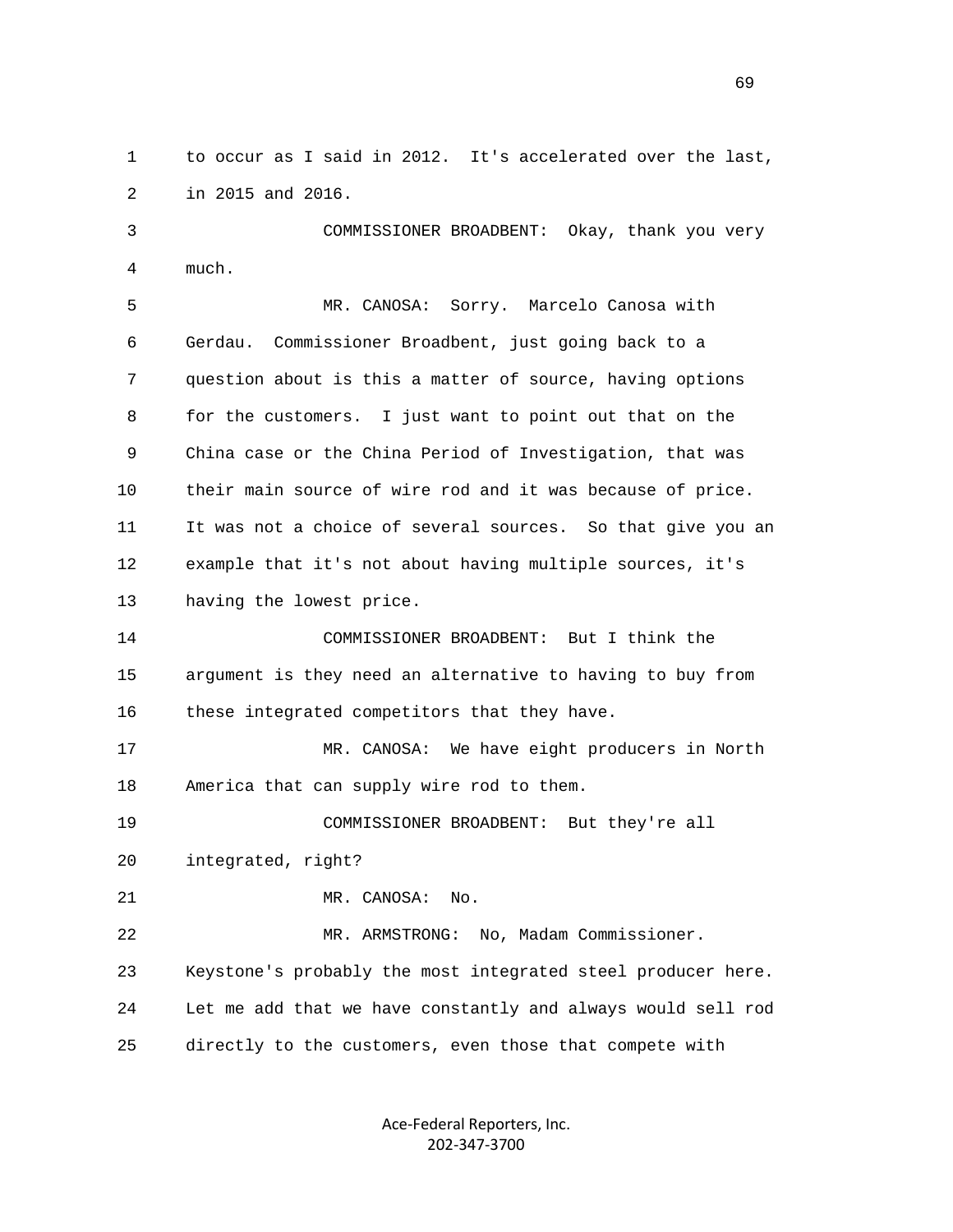1 products that we do sell. In fact, we'd prefer to sell to 2 those customers, and our expansion into the integrated 3 market, and I can give you specific examples, was as a 4 result of losing that rod volume.

 5 In fact, I can go back to conversations which 6 have facility Respondents and our customers who are here 7 today, back in 2013, to - and the discussion revolved 8 around the fact that if you take your rod purchases 9 elsewhere, I have 1,200 families to look after. I have the 10 responsibility of giving those 1,200 families health care, 11 income, a Christmas this year.

 12 And what do you expect me to do with the rod 13 that you don't buy from me? Now that's kind of a - I 14 understood that point. Well, they were getting cheaper 15 prices offered to them from imports, and so they could make 16 higher profits by going and getting those, by buying those 17 cheaper imports. But I expressly stated to them what do you 18 expect me to do with my rod?

 19 The answer will be quite simply that I have to 20 integrate and make something out of that rod, and that's 21 indeed the first strategic actions that I took, were to 22 actually go up the quality chain in terms of high carbon, 23 away from the low carbon to the higher carbons. In fact, we 24 do make the 1080 tire bead. We don't make the 1080 tire 25 cord yet, although I tried - I have absolutely looked at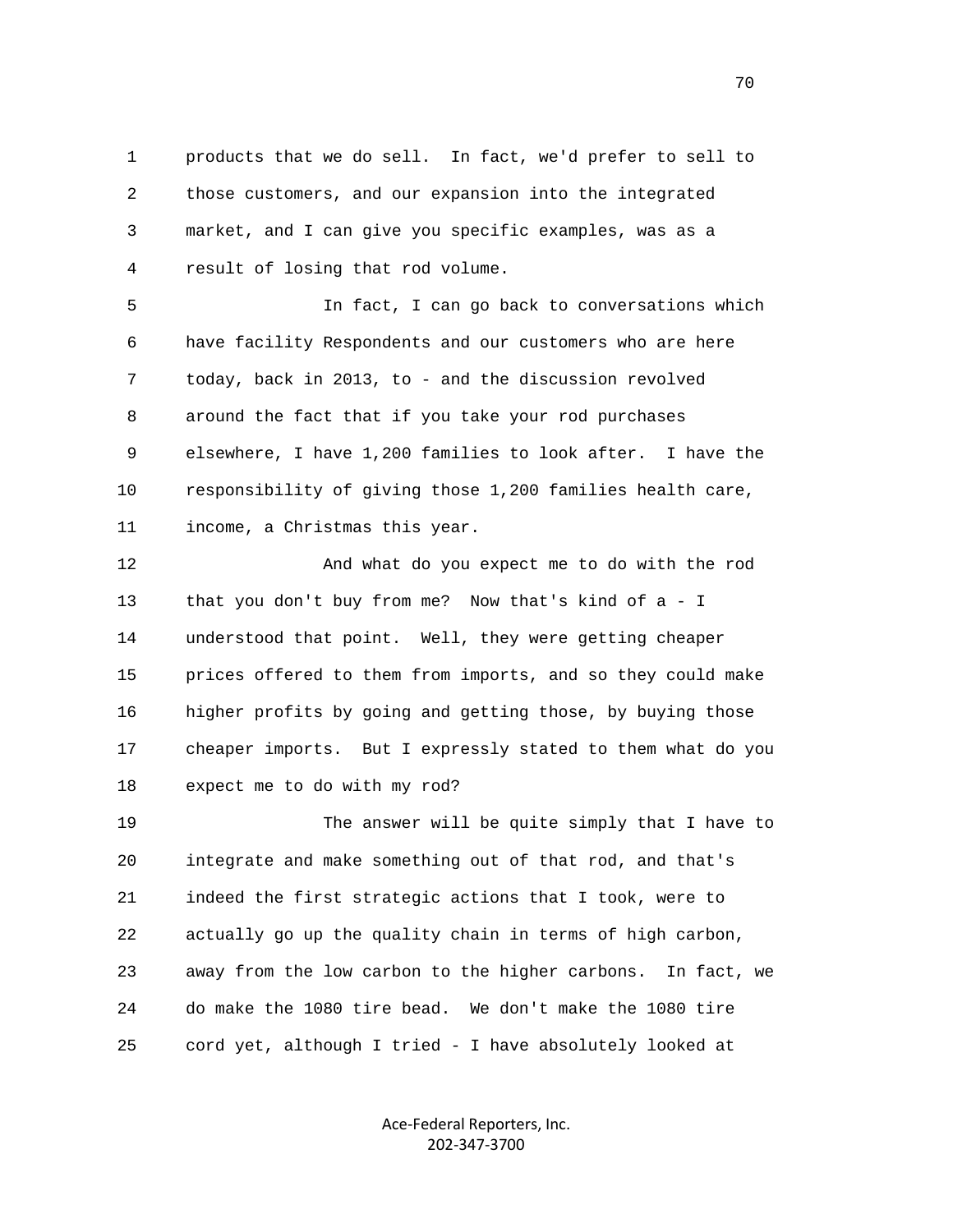1 and have quotes, and project, full project spec'd out to be 2 able to invest in equipment to make that.

 3 But I can't any more afford the investment, 4 the return of investment because of the prices of that 5 material as a result of the imports. Even that small part 6 of the market restricts me from doing so. So I first of all 7 went into trying to make higher grades of steel because 8 those prices are better, and then I went into adding value 9 to the rod because my rod sales were decimated, because they 10 wouldn't take the volume because they went after the import 11 rod. So that is why we've become more and more integrated. 12 COMMISSIONER BROADBENT: So when the Chinese 13 competition stopped as a result of the order, you tried to 14 make sales but those purchasers went to the new subject 15 imports? 16 MR. ARMSTRONG: Correct. 17 MR. ASHBY: Commissioner, Steve Ashby at 18 Keystone as well. If you're looking for a shift, there 19 really - 20 MR. BISHOP: Pull your mic a little closer 21 please. 22 MR. ASHBY: There really wasn't a shift. It 23 went from China to the ten subject countries just like that. 24 There was no opportunity to get back in, although we tried 25 to do that because they wanted to buy low-priced imports.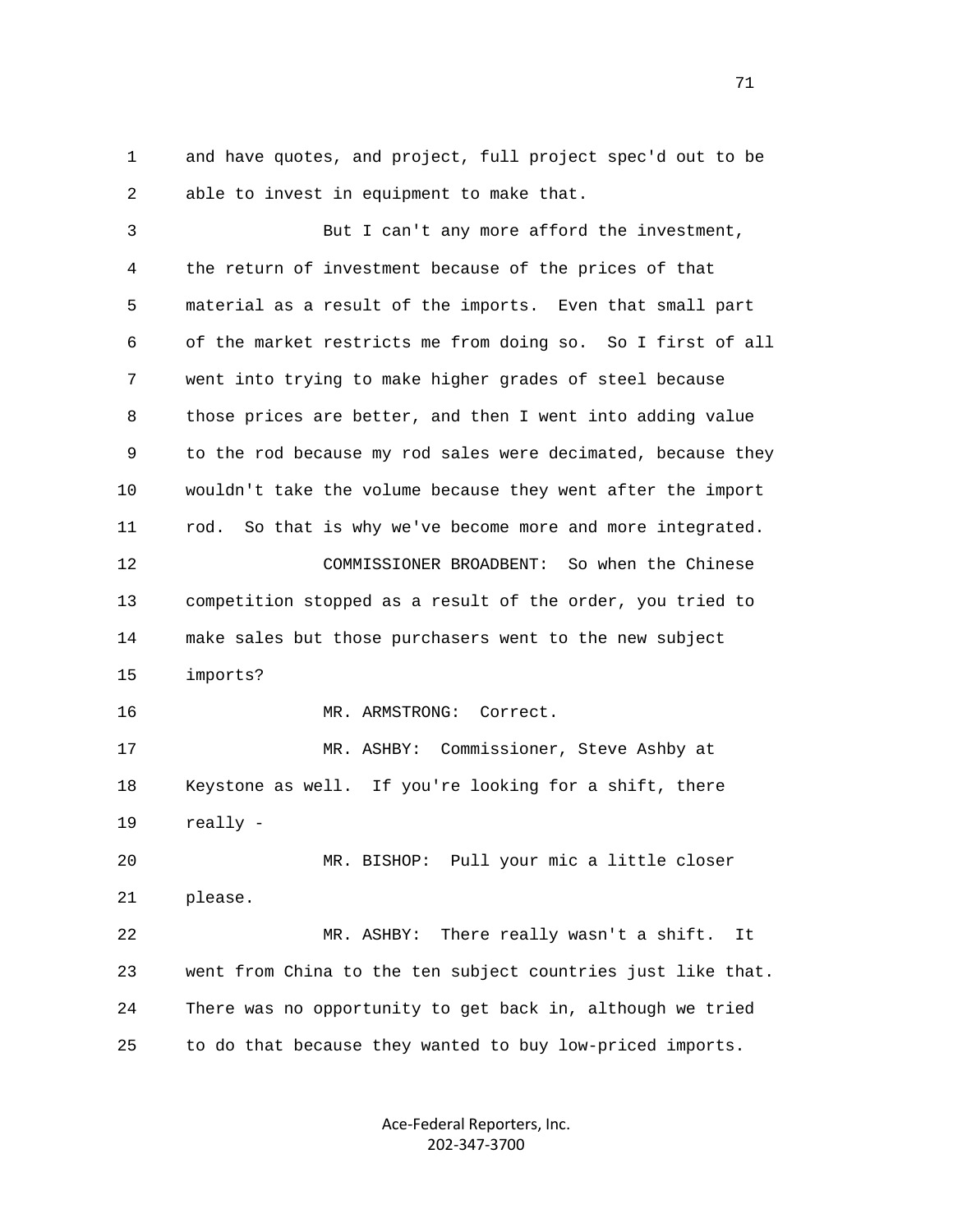1 MR. NYSTROM: Commissioner Broadbent, Eric 2 Nystrom with Nucor. Just one point of clarification on 3 vertical integration within certainly Nucor and I believe 4 the rest of the industry. The downstream business that we 5 have on wire rod is very small in terms of tons. We depend 6 on external customers for the vast majority of our sales, 7 and we do on the business that is integrated, it is 8 transacted at a market price. 9 But again, the volumes along internally would 10 be nowhere near enough to sustain a wire rod operation. So 11 all of our customers we depend on for their volume, and the 12 fact that they need, you know, additional sources not the 13 case, but the desire to buy cheap wire rod is - 14 COMMISSIONER BROADBENT: Okay, thank you. My 15 time's way over. Sorry. 16 CHAIRMAN SCHMIDTLEIN: Okay, thank you. Mr. 17 Rosenthal, in the slide presentation you included a slide on 18 - this is about price, and it's Slide 15. You point out 19 that the unit net sales values declined more than unit raw 20 material costs. In the Respondents' briefs, and I think Mr. 21 Cunningham in his opening statement even alluded to this, 22 that when you look at unit COGS, they declined more than the 23 AUVs of the domestic shipments. 24 So can you respond to the argument that when 25 you look at unit COGS, that's what accounts for the decline

> Ace-Federal Reporters, Inc. 202-347-3700

 $72$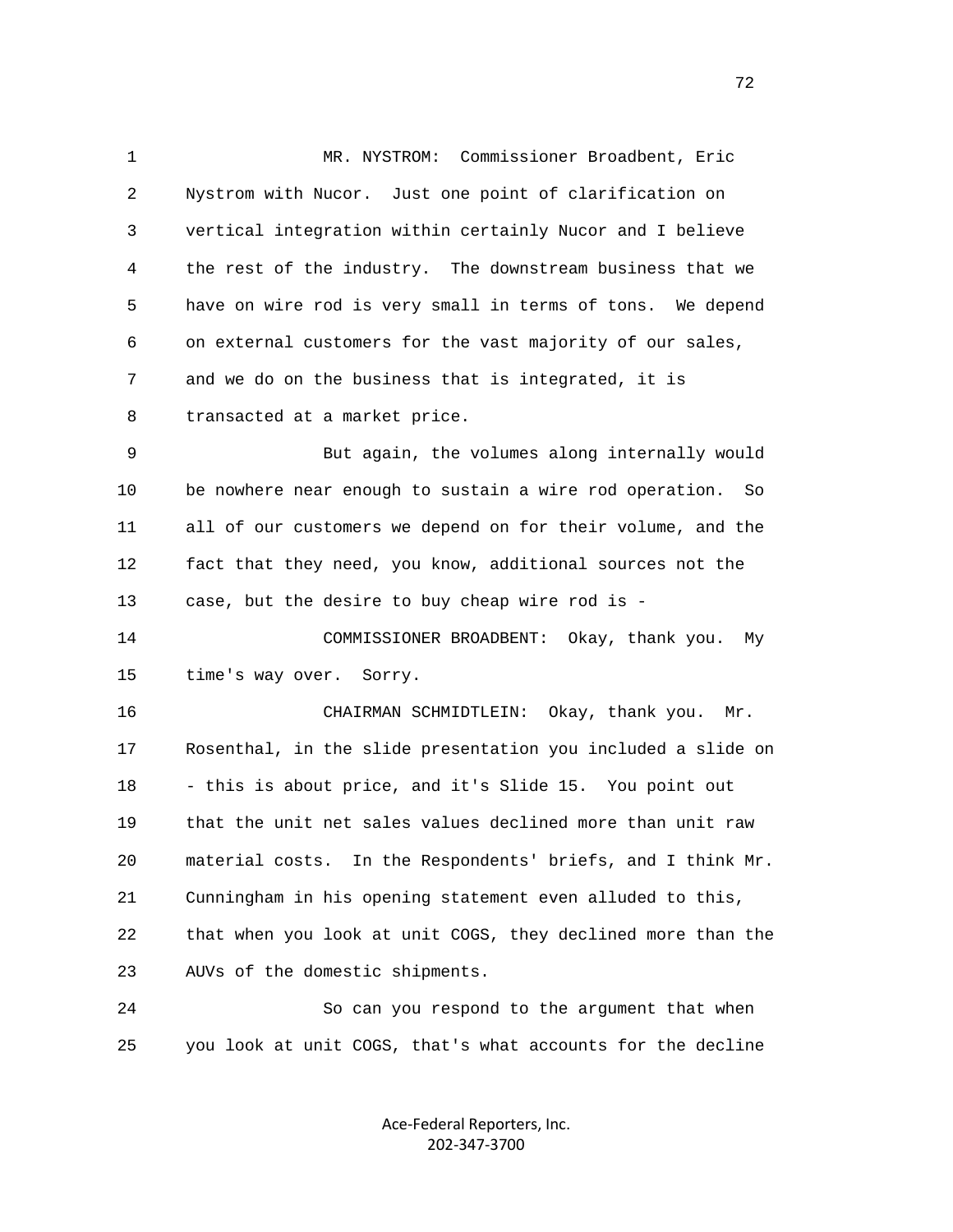1 in price, since you see a greater decline whether you look 2 at the merchant market or the total market in unit COGS? 3 MR. ROSENTHAL: I'll let some of my colleagues 4 add to what I'm about to say, but most of what they had 5 focused on earlier had been what they saw as the raw 6 material, scrap prices as driving prices down. That's been 7 almost the entire focus of their testimony at the prelim and 8 their briefs.

 9 Now one of our points is, yes, the total cost of 10 goods sold is more than simply raw materials and we focus on 11 that and that's a big problem. And the fact that we cannot 12 get prices high enough to cover total cost of goods sold is 13 a real problem for us too and that all has to do with 14 pricing competition in the marketplace with subject imports.

 15 So our view and the reason why we put this slide 16 in here was simply to rebut their argument that scrap prices 17 explain all the drop in the prices of wire rod in domestic 18 industry sales. But I totally agree with you, total cost of 19 goods sold is really more important and the fact that we 20 can't cover that or have enough of a margin there is 21 probably what the declining profitability is all about, but 22 that all comes down to how much can you get for your wire 23 rod in the marketplace, given the import competition. 24 CHAIRMAN SCHMIDTLEIN: Mr. Price?

25 MR. PRICE: I'm actually going to refer the

Ace-Federal Reporters, Inc. 202-347-3700

73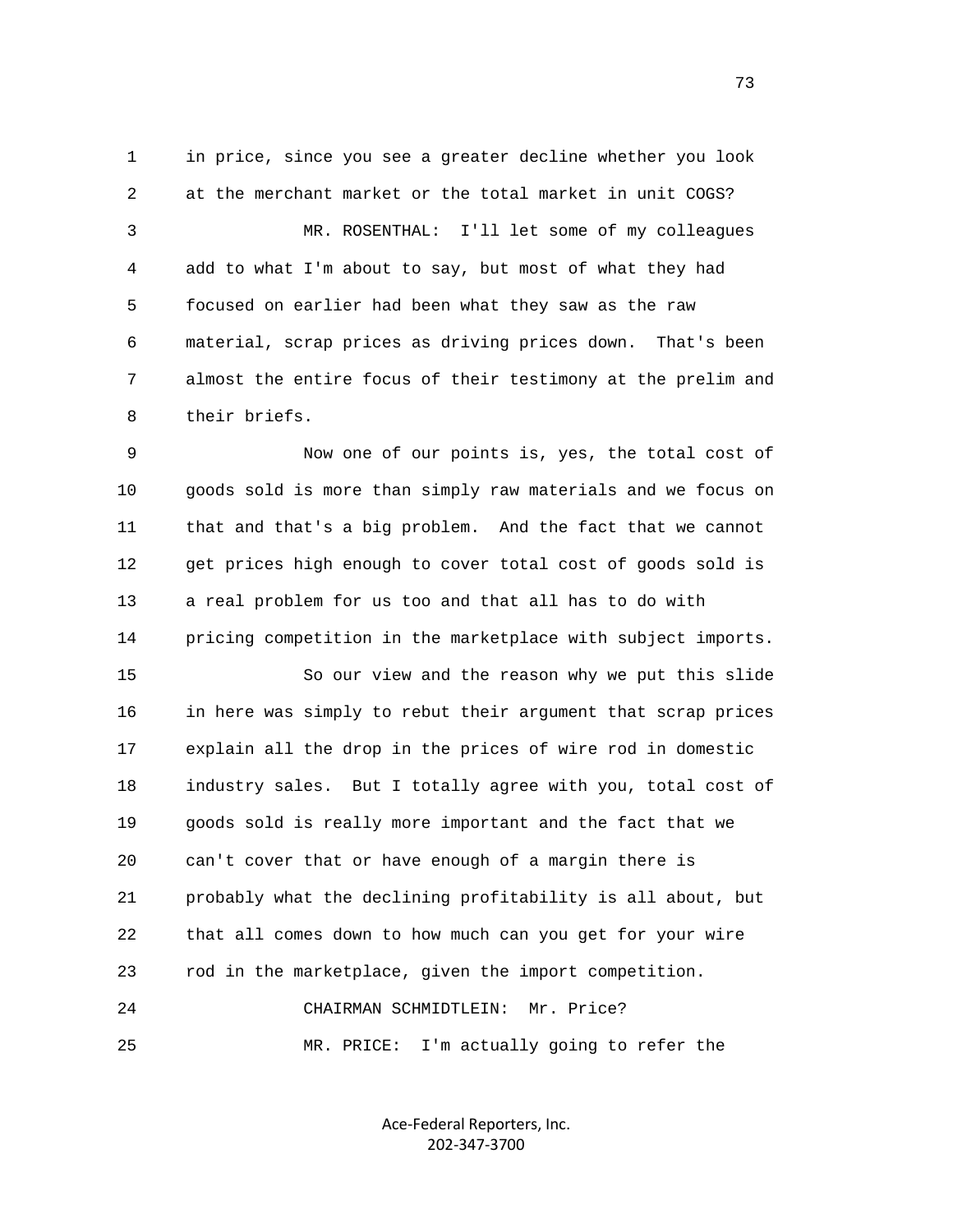1 Commissioners to Table VI-4 in the staff report.

 2 MR. BISHOP: You need to talk directly into the 3 mike.

 4 MR. PRICE: I'm going to refer the Commissioners 5 too Table VI-4 in the staff report and as you will see from 6 that, which is the same that this chart was drawn from. And 7 when you go to cogs, by the way, commercial sales prices 8 were down \$187 and average cogs were down \$180, so what you 9 see actually is that, again, prices fell more than total 10 cogs, fell more than raw materials. It fell more than total 11 cogs.

 12 Now what's the difference between our analysis 13 and their analysis? We dealt wit the real numbers, okay. 14 They're dealing with, well, if you look at a percentage 15 change and you look at this change versus that change, you 16 can say one declined more than the other on a percentage 17 basis, but people don't - you know people earn profit or 18 loss in their businesses are based upon the real numbers. 19 And what you see is that prices declined more than raw 20 material costs and they declined more than total cogs and 21 that's what the actual numbers are.

 22 And we were in another investigation where a 23 very well-known economist talked about cruel and unusual 24 things to numbers. I think they get their analysis through 25 that kind of approach here when you do a lot of gymnastics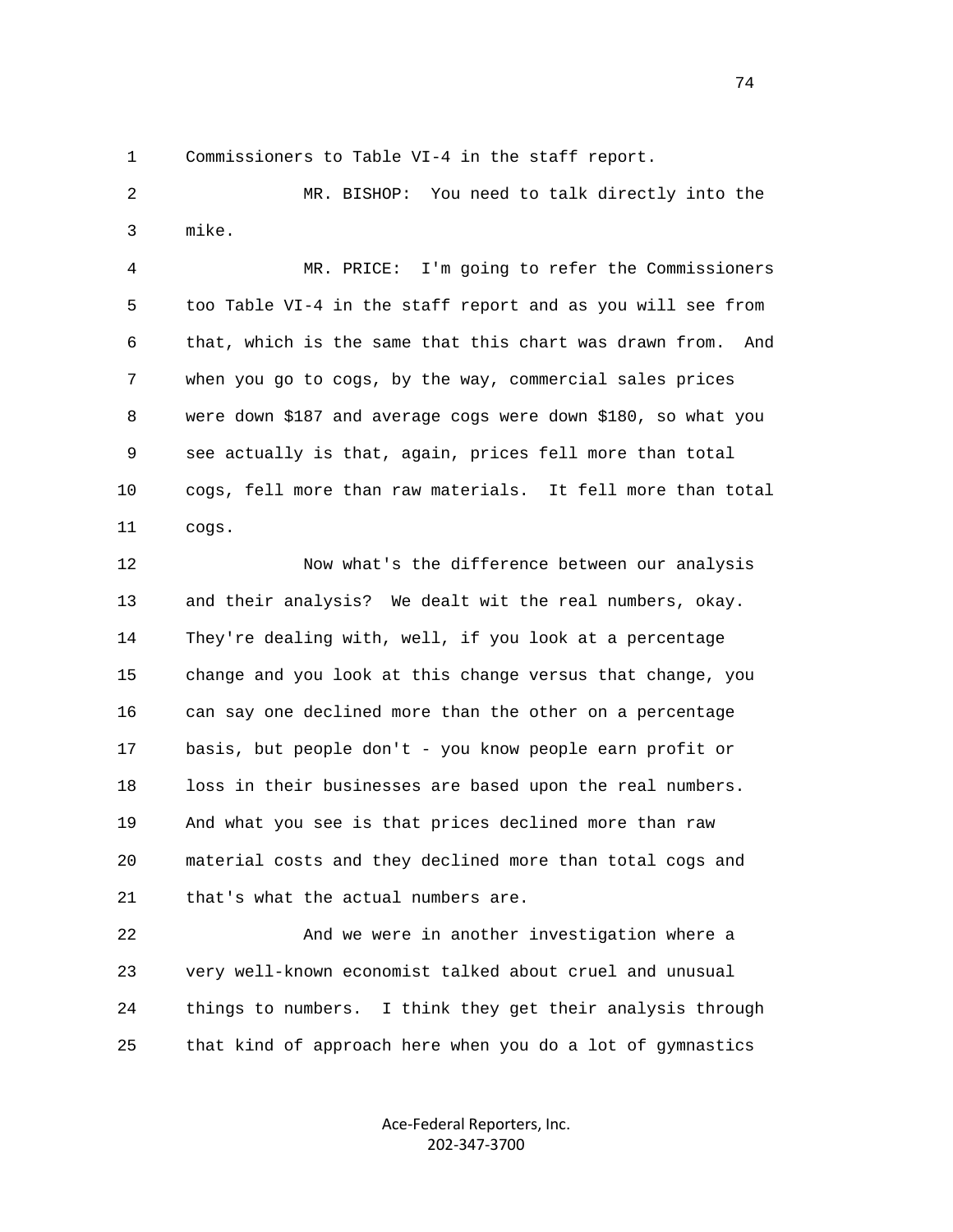1 through percentages rather than look at the real numbers.

 2 CHAIRMAN SCHMIDTLEIN: Okay, sure. 3 MR. ARMSTRONG: Madam Chairman, if again, I may 4 just add some personal experience and hopefully it'll add 5 some color to it on a couple of points. 6 Personally, it's the customers that try and 7 drive the relationship between scrap and the prices, it's 8 not us. Why would any producer lay out what it considers to 9 be its cost because he's trying to - the objective of a 10 producer is to try and make as much margin, as much profit 11 as possible, so that's the first point. And whenever scrap 12 goes down, it's the customers who come knocking on the door 13 and say, hey, scrap has gone down. You should lower your 14 price. 15 The second point is that, obviously, we have

 16 more cost than just scrap and it would be never our 17 intention to give up any margin that we could win just 18 because one of our raw material cost has gone down. That 19 would be insanity. I would not be sitting doing -

 20 CHAIRMAN SCHMIDTLEIN: So your contacts aren't 21 tied to what the raw material cost in any way?

 22 MR. ARMSTRONG: We have a number of ways of 23 selling steel, some, as a result of the customers coming 24 previously when scrap was at its precipitously worse price 25 - lowest price, they've tied the contracts to scrap or they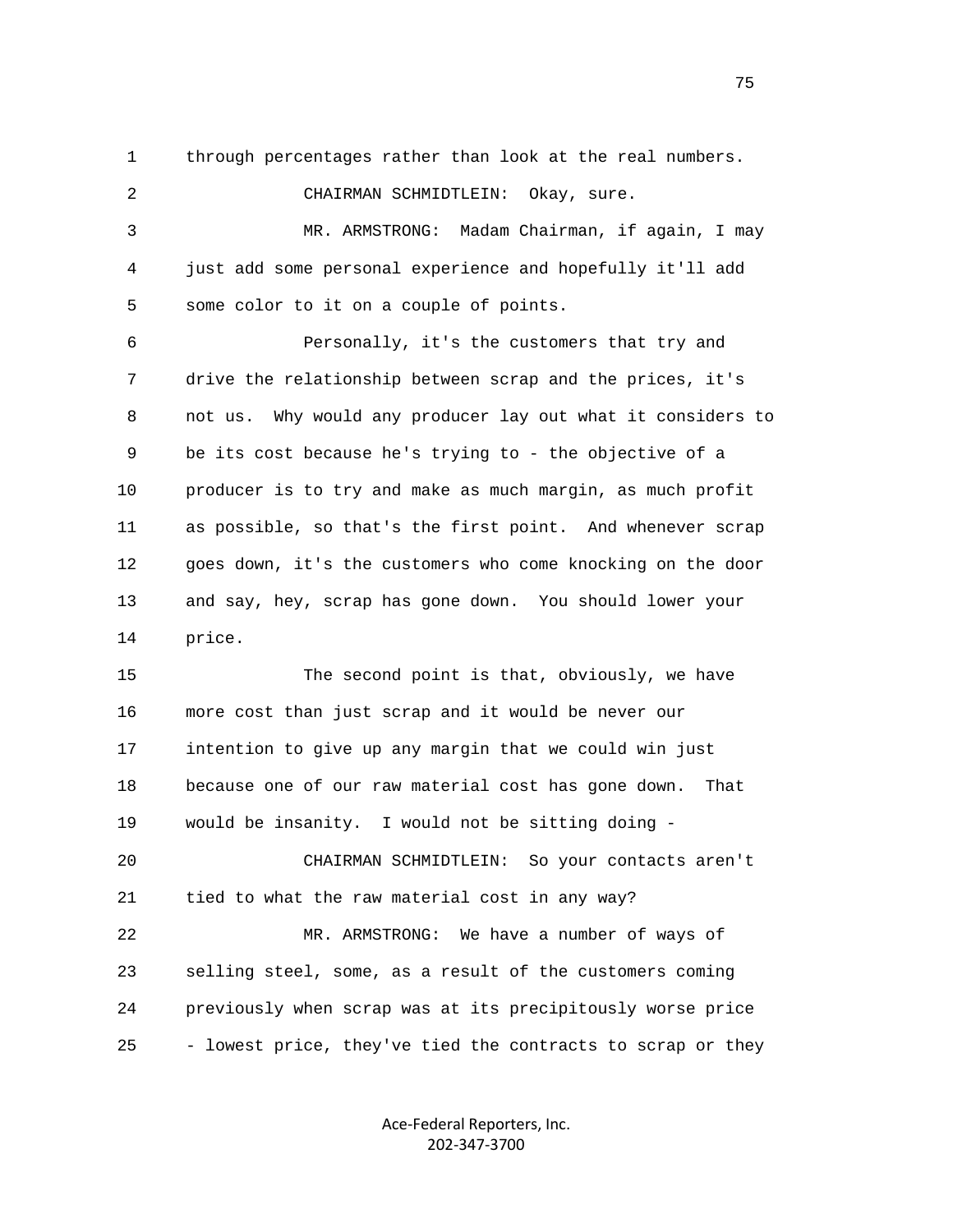1 put the price to scrap. So in terms of us expecting scrap 2 to go back, a small number of our contracts - my sales 3 teams did tie to scrap so that when the scrap went back up 4 we could gain a price increase as a result of that, so 5 there was a base, plus an index on scrap.

 6 Interestingly, as Mr. Ashby testified, when the 7 import prices really precipitously crashed those same 8 customers who were tied into those contracts and agreed to 9 unsigned them came to us and gave us an ultimatum, 10 regardless of scrap price. We can get these prices from 11 imports. You either have to give us those prices or we 12 won't order from you and so we have to cave.

13 And the last thing, just a data point, certainly 14 this year, if you look at it, the relationship between scrap 15 and price is not there. In the third quarter, for example, 16 of this year, the scrap that we purchase, which is pretty 17 transparent and market driven, has been flat and our prices 18 have still gone down.

 19 CHAIRMAN SCHMIDTLEIN: So speaking of that, in 20 their brief, AWPA says that throughout 2016 and into late 21 2017 that there have been numerous price increases, so can 22 the witnesses talk about those and how have you been able to  $23 - -$ 

 24 MR. ARMSTRONG: If I may follow up, Madam 25 Chairman, we've put in attempts to price increase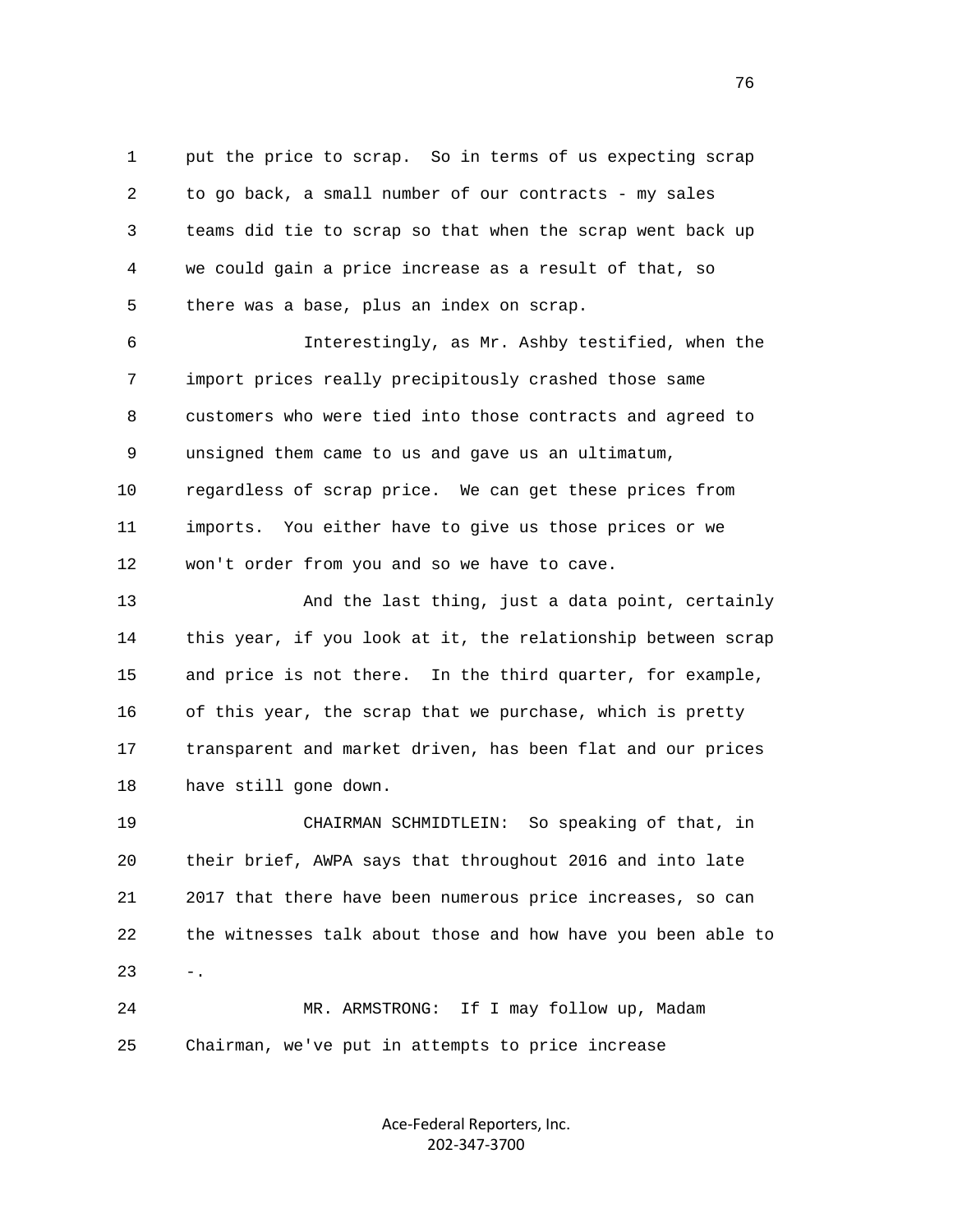1 announcements. That's absolutely true. And Keystone, in 2 particular, put one in a couple of months ago. Went out 3 there and tried to get a price increase and it was rejected 4 by the market as the previous price announcement. There's a 5 difference between a price increase announcements - and so, 6 in fact, after the first hearing, we tried to put a pressure 7 on prices. In fact, what happened then in the second 8 quarter was the market and the customers ran to imports and 9 imports surged even higher after our first hearing. And 10 then, as we went into the third - so prices were again held 11 down as a result of that import surge after our first 12 hearing.

 13 And then, as we went into the third quarter and 14 it became transparent - and particularly transparent with 15 your issue of the preliminary findings that these - this 16 relief on the imports may well occur and will occur in next 17 year. The imports started to dry up, but rather than - 18 that's when we tried to impose a price increase and made 19 price announcements. But rather than being able to get any 20 benefit from that the customers who had put all of those 21 imports - not all of them, but most of those imports and 22 build inventories with them in that surge of imports that 23 happened in Quarter 2, basically, argued with us, well, I 24 don't really need your steel right now, so if you want to 25 sell me steel now - again, we had to keep our plant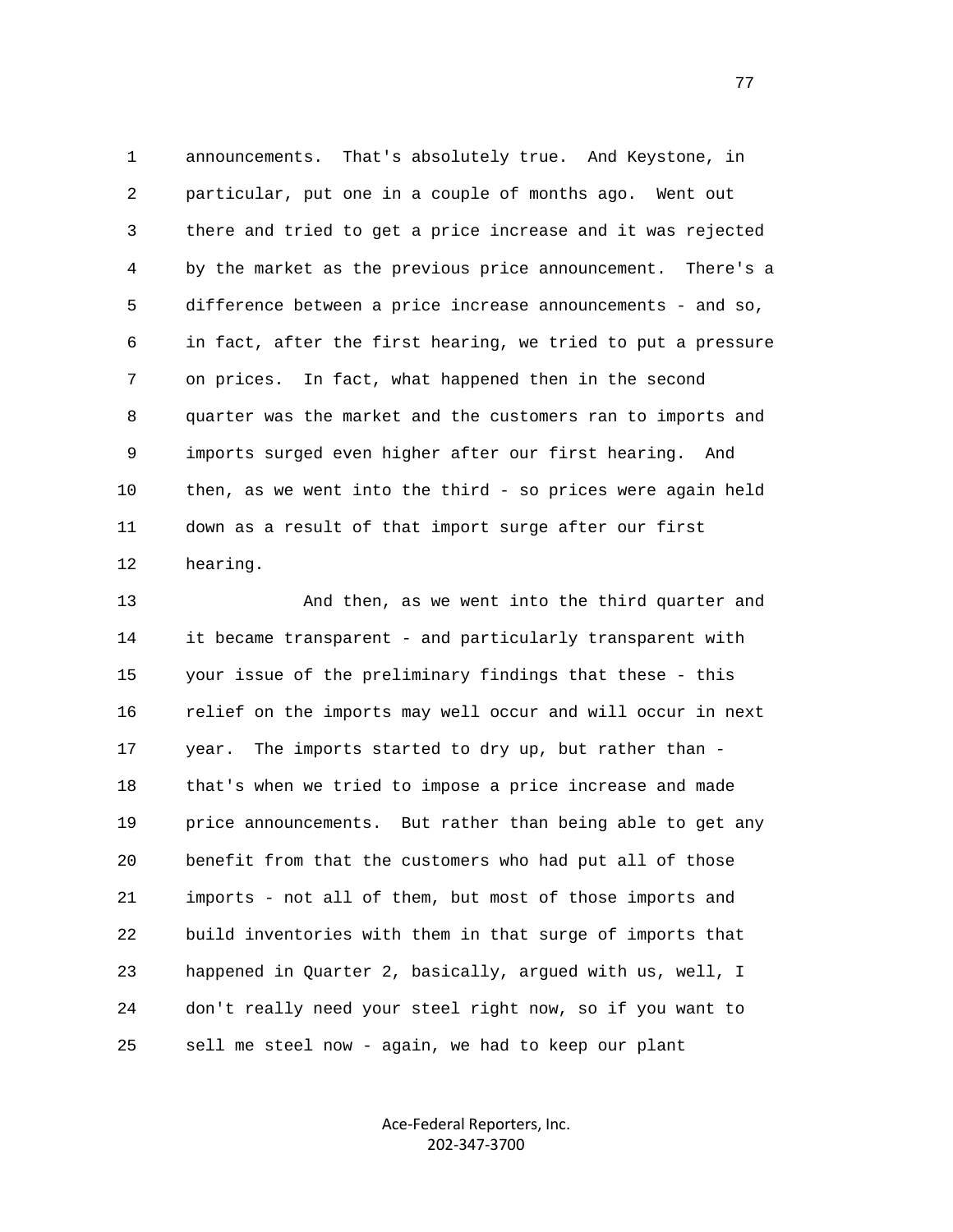1 operating and at a certain utilization level. If you want 2 to sell that to me now, you'd got to give me a good, right 3 price. And that, indeed, again happened in the third 4 quarter and that is why our numbers - and we can go through 5 them, happy to go through this in a post-hearing brief. 6 CHAIRMAN SCHMIDTLEIN: Sure, that would be 7 helpful. 8 MR. ARMSTRONG: You'll see that the scrap price 9 was pretty static in terms of what we were buying in the 10 third quarter and our prices declined. And in fact, I may 11 say we had one of our worst third quarters ever in the 12 history of the company and we rely on our third quarter. 13 We're like a very seasonal business. We rely on our third 14 quarter. That's the quarter that brings in the cash that 15 sees us through winter. 16 CHAIRMAN SCHMIDTLEIN: Okay. Mr. Canosa, did 17 you want to add to that? 18 MR. CANOSA: Yes, I just want add, Marcelo 19 Canosa with Gerdau, because of the low priced imports in the 20 market, it's like people would say that we fluctuate price 21 announcements and price changed with scrap. We're actually 22 chasing the low price imports of the subject countries. 23 That's what makes our price go down throughout the period of 24 investigation, not scrap. 25 MR. ASHBY: Chairman Schmidtlein, so to give you

> Ace-Federal Reporters, Inc. 202-347-3700

na na matsayin na matsayin na matsayin na matsayin na matsayin na matsayin na matsayin na matsayin na matsayin<br>Ta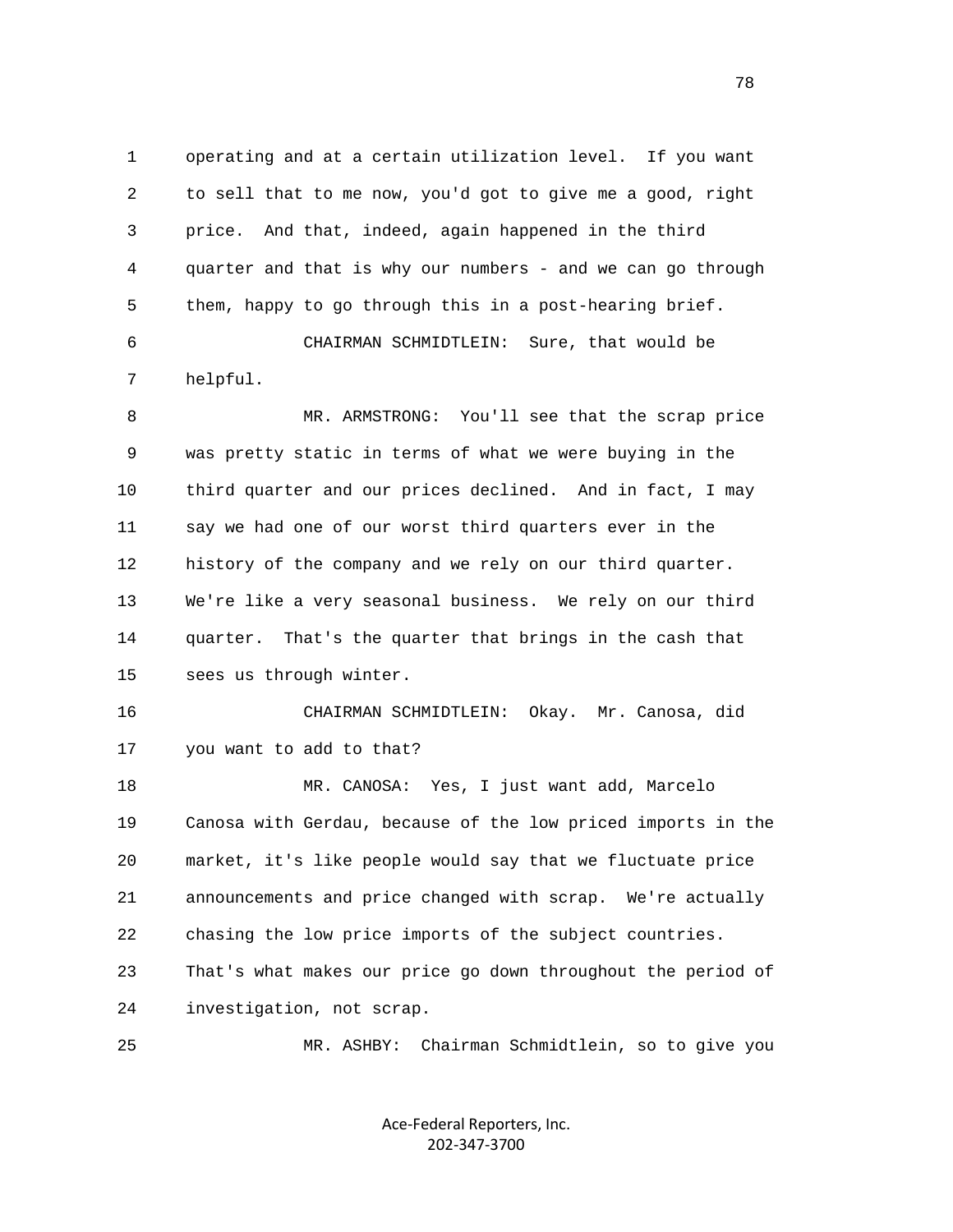1 an example, I talked about that in my testimony. We do have 2 some sales agreements and we had sales agreements with our 3 customers and we were told in August of last year we had to 4 go back and basically reduce our base price. And the base 5 price reduction was simply because of low-priced imports, so 6 you can see how that would occur; otherwise, we wouldn't 7 have any - we'd have to take time off at the mill.

 8 MR. ROSENTHAL: Just to follow, Chairman 9 Schmidtlein, if you go to Slide 16, which is confidential, 10 one of the points we've tried to emphasize, despite the 11 thick stack of price increase announcements that AWPA and 12 others have referred to, most of those did not stick and 13 it's only been in this year after the filing of the cases 14 that they've been any price increases that have stuck, that 15 have benefited domestic industry. Pricing is still on these 16 subject products that you've looked at well below where they 17 were at the beginning of the period of investigation.

 18 CHAIRMAN SCHMIDTLEIN: So I'm just curious, 19 given that demand was not going up during this time, why 20 would you think you could push through a price increase? 21 MR. ROSENTHAL: I'll tell you because of these 22 cases and the imports beginning to decline there was hope 23 that there would be - and also raw material costs were 24 going up everyone felt that there was - this is an 25 opportunity - not every one. As raw material prices were

> Ace-Federal Reporters, Inc. 202-347-3700

ли в село в село во село во село во село во село во село во село во село во село во село во село во село во се<br>Постојата село во село во село во село во село во село во село во село во село во село во село во село во село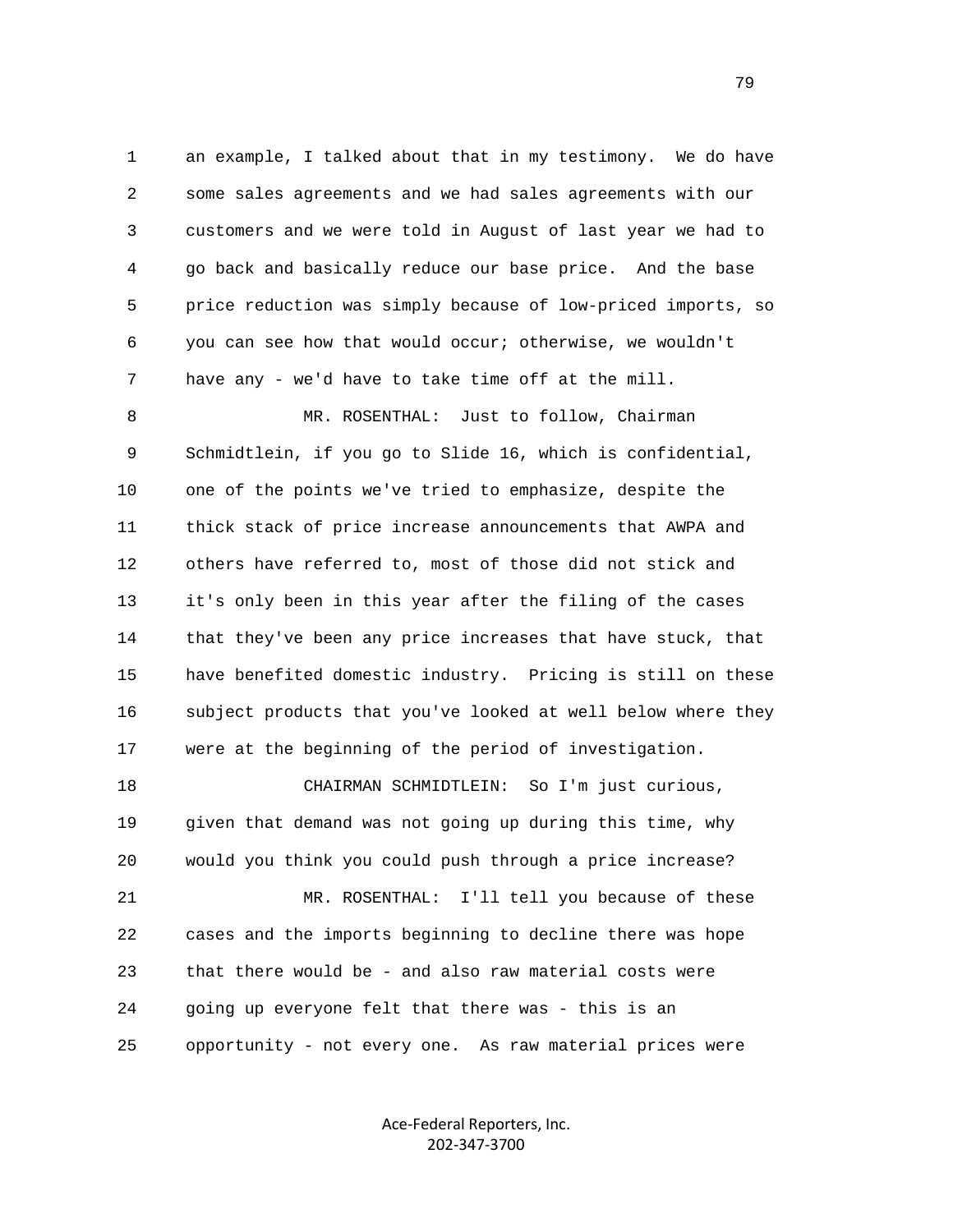1 going up and the case was file there was a hope that they'd 2 be able to get some margins finally.

3 CHAIRMAN SCHMIDTLEIN: Even in 2016.

 4 MR. ROSEHNTHAL: 2016 was all scrap increase 5 driven, as far as I can tell in terms of the attempts to get 6 price increases.

 7 MR. NYSTROM: Ms. Chairwoman, if I could just 8 please add to - you know just to support the fact that 9 scrap is a big component of our cost, but wire rod is purely 10 sold on price and that's determined by supply and demand. 11 And as scrap prices go up, we're already under tremendous 12 margin pressures. We have to do everything we can to try to 13 raise that price. Our operating margins have been really 14 pathetic, so I just want to make sure that we all just 15 continue to recognize that if scrap falls it's not our 16 desire to just drop price with scrap. We try every day to 17 grow margin, but that's driven by this over abundance of 18 supply of very cheap imports and we're forced to match it 19 because the one thing you can't do as a steel mill is lose 20 volume or capital-intensive business. So you know we're 21 forced to lower prices to maintain volume and likewise, when 22 scrap goes up, yes, we raise prices, but just because we 23 announce it in no way, shape, or form does that mean we 24 capture what we announce. We claw and scratch for every 25 dollar we can.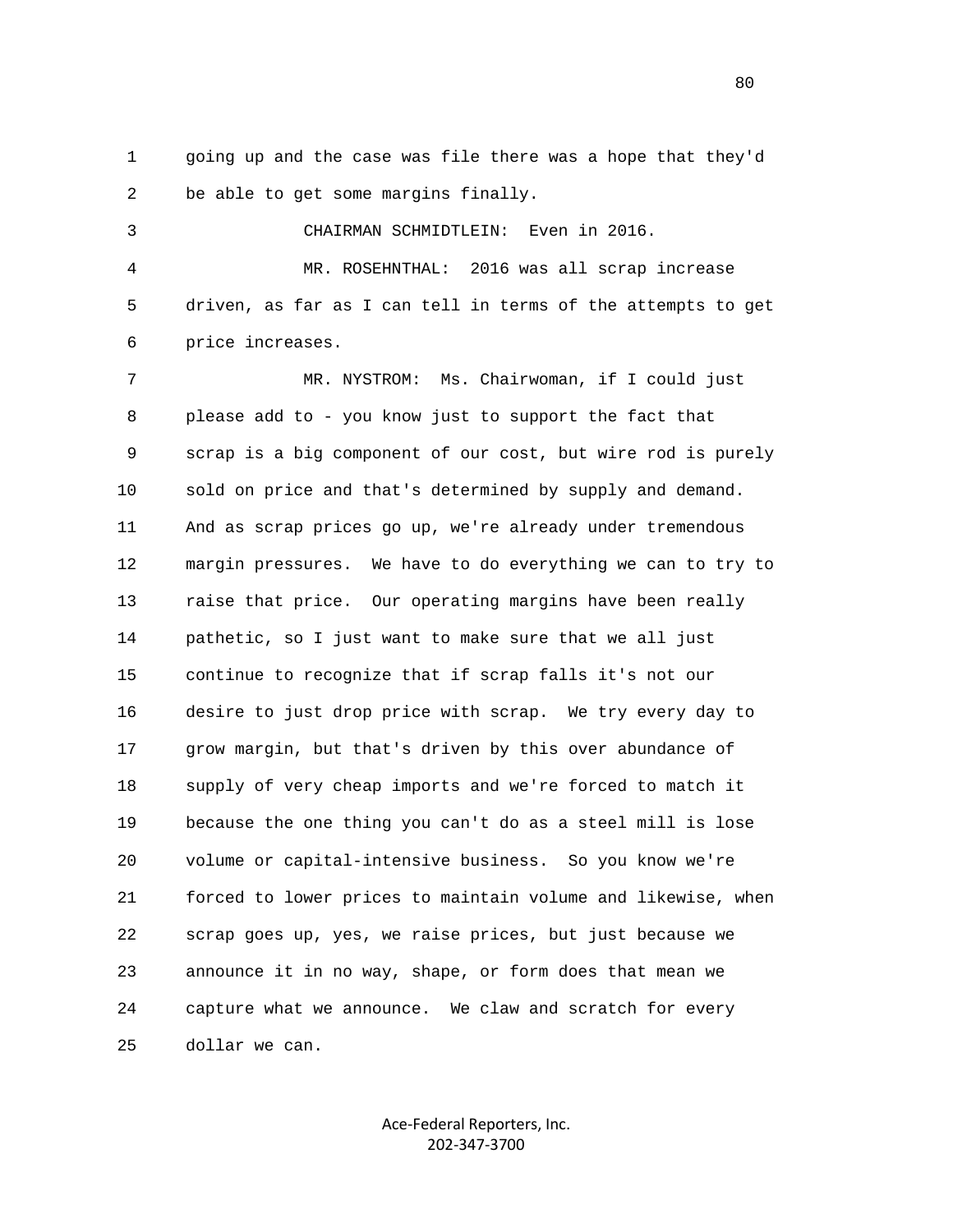1 CHAIRMAN SCHMIDTLEIN: Okay. Alright, I 2 appreciate it. Thank you. Vice-Chairman Johanson. 3 VICE CHAIRMAN JOHANSON: Thank you, Chairman 4 Schmidtlein. And I would like to begin by thanking all of 5 you for appearing here today. 6 Petitioners state that the closure of the Achler 7 Middle Plant in Georgetown, South Carolina and the Republic 8 Steel Facility in Lorraine, Ohio demonstrate injury to the 9 domestic industry. 10 Respondents take the position that factors other 11 than subject imports explain the closure of the plant in 12 Georgetown, South Carolina. For example, at page 19 of 13 their brief, Turkish Respondents contend that this facility 14 was built in 1969 and was an aged, outdated facility with 15 high energy and operating costs. How do you respond to 16 these allegations and other factors that Respondents have 17 identified, including reports of silt buildup that 18 prevented certain raw materials from being imported into the 19 port near the facility and Nucor's construction of a 20 state-of-the-art rod mill nearby. And for further 21 reference, you might want to look at page 10 of the British 22 Steel brief and pages 23 to 25 of the American Wire 23 Producers Association brief. 24 MR. ROSENTHAL: Commissioner Johanson, in my 25 summary I tried to address those allegations the best I can.

> Ace-Federal Reporters, Inc. 202-347-3700

81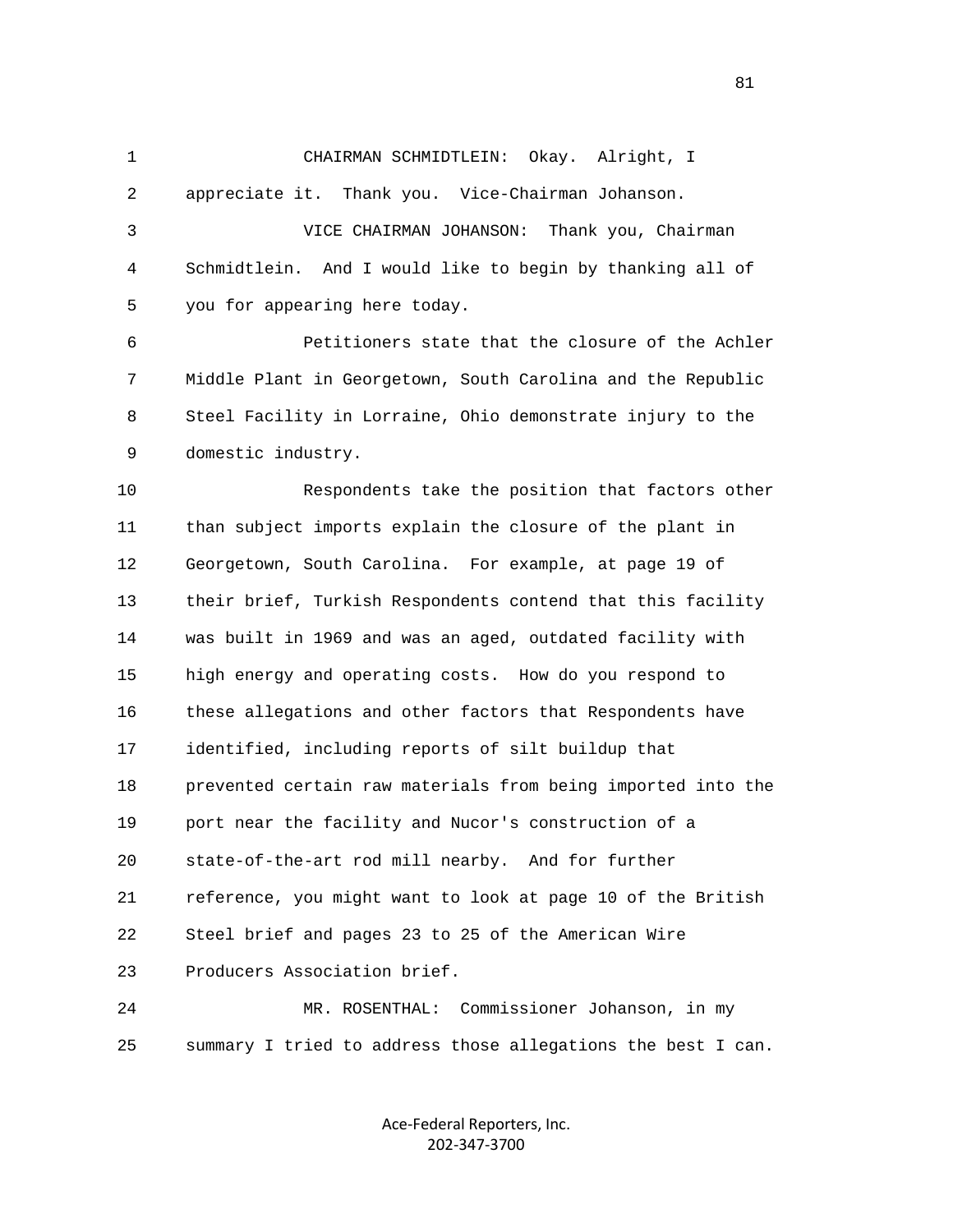1 And I will say we're not saying that silt did not build up 2 in the bay leading into the Georgetown facility. That 3 clearly has been an issue for them, but a 600,000 ton 4 increase from China first and then 700,000-ton increase of 5 subject imports were clearly contributing factors to that 6 closure.

 7 You can afford lots of issues if your 8 profitability is not dropping like a rock as you saw in that 9 previous slide. And all I can tell you is the 10 contemporaneous statements by those companies when they 11 closed their mills attributed at least part of the reason 12 for the closure to the low-priced imports with which they 13 could not compete. You can look at the slide again for 14 their quotes. This is them saying it contemporaneously and 15 not the Petitioners in this case. That's what they said as 16 the reason. And as Ms. Hart testified, they did qualify for 17 trade adjustment assistance, so at least, there's a partial 18 attribution to imports.

 19 I will say one last thing. The law does not 20 only protect the most efficient producers. It takes the 21 victims, as you well, as they find them just like in Tort 22 law. And what happens when you have low-priced imports from 23 countries who are not any more efficient is that maybe the 24 least efficient producer in the U.S. goes out of business 25 sooner than they could have or should have, but had those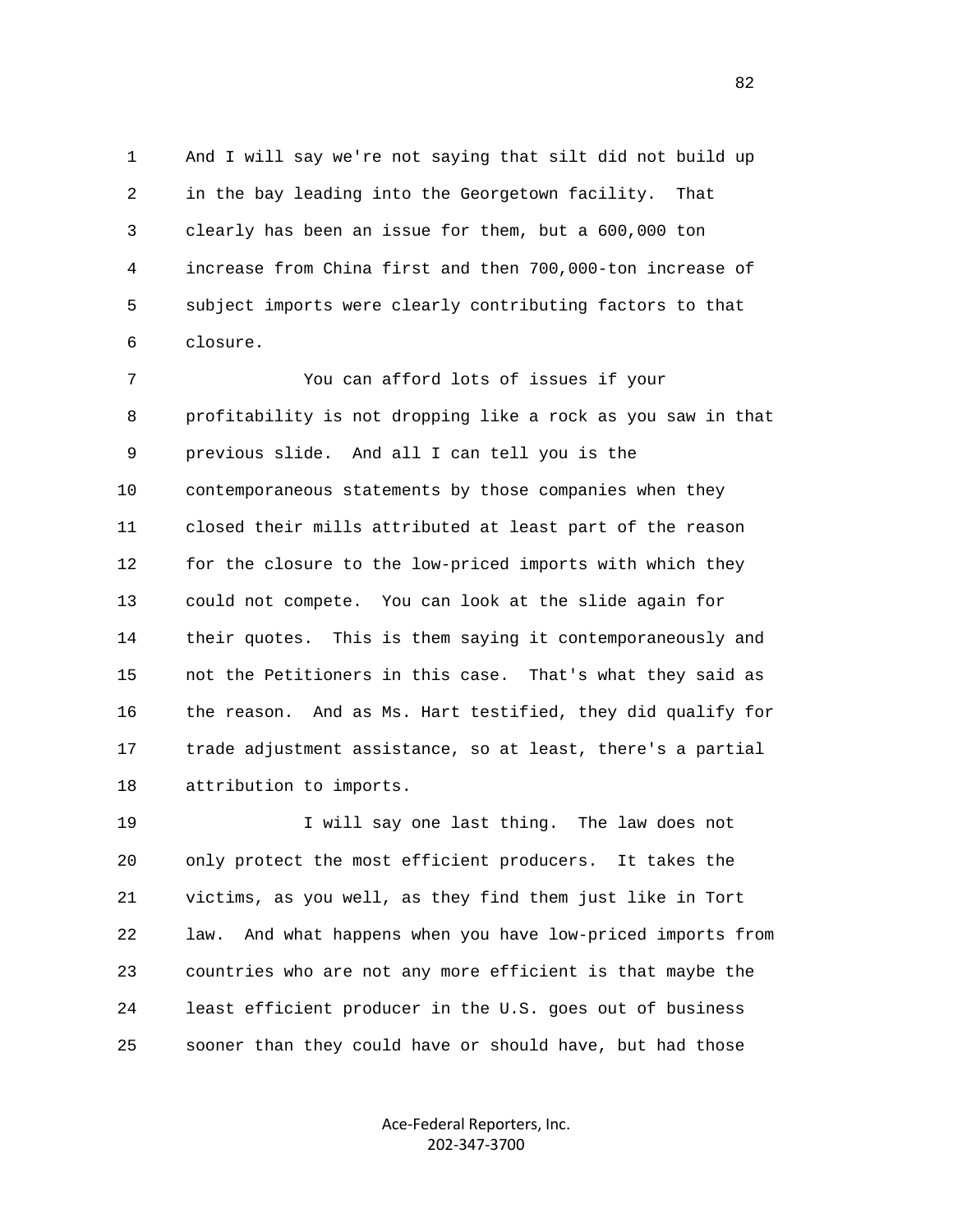1 low-priced imports not been in the marketplace maybe they 2 could've survived the other problems that they've got and 3 this industry and every other industry is entitled to relief 4 from unfair trade practices. Even if you're inefficient, 5 you could still stay in business if you don't have to fight 6 countries and companies who have protected home markets or 7 being subsidized by their governments and who may be no more 8 efficient than you.

 9 So I understand the arguments by the other side. 10 As a factual matter, they're not correct, as you can see 11 from these statements, but as, I would argue, legal matter 12 and philosophical matter; even the most inefficient plants 13 deserve to stay in business if they're competing against 14 unfairly traded imports.

 15 VICE CHAIRMAN JOHANSON: Thank you, Mr. 16 Rosenthal. Mr. Nystrom?

 17 MR. NYSTROM: Yes, thanks. And just a couple of 18 comments, if you look back to the 2011 timeframe, the import 19 penetration wasn't nearly the same and as high as what it 20 became in 2012, '13, '14, '15, and so on. And when you look 21 at what that translates to in terms of just pure tonnage, 22 it's really been the large amount of imports that have 23 gained share and really the amount of those imports fair 24 exceeds the amount of volume that the Georgetown mill w as 25 doing. And when you look at the time period where the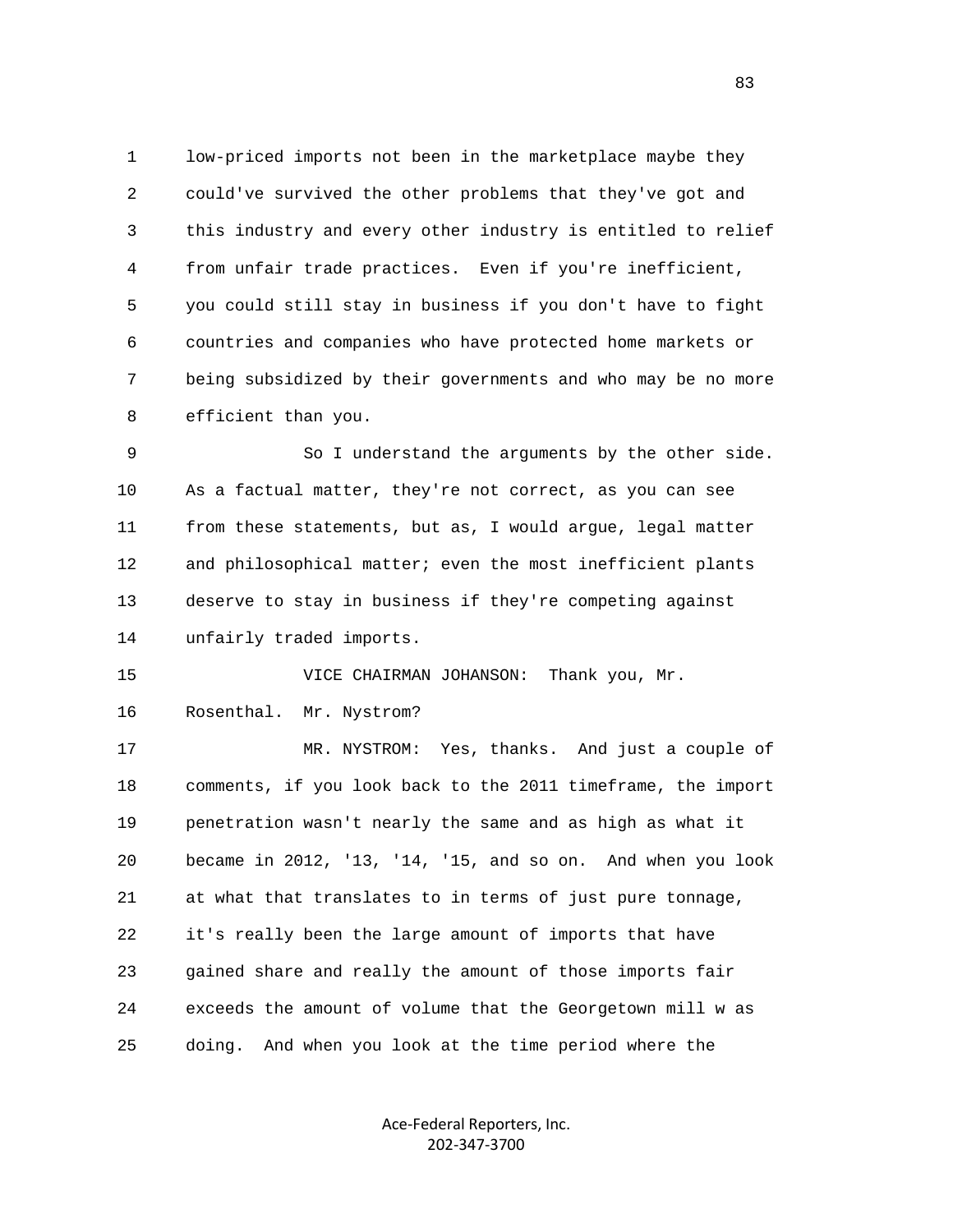1 overall industry really remained flat, so it for sure was 2 import driven as far as the difficulties they had.

 3 The other thing I'll point out is that steel 4 mills do require a lot of maintenance. Our infrastructure 5 requires a lot of maintenance and you know years of neglect 6 can allow your infrastructure to deteriorate, but if you're 7 making a little bit of money you can keep reinvesting. You 8 can be dredging that along the way, but if every year you 9 know you're not making any money, not getting a fair return 10 because of cheap and dumped imports, it's pretty tough and 11 eventually you get forced into a situation like that where 12 you have an issue with your port.

 13 VICE CHAIRMAN JOHANSON: One quick question, 14 when did you make the investment decision in the mill? 15 MR. NYSTROM: Yes, just going back to the 16 Darlington facility, when we started looking at that 17 facility in 2011, that's really when the announcement came 18 out, so we started looking at it even prior to that. And 19 again, just for the context, we were kind of thinking at 20 that point in time manufacturing is going be growing. You 21 know we were pretty optimistic and then of course that's 22 when the Chinese imports really surged in and remedy came 23 from the Chinese imports and it was just back-to-back with 24 another surge of imports. So you know going back, we really 25 were pretty optimistic in what we were seeing back around

> Ace-Federal Reporters, Inc. 202-347-3700

84 and 2012 and 2012 and 2012 and 2012 and 2012 and 2012 and 2012 and 2012 and 2012 and 2012 and 201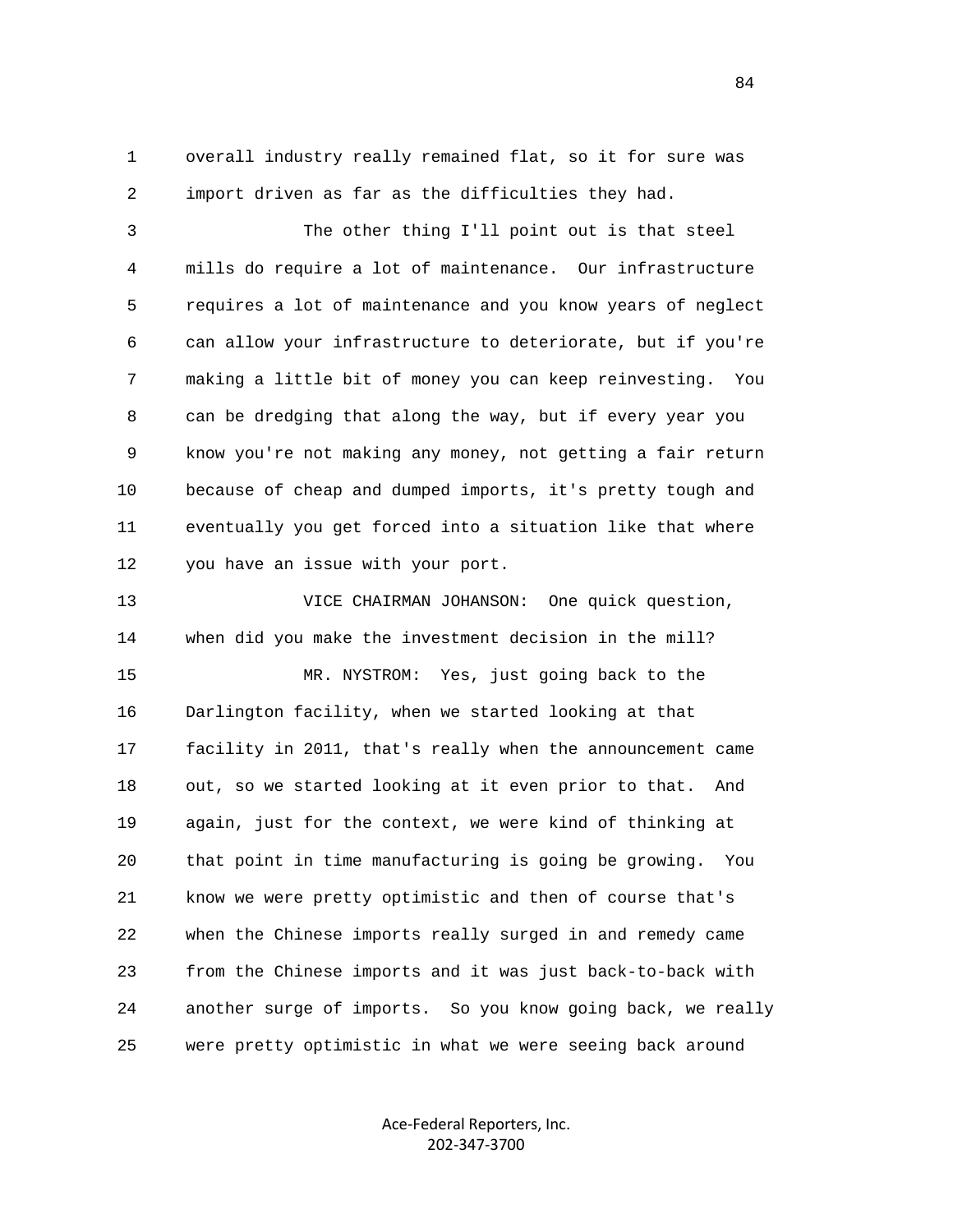1 2011, but yeah, it's really been a tremendous surge and 2 deteriorating market ever since.

 3 MR. PRICE: Just going back to some factual 4 matters here and we'll address it more in our post-hearing 5 brief, age of steel plants if you're investing there are 6 some very old steel plants, including many of the 7 Respondents own plants. If you look at some of those plants 8 - like some of those British Steel plants they're really 9 old. If you look at some of the plants -- the Darlington 10 plant, while the rod block is new on it, actually started 11 production in 1969. It happens to be the same time of the 12 Georgetown Plant. The Beaumont plant started production in 13 around that same period of time.

14 14 If you can invest and reinvest - it's not when 15 you start the plant. There are U.S. Steel flat rolled 16 plants that started you know more than a hundred years ago, 17 as there are British Steel plants that started more than a 18 hundred years ago, so it's not the age.

 19 Secondly, there's a lot of intention in those 20 briefs to DRI and DRI you know they confuse a lot of 21 different things and we'll go through the history of some of 22 this stuff. The Georgetown DRI module was shut down like 23 more than a decade before any of this period, so it has 24 nothing to do with that. Georgetown, based upon our 25 discussions with folks in the industry, you know these DRI

> Ace-Federal Reporters, Inc. 202-347-3700

en de la construction de la construction de la construction de la construction de la construction de la constr<br>De la construction de la construction de la construction de la construction de la construction de la construct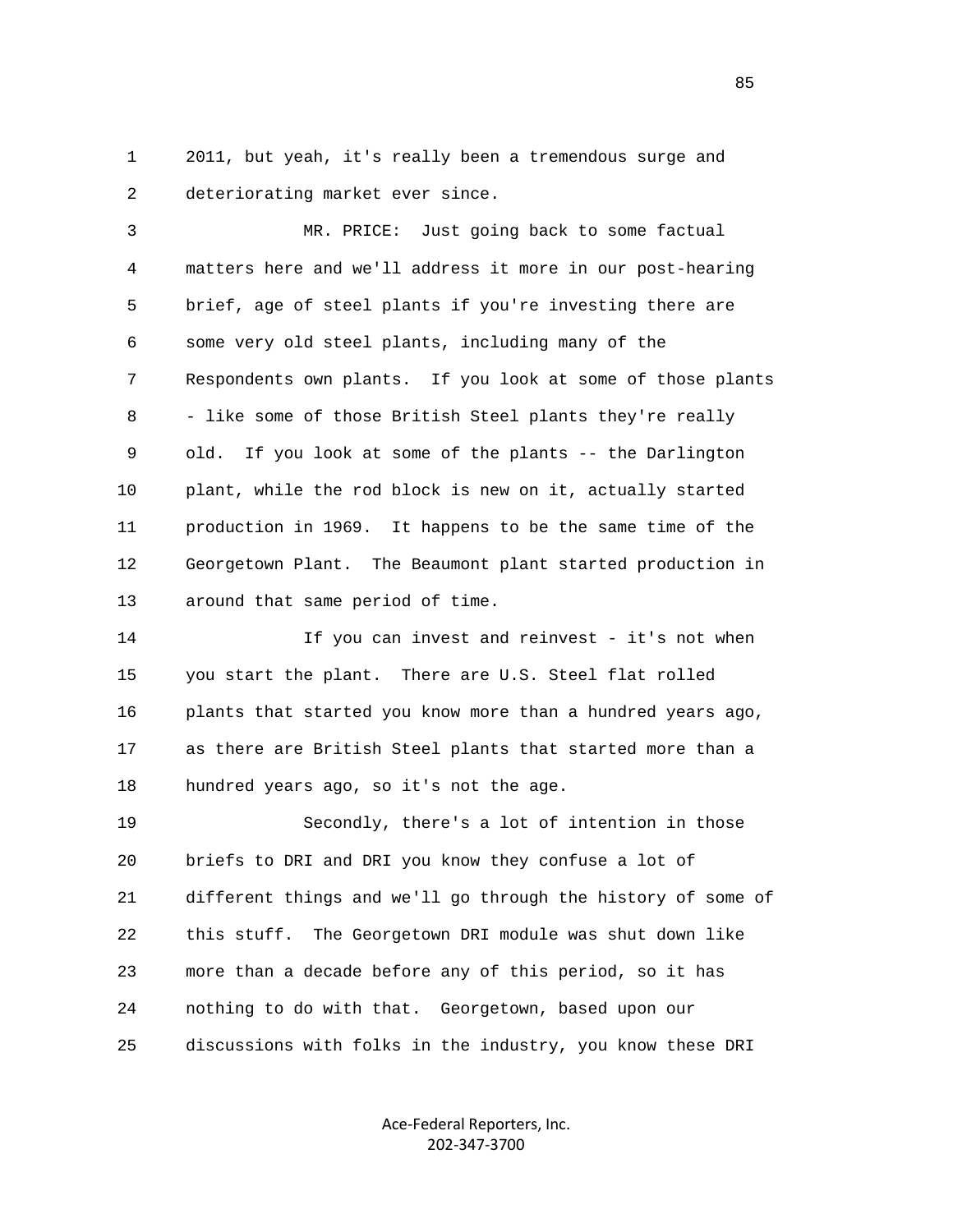1 on certain select products, but they made a lot of products 2 that were scrap-based, standard products. You see you know 3 those types of products coming from countries like the 4 Ukraine today, so there's a lot of misinformation in the way 5 they've sort of tried to select and put those facts 6 together. We'll address it, but it's not the age of the 7 plant. I agree with Mr. Rosenthal entirely that you know 8 any plant is entitled to protection from dumped and 9 subsidized imports and there can be several factors that are 10 out there that affect these plants and why they go out of 11 business, but there's no question that the surge in dumped 12 and subsidized imports and the seizure of market share and 13 the poor profitability had an affect.

 14 Conversely, you know there are many cases - I 15 would say in the late 1990s - let me stop and say Mr. 16 Cunningham, by the way, has a history of sort of saying, if 17 you take this plant out and you do this with it all of a 18 sudden the industry looks profitable. Conversely, when you 19 look at some of these cases back in the late 1990s and early 20 2000s, the Commission looked at it differently and they 21 said, well, you know you're seeing some bump up in 22 profitability in the most recent period and that's survivor 23 bias, okay, that you know we're actually statistically 24 things look a little better because some people went out of 25 business. So I can argue you can take this out or you

> Ace-Federal Reporters, Inc. 202-347-3700

en de la construcción de la construcción de la construcción de la construcción de la construcción de la construcción<br>En la construcción de la construcción de la construcción de la construcción de la construcción de la cons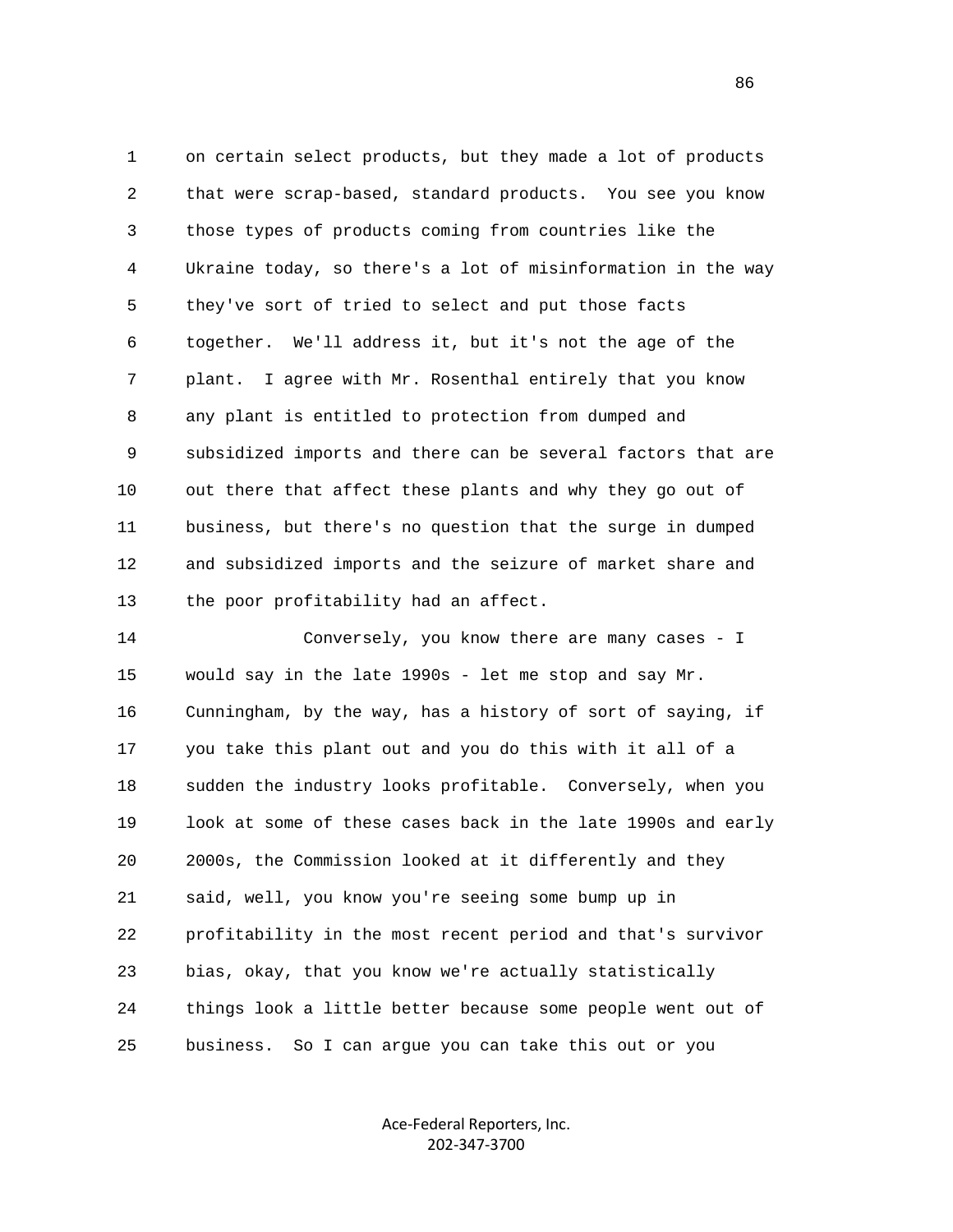1 should keep this in. There's bias one way; there's bias 2 another way. The key is take the industry as a whole - 3 that's what the Commission always does - the industry as a 4 whole as showing material injury. Clearly, imports 5 contributed to the exits of - subject imports contributed 6 to those exits. That's harm. And you should look at the 7 industry as a whole, just as the Commission traditionally 8 does. 9 VICE CHAIRMAN JOHANSON: Yes, Ms. Hart? 10 MS. HART: Yes, Holly Hart with the Steel 11 Workers. I just wanted to add, of course, that the workers 12 did certify for trade adjustment assistance. So workers 13 were injured in the shutdown of the Georgetown plant. 14 Whether it was old or not. 15 VICE CHAIRMAN JOHANSON: Thank you, Ms. Hart. 16 And thanks to the other folks who answered my questions. My 17 time is about to expire, so I'm gonna end there. 18 CHAIRMAN SCHMIDTLEIN: Commissioner Williamson. 19 COMMISSIONER WILLIAMSON: Thank you. I wanna 20 express my appreciation to all the witnesses for coming 21 today. Ms. Hart, I might continue with you. We've talked 22 about the problems the domestic industry's had in 23 re-investing and the situation. 24 I was just wondering, what has been the case of 25 investing in the workers, how - have there been - aware of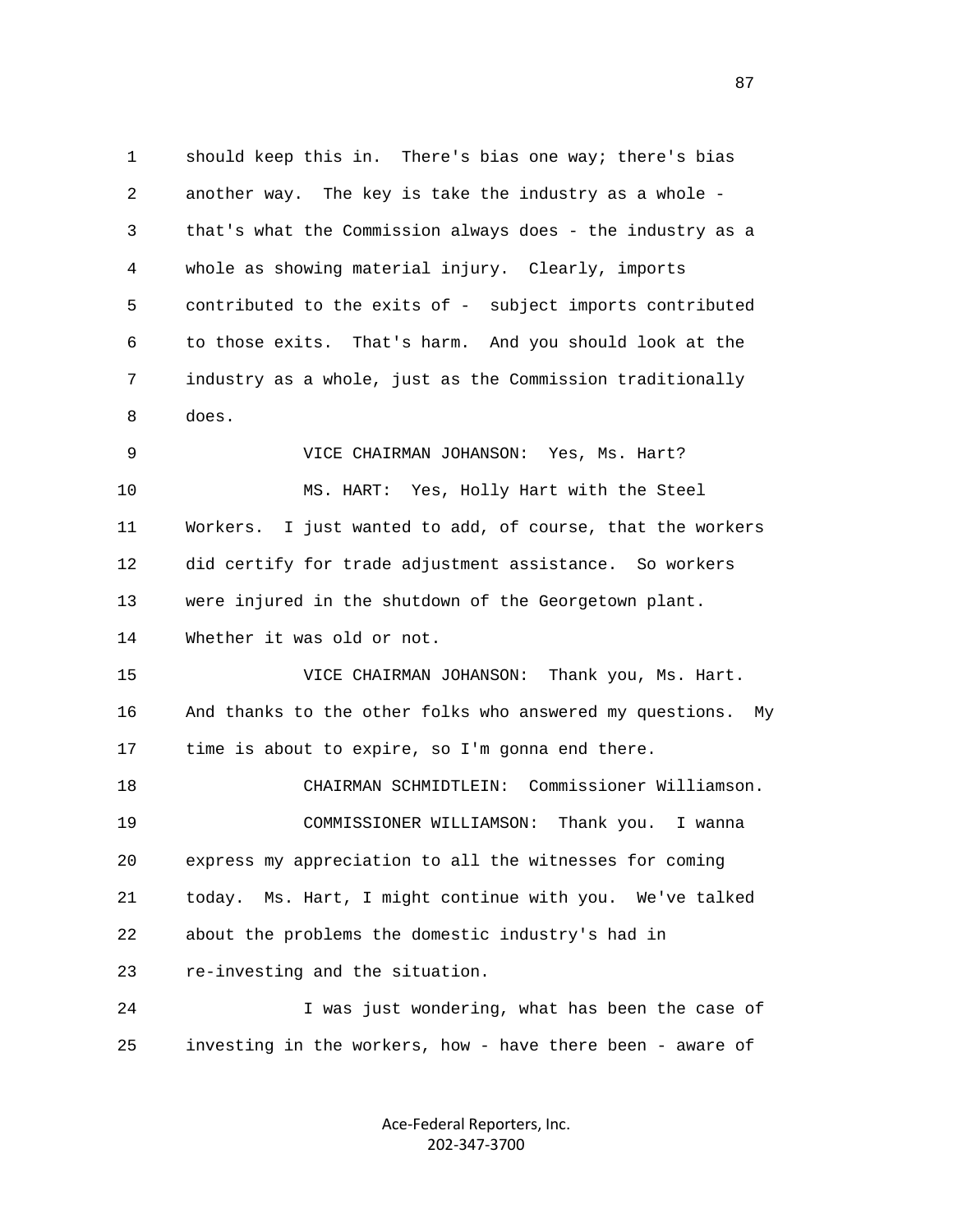1 any changes in their ability to, you know, make

 2 technological changes to stay competitive in this industry? 3 MS. HART: Well, to be honest - 4 COMMISSIONER WILLIAMSON: - anybody else - 5 MS. HART: I'm sorry? 6 COMMISSIONER WILLIAMSON: Go ahead. 7 MS. HART: Okay. Holly Hart from the Steel 8 Workers. To be honest, I don't know the conditions or the 9 agreements at the specific plants here, where we represent 10 workers, but I know as a union, we always do encourage, you 11 know, continual skills upgrades and - you know, but I can't 12 speak to any formal programs at the producers that are here 13 at the table or at the facilities where we represent 14 members. I could certainly try to find out though. 15 COMMISSIONER WILLIAMSON: Does anybody else 16 wanna comment on this? I'm just trying to think about the 17 competitiveness of the industry. 18 MR. CANOSA: Marcelo Canosa. We provide a lot 19 of training to our workers at every mill that we operate in 20 North America. And I can say that our workers are the most 21 skilled workers that we have, and we can compete with 22 anybody based on the labor force that we have. 23 MR. ARMSTRONG: Chris Armstrong, Keystone. 24 Commissioner, what I can say on behalf of Keystone is, we 25 work very closely with our union and representation and we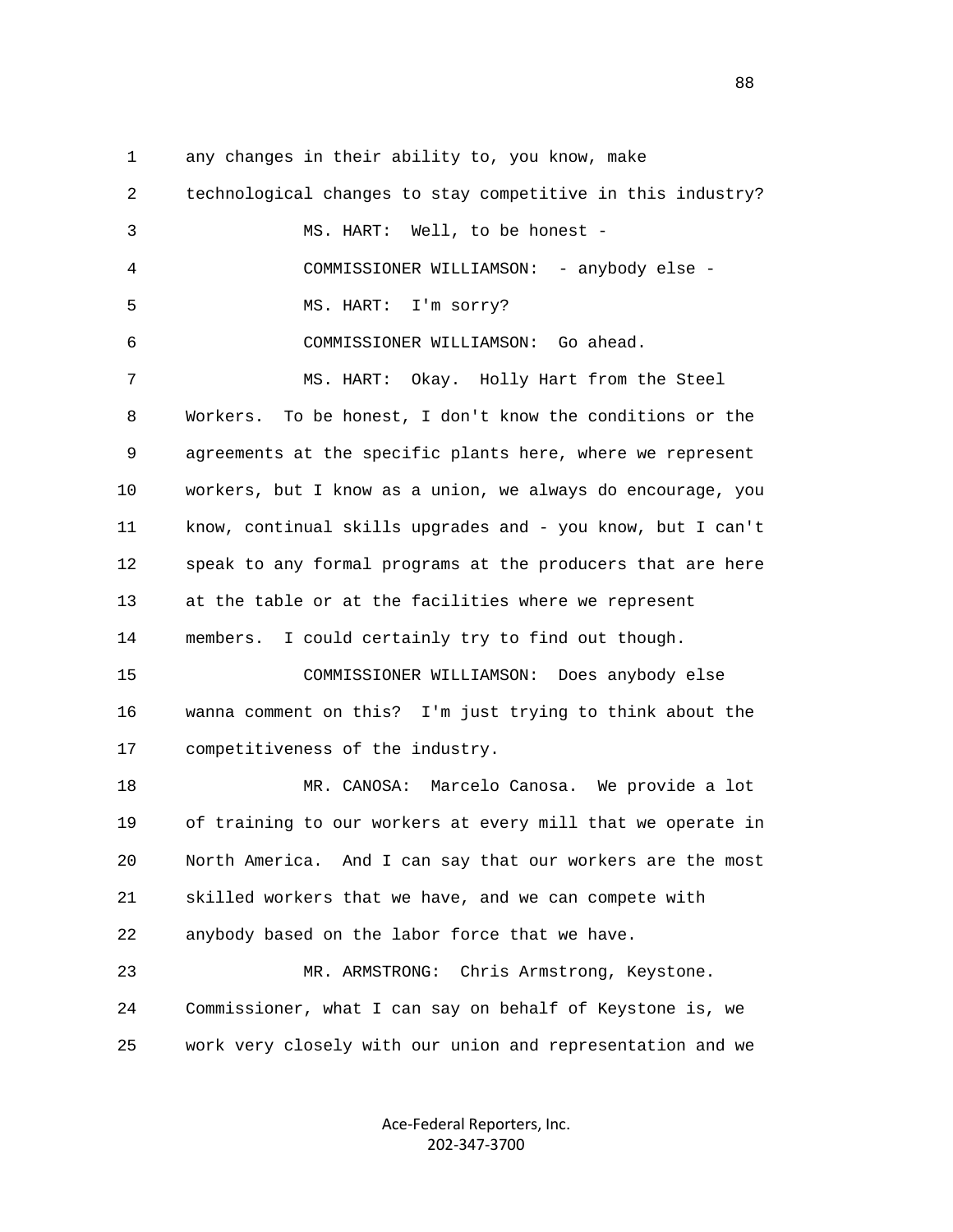1 inform them completely of the investments in the plant, and 2 they're very interested in that.

 3 And in fact, they themselves, particularly with 4 our company, have voted to not have any pay increases for 5 the last three years, in order for us to invest in 6 improvements in the plant, in terms of equipment, to be able 7 to particularly utilize more rod, because of the lack of rod 8 sales that was occurring as a result of the import attack. 9 And they have done that.

 10 And we work with them on that, and we 11 continually have the equipment manufacturers, steel mill 12 experts come through our mill and we do so with pride, and 13 they can talk to the union membership and do so on a regular 14 basis. And to audit the plant to see what we can do and 15 what it would cost to do, to make the plant ever more 16 efficient.

 17 What I can say is, as I indicated in previous 18 testimony, for example, there are products that we would 19 like to make and we know how much it would cost to invest in 20 the equipment so that our union members could make them, and 21 because of the import prices, we can't afford -

 22 It's not just a simple return on investment, 23 Commissioner. It's actually, we don't have the cash to 24 invest in them. Because the import prices, of those, attack 25 the margins on what we do sell so viciously, and also in

> Ace-Federal Reporters, Inc. 202-347-3700

en de la construction de la construction de la construction de la construction de la construction de la constr<br>De la construction de la construction de la construction de la construction de la construction de la construct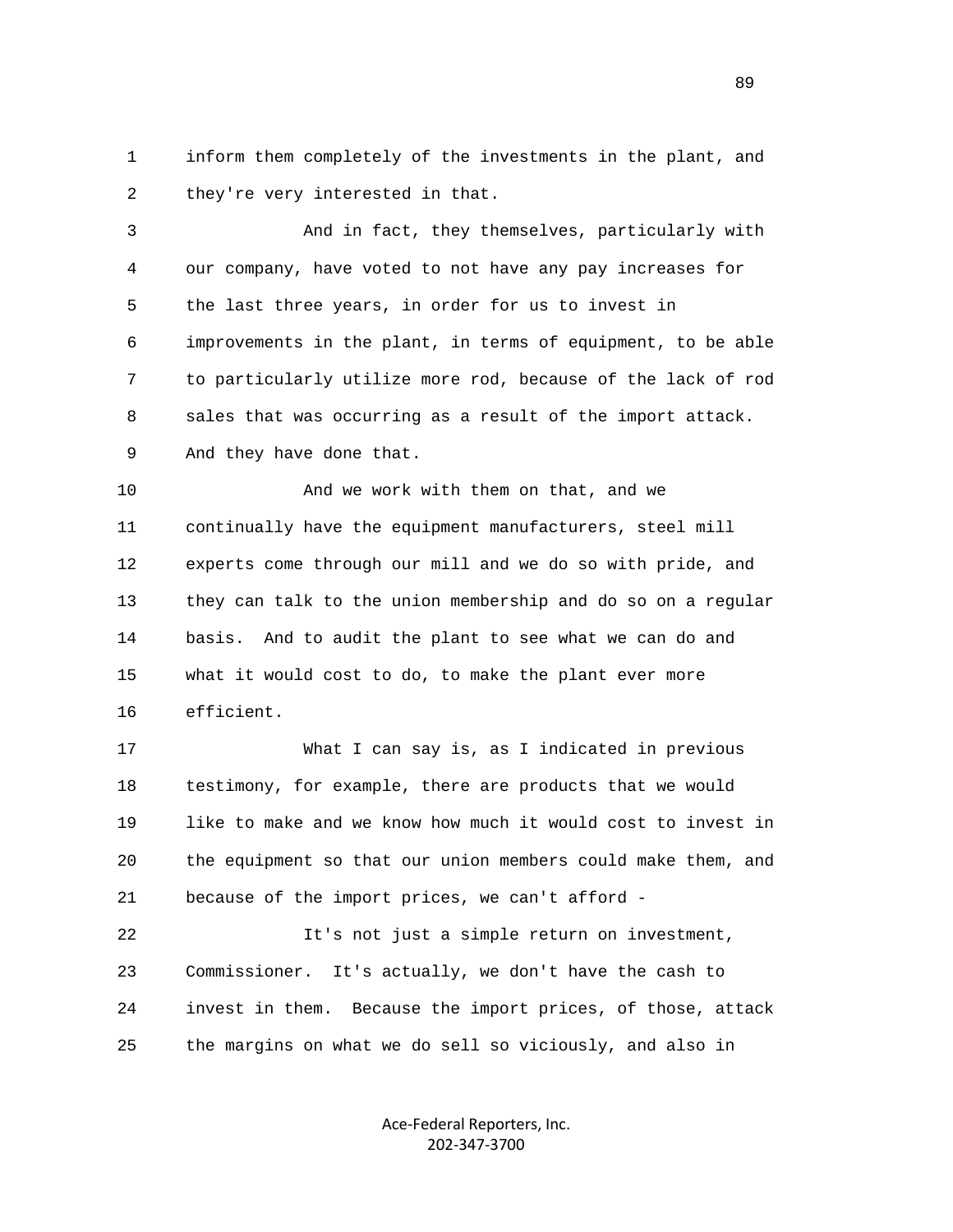1 many of those cases, negative margins, and also taking the 2 volume away from those. And again, some of our investments 3 in terms of our integrated mill, are purely to keep-and I'm 4 very proud of this-keep those families in employment, and 5 keep those incomes and keep those benefits coming to them.

 6 And we have not, despite the attack on the rod 7 market by the import prices, we have been able to maintain 8 our work force and not lay people off, and that is because 9 we have managed to find, at our own investment, other things 10 to do with the rod and integrate. And that is the only 11 strategic action we could take.

 12 COMMISSIONER WILLIAMSON: Thank you. I was just 13 wondering, how useful is the data in Table 6-3 for our 14 analysis, given the fact that ArcelorMittal's data is not in 15 the data set after 2015 and Republic is not in there at all.

 16 MS. CANNON: Kathy Cannon. We have presented in 17 our brief in confidence an analysis of that. I don't think 18 we can address it publicly, but it is in our prehearing 19 brief where we've analyzed what happened. This relates a 20 bit to the survivor bias point that Mr. Price was making 21 earlier, when you take ArcelorMittal out, just so that you 22 can see what the effect is.

 23 But having said that, it is our position legally 24 that you should be looking at the industry as a whole, that 25 the Commission should be considering exactly what happened

> Ace-Federal Reporters, Inc. 202-347-3700

en de la construction de la construction de la construction de la construction de la construction de la constr<br>1900 : la construction de la construction de la construction de la construction de la construction de la const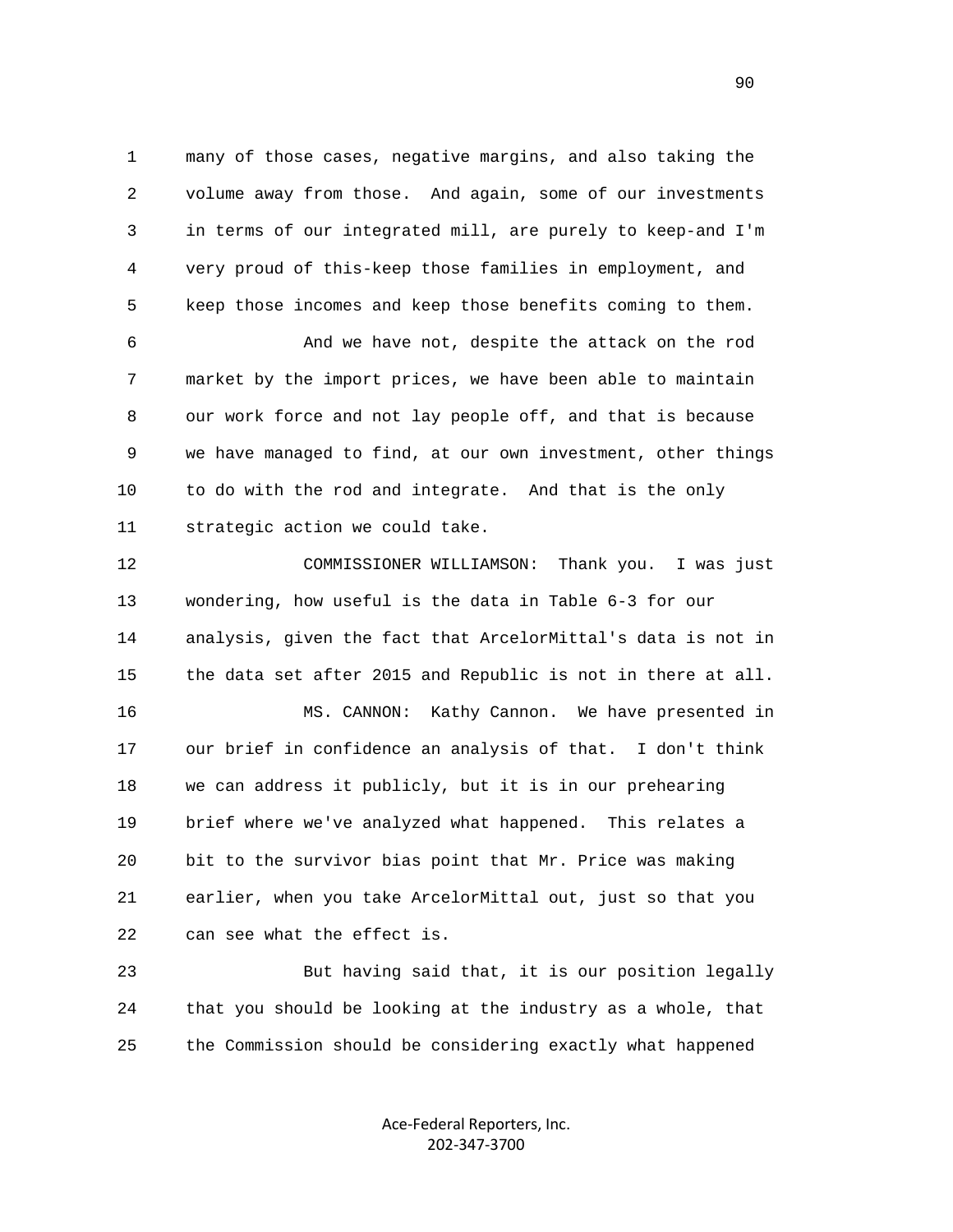1 to the industry overall and not taking the argument that Mr. 2 Cunningham proposed where you don't look at your C-Table and 3 you don't look at the market shares of the industry as 4 they're actually presented and instead, you exclude two 5 companies that have closed.

 6 There's no basis for doing that. So once you 7 look at everything overall, you see, even taking into 8 account what happened with the ArcelorMittal decline in the 9 financial condition of the industry and a decline in the 10 market share of the industry over the period, not an 11 increase.

 12 COMMISSIONER WILLIAMSON: Okay. Thank you. Let 13 me turn to wire rod for tire cord and bead. Can other 14 grades below 1080 be used for tire cord and tire bead?

 15 MR. NYSTROM: Eric Nystrom, Nucor. Yes, there 16 are a couple of grades that are less than 1080 that are used 17 for tire bead and presumably, you can make cord as well. 18 I'm not sure to the extent of volume, how much is used 19 that's less than 1080. But yes, there is a continuum of 20 grades, even within tire cord, that are used to make bead 21 and cord.

 22 COMMISSIONER WILLIAMSON: Does anybody have any 23 idea of what share of the - what is their relative share? 24 And it's something that might be addressed post-hearing? 25 MR. ROSENTHAL: We'll do our best to address

> Ace-Federal Reporters, Inc. 202-347-3700

91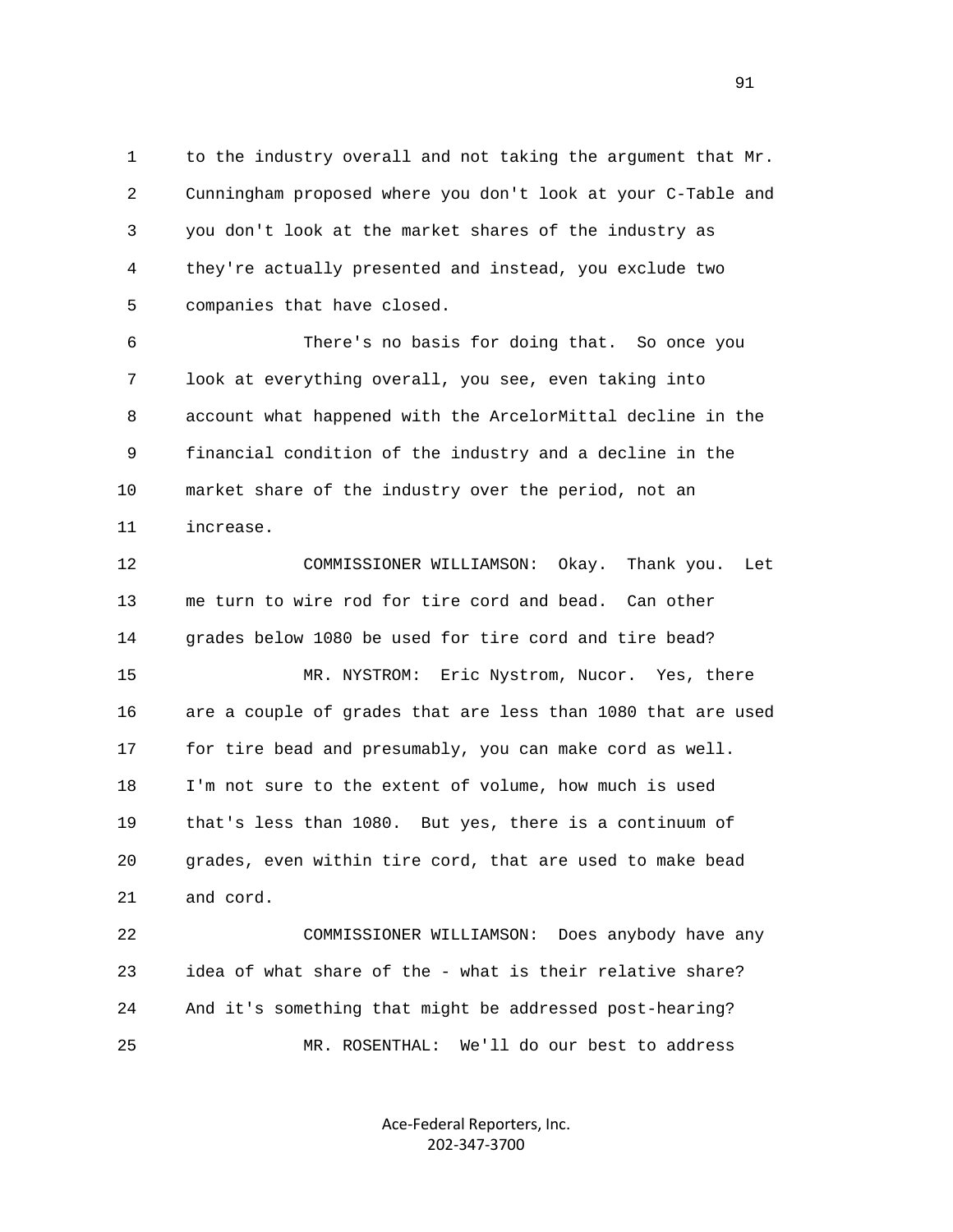1 that in our post-hearing brief. You will have 2 representatives of the tire industry here later and maybe, 3 at least, that one person could answer that directly. 4 COMMISSIONER WILLIAMSON: Okay. And I noticed 5 you made - 6 MR. ROSENTHAL: I'm sorry. That - I didn't 7 think that was the question you asked. I thought you meant 8 the other grades, other than 1080, that go into tire. 9 COMMISSIONER WILLIAMSON: Right. That's the 10 issue I was questioning. How significant is that? 11 MR. PRICE: Commissioner Williamson, there 12 clearly is production below 1080 for the tire reinforcement 13 applications. And again, when you go to this continuum 14 question, it's all part of the continuum that's out there, 15 and so, again, there is production, the exact percentages I 16 think are issues to, you know, are not collected in this 17 data set. 18 COMMISSIONER WILLIAMSON: Okay. What uses

 19 determine the grade of tire or bead? And is there any 20 production equipment adjustments needed to make tire cord 21 and tire bead wire rod? And if you wanna hit that 22 post-hearing, I'll accept that, too. 23 MR. NYSTROM: Eric Nystrom, Nucor. The only

 24 comment I would say is, from the wire rod producers' 25 standpoint, tire bead and tire cord are made on the same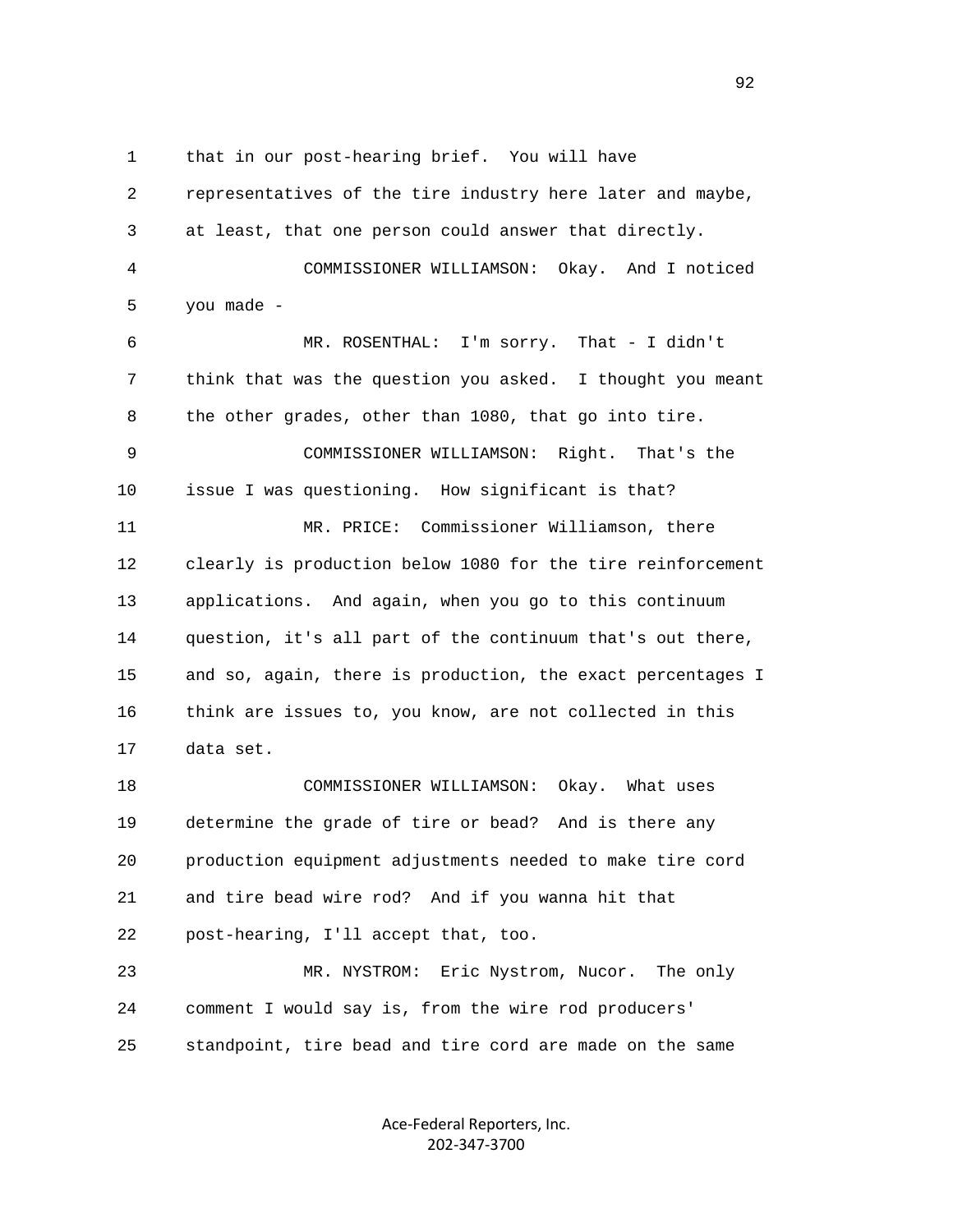1 equipment. It's the same type of rolling mill, same type of 2 melt shops. It can be EAF, it can be a BOF shop, so it's 3 just a different product among many products that we make 4 that are wire rod.

 5 It could be bearing quality, aircraft quality, 6 you know, it's like, like was mentioned, it's really a 7 continuum of variety of wire rod products all made on the 8 same general equipment, so the differences between the bead 9 and the cord, I'm not the expert on the comment there.

 10 COMMISSIONER WILLIAMSON: Okay. I was 11 wondering, do difference between the EAF and BOF production 12 processes impact the requirements that in - by end users. 13 In other words, do your end users say, you gotta make it by 14 this process or by that process?

 15 MR. NYSTROM: Eric Nystrom, Nucor. Not to my 16 knowledge. Really, what you're looking for is a specific 17 cleanliness level, specific chemistry control. You can 18 arrive at that so long as you use high levels of pig iron, 19 direct reduced iron or other purer iron units.

 20 And so that can be done using an EAF process 21 where you use a lot of DRI. Or that can be done using a 22 basic oxygen process, a BOF furnace, which uses a lot of pig 23 iron that would come from a blast furnace.

 24 So in either case, you're getting high-quality 25 iron units that are used to make a very clean and homogenous

> Ace-Federal Reporters, Inc. 202-347-3700

experience of the contract of the contract of the contract of the contract of the contract of the contract of the contract of the contract of the contract of the contract of the contract of the contract of the contract of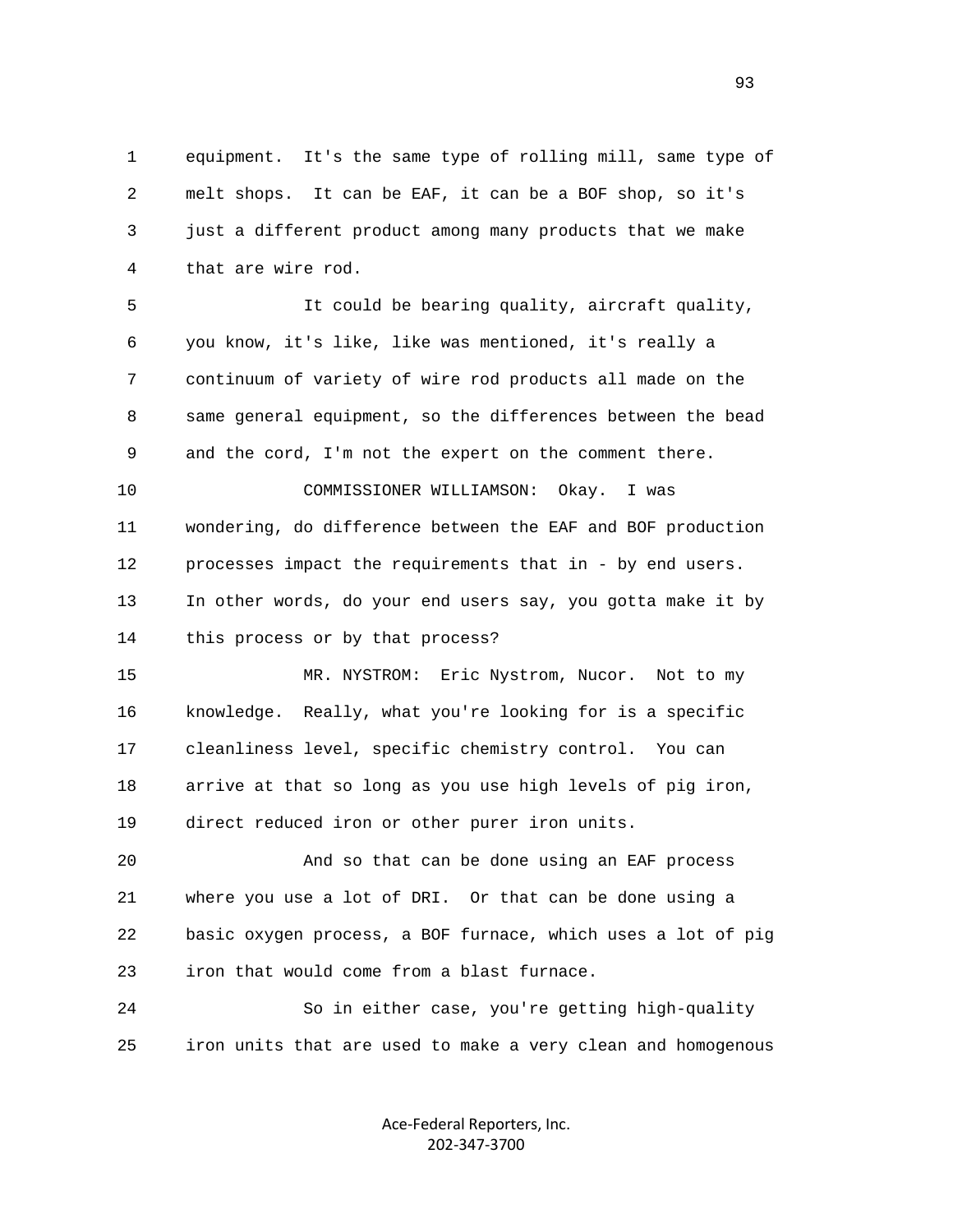1 pure steel.

| 2  | Alan Price. Let me just add.<br>MR. PRICE:<br>So a           |
|----|--------------------------------------------------------------|
| 3  | lot of the discussion is, it's BOF is the key.<br>It's       |
| 4  | actually clean iron units are the key. It's not the BOF.     |
| 5  | It's that BOFs are typically fed with blast furnaces that    |
| 6  | have pig iron in it. You have EAFs that are fed with pig     |
| 7  | iron or DRI or HBI to achieve the exact same results.<br>And |
| 8  | actually the record shows that that's actually happening.    |
| 9  | We just illustrated one - and you'll see we                  |
| 10 | traded off between EAF and BOF production. It's not that.    |
| 11 | It's just clean iron units and there are plenty of clean     |
| 12 | iron units available throughout the world that you can meet  |
| 13 | and in the United States. And all of those types of iron     |
| 14 | units are used in the steel production process.              |
| 15 | COMMISSIONER WILLIAMSON: Okay, good.<br>Thank you            |
| 16 | for those answers.                                           |
| 17 | CHAIRMAN SCHMIDTLEIN: Commissioner Broadbent.                |
| 18 | Thank you. I had a<br>COMMISSIONER BROADBENT:                |
| 19 | question on demand for Mr. Hudgens, the economist.<br>Is he  |
| 20 | here? Oh, you're running the show? Are you testifying?       |
| 21 | MR. HUDGENS:<br>Sure.                                        |
| 22 | COMMISSIONER BROADBENT: Okay, great.<br>The                  |
| 23 | American Wire Producers Association asserts that consumption |
| 24 | of wire rod has considerably declined due to the multiple    |
| 25 | trade actions opposed on imported wire rod.<br>Do you agree  |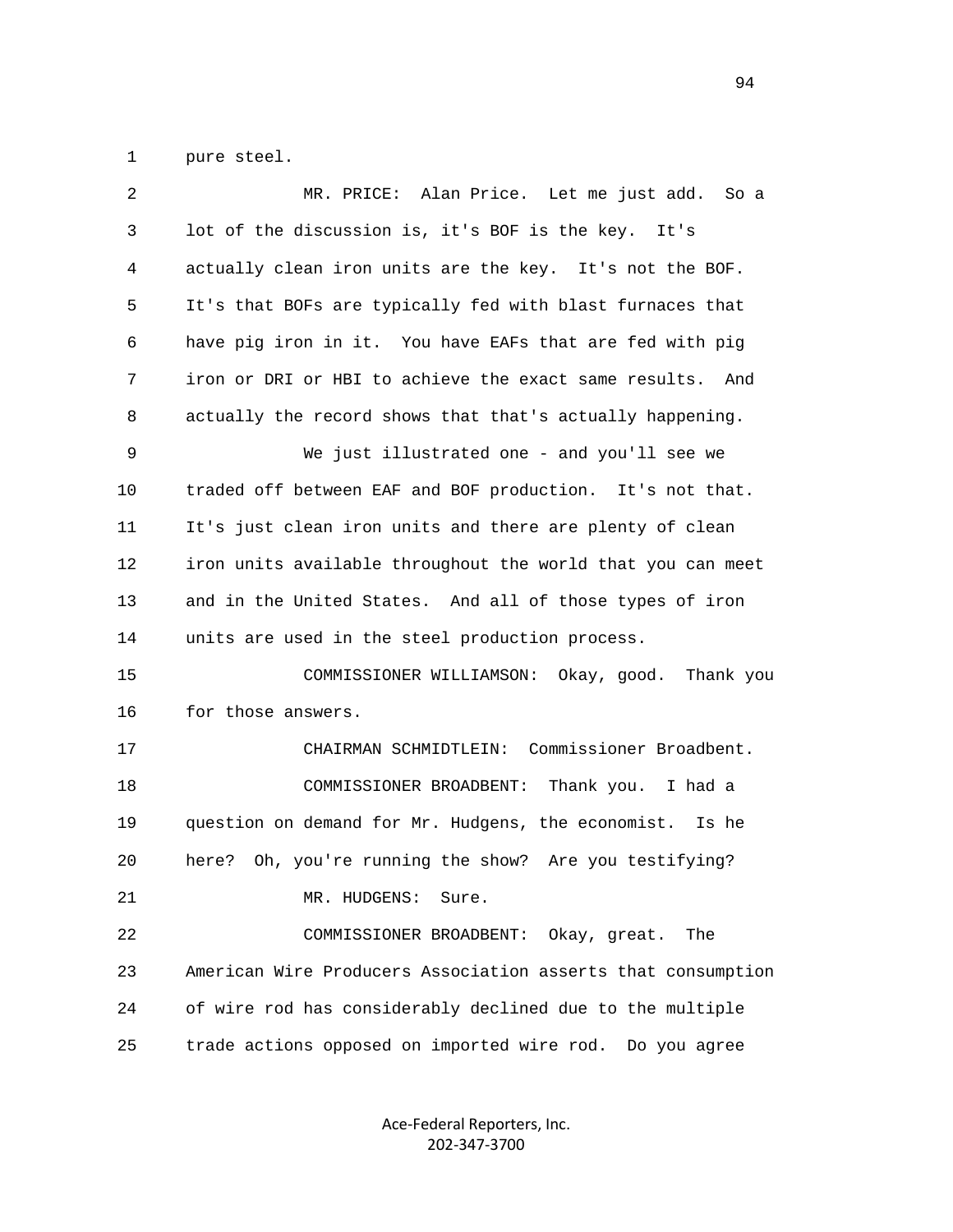1 that wire rod consumption is considerably down compared to 2 the early 2000s?

 3 MR. HUDGENS: The record shows that the demand 4 is down 4.4%, so it's down slightly.

5 COMMISSIONER BROADBENT: Okay.

 6 MR. HUDGENS: But during that same period, the 7 subject imports increased over 56% and during that same 8 period, the domestic industry was forced to reduce their 9 shipments by more than demand, by over 6%, so the record 10 shows that imports increased despite a slight decline in 11 demand. And captured market share from U.S. producers even 12 as demand declined.

 13 COMMISSIONER BROADBENT: Does that account for 14 the decline in the Chinese imports and - I'm just trying to 15 figure out what's going on with the domestic industry in the 16 face of decline in Chinese imports and increase in subject 17 imports.

18 MR. HUDGENS: Over the six-year period? 19 COMMISSIONER BROADBENT: Over the period of 20 investigation.

 21 MR. HUDGENS: So the subject imports actually 22 captured additional market share over what was originally 23 held by Chinese imports.

 24 COMMISSIONER BROADBENT: Right. 25 MR. HUDGENS: So they did capture market share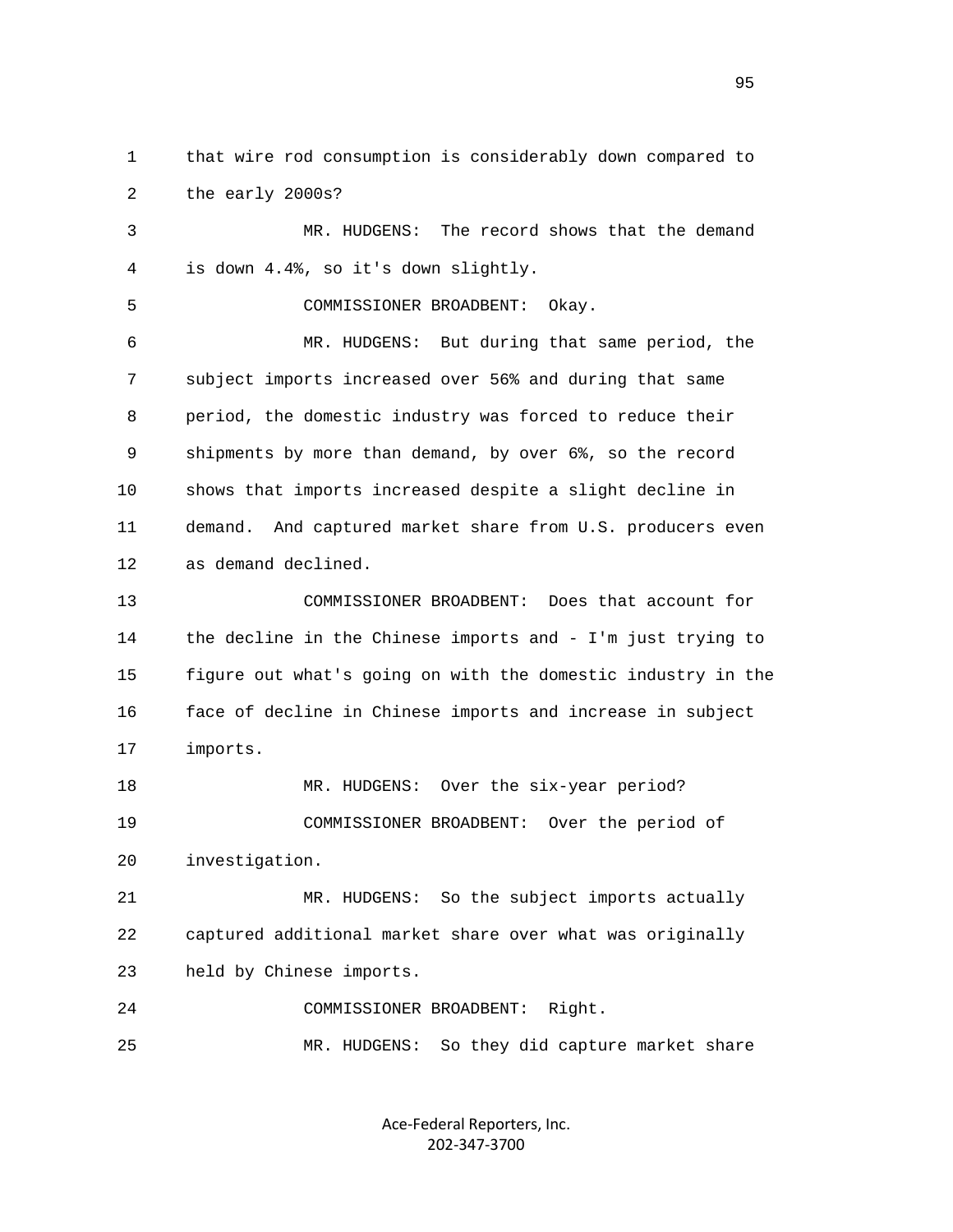1 in addition to the imports from China, and from U.S. - the 2 record shows that U.S. producers lost market share, in 3 addition to what they held in the China case. So the market 4 share has steadily declined since the record of the Chinese 5 case. And I'll show you a slide on that, just a sec - 6 COMMISSIONER BROADBENT: But not by a lot, 7 right? 8 MR. HUDGENS: But it continued to decline from 9 already very low levels, after already being decimated by 10 imports from China, it continued to decline. So you're 11 already in a three-year period of injury. 12 The Commission found that the industry was 13 experiencing injury and then, in addition to that, you've 14 lost market share and your profit levels have continued to 15 decline. So you've lost market share and you've also had 16 financial deterioration over the period in which the 17 Commission found injury in 2013. 18 COMMISSIONER BROADBENT: And how much did 19 consumption decline over the period of investigation, and 20 what impact did that have? 21 MR. HUDGENS: Well, the consumption declined by 22 4%. But the subject imports continued to surge during that 23 period, so - and U.S. producers lost - their shipments 24 declined more than the decline in consumption. So during 25 that period, imports were capturing market share that was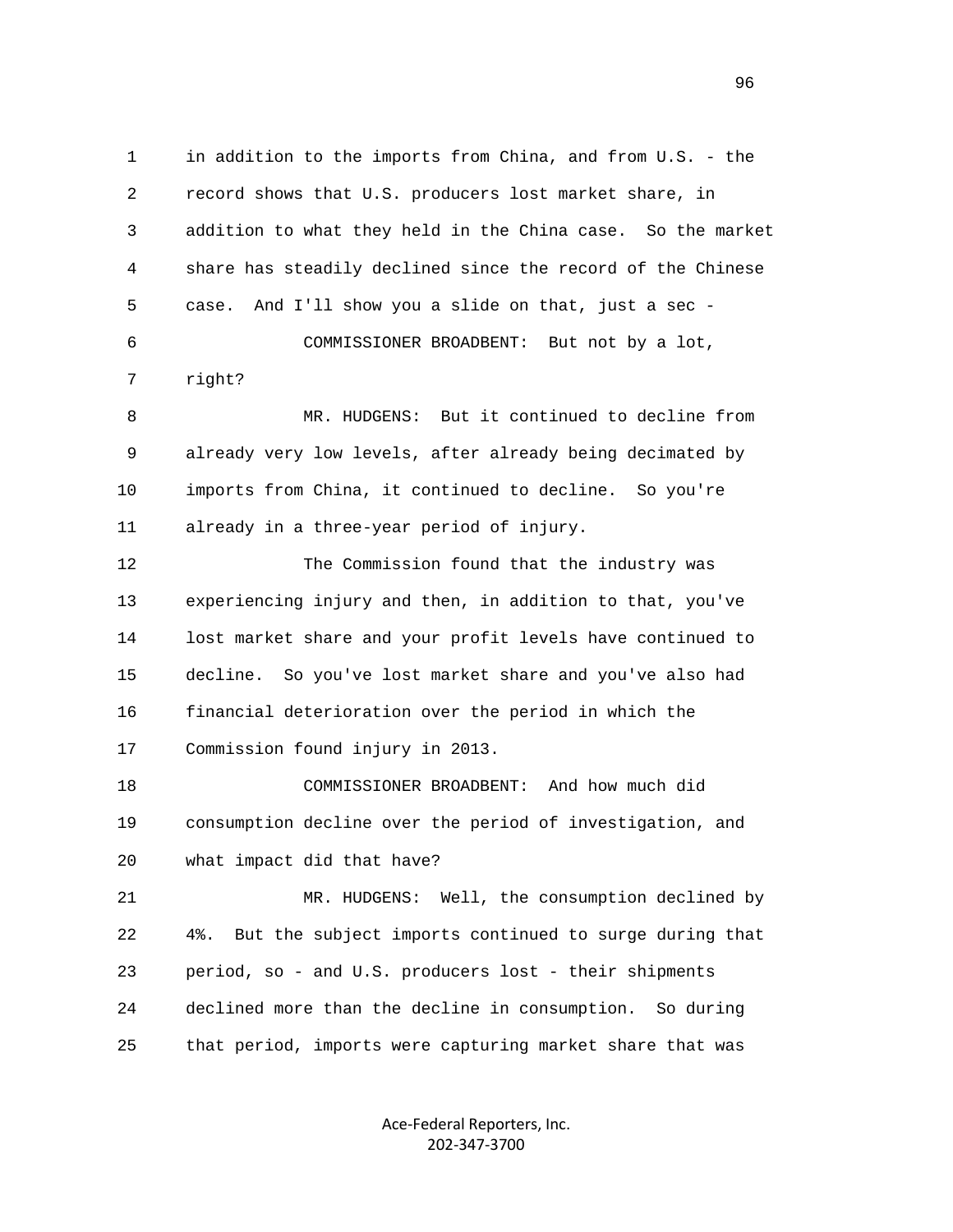1 not related to any decline in demand.

| 2  | Okay. This'll probably<br>COMMISSIONER BROADBENT:              |
|----|----------------------------------------------------------------|
| 3  | be for an industry witness, I guess. Wiley Rein has            |
| 4  | primarily produced an order on Page 2-12 of the prehearing     |
| 5  | report, it states that U.S. producers' lead times averaged     |
| 6  | 28 days, whereas importers' lead times average 101 days,       |
| 7  | which to me, is a pretty stark difference. Delivery time       |
| 8  | was considered very important by a plurality of purchasers     |
| 9  | as shown on Page 2-15. How do lead times affect the            |
| 10 | substitutability between imports and the domestic product?     |
| 11 | MR. ROSENTHAL: Not at all apparently. If you                   |
| 12 | go back to look at the slides earlier, all these purchasers    |
| 13 | said, A) We decided we're going to shift from buying from      |
| 14 | domestics to import sources because of lower price.            |
| 15 | Apparently lead times were not a problem from their point of   |
| 16 | view because they did that. And whatever pricing was           |
| 17 | available to them made the imports more attractive, despite    |
| 18 | lead times.                                                    |
| 19 | Same thing, you know, lead times didn't stop the               |
| 20 | purchasers in the slide we showed you, I think it's Slide      |
| 21 | 12, from saying that they decided that they would insist       |
| 22 | that U.S. wire rod suppliers lower their price by 5% to 15%.   |
| 23 | If they had a lead time disadvantage, one wonders why they     |
| 24 | insisted on lower prices from domestic producers.<br>So bottom |
| 25 | line is, lead times are not a big factor in this industry.     |

Ace-Federal Reporters, Inc. 202-347-3700

е процесство производство в село в 1972 године в 1972 године в 1972 године в 1973 године в 1973 године в 1973 <br>В 1973 године в 1974 године в 1973 године в 1974 године в 1974 године в 1974 године в 1974 године в 1974 годин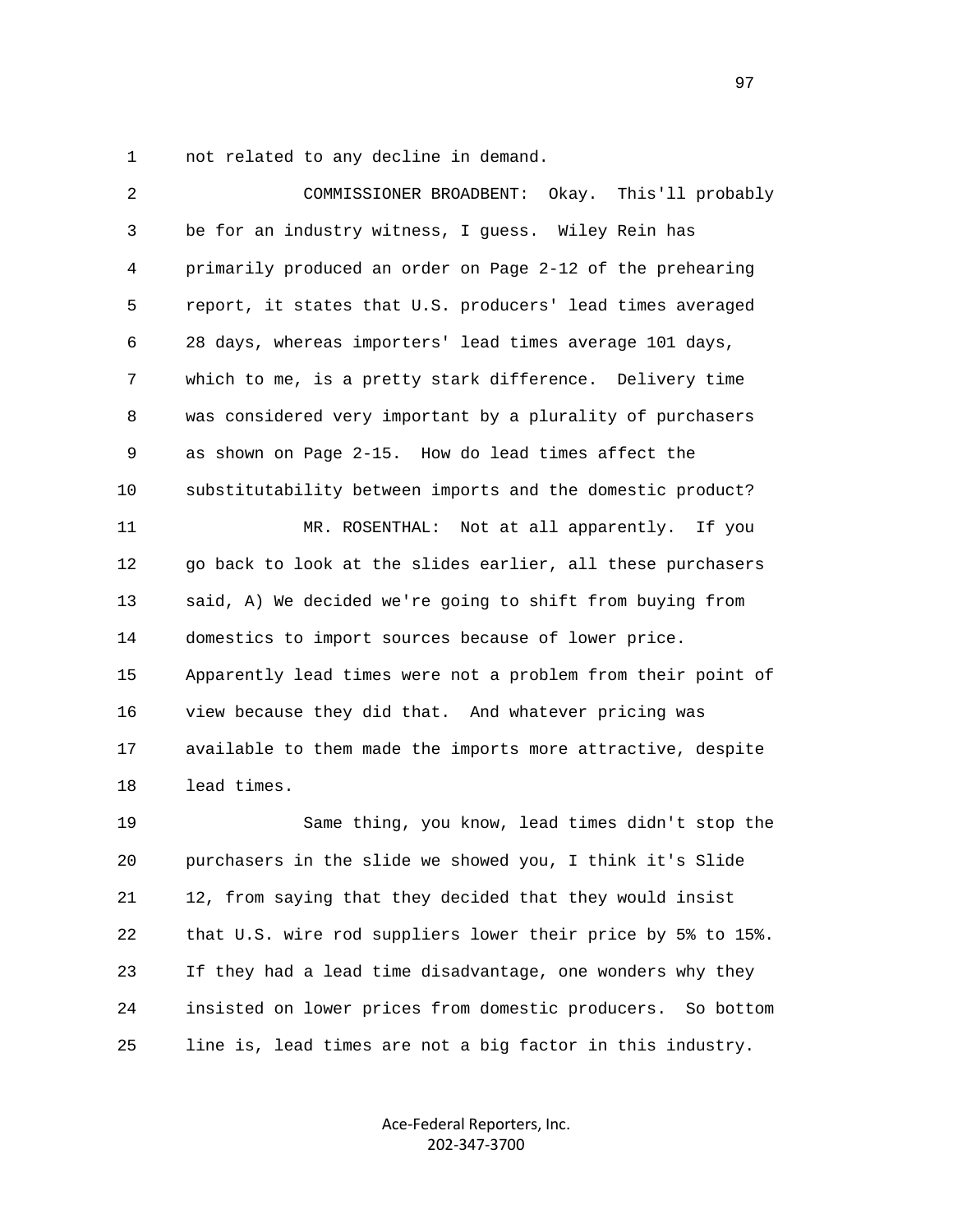1 What really matters, and you consistently found this as 2 Commission, is low price.

 3 And I do want to just amplify, on one question 4 that you asked earlier, Commissioner Broadbent, the 5 importers and the customers are constantly seeking the 6 lowest price, whether it's from the subject imports, from 7 the Chinese, from the domestic industry. There's a constant 8 interchange. Mr. Ashby mentioned, yeah, we didn't really 9 have a chance to go after the sales because everyone wanted 10 low prices.

 11 Well, it wasn't like we didn't try, and they 12 didn't bid on these, but it became very clear, that when the 13 Chinese exited, the subject imports were as low-priced as 14 the Chinese and if we couldn't get the sales when the 15 Chinese were here, we weren't gonna get them when the 16 subject imports were as low-priced as they.

 17 So, I know it's beyond what you asked in this 18 latest question, but it's important to have this context 19 that lead times, all these other issues that the respondents 20 allege, have very little to do with who gets the sale. It 21 is who's got the lowest price.

 22 MR. NYSTROM: Commissioner Broadbent, if I could 23 add to that as well. In terms of lead time, it's important 24 to keep in mind, these products that are consumed, they're 25 very predictable in terms of grades. Things aren't just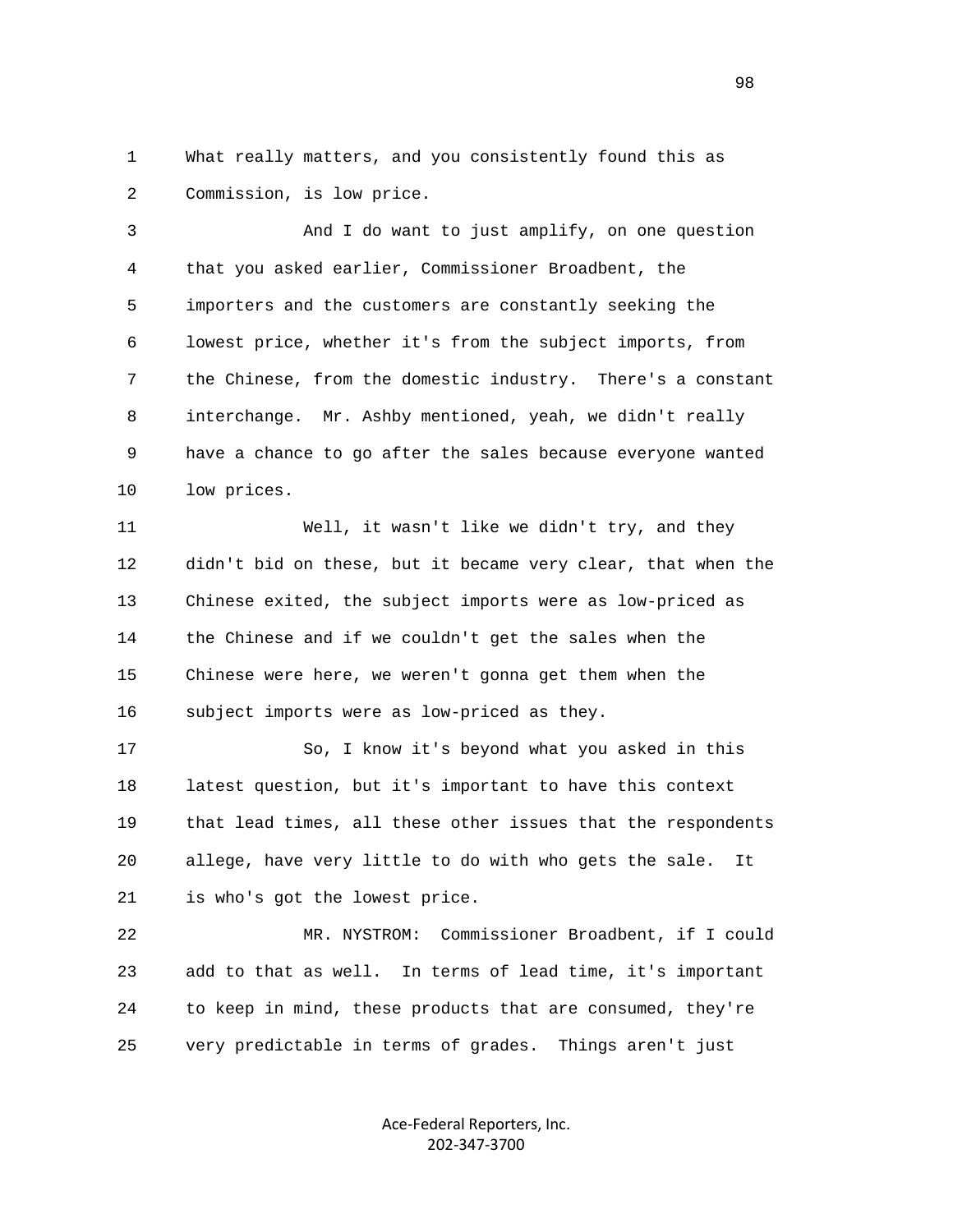1 rapidly changing where you don't know what you're gonna need 2 in two, three, four months down the road.

 3 So, the importance of a quick lead time because 4 something is rapidly changing, that's not really the case. 5 It's really pretty easy to place large orders of a known 6 item that will be consumed throughout the year. So that 7 importance of a short lead time's greatly diminished.

 8 MR. CANOSA: Marcelo Canosa, Gerdau. I just 9 wanna add to the question on the lead time. When those 10 imports come here every month and the customers buy it 11 consistently every month, lead time is not a factor in that 12 case.

 13 MR. ASHBY: Steve Ashby at Keystone. So just to 14 add to that, to give you some perspective, it's almost 15 upside-down. The rod consumers can plan well in advance, 16 and by planning all in advance, maybe they're out two or 17 three months to get imports into the country. In doing so, 18 that automatically lowers the price two or three months out 19 for the domestic industry.

 20 COMMISSIONER BROADBENT: Okay. Hang on one 21 second. This is a question on impact. To what extent can 22 we interpret changes in the industry's capacity and 23 production data over the POI as just a period of 24 consolidation, as opposed to injury? I note that the 25 closure of the Georgetown mill was right around the same

> Ace-Federal Reporters, Inc. 202-347-3700

99 and the state of the state of the state of the state of the state of the state of the state of the state of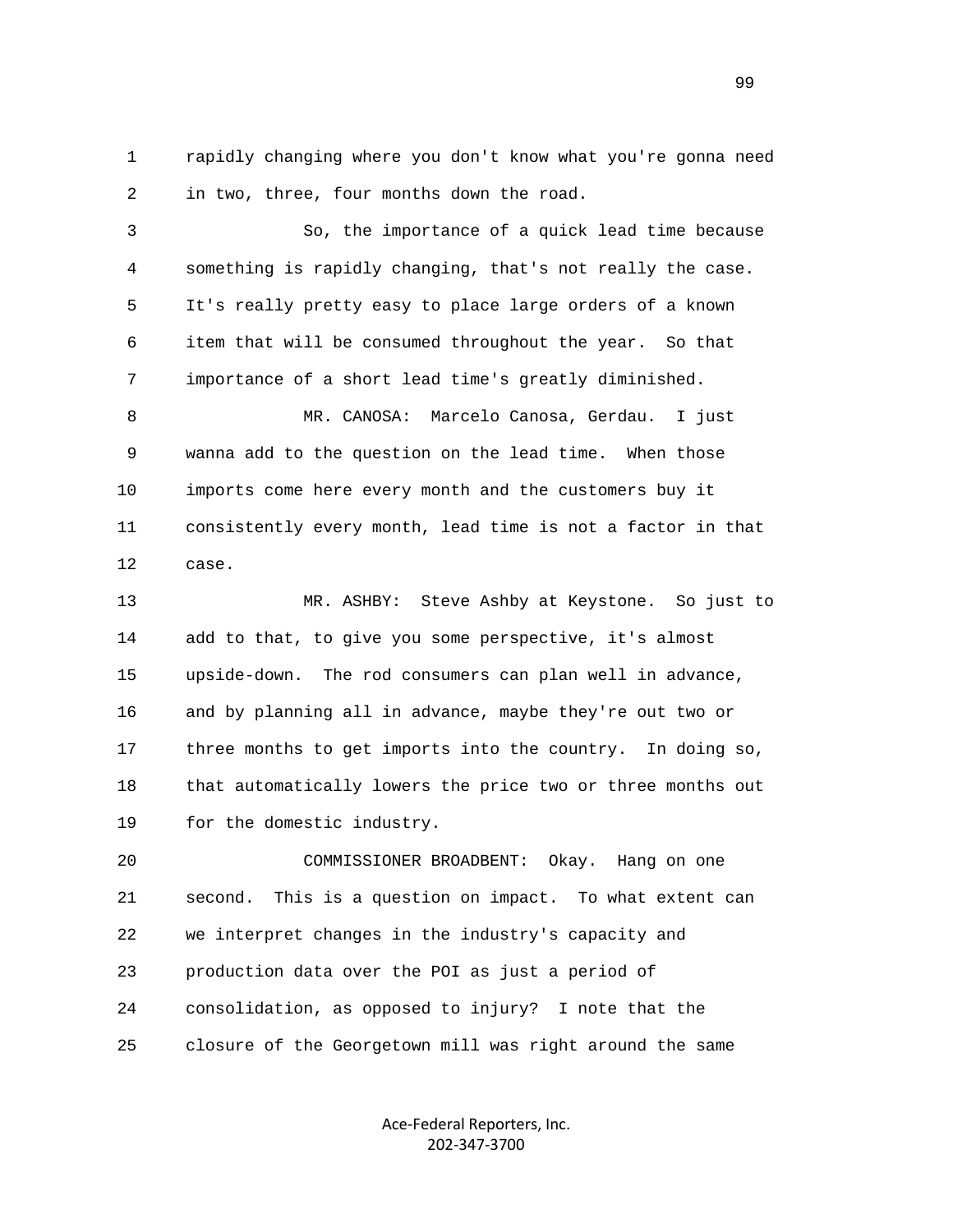1 time as the Nucor's Darlington mill was started up.

 2 And at some level, we need to get a sense of how 3 you distinguish between consolidation, which has to occur in 4 any industry, and then the effect of the imports.

 5 MS. CANNON: Kathy Cannon. I think if you were 6 seeing, Commissioner Broadbent, a company that had a couple 7 of facilities and one was old and they were trying to 8 consolidate it into another one, that that's sort of going 9 to the point that might suggest there was just some 10 efficiency gained by them.

 11 But here, the facts are that you have two 12 companies that basically stopped producing this product 13 altogether, and then they did, they cited subject imports as 14 being part of the reason for those closures, and so that was 15 very directly correlated, in terms of the impact of the 16 imports here.

 17 It wasn't an attempt by them to consolidate with 18 anything else. It really was an effort by the industry 19 overall to consolidate. It was a direct reflection of what 20 they were feeling. And it wasn't also in reaction to a 21 particularly huge demand change. There was a small demand 22 change, so it wasn't shrinking because there just wasn't 23 demand. It was that the subject import surge of 700,000 24 tons pushed them out.

25 COMMISSIONER BROADBENT: - I happened to see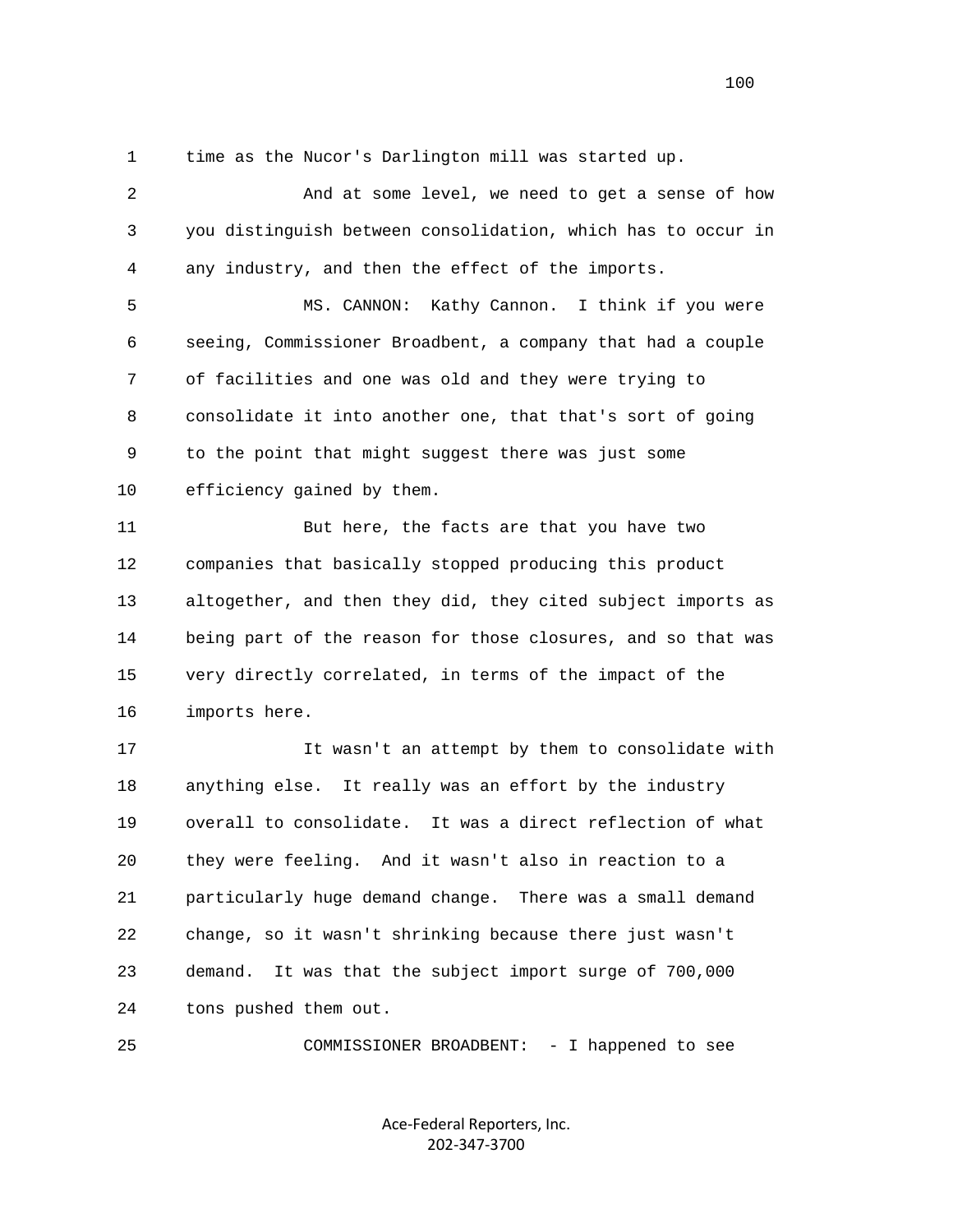1 some article that that plan in Georgetown was up river of a 2 big silt barrier that the Corps of Engineers decided not to 3 dredge, so they couldn't get any of their import product. 4 MS. CANNON: Yes, and - 5 COMMISSIONER BROADBENT: I mean, their input 6 product, excuse me. 7 MS. CANNON: Right and the respondents have a 8 lot of some of those points in the brief. And as Mr. 9 Rosenthal said earlier, we're not suggesting that there may 10 not have been other factors that contributed to those 11 closures, but that isn't the statutory test. The statute 12 asks whether the subject imports were a cause of the injury. 13 And they were a cause of the injury according to the 14 specific contemporaneous statements of the companies 15 themselves and as reflected in the trade adjustment 16 assistance filings by the company, citing the imports as 17 affecting those closures. 18 COMMISSIONER BROADBENT: Okay, thank you. 19 MR. ROSENTHAL: Commissioner Broadbent, it 20 really is important to note Georgetown went out. And it 21 wasn't like as Kathy said, there's some decision to become 22 more efficient by doing that. They exited the industry all 23 together, even though there was plenty of demand out in the 24 market place.

25 If they had been more profitable, they could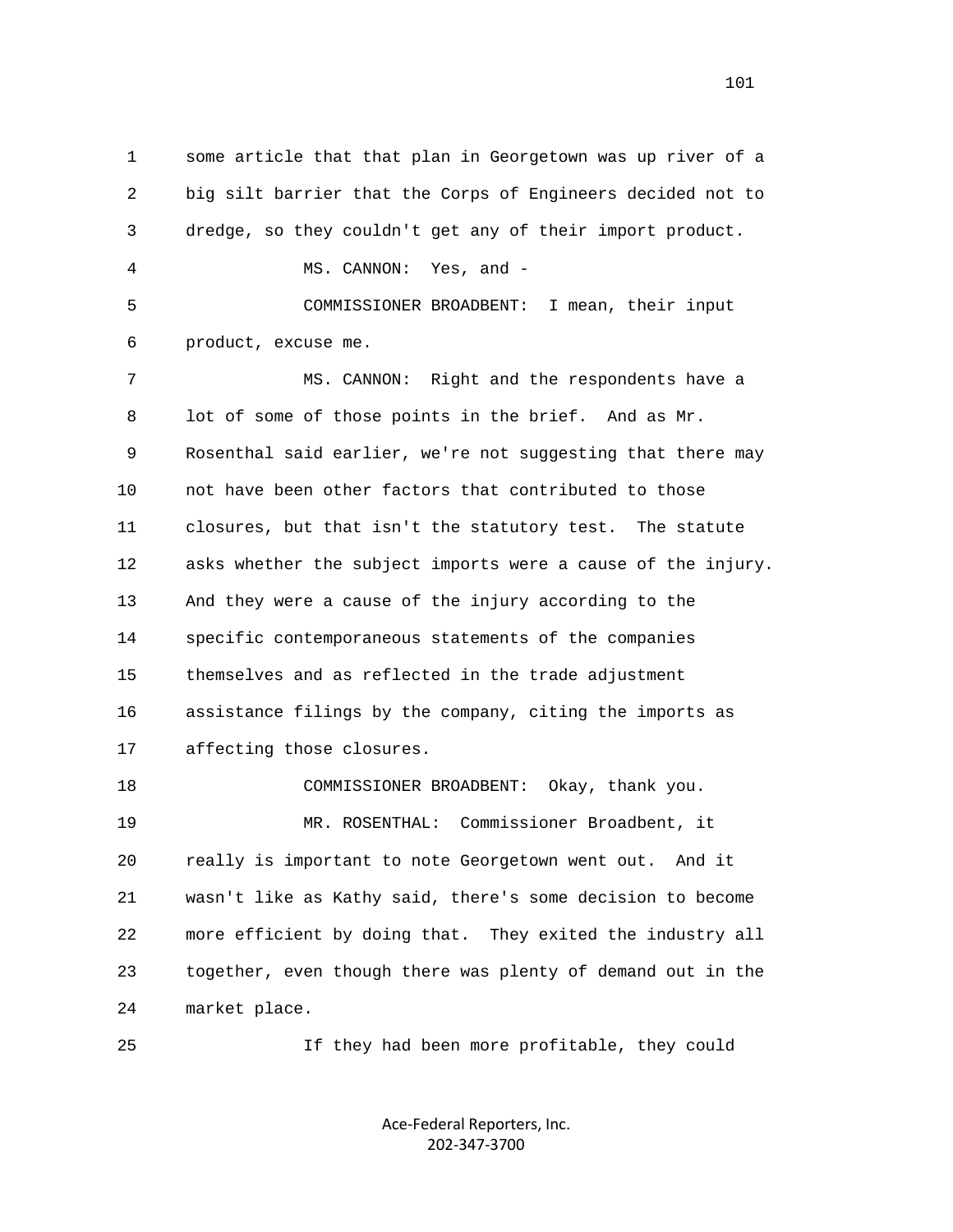1 have afforded to have done this dredging themselves. They 2 could have afforded to be making improvements in their 3 facility. So this was not as - as mentioned, a 4 consolidation to achieve efficiency. This was an 5 involuntary exit from the industry in part, at least, 6 caused by imports.

 7 You can't look at those - that slide about 8 profitability declining from 2011 to this period and not 9 understand that if you're at Arthur and Middle in 2015, and 10 your profits, which might be worse than those on the slide, 11 and say am I going to stay in and fight imports any further 12 when I'm losing money? That was not a consolidation in 13 order to gain efficiency. That was I'm getting killed and I 14 got to get out.

 15 COMMISSIONER BROADBENT: Okay, for the record, 16 could someone just put on the record how much it would cost 17 to do that dredging and whether it was really possible for 18 Georgetown to do it itself, how much investment it would 19 need?

 20 MR. ROSENTHAL: Well, as it wouldn't - if they 21 did it all at once at the end of this period, it would be 22 much more money than if they had the money periodically and 23 could have done it over the course of seven years, but we 24 can certainly get to that.

25 COMMISSIONER BROADBENT: Okay, thank you.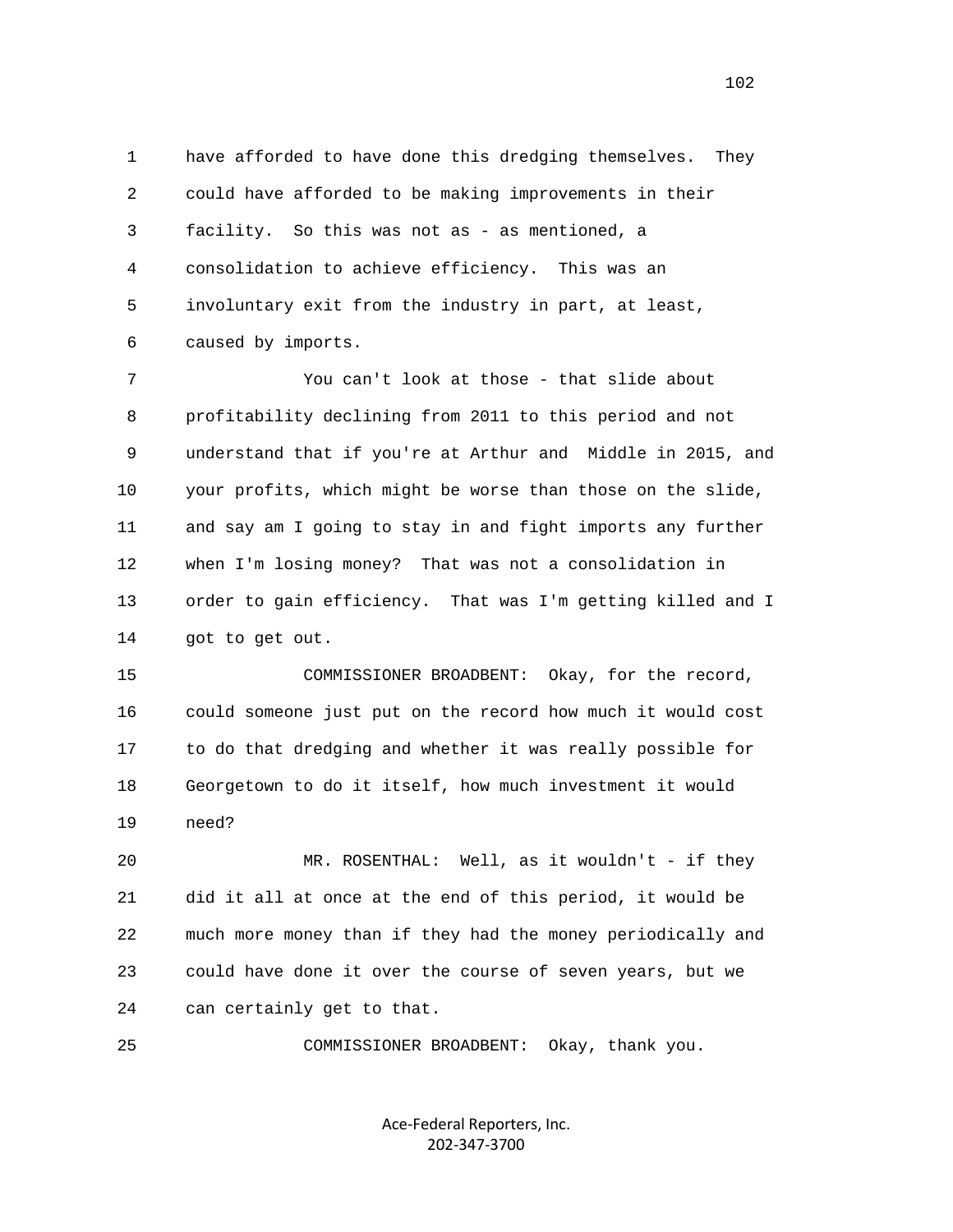1 Woops. So I'd like to go back to the like product argument 2 with regard to 1080 tire cord and tire bead. So it's my 3 understanding that in 2002, there was a scope exclusion in 4 the wire rod case for this product and that in 2014, it was 5 not excluded, but I don't believe anyone raised a like 6 product argument in that case. So my question is what has 7 changed since 2002?

8 MR. ROSENTHAL: At the time of the 2002 cases, 9 some of the respondents came to the domestic industry and 10 said we, you know, we're - not contest with respect to the 11 like product. We recognize 1080 tire cord and bead as part 12 of the like product. They mean - I say that they said not 13 contest, but effectively, you would decide it as a 14 Commission that it was part of the same like product as had 15 been decided before then and since.

 16 But as an accommodation to certain customers, 17 the domestic industry said we'll give you an exemption, but 18 the part of the idea here is a scope exclusion, but we want 19 to work with you to try to develop this product, so we can 20 make it for you in the future.

 21 And that's really the rationale behind this. 22 What happened was to the domestic industry's dismay, once 23 that exclusion was granted, and a lot of low priced 1080 24 tire cord and bead continued to come into the country, there 25 really wasn't an incentive by the customers to work with the

> Ace-Federal Reporters, Inc. 202-347-3700

103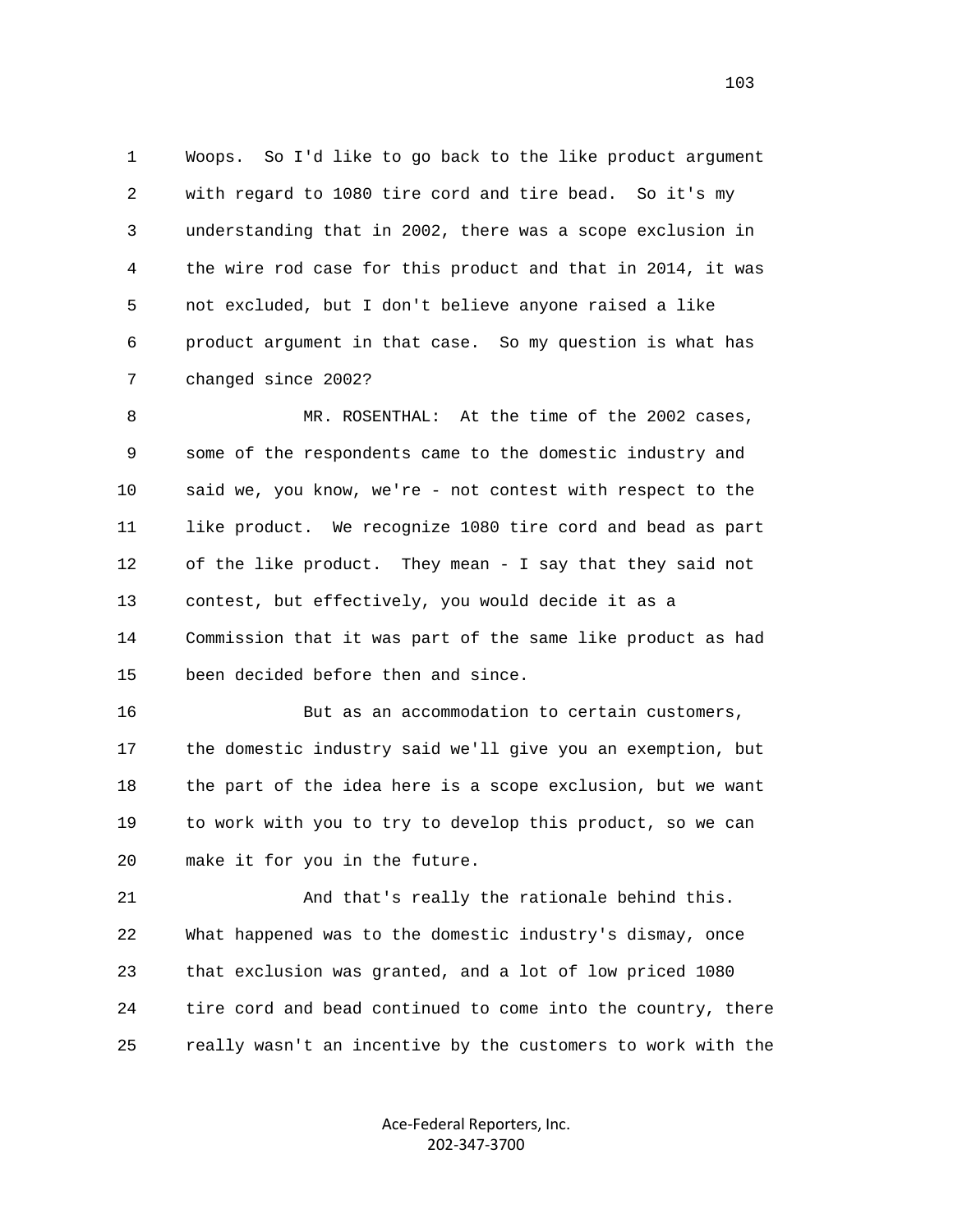1 domestic producers. They could get the cheap tire cord and 2 bead product. And so, why give contracts or work with the 3 domestic producers to develop that 1080 tire cord product, 4 in particular? They make 1080 bead. It's a tire cord, 5 which is the next step.

 6 And so, when another set of cases were about to 7 be - and by the way, there are other sources. Japan makes 8 1080. Germany makes 1080 tire cord and bead. Neither have 9 been the subject of these cases in the last 15 years or so. 10 So when the case was going to be brought against China and 11 this one, the question is should we grant exclusions? And 12 the answer is no, we want to make this product. And - 13 COMMISSIONER BROADBENT: So were they making it 14 and was the domestic industry making it in 2002? 15 MR. ROSENTHAL: The - there are domestic 16 producers who can make 1080 tire cord and bead and there - 17 COMMISSIONER BROADBENT: Currently? Right. 18 MR. ROSENTHAL: - and Georgetown was actually 19 in one of those companies that was trying to develop that 20 product. There's another company in the industry that is 21 making that product. The biggest - the company sitting 22 here would like to make that product. They make 1080 bead  $23 -$  24 COMMISSIONER BROADBENT: Uh-huh. 25 MR. ROSENTHAL: - as far as I know. They don't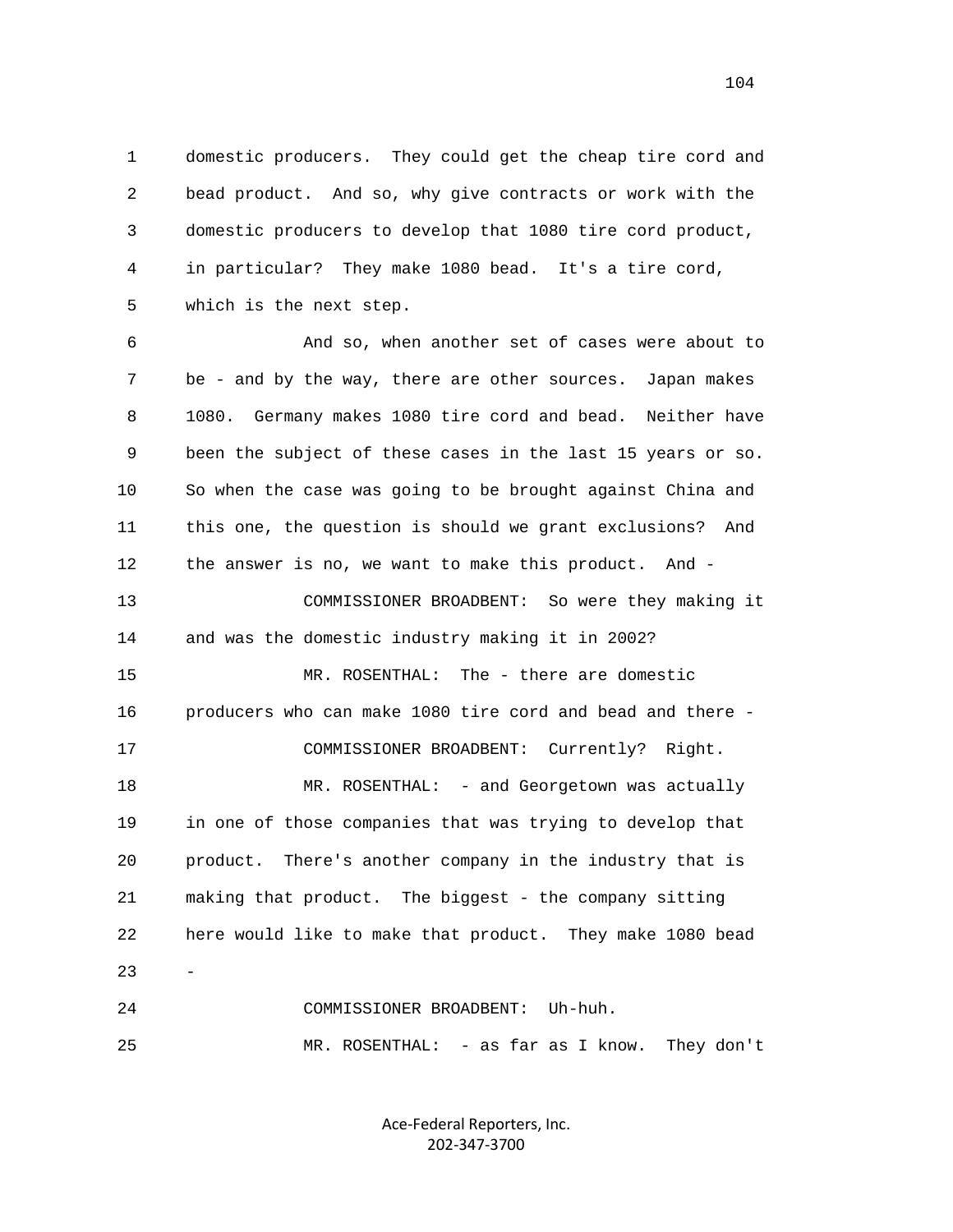1 make the tire cord. And the question is can they justify 2 the investment, the additional investment to make the 1080 3 tire cord? And the concern has been if you grant an 4 exemption, you'll never get a customer to work with you 5 because they can get the cheap product. Even though you 6 want to - we want to make it, we won't have an economic 7 incentive by the customers to buy it. That - it's as 8 simple problem. It's not like this is rocket science, if 9 you will. It's not that hard - I mean, it's harder to make 10 than the 1080 bead, but it's all a matter of economics. If 11 you can't get the price, you can't justify the investment to 12 make this 1080 cord on a commercial level.

 13 COMMISSIONER BROADBENT: So we did collect 14 separate data for tire cord and bead. If we were to find a 15 separate like product, do you think the record is there to 16 go affirmative on it, given the non-subject in the market? 17 MR. ROSENTHAL: Could you repeat that question, 18 please? 19 COMMISSIONER BROADBENT: If we were to split the 20 products and find that there is a separate like product for 21 tire cord and bead, based on the data that we collected, and 22 the fact that non-subject gained market share in that 23 market, U.S. lost, but so did subject, do you think the

 24 record would support an affirmative determination if we were 25 to find separate like products?

> Ace-Federal Reporters, Inc. 202-347-3700

105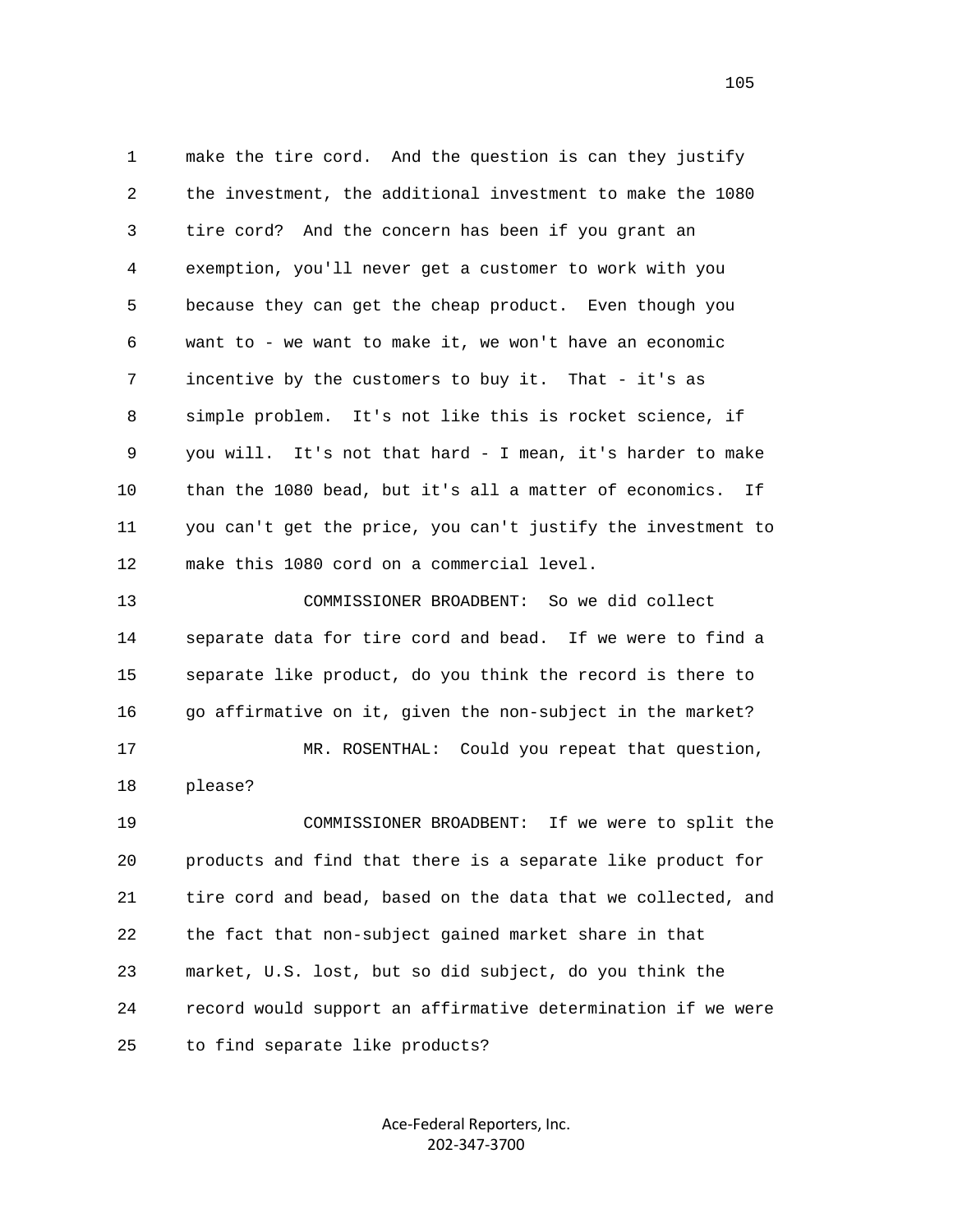1 MR. ROSENTHAL: I'll have to go back and look at 2 that data again. I will just say that one of the parts of 3 that hypothetical for me, which is hard to accept, is the 4 assumption that you would make a finding of a separate like 5 product, because there's no factual or legal justification 6 for it. 7 So once I get my mind around that hypothetical, 8 I will do my best to answer your - in the post-hearing 9 brief. 10 COMMISSIONER BROADBENT: You could cogitate on 11 that. Maybe Mr. Price, do you have any view of whether or 12 not the record would support an affirmative? 13 MR. PRICE: I agree with Mr. Rosenthal that - 14 COMMISSIONER BROADBENT: Your microphone's not 15 on I take. 16 MR. PRICE: I agree with Mr. Rosenthal that it's 17 a single like product in a continuum and we'll address it in 18 the post-hearing brief, but I believe it would be an 19 affirmative determination. 20 A lot of the data to get to talk about is 21 confidential in this portion of the reports, which really 22 difficult to discuss in the context of a public hearing. 23 COMMISSIONER BROADBENT: Okay, all right. Well, 24 you can answer it in the post-hearing. Can you respond to 25 the argument from the respondents that the specifications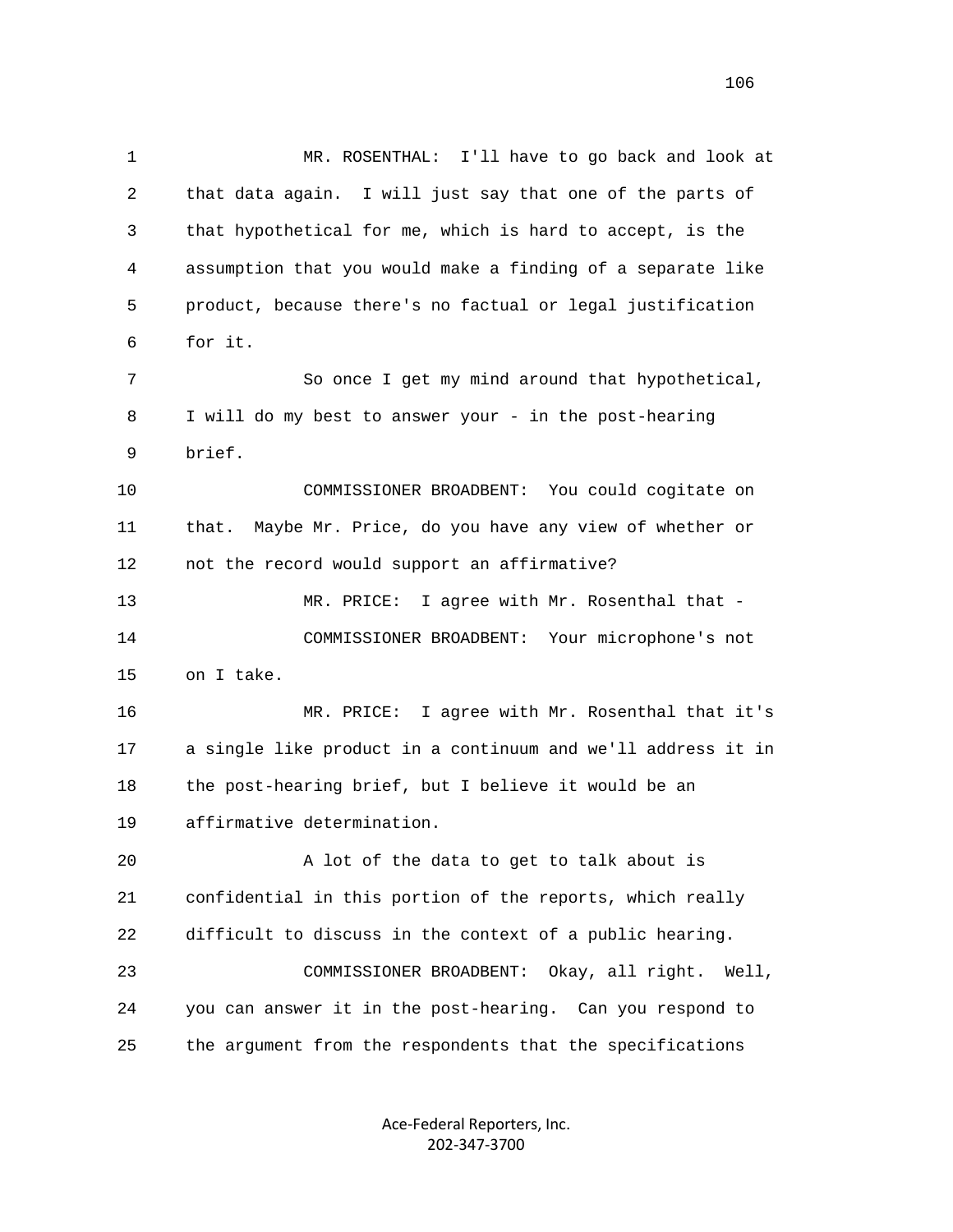1 have become more stringent for this over time?

 2 MR. PRICE: Again, the detailed specifications, 3 I'm actually going to - are often proprietary and probably 4 better off for a discussion in the post-hearing brief, 5 because those involve, you know, information that's really 6 not in the public domain. 7 COMMISSIONER BROADBENT: Okay. So you can't 8 even say whether or not you agree with that? 9 MR. PRICE: I think that the specifications - I 10 would say I generally don't agree that the specifications 11 are - draw any bright line difference at 1080 tire cord 12 versus for example a 1070 product. So I'll say it along 13 those ways, there are, but again, these are proprietary 14 issues that really can't be discussed in the context of a 15 public hearing. 16 COMMISSIONER BROADBENT: Okay. 17 MR. ARMSTRONG: Madam Chairman, Chris Armstrong, 18 Keystone. All of this legal language kind of gets above my 19 head, but I'd just like to make the point that these are 20 good technical, sophisticated products that we would like to 21 make and we have looked at making. Our employees would 22 benefit from having the skill and the experience of making 23 them. And to exclude them and to allow the imports or to 24 attack the prices and flood the market on this small part of 25 the market would just restrict us from doing that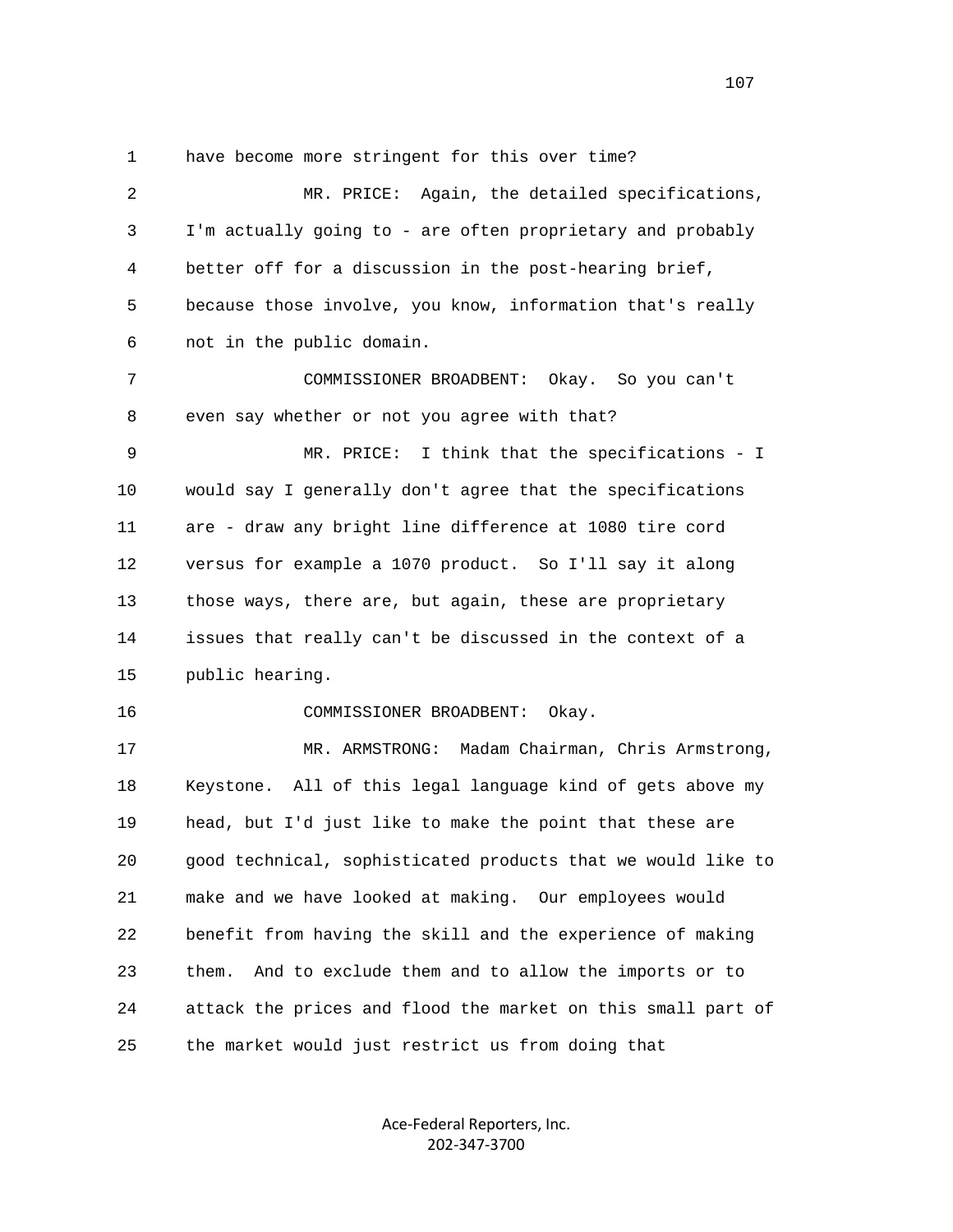1 completely.

| $\overline{c}$ | And we, as an industry, then an American                     |
|----------------|--------------------------------------------------------------|
| 3              | industry, we would be left to focus on the - to use an       |
| 4              | extreme example, the lower end of the market, the -          |
| 5              | UNIDENTIFIED SPEAKER:<br>Right.                              |
| 6              | MR. ARMSTRONG: The low carbon rods and that's                |
| 7              | just not where I want to go up the scale. I want to go up    |
| 8              | the margin. I want to go up that price.                      |
| 9              | COMMISSIONER BROADBENT: So are there -                       |
| 10             | $I -$<br>$\texttt{MP}$ :                                     |
| 11             | COMMISSIONER BROADBENT: Oh, I'm sorry.                       |
| 12             | Let me just come back to -<br>MP:                            |
| 13             | COMMISSIONER BROADBENT:<br>Oh.                               |
| 14             | - this is Alan Price, again, I'm sorry.<br>MP:               |
| 15             | COMMISSIONER BROADBENT: Yeah, I was looking for              |
| 16             | who's talking, yeah.                                         |
| 17             | Yeah, sorry. I apologize here. I agree<br>MP:                |
| 18             | that, you know, there's a lot of discussion of like product. |
| 19             | The Commission has considered this numerous times. And if    |
| 20             | you look through all of the like product factors, it is a    |
| 21             | single - it is a single like product.                        |
| 22             | I don't think anything has changed. I don't                  |
| 23             | think any of this record has changed in any significant      |
| 24             | And -<br>manner.                                             |
| 25             | You mean from the<br>COMMISSIONER BROADBENT:                 |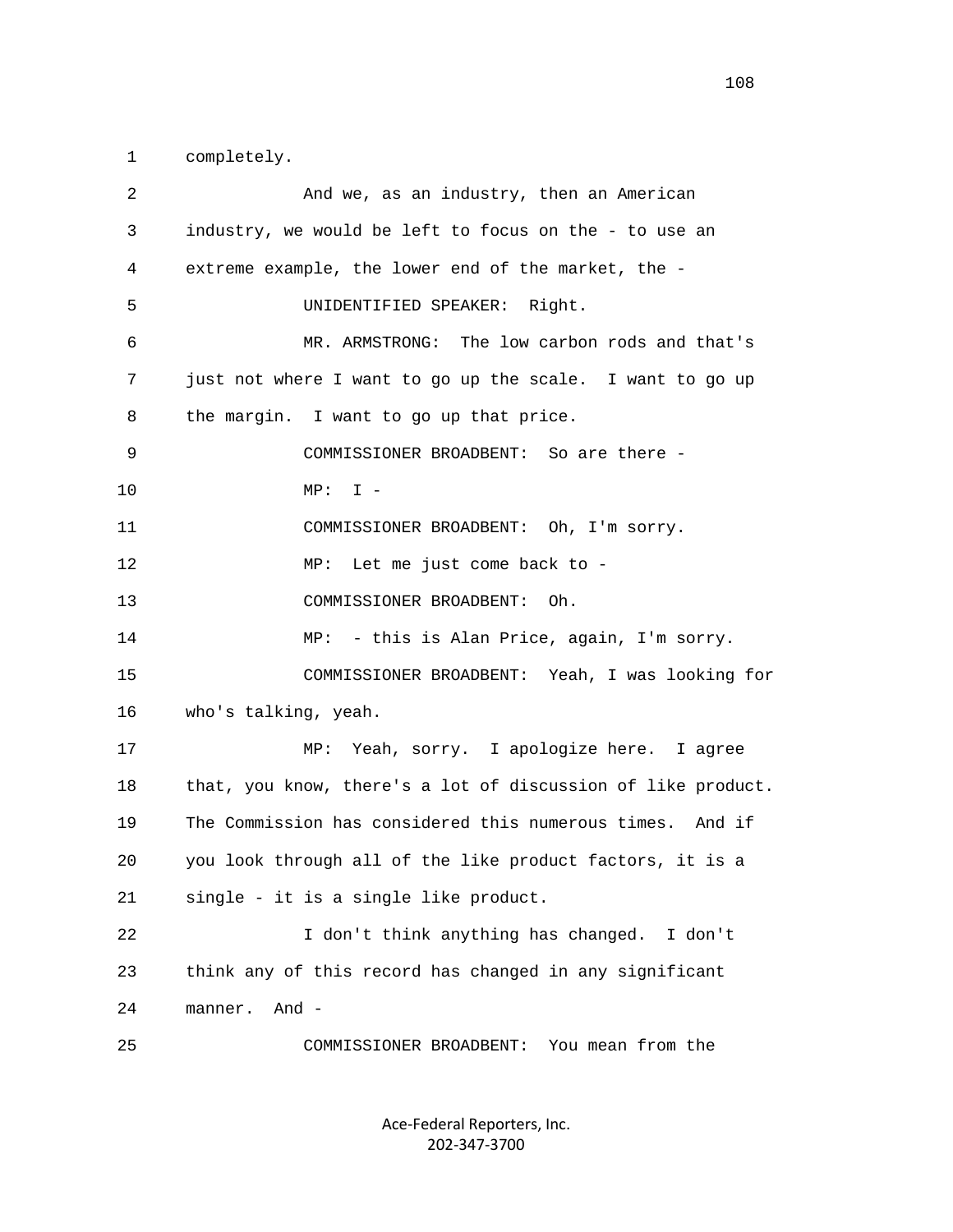1 prelim? 2 MP: From the prelim or from prior 3 investigations. And - 4 COMMISSIONER BROADBENT: Well, it wasn't argued 5 in prior cases. 6 MP: Actually, it was. 7 COMMISSIONER BROADBENT: Was it? Was it? 8 MP: There was a different argument in the China 9 case - 10 COMMISSIONER BROADBENT: Oh. 11 MP: - on this issue that one party came 12 forward with. And so for so - 13 COMMISSIONER BROADBENT: Okay. 14 MR. PRICE: Certainly argued in the 2002 series 15 of cases. 16 CHAIRMAN SCHMIDTLEIN: Right. 17 MR. PRICE: Yeah. And so, so we can - we'll 18 address it more, but if you look at - so I'm going to take 19 a different way of tact of discussing this for a second. 20 There - the producers that have been presented said it has 21 to be BOF steel. Just take that as a given. 22 One of the major foreign producers that exported 23 of the subject countries in an EAF producer, essentially the 24 same melt shop as Nucor Darlington, the same castor size as 25 Nucor Darlington, the same rolling mill as Nucor Darlington,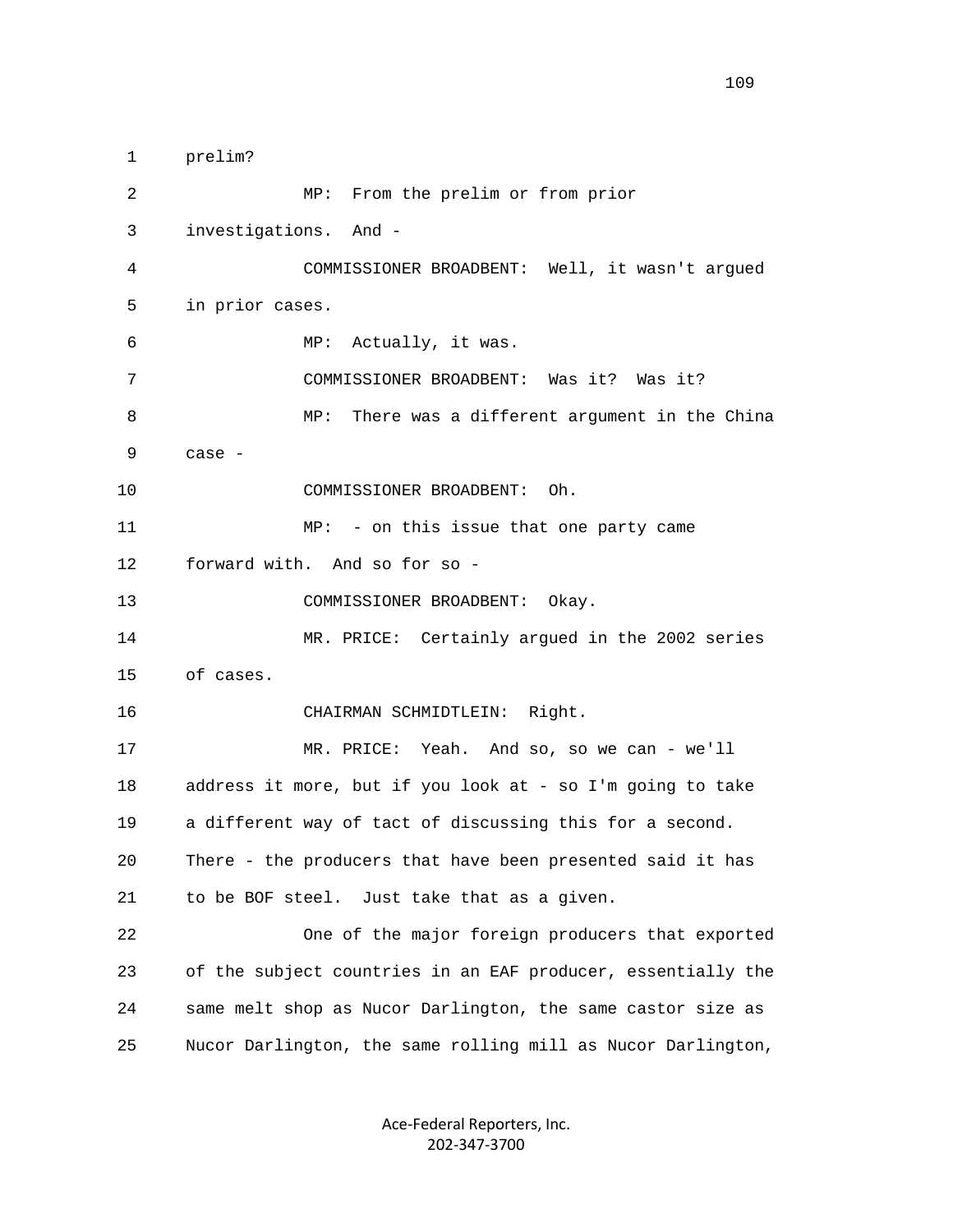1 the same ability to source clean iron units as Nucor

| 2  | Darlington. So if you go - start going down the same - is    |
|----|--------------------------------------------------------------|
| 3  | there a physical difference and is there some magical thing? |
| 4  | You know, the answer is no. Okay?                            |
| 5  | CHAIRMAN SCHMIDTLEIN: Are there other high end               |
| 6  | products that require the same tightly managed process and   |
| 7  | sort of cleanliness of the steel?                            |
| 8  | MR. NYSTROM: Yeah, Eric Nystrom, Nucor.<br>And               |
| 9  | just to comment on that, absolutely, you know, we make some  |
| 10 | products that would be aircraft quality that could be        |
| 11 | bearing quality, parts that go into high rotating            |
| 12 | applications that are very safety critical, that have very   |
| 13 | exacting specifications regarding inclusion size and         |
| 14 | cleanliness and so forth.                                    |
| 15 | So again, they're different, but the - there                 |
| 16 | are some very technically engineered products that and       |
| 17 | varying quality type applications. So again, just there's    |
| 18 | some differences, but -                                      |
| 19 | And those are made in the<br>CHAIRMAN SCHMIDTLEIN:           |
| 20 | same -                                                       |
| 21 | MR. NYSTROM: All made in the same type of                    |
| 22 | facilities.                                                  |
| 23 | CHAIRMAN SCHMIDTLEIN:<br>Facility and -                      |
| 24 | MR. NYSTROM:<br>Yes.                                         |
| 25 | Okay. All right, my time<br>CHAIRMAN SCHMIDTLEIN:            |
|    |                                                              |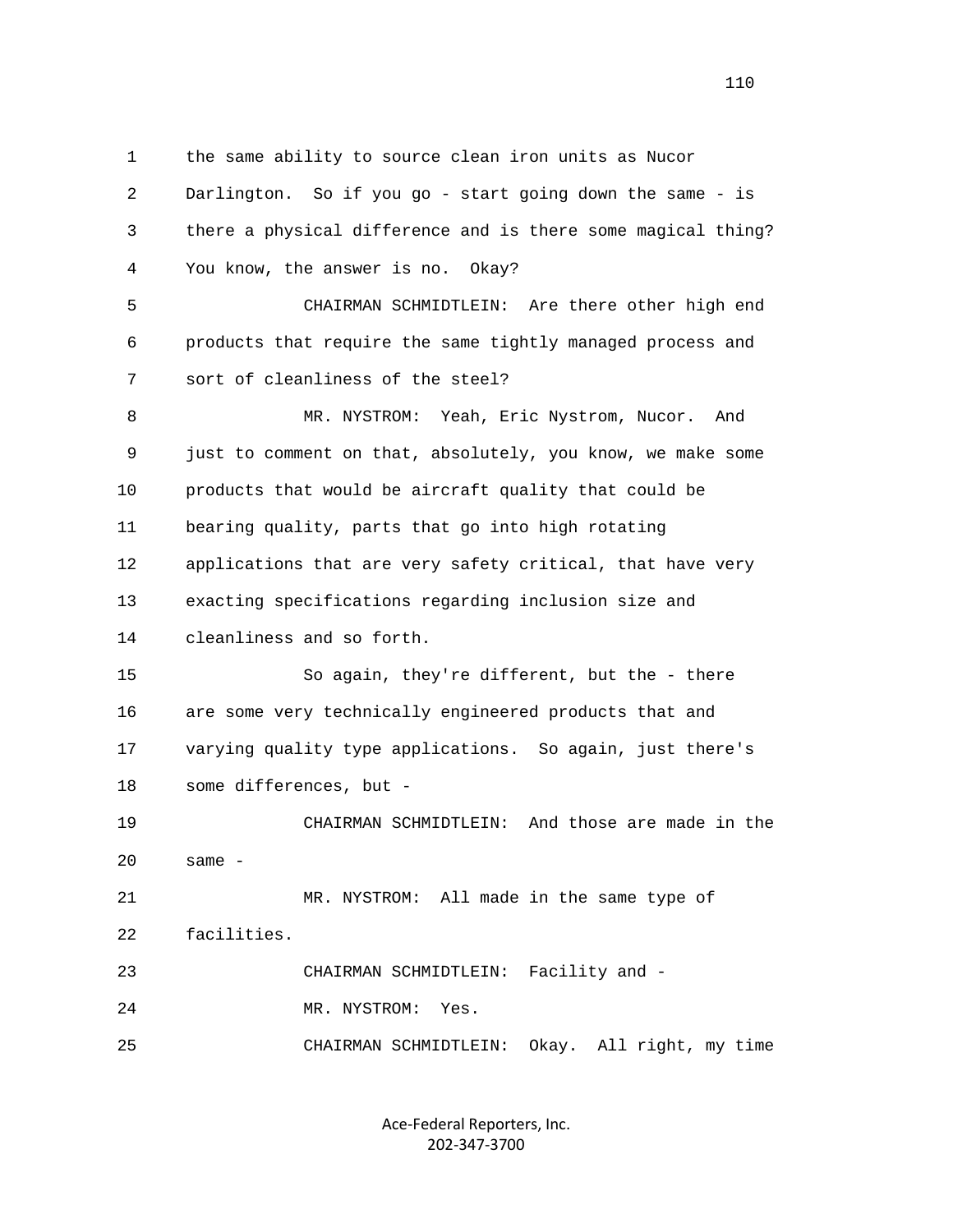1 has expired, so. Vice Chairman Johanson, thank you.

| $\overline{a}$ | Thank you, Chairman<br>VICE CHAIRMAN JOHANSON:                 |
|----------------|----------------------------------------------------------------|
| 3              | Schmidtlein. I concluded my last round of questions            |
| 4              | discussing the plant in Georgetown, South Carolina.<br>I'd now |
| 5              | like to talk a little bit about the plant in Lorain, Ohio.     |
| 6              | Respondents dispute that subject imports explain the closure   |
| 7              | of the Republic's steel facility in Lorain, Ohio, pointing     |
| 8              | instead to among other matters the Ilene - the idling of       |
| 9              | U.S. steal and major bar producer and the decline in oil gas   |
| 10             | And this can be seen in the American Wire<br>markets.          |
| 11             | Producers Association brief at page 25. How do you all         |
| 12             | respond to these claims regarding the plant in Lorain, Ohio?   |
| 13             | MR. PRICE: So a lot of that discussion relates                 |
| 14             | to the whole melt shop and actually what they were selling     |
| 15             | to U.S. steel were semis essentially going into the - to       |
| 16             | their tube operation.                                          |
| 17             | From 2008 forward, the - when they shut down                   |
| 18             | the BOF shop in Lorain, that plant was supplied from Canton,   |
| 19             | Ohio with EAF melt from Canton. And that melt continued to     |
| 20             | supply the wire rod operations to the best of our knowledge,   |
| 21             | all the way until the shutdown.                                |
| 22             | So the wire - they made wire rod. They're a                    |
| 23             | They did ultimately cannibalize as they<br>wire rod producer.  |
| 24             | were hemorrhaging money, their ability to make 5.5             |
| 25             | millimeter product and were probably at about 7.5 when they    |

Ace-Federal Reporters, Inc. 202-347-3700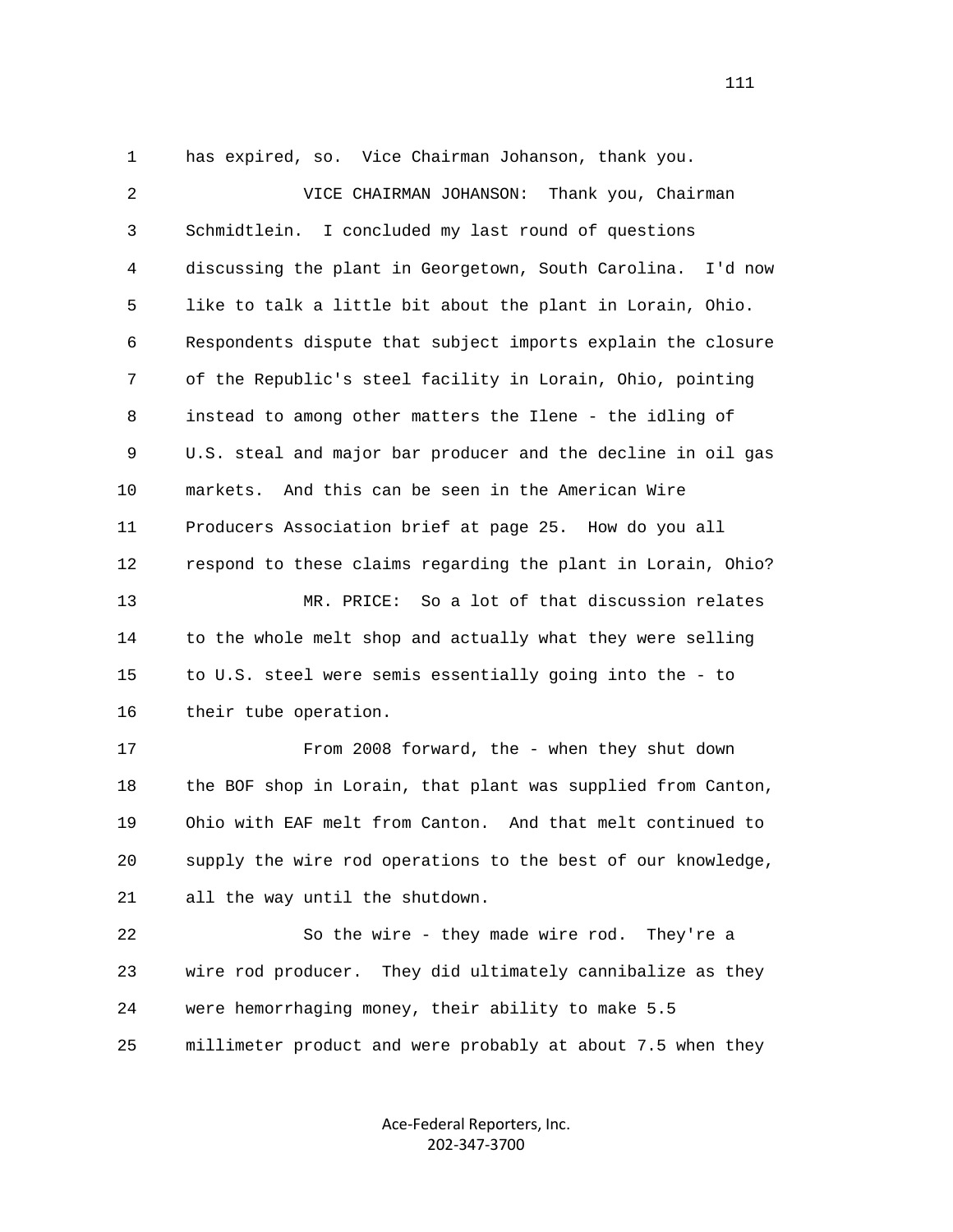1 exited, but they made it. They make it. They make high end 2 such as the colt heading quality that Nucor makes, that 3 Charter makes, and a bunch of products make such as the 9254 4 type product for suspension springs, all wire rod. They 5 exited this business because they, as far as we can tell, 6 and what they said was because of the import of this 7 product.

 8 Now there were other things going on in Lorain. 9 Certainly, their OCTG business was a different issue than 10 this issue of imports. This contributed to that.

 11 VICE CHAIRMAN JOHANSON: Thank you, Mr. Price. 12 Okay. I'm going to move on to something else. There's been 13 quite a bit of discussion about scrap in this investigation. 14 Could you all please explain what events contributed to 15 changes in scrap prices since 2014?

 16 MR. ARMSTRONG: Commissioner, Chris Armstrong 17 from Keystone. Scrap prices effectively vary. Well, scrap 18 prices particularly recently have varied quite wildly on the 19 market relatively to what they did before and it has been a 20 factor of many things, a factor of seasonality effects like 21 other industry. And that's a demand issue and a supply 22 issue. And as - and that includes the export of scrap to 23 some of the countries that are in effect in on part of this 24 case.

25 And what they offer to pay the scrap at the port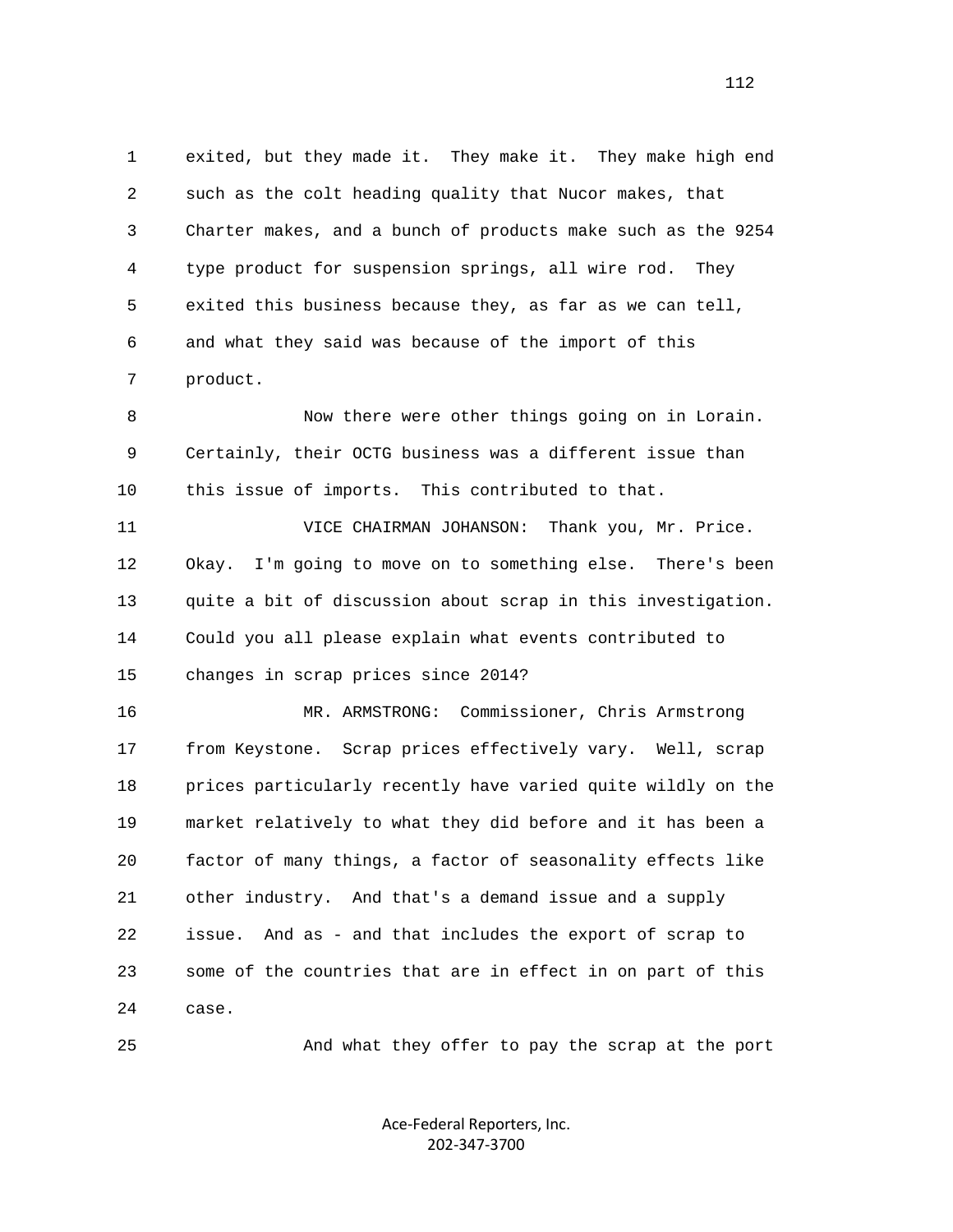1 when it's exited is quite wildly reported and so forth. And 2 so for example, that's the demand side.

 3 On the supply side, you can get to a point which 4 happened I'm - I can't think more, something like 12 to 18 5 months ago, where the price of scrap got so low that 6 literally it was completely not worth the while of the scrap 7 merchants to even supply it, process it, and literally scrap 8 yards shop - close shop.

 9 And so that again created a bounce at the bottom 10 and scrap came up. All of these. So it's a rapidly traded 11 market and it's all - it's almost traded like a commodities 12 market in terms of there are certain - there are markets 13 throughout the country of which Chicago being one of the 14 market where we particularly trade for our scrap on that 15 market, but we will go all over the country trying to find 16 our scrap and the various grades of scrap that we need and 17 so on and so forth. So it really is a complicated supply 18 and demand effect that ends up resulting in the - affecting 19 what the end price of scrap is.

 20 It really is something that is effectively given 21 to us. So it's not as if we control the price of scrap 22 other than if demand on the basis of - that we don't demand 23 it for example.

 24 So many plants, for example, have shut down 25 annually to do maintenance. We just did ours in October.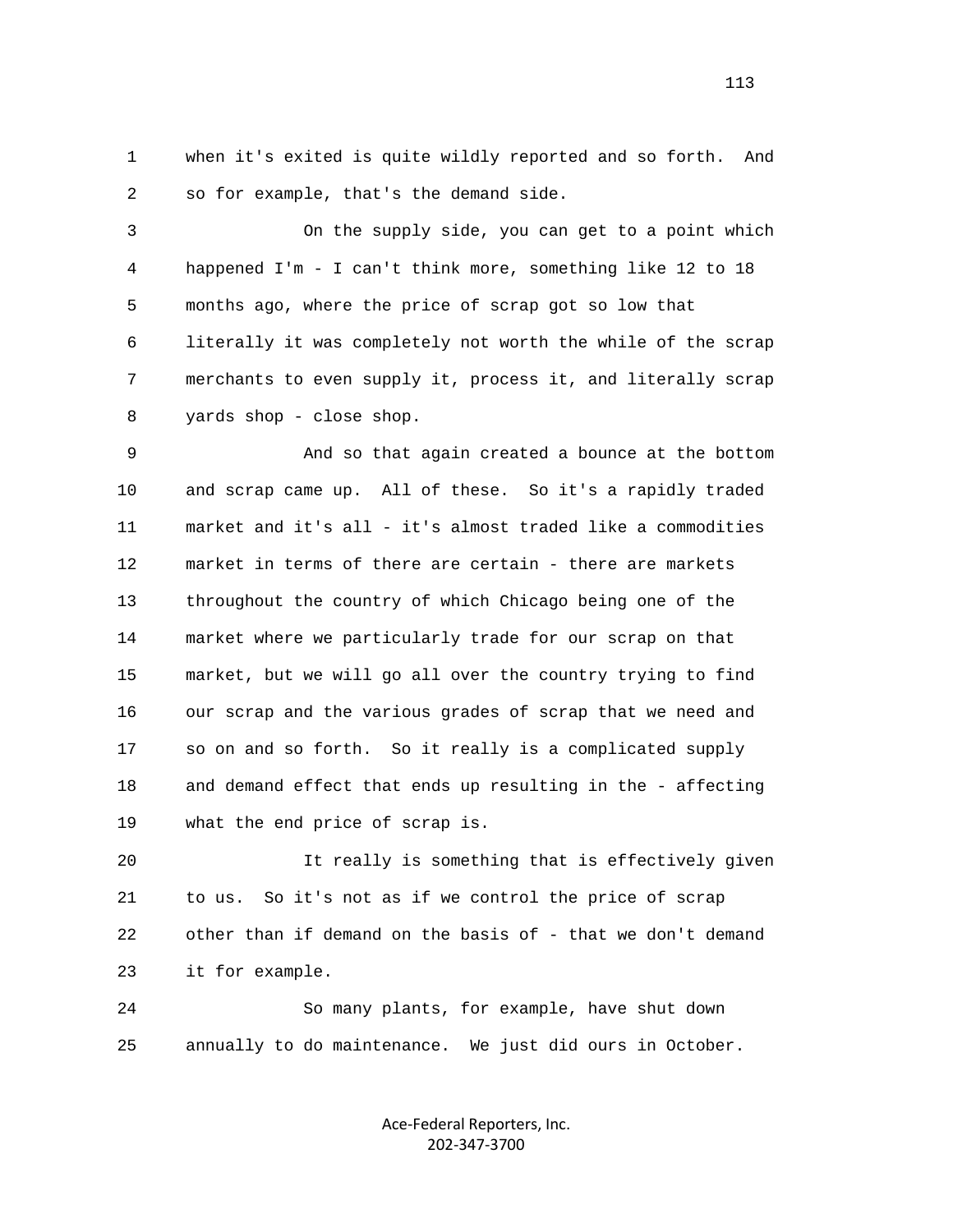1 And as a result of that, for example, in our little market, 2 the scrap price went down, because we just didn't demand 3 scrap at that point, because we were shut down. So the 4 vagaries on a weekly basis are quite sensitive as well. 5 MR. NYSTROM: Eric Nystrom, Nucor. The 6 additional comment I would add is scrap is for sure, it's 7 traded on a global basis. It's a global commodity. And it 8 affects our scrap prices here in the States whether 9 material's being exported creates shortages here, drives up 10 local prices and so on. So scrap pricing is, as Chris 11 mentioned, it's not just a local phenomena. It's a 12 worldwide phenomena. And you know, we basically transact at 13 the market prices. 14 VICE CHAIRMAN JOHANSON: Do scrap prices rather 15 than any post-petition effects explain price increases later 16 in the period of investigation? 17 MR. CANOSA: Marcelo Canosa with Gerdau. Does 18 the end of the investigation meaning end of 2016? 19 MR. ROSENTHAL: So the petition was filed at the 20 end of the first quarter of 2017. So I just want to make 21 sure that everyone's got the right time periods here. So if 22 the question you're asking is whether it's scrap prices that 23 increased in the second and third quarters extending - 24 VICE CHAIRMAN JOHANSON: Yeah, towards the end 25 of the POI?

> Ace-Federal Reporters, Inc. 202-347-3700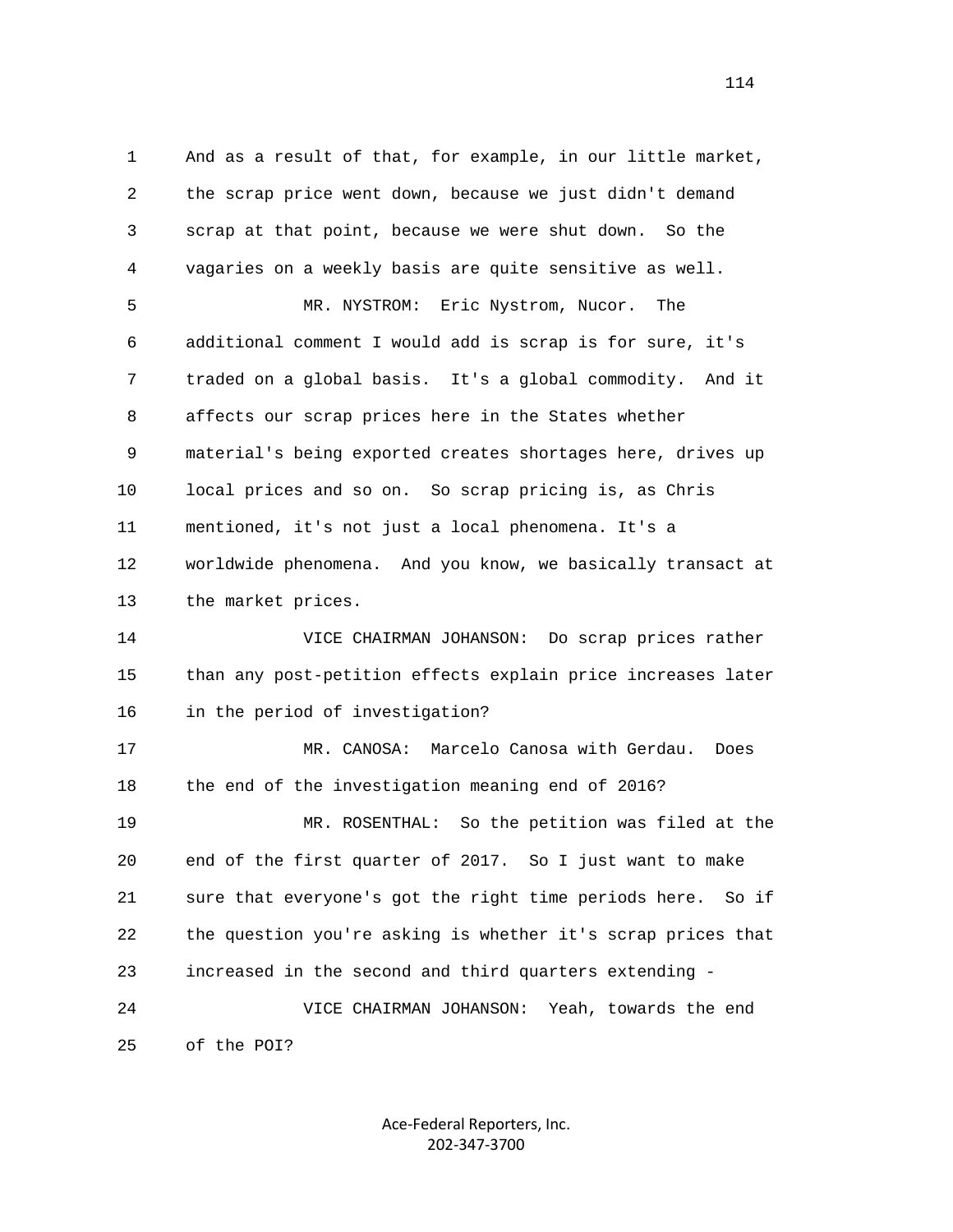1 MR. ROSENTHAL: Okay. So that's - so no, he's 2 not talking about '16. 3 MR. CANOSA: Okay. 4 MR. ROSENTHAL: So he's talking about 5 post-petition would be second - 6 VICE CHAIRMAN JOHANSON: Right, yes, 7 post-petition. 8 MR. ROSENTHAL: Okay. That's - 9 MR. ASHBY: Steve Ashby at Keystone, 10 Commissioner. Scrap is very difficult to predict. What the 11 industry has done a really good job of telling our customers 12 what happens with scrap and prices certainly have moved up 13 and down with that independently, based on what happens with 14 scrap, but I want to make clear that that's not the only 15 costs that we have in our business. We have lots of other 16 costs that are involved in manufacturing our products. And 17 in the end, scrap's just a very small - well, is a big part 18 of that, but it's certainly a part that our customers 19 understand. And when we try to describe other costs, it 20 really doesn't matter. It always gets down to the price. 21 VICE CHAIRMAN JOHANSON: Okay. Thank you. Mr. 22 Nystrom? 23 MR. NYSTROM: Yes. Eric Nystrom, Nucor. Just to 24 add, you know, and I think you're referring to the 2017 time 25 frame. We've seen scrap. You know, it's moved a little.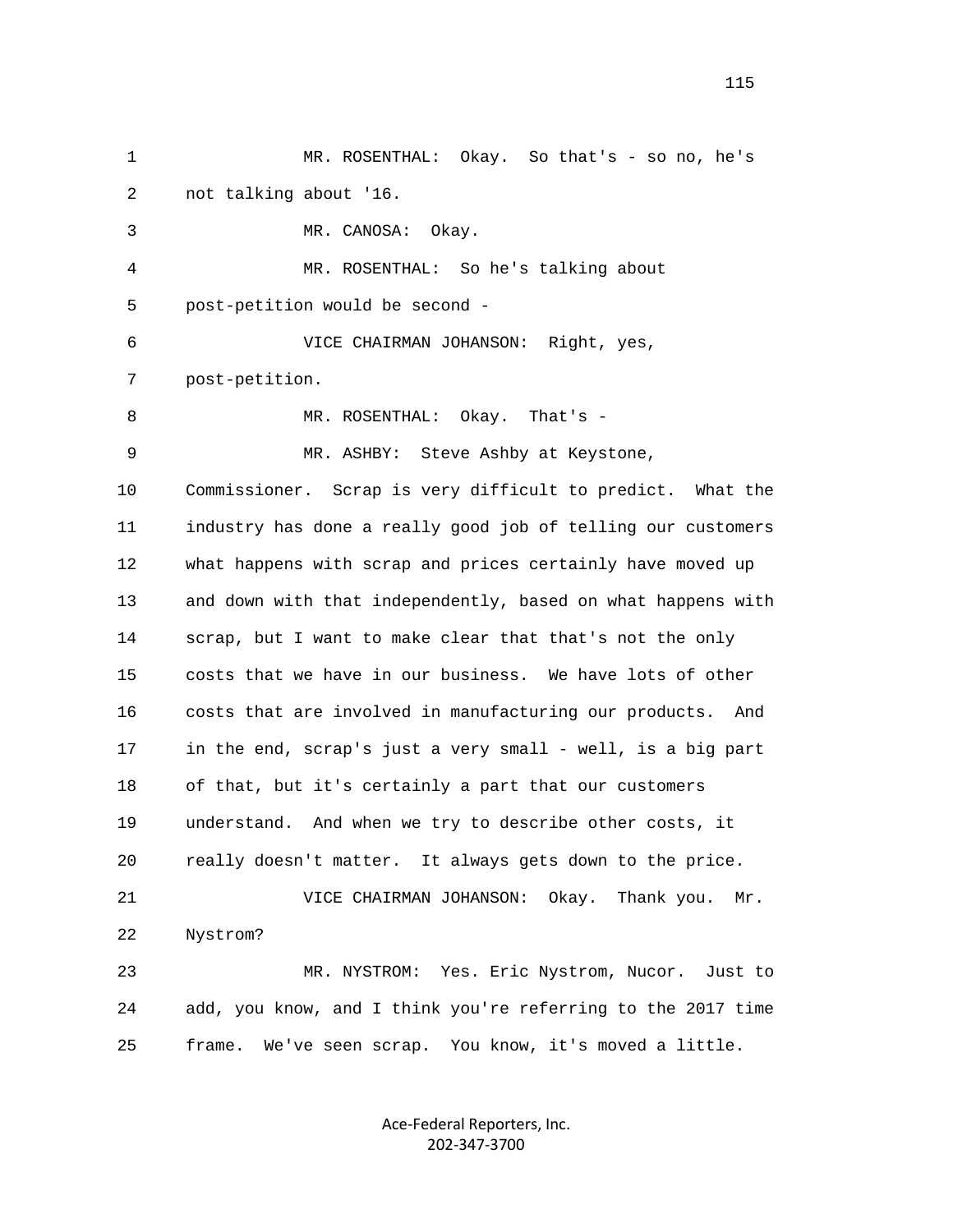1 Maybe been up and down. And there may be pricing increases 2 that are - that correspond to when a scrap change occurs, 3 but we - again, we announce price increase. It doesn't 4 mean you get to realize it. And it's absolutely our goal 5 to, you know, we have to follow supply and demand in the 6 market. And it's our goal to raise our prices above and 7 beyond what scrap prices are able to do.

 8 MR. PICKARD: Commissioner, I'm sorry, Dan 9 Pickard from Wiley Rein. I would just point you to pages 3 10 and 4 of our prehearing brief. In regard to the question of 11 the effect on prices by filing from the petitions.

 12 One of the ways you know that prices increased 13 as a result of the filing of the case rather than scrap is 14 because the purchasers told you so. And although it's 15 bracketed on pages 13 and 14, you'll see numerous pieces of 16 evidence documenting that.

 17 MR. PRICE: Alan Price, Wiley Rein. I actually 18 have a statement here from In Steel. And I'm going to read 19 it to you and then say everything they say about steel 20 applies equally if you substitute the word scrap.

 21 It's not possible to generalize how changes in 22 steel prices, change that scrap prices, impact In Steel's 23 financial results. Ultimately, the relative strength of 24 demand of our products and the competitive dynamics 25 determine whether the margins expand or contract during a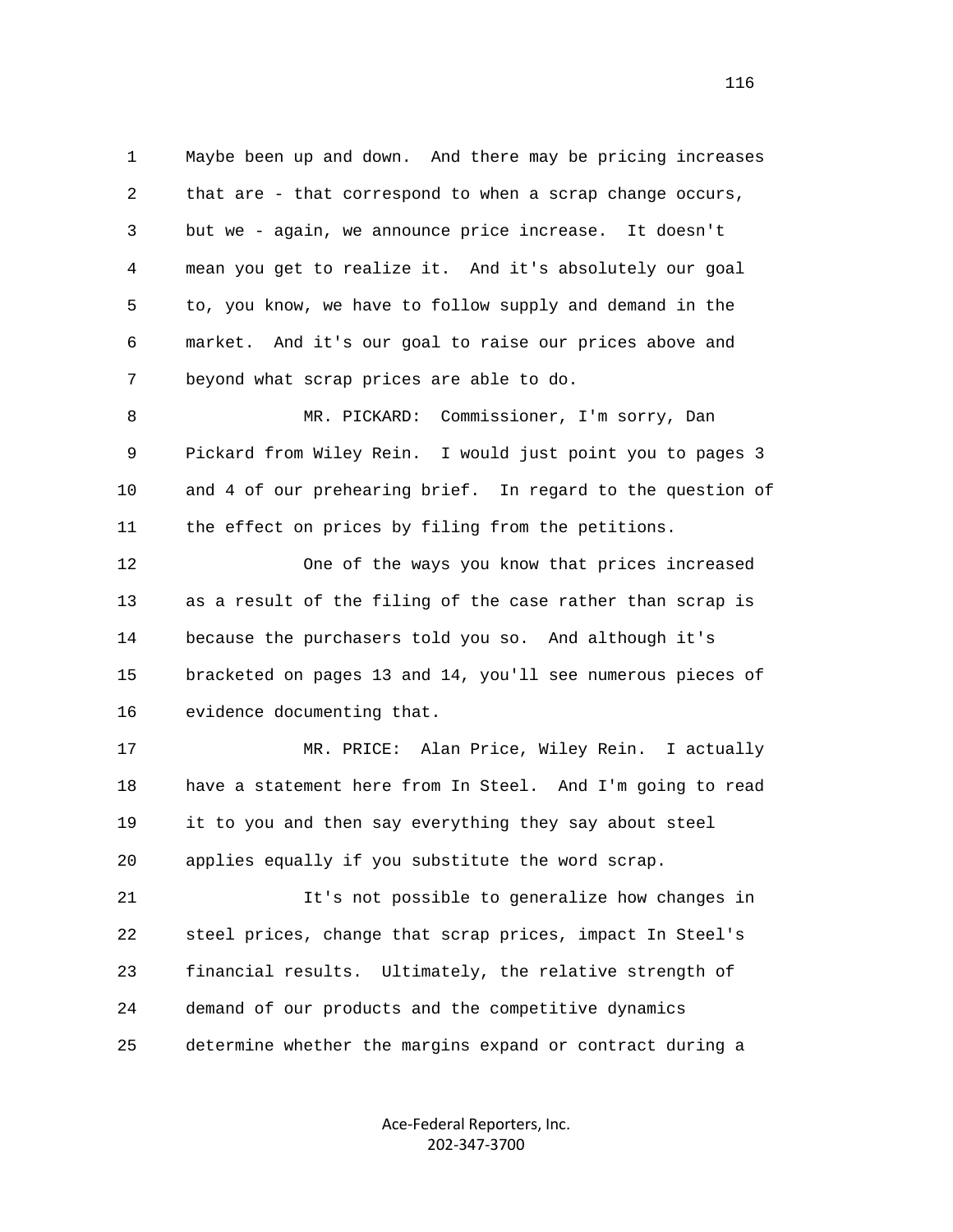1 period of rising or falling wire rod prices.

| 2  | So ultimately, yeah, there's a cost component in             |
|----|--------------------------------------------------------------|
| 3  | some of this, but your ability to expand or contract your    |
| 4  | margin depends on the price pressure and discipline being    |
| 5  | provided by the subject imports. And it's the subject        |
| 6  | imports in this case that had enormous negative impacts on   |
| 7  | the domestic industry's prices. And as the orders - as the   |
| 8  | cases get filed and you start to get some effects of the     |
| 9  | cases, you start to see the industry start to be able to     |
| 10 | increase its spread over raw materials.                      |
| 11 | So again, going back to the recent rebar case,               |
| 12 | which you just decided, where we had captive consumption,    |
| 13 | where we had scrap, where had almost every one of these same |
| 14 | issues out there, we decided that the fact that prices fell  |
| 15 | more than raw materials, okay, which is what we saw, was     |
| 16 | injury and prices effects from the injury.                   |
| 17 | We have the exact same thing whether you look at             |
| 18 | it with raw materials or whether you look at it as cogs, so. |
| 19 | MR. ROSENTHAL: Sorry, one last point there.                  |
| 20 | So post-petition, I wanted you to just see the - sorry,      |
| 21 | Paul Rosenthal. So post-petition, this is what the imports   |
| 22 | looked like. As you heard, there was a surge of imports in   |
| 23 | the second quarter, and I don't believe that despite         |
| 24 | attempts to announce price increases that there were any     |
| 25 | real price increases realized.                               |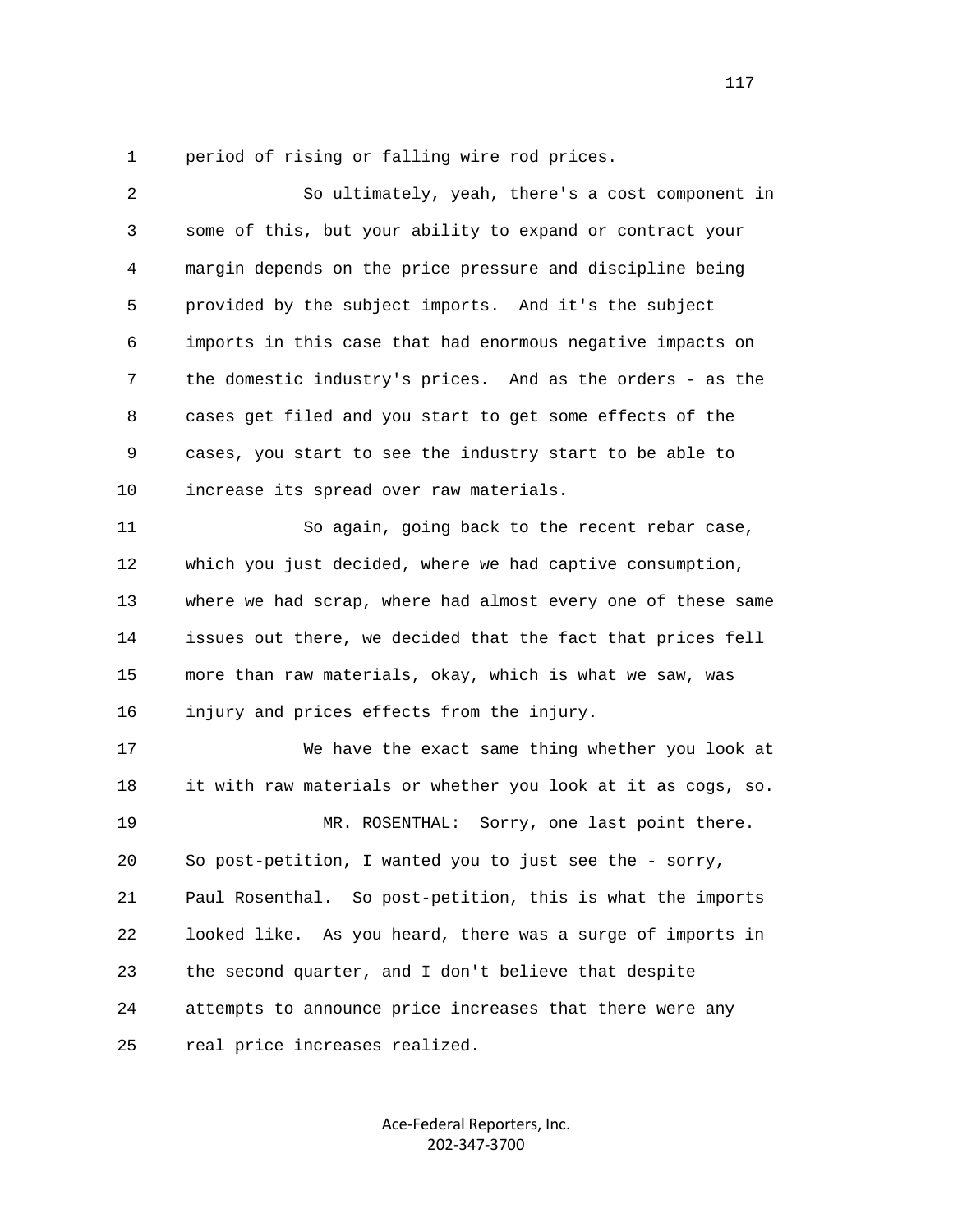1 Most of the improvement, if there is 2 improvement, began to occur as the imports receded as they 3 were facing provisional duties, and it was only in this 4 third quarter that some of the companies were able to 5 improve their pricing because the imports had been leaving 6 the marketplace. Even in that instance, the ability to 7 increase prices has been limited because of so much of the 8 imports that surged into the country in the second quarter 9 were in purchasers' inventories. 10 So they weren't buying as much and weren't 11 willing to buy as much at a higher price as one would have 12 expected or wanted, as Mr. Armstrong testified to a little 13 bit earlier this morning. 14 VICE CHAIRMAN JOHANSON: Thank you, Mr. 15 Rosenthal. My time's expired. 16 CHAIRMAN SCHMIDTLEIN: Commissioner 17 Williamson. 18 COMMISSIONER WILLIAMSON: Okay, thank you. 19 Just a couple of quick questions on the tire cord and tire 20 bead. Do any of your firms source billets from BOF, from 21 the BOS process to produce wire rod, and how often do you 22 buy billets for wire rod, particularly for the 1080 or other 23 grades? If you wanted to do it post-hearing, it's fine. 24 MR. PRICE: We'll do it post-hearing, thank 25 you.

> Ace-Federal Reporters, Inc. 202-347-3700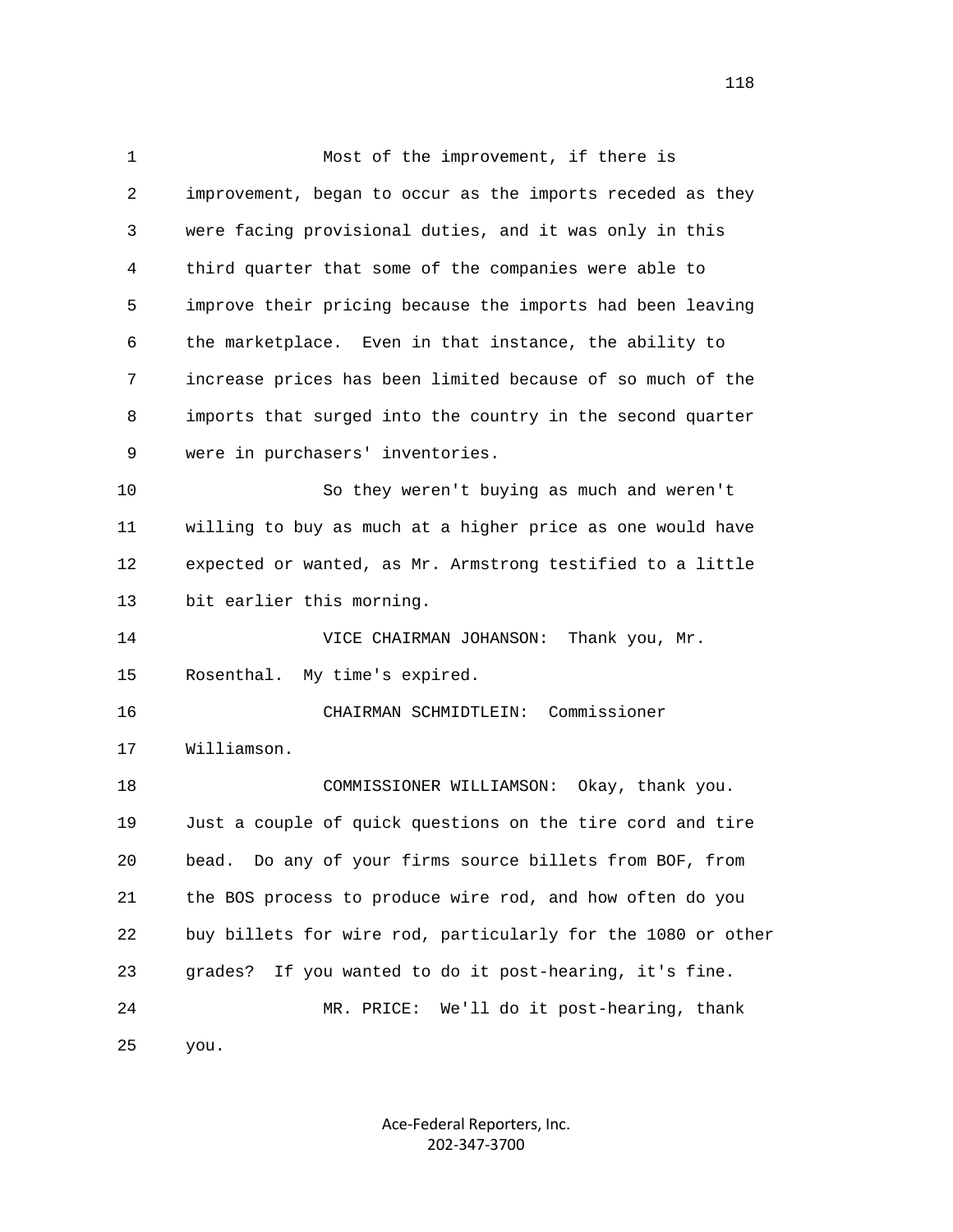1 COMMISSIONER WILLIAMSON: Okay. Are any U.S. 2 producers currently pursuing certifications or capabilities 3 to produce tire cord of a quality greater than the 1080 4 grade, and again that might be a post-hearing one too. And 5 then Table 1-8 shows U.S. production of grade 1080 and 6 higher. Do we know if this production involved any electric 7 arc furnaces? So I'm asking not what you're capable of, but 8 what's actually happening. 9 MR. ROSENTHAL: We'll answer that in 10 post-hearing as well. 11 COMMISSIONER WILLIAMSON: Okay, good. All 12 right, thanks. Okay, turning to another line of 13 questioning. Several of the domestic producers are 14 vertically integrated. Should this factor into the 15 Commission's material injury analysis, and if so how? 16 MR. CANOSA: Marcelo Canosa at Gerdau. We 17 have very small proportion of what we produce goes to our 18 own wire operations, very small, and they're separate P&Ls. 19 So we treat them as an external customer. The price that we 20 transfer to them is market price at the local market. 21 COMMISSIONER WILLIAMSON: Okay, thank you. 22 MR. PRICE: This is Alan Price. From a legal 23 perspective, let's - the captive consumption provision 24 applies in this investigation. So you should be focusing on 25 the merchant market and the harm that occurs to the industry

> Ace-Federal Reporters, Inc. 202-347-3700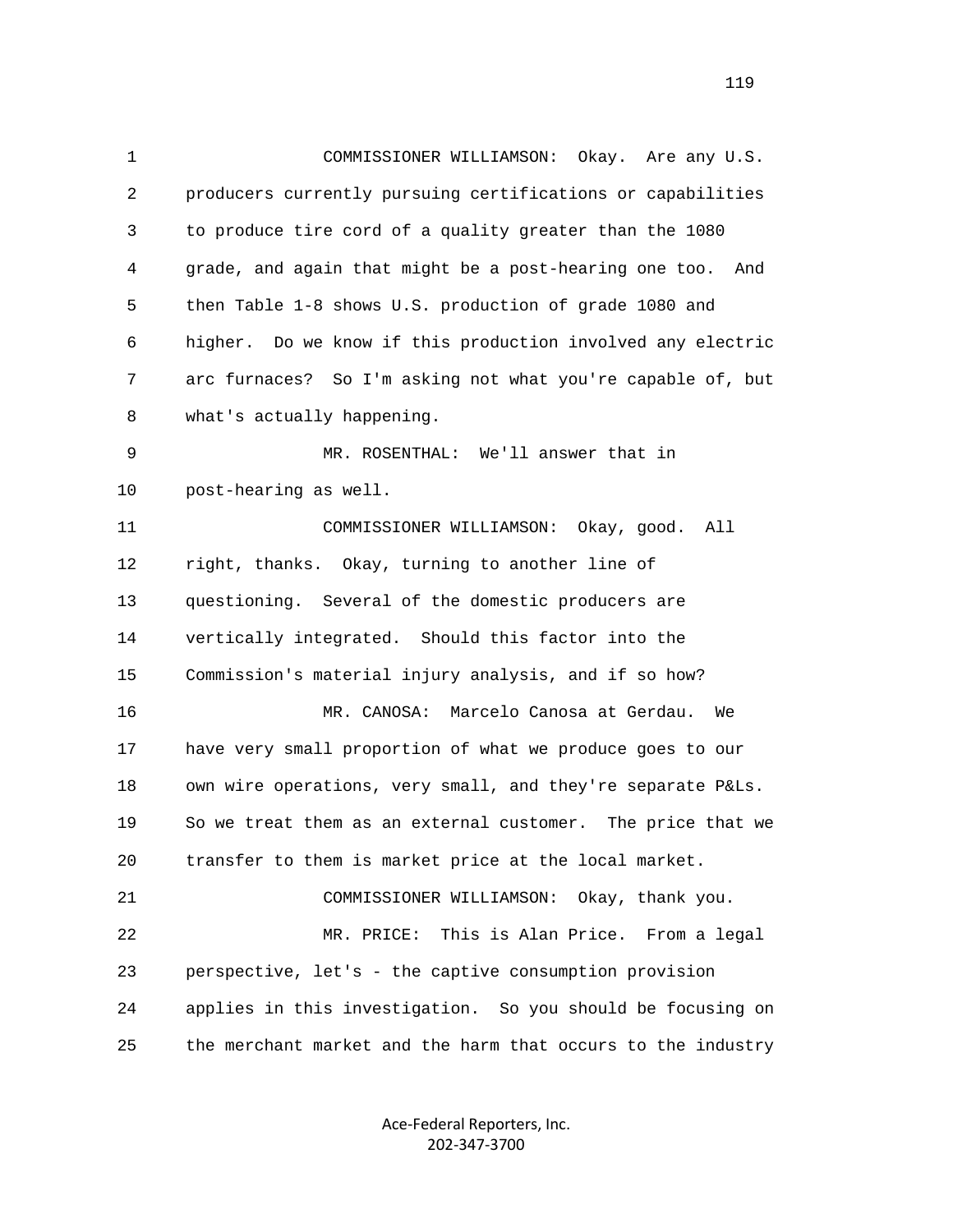1 in the merchant market in terms of your -

 2 BB Alan, closer to your mic please. 3 MR. PRICE: So just from a legal perspective, 4 you know, the captive consumption provision applies here. 5 So in analyzing the industry, you should be focusing on the 6 merchant market portion of it, of the marketplace. 7 COMMISSIONER WILLIAMSON: Okay, good. 8 MR. ARMSTRONG: Chris Armstrong, Keystone. I 9 would ask that it really should just make a difference. We 10 supply rod both to external customers, but by far more rod 11 to external customers than we do to our own internal 12 customers. We supply those rods at market prices, the same 13 market prices so we can - that's the way we can tell how 14 our internal companies are performing against the market. 15 And so the damage that has happened to us, 16 which overshadows what we do to our integrated practices, 17 has occurred on the rod as a result of the imports, and what 18 we've had to do chasing those imports down. To the extent 19 that we've grown on an integrated basis, is purely as a 20 strategic reaction to that harm and damage caused to us by 21 losing rod volume and margin as a result of the imports. 22 COMMISSIONER WILLIAMSON: Okay. The reason 23 why I'm asking this is if there's a mill who experiences 24 issues with supplier availability of wire rod, does the firm 25 fulfill contracts and outside orders before covering its own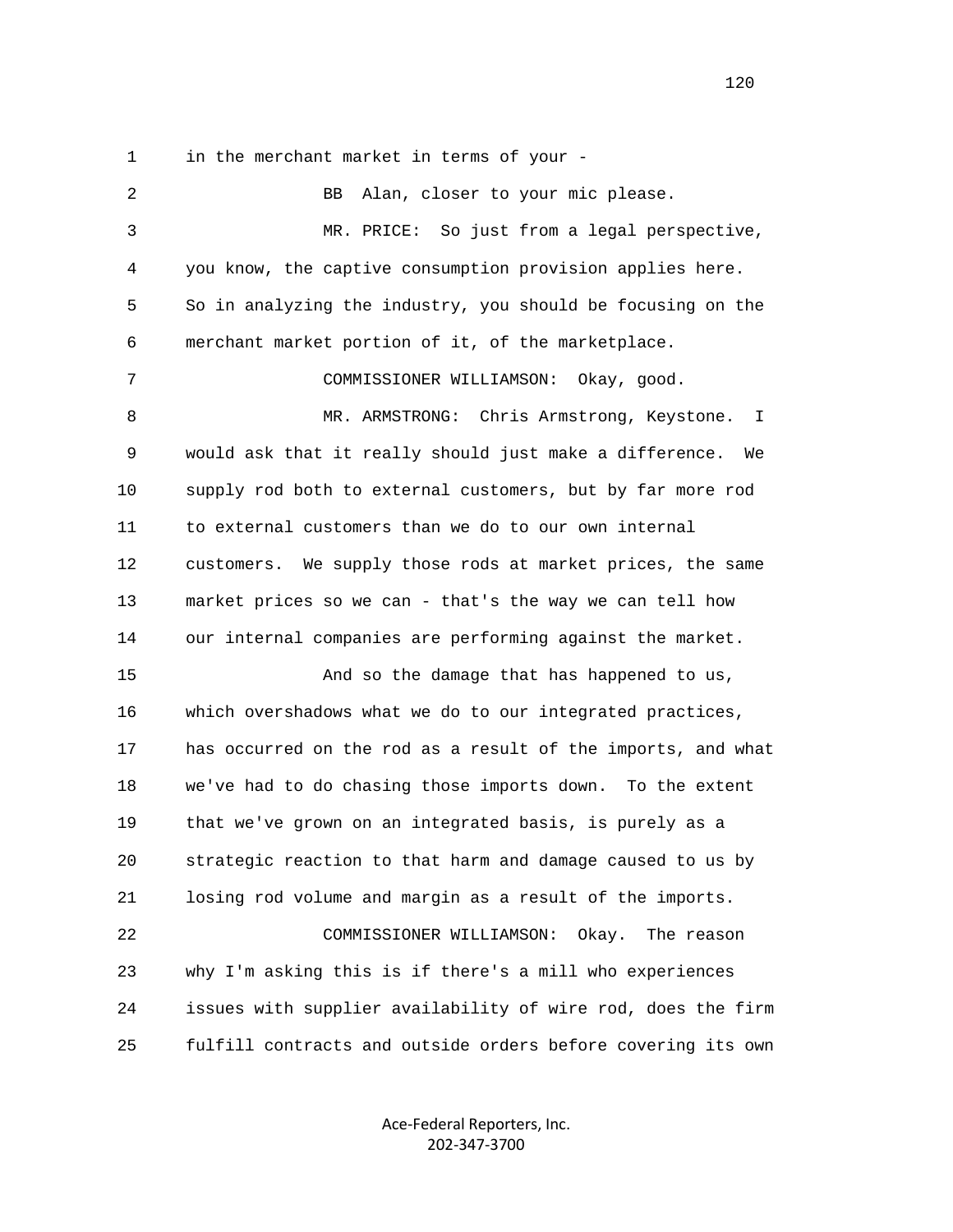1 internal needs for downstream wire rod?

| $\overline{a}$ | MR. ARMSTRONG: Chris Armstrong, Keystone.                    |
|----------------|--------------------------------------------------------------|
| 3              | No, quite the opposite actually. I can attest to the fact    |
| 4              | that we will place on hold, push back our own internal needs |
| 5              | of rod to satisfy external rod requirements.                 |
| 6              | If you think about it, it makes both rational                |
| 7              | and business sense, because I can hold inventories for my    |
| 8              | own internal customers at those plants and at my plant, and  |
| 9              | therefore maximize my sales by making rod for the external   |
| 10             | customers when they want it, and making rod for my internal  |
| 11             | customers when those external customers don't want my        |
| 12             | production capacity and then I hold that rod.                |
| 13             | COMMISSIONER WILLIAMSON: As long as the                      |
| 14             | downstream people don't get in trouble with their customers? |
| 15             | MR. ARMSTRONG: Well, correct. But the rod is                 |
| 16             | all at - it's transferred at market anyway. So they don't    |
| 17             | get in trouble with their own external customers, because    |
| 18             | effectively what I do is I will buffet inventory so that     |
| 19             | they never are short of volume for their customers.<br>Does  |
| 20             | that make sense?<br>So in a seasonal business where the      |
| 21             | external customers back off the volumes, that's when I can   |
| 22             | make it for my internal customers and then I will place that |
| 23             | in inventory.                                                |
| 24             | I do that purposefully so that I can supply                  |

Ace-Federal Reporters, Inc. 202-347-3700

25 these external customers when they need it on the time lines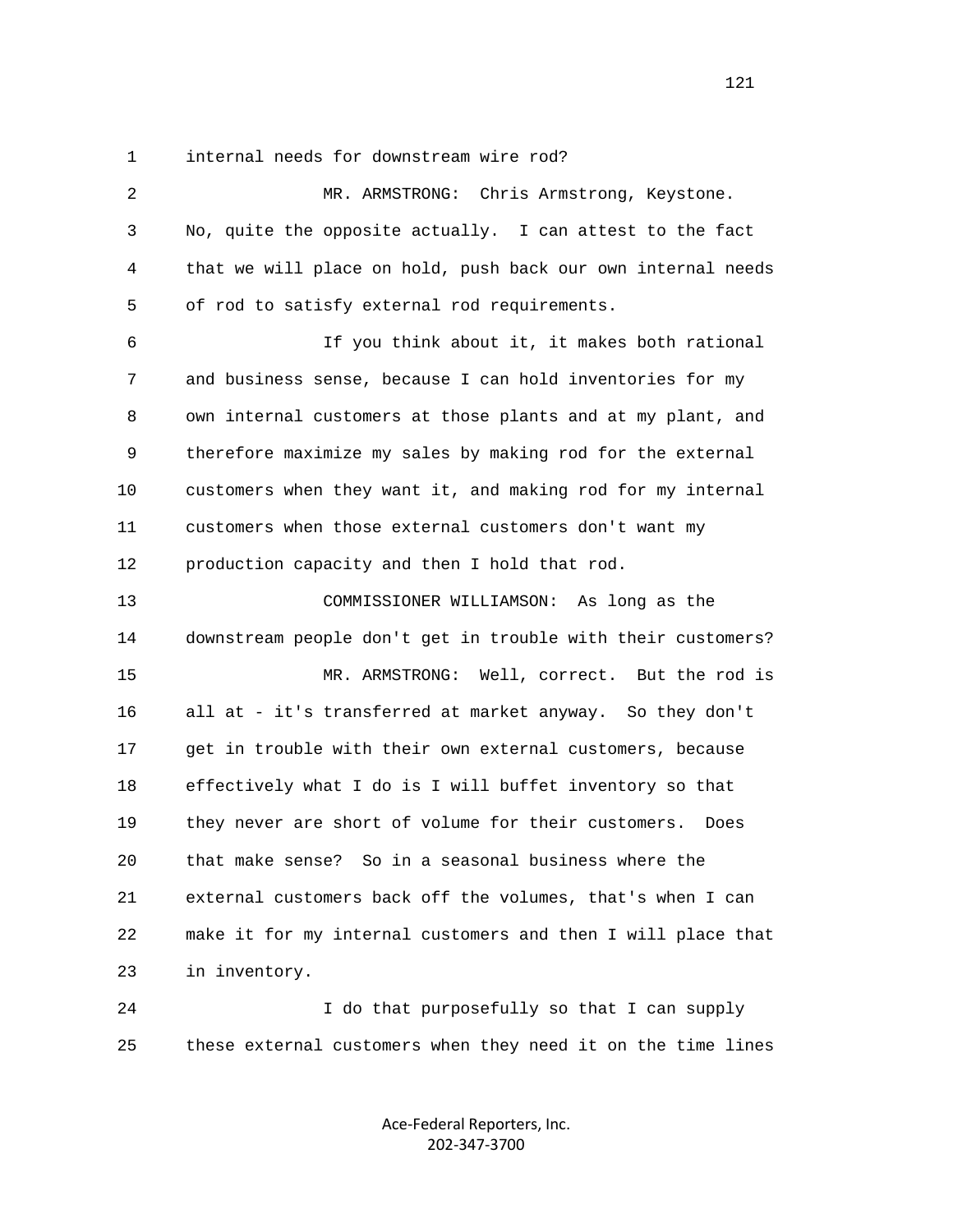1 that they need it. In that way, and hopefully I'm 2 explaining myself in a way that appears ultimately rational 3 and logical, I maximize my volume. 4 I'm not turning - I never want to turn away 5 sales to external customers because I want to maximize. I 6 have spare capacity. So I can always make rod. So quite 7 the opposite. The external customers get service above our 8 internal customers. 9 COMMISSIONER WILLIAMSON: Okay, thank you. 10 MR. NYSTROM: Eric Nystrom, Nucor, and I'll 11 comment. The amount of downstream business that we have 12 that's internal is very small, and our external customers

 13 are going to drive the success of our business. We transact 14 at market prices. We've very careful to treat everybody 15 fairly including external compared to our internal because 16 if we lose that trust with our customers, of course we won't 17 be their supplier of choice.

 18 So we maintain - again, we transact at 19 market, and the amount of business that we have that's 20 internal is relatively and here in recent times I can't 21 remember situations where we haven't had capacity to be able 22 to sell some additional wire rods.

 23 COMMISSIONER WILLIAMSON: Okay, thank you. 24 MS. CANNON: Kathy Cannon. I was just going 25 to supplement that to emphasize if you look at the industry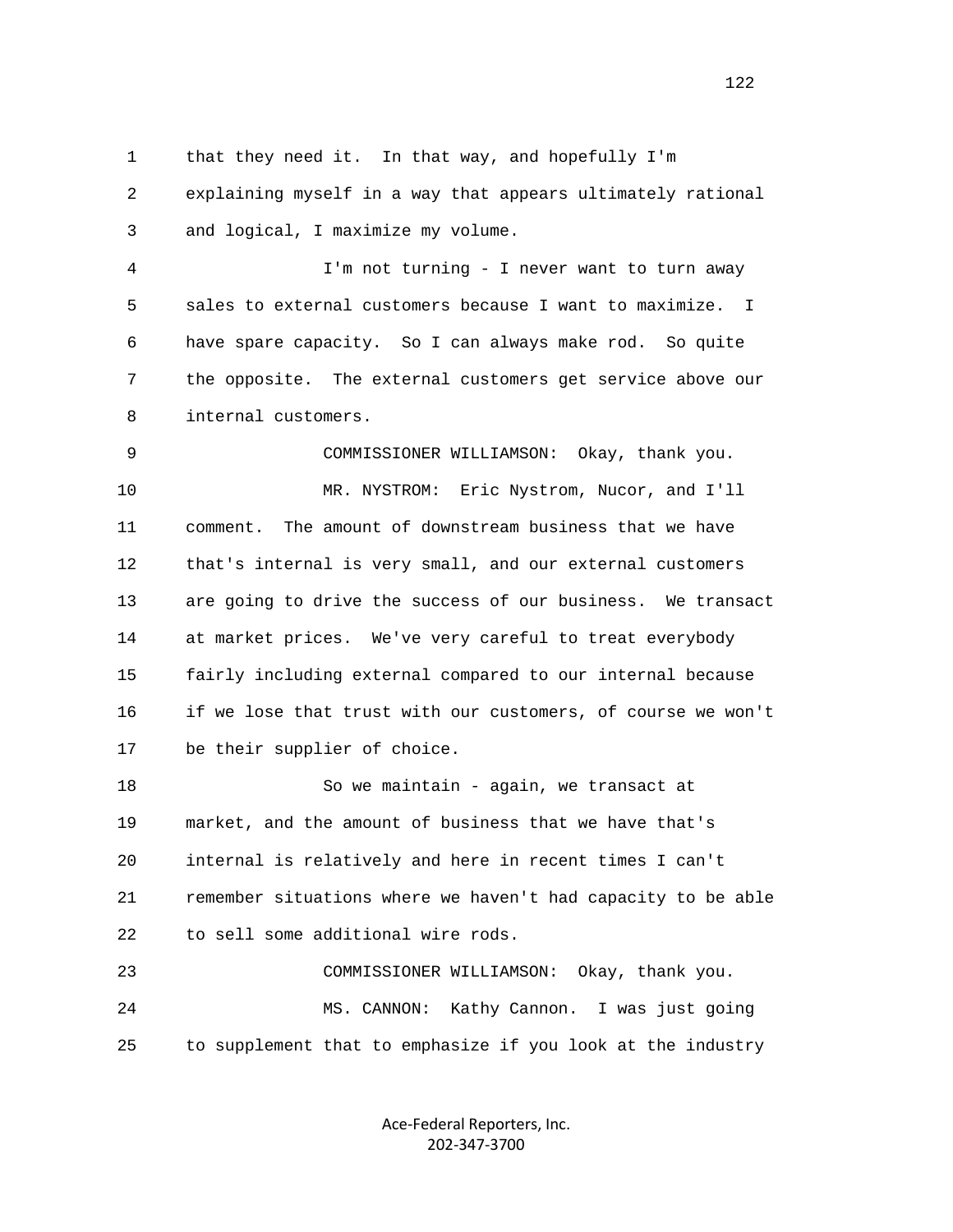1 overall Commissioner Williamson, you'll see there was plenty 2 of idle capacity over this period. So that issue really is 3 only relevant if you're maxed out and you're having to 4 choose between what to do. Here, the industry was usually 5 trying to increase their sales and not having to make that 6 decision.

 7 COMMISSIONER WILLIAMSON: Okay, good. You've 8 almost answered my next question. I was going to ask 9 whether or not the remaining -- do the remaining domestic 10 producers have the ability to supply the U.S. market after 11 imports from China left the market and ArcelorMittal and 12 Republic closed their wire rod mills? Should I assume the 13 answer is yes?

 14 MS. CANNON: The answer is yes, yes. Look at 15 the idle capacity. They were eager to supply the market, 16 but prevented from doing that by the subject imports.

 17 COMMISSIONER WILLIAMSON: Okay, good. Then 18 let's go to the next question. Have any of you been unable 19 to supply wire rod to customers, have been unable to supply 20 it within the time frames requested by a potential customer? 21 MR. ASHBY: This is Steve Ashby at Keystone. 22 So certainly during the Period of Investigation we were able 23 to supply everything. During the first nine month of this 24 year, we didn't turn down any business whatsoever, and

25 recently some customers that were buying imports because of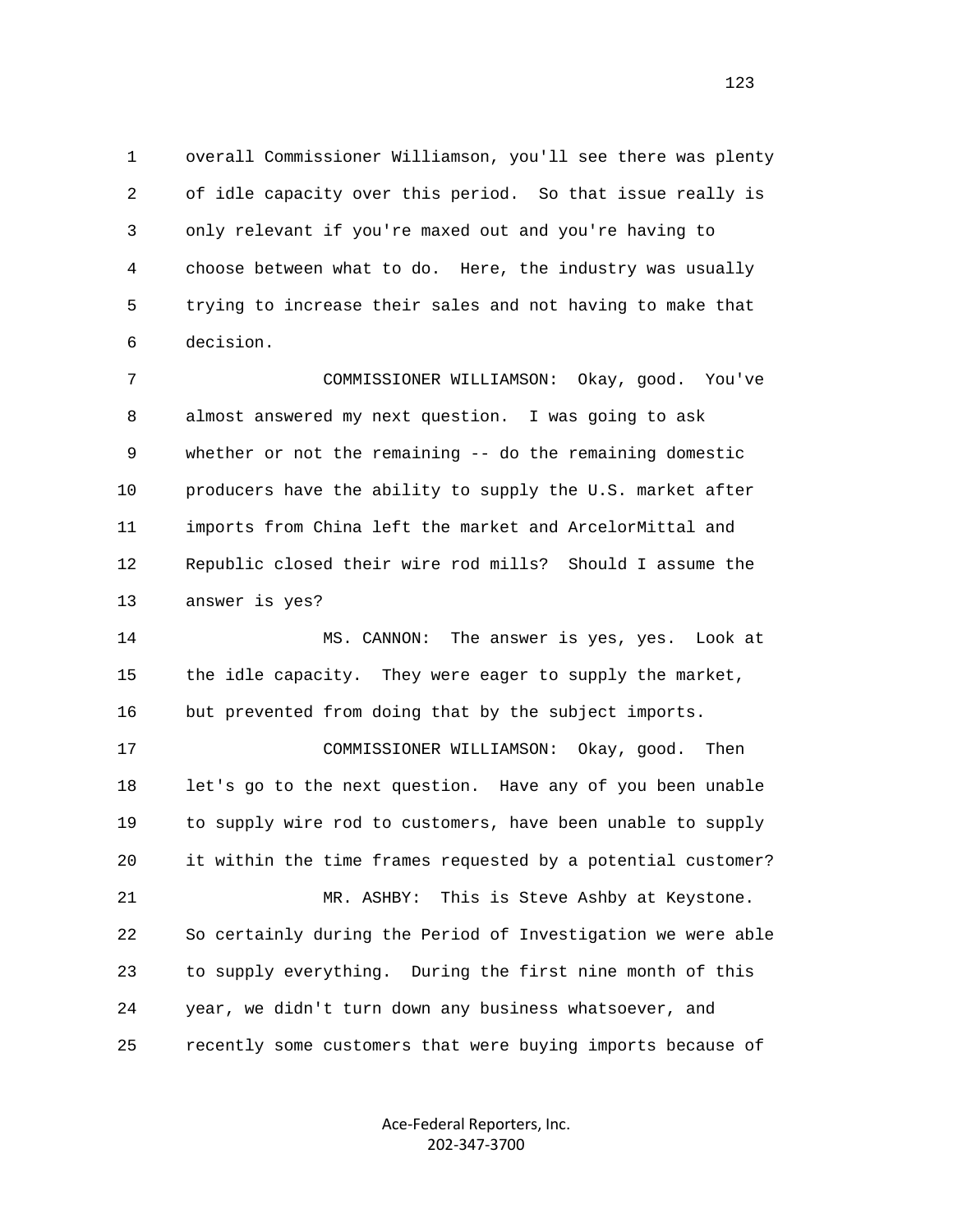1 the case that we're talking about today have had some 2 concerns and asked for some quick lead time positions that 3 we haven't been able to accommodate.

 4 But I can say that we can accommodate them in 5 the next couple of months. It's just a function a getting 6 them back on our order books.

 7 MR. NYSTROM: Eric Nystrom, Nucor. Just to 8 add to Mr. Ashby's comments, when you're operating a steel 9 mill you like to have as much visibility in your order book 10 as possible so you can plan accordingly and be efficient. 11 When you do get a request for a drop-in order, a drop-in 12 large order because some import vessel is late, sometimes 13 it's tough to react without disrupting your schedule.

 14 But in general we have the capacity. But 15 sometimes there are time frame constraints based on 16 requested needs that materialize that maybe weren't 17 foreseen. So I would say overall we've got more than enough 18 capacity, but sometimes there are requests that come at a 19 very short time frame, which aren't able to be met without 20 total disruption of our other customers, and even some of 21 the current orders that we have on the books.

 22 COMMISSIONER WILLIAMSON: Okay, thank you. Do 23 spot prices affect short or long-term contract prices, and 24 if so how?

25 MR. NYSTROM: Eric Nystrom, Nucor. The vast

Ace-Federal Reporters, Inc. 202-347-3700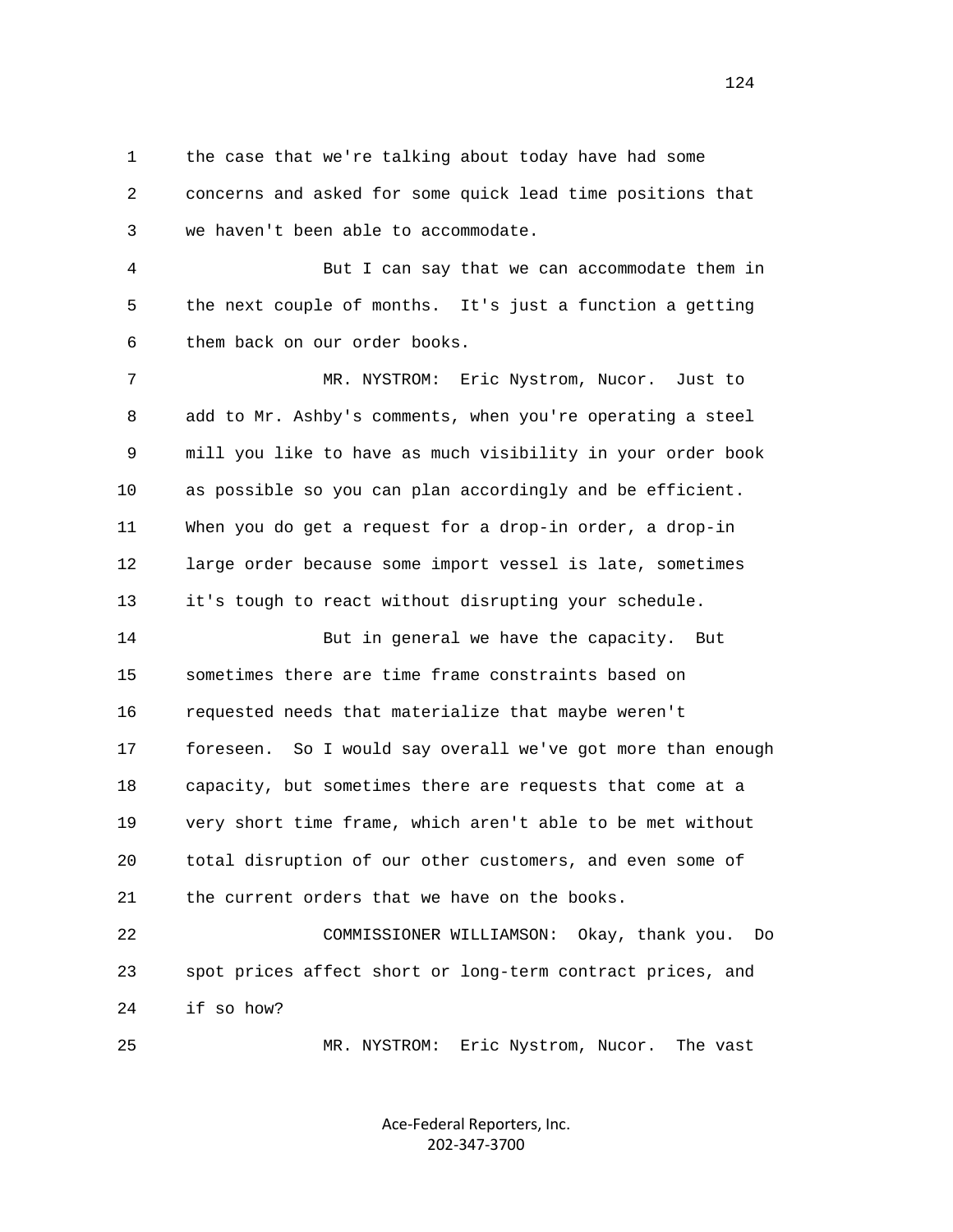1 majority of wire rod is sold on a spot basis, and there are 2 programmed pricing pieces of business. I hate to even 3 really call them contracts, because they're not what you 4 call binding contracts. So first I would correct that. 5 And in fact when spot prices get so low, you 6 find you quickly how unbinding those contracts are. So 7 let's refer to it as contract pricing and they tend to be 8 more maybe intermediate length, three months, six months, 9 and they have a pretty quick and immediate effect on your 10 ongoing pricing. But again, the most wire rod in business 11 is sold on a spot- type basis. 12 COMMISSIONER WILLIAMSON: Thank you. I just 13 have a couple of quick questions. Mr. Nystrom, you 14 mentioned something about I think your third, third quarter 15 was the most important generally for the industry. I was 16 just wondering why, given the variety of uses for the 17 product? 18 MR. NYSTROM: I don't think that was me. I 19 believe that Mr. Armstrong on the third quarter. 20 COMMISSIONER WILLIAMSON: I'm sorry. 21 MR. ARMSTRONG: I'm sorry. Could you repeat 22 the question? 23 COMMISSIONER WILLIAMSON: I heard early on 24 something about the third quarter being the most important, 25 that you expect that was when you would do your best and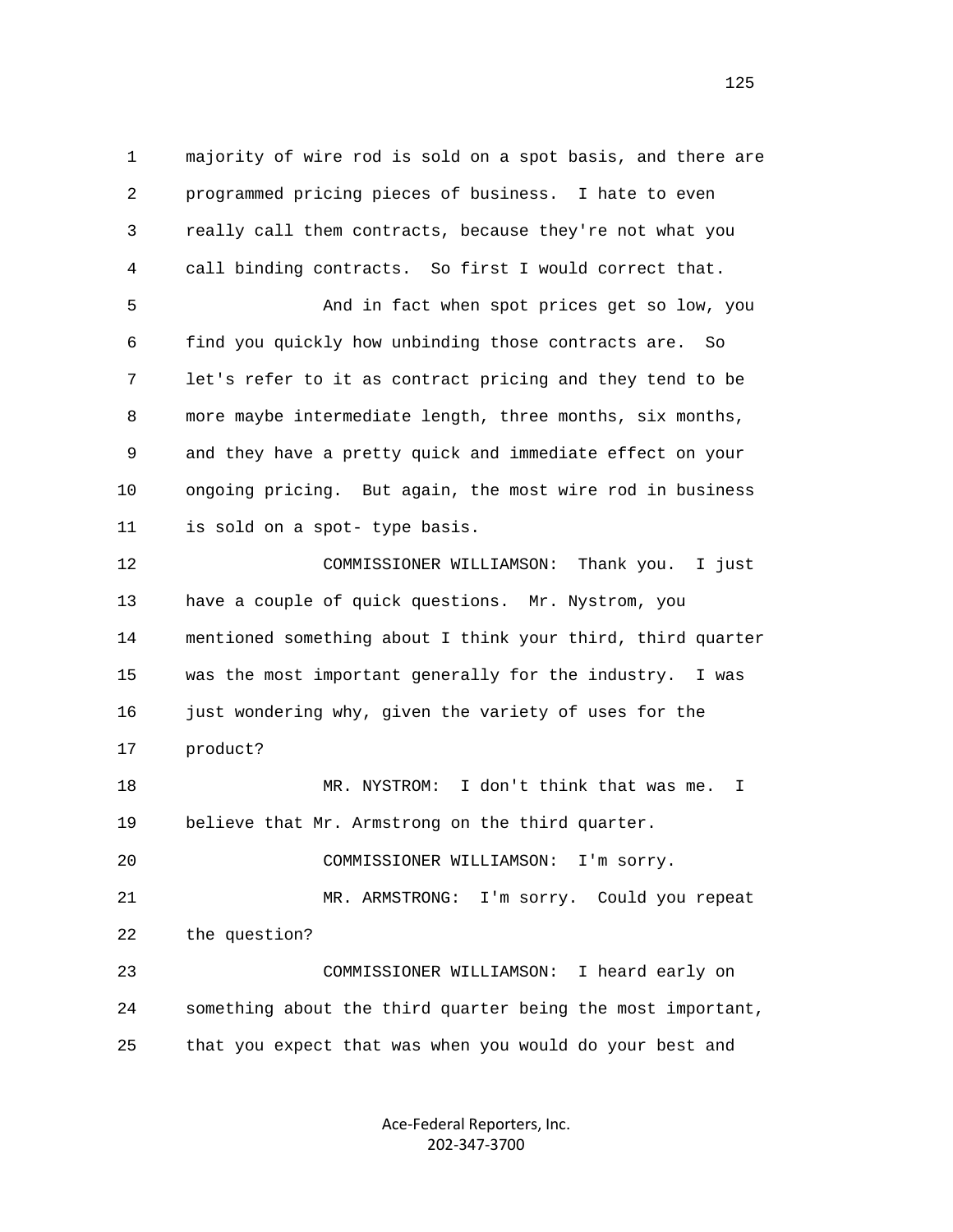1 that hadn't happened when your - but I was just curious why 2 that third quarter was so important, given the variety of 3 uses of the product? 4 MR. ARMSTRONG: Because of the seasonality of 5 the item, uses of the product, that there is a habit or 6 coincidence of all the seasonalities basically combining 7 together to produce a very good shipment quarter for us in 8 the third quarter, historically speaking. 9 COMMISSIONER WILLIAMSON: Okay, yeah. 10 MR. PRICE: Alan Price. Just I think there's 11 some construction applications that tend to get more 12 seasonal in this. So you'll even see if you look at the 13 three quarter '16 data compared to the full year '16 data. 14 You just see - you actually see profits that are lower for 15 the full year than the first three quarters because there's 16 some seasonal, you know, there's some seasonal effects in 17 all of this too. 18 COMMISSIONER WILLIAMSON: Okay, and it's 19 primarily in construction? 20 MR. PRICE: Yes. 21 COMMISSIONER WILLIAMSON: Construction uses? 22 MR. PRICE: Yeah. 23 COMMISSIONER WILLIAMSON: Okay. That's what I 24 was just trying to figure out. One last quick question. 25 Mr. Nystrom you talked about -- when you were talking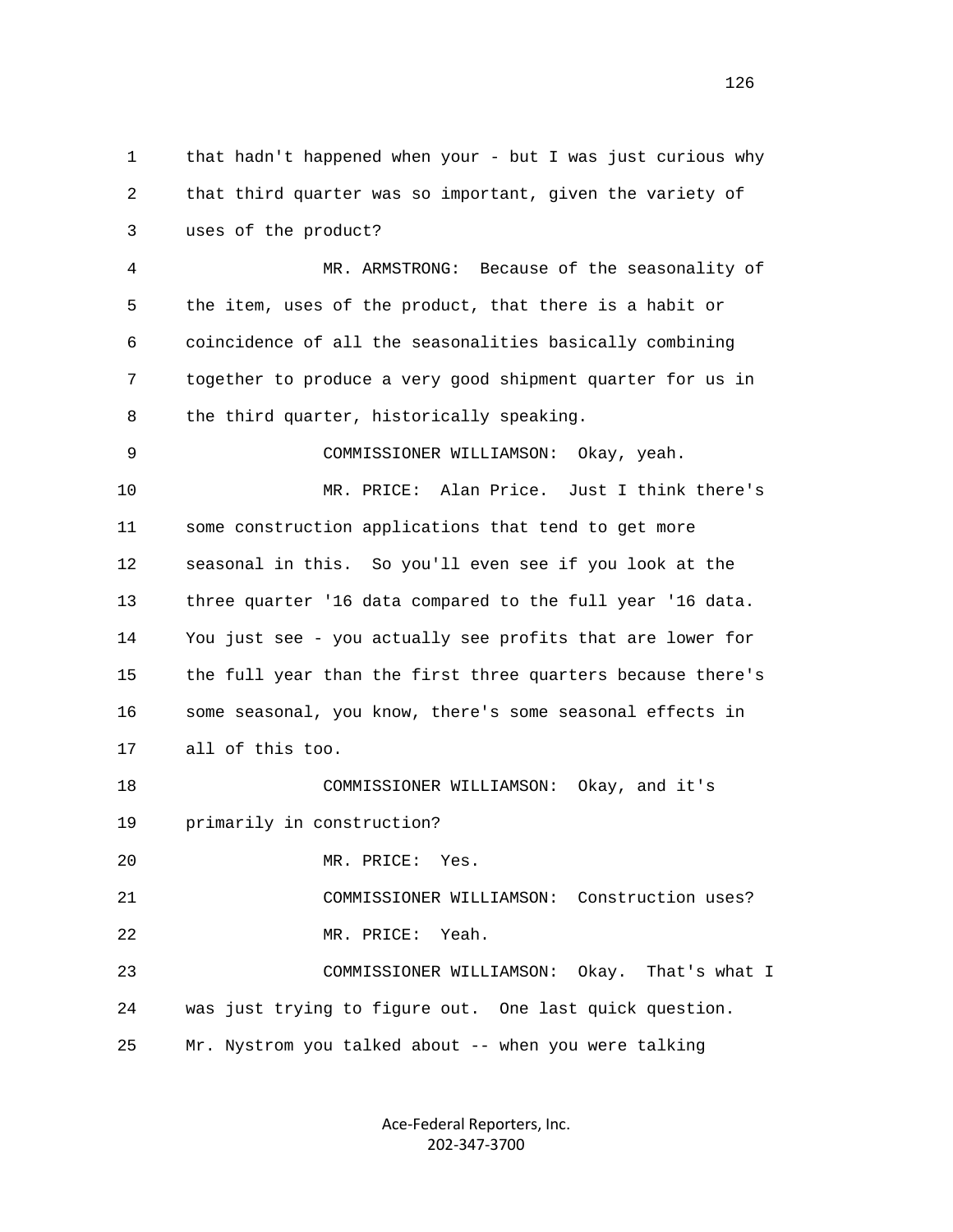1 about tire cord and tire bead, I think you made a 2 distinction between what people might produce, and I wasn't 3 sure if that was of any significance. Is the same thing, 4 same company that produces the tire cord going to produce 5 the tire bead too or -- there may not be a distinction 6 that is worth talking about.

 7 MR. NYSTROM: Yeah. Speaking from Nucor's 8 standpoint, we're just at the beginning stages of producing 9 tire bead, and we're pretty excited about moving through 10 that process and developing more and more advanced tire bead 11 applications and evaluating the tire cord into the future. 12 But yeah, it's made on the same equipment, if that's what 13 you're referring to.

 14 So you know, obviously many steel mills can 15 produce - around the world can produce both bead and cord 16 on the similar equipment. Today at Nucor we are not. 17 COMMISSIONER WILLIAMSON: And do you - 18 apparently you just do the bead first and then move up to 19 the cord? 20 MR. NYSTROM: That's correct. The bead's a 21 little more forgiving than the cord. 22 COMMISSIONER WILLIAMSON: Okay, good. Thank 23 you for all of those answers.

 24 CHAIRMAN SCHMIDTLEIN: Commissioner Broadbent. 25 COMMISSIONER BROADBENT: Yeah. This is for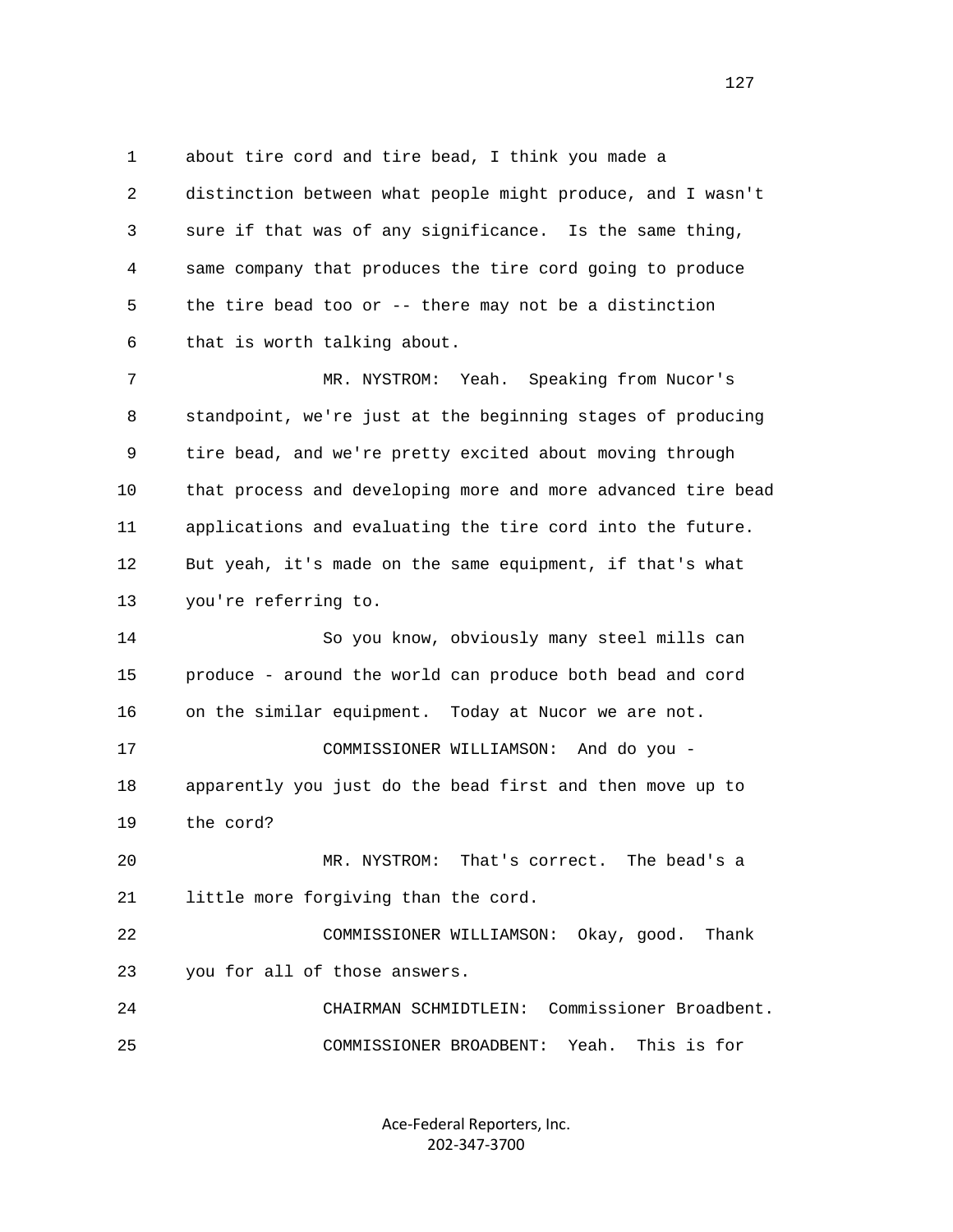1 Mr. Armstrong and Mr. Nystrom. Why is it so difficult for 2 your companies to find opportunities to export? You know, 3 we've got 16 cases, 16 countries all trading in our market, 4 importing here, trading globally. You guys are strong, big 5 companies. Why don't you export at all in this product 6 area? 7 MR. CANOSA: Marcelo Canosa with Gerdau. I 8 was actually the export manager for a couple of years in the 9 U.S. for Gerdau Ameristeel. The same competition we see 10 here in the U.S. we see in those countries as well. So 11 mainly because of price. 12 COMMISSIONER BROADBENT: So they're all just 13 producing at an uneconomic price, and it's not worth it to 14 compete there? 15 MR. CANOSA: Absolutely. 16 COMMISSIONER BROADBENT: All 16 countries? 17 MR. CANOSA: Well, I don't know individually 18 all the countries. But the markets that we target as 19 export, which is the closest markets for us, which is 20 Central America, the Caribbean, South America, we had the 21 same pressure from those subject countries in those markets 22 as well. 23 COMMISSIONER BROADBENT: Okay. 24 MR. ARMSTRONG: Chris Armstrong, Keystone. 25 Commissioner, I would echo the comments by Mr. Canosa. It's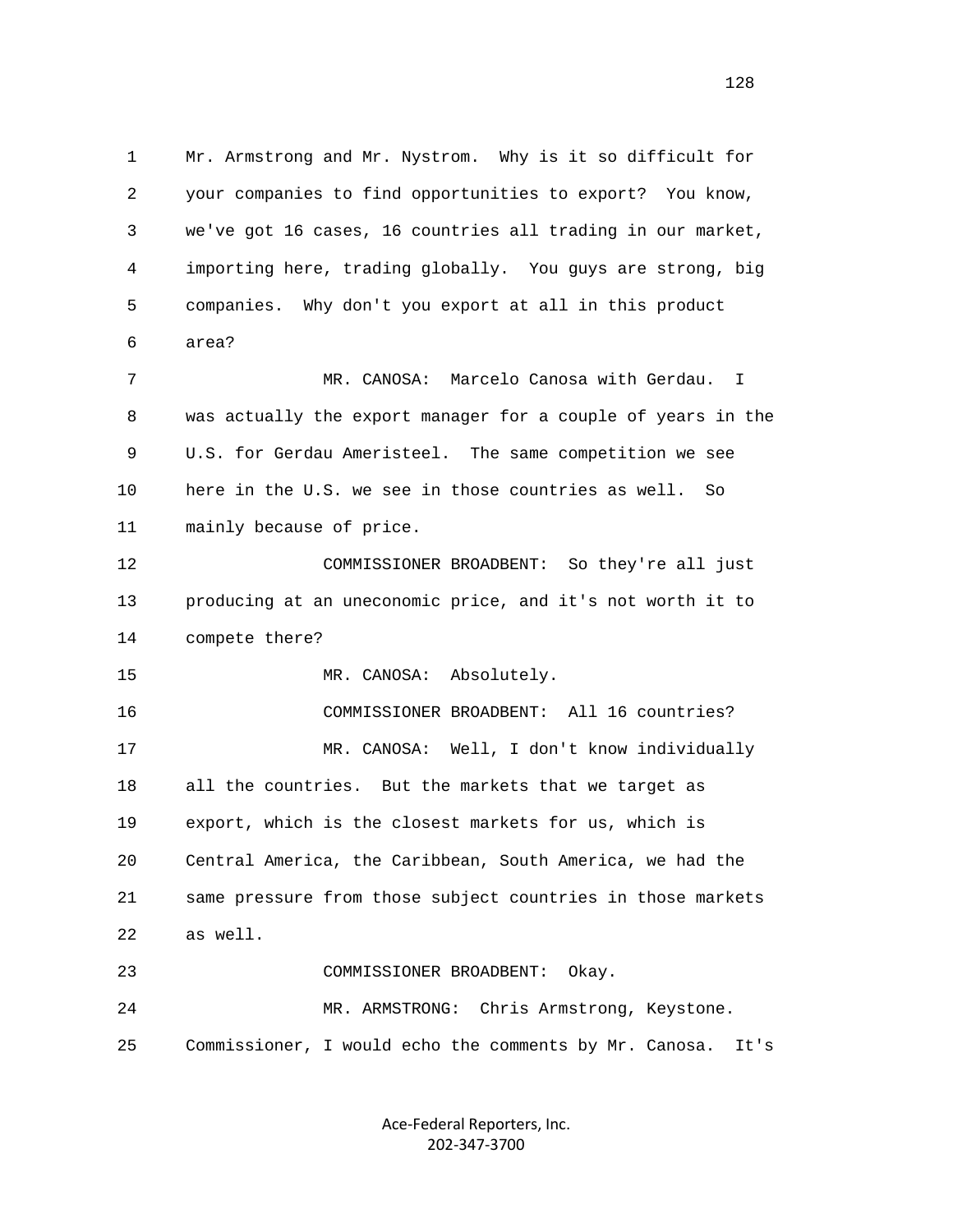1 to do with the prices. We can't basically compete with the 2 prices in the countries that exporting into the United 3 States, and also so effectively we try and concentrate on 4 the customers in the markets that we've historically served 5 in the United States before the imports took away that 6 business.

 7 COMMISSIONER BROADBENT: So it's basically 8 because you can't compete?

 9 MR. ARMSTRONG: I think we could compete if it 10 was there.

 11 MR. ROSENTHAL: Commissioner Broadbent, 12 unfortunately wire rod is - when you consider all the steel 13 products to make, is not one that's most difficult. There 14 are many, many countries who make wire rod. As you saw, the 15 Chinese are gigantic producers of wire rod and after our 16 successful case here, where 600,000 tons of wire rod by 17 China left the market, they went someplace else, the other 18 export destinations for China.

 19 These other countries that are subject to this 20 particular case are very, very capable of selling product at 21 low prices elsewhere around the world. The fact of the 22 matter is the reason why this case is so important to this 23 domestic industry, as you heard from Mr. Armstrong, is that 24 this is their domestic market. If they cannot make money in 25 this market, they're not going to be able to make money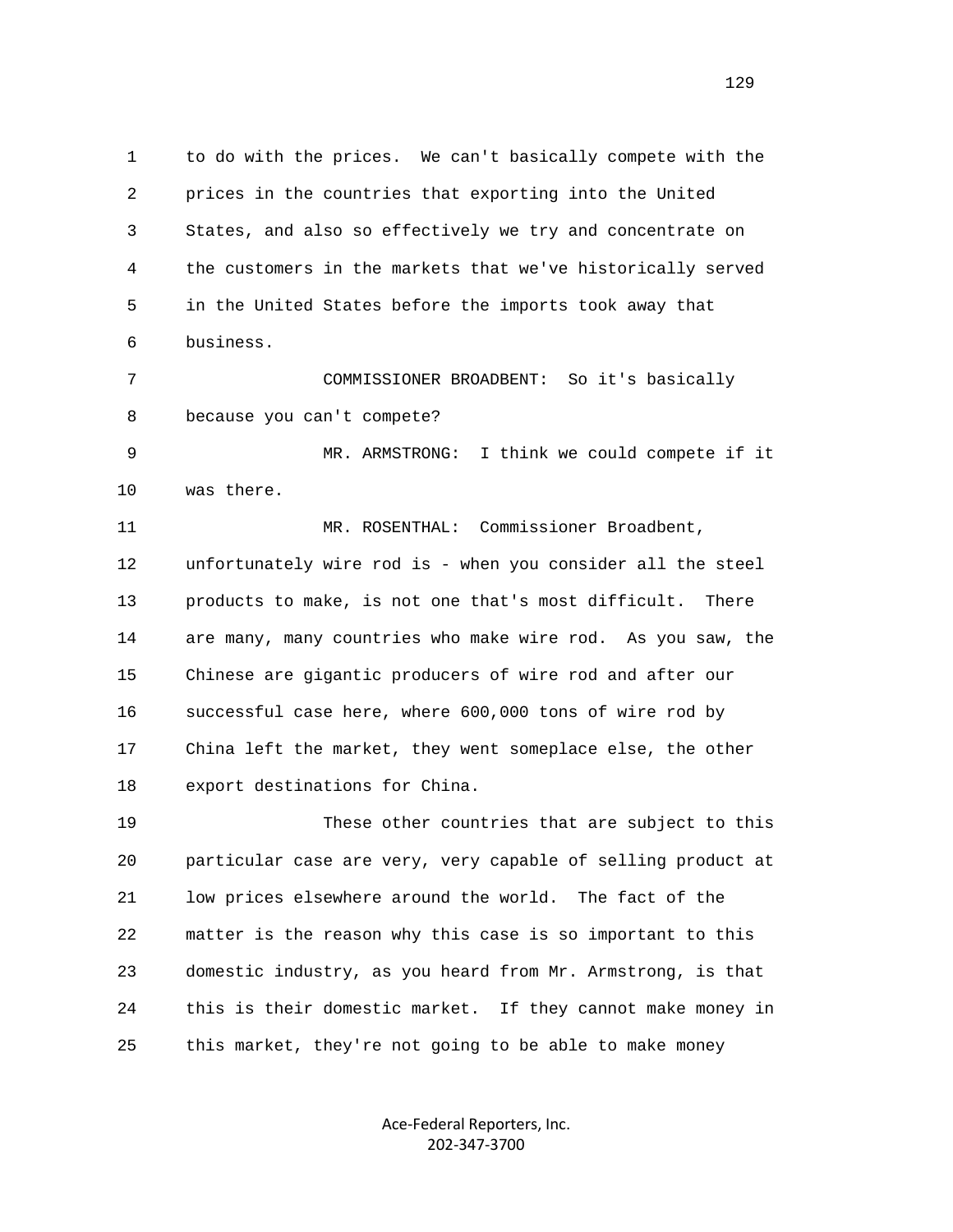1 anyplace else.

| 2  | The same happens to be true in the case of a                  |
|----|---------------------------------------------------------------|
| 3  | lot of other countries. They will first make money in their   |
| 4  | own market, and sometimes they have home market sanctuaries   |
| 5  | that are well-protected with high tariffs, and therefore      |
| 6  | they can make a lot of money there. Then they can afford to   |
| 7  | sell at just about variable costs to dump their product and   |
| 8  | increase their profits by having greater sales.               |
| 9  | That's a perennial problem in this industry.                  |
| 10 | So I'm not saying that they can't export. They've exported    |
| 11 | in the past on limited opportunities. But the market for      |
| 12 | wire rod is saturated around the world, and the Chinese are   |
| 13 | the biggest problem in every market elsewhere and they're     |
| 14 | all competing to get sales there.                             |
| 15 | COMMISSIONER BROADBENT: What's going on with                  |
| 16 | China?<br>I know that we had revoked the order 2007. Wire rod |
| 17 | imports from Canada are way up and they're non-subject in     |
| 18 | this case. Are you now selling in Canada? Is there a          |
| 19 | better back and forth that's working for you?                 |
| 20 | MR. NYSTROM: Eric Nystrom at Nucor, and yes                   |
| 21 | we do sell wire rod products into Canada to some degree as    |
| 22 | well, and if I could also just go back and answer, you know,  |
| 23 | as I was thinking about your previous question, wire rod and  |
| 24 | Mr. Rosenthal mentioned it.<br>It's oversaturated<br>I think  |
| 25 | There's plenty of capacity and margins<br>around the world.   |
|    |                                                               |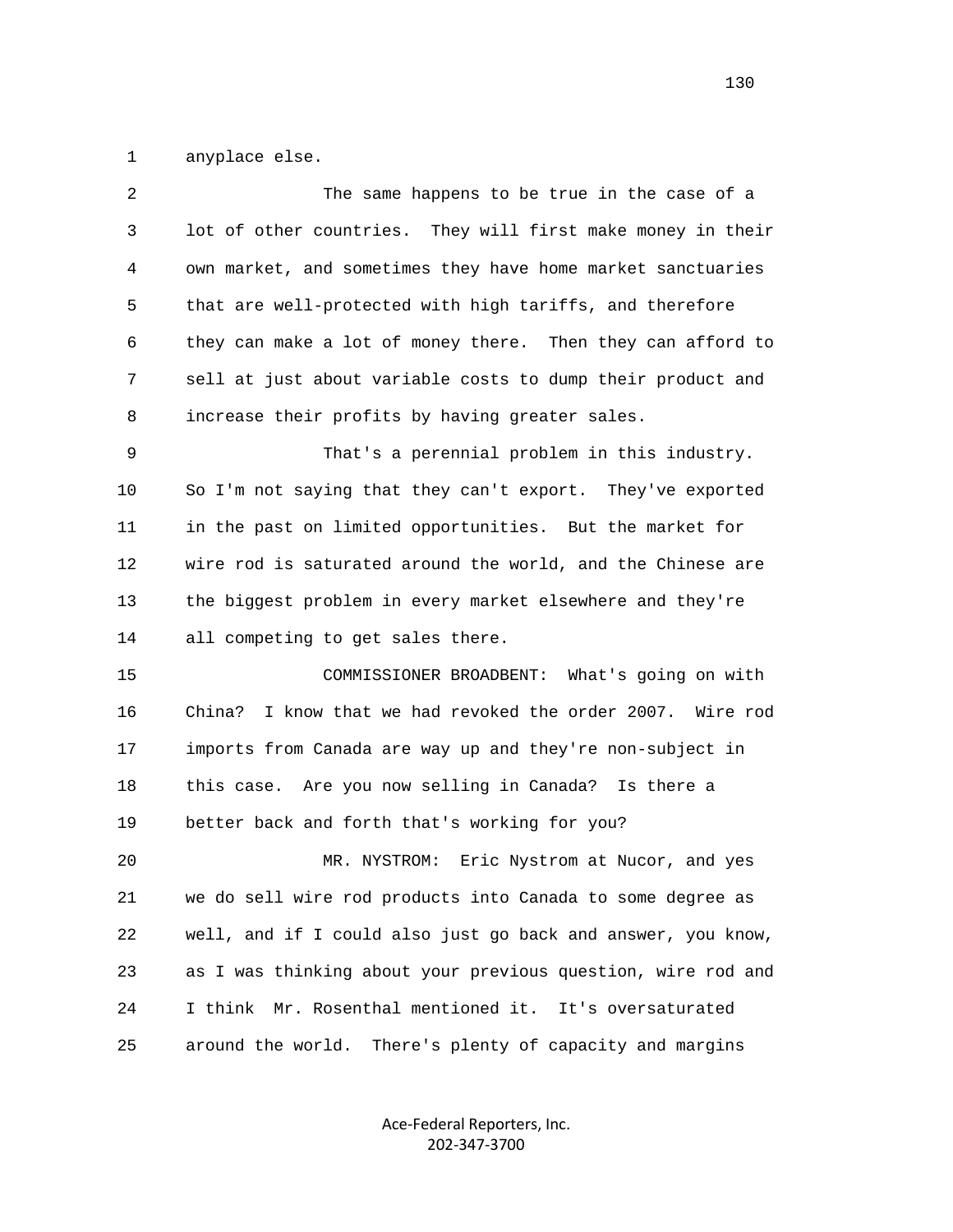1 aren't huge anywhere in the world.

| 2  | When you start to factor in freight costs to                 |
|----|--------------------------------------------------------------|
| 3  | ship it to a port, to ship it across the ocean, to ship it   |
| 4  | to a customer, it doesn't make a lot of financial sense      |
| 5  | unless you're going to start doing here what some of our     |
| 6  | competing countries do, and that's sell it well below -      |
| 7  | sell that product, create just additional tons at well our   |
| 8  | home market prices.                                          |
| 9  | So in general, it's just not attractive to do                |
| 10 | it.<br>We've got the most attractive market generally in the |
| 11 | world here in the United States, and everybody surely tries  |
| 12 | to go their share by feeding on our market.                  |
| 13 | COMMISSIONER BROADBENT: Okay, and then this                  |
| 14 | is just a quick question for Mr. Price and Mr. Rosenthal.    |
| 15 | Wait, where did it go? So you're arguing that we have both   |
| 16 | critical circumstances and post-petition effects. Can it be  |
| 17 | both at the same time, and what do you think are the role of |
| 18 | the 232 investigation? Is that bringing more imports into    |
| 19 | the market, as Senator Wyden seems to be saying?             |
| 20 | MR. ROSENTHAL:<br>Paul Rosenthal. Let me try to              |
| 21 | explain what our clients have told us has happened in the    |
| 22 | marketplace, and you tell - and you can - will reach the     |
| 23 | conclusion whether you have both critical circumstances and  |
| 24 | post-petition effects. I will not speculate about the 232.   |
| 25 | I just thought I'd<br>COMMISSIONER BROADBENT:                |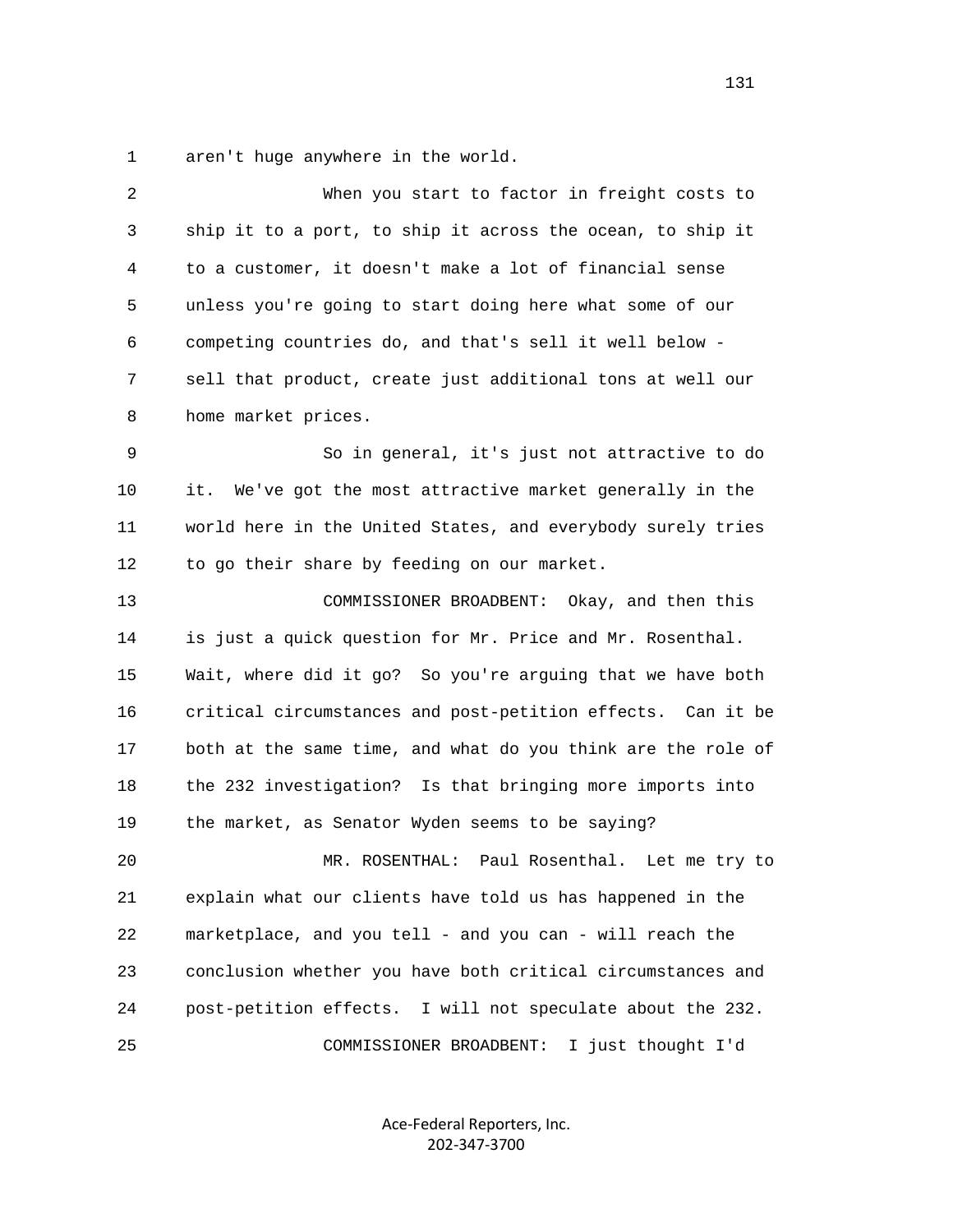1 throw that in.

| 2      | MR. ROSENTHAL: What we've seen in the                        |
|--------|--------------------------------------------------------------|
| 3      | marketplace is the surge in imports in the second quarter as |
| 4      | a result of these cases, and a building of inventories not   |
| 5      | necessarily in the inventories of the importers, but         |
| 6      | inventories of the wire producers, which is not necessarily  |
| 7      | captured in the record unfortunately.                        |
| 8      | I don't know what to do about that, but the                  |
| 9      | fact of the matter is there's a lot of inventory that is     |
| $10\,$ | being held, and so what's happened is that prices have gone  |
| 11     | up somewhat as a result of the threat of provisional duties, |
| 12     | and now the actual imposition of provisional duties, but not |
| 13     | nearly as much as one would have expected given their        |
| 14     | imposition.                                                  |
| 15     | The reason is because there's a lot still in                 |
| 16     | inventory that came in from that surge, and Mr. Armstrong    |
| 17     | has testified about that and he can testify more if you      |
| 18     | want. But those imports that came in will take months to     |
| 19     | work through the system. We heard yesterday when we were     |
| 20     | preparing for this hearing that it may take through the      |
| 21     | first quarter of 2018 before all the imports that came in in |
| 22     | the second quarter are actually through the system.          |
| 23     | So yes, there has been an improvement in                     |
| 24     | pricing and in some instances because of these cases.<br>So  |
|        |                                                              |

Ace-Federal Reporters, Inc. 202-347-3700

25 there is a post-petition benefit, but not nearly the kind of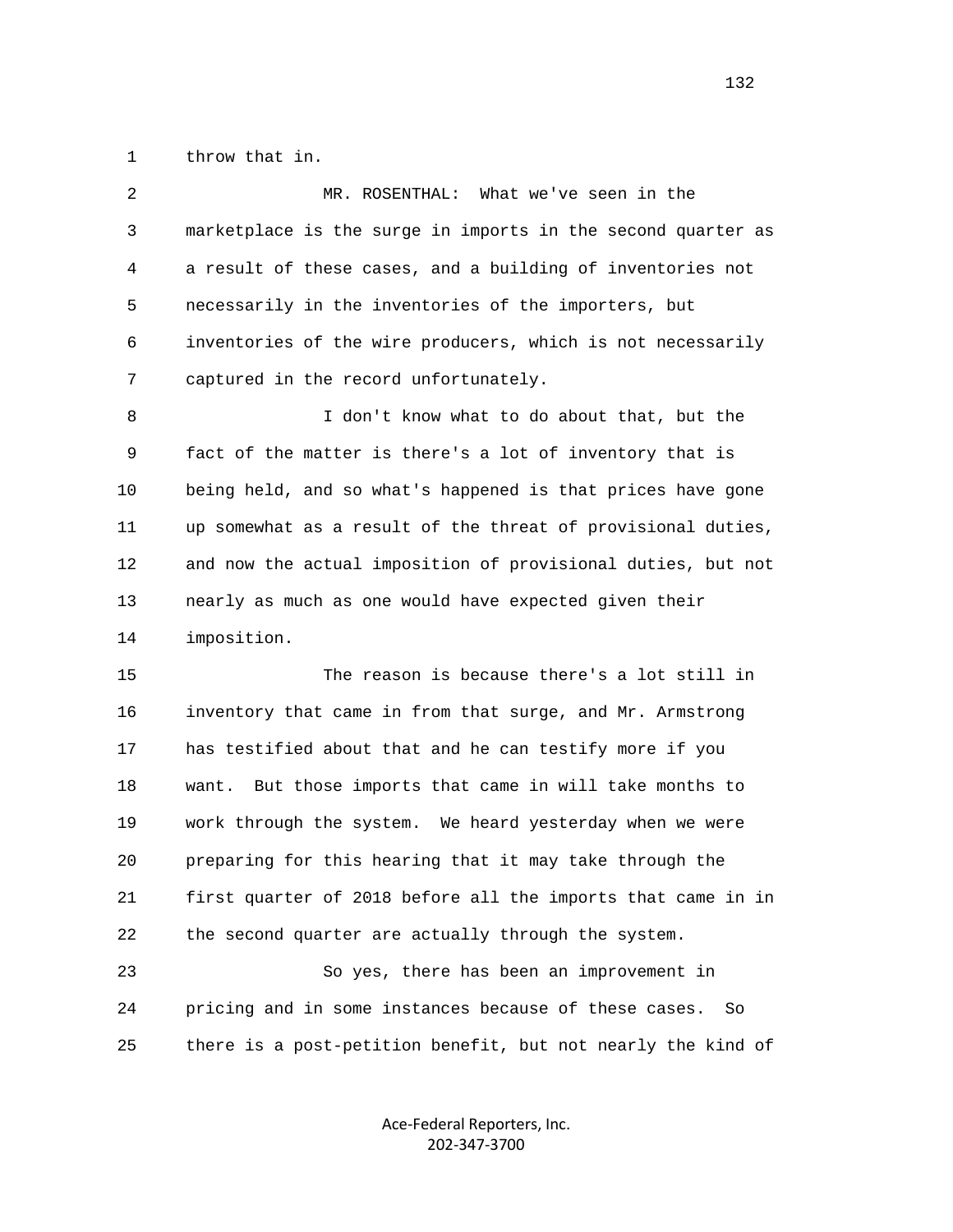1 relief one would have expected given the imposition of 2 provisional duties.

 3 MR. PRICE: So I'm going to - Alan Price. 4 I'm going to agree with Mr. Rosenthal. The question is in 5 this type of capital-intensive industry where you need 6 substantial profits to fund investment, you have to have a 7 return on investment, none of these companies are earning 8 hurdle rates that are reasonable, the delay that -

 9 You're getting some improvement, but there's 10 delay in the degree of improvement because of the 11 inventories that are out there. So it is still having a 12 retarding effect that is seriously undermining the order. 13 So you can have both occurring because you would have had 14 much better performance, as Mr. Rosenthal just said, at the 15 end.

 16 Regarding the 232, I concur. I also won't be 17 given to speculating about anything about the 232 at this 18 point, and I've also learned to very rarely disagree with 19 members of the U.S. Senate. Thank you.

 20 MS. CANNON: Kathy Cannon. Just to 21 supplement. If you go back to Chart 8, that was why we kind 22 of broke this up, Commissioner Broadbent. We were trying to 23 figure out what was going on in 2017, because if you looked 24 at it overall, you saw that the imports were still sizeable, 25 but they were down a little bit from where they had been.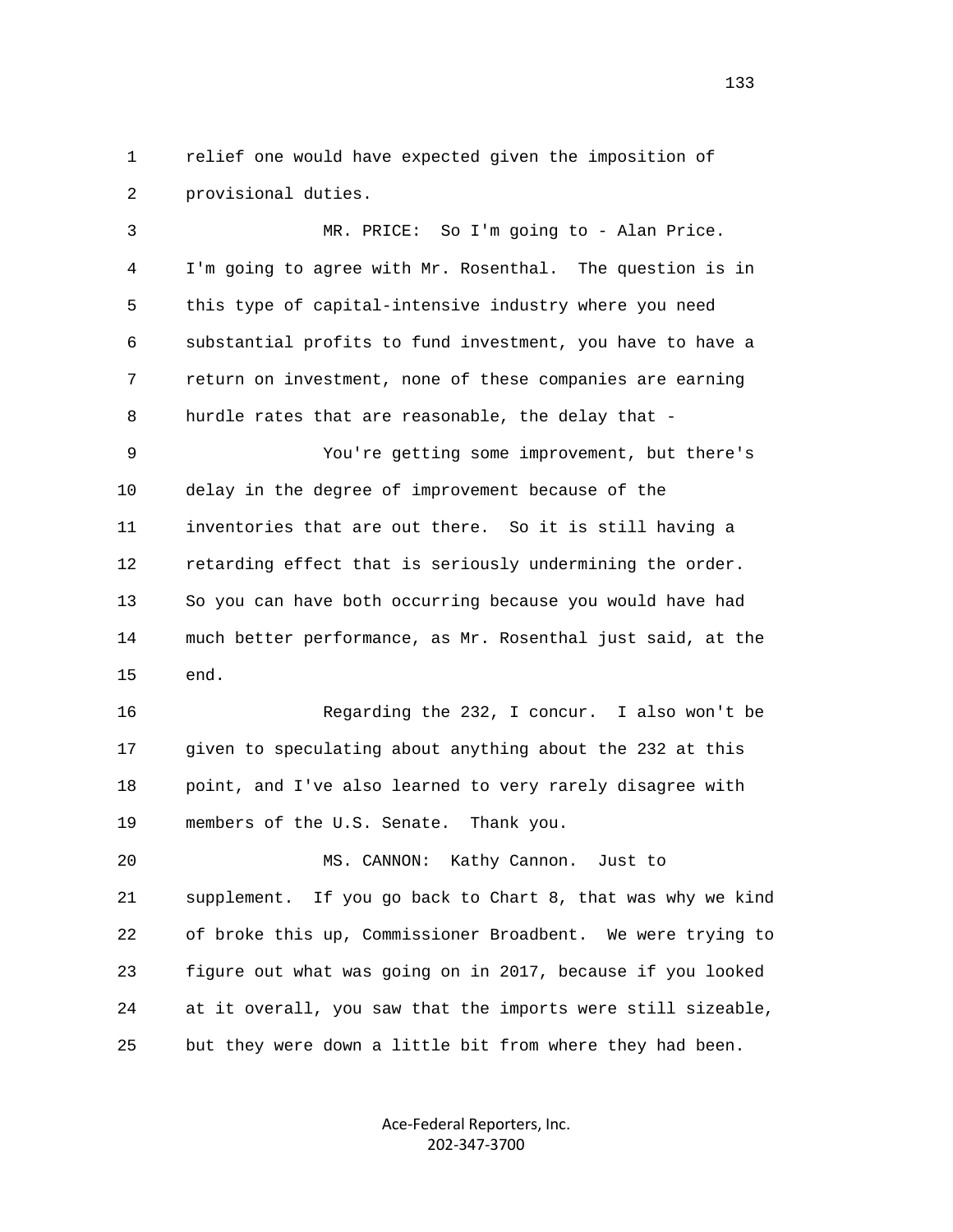1 When we brought, broke it down by quarter, that's when we 2 really saw the reaction to the case.

 3 So I think that slide demonstrates that you 4 did see a surge right up until the time when they started 5 getting worried about these provisional measures, and then 6 you saw them backing off. What you're not seeing as much as 7 you do in other cases, and is an extension of those 8 post-petition, frankly because we're back here sooner, this 9 is a more expedited final than you have in a lot of cases. 10 So you just don't have as long of a period 11 with some of these provisional measures, and in fact to 12 start seeing the benefits that we are hoping and 13 anticipating will happen. 14 COMMISSIONER BROADBENT: Okay. That concludes 15 my questions. Thank you very much. 16 CHAIRMAN SCHMIDTLEIN: Vice Chairman Johanson. 17 VICE CHAIRMAN JOHANSON: The Italian 18 respondent has argued that subject imports from Italy are 19 negligible, that the statutory exception to negligibility 20 does not apply to Italian imports in this investigation, and 21 that there's no potential that subject imports from Italy 22 will imminently exceed three percent of total imports, and 23 this can be seen in Ferrier Nord's brief at page one. 24 Could you all please respond to these 25 arguments, either now or in your post-hearing brief?

> Ace-Federal Reporters, Inc. 202-347-3700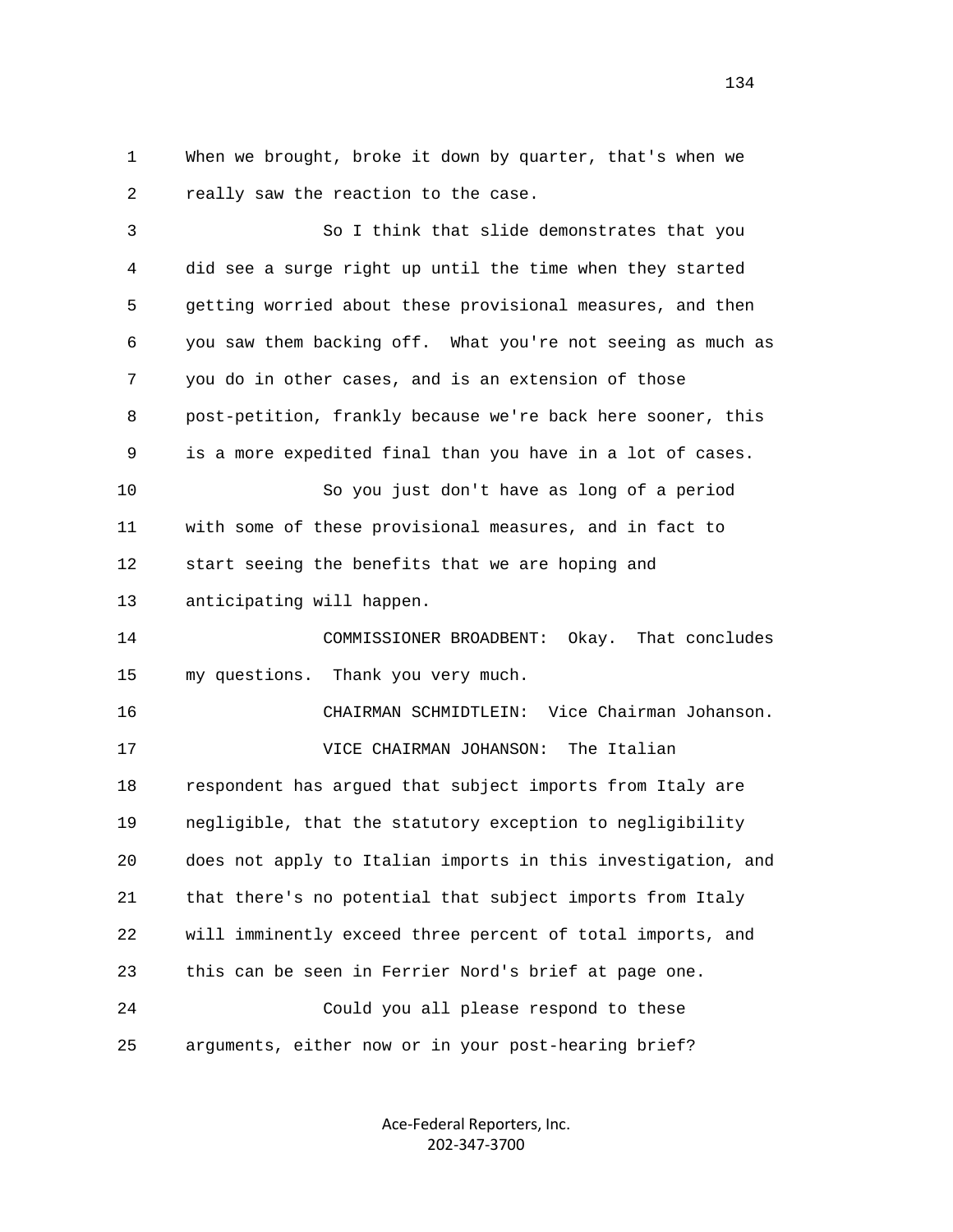1 MR. PICKARD: Commissioner, Dan Pickard from 2 Wiley Rein. We can certainly brief this further, but as we 3 mentioned in our prehearing brief, one of the most probative 4 pieces of evidence in regard to whether they were likely to 5 imminently exceed three percent was the fact that they did 6 in fact imminently exceed three percent, and that's spelled 7 out in our brief. But we'd be happy to flesh it out more in 8 our post-hearing. 9 MR. PRICE: Alan Price, and I'll just add that 10 the Commission has followed that practice of finding that 11 they were likely to imminently exceed three percent - 12 MR. BISHOP: Closer to the mic Alan. 13 MR. PRICE: Import were up substantially over 14 the latter portion of the 12 month period, and they have 15 found that they're likely to substantially exceed three 16 percent, often looking at that period right after to see if 17 they did. The case I would cite on that is Rebar from China 18 from about 2000. It's been pretty consistently following 19 that practice, because if imports were trending up and that 20 trend continued, I think that is decisive evidence. 21 VICE CHAIRMAN JOHANSON: Thank you Mr. Price, 22 Mr. Pickard. That concludes my questions. Thank you all 23 for appearing here today. 24 CHAIRMAN SCHMIDTLEIN: All right. I believe

> Ace-Federal Reporters, Inc. 202-347-3700

25 that concludes the Commissioner's questions. Do staff have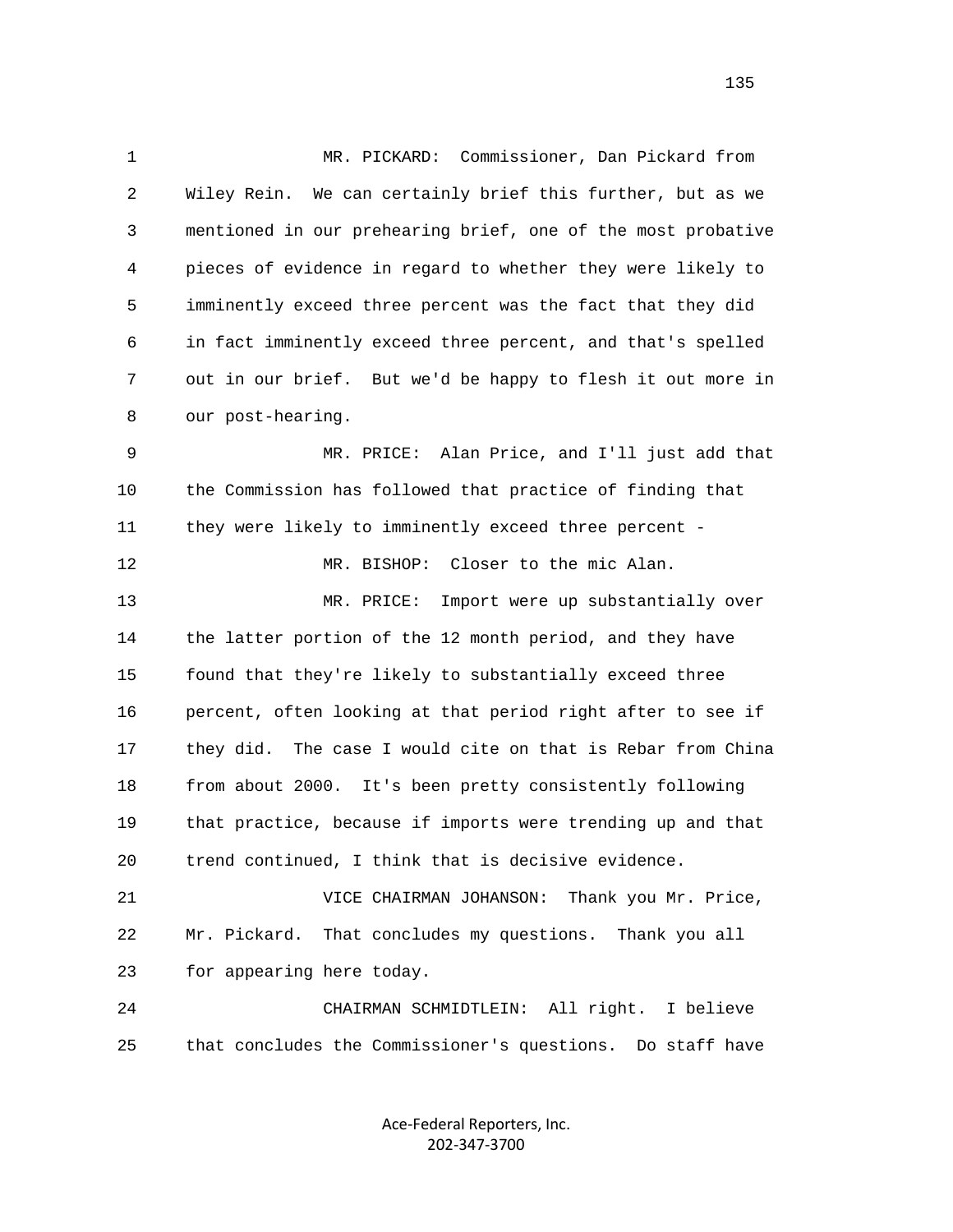1 any questions for this panel?

| 2  | Douglas Corkran, Office of<br>MR. CORKRAN:                    |
|----|---------------------------------------------------------------|
| 3  | Investigations. Thank you, Madam Chairman. Staff has no       |
| 4  | additional questions.                                         |
| 5  | CHAIRMAN SCHMIDTLEIN: Thank you.<br>Do                        |
| 6  | Respondents have any questions for this panel?<br>No, all     |
| 7  | right.<br>Thank you very much. So this brings us to our lunch |
| 8  | We're going to take a slightly abbreviated liunch<br>break.   |
| 9  | break because unfortunately I have to leave this afternoon a  |
| 10 | little early and I would like to hear the Respondents'        |
| 11 | direct presentation before I have to leave.                   |
| 12 | So if we could be back here by 1:15, I would                  |
| 13 | appreciate it. Let me remind you that the hearing room is     |
| 14 | not secure, so please take your confidential documents with   |
| 15 | you and we will see you back at 1:15. We are in recess        |
| 16 | until that time.                                              |
| 17 | (Whereupon, a luncheon recess was taken.)                     |
| 18 |                                                               |
| 19 |                                                               |
| 20 |                                                               |
| 21 |                                                               |
| 22 |                                                               |
| 23 |                                                               |
| 24 |                                                               |
| 25 |                                                               |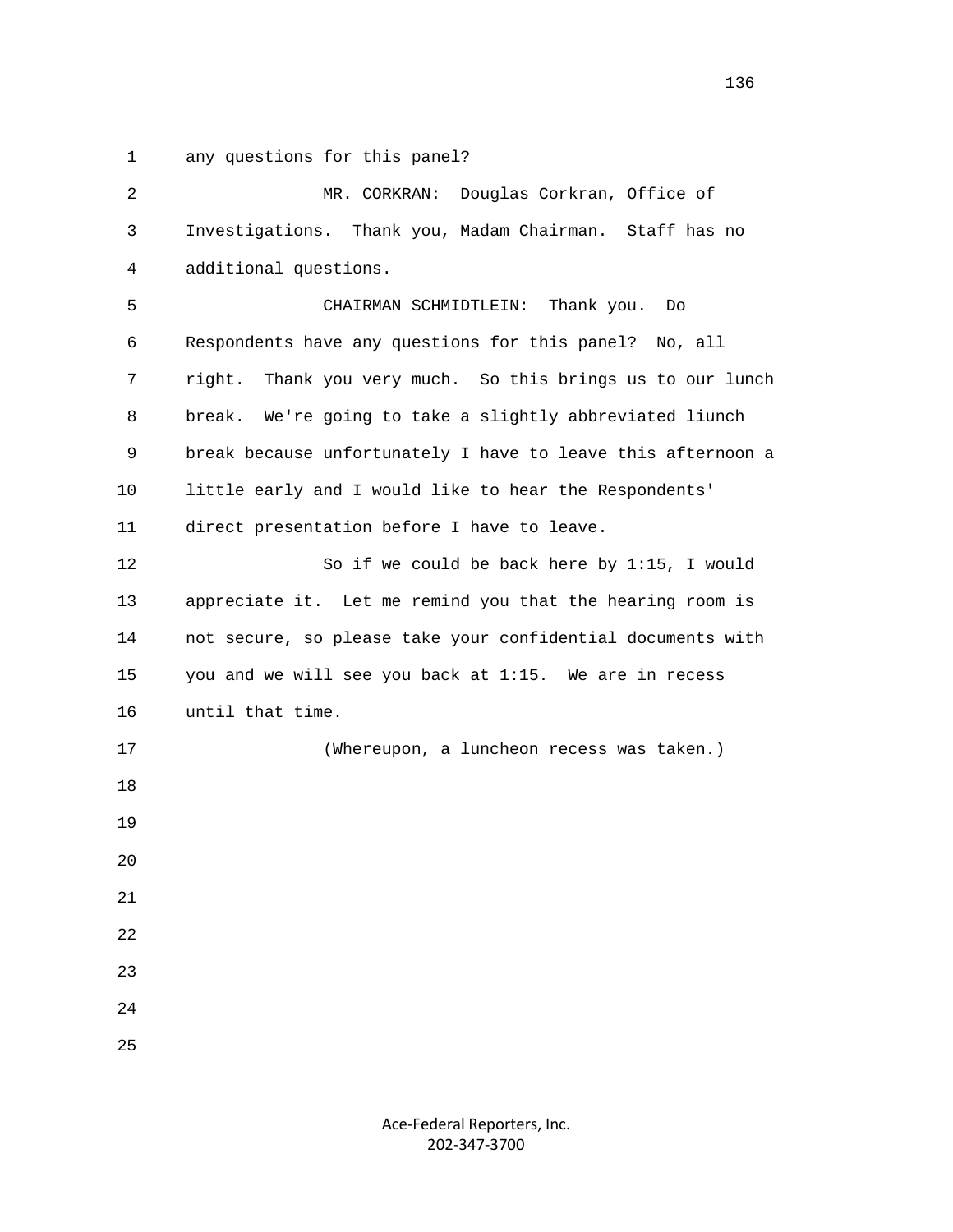1 A F T E R N O O N S E S S I O N 2 MR. BISHOP: Will the room please come to order? 3 CHAIRMAN SCHMIDTLEIN: Alright, good afternoon. 4 Are there any preliminary matters, Mr. Secretary? 5 MR. BISHOP: Madam Chairman, I would note that 6 the panel in opposition to the imposition of the 7 anti-dumping and countervailing duty orders have been 8 seated. This panel has 60 minutes for their direct 9 testimony. 10 CHAIRMAN SCHMIDTLEIN: Alright, Mr. Cunningham, 11 you may begin when you're ready. 12 MR. CUNNINGHAM: I yield to Mr. Trendl. 13 CHAIRMAN SCHMIDTLEIN: Okay. 14 STATEMENT OF THOMAS J. TRENDL 15 MR. TRENDL: Hi, my name is Tom Trendl. I'm 16 with Steptoe & Johnson and counsel to British Steel. Good 17 afternoon, Commissioners and staff. 18 I'm here to address issues relevant to the 19 overall injury to the domestic industry. And the question, 20 I suppose, is what happened in the U.S. wire rod market 21 during the POI was that two companies, AchlerMittal and 22 Republic, as you've heard this morning, encountered problems 23 that had nothing to do with subject imports. Those problems 24 were so severe that they both left the wire rod industry 25 during the POI. The rest of the U.S. wire rod producers,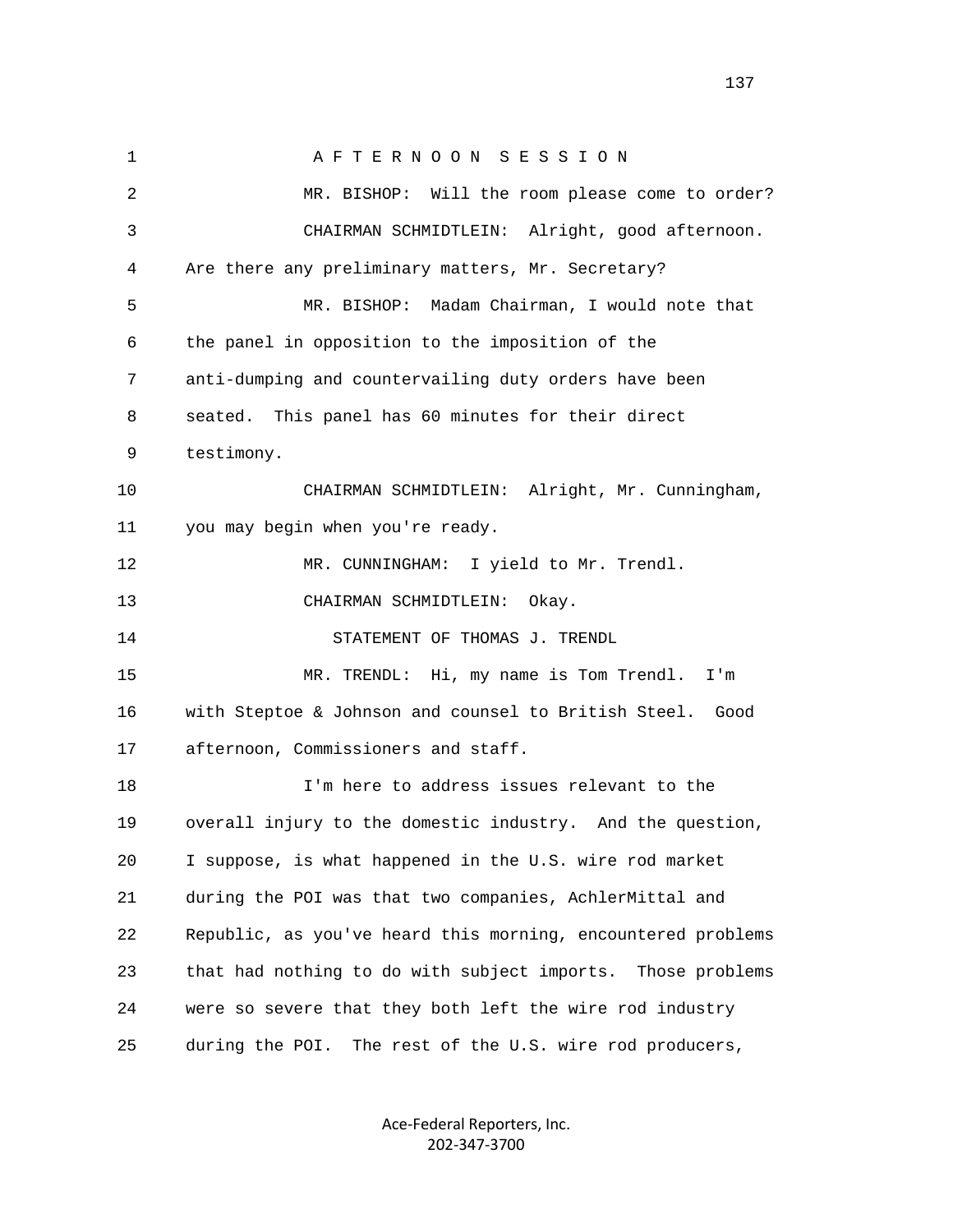1 the companies here today that brought this proceeding,

 2 clearly suffered no injury from subject imports, from 2014 3 to 2016 their production, sales, shipments rose despite a 4 decline in apparent domestic consumption.

 5 Their share of the U.S. wire rod market 6 increased substantially in an amount almost double the 7 market share of subject imports, their profits suffered 8 somewhat, but not much because of a decline in prices. I 9 will demonstrate in a moment that this decline was caused by 10 a sharp decline in the price of steel scrap and by the 11 decline in apparent domestic consumption, not by subject 12 imports.

 13 Beginning in 2016, the fortunes of the U.S. 14 industry improved substantially. That improvement did not 15 coincide with the filing of this case, which came a year 16 later, or with anything to do with subject imports. Rather 17 they coincided with a sharp upturn in the price of scrap 18 steel, which, in turn, lead wire rod prices upwards.

 19 With this overview in mind, let me turn, first, 20 to a discussion of volume and market share issues and then 21 to a discussion of price issues. We've hastily put together 22 some confidential exhibits. And as Mr. Bishop alerted me, 23 it should've been on pink paper, but I direct you to those 24 exhibits.

25 Attachment A, which includes APO data, shows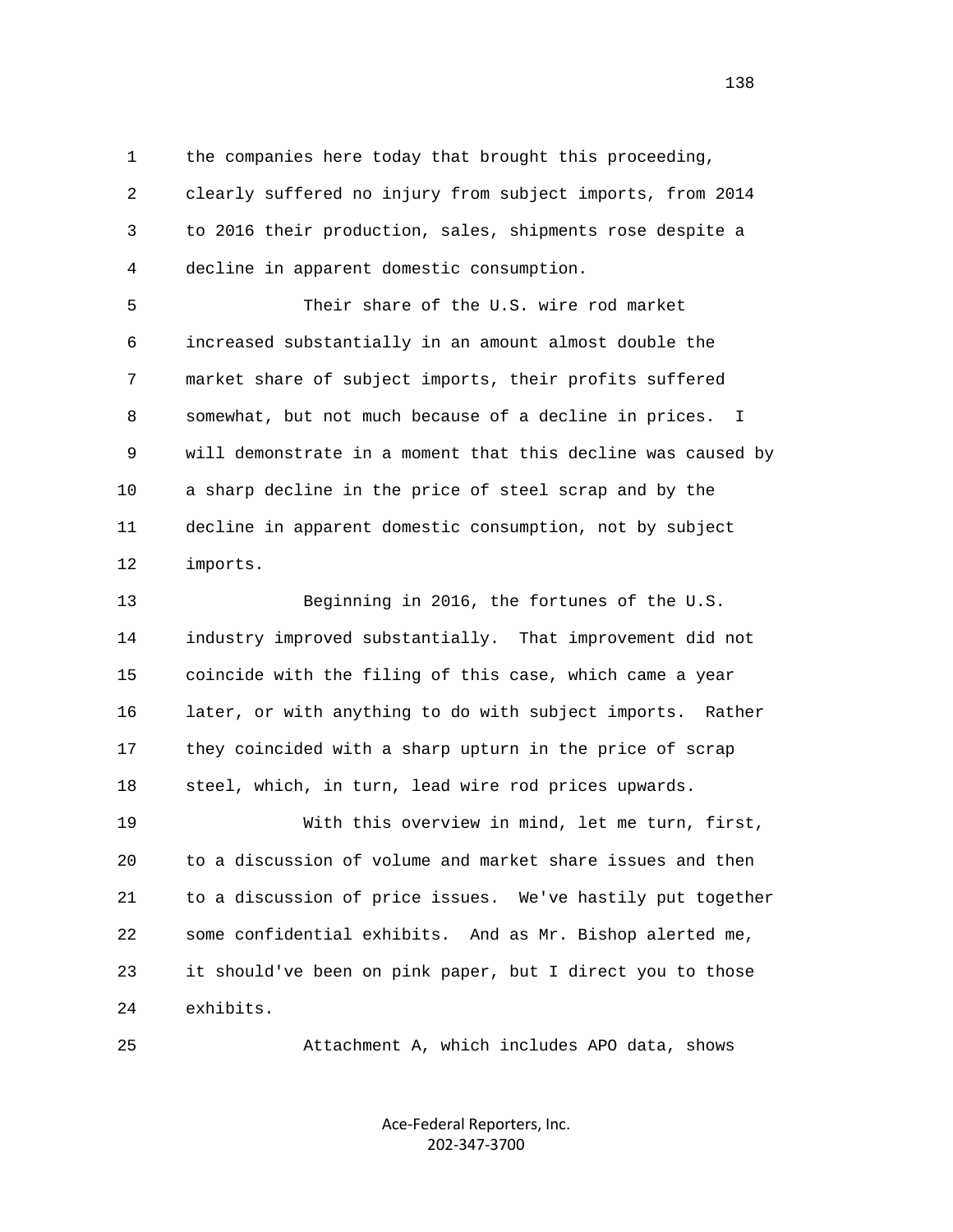1 dramatically that what you saw as an industry in decline in 2 shipments and market share was entirely attributable to the 3 closures of AchlerMittal and Republic. The other industry 4 members' shipments improved and their market share improved 5 greatly. I would note that the industry's market share 6 increased if either AchlerMittal or Republic is excluded.

 7 The Commission has dealt before with this 8 situation where one industry member shuts down for reasons 9 other than subject imports. In such circumstances, you've 10 found it relevant that the other industry members showed an 11 improvement during the POI and that fact has contributed to 12 a negative determination. We've cited a number of these 13 cases in our pre-hearing brief, titanium sponge from Japan 14 and Kazakhstan being the most recent. So it's critical for 15 the Commission to understand the reasons why AchlerMittal 16 and Republic left the wire rod business.

 17 AchlerMittal left because their Georgetown, 18 South Carolina plant became unable to import DRI through 19 their silt-clogged Georgetown Harbor, with both state and 20 federal agencies were unwilling to spend - and Commissioner 21 Williamson to answer your question - \$70 million to dredge. 22 You will hear about that in detail from other Respondents' 23 testimony.

 24 Republic produced wire rod in Lorain, Ohio with 25 a small percentage falling into the defined scope of this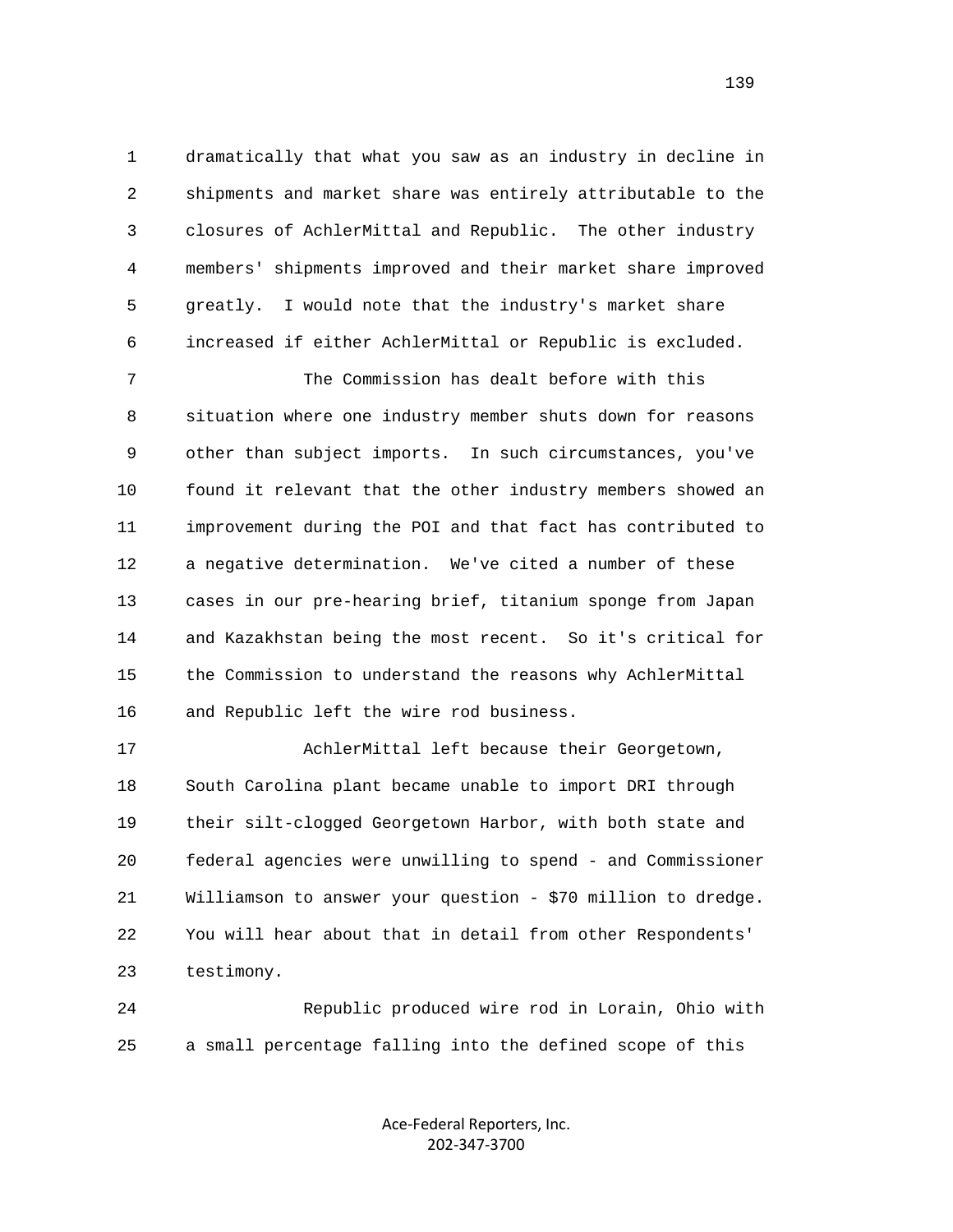1 investigation. That plant closed because of problems in the 2 bar market, not the wire rod market and to talk about that 3 we have Bill Shields, who spent many years working at that 4 mill. Bill?

 5 STATEMENT OF BILL SHIELDS 6 MR. SHIELDS: Good morning, Commissioners, 7 staff. My name is Bill Shields and I am sales manager at 8 British Steel, Ltd. I thank you for the opportunity to 9 address you today. I've been with British Steel since 10 mid-2016 and at Tata Steel America, the company British 11 Steel bought in 2016, since 2010. In my current position 12 I'm responsible for, among other things, supervising the 13 sales and marketing of our carbon and alloy steel wire rod 14 products in the United States and Canada. Prior to that 15 time, I was a sales manager of bar and rod for Republic 16 Steel. Altogether, I have been involved in the carbon and 17 alloy steel wire rod business for over 30 years.

 18 In my testimony today, I would like to 19 specifically discuss my experience at Republic Steel and the 20 reasons I believe the Republic Lorain facility is no longer 21 in operation; particularly, that imports of wire rod had 22 nothing to do with the company's closure.

 23 As discussed in our brief, the Republic Steel 24 Lorain facility produced three main products - 25 semi-finished tube-rounds, large diameter hot rolled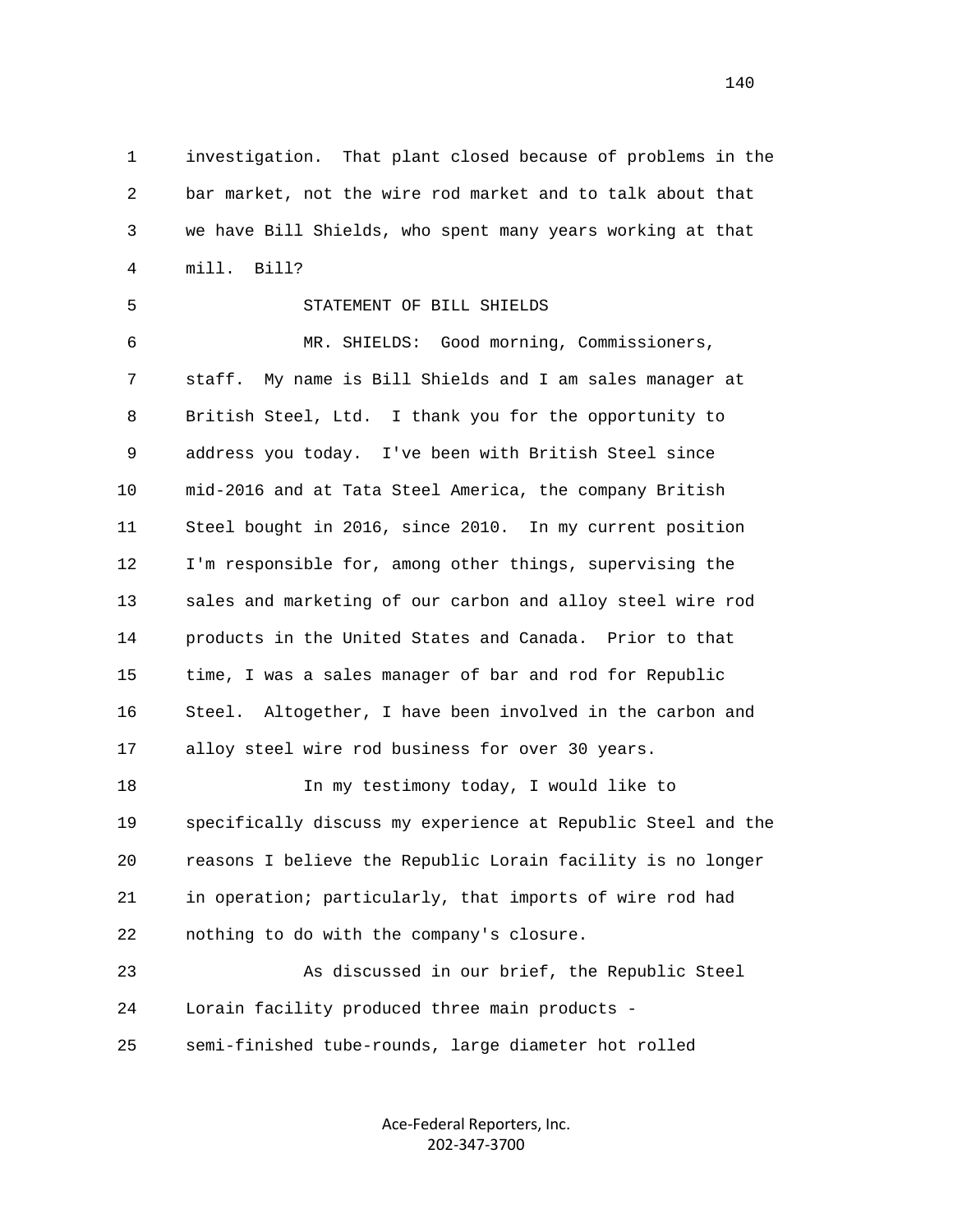1 straight bars on their 20-inch valve and hot rolled cold 2 product on their 9/10-inch valve. A small percentage of the 3 coil product falling into the HTS wire rod category.

 4 I will now discuss the background of Republic 5 Lorain facility and the reason for the closure of this 6 facility. In January 2015, due to the crash of the oil and 7 gas sector, U.S. Steel idled its Lorain tubular operations. 8 This idling resulted in Republic Steel announcing three 9 months later the closure of its new electric arc mill 10 facility and the subsequent exit of supply of tube-rounds. 11 The two Lorain bar mills remained in operation with the 12 supply of blooms or billets from the Republic Canton melt 13 facility.

 14 During this time period, the Republic Lorain 15 20-inch bar mill continued to struggle with production due 16 incredibly depressed demand levels for large diameter bars 17 and specifically for the oil and gas sector. The core 18 production on the Lorain 9/10-inch mill also experienced a 19 demand decline, but not to the same level as the large 20 diameter bar mill. Republic needed a bar volume output 21 spread across both of these mills to continue rolling 22 operations at Lorain.

 23 With bar demand for the large diameter bar 24 almost nonexistent in March 2016, Republic shut down 25 production at both bar mills. This shutdown was related to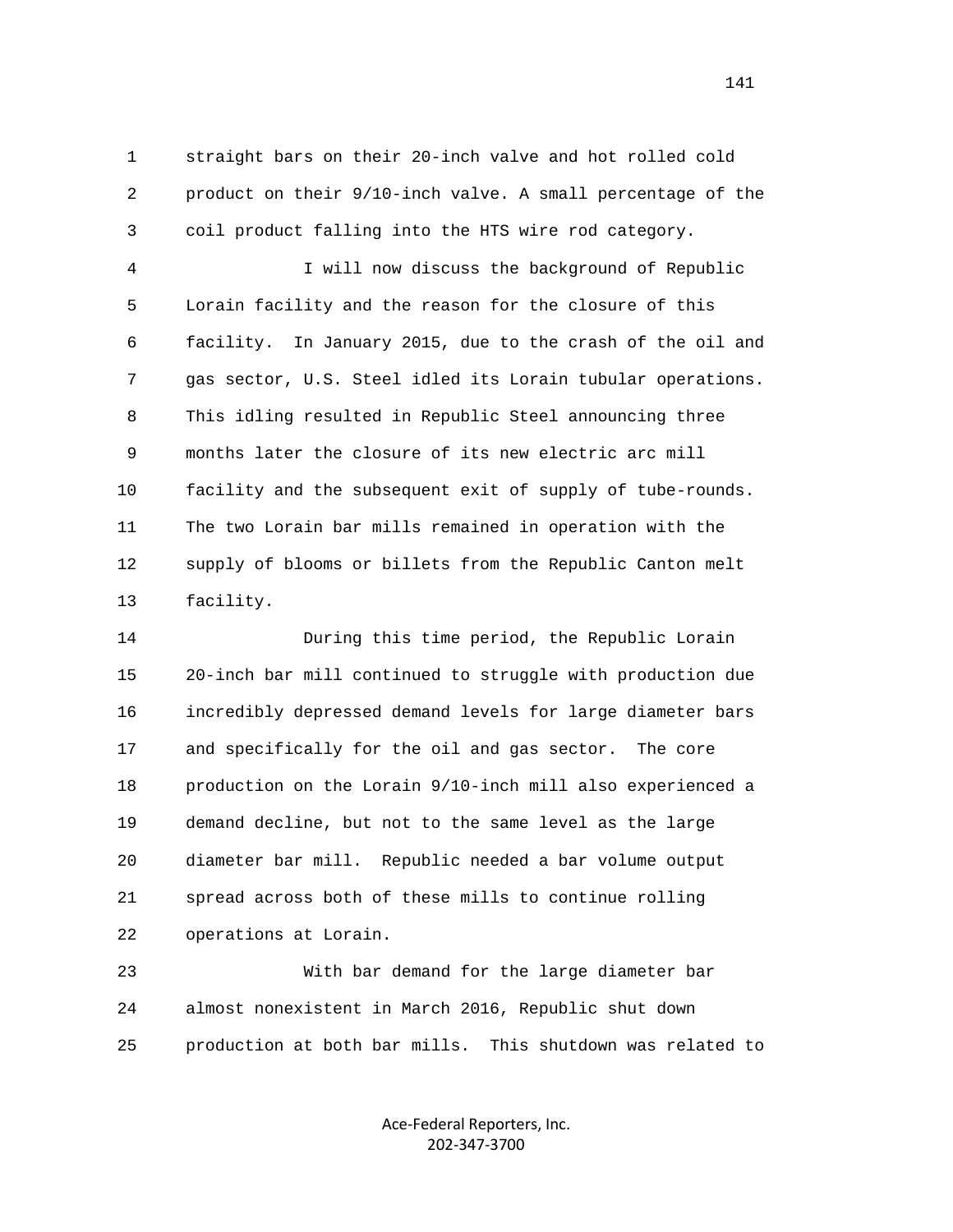1 a decreased volume demand across all hot rolled sizes with 2 the biggest market decline in the large bar sizes, 3-inch to 3 6-1/2-inch. The size range involved in this proceeding, 4 coil diameter through 19 millimeters, was an extremely small 5 portion of the overall bar size range that Republic Lorain 6 bar mill supplied to the marketplace.

 7 Of note, the Republic Steel, Lorain, 9-inch mill 8 discontinued the supply of hot rolled diameter sizes below 9 .297-inch well over 15 years ago. Discontinued supply was 10 due to production inefficiencies of rolling these small 11 diameter sizes on a one-line mill. Republic Lorain mill was 12 just not competing with rod mills, domestic and foreign, 13 including the 10 rod mills involved in this investigation on 14 the highest hot rolled wire rod volume sizes of 7/30 15 seconds, quarter inch, and 9/30 seconds. Most importantly, 16 specific to the scope of this proceeding and the steel 17 supply from the Republic Lorain mill of hot rolled sizes of 18 .297 to 19 millimeters and excluding free-cutting grades, 19 the Republic Lorain facility competed only on a negligible 20 basis with hot rolled rod imports from these 10 countries.

 21 As Republic did not compete with imports from 22 these countries, the rod imports from these 10 countries had 23 no factor in the decision-making for the shutting down of 24 the Lorain bar mills. The shutdown of Republic's Lorain bar 25 mills in 2016 was a demand issue and clearly had nothing to

> Ace-Federal Reporters, Inc. 202-347-3700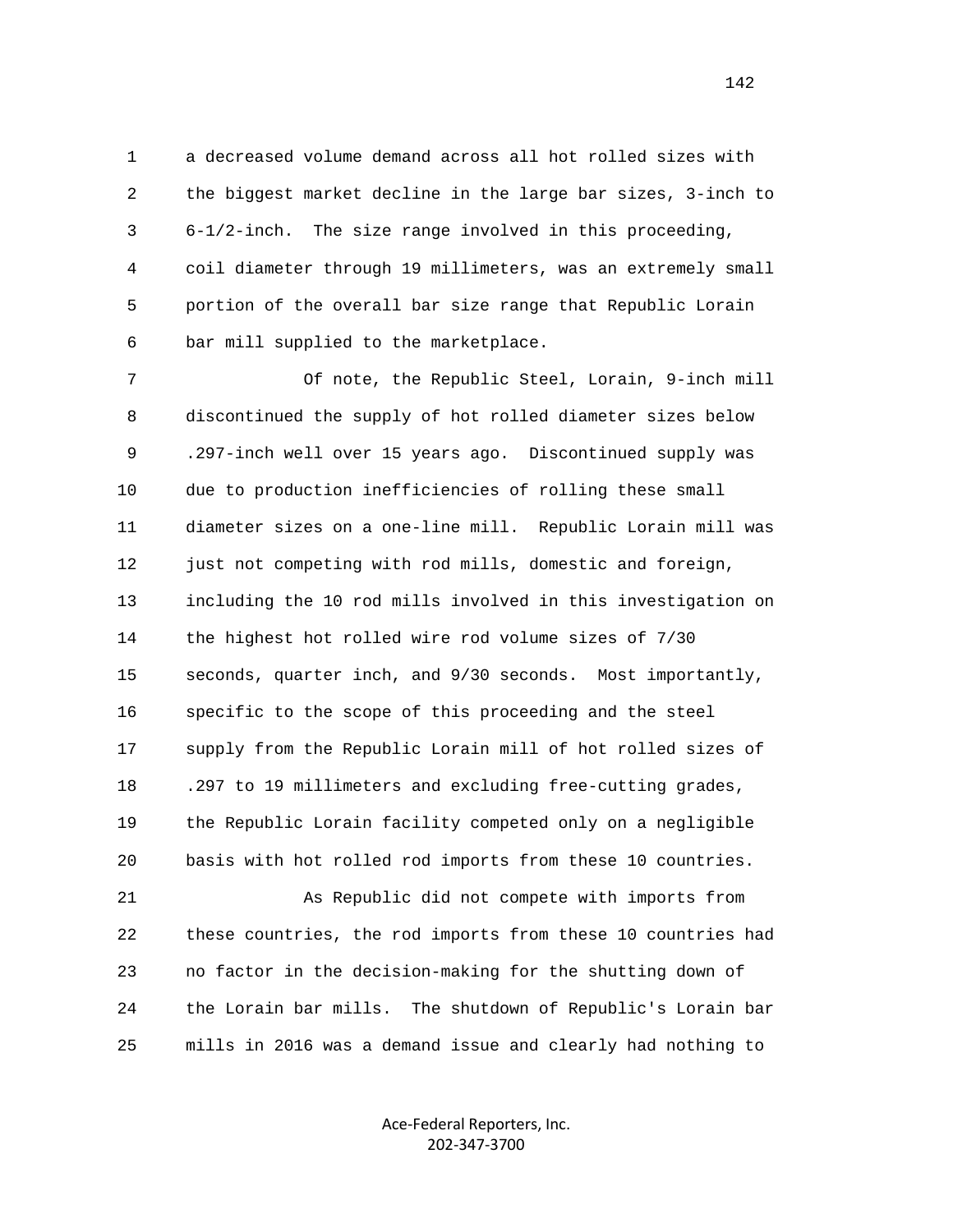1 do with the competition from the wire rod imports that are 2 the subject of this proceeding. Thank you.

 3 MR. CUNNINGHAM: Thanks Bill. So now let me 4 explain why the industry's price problems were not caused by 5 subject imports. We submit that the record shows clearly 6 that sharply declining scrap steel prices lead wire rod 7 prices down from the beginning of 2014 through the end of 8 2015 and the upward turn of scrap steel prices at the end of 9 2015 was closely followed by the turnaround in wire rod 10 prices and from that point onward rising steel scrap prices 11 were followed by somewhat lesser increases in wire rod 12 prices. And I turn now to Confidential Attachment B, which 13 demonstrates conclusively this correlation between steel 14 scrap prices and wire rod price trends. I can't discuss it 15 because it's APO, but I think you'll find an interesting 16 pattern there.

 17 This correlation corresponds with commercial 18 reality as well. You'll hear today testimony from 19 Respondents' witnesses and the wire rod producer witnesses 20 that wire rod customers focused particular attention on 21 changes in steel scrap prices. You heard that this morning 22 as well. They use of steel scrap trends as their primary 23 argument to persuade wire rod producers to change their 24 prices. The Commission should also note that in the 25 2014/'15 period when wire rod price declined the scrap steel

> Ace-Federal Reporters, Inc. 202-347-3700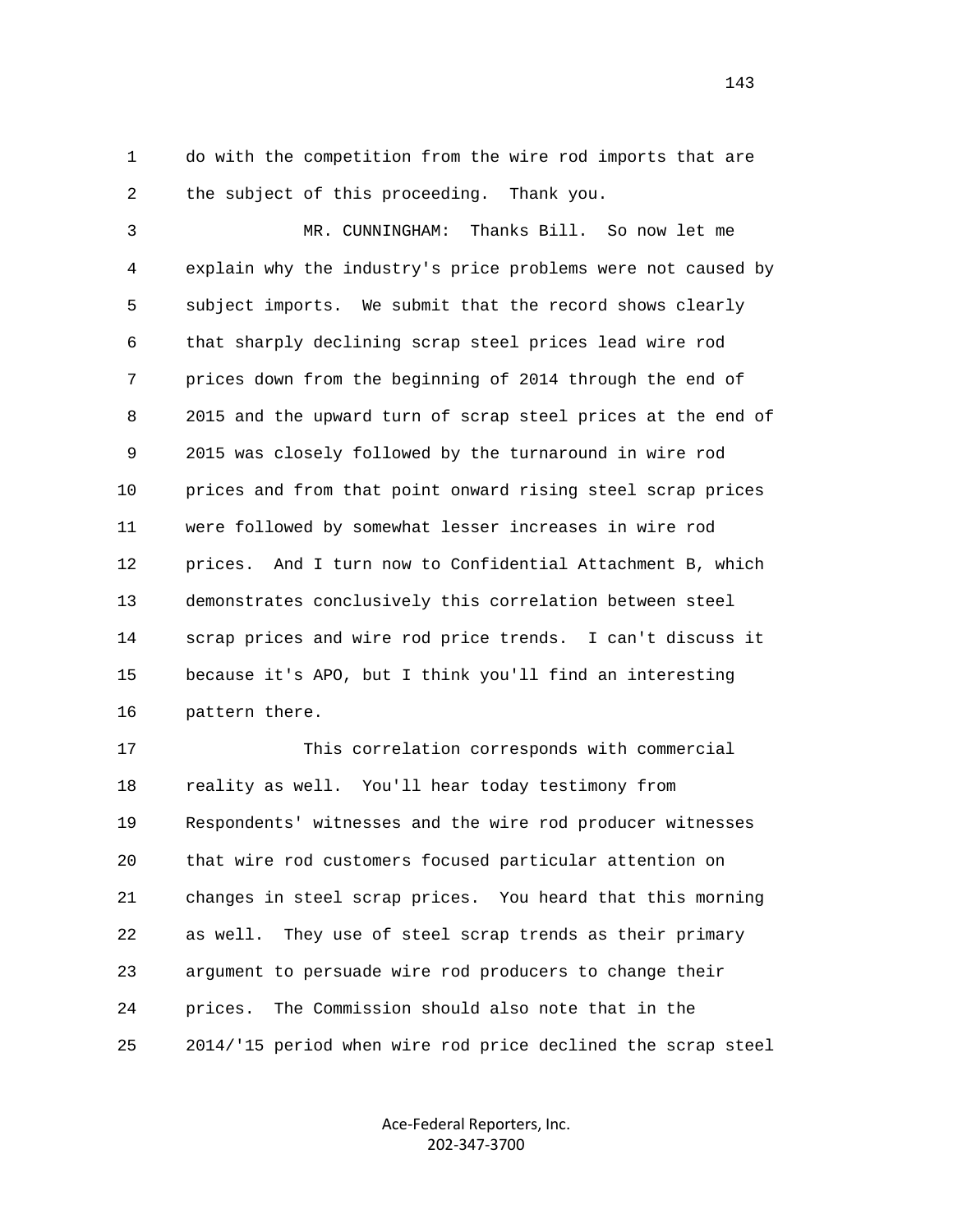1 decline was substantially greater.

| 2  | Clearly, these greater scrap steel declines                  |
|----|--------------------------------------------------------------|
| 3  | provided persuasive arguments to purchasers seeking lower    |
| 4  | wire rod prices and of course, keep in mind that apparent    |
| 5  | domestic consumption was declining at the same time.<br>This |
| 6  | put further pressure on the domestic producers to reduce     |
| 7  | There's no basis whatsoever to look to subject<br>prices.    |
| 8  | imports as a significant cause of U.S. wire rod price        |
| 9  | declines.                                                    |
| 10 | In summary, subject imports have caused neither              |
| 11 | adverse volume affects nor adverse price affects.<br>This    |
| 12 | precludes an affirmative determination in this proceeding.   |
| 13 | Finally, others will speak to this in greater detail, but    |
| 14 | British Steel also submits the grade 10/90 tire cord is      |
| 15 | defined wire rod must be deemed as separate like product and |
| 16 | we may have words on that later on.                          |
| 17 | And now you've got the order of people that are              |
| 18 | speaking, so go ahead.                                       |
| 19 | STATEMENT OF KIMBERLY KORBEL                                 |
| 20 | MS. KORBEL: Good afternoon. My name is                       |
| 21 | Kimberly Korbel and I'm the Executive Director of the        |
| 22 | American Wire Producers Association.<br>The member companies |
| 23 | of AWPA account for between 75 and 85 percent of all wire    |
| 24 | rod purchased in the U.S. in open market. Our members buy    |
| 25 | wire rod in all grades and types and draw it into wire for   |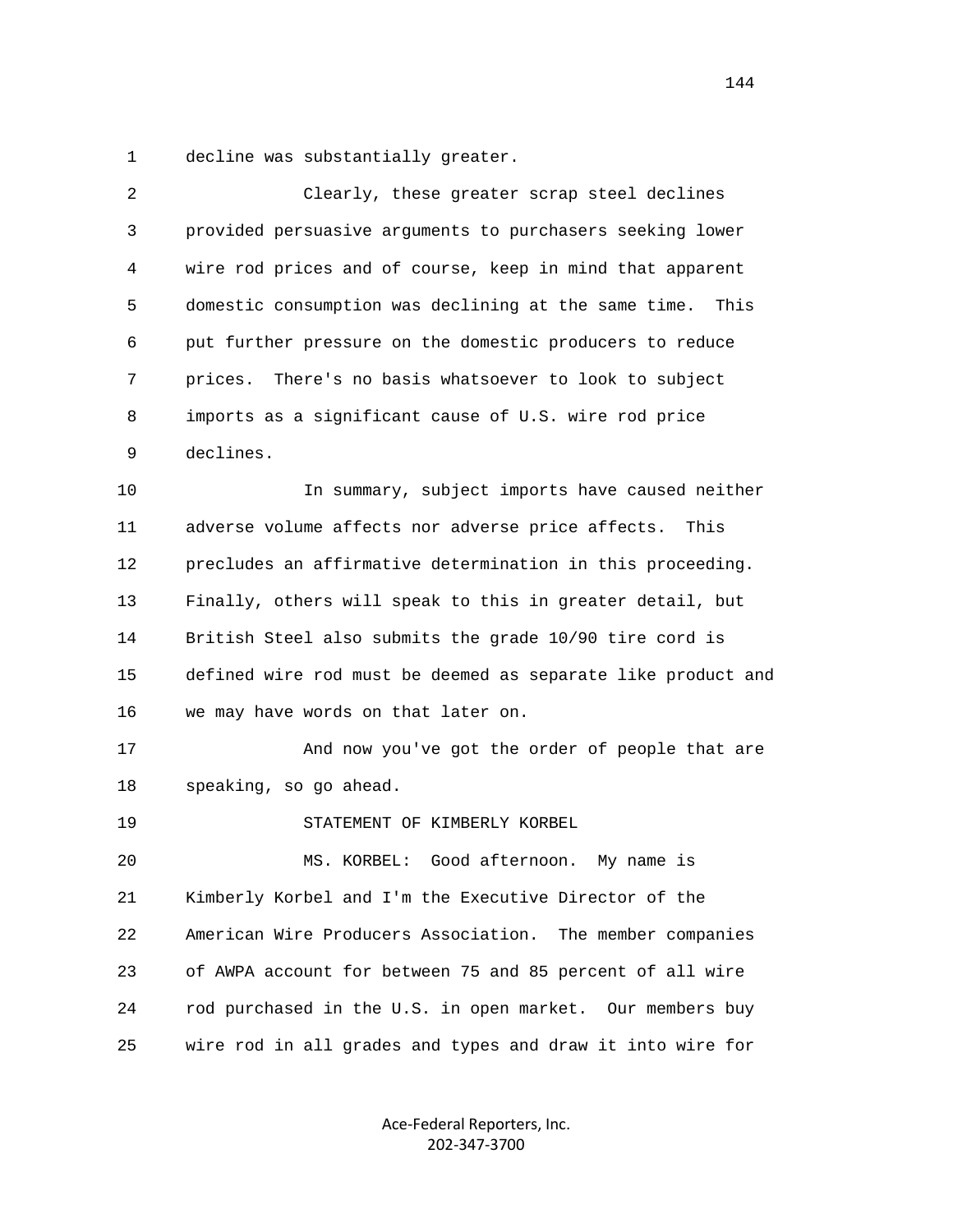1 literally thousands of downstream applications. Wire is 2 everywhere.

 3 Five members of the AWPA are here today to 4 discuss conditions in the domestic rod market and to explain 5 their purchasing decisions. You can hear from them 6 personally instead of hearing what Mr. Rosenthal and Mr. 7 White believe we do. The five wire companies alone employ 8 4,500 American workers at 27 plants in 17 states and in 2016 9 they purchased 1.2 million tons of wire rod for their U.S. 10 wire operations. According to the public pre-hearing 11 report, that's nearly a quarter of the apparent consumption 12 of wire rod this last year.

 13 Our witnesses are eager to respond to your 14 questions about why they buy imports of wire rod to supply 15 their large volume of purchases from the domestic industry. 16 I also want to emphasize the importance of steel scrap 17 prices in establishing wire rod prices. Our witnesses will 18 address this issue in more detail. We hope that you will 19 look carefully at the correlation of scrap price changes and 20 wire rod price changes. Because our members recognize the 21 close relationship between the cost of scrap and the 22 domestic industry's wire rod prices at almost every annual 23 meeting of the Association I invite economic experts to talk 24 about the scrap market, including the Institute of Scrap 25 Recycling industries. It is a topic of great importance to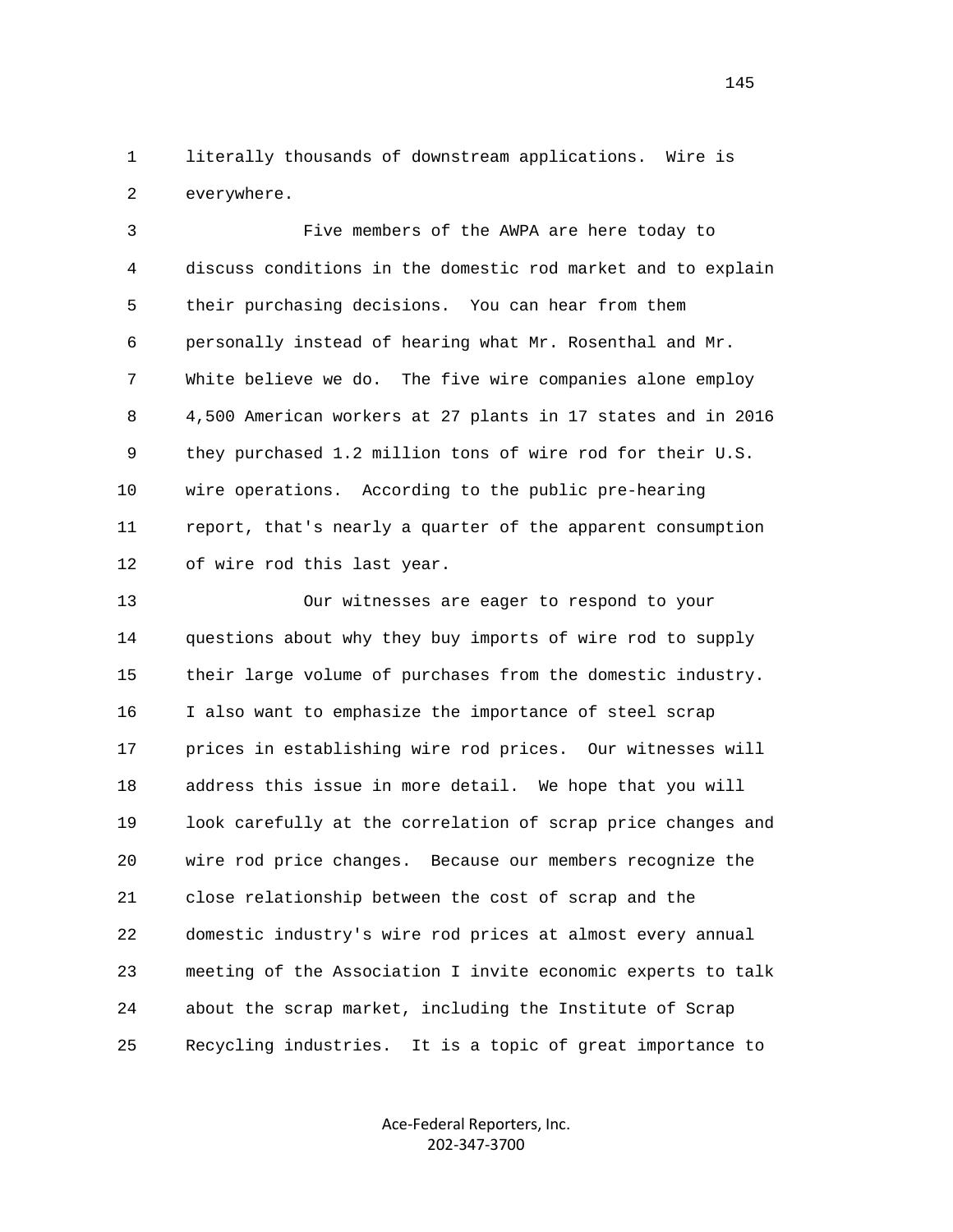1 our members and to this case as well.

| 2            | Finally, I know the Petitioners want to blame                |
|--------------|--------------------------------------------------------------|
| $\mathsf{3}$ | imports for the declines in their performance, but the real  |
| 4            | problem faced by the domestic rod mills, including the       |
| 5            | Petitioners, is that total demand for wire rod has declined. |
| 6            | The direct affect of the trade cases that they have filed    |
| 7            | over the years is the decline of wire rod demand. Prior to   |
| 8            | the filing of dumping and subsidy cases against 12 countries |
| 9            | in 2001, apparent consumption of wire rod in the United      |
| 10           | States exceeded 8 million tons annually and the U.S. rod     |
| 11           | mills produced about 5.5 million tons of that rod.           |
| 12           | Following orders on seven of those countries and             |
| 13           | the more recent orders against China, U.S. apparent          |
| 14           | consumption of wire rod in the United States has fallen to   |
| 15           | less than 6 million tons; however, U.S. production has       |
| 16           | declined to less than 4 million tons. The decline in U.S.    |
| 17           | apparent consumption is not the result of rod imports.       |
| 18           | Significant increases in imports of wire and wire products   |
| 19           | are displacing wire production by AWPA members and           |
| 20           | importantly, wire consumption by their customers who use     |
| 21           | wire for the manufacture of their finished goods.            |
| 22           | Here you will see some examples of wire products             |
| 23           | sold at Wal-Mart that are imported rather than being made by |
| 24           | U.S. wire producers. Ultimately, the domestic rod            |
| 25           | industry's market have contracted not because of imports of  |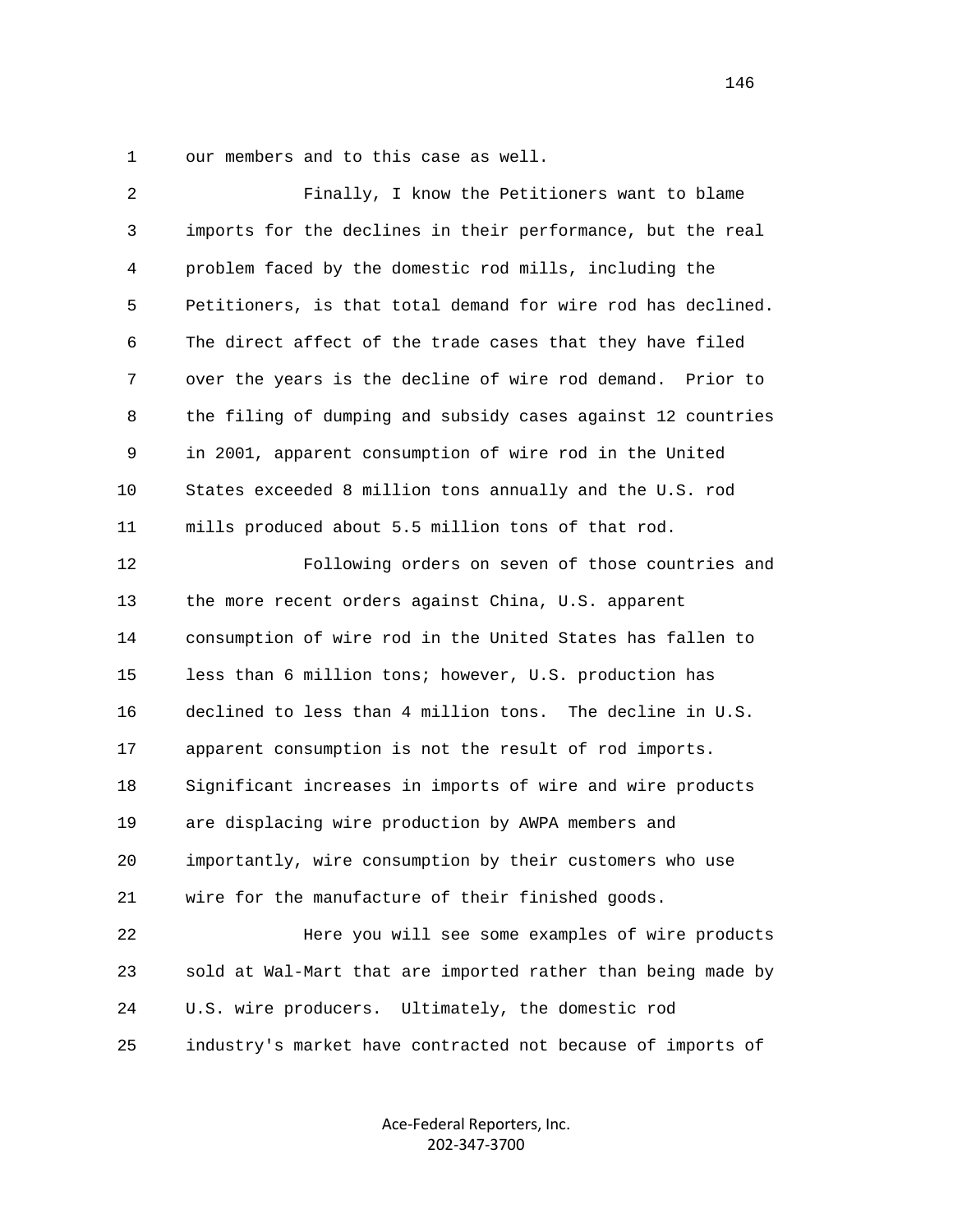1 wire rod, but because of the loss of U.S. production of wire 2 and wire products.

 3 Our first witness is the current present of the 4 AWPA, Mr. John T. Johnson. 5 STATEMENT OF JOHN T. JOHNSON 6 MR. JOHNSON: Good afternoon, Commissioners. 7 I'm John T. Johnson, the owner and president of Mid South 8 Wire in Nashville, Tennessee. I'm also the current 9 president of the American Wire Producers Association. 10 Mid South Wire was founded in 1967 as a 11 family-owned business to draw steel wire rod into wire for a 12 wide variety of wire products. Together, with our 13 affiliated sister company, Nashville Wire Products, we 14 employ over 1,000 American workers in plants located in four 15 states. Each year Mid South purchases about 200,000 tons of 16 wire rod. I want to emphasize up front that we rely on the 17 domestic rod industry, including the Petitioners, for the 18 majority of our material.

 19 We have a good relationship with our domestic 20 suppliers and will continue to work closely with them; 21 however, there are certain advantages for us in buying 22 imported rod that have nothing to do with price, but with 23 our overall cost. One important advantage of imported rod 24 is that we can purchase in barge lot quantities. Our plant 25 in Nashville is strategically located on the Cumberland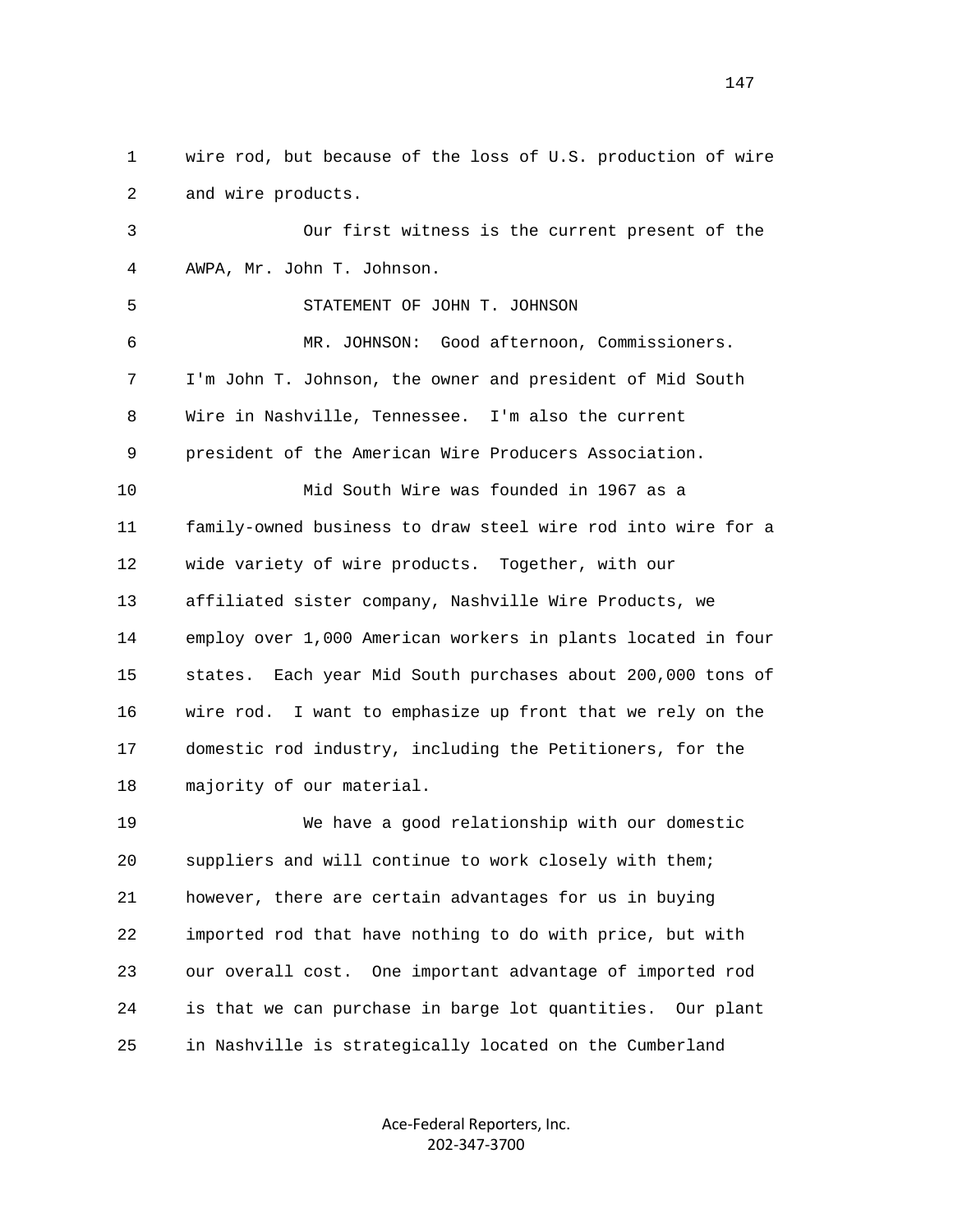1 River, so we prefer to buy in multiple barge loads of 1500 2 tons each. We have made extensive investments in high 3 volume cranes and equipment for unloading barges. All of 4 our imported rod arrives by barge at our plants; however, 5 many of the domestic mills do not have the capability to 6 ship by barge. It takes considerably more time and manpower 7 to marshal 75 truckloads of domestic rod in our receiving 8 yard. If we are unable to source imported rod as a result 9 of this case, we'll have to rely on more truck deliveries 10 and we estimate the increased transportation cost alone 11 would amount to a million dollars annually.

 12 Buying imported rod also allows us to secure 13 business that requires guaranteed, long-term pricing. We 14 have customers who request confirmed pricing for two 15 quarters up to a year, but the domestic rod mills are 16 unwilling to provide that kind of predictable pricing. Our 17 domestic suppliers, generally, will confirm pricing for only 18 one month at a time because domestic rod mill prices are 19 generally tied to scrap prices, which can be extremely 20 volatile and unpredictable.

 21 Generally speaking, scrap prices have been 22 increasing since the first quarter of 2016 and Petitioners 23 have been announcing price increases for wire rod almost on 24 a monthly basis. They are not willing to lock in a rod 25 price for us when scrap prices are continuing to rise.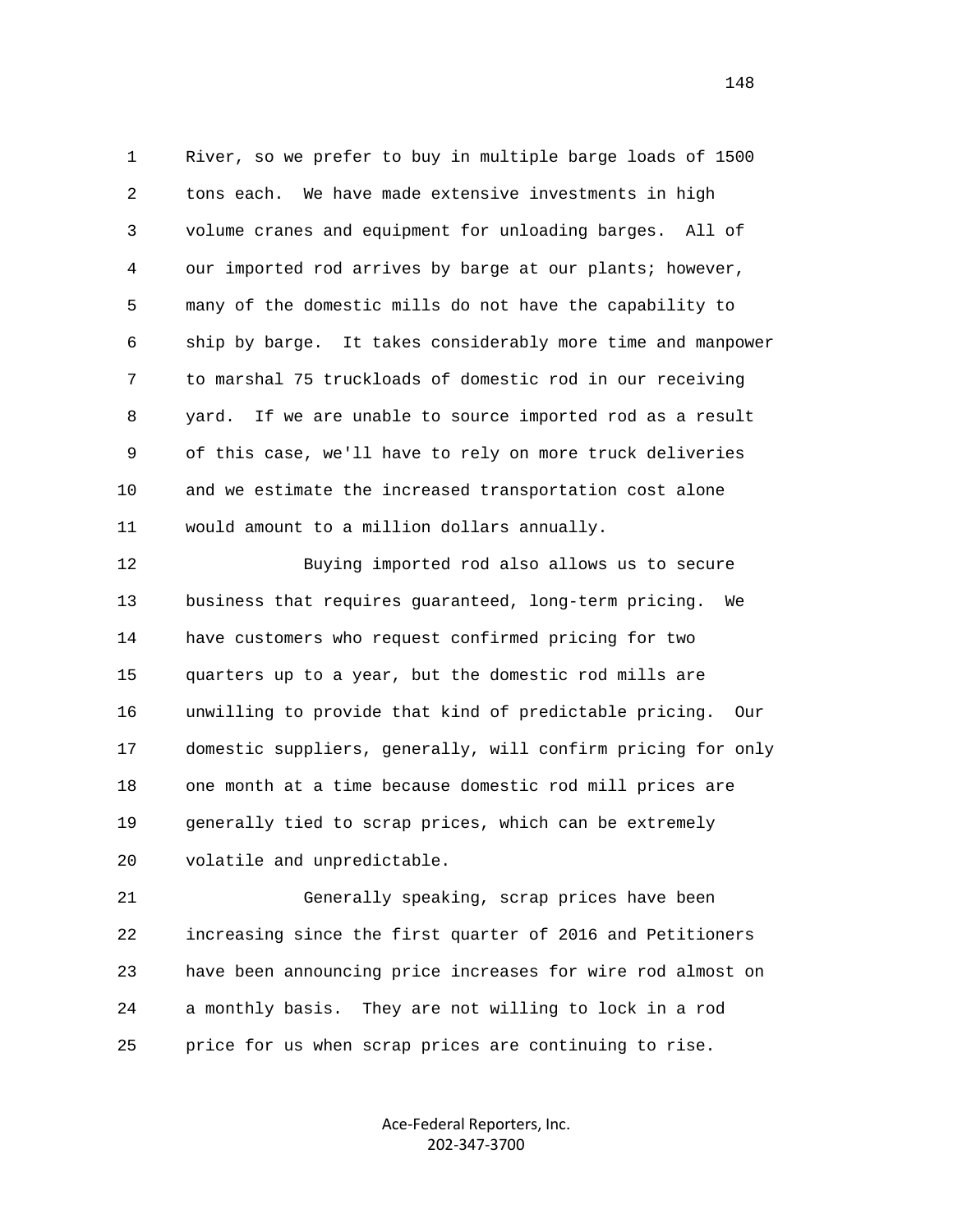1 Another point I want to highlight is the fact that we 2 compete in our downstream wire markets with our domestic 3 wire suppliers, including all four of the Petitioners. 4 They compete with us in the chain-link fence market, lawn 5 and garden products, and the appliance industry, just to 6 name a few.

 7 In the event of competing demands for a finite 8 supply of wire rod, we expect that the U.S. supply mills 9 will take of their internal and related wire operations 10 before they ship to outside customers like Mid South and 11 other independent wire drawers. In fact, we're already 12 hearing from some U.S. rod mills about tonnage constraints 13 in the near future and they tell us they are either fully 14 booked or getting booked. If the domestic mills are the 15 only game in town, I have real concerns about whether my 16 company and other independent wire producers will be able to 17 get the wire rod needed to operate our businesses.

18 18 In addition, it is never a good practice for any 19 business in any industry to be wholly dependent upon your 20 competitors for all your raw materials. Finally, the 21 domestic rod industry's reliance on trade cases to restrict 22 our access to the global rod market makes us uncompetitive 23 in a global market, often forcing our customers to move 24 production and jobs overseas.

25 Like other independent wire producers, we are

Ace-Federal Reporters, Inc. 202-347-3700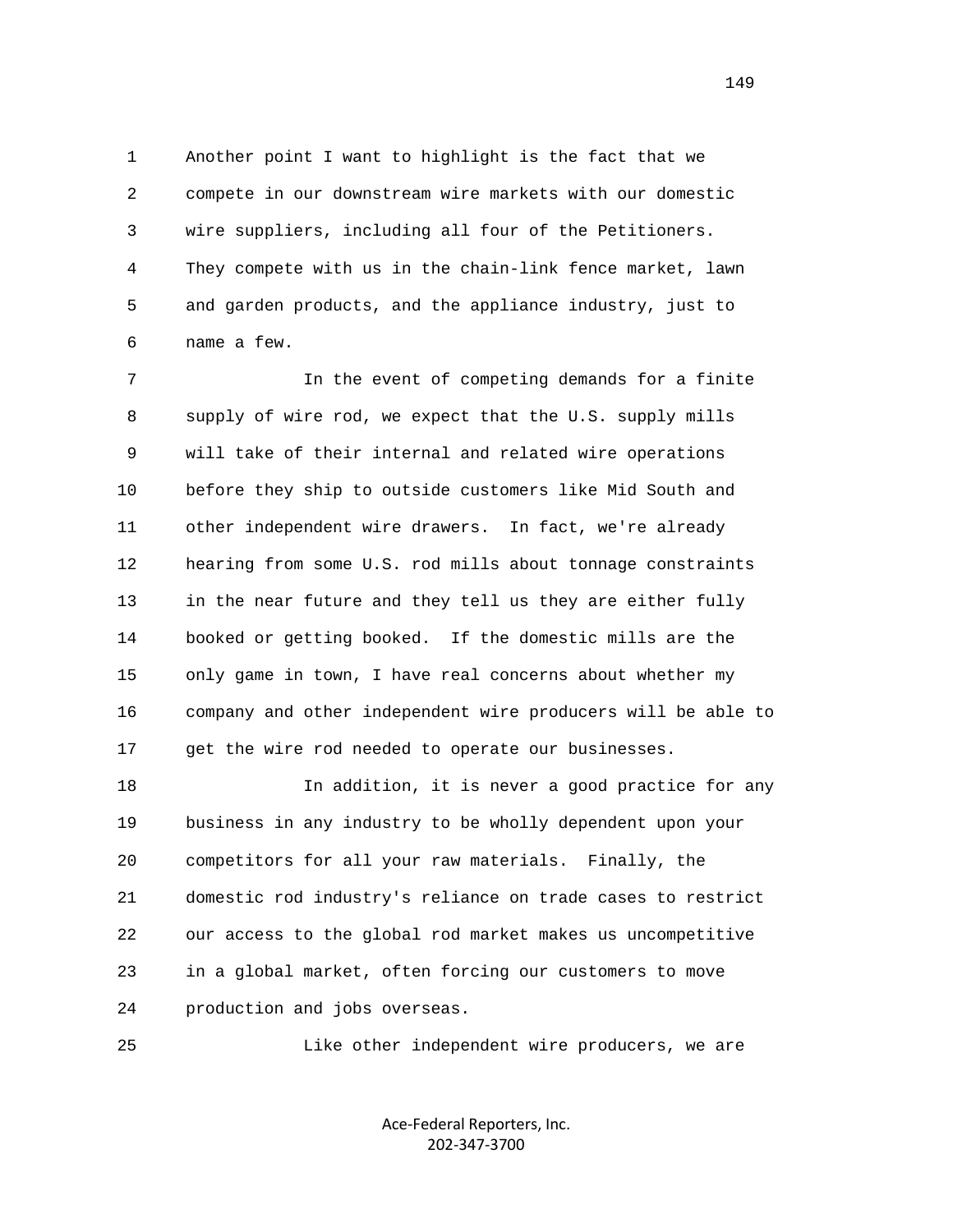1 frequently caught in a cost price squeeze when it comes to 2 our raw material input. Our downstream customers are caught 3 in the same squeeze. When rod prices increase, so do our 4 prices. Our customers demand that we be competitive if they 5 are to continue to buy from us and make their products in 6 the U.S. Unfortunately, over the past several years a 7 number of end-use customers have moved some or all of their 8 production out of the United States as a result of rising 9 material cost.

 10 Let me mention two of many examples. We used to 11 supply the wire that went into production of bicycles and 12 barbeque grills in the United States. When was the last 13 time you saw Made in USA on a bicycle or a barbeque grill? 14 They aren't any more. If we're held hostage by the domestic 15 rod mills and denied the ability to buy rod in a globally 16 competitive market, more of our customers will move to 17 import options instead of buying from us to meet their 18 needs. As a result, wire rod consumption in the United 19 States will continue to decline, hurting both wire producers 20 and the domestic rod mills. Ultimately, when we lose 21 customers, so do the rod mills. Thank you. 22 STATEMENT OF CHRISTIAN STAUFFER 23 MR. STAUFFER: Good afternoon. My name is Chris 24 Stauffer. I'm Vice President for Sourcing and Logistics at 25 Insteel Industries, Inc. Insteel is the nation's largest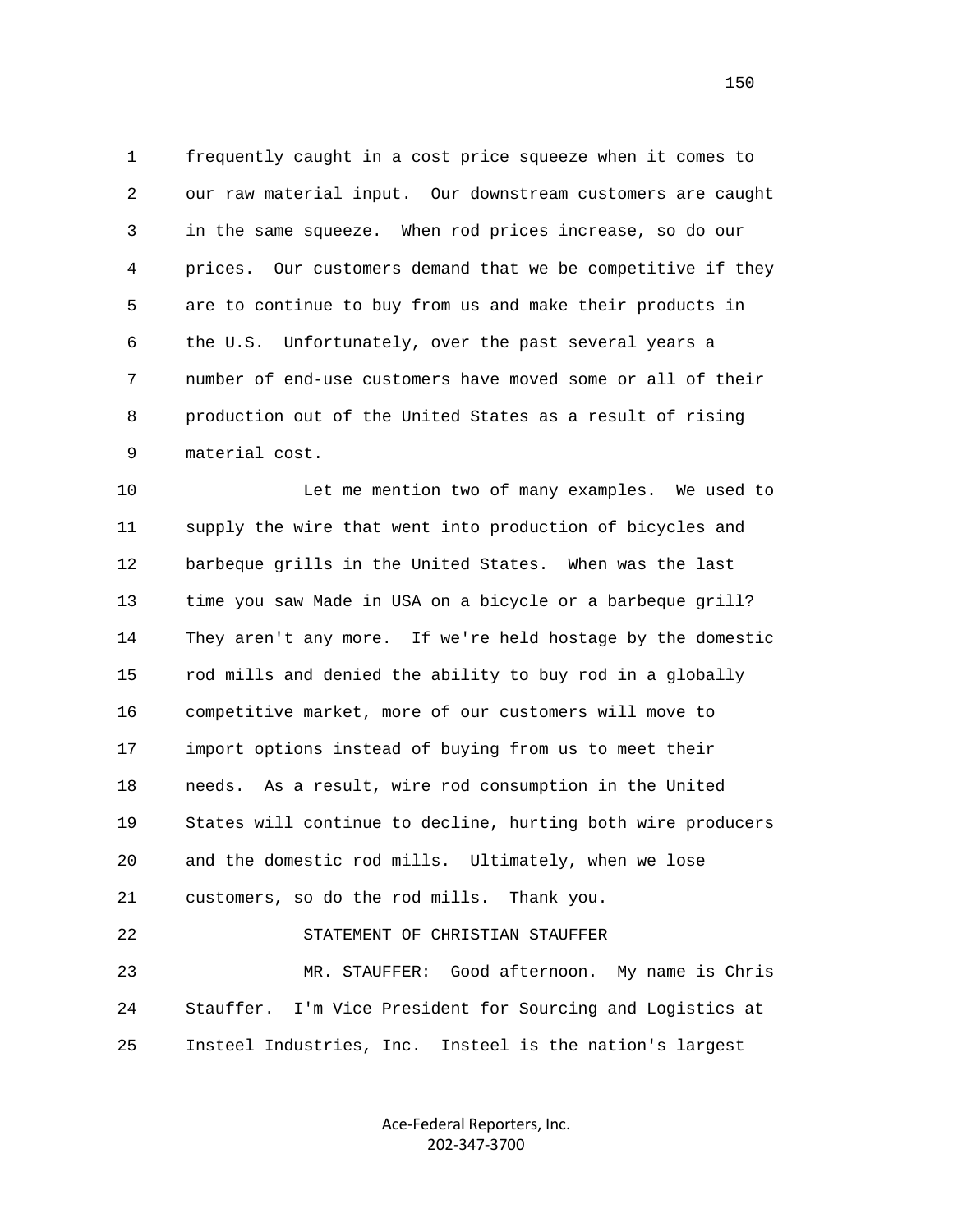1 manufacturer of steel wire reinforcing products for concrete 2 construction applications. We consume more than 400,000 3 tons of wire rod annually for production of drone wire, 4 pre-stressed concrete strain, and welded wire reinforcement 5 products, such as engineered structural mesh, concrete pipe 6 reinforcement, and standard welded mesh products. Insteel 7 operates 10 plants in seven states. It employs more than 8 900 American workers. Our sales are approximately 400 9 million annually.

 10 Since 2014, we have purchased 70 percent of our 11 rod requirements, more than 1.1 million tons, from the U.S. 12 industry. In 2016 alone, we purchased over 300,000 tons 13 from U.S. rod mills. In fact, our five largest suppliers 14 are domestic mills, including all four of the Petitioners. 15 However, for the most market sectors domestic demand for 16 wire rod exceeds domestic production capacity and imports of 17 wire rod are necessary to satisfy the supply requirements of 18 the U.S. market.

 19 We consistently buy from both domestic and 20 import sources because our commitments to our customers 21 require a continuous supply of wire rod from all sources. 22 Let me emphasize Insteel does not buy imported rod instead 23 of domestic rod. We must have both. In any given year, the 24 domestic rod industry will have planned and unplanned 25 outages, as well as production schedules running at 100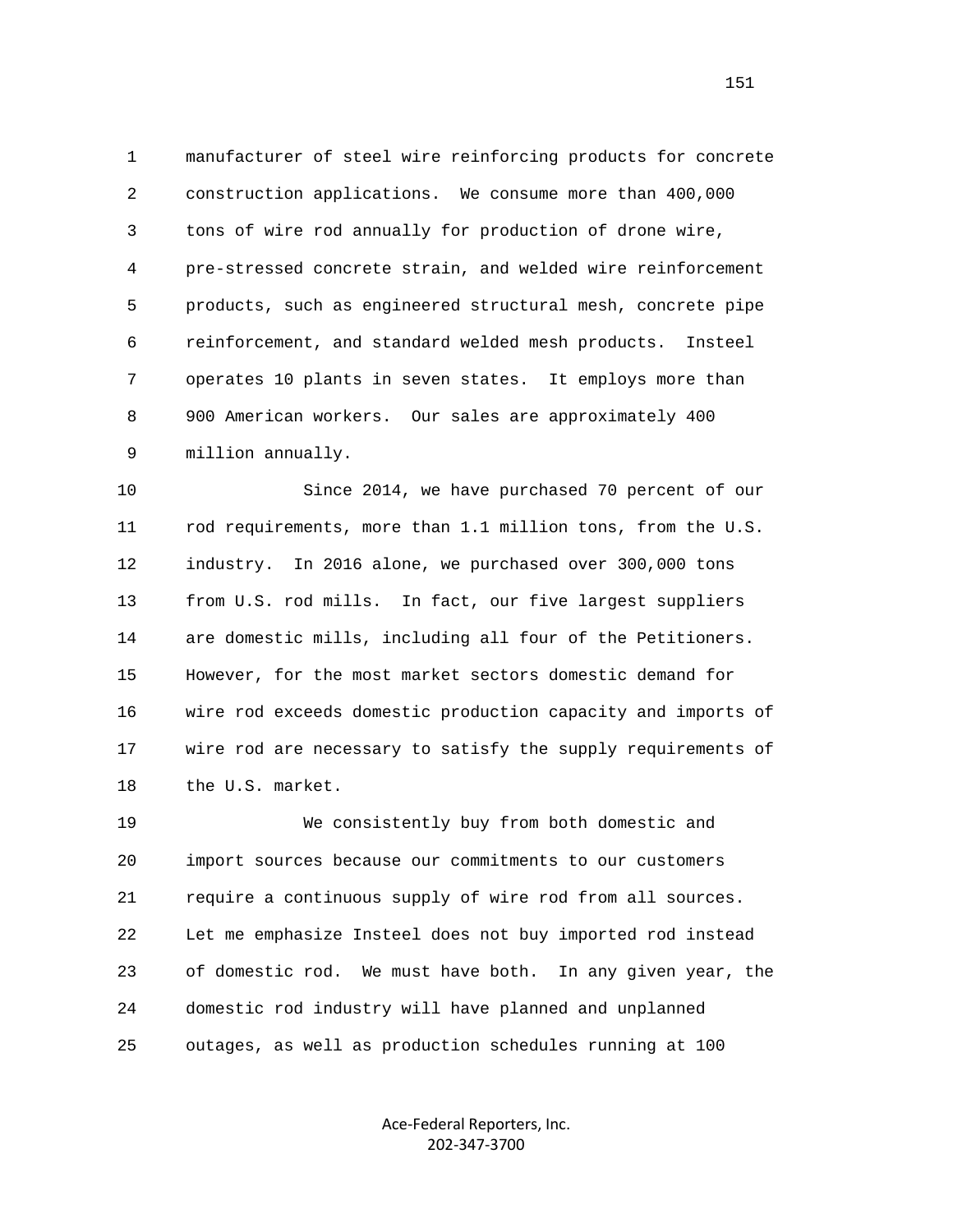1 percent of current capacity. Twice last year one of the 2 petitioning mills reduced our wire order by 10 percent 3 because the mill was overbooked. We were told that the 4 overbooking was due to strong rebar and rod orders and that 5 the mill was cutting all customers as a result. Insteel was 6 forced to cover full production requirements elsewhere.

 7 This year some of the Petitioners have informed 8 us that they were overbooked and that their capacity is full 9 and that they're extending their rolling cycle. 10 Availability is one of our primary considerations when 11 deciding from whom to purchase. We cannot afford to run out 12 of rod and be left to scramble to cover our rod 13 requirements.

 14 Negotiations with the domestic mills always 15 start with the price of scrap. Did the scrap price go up or 16 did it go down compared to last month? Rod prices fluctuate 17 based on a monthly change in scrap and other metallic prices 18 published by the American Metal Market. As scrap prices 19 have increased over the past two years, the domestic mills 20 have sent out regular price increase letters that covered 21 the change in scrap, sometimes more. With a pricing 22 algorithm that fluctuates month-to-month based on scrap 23 movement, our efforts to maintain steady rod inventories and 24 ensure that we have sufficient rod supply at our multiple 25 locations puts us at the mercy of the domestic rod industry.

> Ace-Federal Reporters, Inc. 202-347-3700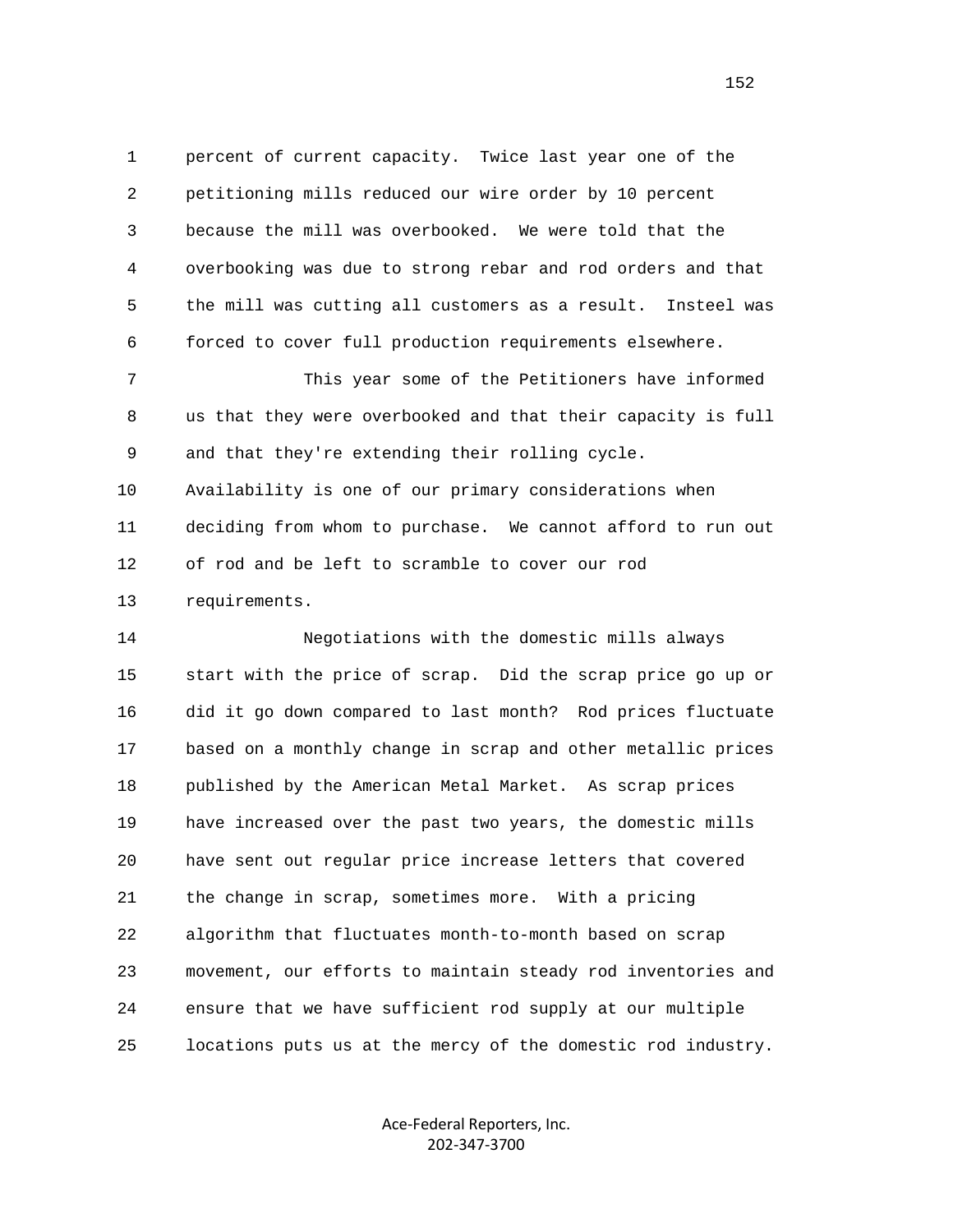1 Like the other wire producers here today, 2 Insteel must compete with our domestic rod suppliers in 3 downstream wire and wire products. All of the Petitioners 4 are vertically integrated mills that produce both wire rod 5 and wire products, including our products, welded wire 6 reinforcement and PC strain. The Petitioners downstream 7 wire operations also compete with us for finite supplies of 8 wire rod and we are certain if wire shortages or delays 9 develop as a result of these cases rod mills will give 10 preference to their own downstream wire facilities. This 11 would be disastrous for the U.S. wire and wire products 12 industry.

 13 Finally, I want to briefly address the closure 14 of the AchlerMittal mill in Georgetown, South Carolina and a 15 bit on the idling of the Republic mill in Lorain. I had 16 testified in the staff conference that the Georgetown mill 17 had insurmountable problems that significantly increased its 18 cost. We were told by AchlerMittal's management that high 19 input costs as well as increased domestic competition from 20 Nucor's state-of-the-art rod mill in Darlington were the 21 main factors that caused the shutdown of the Georgetown 22 mill. These factors would have lead to a closure of the 23 mill with or without imports in the market.

 24 As for Republic, public statements from the 25 company attribute their decision to a decline in oil and gas

> Ace-Federal Reporters, Inc. 202-347-3700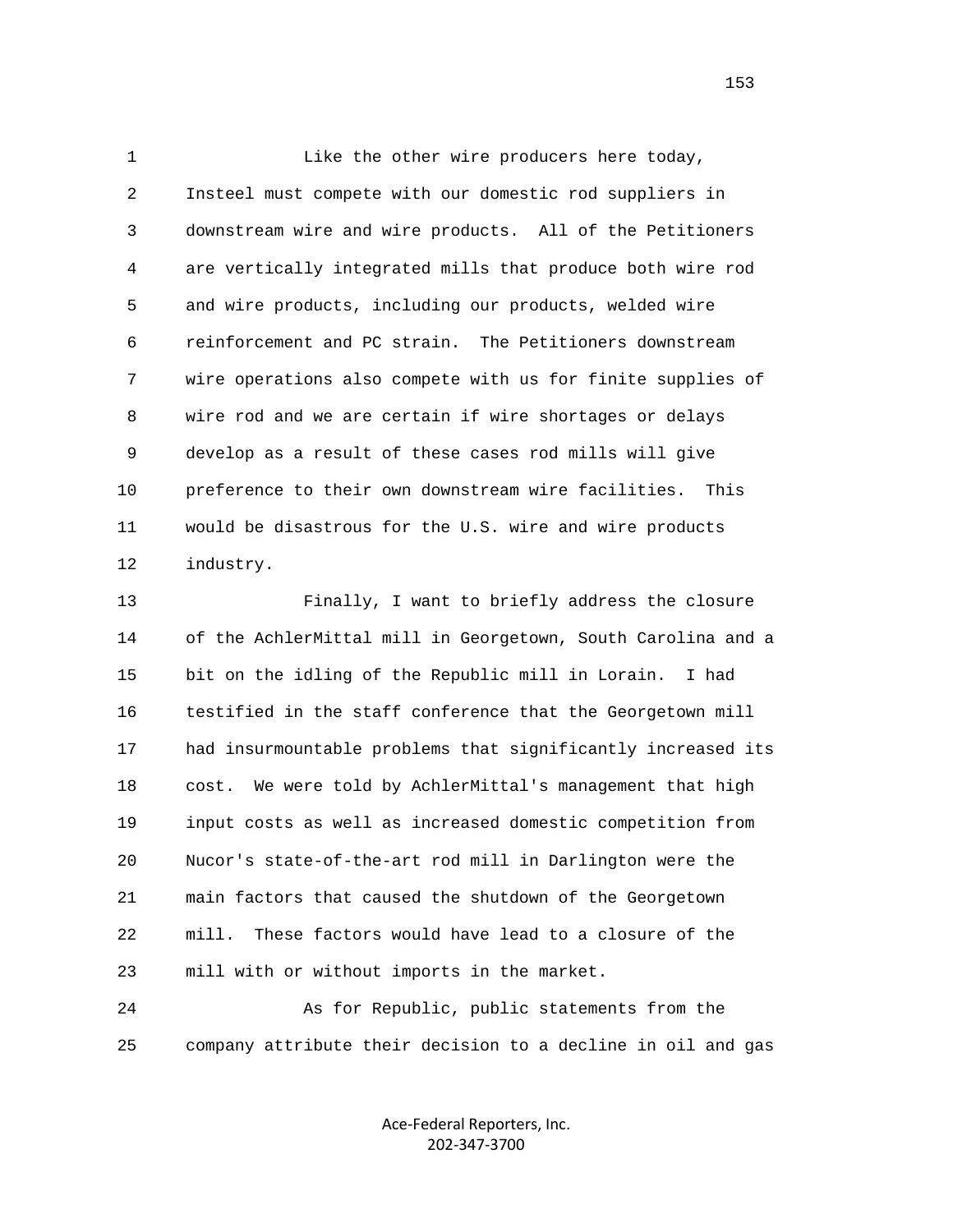1 markets to which Republic was a special bar quality product 2 supplier. Additionally, Lorain never produced sizes that we 3 could consider to be relevant in the U.S. domestic rod 4 market. None of these factors have anything to do with 5 subject rod imports. Thank you. 6 STATEMENT OF ROBERT MOFFITT 7 MR. MOFFITT: Good afternoon. My name is Bob 8 Moffitt and I am vice president purchasing for the Heico 9 Wire Group. The wire group was the largest consumer of wire 10 rod in western North America and one of the largest in the 11 United States. We employ approximately 650 people at wire 12 facilities in four states. The Heico Wire Group is a strong 13 supporter of the U.S. rod industry.

 14 During the past four years, we have bought 15 between 75 and 85 percent of our total rod requirements from 16 U.S. sources. Actually, we refer to buy domestic, but as 17 I've testified many times before, we learned through 18 experience that it is essential to maintain multiple sources 19 of wire rod. As a result, we made a strategic business 20 decision some years ago that we would purchase between 25 21 and 30 percent of our wire rod requirements from offshore 22 producers and the remaining between 70 and 75 percent 23 domestically.

 24 When we purchase imported rod, we are not buying 25 it instead of domestically produced rod. It is not a

> Ace-Federal Reporters, Inc. 202-347-3700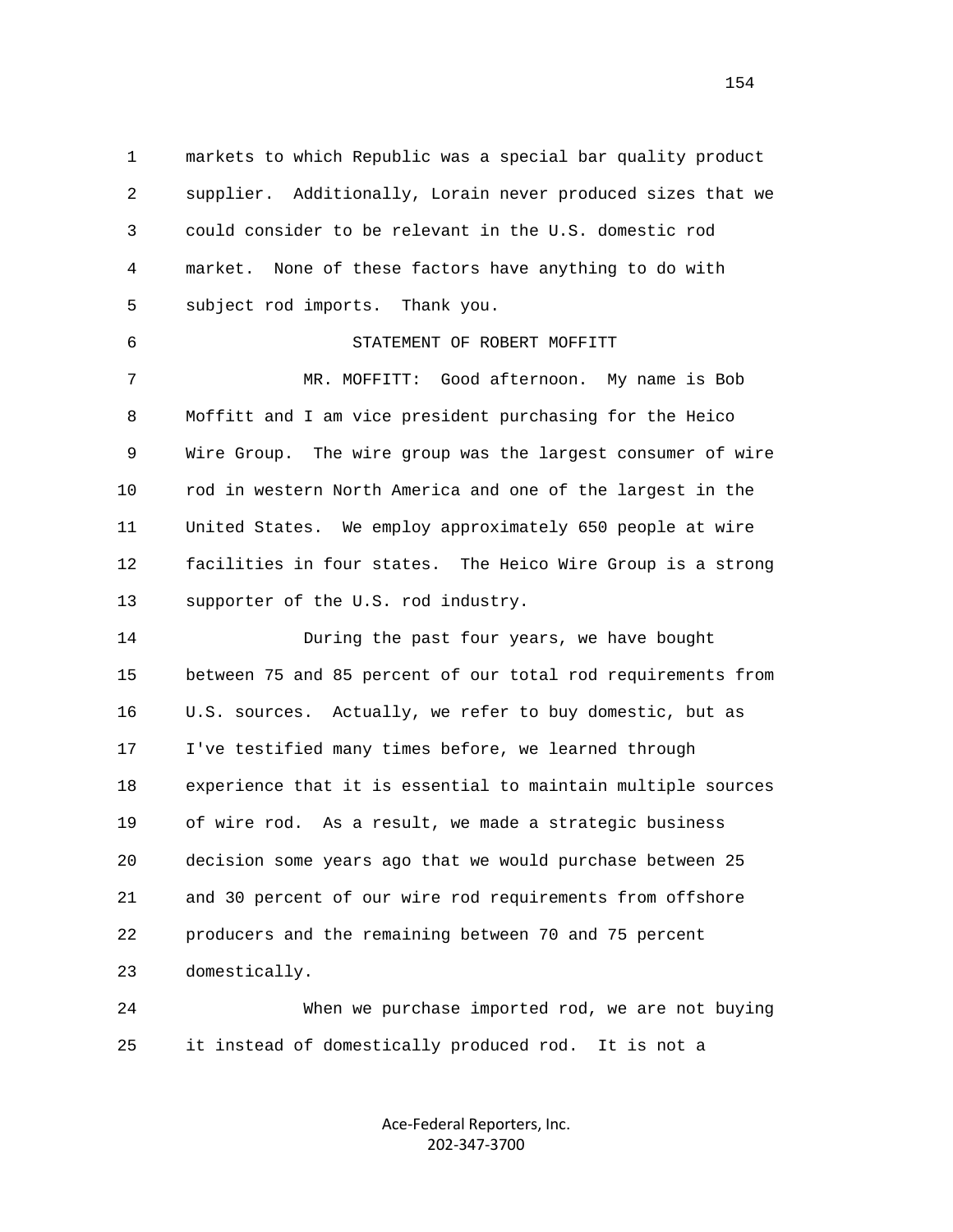1 question of either domestic rod or imports. It is a matter 2 of needing to have both sources available.

 3 In deciding where to source rod, the three most 4 important considerations for me are, one, the cost of the 5 rod as opposed to its price; two, timely delivery; and 6 three, the relationship I have with the vendor.

 7 The cost of rod is critical. By cost, I do not 8 mean the price on the supply contract, but the actual cost 9 to my company for using the rod in our wire drawing 10 operations. The lowest priced rod is not necessarily the 11 lowest cost rod.

12 Prior to any price negotiations, I evaluate 13 several factors that affect the cost to the rod, including 14 coil size, scale weight, mill trimming practices, surface 15 quality, and the physical and mechanical properties of the 16 wire rod.

 17 All of these factors vary from mill to mill, 18 whether import or domestic. For example, the weight of a 19 coil of rod is important because a smaller coil requires 20 more welds to maintain continuous drawing and smaller coils 21 generate more scrap. So more steel is lost per ton. This 22 increases our costs.

 23 With imported rod, we often find damage from 24 mishandling and poor packaging, which contributes to breaks 25 during the wire processing, I'm sorry, the wire drawing

> Ace-Federal Reporters, Inc. 202-347-3700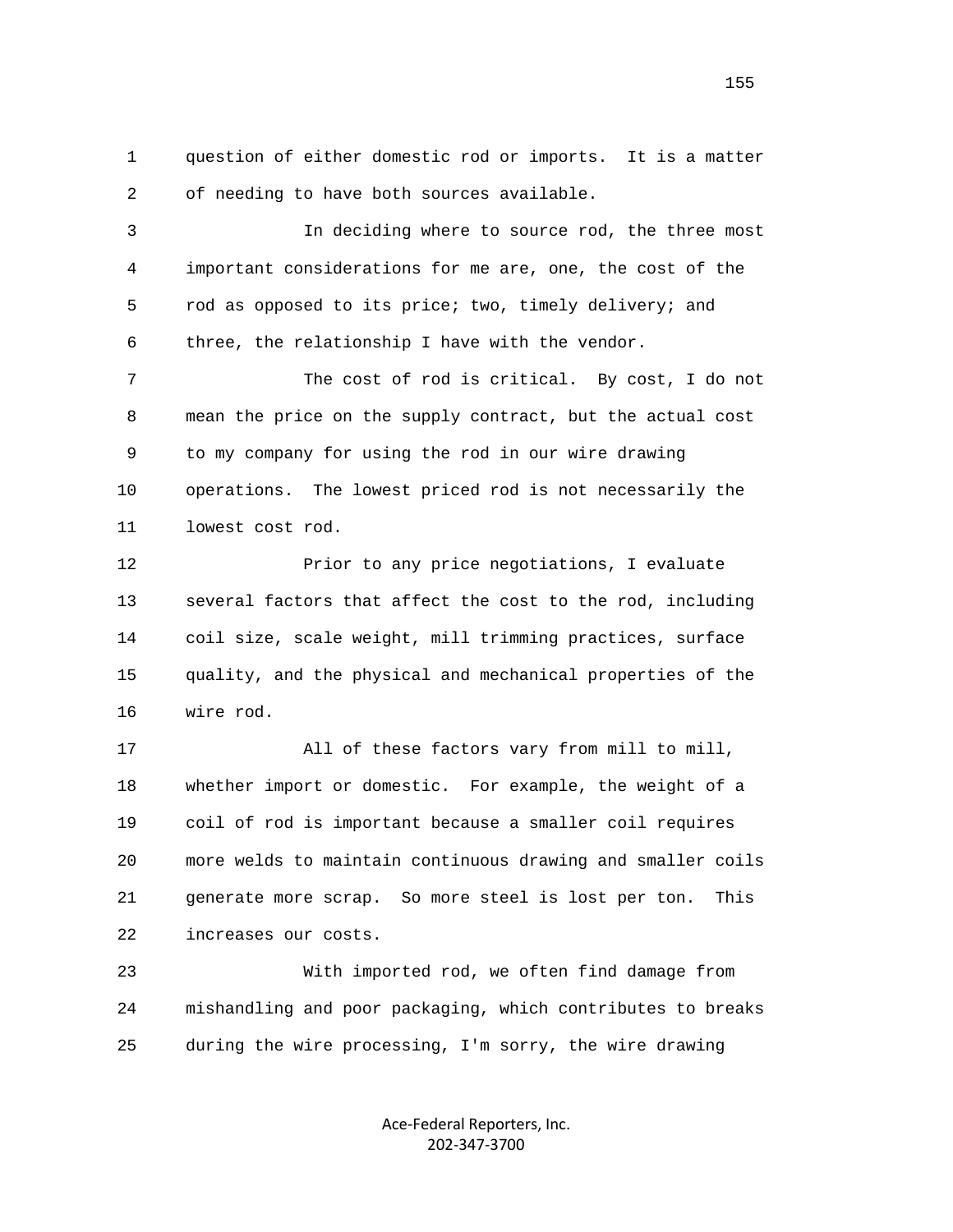1 process. Higher breakage rates and slower drawing speeds 2 means that fewer pounds of rod can be drawn per hour. This 3 increases our costs.

 4 Domestic mills ship via rail and truck usually 5 with one heat per load. Imported rod comes in consignments 6 of 5 to 30,000 tons and heats are always comingled. This 7 makes it more difficult for us to manage our inventory and 8 thus increases our costs.

 9 Imported rod must be carried in inventory for 10 longer periods of time because of the larger consignments, 11 which adds to the cost of the material. So I must always 12 consider the effect of all of these various factors on the 13 cost of our raw material, not simply the price we pay for 14 it.

> 15 Another key consideration in my purchasing 16 decisions is timely delivery. The cheapest rod in the world 17 is of little use to me if it is delivered late or not at all 18 or if it arrives in an unacceptable condition. Our wire 19 companies cannot operate efficiently without a reliable and 20 predictable supply of raw materials.

> 21 This leads to me to vendor relationships, which 22 are a very significant factor in my sourcing decisions. 23 Vendor relationships are important because I am aware of the 24 capabilities, quality, and reliably - reliability of each 25 of my suppliers. And I know the mills that I can depend on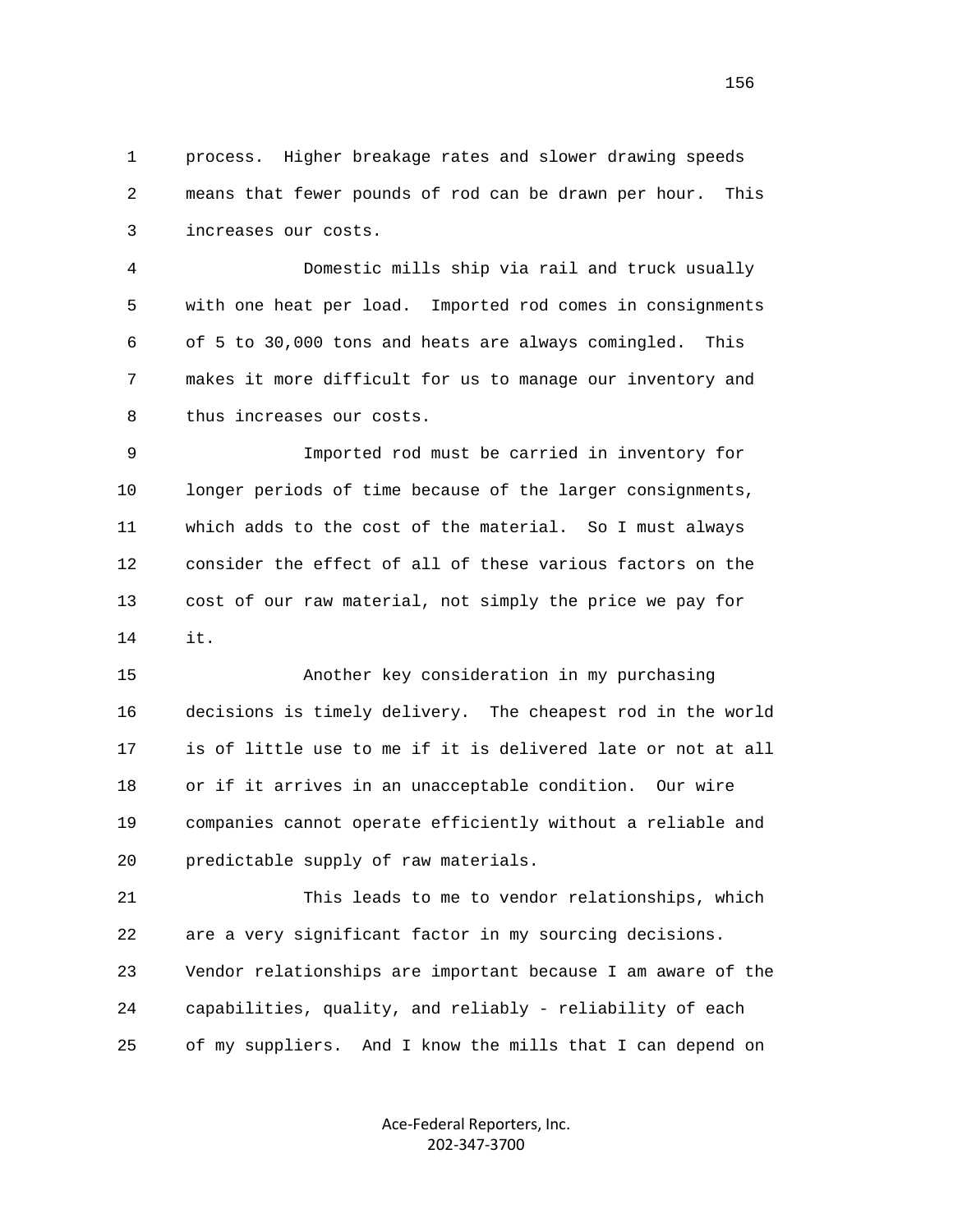1 to ship rod to meets our company's standards. At times, we 2 pay a higher price to these domestic mills than their 3 domestic competitors because of these vendor relationships. 4 Now that I have talked about the cost of rod, 5 let me address price or rather how rod prices are generally 6 set at least according to the domestic mills. Domestic rod 7 pricing is driven bimonthly changes in the price of steel 8 scrap, specifically the price of Chicago shredded as 9 reported by American Metal Market. 10 Movements in scrap pricing are always a part of 11 any supply negotiation with the U.S. rod mills because scrap 12 prices are a key indicator of market changes in wire rod 13 prices. When think AMM publishes their scrap analysis, the 14 U.S. rod mills use the scrap price in their wire rod pricing 15 for the subsequent month. 16 As a result, purchasers closely monitor scrap 17 prices for any indication of likely changes in rod prices. 18 The trends in scrap prices between 20014 and today are 19 closely correlated with wire rod prices and show that 20 domestic prices declined in 2014 and '15 as a direct result 21 of declines in the prices of steel scrap. Scrap prices 22 began to increase in 2016 and they have continued to rise in 23 2017.

 24 Wire rod prices have followed this same trend as 25 evidenced by the numerous price increase announcements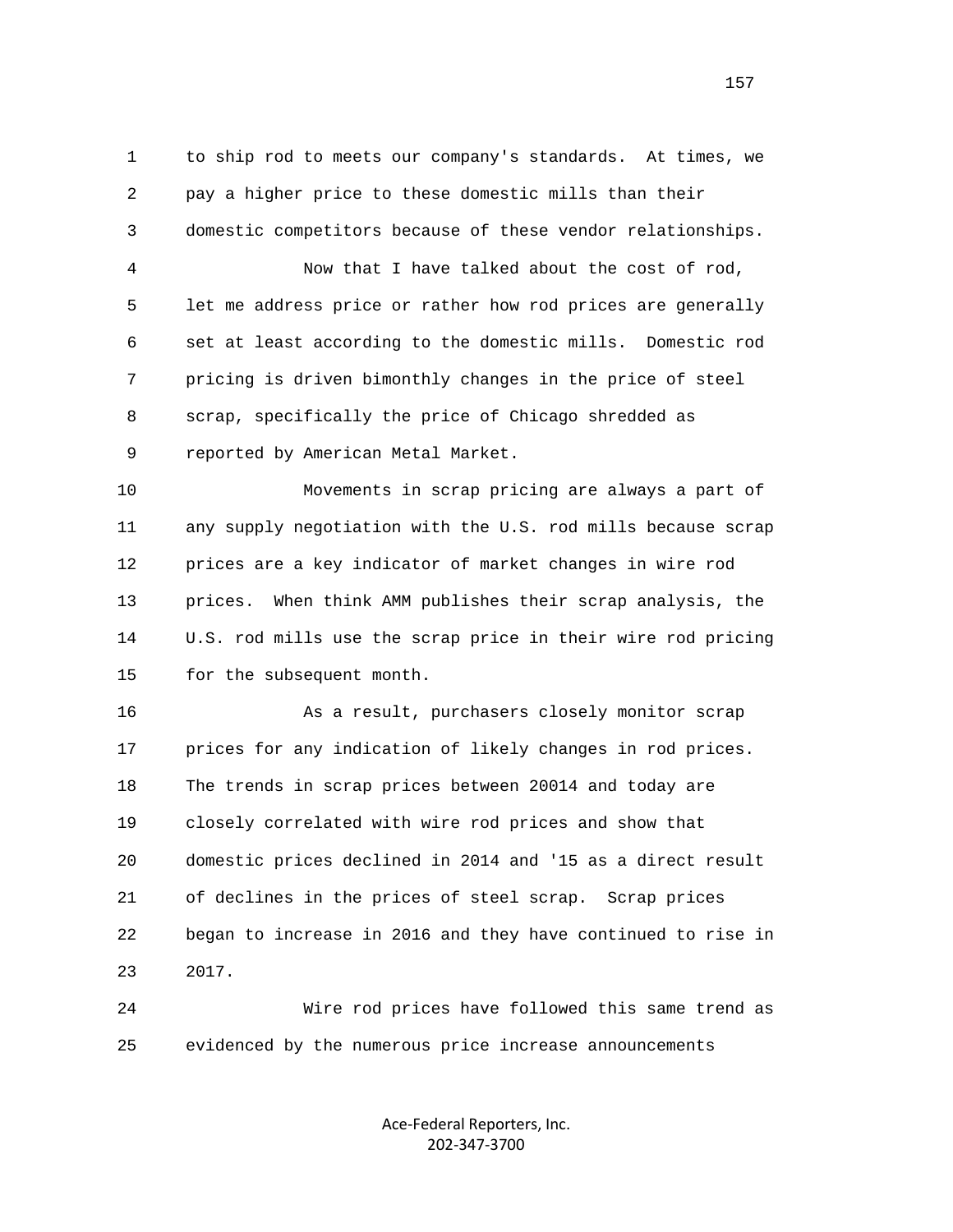1 issued by the domestic mills in 2016 and 2017.

| $\overline{a}$ | Finally, I feel it important to point out that               |
|----------------|--------------------------------------------------------------|
| 3              | the real threat to the domestic rod mills is not imported    |
| 4              | rod, but rather imported wire. The reason I say this is      |
| 5              | because total rod demand keeps declining as a result of the  |
| 6              | trade cases filed by the U.S. rod industry. The last rod     |
| 7              | case against China in 2014 is a perfect example of the       |
| 8              | damage that a trade case can do to the domestic rod          |
| 9              | industry.                                                    |
| 10             | After the case against China, our largest                    |
| 11             | competitor located in Vancouver, British Columbia had no     |
| 12             | restrictions on its imports of rod from China. Canadian      |
| 13             | statistics show a dramatic increase in shipments of wire rod |
| 14             | from China to Canada. And we have seen a dramatic increase   |
| 15             | imported wire from Canada at prices substantially below what |
| 16             | we can offer our wire.                                       |
| 17             | My company actually bought fewer tons of rod,                |
| 18             | domestic and imported as a result of that case. In the end,  |
| 19             | countries who do not have access to the U.S. market will     |
| 20             | continue to produce wire rod, but that rod will end up being |
| 21             | imported into the U.S. as a finished wire product. This is   |
| 22             | the real threat, not just to the U.S. wire industry, but to  |
| 23             | the U.S. rod industry as well. Thank you.                    |
| 24             | STATEMENT OF TERRY HUGHES                                    |
| 25             | Good afternoon, my name's Terry<br>MR. HUGHES:               |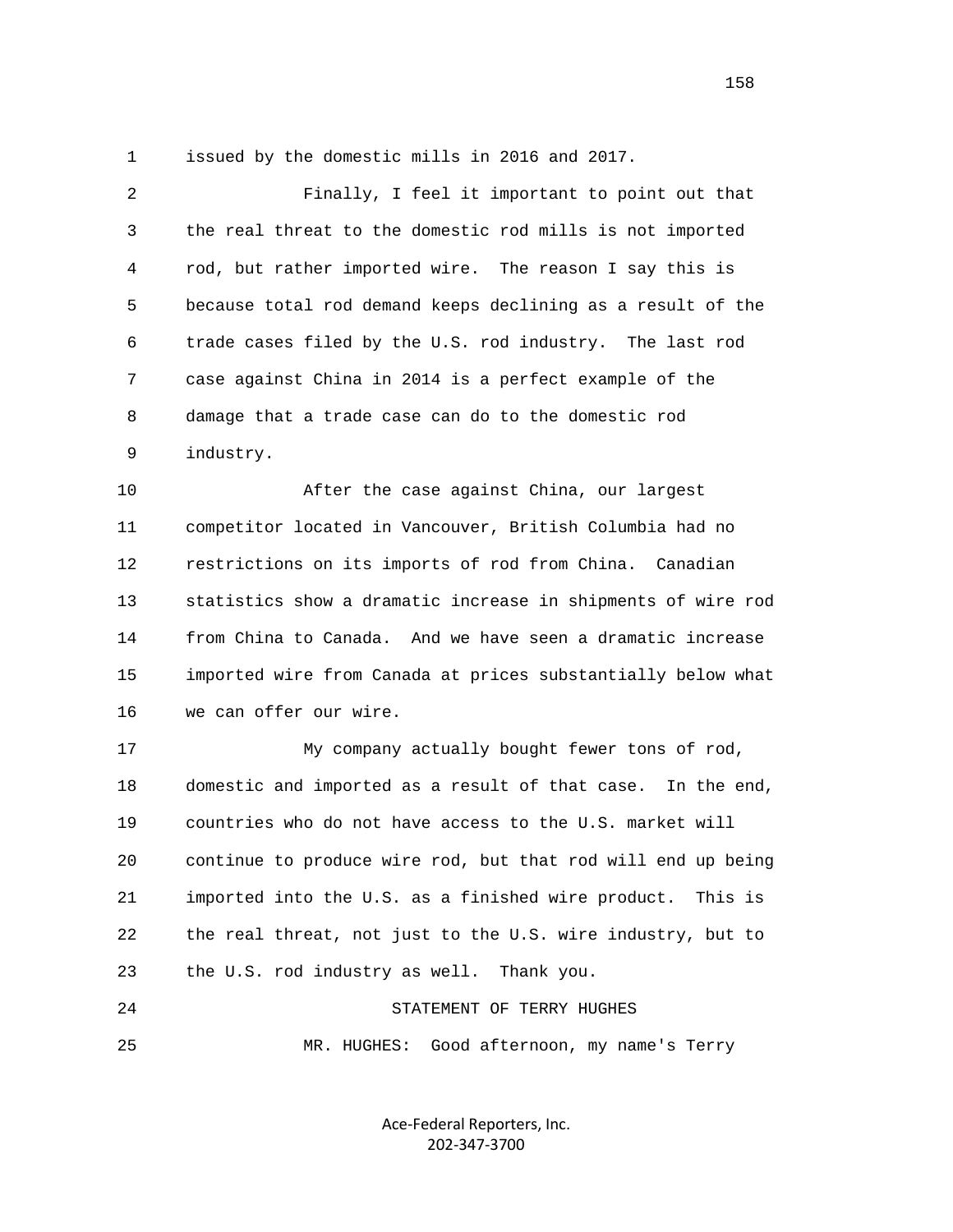1 Hughes. I'm the director of procurement for Bekaert 2 Corporation in North America. Our headquarters are located 3 in Marietta, Georgia. Bekaert's the world's leader in steel 4 wire technology and production. We operate five plants in 5 the U.S. and employ more than 1344 American workers. Our 6 normal wire rod usage is approximately 350,000 tons 7 annually.

 8 Tire cord is our largest product segment 9 consuming one-third of our total rod purchases. Sales to 10 the automotive sector account for about half of our total 11 wire sales and the remainder goes to agricultural, 12 construction, fencing, energy, and the utility segments of 13 the U.S. market.

 14 Automotive markets perform well throughout 2016 15 and 2017 and are projected to remain strong next year. Our 16 capital expenditures related mainly to - related mainly to 17 investments in tire cord production have been substantial. 18 For example, Bekaert recently invested several million 19 dollars in our Rome, Georgia facility, which uses steel tire 20 cord wire rod to produce material for the North American 21 tire and reinforced hose markets.

 22 To meet growing demands from the tire 23 coordinator or tire manufacturers, Bekaert has also planned 24 a major expansion in the Rogers Arkansas plant which would 25 have increased North American tire cord production capacity

> Ace-Federal Reporters, Inc. 202-347-3700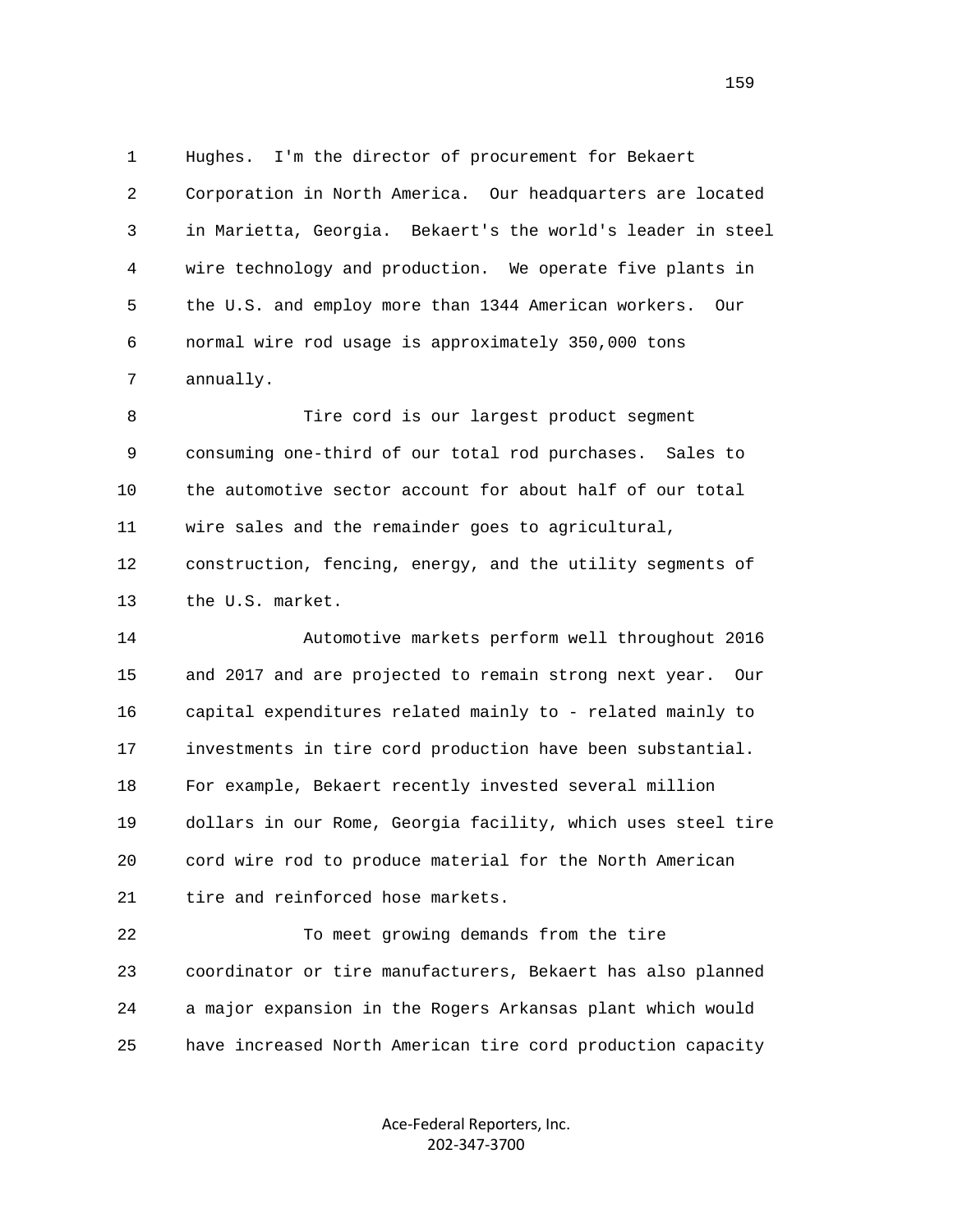1 by 50 percent and add over 100 new jobs.

| 2  | However, this and other investment plans in                  |
|----|--------------------------------------------------------------|
| 3  | North America have been cancelled until a more stable and    |
| 4  | predictable trade environment exists in the U.S.             |
| 5  | Undertaking such commitments does not make sense because if  |
| 6  | the steel tire cord wire rod will not be available from      |
| 7  | basic oxygen furnace or BOF suppliers, or if our costs of    |
| 8  | procurement becomes too great, making Bekaert uncompetitive  |
| 9  | compared to imported products both intermediate and          |
| 10 | finished.                                                    |
| 11 | Our customer specify BOF material because the                |
| 12 | BOF process produces a very pure input from coal and iron    |
| 13 | In other words, the BOF steel does not have high<br>ore.     |
| 14 | residuals or tramp elements while mechanical properties are  |
| 15 | highly consistent.                                           |
| 16 | In contrast, electric furnace, electric arc                  |
| 17 | furnace production or EAF uses high volumes of scrap as      |
| 18 | their input and are very susceptible to high residual        |
| 19 | elements causing the material to become brittle in the       |
| 20 | drawing process.<br>This causes fractures or premature       |
| 21 | failures resulting in potential injury and possible loss of  |
| 22 | life.                                                        |
| 23 | Steal tire cord wire rod used in the manufacture             |
| 24 | of tires and high pressure hoses must be BOF to work at peak |
| 25 | performance.<br>We purchase about one-half of our total wire |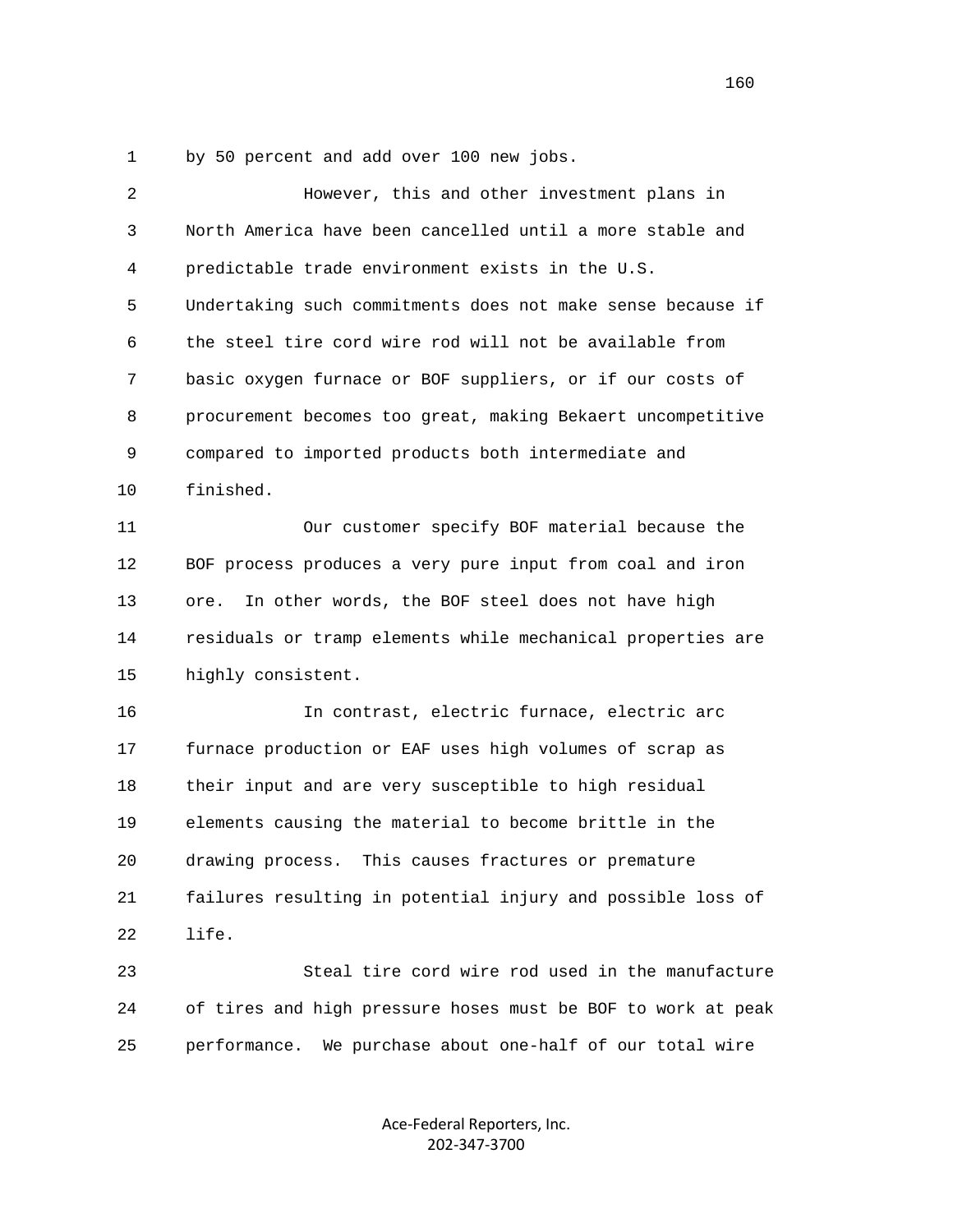1 rod requirements from U.S. mills, including all four 2 petitioners. The actual problem is the domestic mills 3 cannot produce 1080 steel tire cord wire rod with the 4 quality necessary to fine draw these products to meet our 5 requirements.

 6 Fine drawing means that the wire rod is reduced 7 by 90 percent of its original size. The production process 8 for all domestic wire rod facilities uses electric arc 9 furnaces. EAF mills use inconsistent scrap from shredded 10 cars, refrigerators, and other types of waste products that 11 introduce unwanted elements, which could be hazardous in the 12 melt.

 13 The high residual elements found in domestic 14 grades from the EAF process, along with higher nitrogen 15 copper causes the material to become brittle earlier in the 16 drawing process. This causes fractures and premature 17 failures of the tire cord and possible loss of life and 18 injury to the public.

 19 Bekaert has tried to develop sources in the 20 United States for this wire rod, but currently no domestic 21 producer is qualified to make 1080 steel wire rod. It takes 22 roughly two years to qualify a new supplier of steel tire 23 cord wire rod. It is a demanding process because these 24 products go into high liability downstream markets like 25 automobile tires and high pressure hydraulic hoses.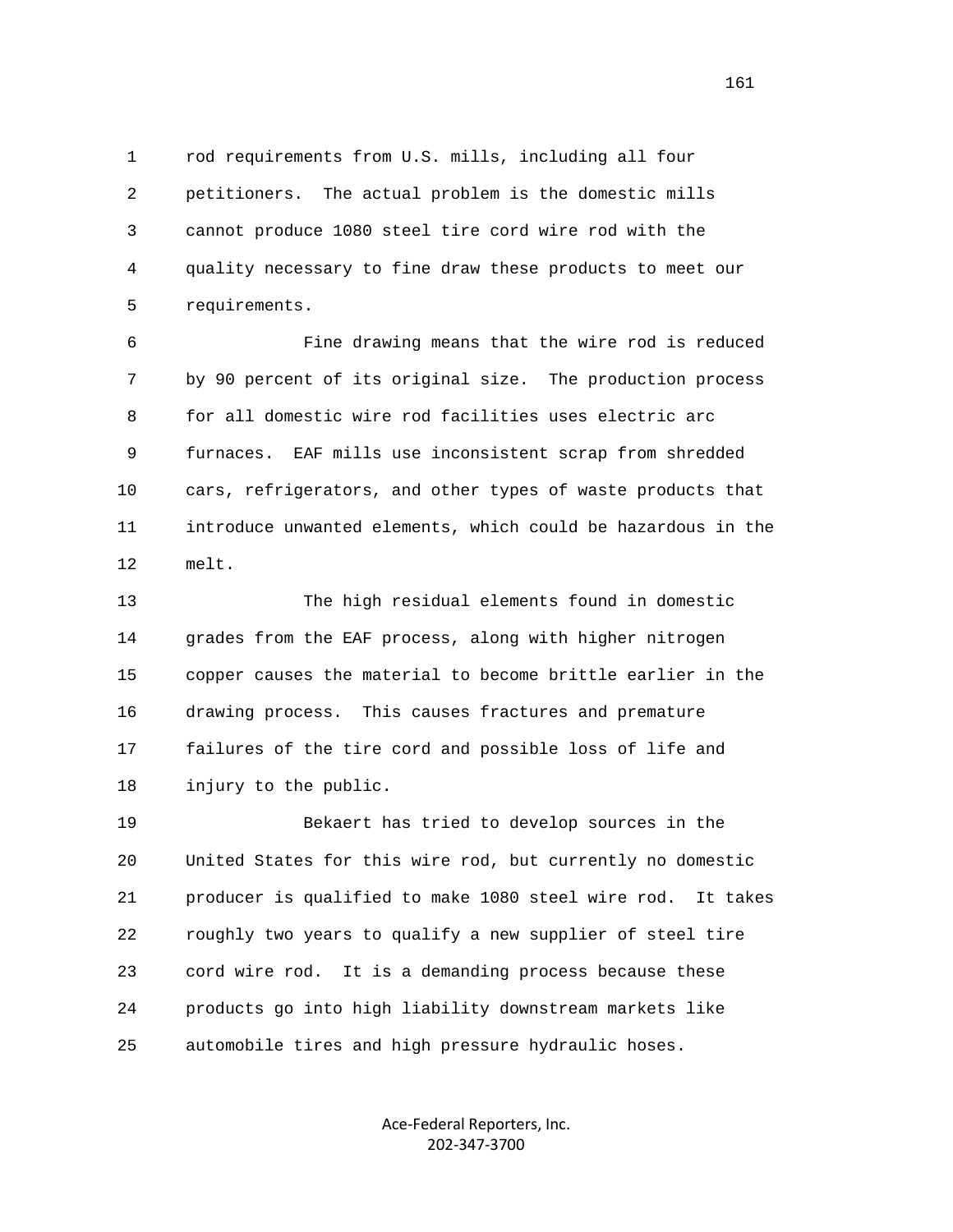1 Each time we want to qualify a new supplier, 2 Bekaert has to requalify itself to the tire manufacturers. 3 This process is not only time consuming, but also expensive 4 for all parties involved. Because 1080 steel tire cord wire 5 rod is not available domestically, Bekaert must source it 6 from other countries, including many of the subject 7 countries in this investigation, all of which supply BOF 8 material.

 9 If duties are imposed for these countries, this 10 will remove them as possible suppliers. With very few 11 suppliers of 1080 steel tire cord wire rod remaining in the 12 purchase pool, the industry will become uncompetitive 13 against foreign finished products and U.S. jobs will be lost 14 as a result, creating a lose-lose situation.

 15 Steel tire cord wire rod has been excluded from 16 prior cases. Nevertheless, it has been included in this one 17 and Bekaert strongly believes that it should be excluded 18 once more. Thank you.

 19 STATEMENT OF DAVID MINNICK 20 MR. MINNICK: Good afternoon, my name is David 21 Minnick and I'm the CEO of Kiswire America, a U.S. producer 22 of tire cord and bead wire used in the production of vehicle 23 tires. I've been in the bead wire and tire cord business 24 for 18 years. Simply stated, Kiswire America depends on 25 imports of grade 1080 and higher wire rod used to produce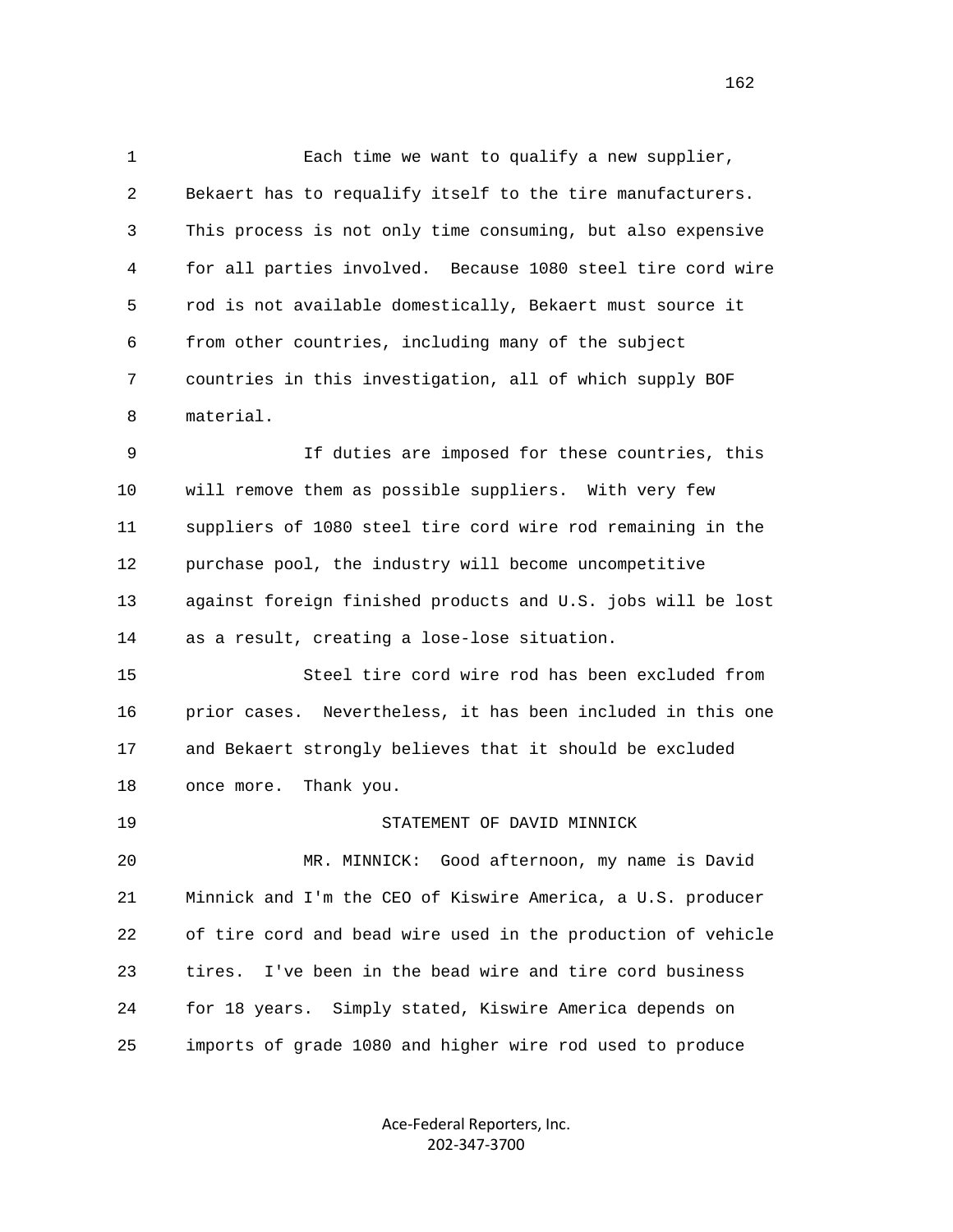1 tire cord and bead wire that is acceptable to the tire 2 manufacturer.

 3 As a practical matter, production of this wire 4 rod requires blast furnace production. Kiswire America was 5 established in 1999 and now operates four plants with a 6 capacity of 115,000 tons. Kiswire America employs 592 7 workers. We have two bead wire plants and two tire cord 8 plants, which are located in South Carolina and Arkansas. 9 We have invested \$250 million in these plants and we're 10 investing an additional \$50 million to expand the tire cord 11 production which has been suspended as a result of this 12 case.

 13 Kiswire America position is that the Commission 14 should find that 1080 grade wire rod for tire cord and bead 15 wire is a separate like product from other wire rod. We 16 agree with the definition of the product that's described in 17 the prehearing staff report.

 18 In its preliminary determination, the Commission 19 went through the like product factors it considers and found 20 that the wire rod is made up of a number unique product 21 requiring an exacting specification and there are no clear 22 dividing lines between 1080 - grade 1080 for tire cord and 23 bead wire and other specialty grade wire rod.

 24 But in reaching this conclusion, the Commission 25 dismissed the fact that this grade can only be made in a BOF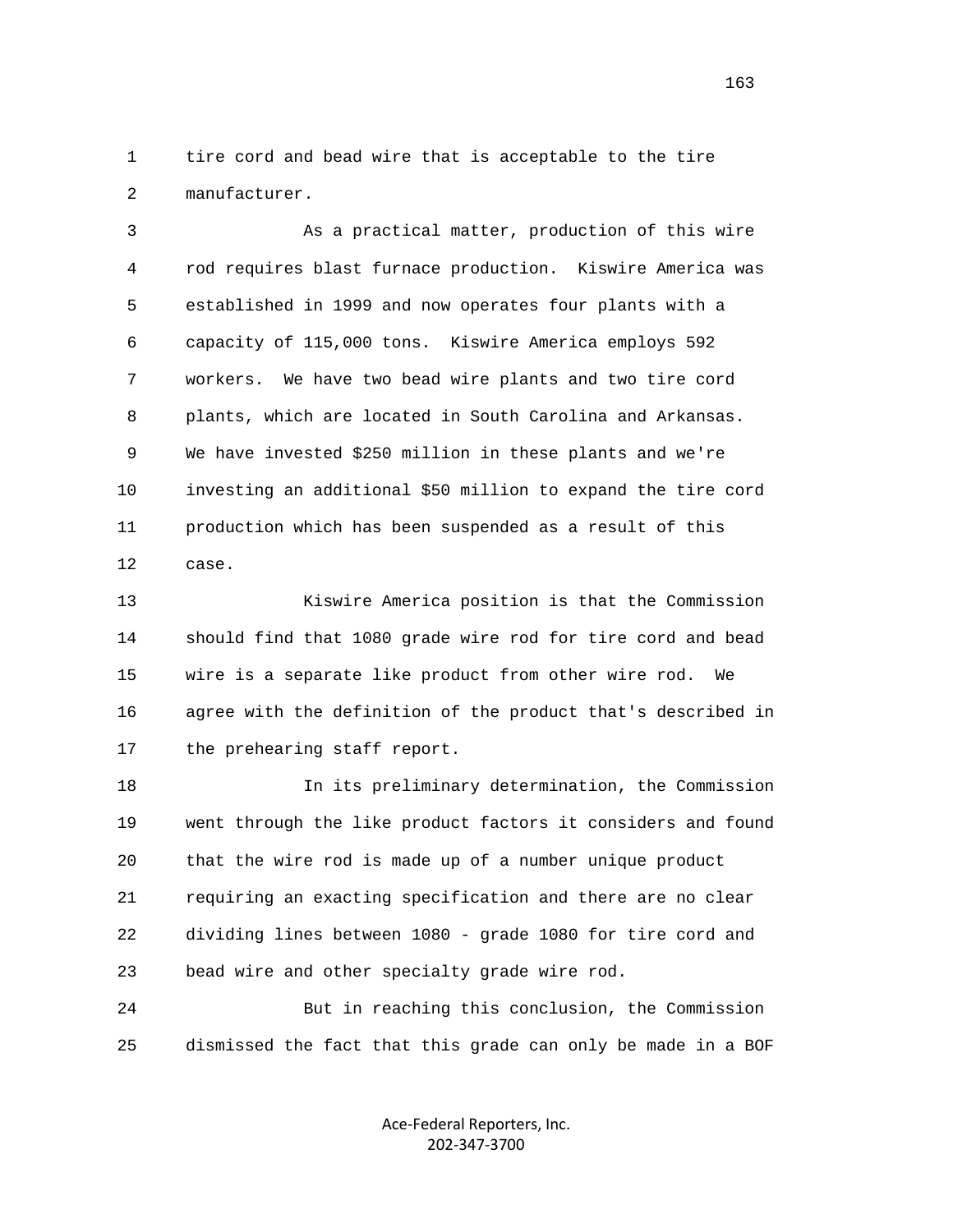1 facility and found that this fundamental fact is legally 2 irrelevant.

 3 With all due respect, one consistency of the use 4 of the EAF's facilities by U.S. producers is that it has 5 enabled them to compete deficiently for other specifications 6 of wire rod including various specialty products.

 7 However, the other consistency that they cannot 8 and do not produce great 1080 for tire cord and bead wire in 9 sufficient quality and quantity. And if that isn't a clear 10 dividing line, then what is?

 11 It takes roughly six months to one year for a 12 tire company to approve bead wire and two or more years to 13 approve steel cord. We have worked with various domestic 14 suppliers in the U.S. to qualify them to produce 1080 grade 15 rod for tire cord and bead wire. Those efforts have been 16 unsuccessful. We have attempted to qualify our Gerdau 17 Ameristeel, Arcelo Mittal, Georgetown, and EVRAZ Rocky 18 Mountain. We work for - worked with EVRAZ for one and a 19 half years before discontinuing.

 20 And while some of these producers can and do 21 produce lower grade than wire rod for tire cord and bead 22 wire, in the range of 1060 and 1070, they have been unable 23 to consistently produce grade 1080 in the quality and 24 quantity required and then they have done so using BOF 25 billets.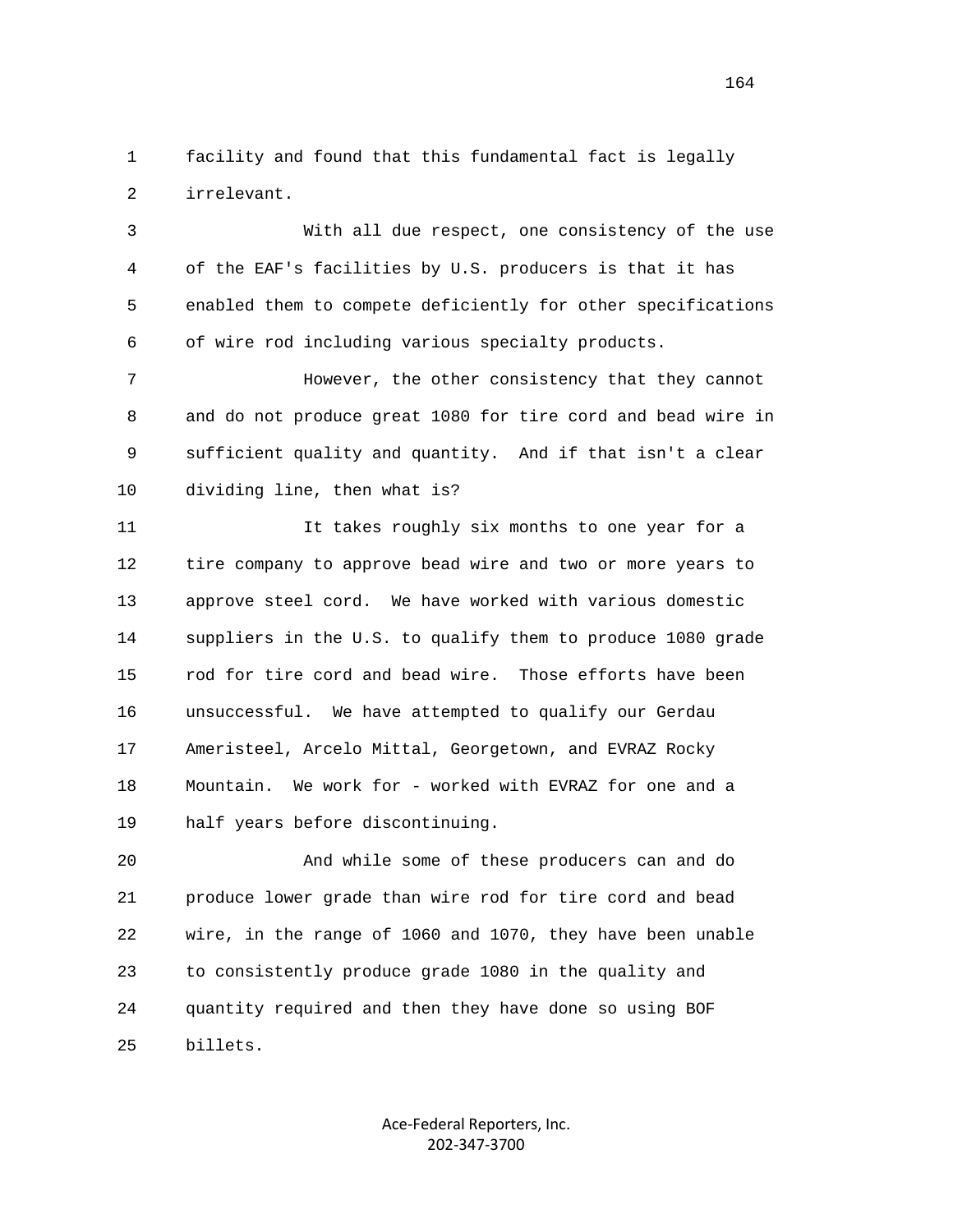1 U.S. manufacturers of tire cord and bead wire 2 require carbon wire rod of 0.8 percent carbon and higher, 5 3 millimeters of 6.5 millimeters in diameter, that is cleaned 4 of other metals and have a smooth finish free of defect. We 5 reduced the 5 millimeter wire rod to ranges of 0.15 and 6 0.20. That is 90 - that is a 97 percent plus reduction in 7 area.

 8 In order to perform this reduction and achieve 9 the correct physical property, the rod must not have 10 impurities and the surface must be free of all defects.

 11 So while there is grade 1080 produced for PC 12 strain in large diameters, different chemistries and 13 different mechanical property, these wire rods are not 14 useable for tire cord and bead wire. And while EVRAZ can 15 and has used imported BOF billets to produce limited 16 quantities of grade 1080 wire rod for tire cord, the fact 17 that these are the methods required further reinforce that 18 this product is different from all other wire rod in the 19 U.S. industry. Moreover, the quantity of billets available 20 is extremely limited.

 21 Tire cord capacity in the U.S. currently stands 22 at an approximately 170,000 ton and growing. We demand of 23 approximately 350,000 ton. Not only are U.S. producers 24 limited in their ability to produce grade 1080 for tire cord 25 and bead wire, but only a handful of steel producers in the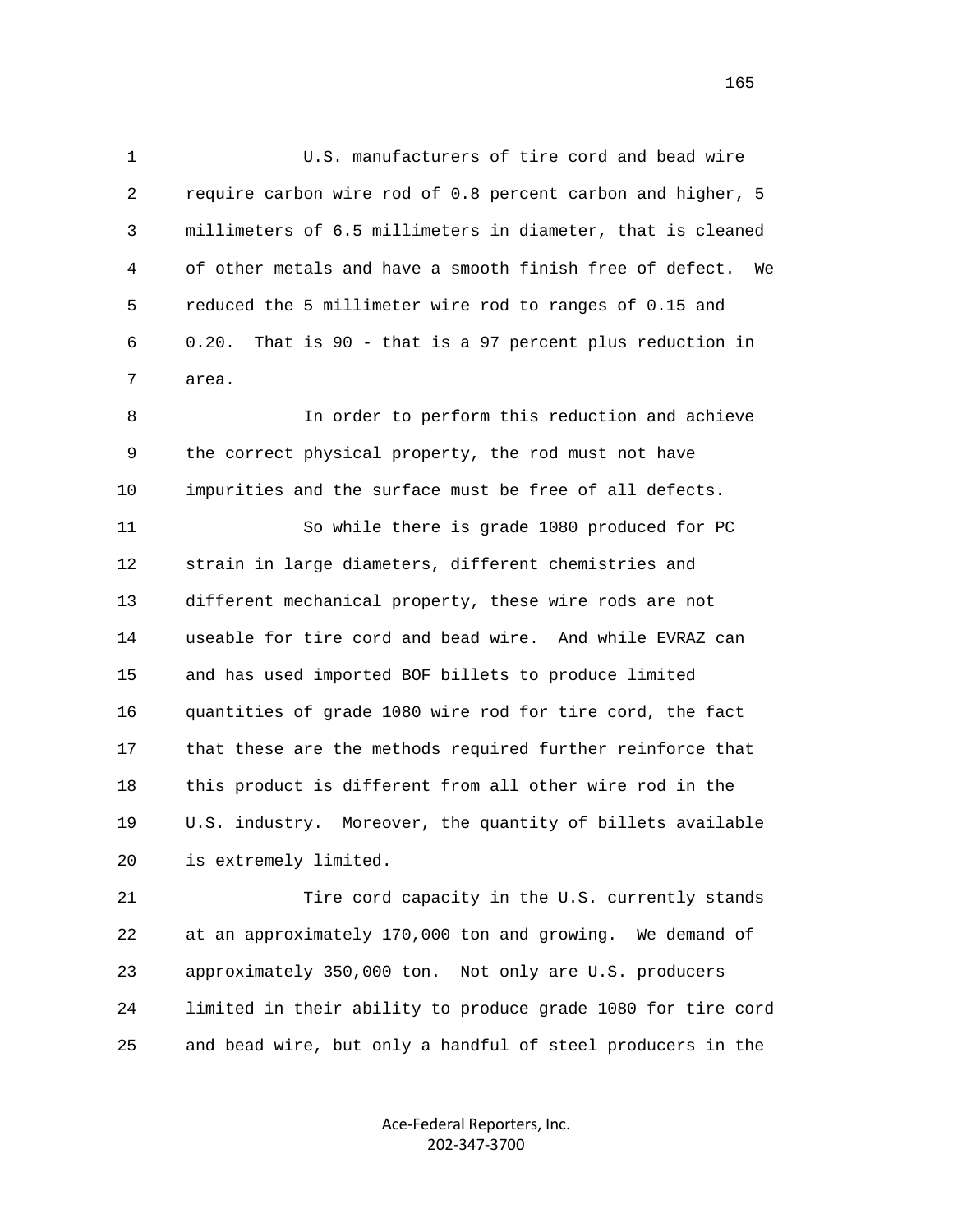1 world are qualified to produce the quality of wire rod that 2 can be drawn down to 0.15 millimeter. 3 Regardless of whether or not they have BOF 4 facilities, without access to grade 1080 wire rod for tire 5 cord and bead wire, our U.S. facilities have no reason to 6 exist. Thank you. 7 STATEMENT OF DR. KIHO RHEE, PH.D 8 MR. RHEE: Good afternoon, my name is Dr. Kiho 9 Rhee. I'm the quality engineer for POSCO. 10 POSCO first began trying to make tire cord wire 11 rod in 1995. It took us over five years to finally arrive 12 at production standards that yield a high quality output on 13 a consistent basis. Our own history illustrates why U.S. 14 wire producers still cannot consistently achieve the 15 demanding standards that the tire cord wire makers insist 16 upon. 17 The Commission is considering whether U.S. 18 producers are able to produce tire cord wire rod using steel 19 billets that have been produced in electric arc furnace. 20 Actually, it is directly possible to do this, but using 21 electric arc furnace greatly compounds the practical 22 difficulties of producing wire that can be used to make tire 23 cord. 24 I want now to discuss the major difficulties 25 that POSCO itself has encountered when using steel produced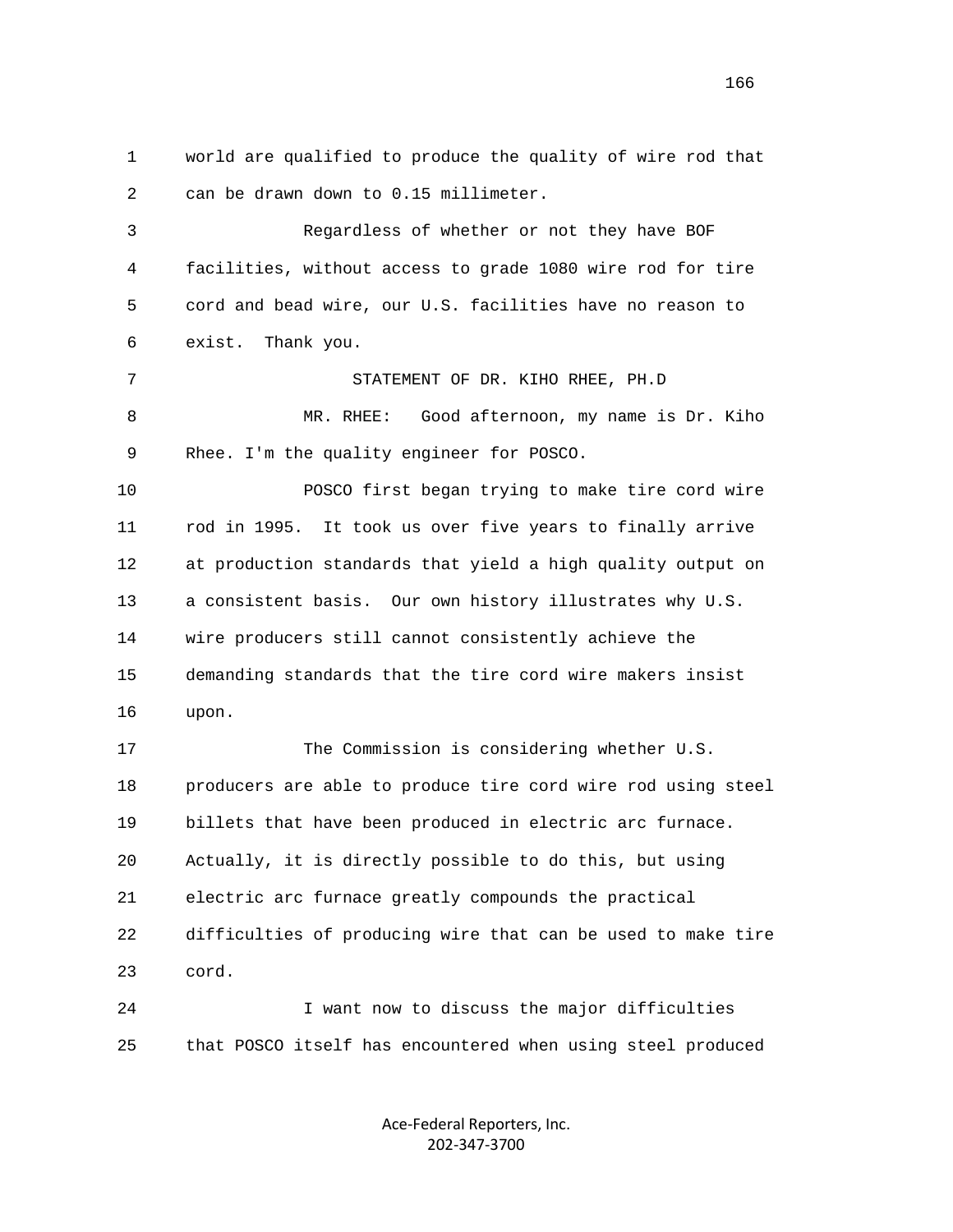1 in its own basic oxygen furnaces.

 2 It is essential to first understand that the 3 wire used to produce tire cord is extremely thin. It 4 typically ranges from 0.15 millimeters to 0.4 millimeters in 5 diameter. This wire must be extremely strong in order to 6 withstand the stresses that a high performance tire performs 7 under. 8 However, when wire rod is being drawn into wire 9 that is so thin, it can break due to numerous factors. For 10 example, the use of high carbon steel increases the 11 possibility of breakage during drawing. We also experience 12 failures in our initial product - production efforts 13 because the ladles in which molten steel was poured were 14 lined with refractories that contained excess amounts of

 15 aluminum. The presence of aluminum also causes excessive 16 breakage during the wire drawing process.

 17 A second problem is nonmetallic inclusions in 18 the steel. These inclusions, if not minimized, can cause 19 defects, break or tears during the rolling or wire drawing 20 process.

 21 A third problem is segregation. Segregation is 22 what happens when the carbon content of the billet is not 23 spread evenly.

 24 A fourth problem is excess impurities in the 25 molten steel. Such as excess amount of copper, nickel,

> Ace-Federal Reporters, Inc. 202-347-3700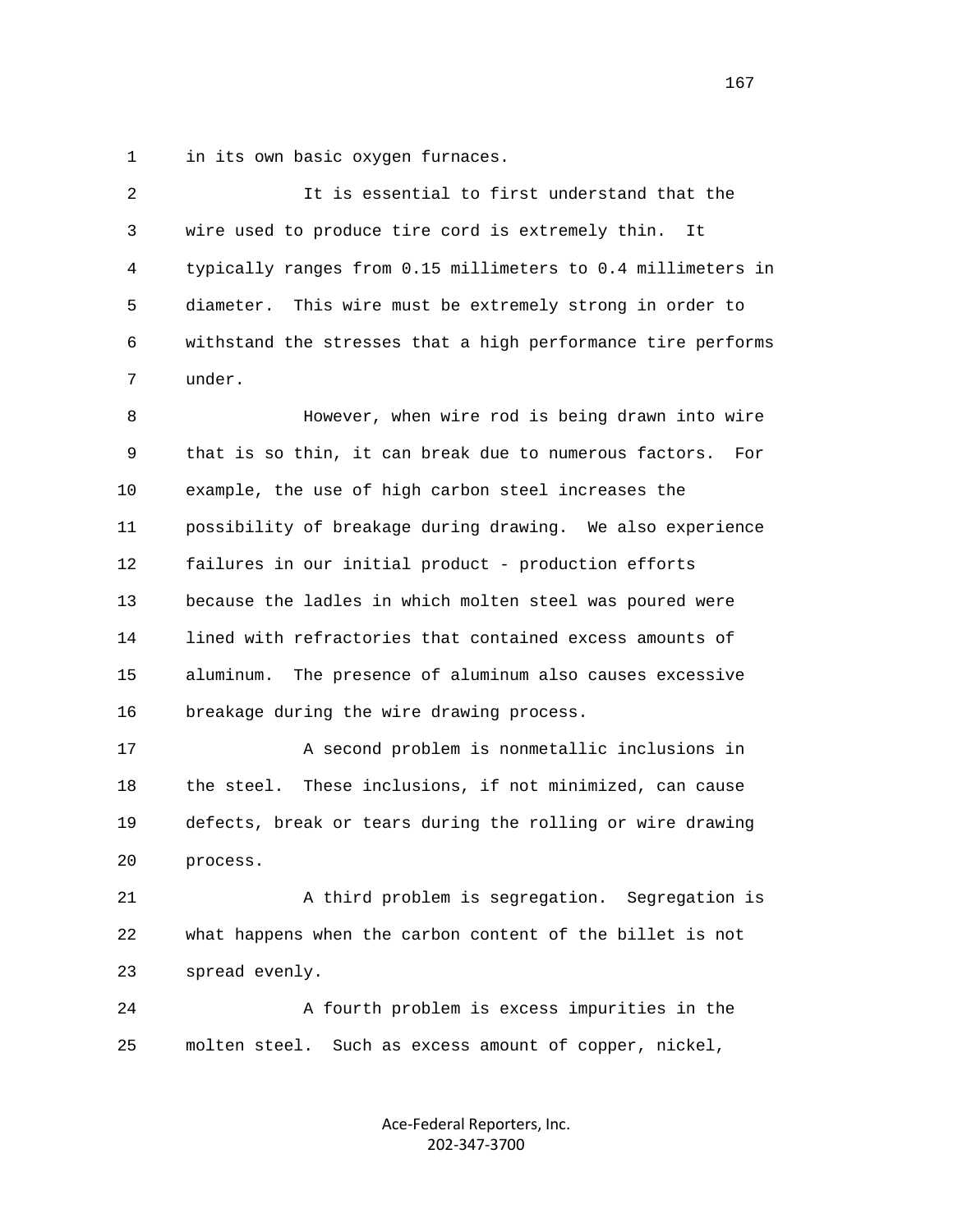1 chromium, vanadium, and titanium. This leads to 2 difficulties in the draw ability of the rod into wire as 3 well as excess breakage. Other problems include surface 4 defects, inconsistency in the diameter of the finished rod, 5 and excess surface - Sulphur and phosphorous.

 6 It took POSCO many years, substantial 7 investments and production techniques and countless trials 8 and errors to reach the point where we are now able to 9 successfully address all these problems and satisfy our 10 customers.

 11 And it typically takes at least two to three 12 years for our tire cord wire rod to become qualified. In 13 fact, tire cord wire rod is far more difficult to produce 14 than any other wire rod product that POSCO makes such as CHQ 15 and bearing steel.

 16 All of these problems and many more exist with 17 electric arc furnace process. For example, the use of scrap 18 produces less clean steel than the BOF process. Although 19 there are techniques to minimize this significant problem 20 such as the addition of direct reduction iron in the steel 21 making process, it is far from a complete solution.

 22 Electric arc furnace technology has been 23 available for a long time. The fact that just one or two 24 U.S. producers may have sold tire cord wire rod proves just 25 how difficult it is to produce this type of product.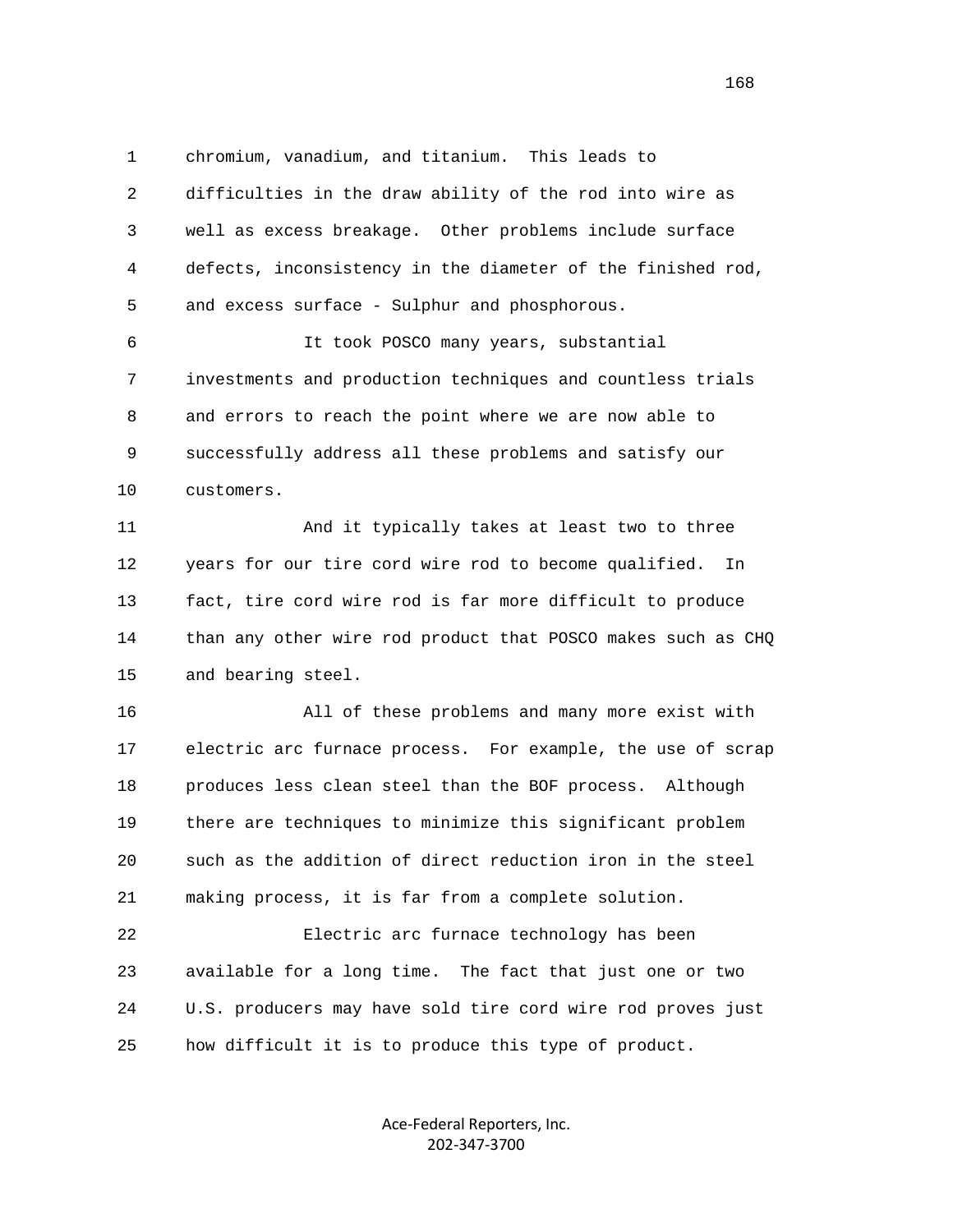1 In conclusion, grade 1080 and higher tire cord 2 and tire bead wire rod is by far the most difficulty 3 complicated wire rod product that we produce. That is why 4 we have been so successful in our domestic market and the 5 United States. 6 In contrast, the U.S. industry has not achieved 7 the quality and consistency that the marketplace demands. 8 And they show a lot of interest in doing so. That completes 9 my testimony. Thank you very much. 10 STATEMENT OF TRACEY NORBERG 11 MS. NORBERG: Good afternoon, I'm Tracey 12 Norberg, senior vice president and general counsel at the 13 U.S. Tire Manufacturers Association. On behalf of the 14 member companies of the U.S. Tire Manufacturers Association, 15 I appreciate the opportunity to appear before you today and 16 give you the perspective of tire manufacturers who make 17 tires here in the United States. 18 Tire manufacturing is vital to the U.S. economy. 19 Tires manufactured by USTMA members safely transport 20 millions of Americans and millions of tons of goods each day 21 throughout the United States. 22 In the United States, our members employ over 23 100,000 workers, operate 56 tire related manufacturing 24 facilities in 18 states, and we generate over \$27 billion in 25 sales. Our members make over 95 percent of tires that are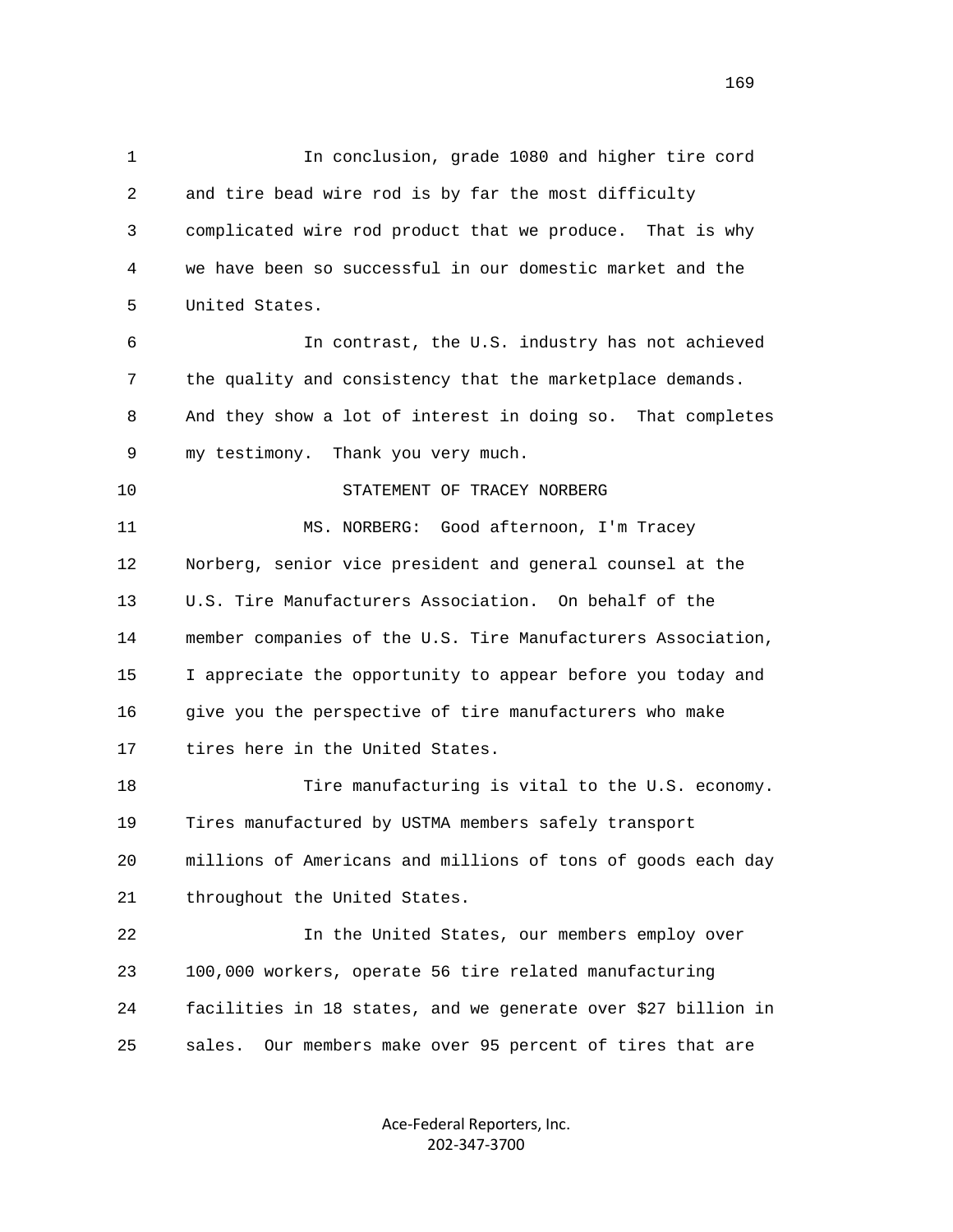1 sold as original equipment on new vehicles and over 80 2 percent of tires that are sold as replacement tires for 3 those vehicles.

 4 Our members have a direct interest in this 5 investigation and I would just like point out, I've provided 6 some show and tell to you up front. Those are examples of 7 the wire - of the tire cutaway. You can see where the wire 8 is used in the tires. If you look at the larger one, the 9 bead that's sticking out from it is the bead wire that has 10 been discussed today and the various layers that you see on 11 that sample constitute the various layers of tire 12 construction.

 13 The lighter colored layers are made of fabric. 14 This is a passenger car tire example, but in a truck tire, 15 all of those layers would be made from steel. But you can 16 see there are two different layers of steel in that tire and 17 that's what contains the tire cord that's the subject of 18 this investigation. So hopefully, that's helpful to you to 19 see what exactly we're talking about here today.

 20 Virtually all of that wire rod, as you've 21 heard discussed here, is provided from foreign sources, and 22 I probably don't need to further expand on all of the 23 testimony that's been provided on those topics.

 24 But experience has shown by our members that 25 the stringer performance requirements and quality

> Ace-Federal Reporters, Inc. 202-347-3700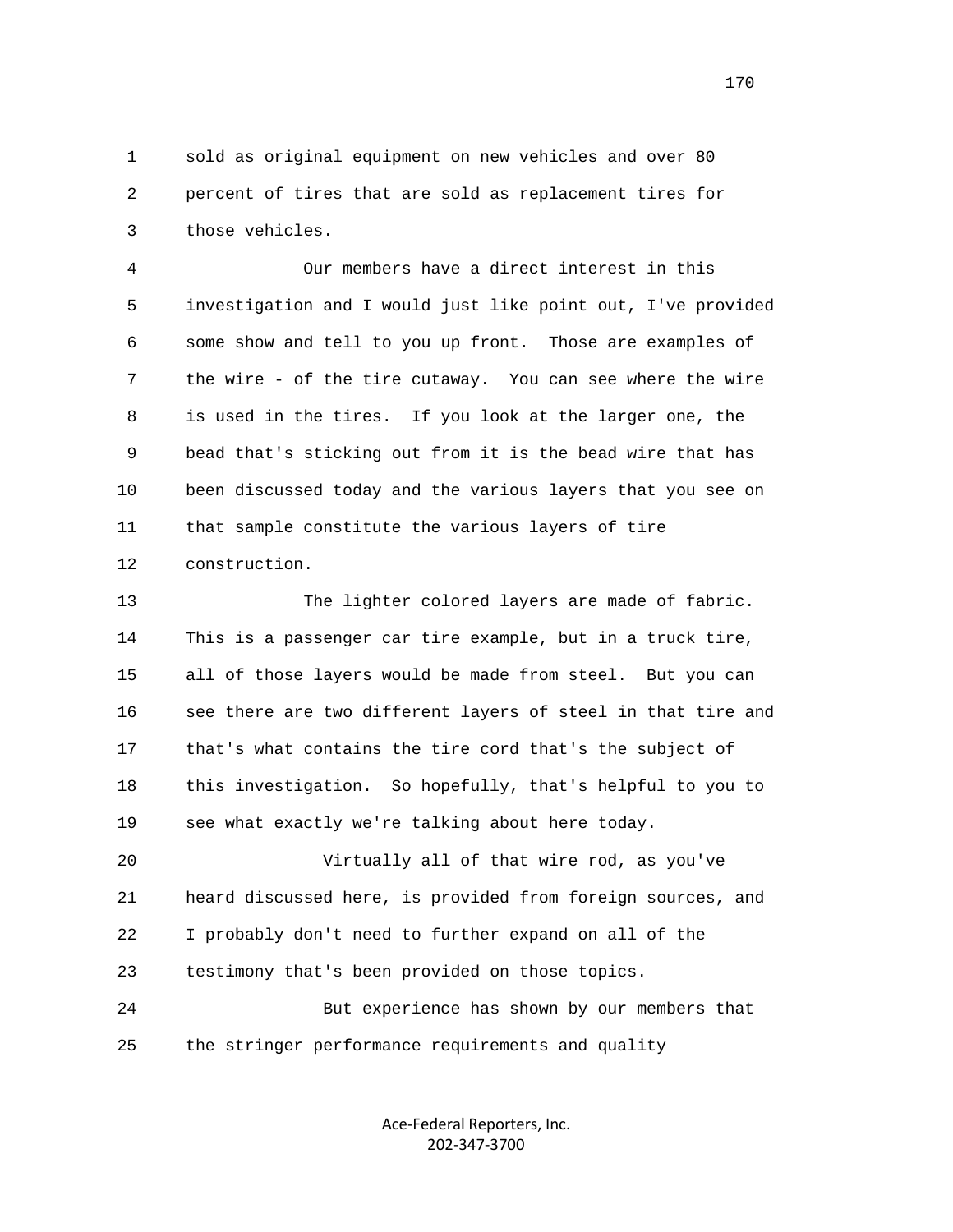1 requirements of tire manufacturers simply can't be met by 2 domestic sources. These limitations are so stark as to 3 establish a clear dividing line to establish a Grade 1080 4 and higher tire cord and bead wire quality wire rod as a 5 separate like product from steel rod for purposes of this 6 inquiry, and we ask you to treat them as a separate like 7 product.

 8 Tires contain a number of highly engineered 9 components, including high carbon steel. The steel wire in 10 tires is made from this highly specialized product, and it 11 is really demanded by the high performance requirements in 12 tires. Interestingly, there was a discussion earlier this 13 morning about what has changed since 2002, and there have 14 been a couple of critical factors that have actually changed 15 since 2002 in terms of tire specifications.

 16 First of all, in 2000 Congress mandated that 17 tires be changed as far as tire engineering or performance 18 requirements. Those standards went into place ironically at 19 the end of 2002, and for all tires that are sold at - were 20 sold after 2009, September 2009, much more stringent 21 requirements are in place for those - for tires to perform, 22 and those requirements specifically demand a higher grade of 23 steel in order to cause tires to perform and meet those test 24 requirements.

25 In addition, during that same time both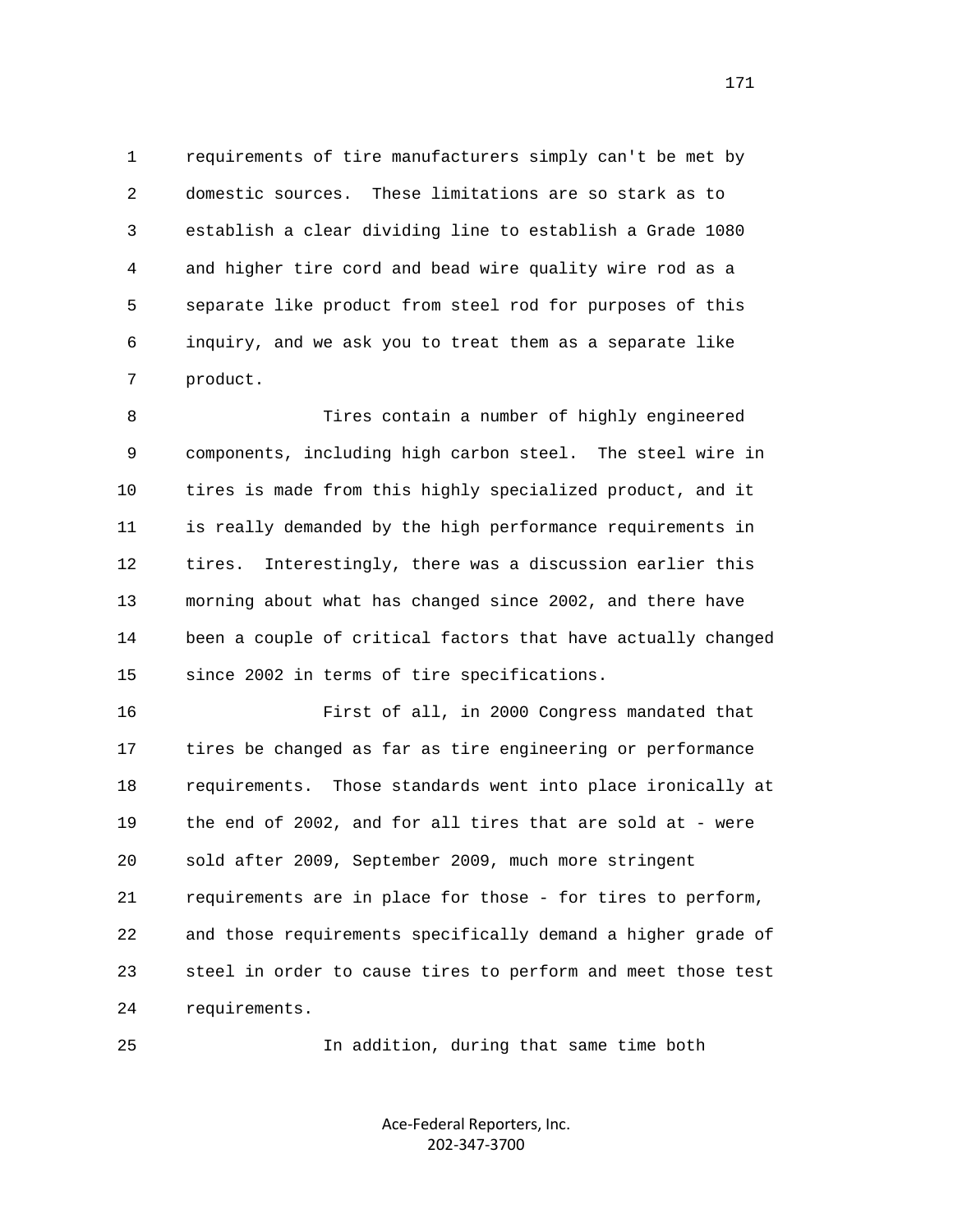1 vehicle manufacturer demands and federal demands for 2 increased fuel economy of vehicles have demanded that tire 3 manufacturers produce lighter products, and this higher 4 grade steel enables them to produce a lighter product that 5 can achieve higher fuel economy on vehicles and maintain the 6 performances that the tire is required to perform. 7 In 2016, our member companies consumed

 8 approximately 429,262 metric tons of tire cord and bead 9 wire, which equates to about four pounds in an average 10 passenger tire and about 20 pounds in an average truck and 11 bus tire. This total volume, however, is only about 0.3 12 percent of global crude steel production.

 13 So it's a very small percent of overall steel 14 production, and I think as we heard this morning from 15 Petitioners, it's a very small percent of the subject 16 material here. However, for the tire industry this is the 17 entire thing, and this is required in tires to make them 18 perform here in the U.S. to our requirements.

 19 Adherence to the standards I mentioned earlier 20 necessitates tire construction to be robust, puncture 21 resistant and resistant to the effects of load and heat, 22 demanding high quality materials including this high carbon 23 steel. Additionally, truck and bus tires must meet customer 24 and vehicle requirements for substantial load-carrying 25 capacities to meet the demand of a diverse array of

> Ace-Federal Reporters, Inc. 202-347-3700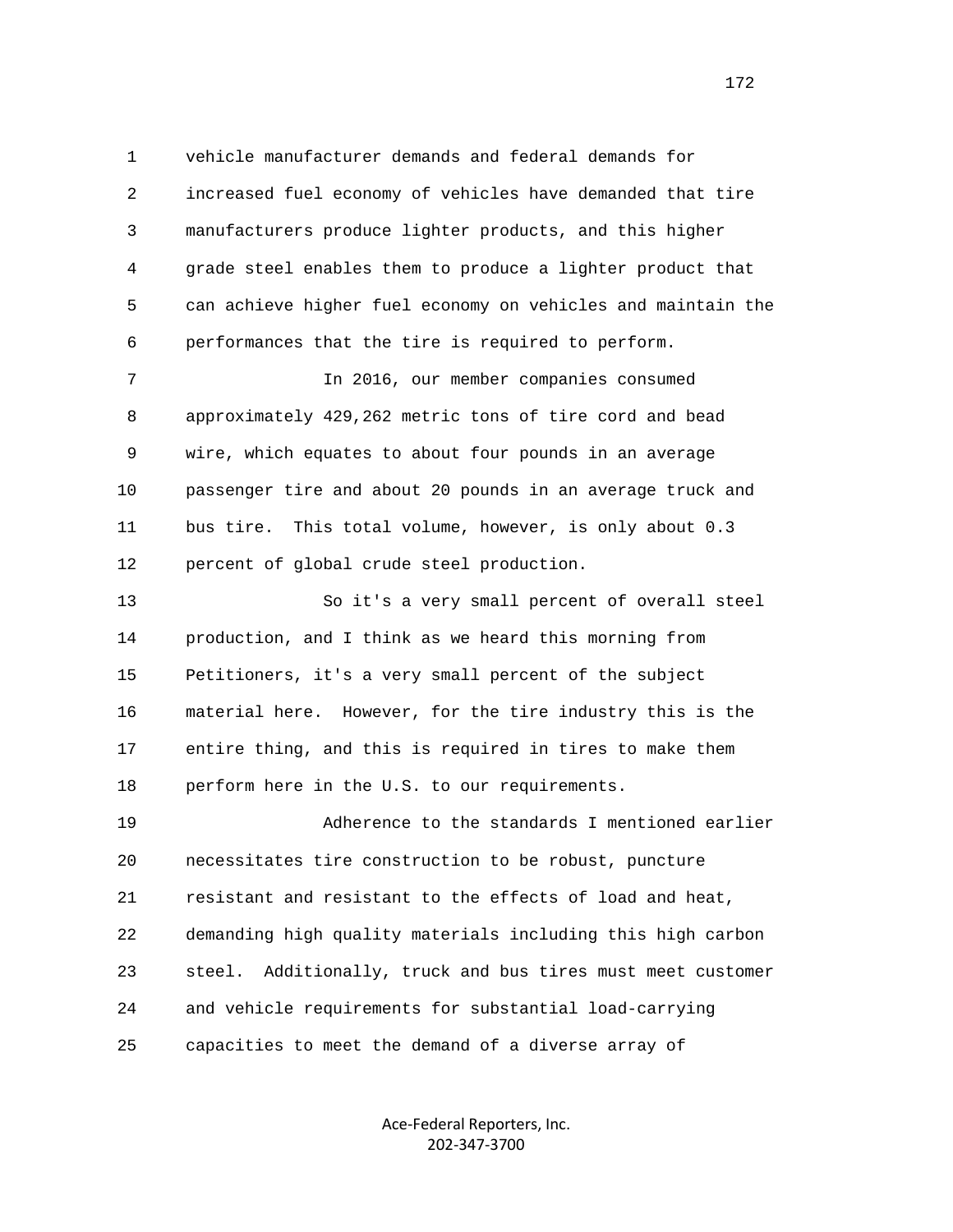1 vehicles.

| $\overline{a}$ | As well, passenger and light truck and                        |
|----------------|---------------------------------------------------------------|
| 3              | truck/bus tires are designed to contribute to the vehicle     |
| 4              | fuel economy, as I mentioned, and that reduced weight allows  |
| 5              | them to do that.<br>The wire subject in this investigation is |
| 6              | really critical to tire safety and performance.               |
| 7              | Given the unique needs of our members, tire                   |
| 8              | manufacturers to have a consistent, continuous supply of      |
| 9              | tire cord and bead wire made from this high quality steel,    |
| 10             | we ask that you do treat this material as a separate like     |
| 11             | product for purposes of this investigation. We believe that   |
| 12             | this product meets the Commission's traditional multi-factor  |
| 13             | test for a case-by-case determination in your product         |
| 14             | analysis, and we'd be happy to provide more detail on that    |
| 15             | in post-hearing comments.                                     |
| 16             | Anti-dumping or countervailing duties on these                |
| 17             | products would have no impact on Petitioners' performance     |
| 18             | and sales, I think as we heard this morning while             |
| 19             | significantly disrupting the production of tires in the       |
| 20             | United States, due to quality and supply limitations in       |
| 21             | domestically producing Grade 1080 steel for tire              |
| 22             | manufacturing.<br>The disruption in tire manufacturing in the |
| 23             | United States would harm the U.S. economy, since consumers    |
| 24             | and businesses depend on a reliable supply of tires to        |
| 25             | safely move goods and people throughout the country.          |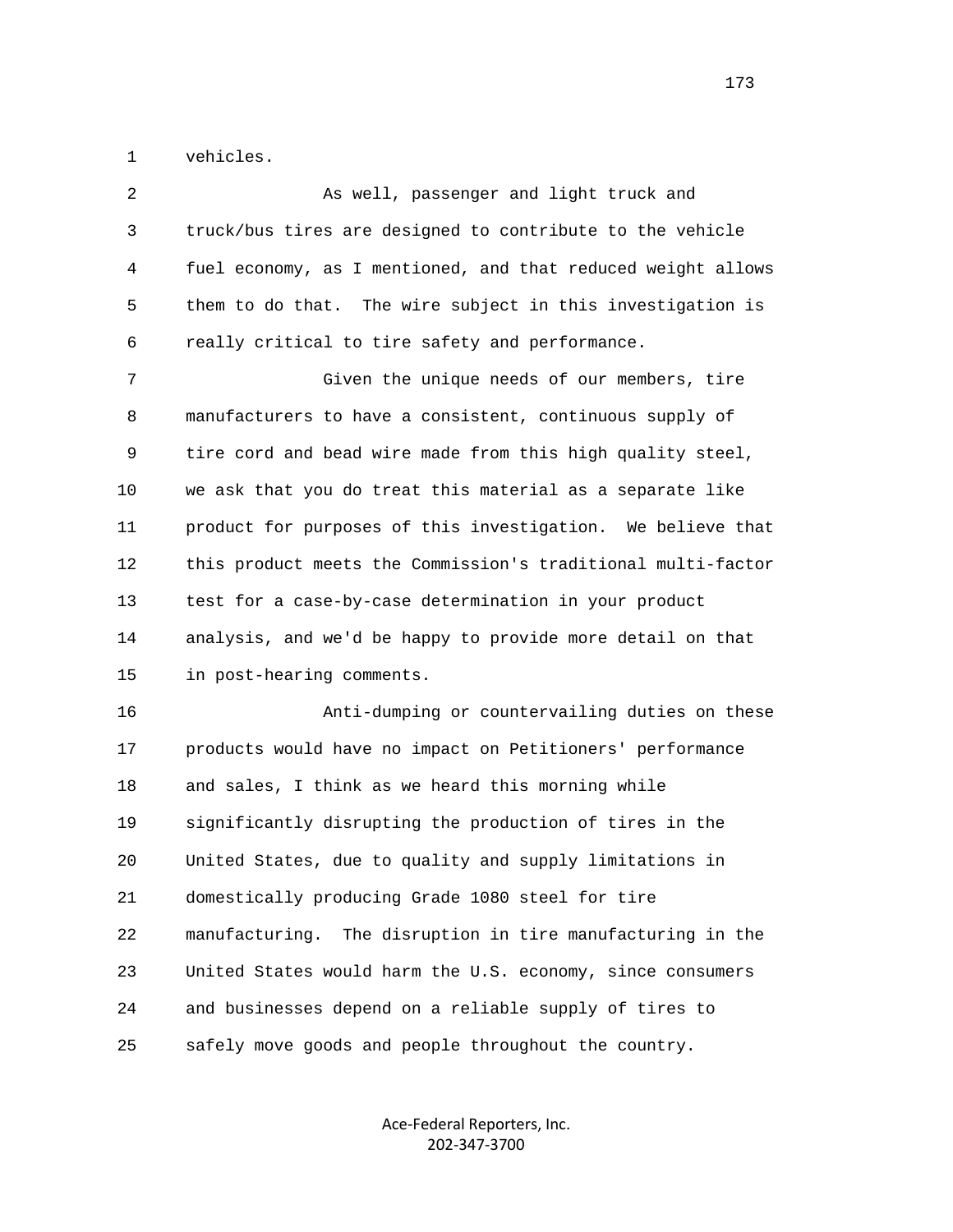1 We ask that the Commission find a separate 2 like product in this case and as a consequence absence of 3 causation of injury or threat of any domestic injury by 4 reason of imports of that product. Thank you. 5 STATEMENT OF SEBASTIAN FREY 6 MR. FREY: Good afternoon. My name is 7 Sebastian Frey, and I'm here today to present testimony on 8 behalf of the Turkish Steel Exporters Association. I'm the 9 vice president for Long Products of Tata International and 10 Metals Americas. I've been with Tata International for nine 11 years, and in the steel-trading business for 20 years, of 12 these, 15 in the U.S. 13 In those past 15 years, I've largely focused 14 my efforts on wire rods and as such I'm very familiar with 15 the product and industry in the U.S., as well as globally. 16 As I understand it, the Petitioners' case is that even 17 though the U.S. wire rod opened up after China stopped 18 exporting, the U.S. industry did not benefit because the 19 subject imports rushed in to fill the void with a flood of 20 low-priced and snapped up market share that would have 21 otherwise gone to the domestic industry. 22 The domestic industry claims it is being 23 injured because subject imports prevented its recovery from 24 the damage caused by Chinese imports. The Petitioners' 25 arguments ignore the fundamental fact that there is not

> Ace-Federal Reporters, Inc. 202-347-3700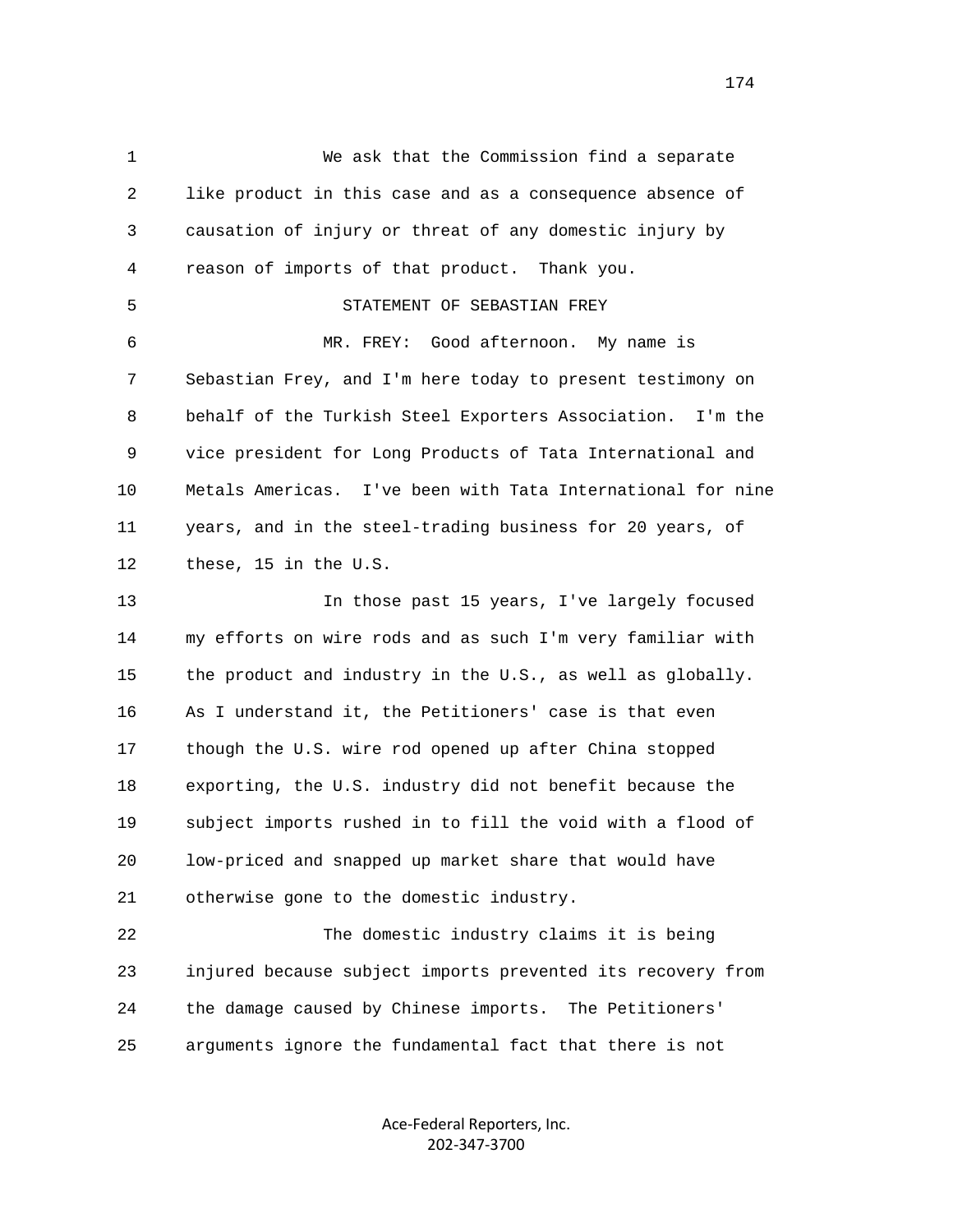1 enough wire rod available from domestic sources to satisfy 2 U.S. demand. For example, in 2016 total theoretical U.S. 3 production capacity was around 4.8 million short tons. 4 Actual U.S. production was considerably less, 5 by my estimate approximately 3-1/2 million tons, while 6 demand or consumption was about 5.3 million tons. Even if 7 every U.S. producer was running full steam at a capacity 8 utilization rate of 100 percent, the industry would not be 9 producing anywhere near the amount of wire rod needed to 10 supply the demand. 11 Imports have always been a significant 12 presence in the U.S. market, simply because U.S. producers 13 lack the capacity to meet total demand. The principle 14 factor in purchasers' decisions to buy imports is not price, 15 it is availability. For example in 2015, the year of the 16 POI when the volume of imports from Turkey were at their 17 highest, was the year where Turkish profit margins on U.S. 18 sales were also very heavy. 19 That was also the year that imports from China 20 disappeared from the market, leaving U.S. purchasers

 21 scrambling to find alternative sources of supply. So in the 22 case of Turkish imports, the principle factor driving their 23 presence in the market was the fact that they were available 24 to fill orders for products previously supplied by China, 25 and that were not available from domestic sources. Once the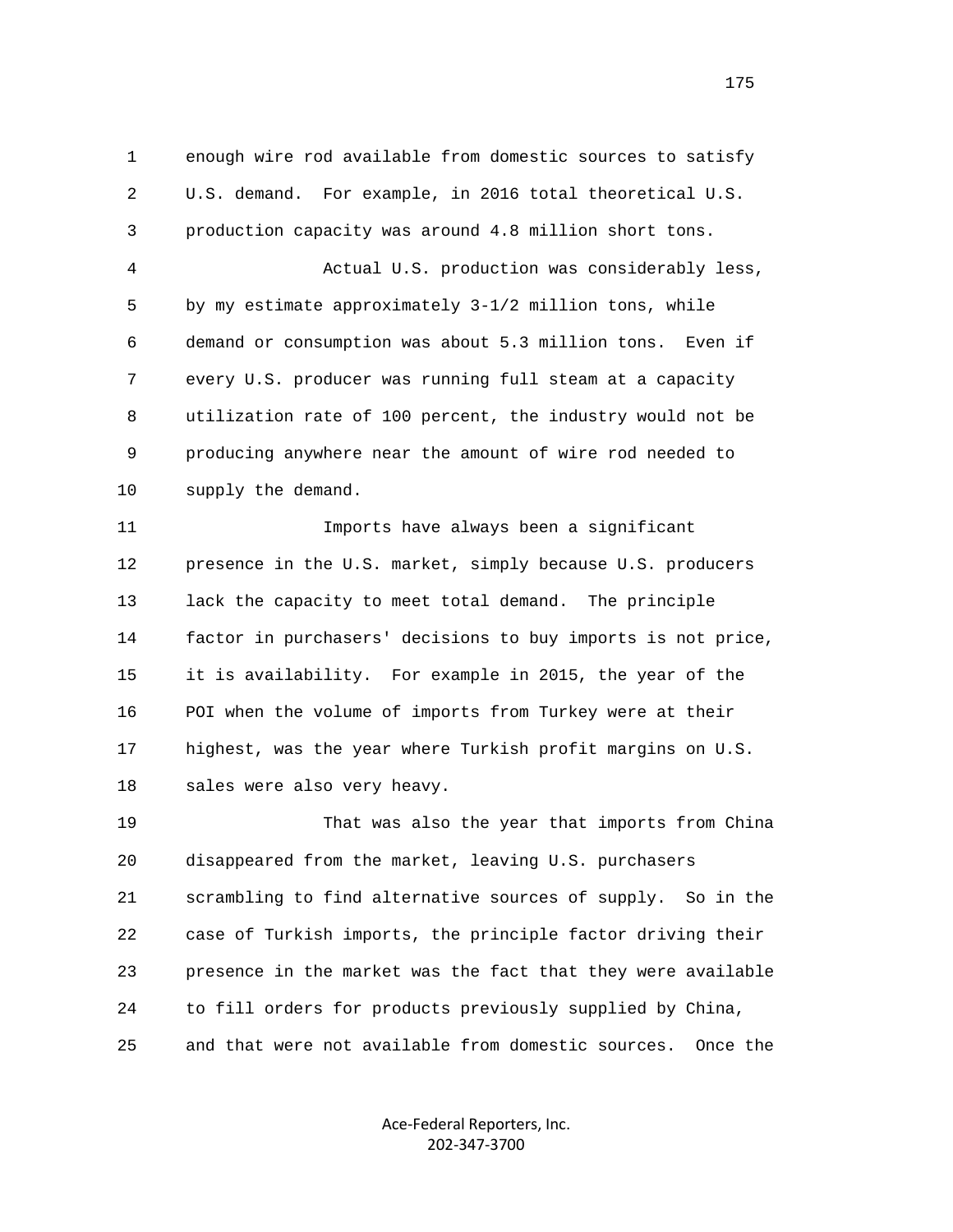1 market stabilized in 2016, the level of Turkish imports 2 fell.

 3 Customers often face in steel pricing, which 4 are largely beyond their control. At the same time, they 5 have to plan and budget for projects that lock in their 6 sales price for longer periods. By buying imported rods 7 they are effectively hedging their risk of price swings as 8 to the price agreed on Day 1 while the rods arrive about 9 three months later.

 10 That allows them to plan better and more 11 efficiently. U.S. rod consumers generally prefer to buy 12 domestic rods not only for patriotic reasons. When they opt 13 for imported rods instead, they generally have to buy larger 14 increments of steel, which leads to bloated inventories and 15 stretches their financial abilities.

 16 As a rule of thumb, imported rods generally 17 have to be attractively priced in order to fulfill the 18 requirements of U.S. purchasers. Transportation costs of 19 imported rods are up considerably, amounting to roughly ten 20 percent of material value. U.S. domestic industries don't 21 have these costs, which in turn provides a natural defense 22 against imports.

 23 In this light, imports from Turkey should be 24 seen as an example of efficient production and distribution, 25 as demonstrated by the low preliminary AUV margins from the

> Ace-Federal Reporters, Inc. 202-347-3700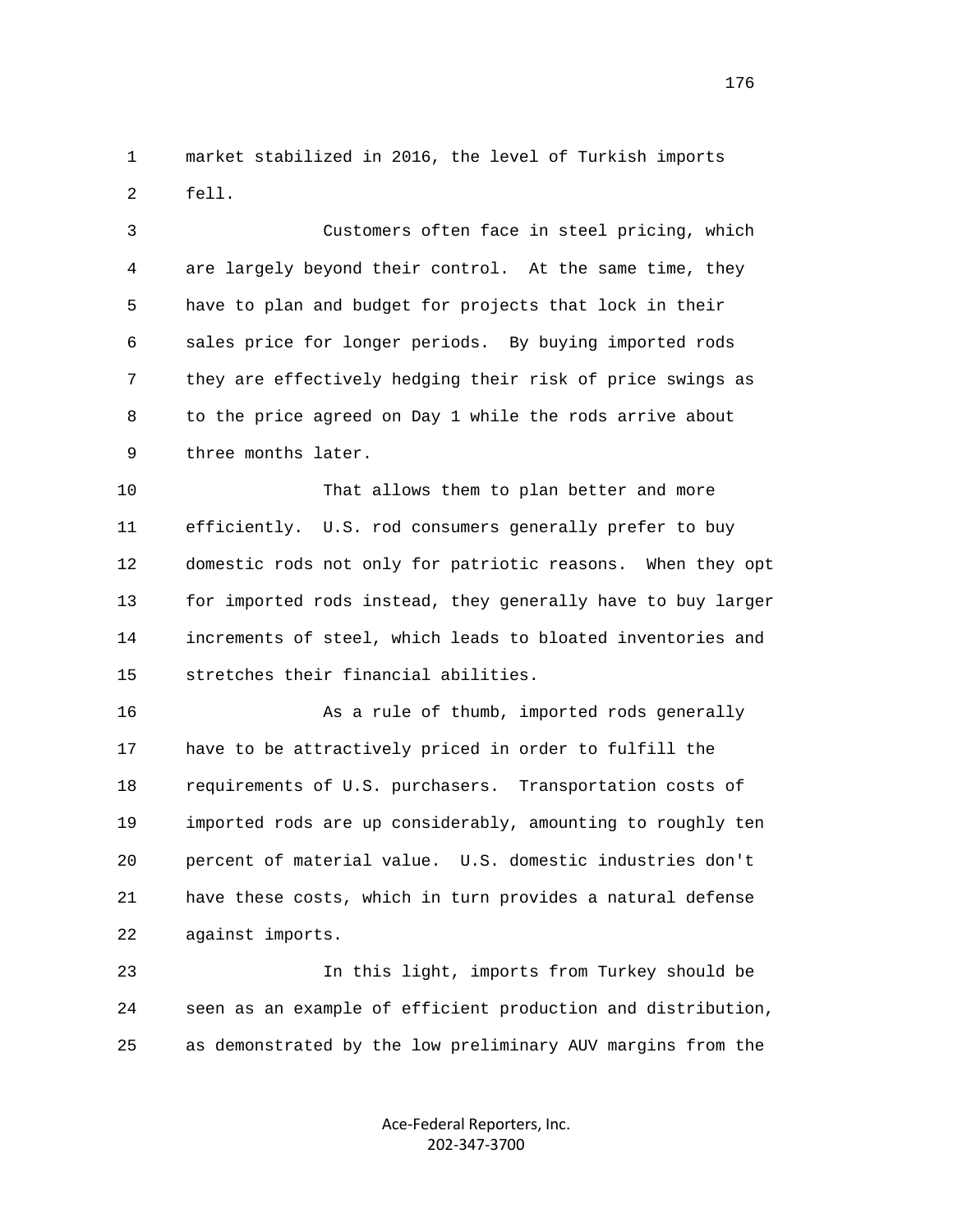1 Commerce Department. In conclusion, I believe that the key 2 factor to consider is the limited availability of domestic 3 rods, not the price. I'm confident the Commission will come 4 to the same result that the U.S. wire rod industry is not 5 being injured by imports from Turkey. Thank you for your 6 attention.

 7 STATEMENT OF NANCY NOONAN 8 MS. NOONAN: My name is Nancy Noonan from the 9 law firm of Arent Fox. I am here today on behalf of Turkish 10 exporters and producers. If the Commission conducts a 11 threat determination, imports from Turkey should not be 12 cumulated with imports from other countries, and imports 13 from Turkey do not threaten the U.S. industry with material 14 injury.

 15 Imports into the U.S. of wire rod from Turkey 16 peaked in 2015, but declined by more than 60 percent in 17 2016, before the petition was filed in March of 2017. 18 Projections for 2017 and 2018 are 100,000 short tons less 19 than the 2015 peak. The share of quantity by percentage of 20 imports accounted for by imports from Turkey decreased by 21 more than 50 percent in 2016 from their 2015 levels, and 22 this trend is different from the import trend of other 23 subject countries.

 24 The strong home and regional markets for 25 Turkish products decreased the incentive to ship product to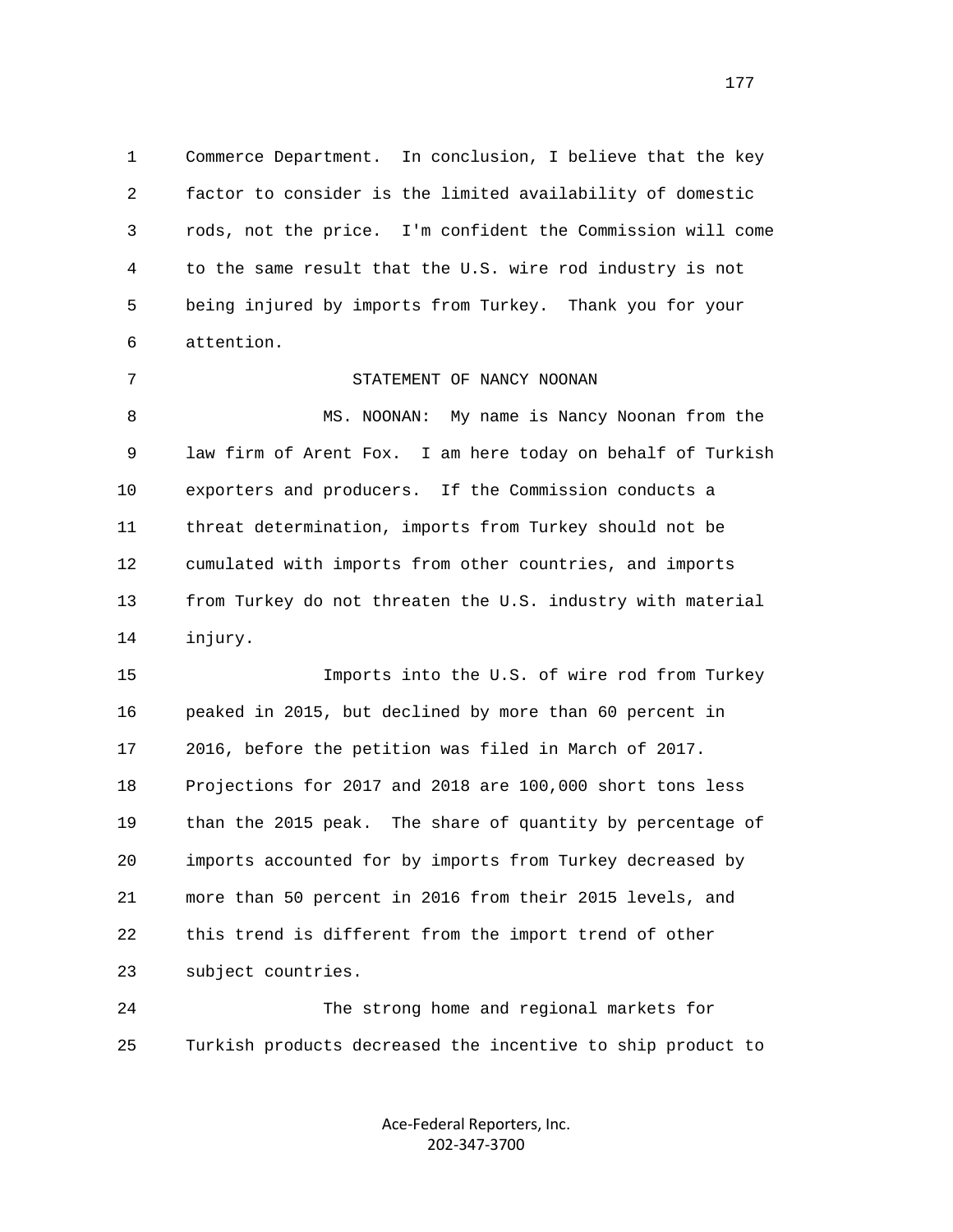1 the United States. Turkish producers maintained high 2 capacity utilization levels throughout the POI, and are 3 projected to run at 87 percent or more capacity utilization 4 in 2017 and 2018, while decreasing exports to the U.S. 5 Regarding underselling, the imports from the

 6 subject countries have varying margins of underselling, but 7 overall imports from Turkey had the lowest average margin of 8 underselling. In fact in 2015 when imports from Turkey were 9 at their peak, the levels of overselling for product from 10 Turkey were also at their highest.

 11 Finally, imports from Turkey are unlikely to 12 suppress or depress prices in light of the projected 13 relatively low shipment volumes for 2017 and 2018. The 14 overall decline in shipments to the U.S., the high capacity 15 utilization and the strength of the home and export market 16 support a finding that imports from Turkey do not threaten 17 the U.S. industry with material injury. This concludes the 18 panel's presentation.

 19 MR. CUNNINGHAM: Not quite. If I may, we have 20 a couple of minutes left. I would like to make one more 21 point. So much of this case and the discussion is focused 22 on the question whether you should look in terms of volume 23 and market share analysis to the entire industry. You have 24 to look at the entire industry on whether you can take into 25 account the fact that two plants closed for reasons not

> Ace-Federal Reporters, Inc. 202-347-3700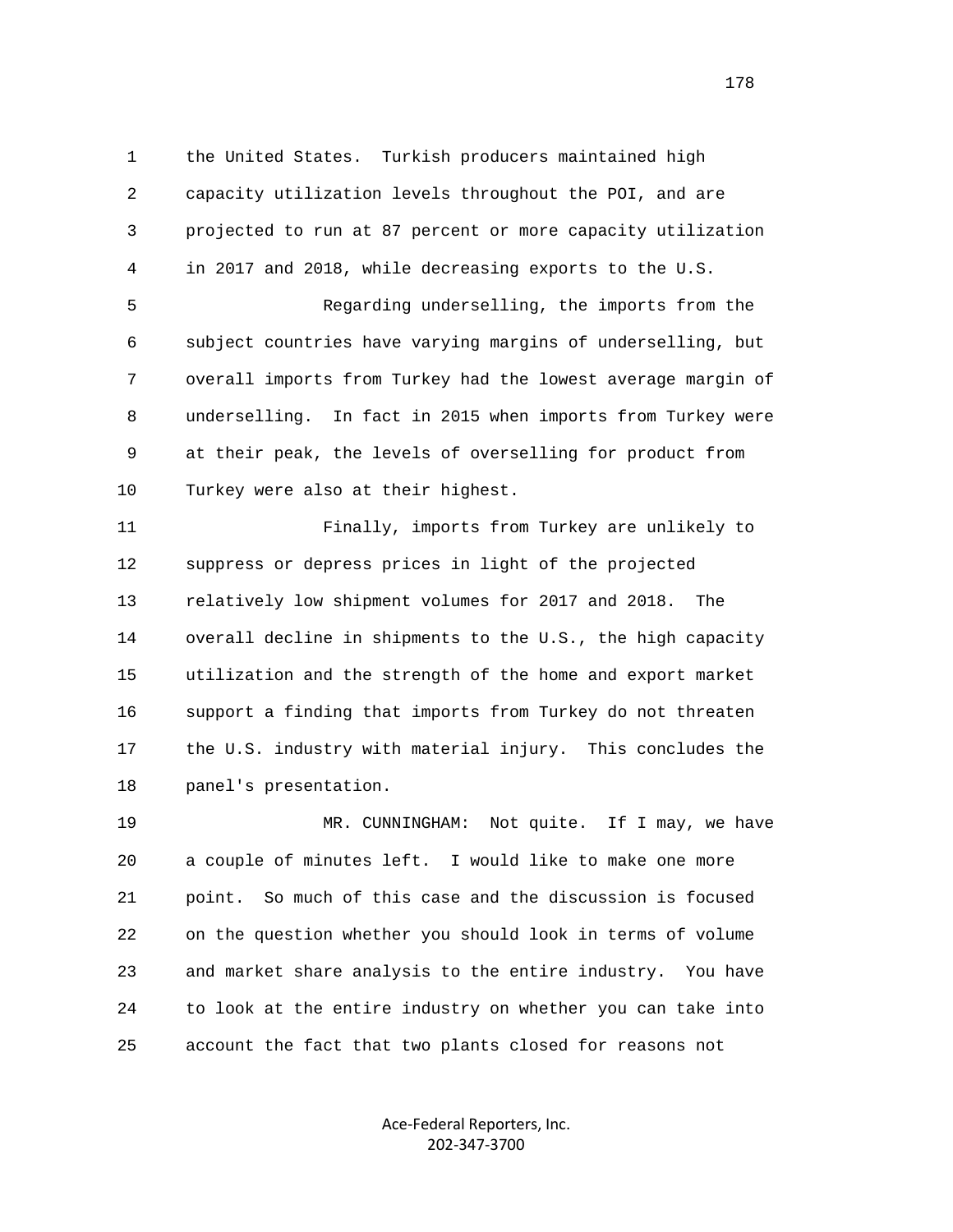1 related to imports.

| 2  | It has been said by the Petitioners that the                 |
|----|--------------------------------------------------------------|
| 3  | Commission has always looked at the entire industry. Well    |
| 4  | not for that purpose, and we cite at pages 7 to 8 of our     |
| 5  | prehearing brief, the British Steel brief, a series of       |
| 6  | decisions in which you've said quite rationally that where   |
| 7  | U.S. shipments and U.S. market share declined because there  |
| 8  | is a decline and a falloff from plants that have closed for  |
| 9  | reasons other than imports, you can look separately at the   |
| 10 | other producers.                                             |
| 11 | Let me give you an example just to make it                   |
| 12 | clear why that must be the case. Let's suppose you have one  |
| 13 | producer, one large producer whose plant burns to the        |
| 14 | ground, and you look at the imports. You look at the U.S.    |
| 15 | shipments and you look at the market shares, and you see     |
| 16 | that if you look at the whole industry, shipments are down   |
| 17 | and market share is down.                                    |
| 18 | But once you factor out the plant hat clearly                |
| 19 | did not close because of imports because it burned to the    |
| 20 | ground, then U.S. shipments are up and U.S. market share is  |
| 21 | It makes no sense to look at it any other way than to<br>up. |
| 22 | say we're going to look at the part of the industry that     |
| 23 | could have been affected by imports. We're going to look at  |
| 24 | an analysis of imports, of shipments and market share on the |
| 25 | basis of those other facilities that were not affected by    |

Ace-Federal Reporters, Inc. 202-347-3700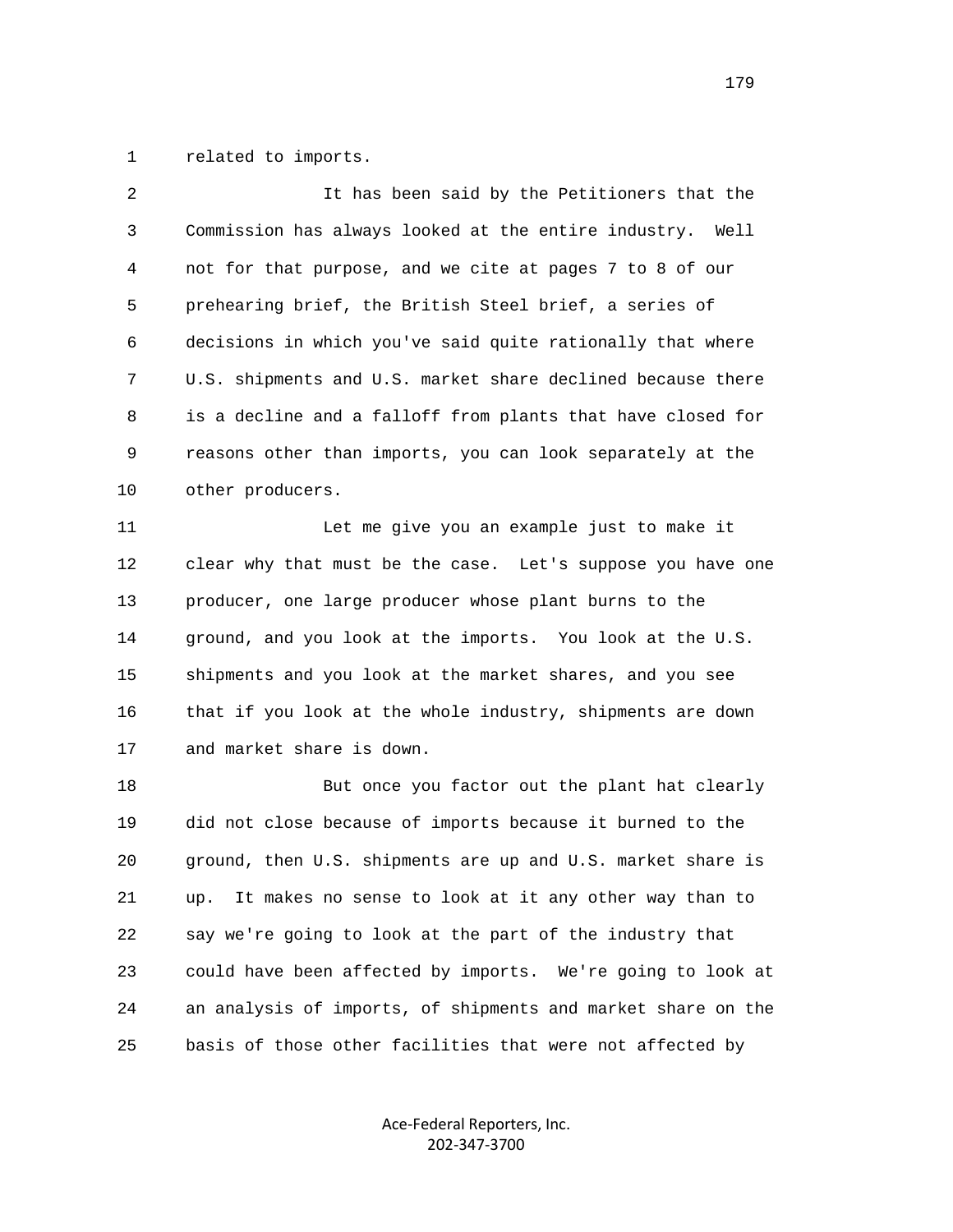1 the non-subject import cause, namely the plant burning 2 down.

 3 You have done that in at least three cases 4 that we cite, and you should do that here. That we will now 5 shut up, and that concludes our presentation.

 6 CHAIRMAN SCHMIDTLEIN: Okay, thank you very 7 much. I'd like to thank all of the witnesses on this 8 afternoon's panel as well for being here today, and I will 9 begin the questioning. So with regard to your position that 10 imports had nothing to do with ArcelorMittal's decision to 11 shut down, just so I understand, why do you think that at 12 the time in May or actually they announced it sooner than 13 that, but these documents are dated in May I think, yeah 14 2015, that they cite imports as one of the reasons. Is that 15 just - are they lying or -

16 MR. CUNNINGHAM: Let me - I never like to say 17 that people lie. People have purposes in saying things and 18 one takes those purposes into account. That's not our 19 point. I think it's important for you to look at this as an 20 issue the way you phrased it. That is, did it not - did 21 imports have some injurious effect on ArcelorMittal's 22 operation. They might have.

 23 The question for you in terms of your analysis 24 of the trend of U.S. shipments and the trend of U.S. market 25 share is did imports cause the plant to shut down? This was

> Ace-Federal Reporters, Inc. 202-347-3700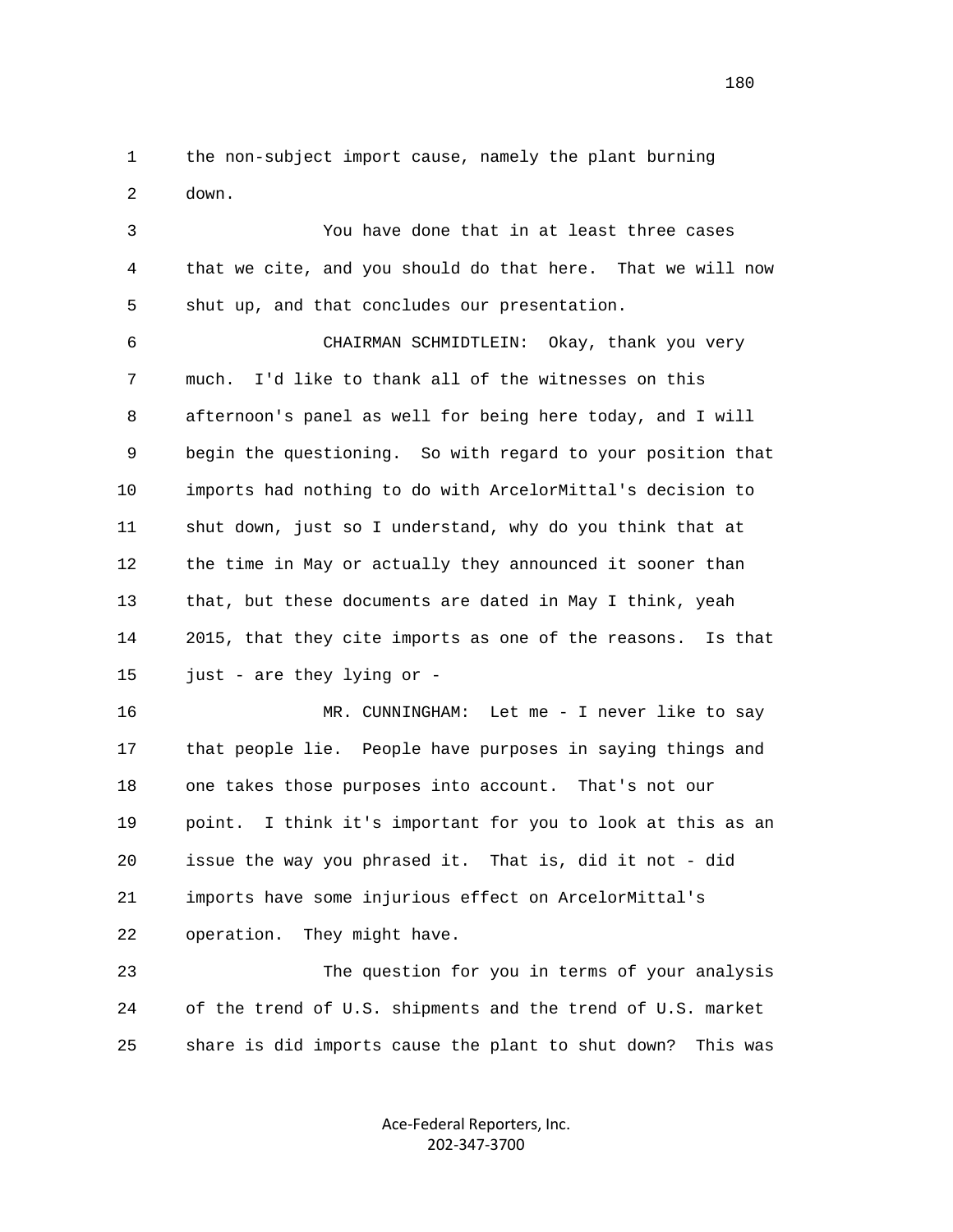1 a plant that -

 2 CHAIRMAN SCHMIDTLEIN: Don't we just have to 3 find that they were a cause? 4 MR. CUNNINGHAM: Oh, I think - 5 CHAIRMAN SCHMIDTLEIN: To be able to find that 6 they are - 7 MR. CUNNINGHAM: You're not dealing with the 8 statutory standard of what is a cause of injury. This is 9 not an analysis of whether that plant was injured. This is 10 an analysis of why did that diminution of shipments caused 11 by the - resulting from the exit of the plant, why did that 12 happen? You should -- it is in my mind primarily a but 13 for type of thing. Do you see that that plant but for some 14 cause would have continued in operation? One clear but for 15 here is that the harbor went silted over and they couldn't 16 do it. 17 CHAIRMAN SCHMIDTLEIN: Okay. But if overall 18 the material injury requirement is not a but for test, you 19 know, you have to show that it's a cause. It doesn't have 20 to be the only cause, it doesn't have to be the primary 21 cause. So why would we - why would we apply a more 22 stringent standard of this question, of whether or not to 23 include a member of the domestic industry in the analysis of 24 impact? 25 MR. CUNNINGHAM: First of all, you're not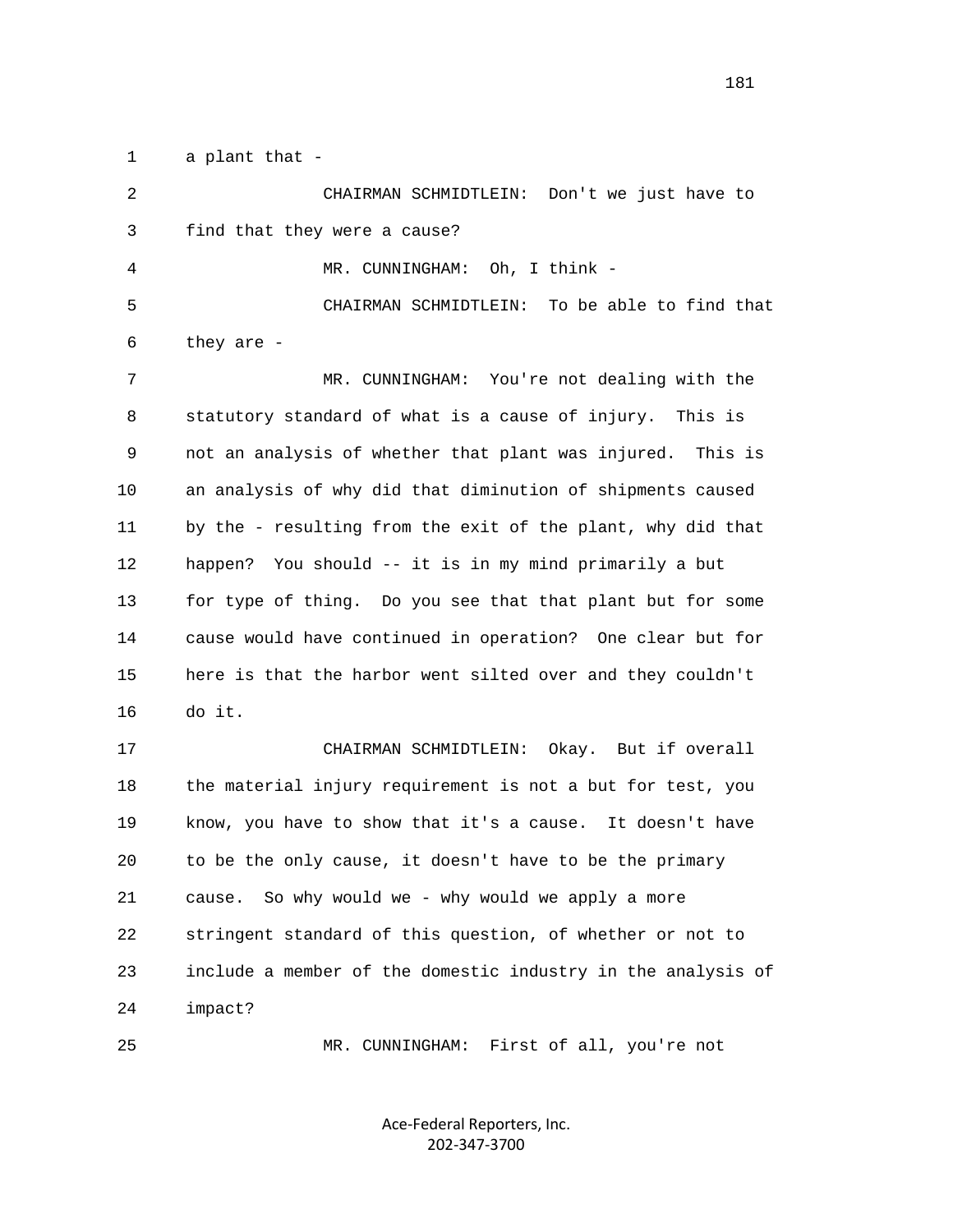1 excluding them from the industry. You might well find that 2 there were adverse price effects on that plant, on that 3 operation for example.

 4 CHAIRMAN SCHMIDTLEIN: But you want us to 5 exclude them for purposes of determining market share? 6 MR. CUNNINGHAM: Of market share and volume, 7 because go back to the plant burning down. Let's suppose 8 this was ArcelorMittal, and that ArcelorMittal had problems 9 with imports at that plant, but the plant burned down. I 10 think that's just what did happen, not that it burned down,

 11 but it couldn't operate because the harbor was unavailable 12 to it, and it would have cost 50 to 60 dollars a ton to 13 bring that - the DRI into plants nearby, into harbors 14 nearby in Charleston or there's one to the north.

 15 CHAIRMAN SCHMIDTLEIN: So why is Libertyhouse 16 thinking of buying them then, if the harbor presents such a 17 problem for wire rod manufacture there? Aren't they going 18 to have the same transportation cost issue? 19 MR. CUNNINGHAM: First of all, it doesn't look 20 like that's going to happen, but you can look at the 21 articles. It doesn't really look like that's going to 22 happen. They probably think they can get the harbor 23 dredged, I would think. But let me ask the others on the 24 panel. They know more about this than I do.

25 MR. STAUFFER: So Christian Stauffer with

Ace-Federal Reporters, Inc. 202-347-3700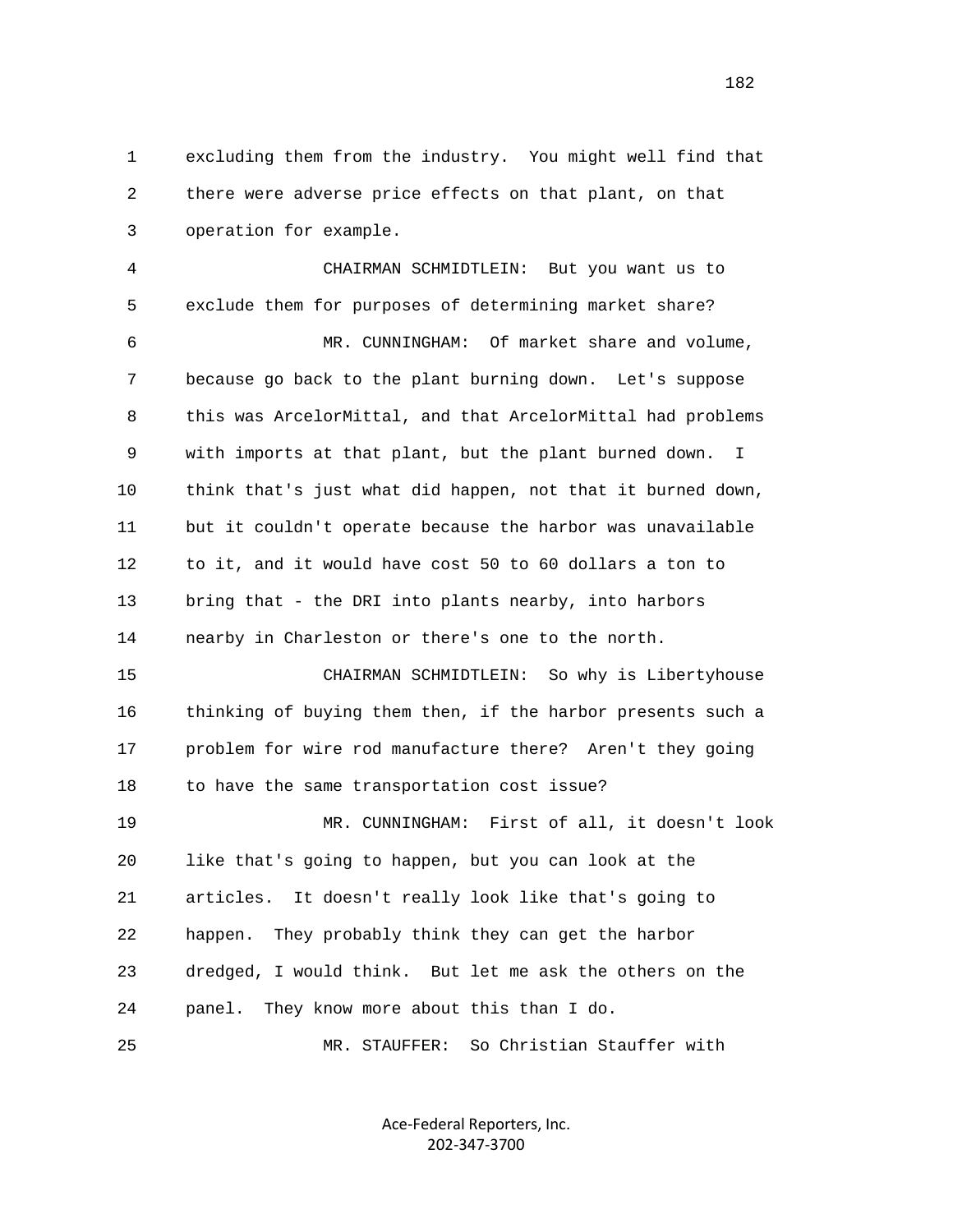1 Insteel. So we have four plants in proximity to Georgetown 2 at the time of the closing, two in Florida and one in North 3 Carolina and one in Tennessee. We drew heavily from the 4 mill probably 30 percent of their production. In the 5 leading up time to that closure, with their senior 6 management they were very open to us saying this is going to 7 happen and we needed a transition strategy.

 8 Losing that much tonnage in a particular month 9 by surprise would have been a bigger penalty. So then the 10 coordination with that and over the months leading up to 11 that, it was made clear to us that the position that the 12 mill was in logistically was going to be difficult to 13 continue to operate. In addition to that, you have the 14 Nucor Darlington mill coming up at about the time that 15 Georgetown mill is going down.

 16 So someone at Nucor made a very good economic 17 analysis that said even based on the POI and the imports and 18 where they're coming from and wherever, let's build a mill, 19 and in fact build a more efficient mill that essentially 20 makes Georgetown redundant into that. It's been in our 21 interest to contact the Libertyhouse and say anybody want to 22 talk to us about restarting that mill?

 23 The best I could do in the coordination to 24 that was to find a source in the U.S. who is an equipment 25 buyer of mills in order to reuse the equipment somewhere

> Ace-Federal Reporters, Inc. 202-347-3700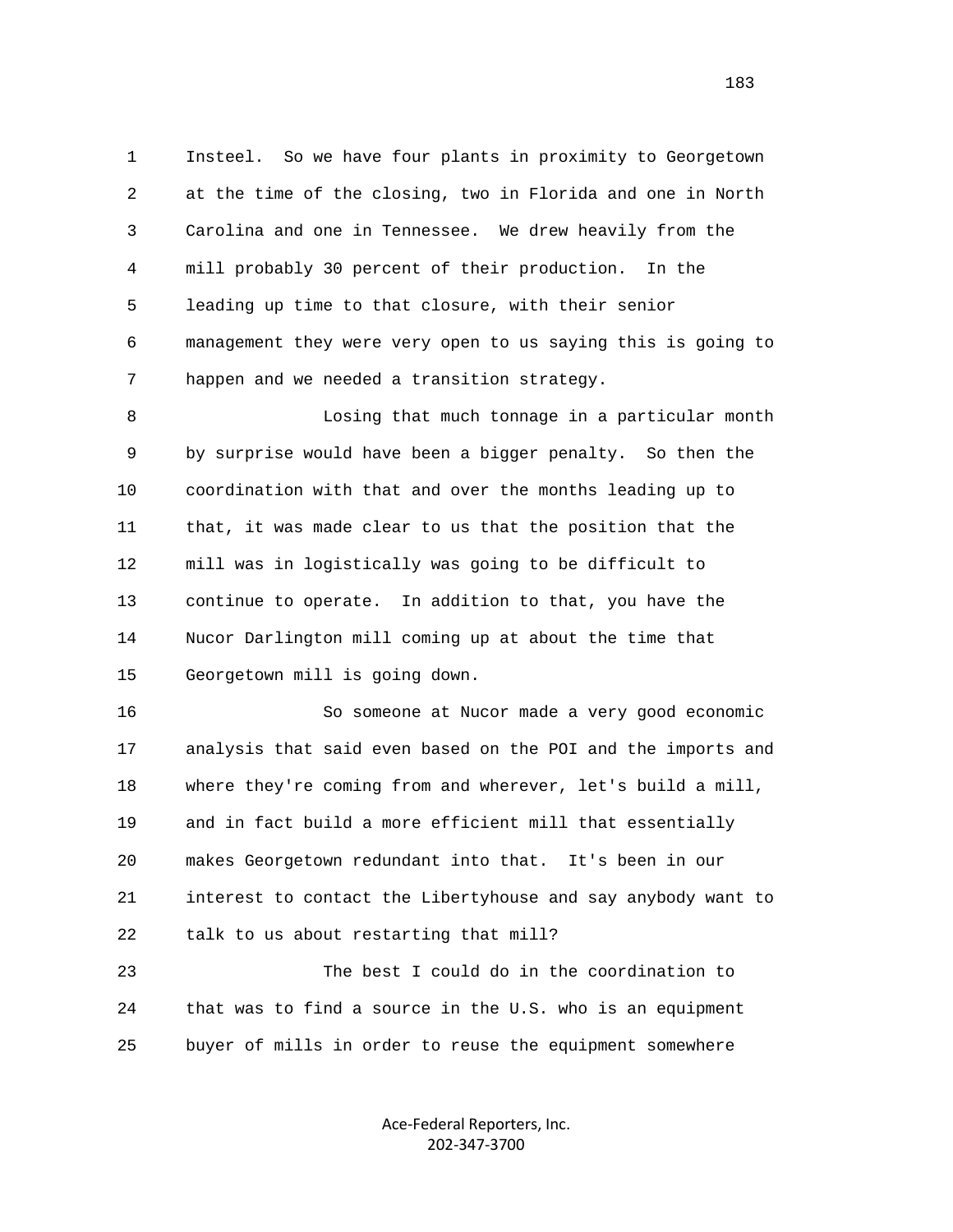1 else. Now I can't allege that that's Libertyhouse's 2 position here, and if you follow the news, because this is 3 very important to us, you'll see that there's local problems 4 in Georgetown for doing this. They would probably rather 5 not have a steel mill there, and citing many other 6 difficulties built around that.

 7 The point I also want to make is the tonnage 8 that we bought from Georgetown we didn't buy - we bought 9 the same -- we're buying essentially the same amount from 10 Nucor, and none of it has replaced an import ton or been in 11 competition with an import ton. Our company has a concrete 12 construction applications in Buy America, Buy American. We 13 have to buy domestic rod.

 14 We need another domestic source. That 15 transition was made, and import into terms of our program, 16 30 percent of the Georgetown portfolio, never had an import 17 component to it that we would ask them to meet or be 18 competitive with.

19 CHAIRMAN SCHMIDTLEIN: Okay. So -

 20 MR. WAITE: Madam Chair, if I could go back to 21 your original question, this is Fred Waite, general counsel 22 for the American Wire Producers Association.

 23 If I may go back to your original question and 24 also supplement what Mr. Stauffer just said, there were 25 contemporaneous communications between ArcelorMittal and

> Ace-Federal Reporters, Inc. 202-347-3700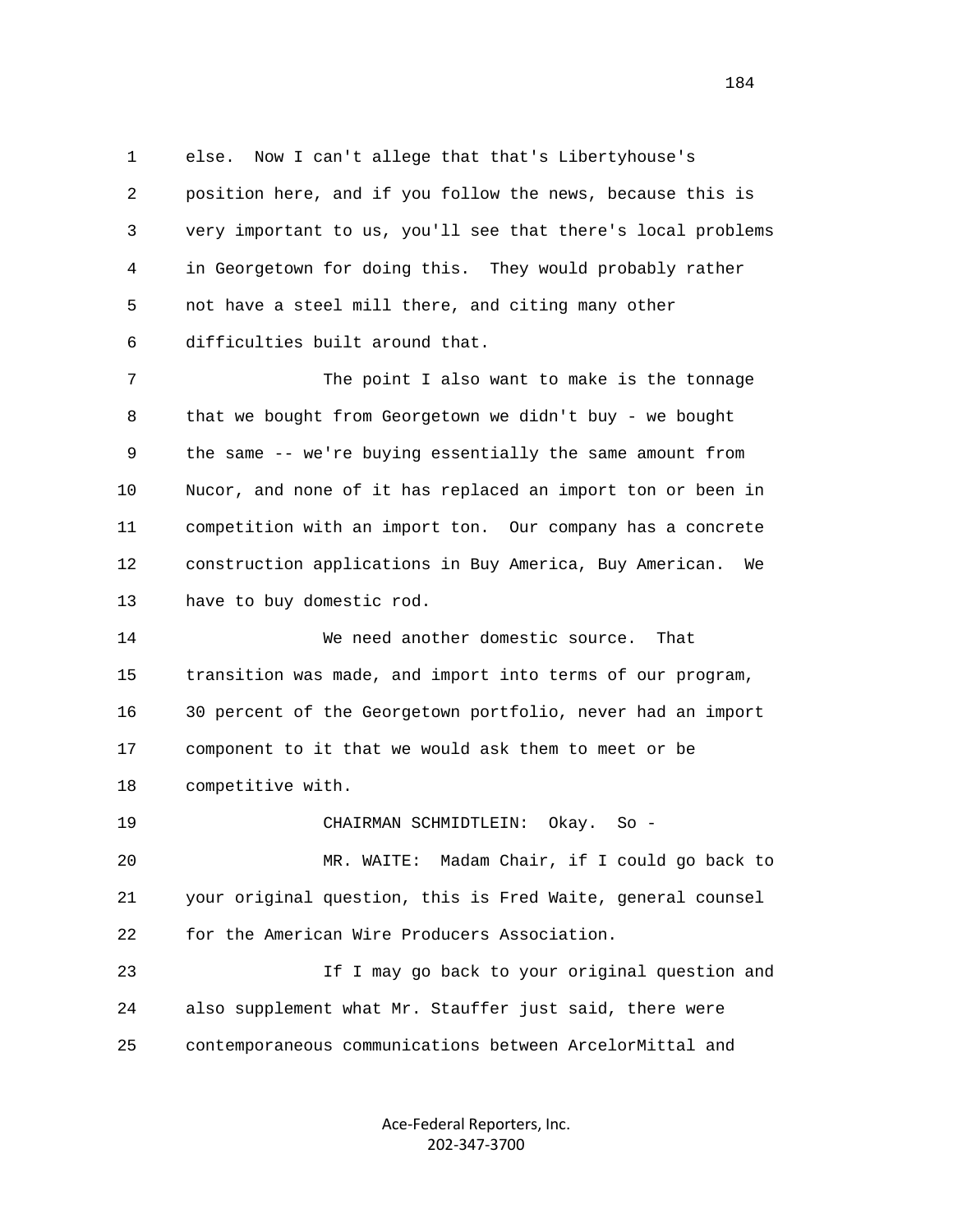1 Insteel before and during the time of the announcement of 2 the closure, which identified reasons which were very 3 different than imports as the factors leading to that 4 decision. You will find those in Confidential Exhibit 8 to 5 the AWPA prehearing brief. Thank you. 6 CHAIRMAN SCHMIDTLEIN: Okay. All right, thank 7 you. 8 MR. CUNNINGHAM: Could I ask - two more very 9 quick points to this. 10 CHAIRMAN SCHMIDTLEIN: Okay. 11 MR. CUNNINGHAM: Think of those two quotations 12 they put up on the screen, one from ArcelorMittal and one 13 from Republic. Read the ArcelorMittal one carefully. It's 14 not at all clear whether they are talking about the damage 15 was done - had been done to that point by Chinese imports 16 or by subject imports. It is not an explicit subject 17 imports did us in statement. 18 CHAIRMAN SCHMIDTLEIN: Well that was my next 19 question. Do we - in January of that year, we made a 20 determination that Chinese imports were injuring the 21 domestic industry, of which ArcelorMittal was a member of at 22 that time, and then five months later they announced that 23 they're closing. In the meantime that, you know, from '14 24 to '15 is the greatest increase in the subject imports of 25 this case.

> Ace-Federal Reporters, Inc. 202-347-3700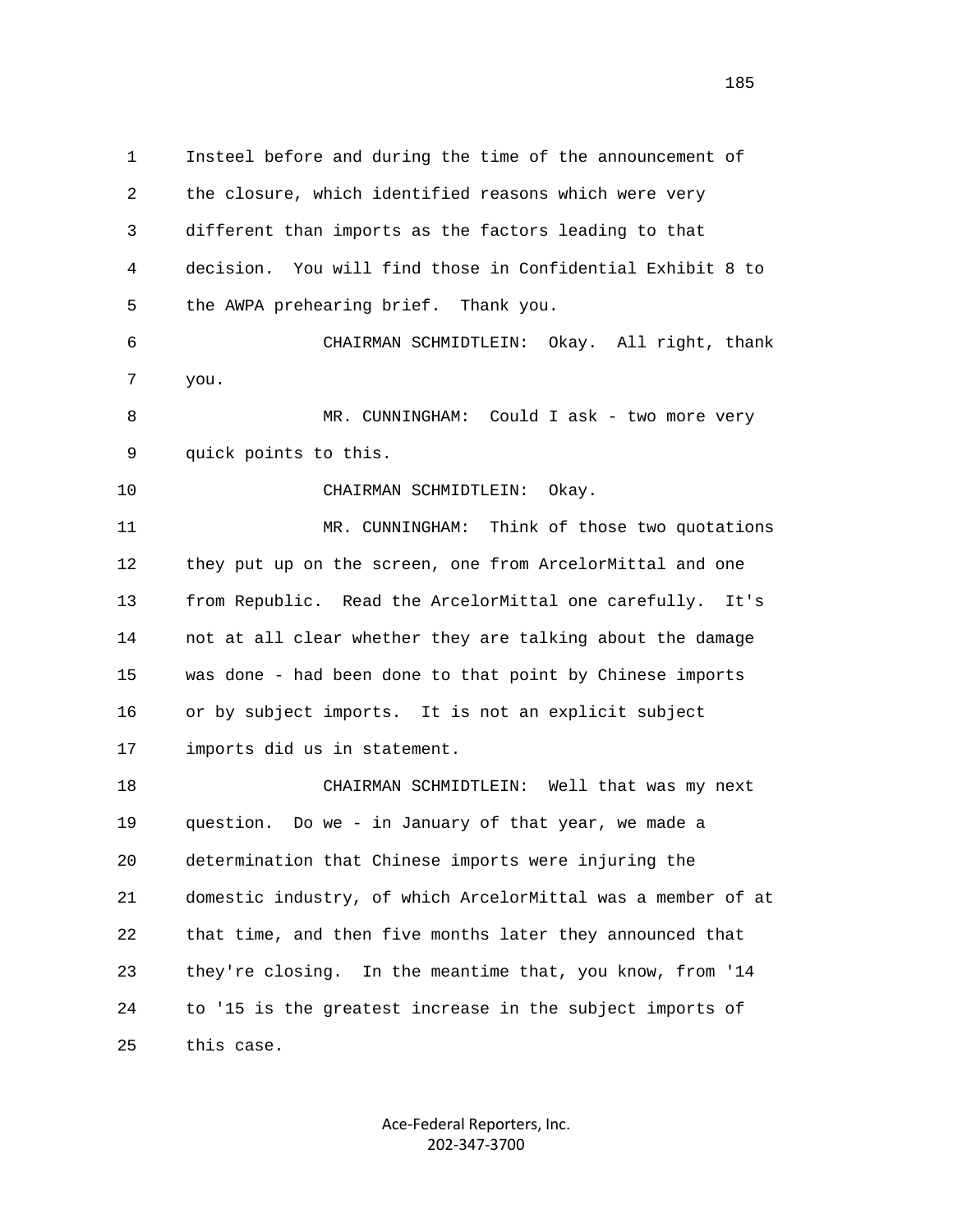1 So for you all to say imports were at large, 2 now maybe you're now drawing the distinction between Chinese 3 and what's subject of this case, had no impact. I mean for 4 us to say that, wouldn't we have to disregard the decision 5 in January of 2015? 6 MR. CUNNINGHAM: No, no. 7 You didn't make a decision in January as to 8 subject imports. 9 CHAIRMAN SCHMIDTLEIN: No, I know. So you're 10 now you're drawing a distinction. So it wasn't - it was 11 Chinese imports played a role, but not these ten countries? 12 MR. CUNNINGHAM: It's hard to tell from the 13 Mittal statements. That's all I'm saying to you. When you 14 say am I calling them liars for what they said, what I would 15 say to you that what they said looks ambiguous to me. 16 CHAIRMAN SCHMIDTLEIN: So what do you - 17 what's your position on whether or not Chinese imports 18 contributed to the decision of ArcelorMittal to close? 19 MR. CUNNINGHAM: It's hard for me to say, 20 because I really think that the factor that did it was the 21 inability to use the port. I think that was the 22 decision-making factor, and others might have contributed, 23 but that's not what you need to decide. You need to decide 24 would that plant have closed, just as in the fire example. 25 It doesn't matter whether there were other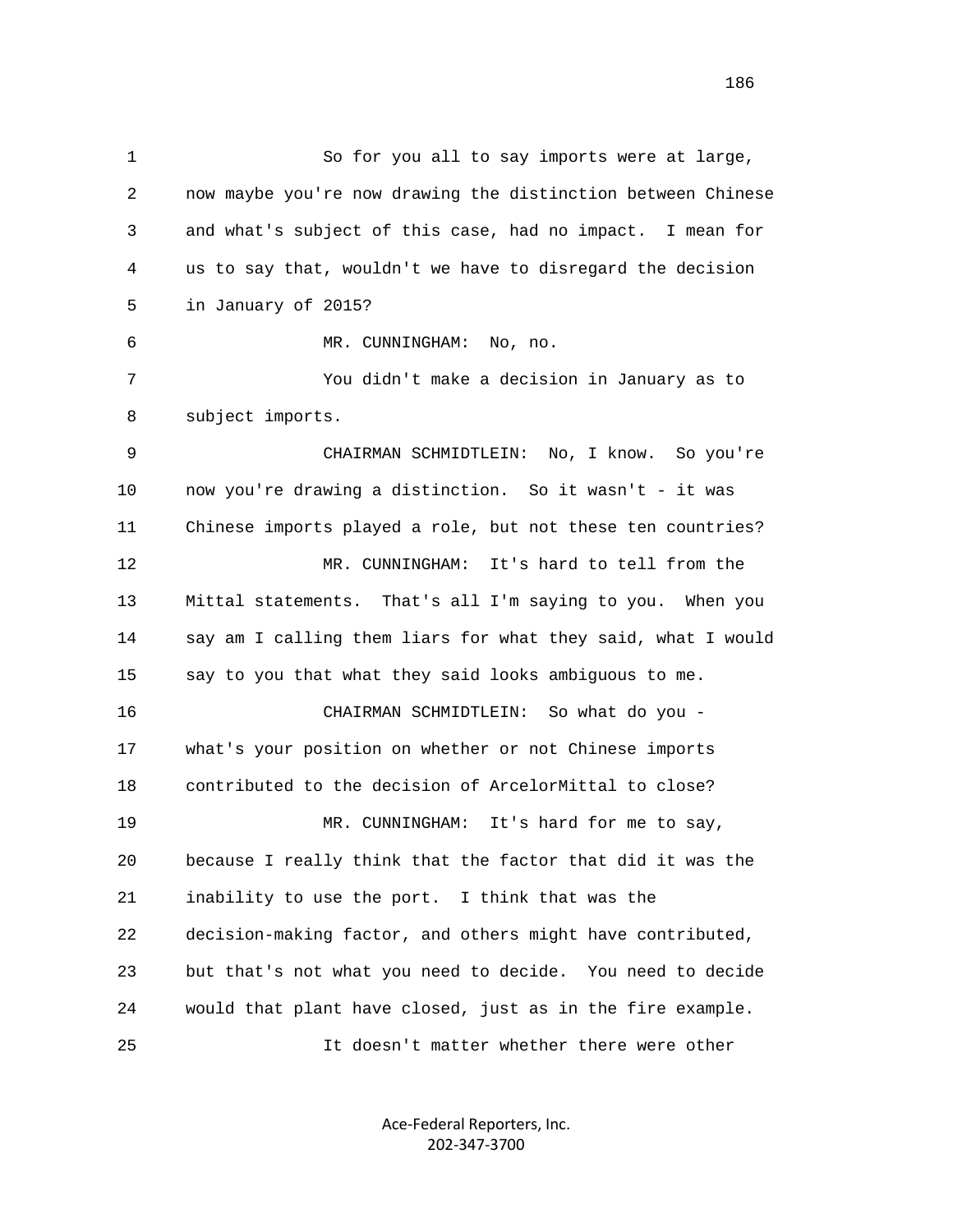1 things that were hurting the company before the plant burned 2 down. The plant closed because of the fire. I think the 3 situation is much more reasonable to conclude here that the 4 plant closed because of the silting problem and the 5 inability to get the - either the federal government, the 6 Corps of Engineers or the Georgetown City to dredge it. 7 But the one other point I want to make is 8 think also about Republic, because if you look at the 9 attachment to Mr. Trendl's statements, either eliminating 10 either of those two companies from your consideration of the 11 trend of imports on market share means there was no decline 12 in U.S. market share, U.S. industry market share. 13 So and I think there's no case to be made that 14 the Republic plant closed because of subject imports. It 15 was a bar mill. It was a bar import problem, and also I 16 would suggest that when you look at the Republic 17 questionnaire response - they didn't file one in the final

 18 investigation but they did in the preliminary investigation 19 - as to their wire rod operation at that plant, you will 20 not see in that the type of economic problem with their wire 21 rod production that would warrant a plant closure, even if 22 it had been a much larger portion of the company's 23 production there, and it was very small. 24 So it seems to me that if you've got Republic

25 out, then the market share issue is closed anyway.

Ace-Federal Reporters, Inc. 202-347-3700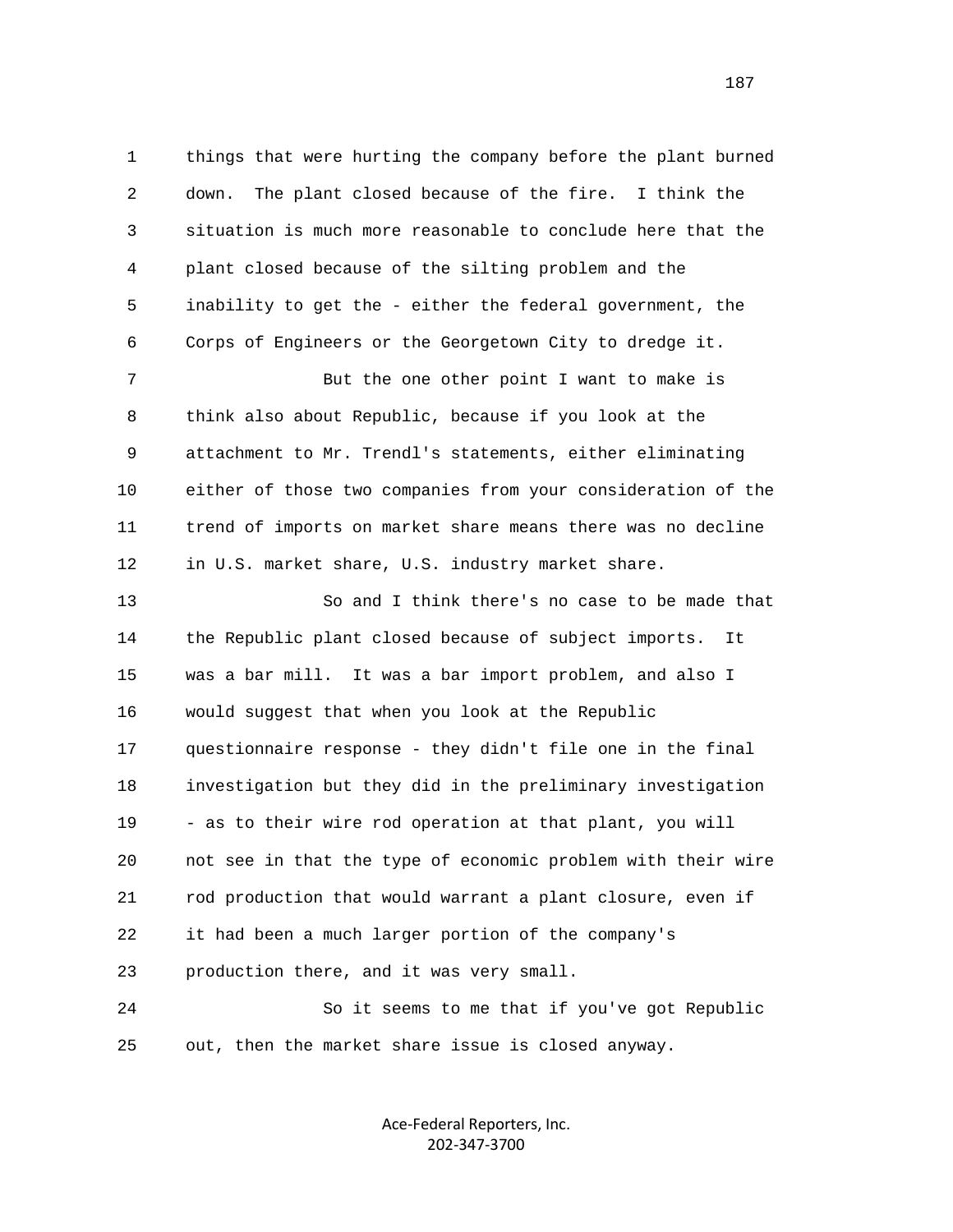1 CHAIRMAN SCHMIDTLEIN: Okay. Let me ask one 2 more question. My time is up and then I actually have to 3 leave. So Mr. Frye, Frey, you testified that in your view 4 the domestic industry did not have the capacity to supply 5 the demand in the U.S. market? 6 MR. FREY: That is correct. 7 CHAIRMAN SCHMIDTLEIN: Okay. So if that's the 8 case and imports are being pulled into the market, why do we 9 see so much underselling? 10 MR. FREY: Well - 11 CHAIRMAN SCHMIDTLEIN: I mean this is a highly 12 substitutable product. You're saying the supply here is not 13 enough, so if the purchasers absolutely need it, why would 14 you undersell to the extent we do and it's extensive in the 15 staff report? 16 MR. FREY: I think underselling is to be 17 understood as imported rods are cheaper than domestic rods? 18 CHAIRMAN SCHMIDTLEIN: Yes. They were selling 19 it at world price. 20 MR. FREY: I think the distinction is between 21 U.S. domestic prices for steel, for wire rods versus global 22 prices. The price for imports is primarily set on the 23 global, like for imports, you have different choices where 24 you can buy say from the Ukraine, from China, and only the 25 best, most competitive price will get the order.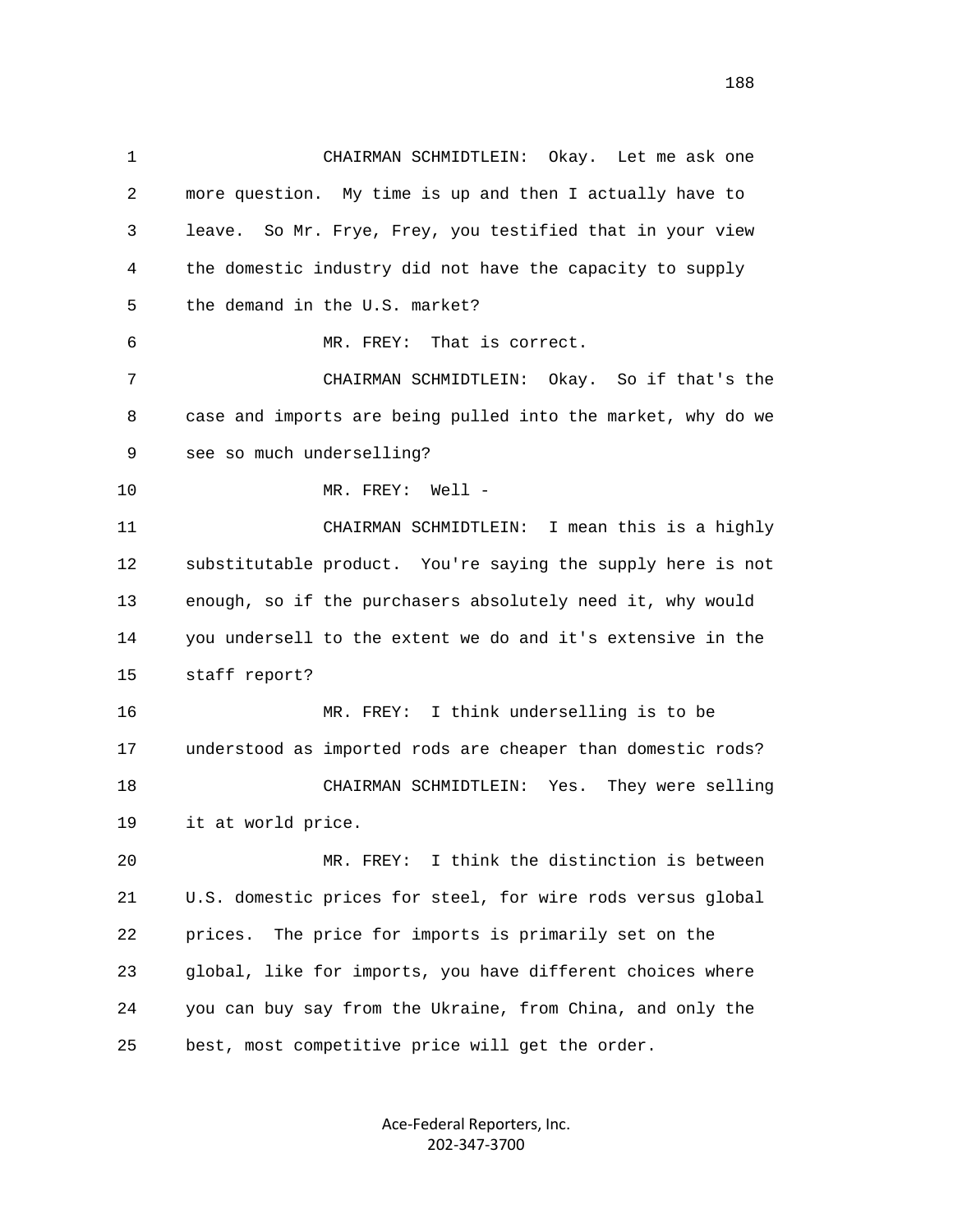1 So import sources compete amongst themselves, 2 and this is how prices are being set. Traditionally, rod 3 prices in the United States tend to be higher because of, 4 you know, different relationships and different costs to 5 their customer, and they were able to gather more of a 6 price. I have to say though right now import prices are 7 actually indeed higher than domestic prices. So there is an 8 inversion happening at this point. 9 CHAIRMAN SCHMIDTLEIN: Is that because of the 10 preliminary duties? 11 MR. CUNNINGHAM: You must also remember - you 12 must also remember that these imports had just come through 13 a period where they had lost significant U.S. market share 14 to Chinese imports. If you look at the page/slide 22, 15 you'll see the period before 2013, which is eliminated from 16 Slide 2, a very manipulative slide, Slide 2. 17 And so obviously these were imports that had 18 just gone through a period of having had to compete with 19 Chinese import prices, and they're going through a period of 20 getting those prices back up and now apparently they have 21 done so. 22 CHAIRMAN SCHMIDTLEIN: Okay. 23 MR. STAUFFER: Stauffer, Insteel. Can I just 24 add something to that. I think if you look at the filing in 25 total, you've got ten countries, you've got 25 mills.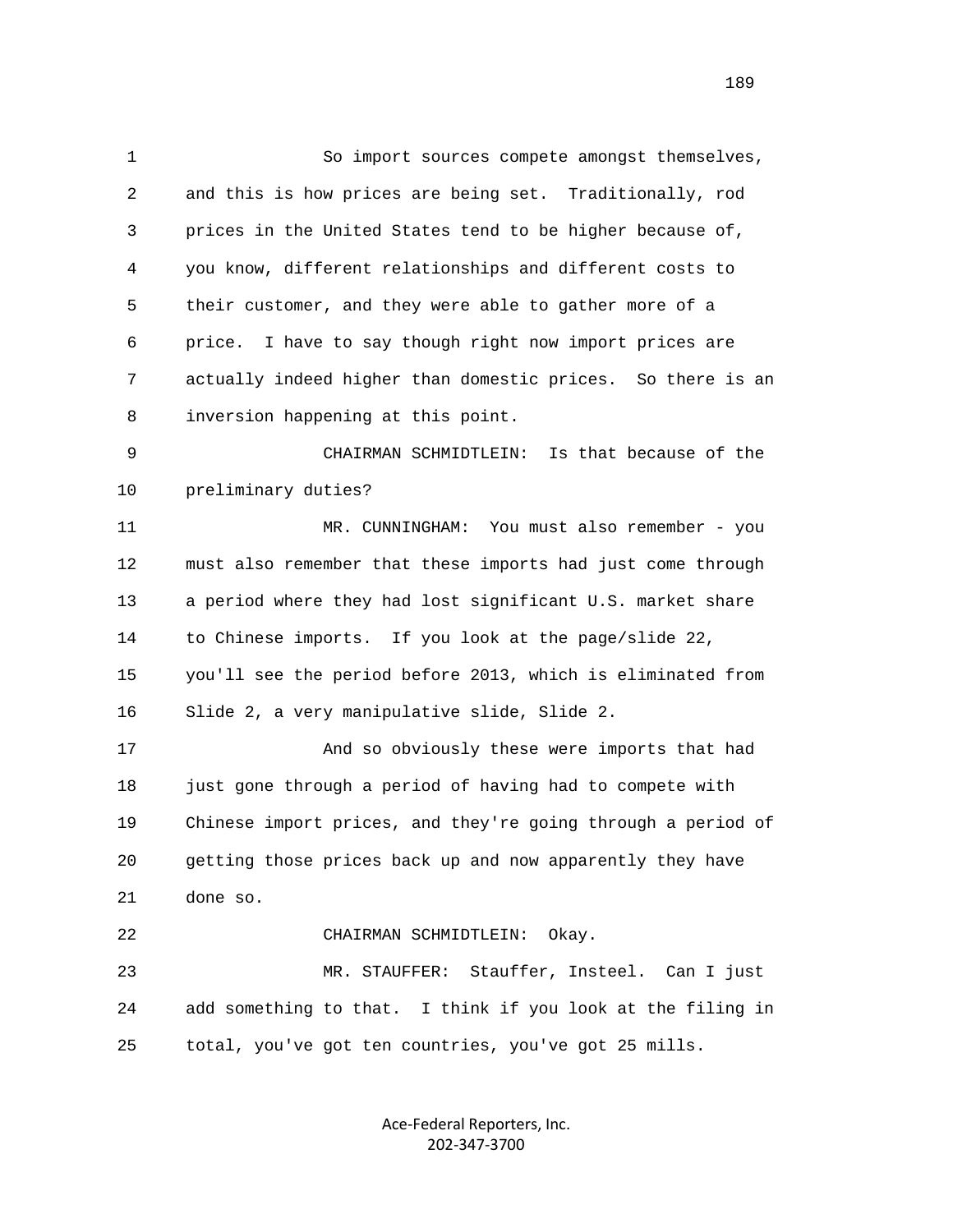1 You've got a very good cross-section of what the global wire 2 rod market looks like at any given time in this analysis. 3 So it's not a function necessarily of what is the price in 4 the U.S., let's get under it. It's a question of what does 5 the global market think is a reasonable return for their 6 products as they compete globally.

 7 Clearly, the Italians are competing with the 8 Ukrainians, and the Ukrainians are competing with the 9 Russians.

 10 CHAIRMAN SCHMIDTLEIN: But wouldn't they want 11 to make more, I mean if they could and they're being pulled 12 into the market?

 13 MR. STAUFFER: Yeah, if they could. But the 14 global market has a limit on what that is, and that's a 15 function of all those - all those countries looking at what 16 a reasonable rate of return, setting the market price and 17 getting in it. As Mr. Frey's pointed out, that's no longer 18 the case. That market, because of other global metallics 19 units, etcetera, has risen and we would find ourselves in a 20 different market today.

 21 So taking a snapshot of the global market in 22 the Period of Investigation and saying that's injury - 23 CHAIRMAN SCHMIDTLEIN: Can you just spell that 24 out a little bit more. When you say "the global market is 25 limiting the price that those producers can sell into the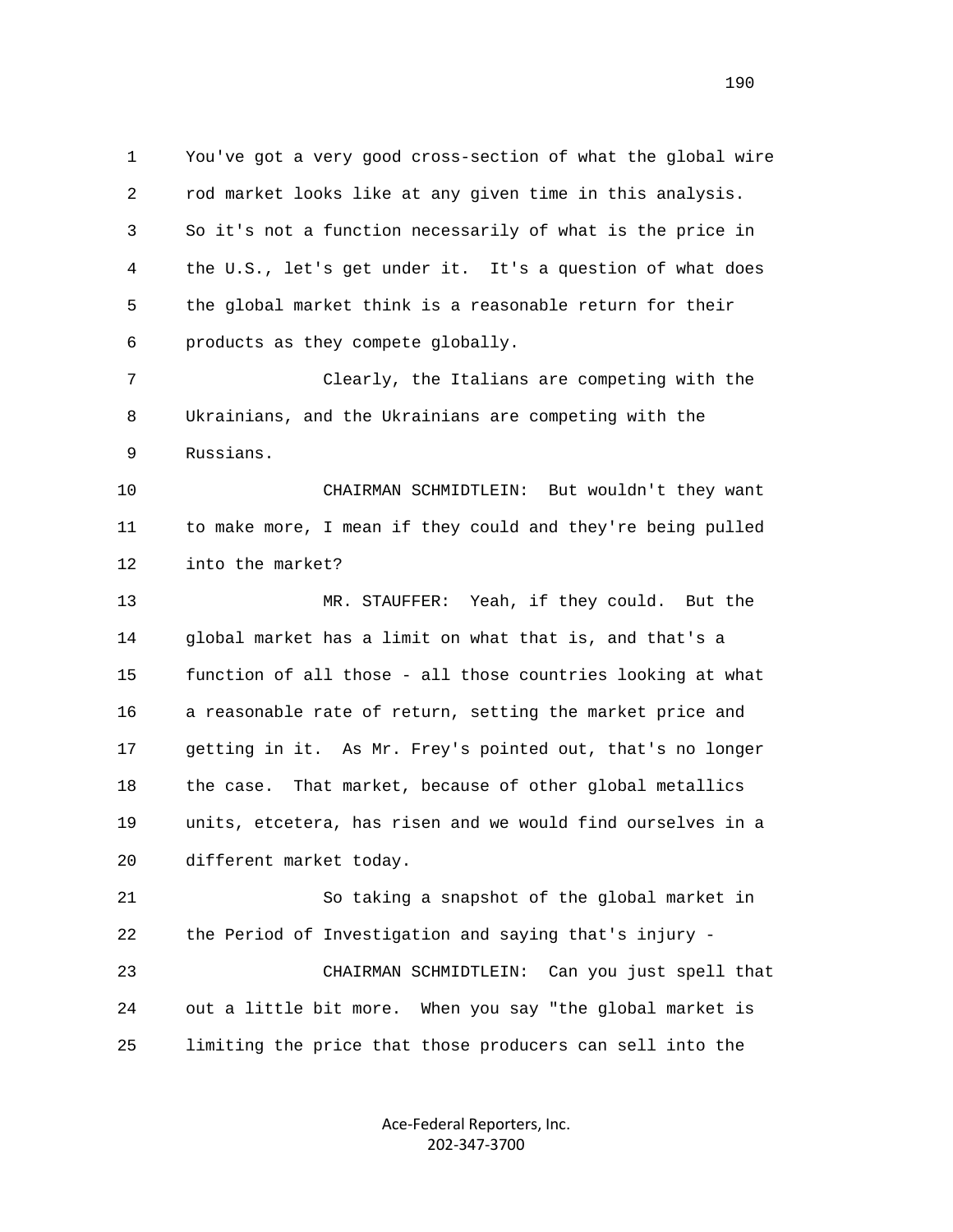1 U.S. market"? So the U.S. buyers are purchasing from these 2 various countries, and you're saying that there's a global 3 price? I guess I'm just not quite following. 4 MR. STAUFFER: Yeah. 5 CHAIRMAN SCHMIDTLEIN: Maybe this is an 6 economic argument that's a bit over my head. 7 MR. STAUFFER: Oh okay. To the extent that I 8 can, there is, as you pointed out, this is a fungible 9 product across the world. Everybody can make it. So if you 10 have an opportunity to export it, you will enter the global 11 market and you'll have to be competitive to do that. If you 12 want to sell rod in the global market you must be 13 competitive. What you're saying in the U.S. imported prices 14 is the effect of the global market on access to that 15 material, on access to - 16 CHAIRMAN SCHMIDTLEIN: So you're just pointing 17 out that the importers are competing with each other? 18 MR. STAUFFER: Yeah. 19 CHAIRMAN SCHMIDTLEIN: That's what you're 20 saying. Okay. 21 MR. STAUFFER: That's the market. That's not 22 let's find a U.S. price and see how low we can get it. It's 23 a function of the global market. Now the Chinese, as you 24 pointed out in 2014, had a big play in that market and they 25 still do. So these folks that are coming in here now are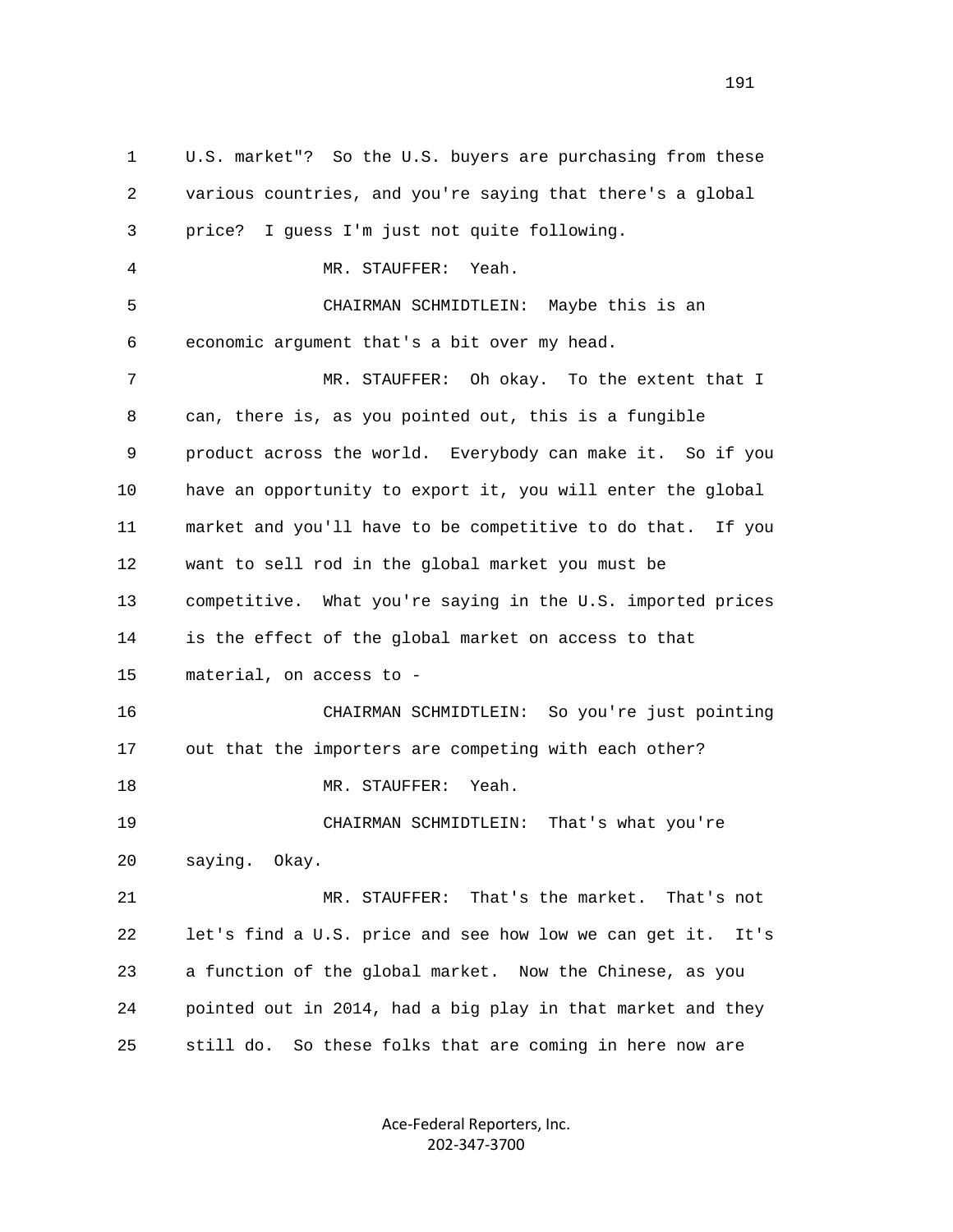1 competing with China in their markets, and the Chinese have 2 set the global market for wire rod.

 3 That issue goes to the finished products that 4 we're talking about, because everybody else that's making 5 finished wire products around the world that Ms. Korbel put 6 up on the slide here at Wal-mart, are using rod priced at 7 the global level. The Chinese level and all the other 8 countries doing that have the benefit of that. We're denied 9 that based on this filing.

 10 CHAIRMAN SCHMIDTLEIN: Okay. There was 11 somebody in the back.

 12 MR. CONNELLY: Yeah. Warren Connelly, counsel 13 for POSCO. I just want to make a point about the pricing of 14 tire cord. Tire cord is not a fungible product. It's not 15 made by everybody around the world. The testimony was it's 16 a handful of companies that can make it.

 17 We have given you the confidential commercial 18 shipment prices in our brief, and we just direct the 19 Commission's attention to it because you will see no adverse 20 price effect from subject imports from tire cord and tire 21 bead. 22 CHAIRMAN SCHMIDTLEIN: Okay, all right. Thank 23 you very much.

 24 MS. KORBEL: Madam Chair, Kimberly Korbel from 25 the AWPA. We regret that you have to leave, and if you have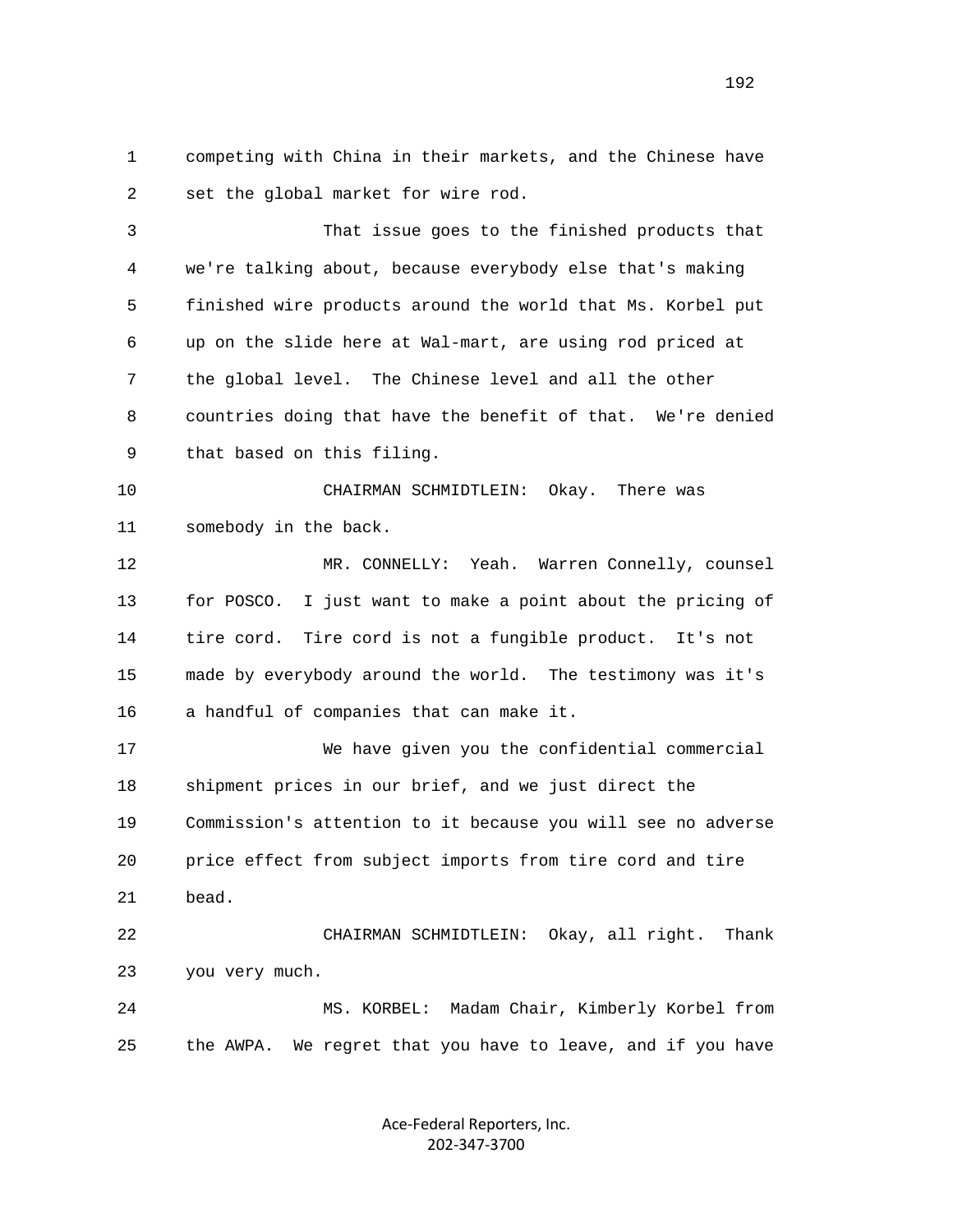1 questions for the AWPA purchasers, we're happy to respond to 2 any written questions you might want to send our way. 3 CHAIRMAN SCHMIDTLEIN: Okay. Thank you very 4 much. Yes, I will review the rest of the transcript, so 5 Vice Chairman Johanson. 6 VICE CHAIRMAN JOHANSON: Thank you, Chairman 7 Schmidtlein and thanks to all of you for appearing here 8 today. What authority is there for the proposition that 9 unfairly traded imports cannot cause injury when they 10 replace existing unfairly traded imports, and why is this - 11 why is the Petitioners' theory in this case wrong in your

12 view?

 13 MR. CUNNINGHAM: There's direct view. You've 14 told - you've done it in several cases. They're cited on 15 pages 19 to 20 of our brief, Butwell - excuse me - there's 16 Butwell Pipe Fittings and Polyvinyl Alcohol, cases like 17 that, where you say that where they replace subject - where 18 they replace non-subject imports, even where the decline in 19 non-subject imports occurred as a result of imposition of 20 anti-dumping and countervailing duties orders, that 21 nevertheless they are not injuring the U.S. industry; 22 they're injuring - they're taking market share from other 23 non-U.S. competitors.

 24 And that makes sense. It makes sense because 25 the - particularly in the facts of this case it makes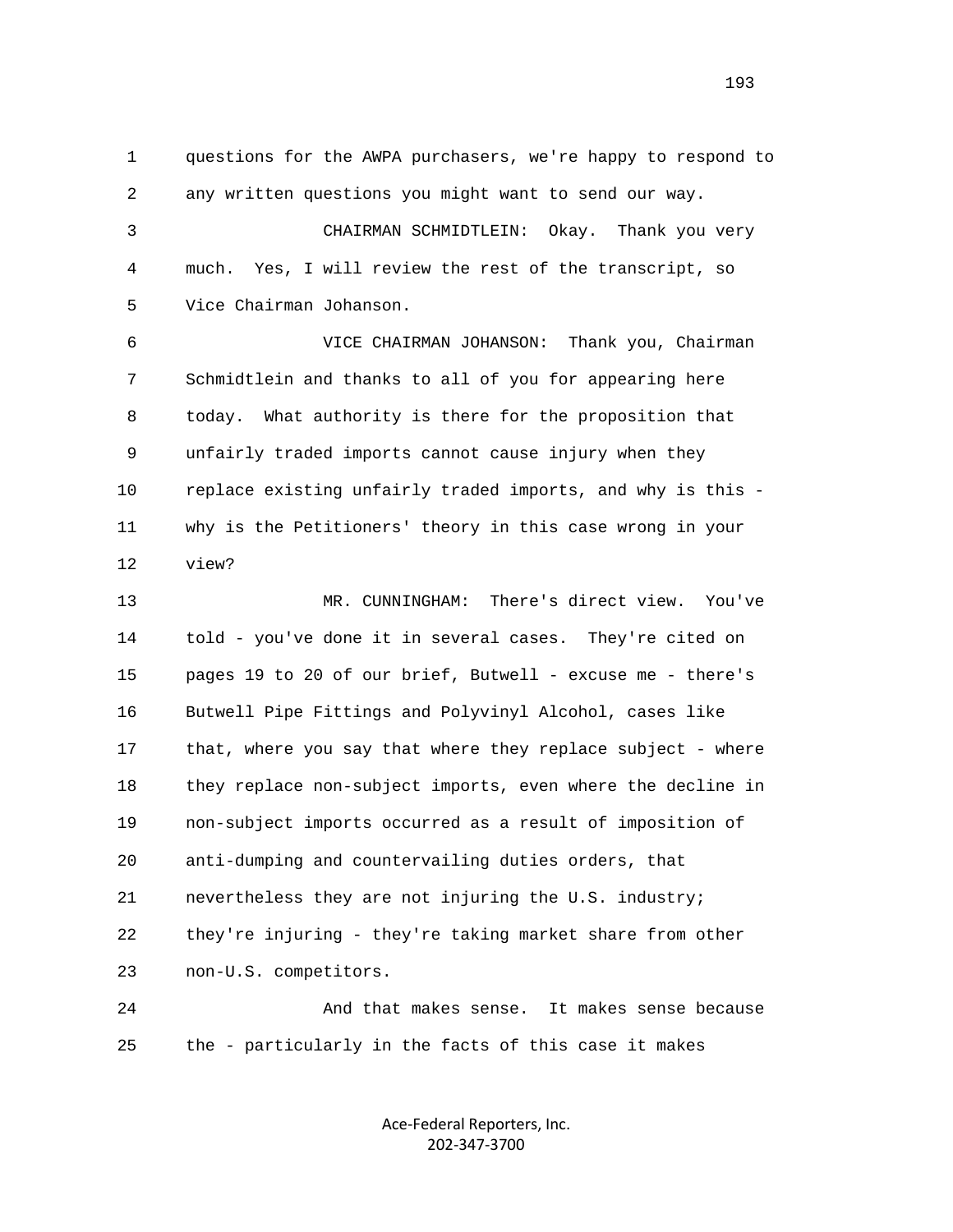1 sense, because Chinese imports came into the marketplace and 2 displaced not only U.S. production, but subject import 3 production. A significant part of the - if they had 4 completed that chart on Slide 2, you would see that. 5 And so that fact, plus the fact that the U.S. 6 industry took a greater percentage of the Period of 7 Investigation decline in Chinese imports than did subject 8 imports, seems to me to make this case particularly 9 appropriate to apply the same rule that you applied in 10 Butwell Pipe Fittings and Polyvinyl Alcohol and probably 11 some other cases we haven't found yet. 12 VICE CHAIRMAN JOHANSON: But if once again if 13 you have unfairly traded imports replacing unfairly traded 14 imports, then there cannot be injury? 15 MR. CUNNINGHAM: If you have other - you are 16 not taking sales away from the domestic industry. It's not 17 - it doesn't have anything to do with what is the nature - 18 VICE CHAIRMAN JOHANSON: But you could be 19 taking -- you could be taking sales away from the domestic 20 industry. 21 MR. CUNNINGHAM: That would have to - if you 22 say well, the domestic industry has a right of some sort to 23 get back everything that China had in this market. Look at 24 the figures -

> Ace-Federal Reporters, Inc. 202-347-3700

25 VICE CHAIRMAN JOHANSON: That's well -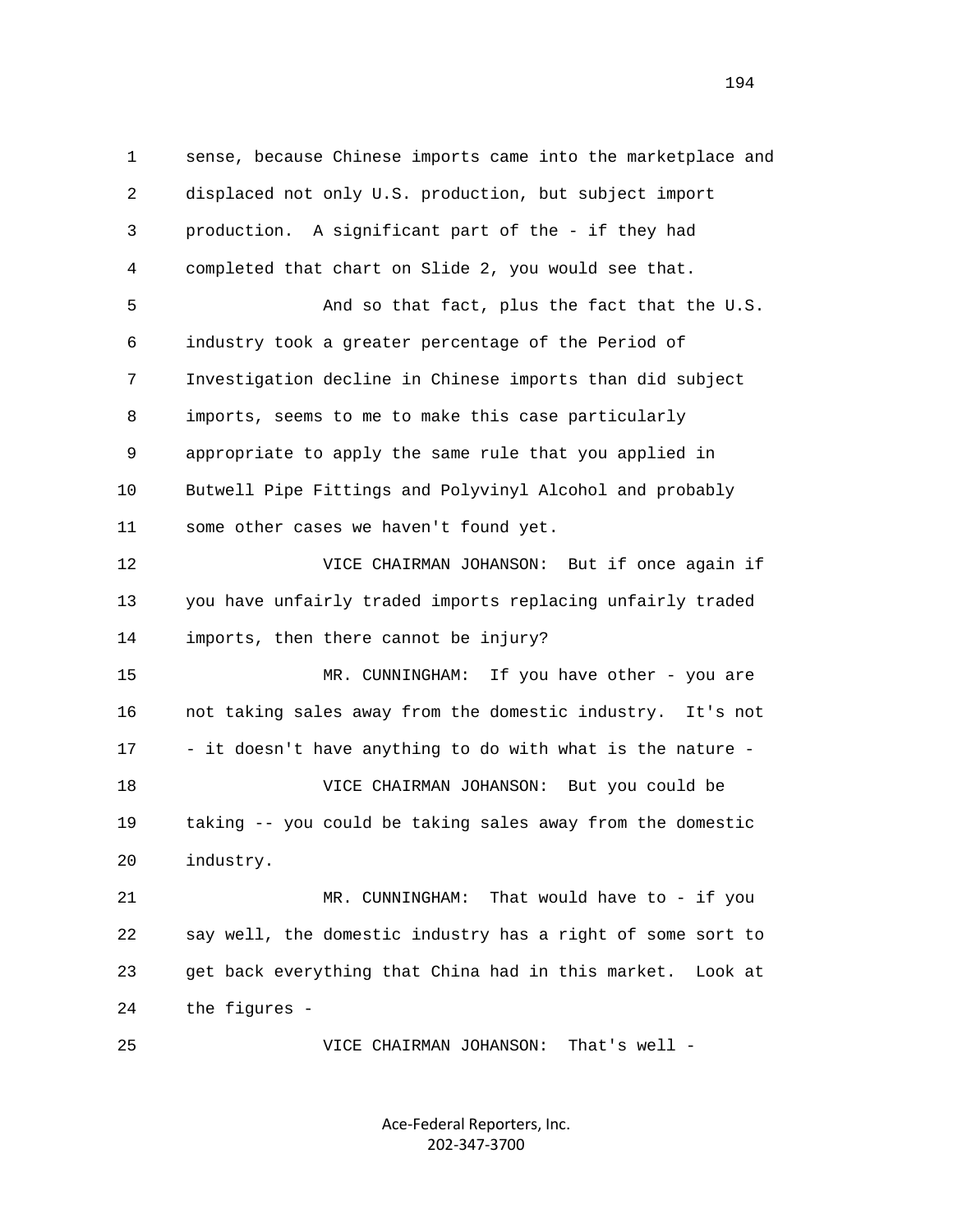1 MR. CUNNINGHAM: Let me finish my thought. 2 VICE CHAIRMAN JOHANSON: Okay. 3 MR. CUNNINGHAM: These companies here started 4 out with a certain percentage of the market in the start of 5 the Period of Investigation, 2014. One would have expected 6 that with Chinese imports withdrawing from the market, they 7 would have gotten a percentage of that decline in Chinese 8 imports commensurate with the market share they had before, 9 and they got more than that, substantially more than that. 10 So I don't see a case for saying that - and 11 you could look at Confidential Attachment C to Mr. Trendl's 12 testimony, and you see it's quite dramatic as a matter of 13 fact. 14 VICE CHAIRMAN JOHANSON: Okay. Thanks, Mr. 15 Cunningham. Petitioners have argued that wire rod is a very 16 price sensitive product, and that it only takes one import 17 source to offer lower prices to start a downward spiral in 18 prices, and this is argued at page 31 of Gerdau's brief, 19 quoting the Keystone witness at the staff conference. What 20 is your response to this argument about price sensitivity 21 and the effect of subject import prices in the market? 22 MR. STAUFFER: Okay. So the issue was that an 23 import price quoted in the market is a threat. Is that how

24 I understood the question?

25 VICE CHAIRMAN JOHANSON: Well, basically it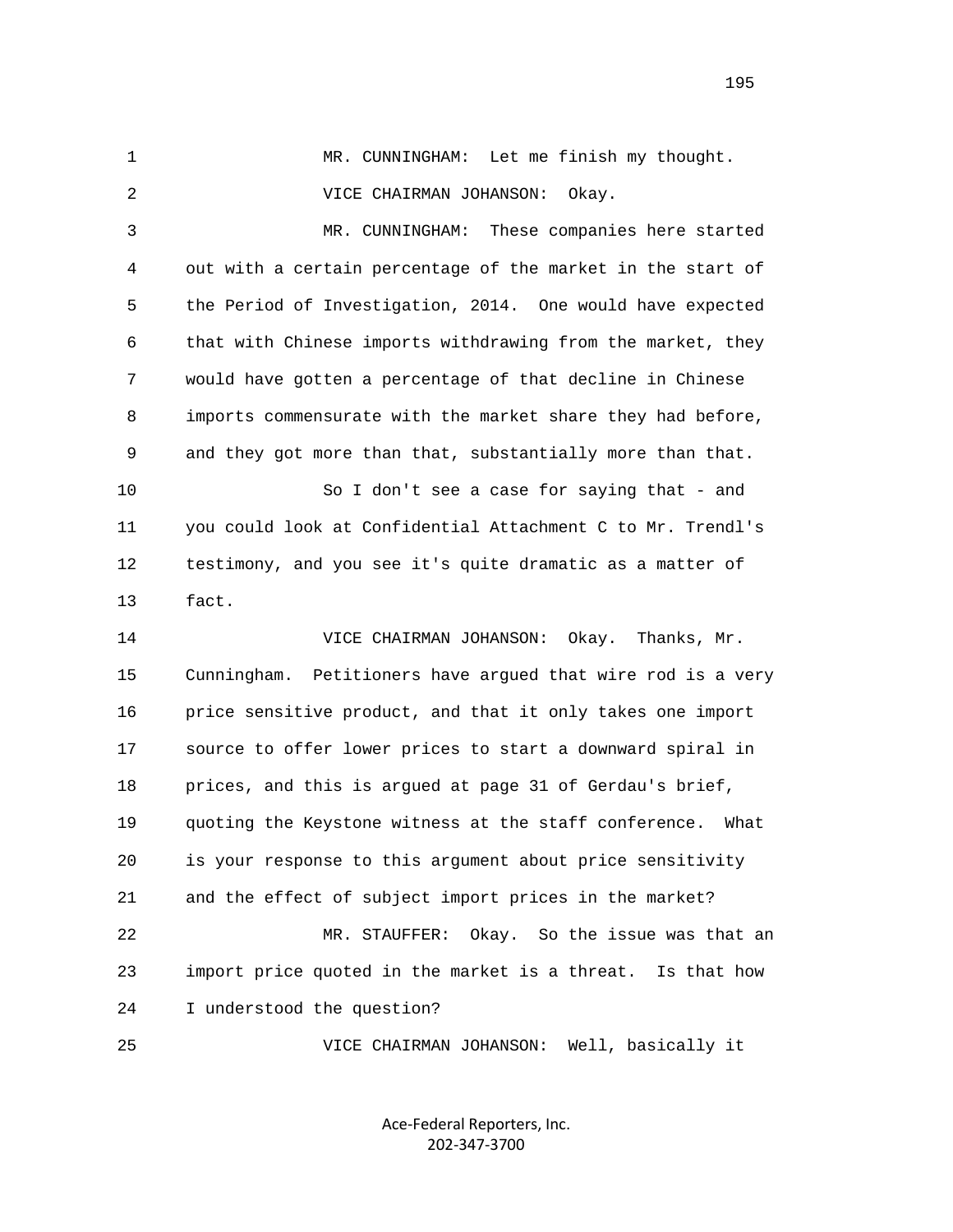1 only takes one import source to lower prices to start a 2 downward spiral in prices.

 3 MR. STAUFFER: Yeah. Well to my experience, 4 the negotiating process takes on a lot of interesting turns 5 as it develops, and what's said at a negotiation process 6 should reflect what's going on in the market, and that's 7 very often the case. But the idea that it starts a downward 8 spiral is really a function of how the domestic industry 9 responds to that.

 10 If they want to use that information as a 11 keystone, no pun intended, to have a spiraling market 12 consideration then that's their possibility. I would point 13 out also a consideration, for example, when the domestic 14 industry has indicated that their downstream product 15 producers of like products that we produce don't really 16 amount to much.

 17 It only takes Mr. Canosa's mill in Beaumont, 18 Texas, his mesh mill, to announce one price decrease and it 19 will affect the entire Texas market for all the mesh that we 20 sell in that market. So it has that kind of an effect if 21 the pricing in both sides of the equation work to that 22 effect. But it actually would take a transaction, would it 23 not, to ensure that there was in fact that rumor of that 24 price by a small amount would in fact have an impact on our 25 purchasing decision.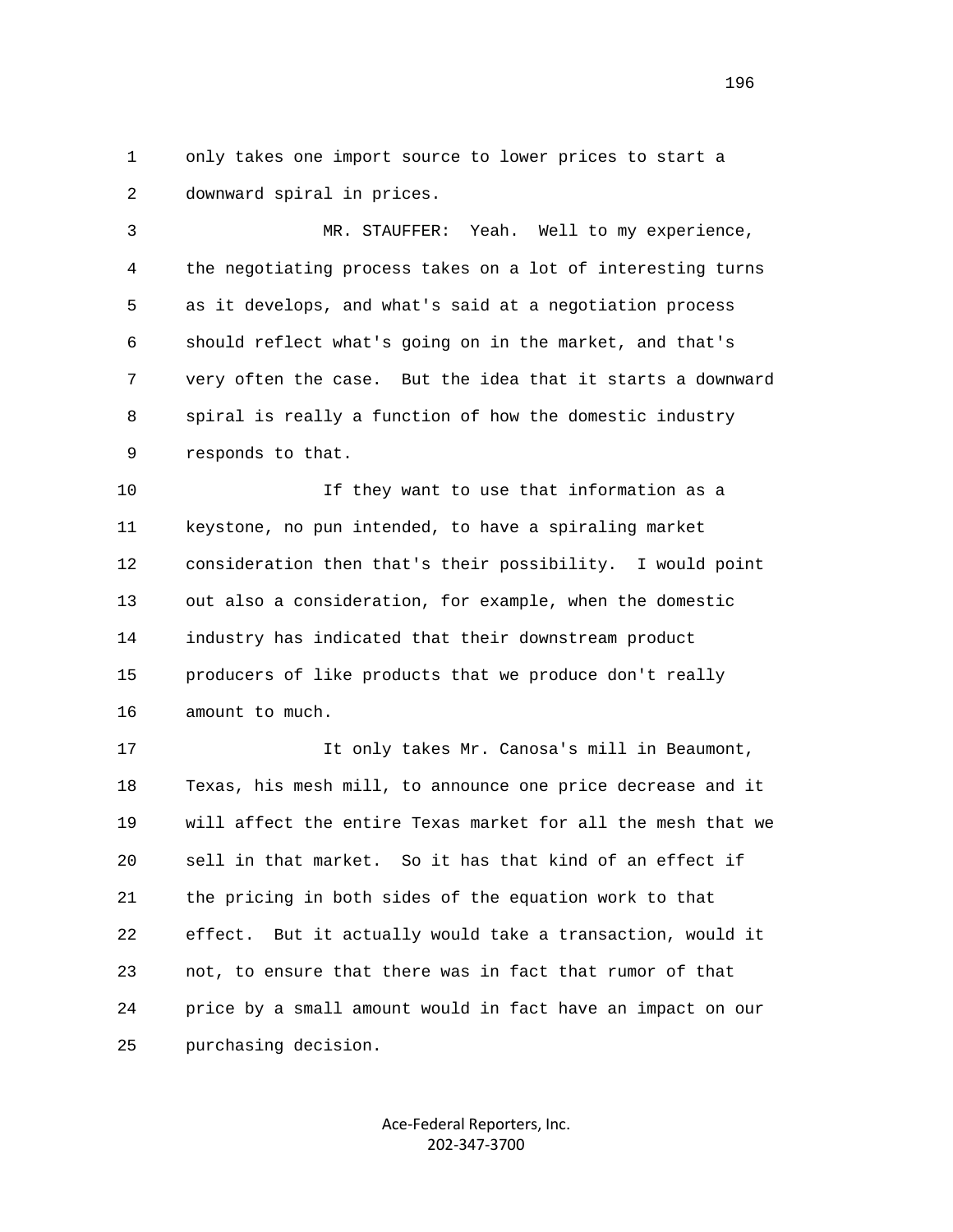1 MR. CUNNINGHAM: If I might add, I would have 2 a little problem with that argument, because of the just 3 undeniable correlation you see between the scrap steel price 4 and the wire rod price. If you look at the Attachment B to 5 Mr. Trendl's testimony which has graphs of the wire 6 rod/scrap steel prices and graphs of each of the pricing 7 product prices, and you see the trends of the - the two 8 trends going down together with the scrap steel price a 9 little ahead throughout 2014 and '15. 10 Then you see the scrap steel price bottoming 11 out at the end of 2015 and starting up, and then immediately 12 thereafter the price of the wire rod goes up. You can also 13 see that at page 16 of our brief in tabular form, but it's 14 quite clear in the graphs. It's hard for me to square that 15 with the idea that you were just quoting Keystone as 16 propounding. 17 VICE CHAIRMAN JOHANSON: Okay, thank you Mr. 18 Cunningham. I appreciate - 19 MR. MOFFITT: My name is Bob Moffitt. I'm 20 with Heico. If I could just add one thing. 21 VICE CHAIRMAN JOHANSON: Yes. 22 MR. MOFFITT: In the 32 years I've been doing 23 this, I cannot think of one instance where a domestic mill 24 has come to me and said I'm going to lower your price 25 because we hear that the import numbers are going down. In

> Ace-Federal Reporters, Inc. 202-347-3700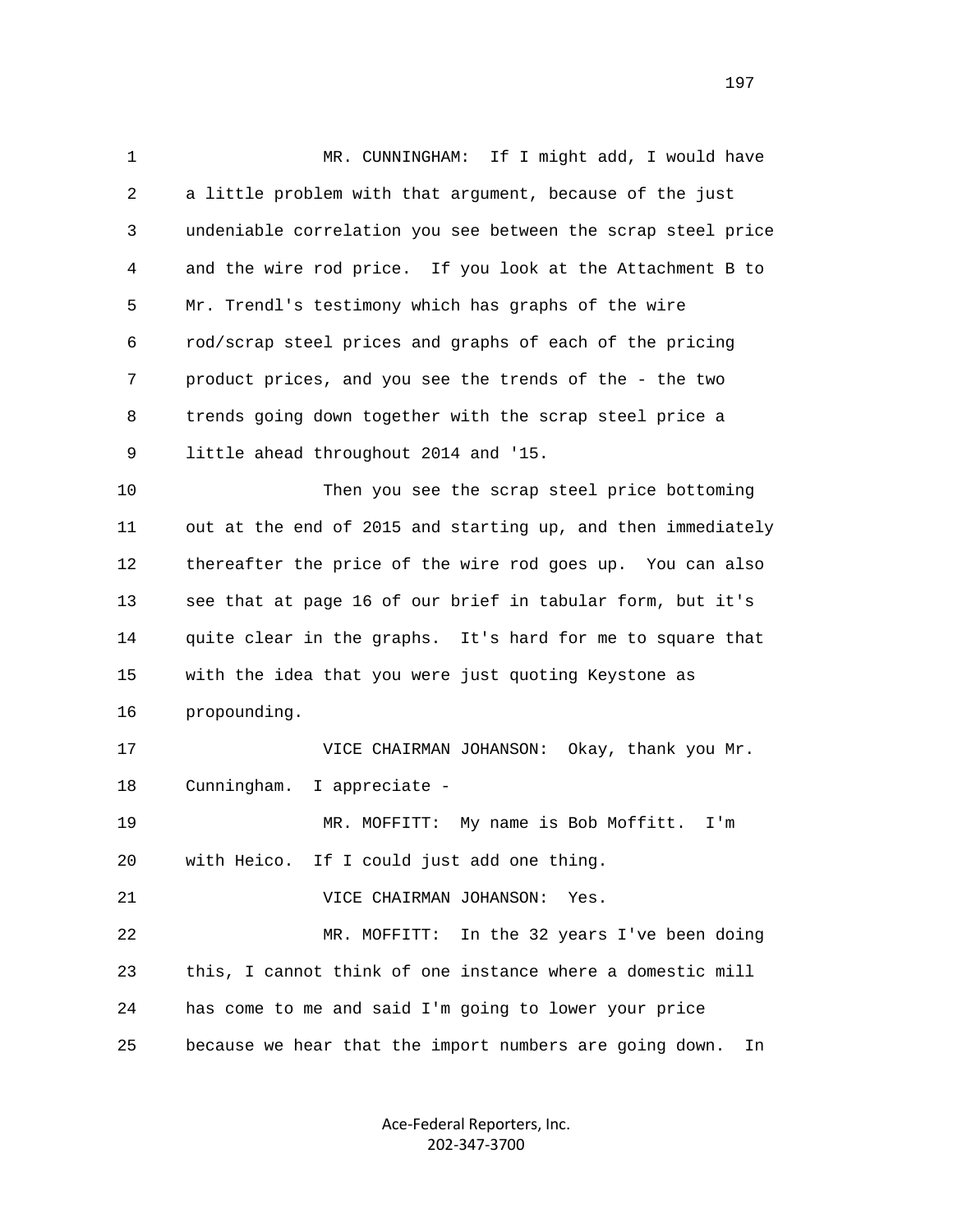1 fact, a good part of our drawing is on the west coast, and 2 until 1997 there were no rod mills in the western - west of 3 the Rocky Mountains.

 4 Oftentimes you would find material coming to 5 the west. It was incremental tonnage in the winter months. 6 They weren't as busy in the Midwest and they would ship 7 west. We did not invent the term "foreign fighters." That 8 was something that the mills came to us when they wanted to 9 offer us an incremental tonnage program or something like 10 that. It was not taking anything away from an import offer 11 that I had. In fact more often than not, I would actually 12 build my inventory because I did not want to suddenly cut 13 off or reduce the orders that I already had on place with 14 domestic mills.

 15 I'd be more than happy to share with you folks 16 what I've been paying over the years, and honest to say it 17 has been definitely tied to a domestic market price without 18 any impact whatsoever for imports. I mean we did not on our 19 side create the concept of tying wire rod pricing to the 20 Chicago shred number. That was their idea when the prices 21 were going up. Of course when they go down, they seem to 22 forget that.

 23 VICE CHAIRMAN JOHANSON: Okay. Thanks, Mr. 24 Moffitt. Going back to the whole scrap issue, Petitioners 25 argue specifically that unit net sales fell to a greater

> Ace-Federal Reporters, Inc. 202-347-3700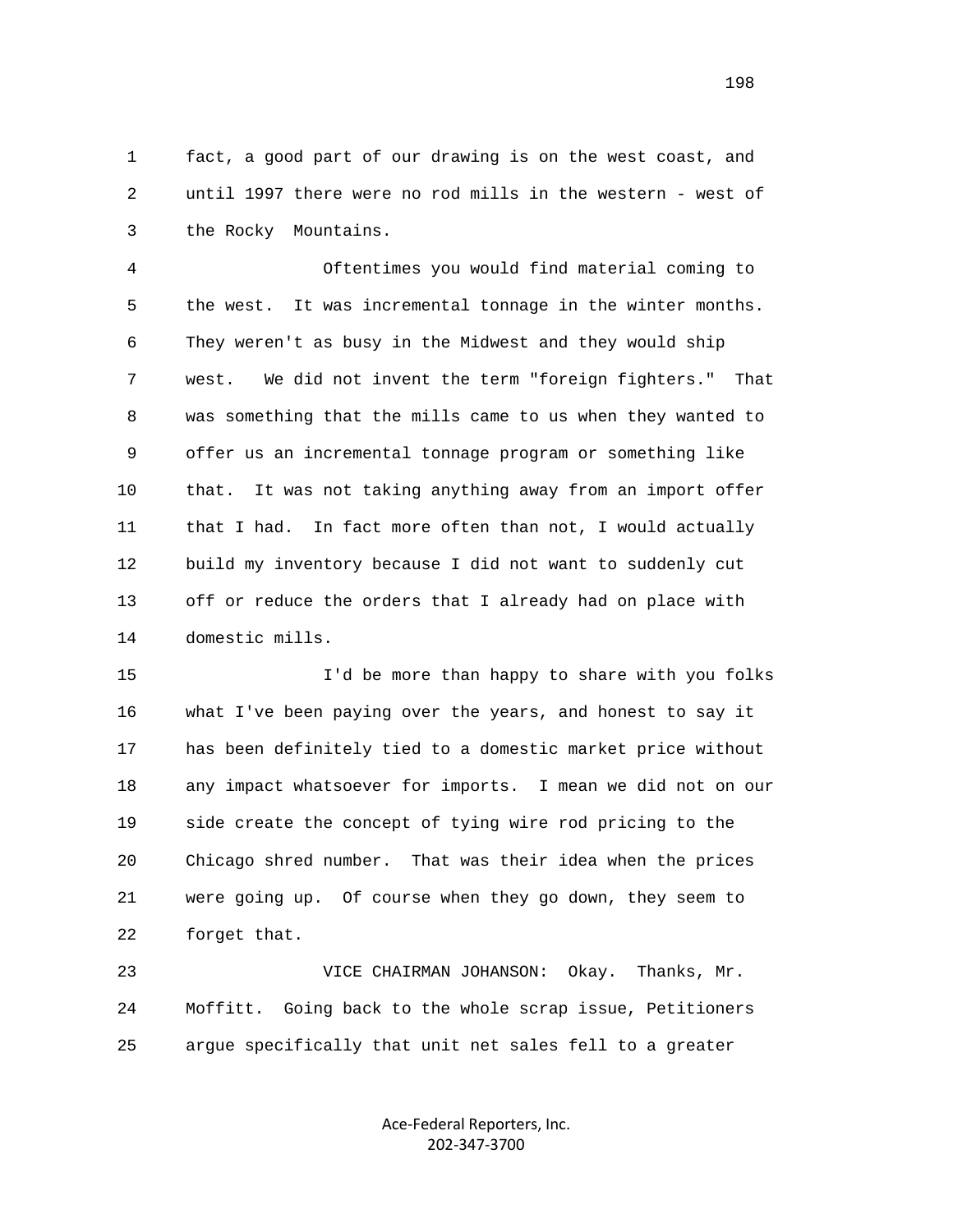1 degree than did raw materials from 2014 to 2016, leading to 2 a decline in the industry's operating income. This is 3 argued in Gerdau's brief at page 37. Is this evidence of 4 price depression? I know you all disagree. 5 MR. CUNNINGHAM: Well I mean, if you look at 6 - again, if you look at Attachment B to Mr. Trendl's 7 testimony, you can see the trend, the correlation is 8 entirely with the scrap steel prices bringing the other 9 price down, and there is also a pretty clear correlation 10 between the trend of COGS and the trend of prices. 11 11 If I might say one thing on that by the way, 12 there was - maybe I'm just sensitive to criticism, but I 13 was criticized for using irrational things like percentage 14 declines instead of real things like price declines. It's 15 the percentage. It's having the same percentage changes in 16 your costs and your prices that are - that count. 17 So to make that clear, let's suppose you have 18 something that you price at - that you price 120 and you 19 have a cost of 100, and let's suppose that you move, the 20 cost goes up \$20. Now the cost, you started out with a 21 profit margin of 20 percent. Cost goes up \$20. If you only

 22 raise the price \$20, your profit margin goes down to 16-2/3 23 percent.

 24 But if you raise them the same percentage, you 25 remain - and the same works on the downside. You maintain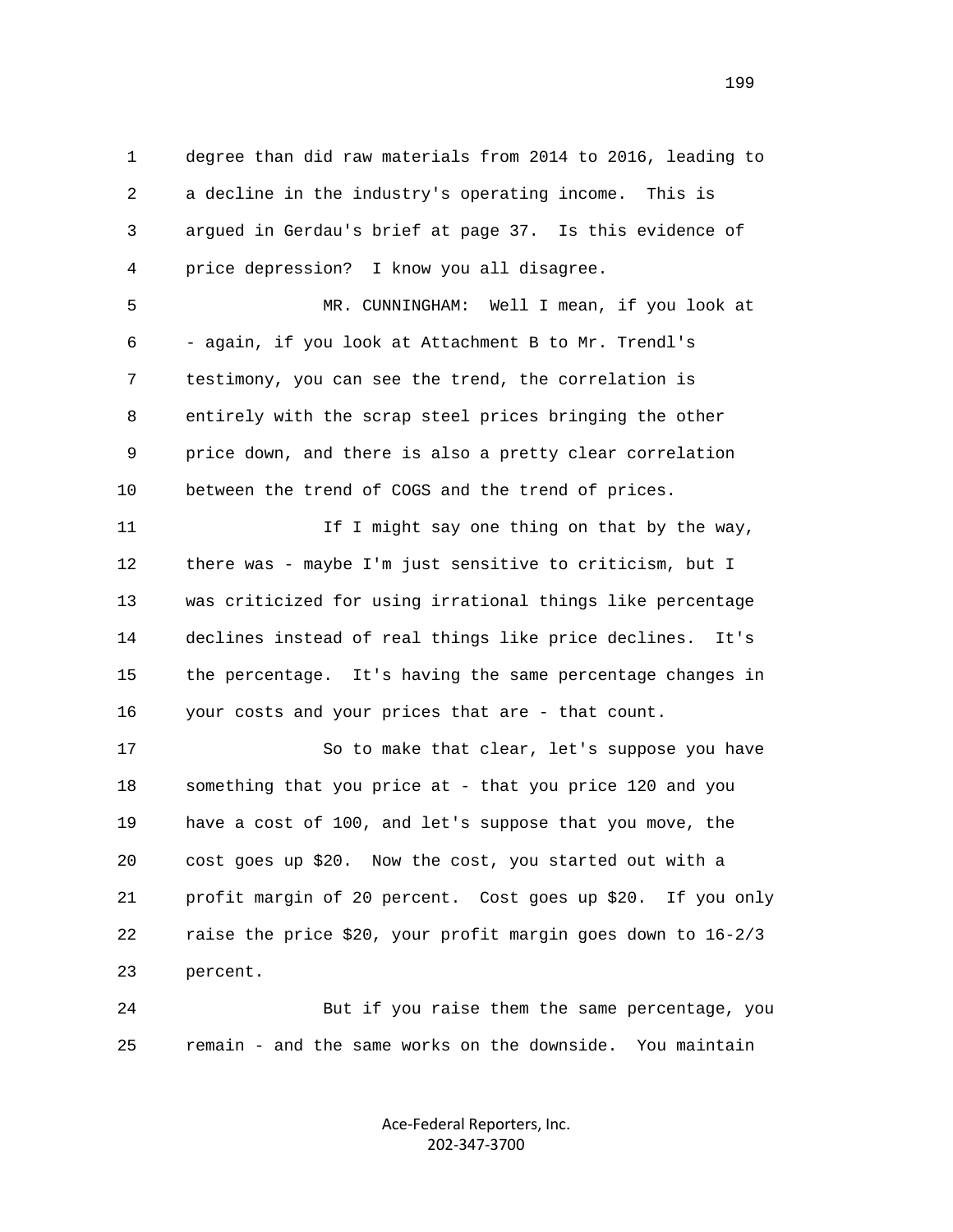1 your profit margin. That clearly is the comparison that you 2 need to make. But look at the correspondence between the 3 actual prices of the pricing products and the prices of the 4 three scrap steel categories, and I think that's a clear 5 correlation and a clear look what's dragging what down and 6 then leading it back up.

 7 The other stuff that they cite has sort of 8 mixtures of kind of averages and things like that that seem 9 to me may not give you the same sort of accurate comparison. 10 VICE CHAIRMAN JOHANSON: All right. Thank 11 you, Mr. Cunningham. I appreciate your responses. My time 12 has expired.

 13 WW Okay, thank you. I also want to express 14 my appreciation to all the witnesses for their coming today 15 and presenting their testimony. We have just been talking 16 about the relationship between scrap and wire rod, and you 17 made it clear that there's a correlation. But I was 18 wondering is - Petitioners have said subject imports have 19 squeezed the domestic industry profit margins. Are they 20 wrong about that?

 21 MR. CUNNINGHAM: I think the price versus COGS 22 has squeezed them to some extent, but that's not saying 23 imports have done that. You have to determine what was the 24 reason for the price change, and we just went through a long 25 discussion of that, and I've bored you all to death now with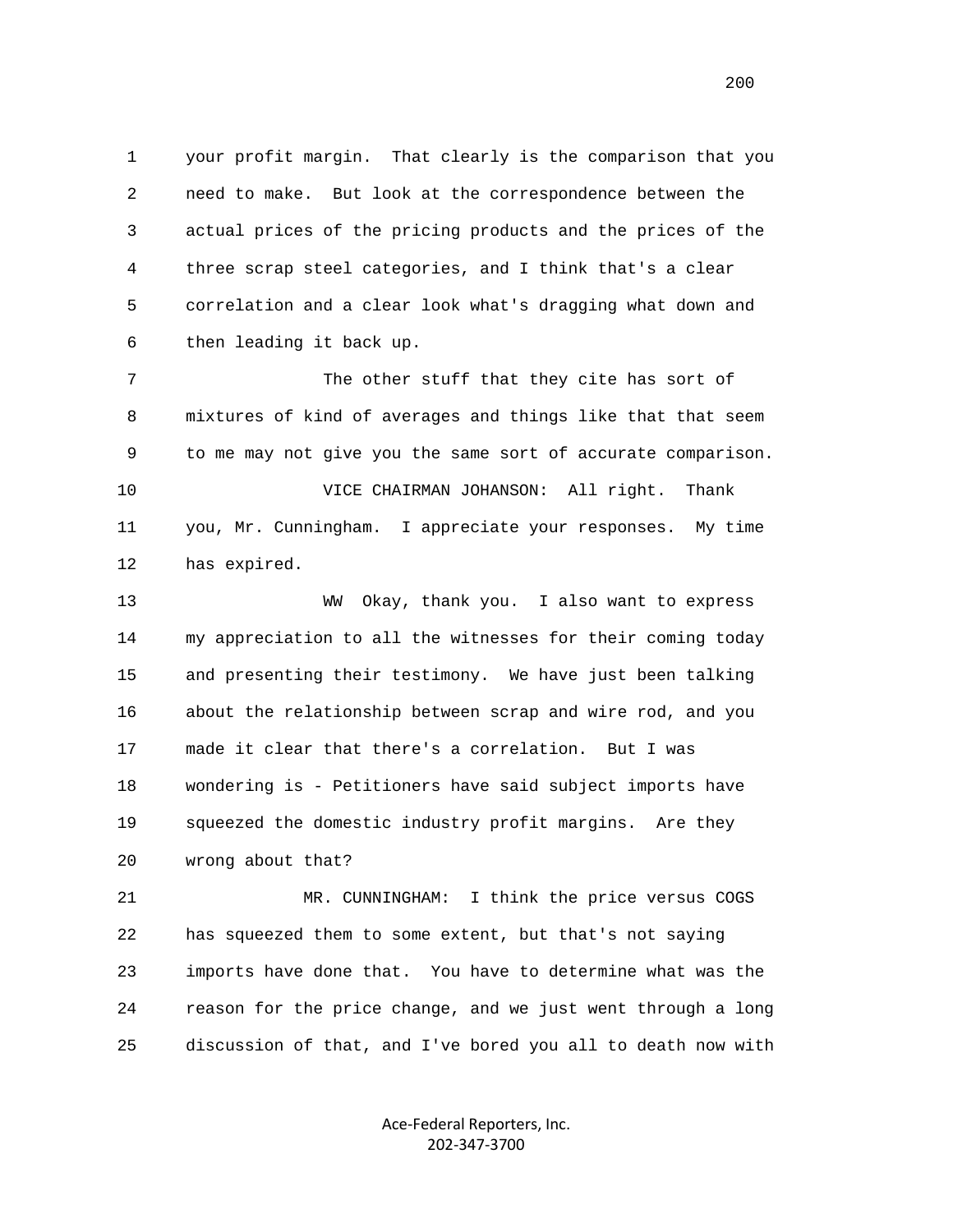1 my view on that. So I'll leave that where it was.

 2 COMMISSIONER WILLIAMSON: You're saying it's 3 basically the scrap price? What I'm saying, I guess, does 4 imports have any role in this?

 5 MR. CUNNINGHAM: Yeah, I think that's right. I 6 think that's right. With, to some extent, you also had a 7 decline in apparent domestic consumption, which added to the 8 downward pressure on prices. But, you know, it's hard for 9 me to see that there's another cause that's relevant to the 10 price decline, in view of those correlations.

 11 MR. JOHNSON: This is John Johnson at Mid South 12 Wire. It may be a math function that you're talking about. 13 If they're using scrap as their base, and scrap lowers and 14 that lowers the purchase price of the material, if you have 15 a set margin on that - if 5% of 25 is less than 25% of 30, 16 if you understand that correlation the way I explained that 17 right. So as the price of the product goes down, if your 18 margin percentage were the same, that percentage of margin 19 becomes less margin to the bottom line.

 20 COMMISSIONER WILLIAMSON: Okay. So you're 21 saying that no, the imports - how does that relate to my 22 question about the role of the imports there?

 23 MR. JOHNSON: I thought you asked if scrap was a 24 direct correlation, if that had a direct on price, how that 25 affects the margins of the mill.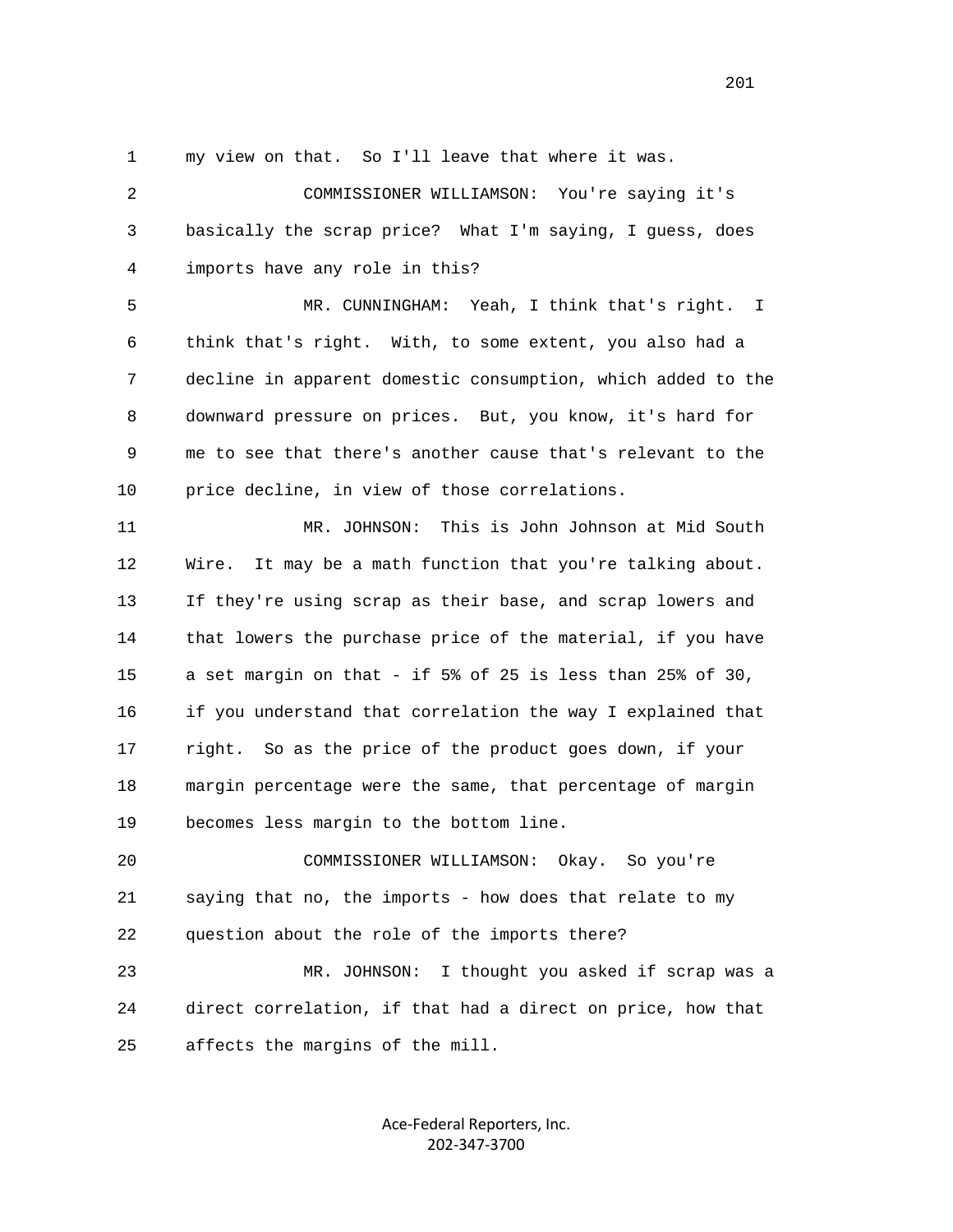1 COMMISSIONER WILLIAMSON: Okay. I don't think 2 that the was the question I was asking. I was really more 3 asking about, was it just - if they're saying there's a 4 price squeeze and they're saying that imports are 5 contributing to that, do you disagree with that? And you 6 keep saying yes. Okay. Or you're really saying, well, I 7 guess, scrap determines everything in terms of their 8 margin.

 9 MR. JOHNSON: I would say scrap is the driving 10 factor that drives their cost and their price and the 11 percentage of margin they have on their product will reduce. 12 As that price of scrap comes down, it reduces their sale 13 price. But the same thing happens is that scrap number goes 14 up. If they're using that type formula.

 15 MR. CUNNINGHAM: Your staff's variance analysis 16 in the preliminary investigation showed that the industry's 17 problems were because of a cost-price squeeze. Not a big 18 one, mind you, but some. And the question is not whether 19 there was such a squeeze. The question is, what produced 20 these decline in prices greater than the decline in COGS? 21 COMMISSIONER WILLIAMSON: Okay. 22 MR. CONNELLY: Commissioner? 23 COMMISSIONER WILLIAMSON: Go ahead. 24 MR. CONNELLY: Warren Connelly, counsel for

25 POSCO. I just wanna make a point about the relationship of

Ace-Federal Reporters, Inc. 202-347-3700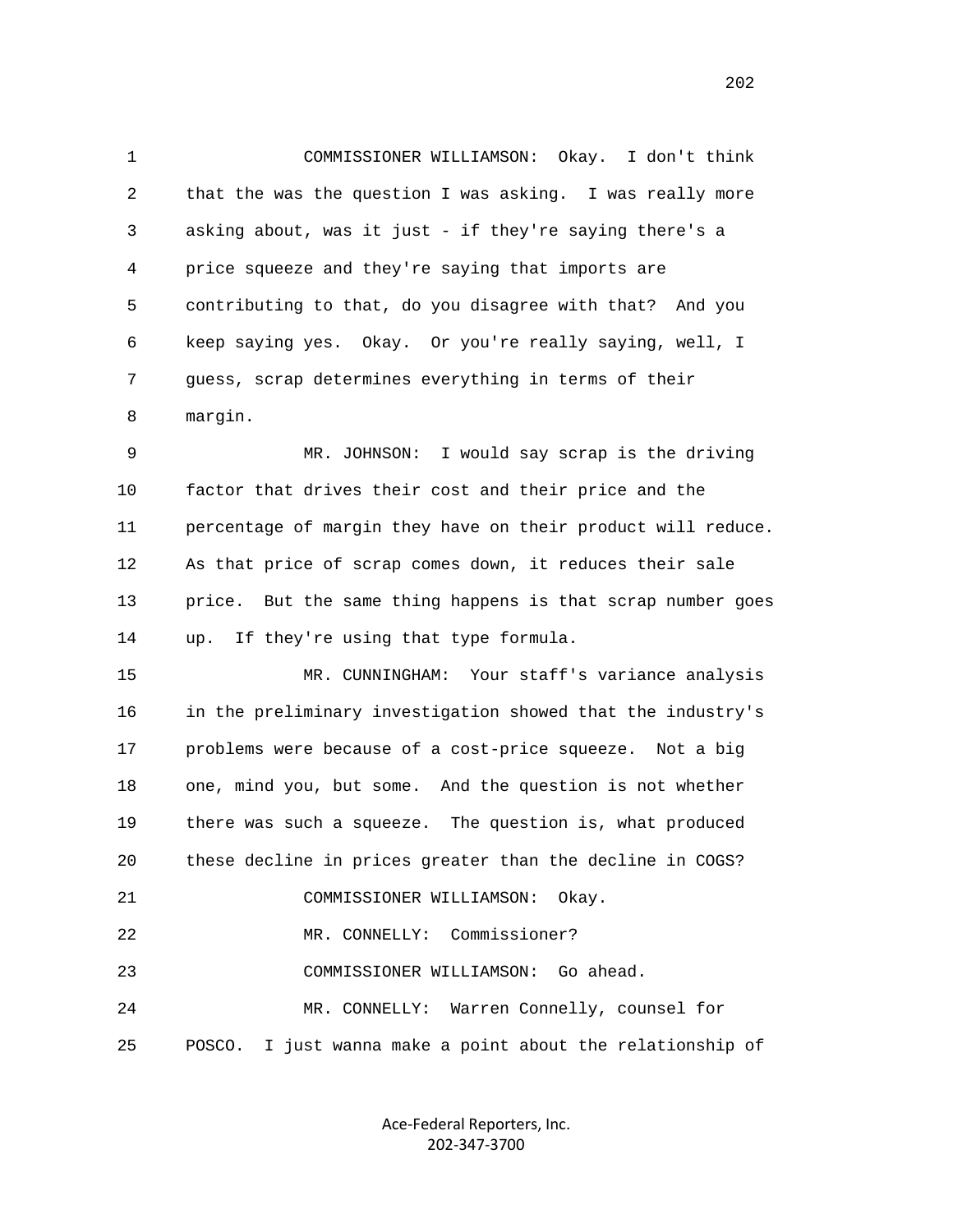1 scrap prices and tire cord. Because, remember, tire cord is 2 BOF. It does not use scrap. And what we heard this morning 3 from the domestic industry is that they use imported BOF 4 billets. So the relationship is not nearly as direct, and 5 not nearly as significant with respect to tire cord. 6 COMMISSIONER WILLIAMSON: Okay. 7 MR. CAMERON: And, of course - Commissioner - 8 Don Cameron. Of course, if they're using BOFs to produce 9 the 1080 and they're using BOF ingots to produce a 1080, and 10 if they're using their electric arc furnaces to produce all 11 other wire rod, it does beg the question of whether or not 12 the continuum is broken. Thank you. 13 COMMISSIONER WILLIAMSON: Okay. They do say 14 this morning, they could - now whether anybody's actually 15 doing it - they use the electric arc furnaces to make 1080 16 if you have different inputs, the DRI or - is that - do 17 you agree with that? 18 MR. HUGHES: Nobody at this time - This is 19 Terry Hughes from Bekaert - Nobody at this time is making 20 1080 steel tire cord for an electric furnace for us, no. 21 MR. CAMERON: And the evidence that we have 22 found - Don Cameron - the evidence that we have found is

 23 that the 1080 tire cord is being made by EVRAZ, who has 24 claimed to make it. There have been some small amounts of 25 shipments. They have not qualified, and they made it out of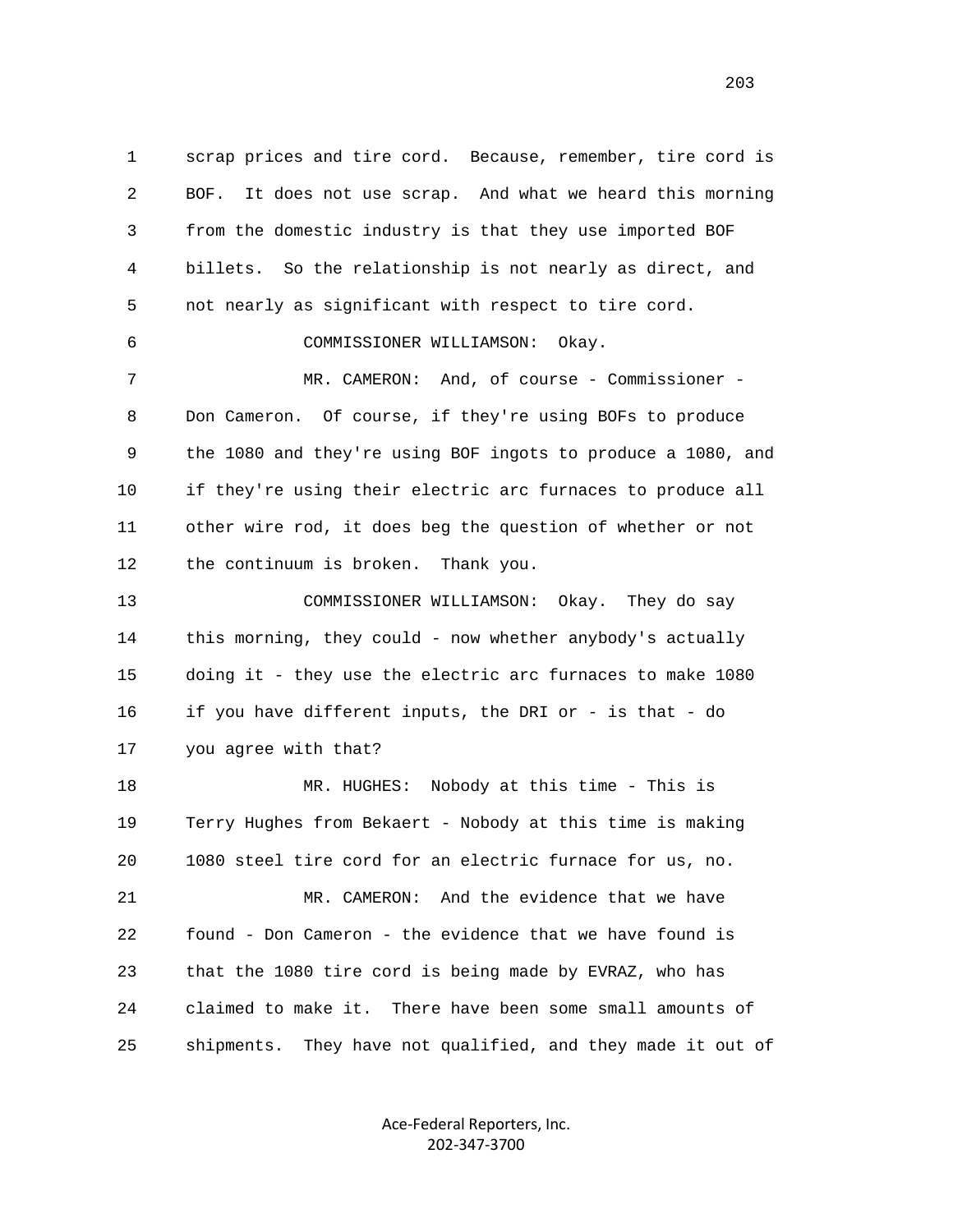1 what? Ingots. Not from their EAF furnace, but ingots.

 2 So that's one reason that we were pointing out 3 in the testimony this issue of the BOF. The BOF actually is 4 relevant. It's obviously factually relevant because these 5 guys can't produce it using their EAF furnaces, right? But 6 we were told in the preliminary determination that somehow 7 that was legally irrelevant because that's not what the 8 domestic industry does.

 9 Well, in fact, the domestic industry does do 10 some of that, and we heard the testimony this morning. What 11 do they do? They use BOF ingots. Why? 'Cuz that's the 12 only way they can get it. Let me ask you again. If they're 13 using BOG ingots to produce a 1080 and they're using an 14 electric arc furnace to produce everything else, does that 15 sound like a continuum to you? Thank you.

 16 COMMISSIONER WILLIAMSON: I'm asking the 17 questions.

18 MR. CAMERON: Oh, okay, it was rhetorical. But 19 you already know that.

 20 COMMISSIONER WILLIAMSON: Yeah, I know you, Don. 21 Confess it up. Okay, let's go to another question. This 22 morning, petitioners were asked about purchasers need for 23 multiple sources. They noted that there are seven domestic 24 producers and nonsubject import sources. So the petitioners 25 argue that purchasers buy subject imports because they are

> Ace-Federal Reporters, Inc. 202-347-3700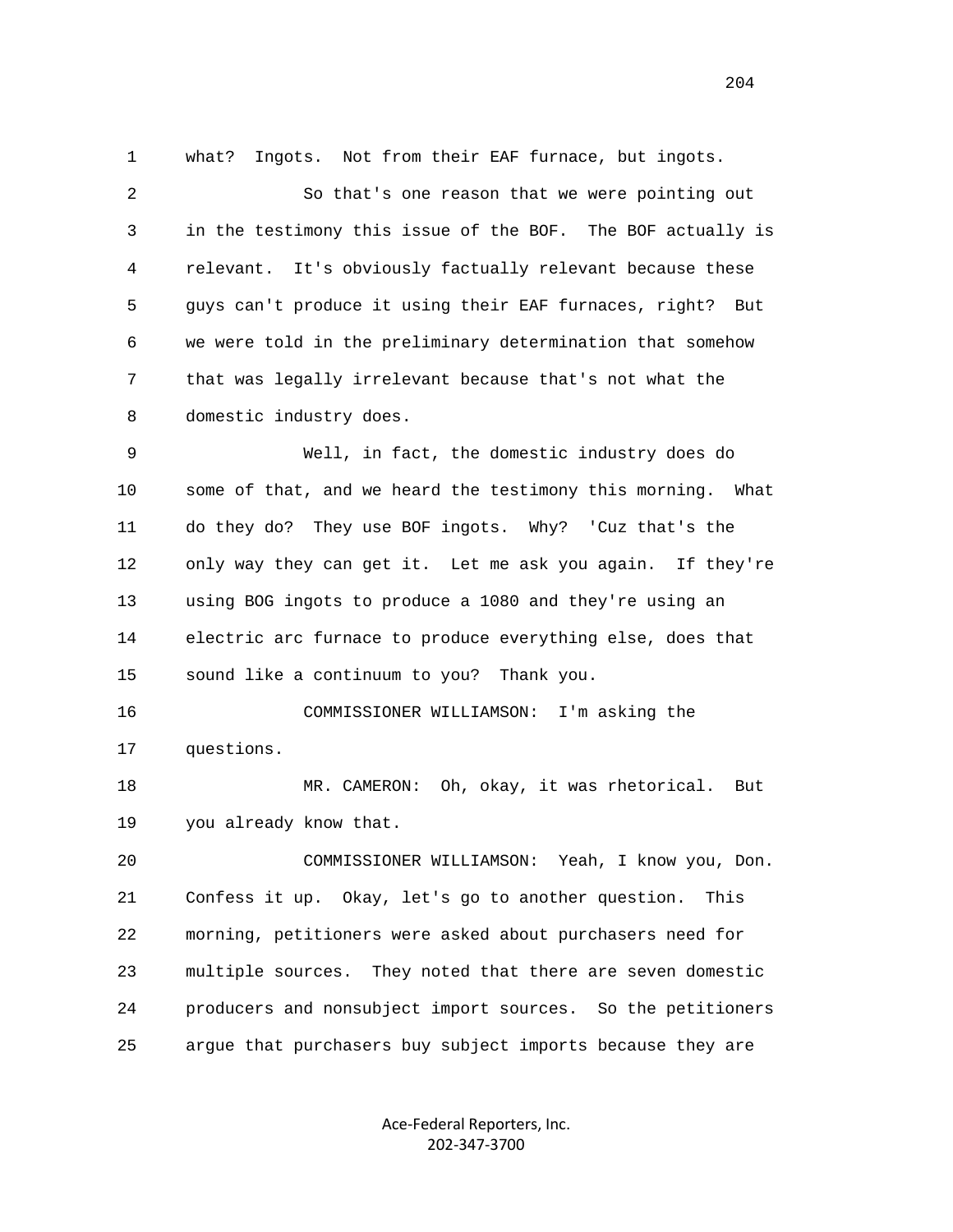1 cheaper. So how do you respond to that? I know someone has 2 already talked about the need for alternative sources, but 3 aren't there alternative sources in the U.S.? 4 MR. JOHNSON: Johnson at Mid South Wire. 5 Hopefully I won't confuse this time. 6 COMMISSIONER WILLIAMSON: Just stay off the 7 numbers. 8 MR. JOHNSON: No problem. I went to Alabama, so 9 math is not my strong point. But - 10 COMMISSIONER WILLIAMSON: I was a math major for 11 a while. 12 MR. JOHNSON: Maybe you can teach me something. 13 COMMISSIONER WILLIAMSON: I got out of it. 14 MR. JOHNSON: In our particular percentage, we 15 compete with every one of the domestics every day. There's 16 not a sales report I get each week from my sales force that 17 something isn't noted about one of the integrated downstream 18 wire mills competing with us, and what we're having to do in 19 order to meet that competition. And so for us, having an 20 alternative is a strong tool, so that we're not dependent on 21 our supplier strictly for our - who's our competitor as 22 well. 23 COMMISSIONER WILLIAMSON: Okay. 24 MR. CONNELLY: Commissioner Williamson? 25 COMMISSIONER WILLIAMSON: Yes?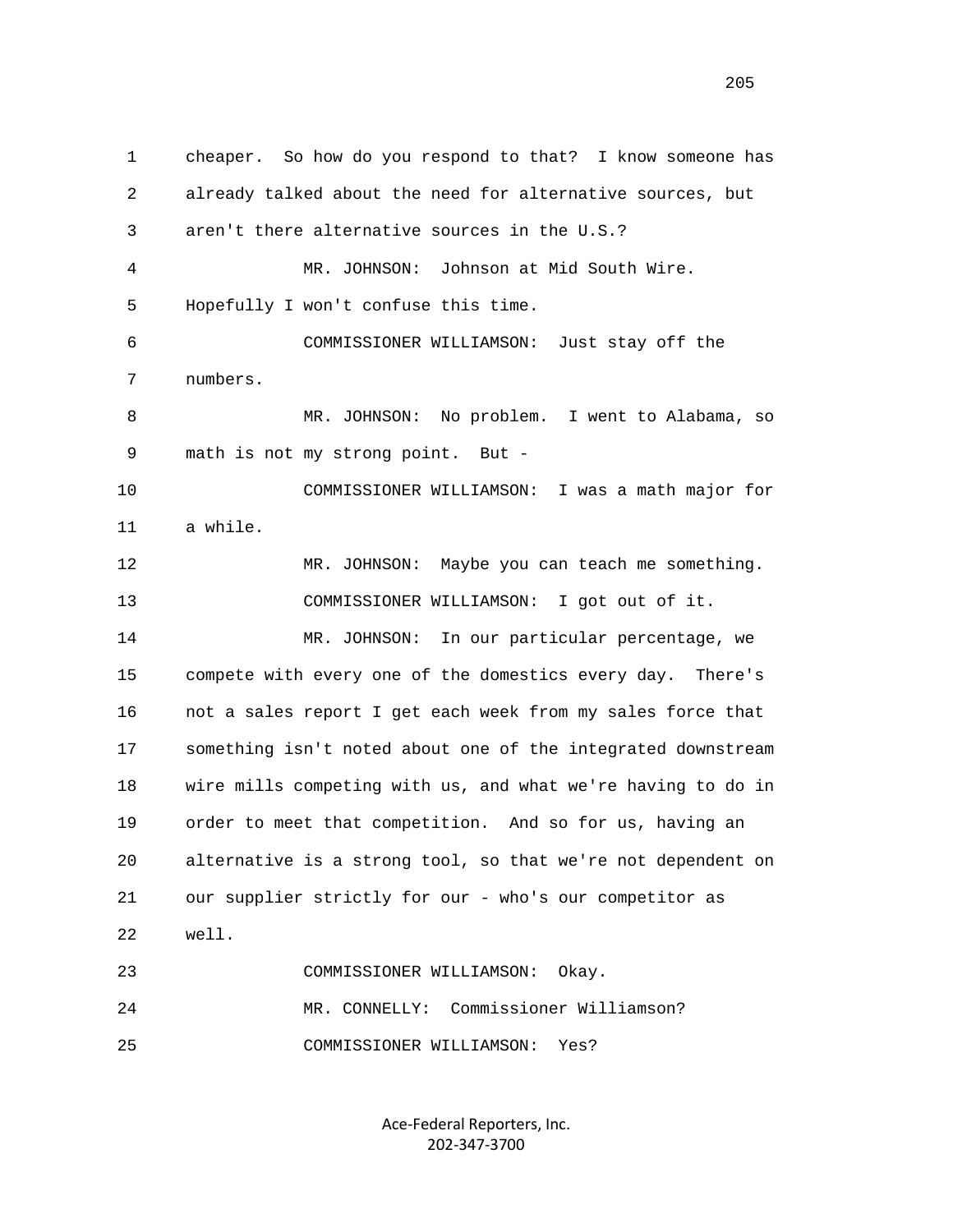1 MR. CONNELLY: Warren Connelly, POSCO. 2 COMMISSIONER WILLIAMSON: Yeah. 3 MR. CONNELLY: Multiple sourcing for tire cord. 4 There is no such thing as a domestic producer who can be a 5 source for tire cord. The only - and wire producers have 6 to have multiple sourcing. Now that's a given. So what are 7 those sources? It's just a handful of companies. Foreign 8 companies, subject and nonsubject. 9 But there is no U.S. producers that can be a 10 source, certainly of commercial quantities. That's what the 11 record shows. If you wanna know what's different about this 12 record, that's one key thing. There are a lot of other 13 things, but that's one key thing that's different about this 14 record with respect to tire cord. Thank you. 15 COMMISSIONER WILLIAMSON: But there are 16 nonsubject sources of the tire - 17 MR. CONNELLY: There are a couple. There are a 18 couple. Yes. 19 COMMISSIONER WILLIAMSON: Okay. 20 MR. CAMERON: Commissioner? Don Cameron. But 21 that's the point is that they are - the number of producers 22 in the world that are capable of producing the 1080 quality 23 for tire cord is limited to a handful. What did we say it 24 is? 25 MR. MINNICK: Dave Minnick with Kiswire.

> Ace-Federal Reporters, Inc. 202-347-3700

последници производите в 1992 године и 1993 године в 1993 године и 1993 године и 1993 године и 1994 године и 1<br>В 1993 године и 1993 године и 1993 године и 1993 године и 1993 године и 1993 године и 1993 године и 1993 годин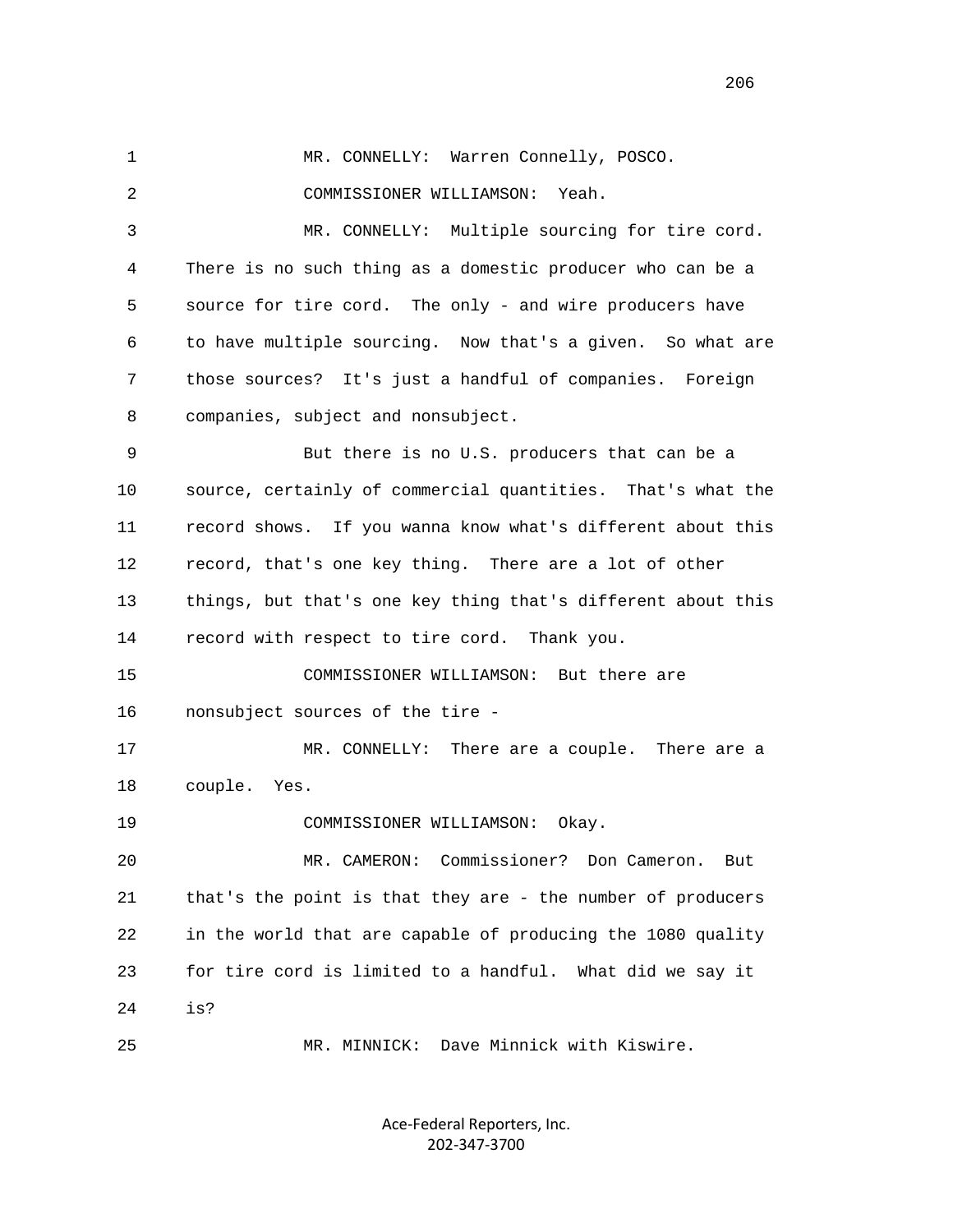1 There's seven producers in the world that can produce this 2 wire.

 3 COMMISSIONER WILLIAMSON: Okay, thank you. 4 MR. CAMERON: And the other thing, getting back 5 to the question you asked this morning. You asked a very 6 good question about, okay, so what is the split between 7 above-1080 tire cord and bead wire, and below-1080 tire cord 8 and bead wire. Because, yes, there is some below-1080 tire 9 cord and bead wire, although it's limited. So what are our 10 numbers? 11 MR. MINNICK: Okay, for bead wire, 1080 and 12 above is about 80% of our product uses 1080 and above. 13 Between 20% to 30% is below the 1080 grade. For steel cord, 14 for tire cord-we call it steel cord in our industry-but 15 tire cord, 95% of the use in tire cord is 1080 and above. 16 5% is below the 1080 grade. 17 MR. HUGHES: And this is Terry Hughes for 18 Bekaert. For steel cord in North America for us, it's 100% 19 1080. 20 COMMISSIONER WILLIAMSON: Okay. I think we - 21 It was explained this morning that the cord is the higher 22 level of production and skill and all that - 23 MR. HUGHES: They're both on a high level, but 24 it's much more difficult to draw the steel tire cord to the 25 much finer diameters than the bead wire. The bead wire, if

> Ace-Federal Reporters, Inc. 202-347-3700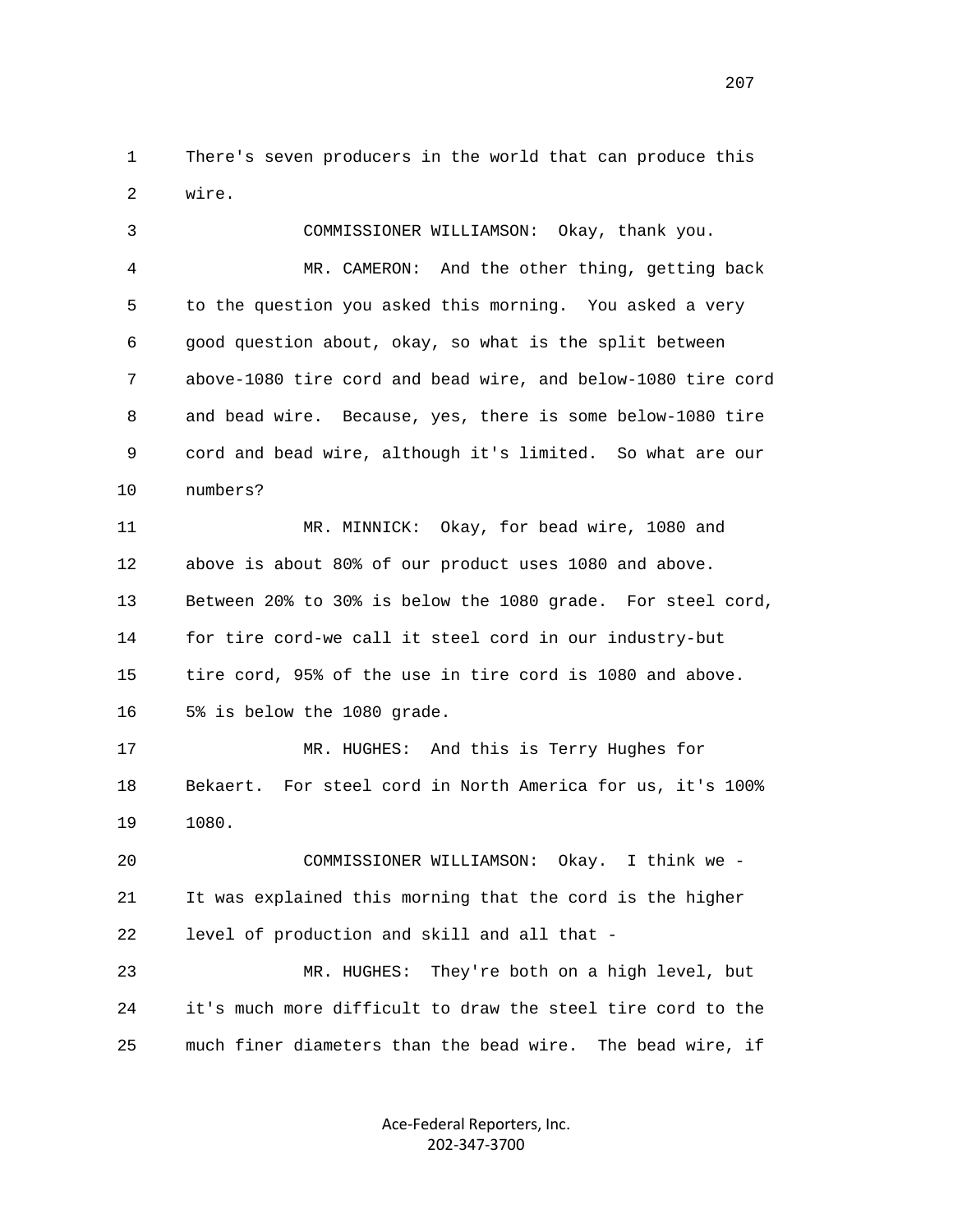1 you look at the samples that the tire industry provided, 2 it's a thicker wire, although smaller than most industry 3 applications. But the tire cord wire is a much finer wire. 4 COMMISSIONER WILLIAMSON: Okay, good. Okay. 5 Thank you for those answers. 6 VICE CHAIRMAN JOHANSON: Commissioner Broadbent? 7 COMMISSIONER BROADBENT: Yep. Mr. Cunningham, 8 Table 5-13 of the prehearing staff report contains 9 information from purchasers indicating that they source 10 substantial volumes from subject imports over the POI 11 instead of the domestic industry, with many of these firms 12 stating that low import prices were a primary reason. Can 13 you explain how we should interpret this data? 14 MR. MOFFITT: This is Bob Moffitt with Heico 15 Wire Group. If I could just say, from our perspective, I've 16 made a point, in fact, in the questionnaire, when I 17 basically said that we don't do it because of - we have a 18 commitment to buying from offshore. It's a 20% to 25% of 19 our requirement, we do purchase offshore. 20 I mean some of our facilities, like, our Kent, 21 Washington facilities' 100% domestic from Cascade Steel, but 22 most of the facilities, we have to buy from offshore, just 23 to ensure that we will have material coming in. 24 COMMISSIONER BROADBENT: Right. But a lot of 25 purchasers that were surveyed said that they bought because

> Ace-Federal Reporters, Inc. 202-347-3700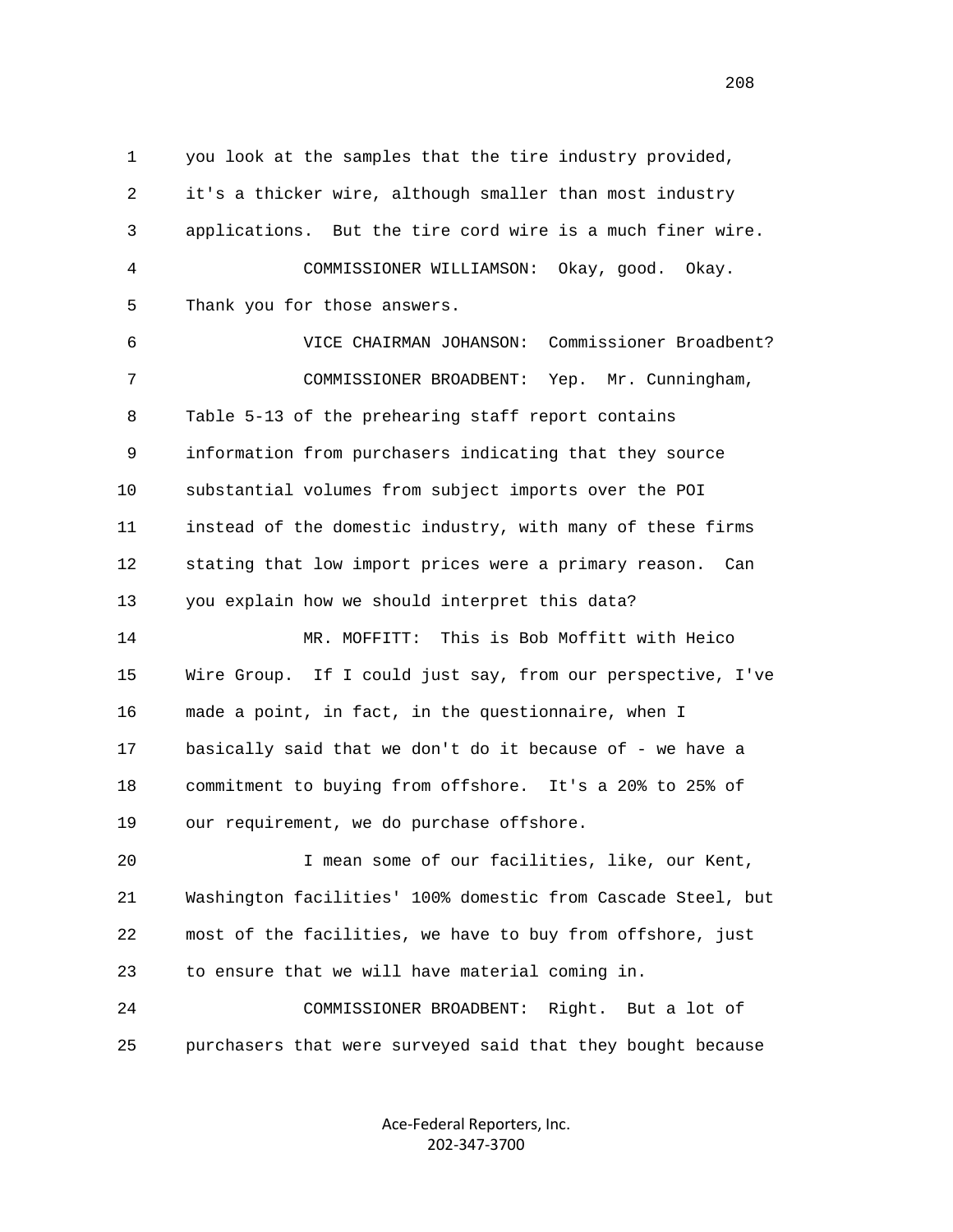1 of low prices.

 2 MR. MOFFITT: Well, I think that there was some 3 misunderstanding, perhaps, on the questionnaire. That was 4 - I mean I actually didn't understand the question, and 5 that's what - because it was, to me, it was never an 6 either/or.

 7 And I'm wondering if many of the people that did 8 respond to the questionnaire maybe perhaps had the same 9 question. I mean the fact that they did buy something means 10 that they did make a decision to buy it. But obviously, if 11 you're buying it from one source, you're not buying it from 12 another.

 13 MR. CUNNINGHAM: Can I take another shot at it, 14 since you asked me? I'll try to avoid the twenty-minute 15 elaborate concern I have about the way that question's set 16 up, which I will sort of summarize by saying, I think it's 17 odd that you don't ask the purchasers whether they bought 18 from domestic at lower prices than imports, and so balance 19 the question.

 20 But putting that aside, I think that, in this 21 case, in the facts of this case, that - we're not here to 22 argue that there's no underselling. We're not here to argue 23 that there are some cases in which the domestic customer 24 buys from import sources at a lower price. I also have some 25 concerns about the concept of purchased instead of domestic,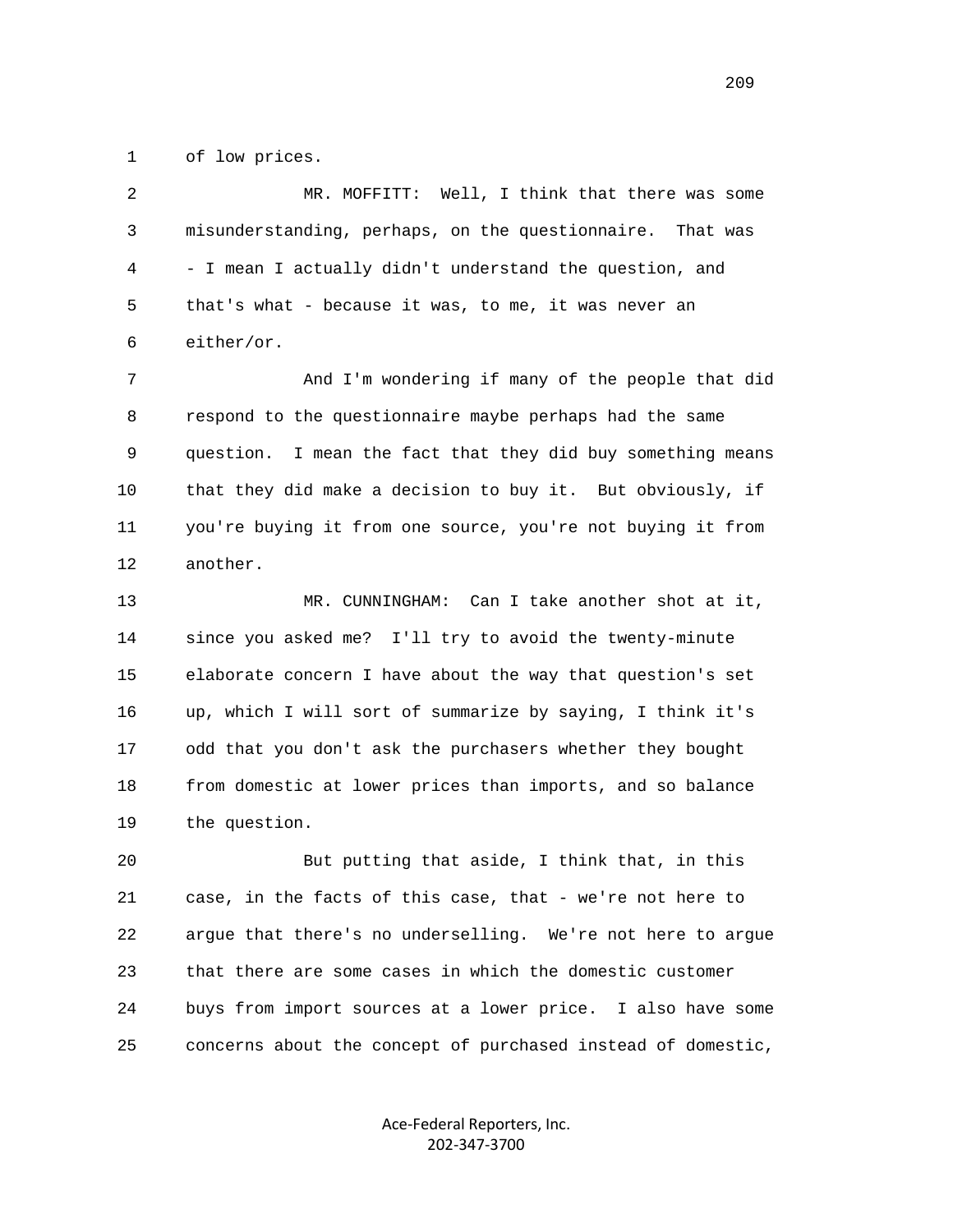1 because I'm not sure that -

| 2  | You know, you remember, you went to this because             |
|----|--------------------------------------------------------------|
| 3  | of problems with the lost sales and lost revenues way of     |
| 4  | getting at this. But the fact that you purchased imports     |
| 5  | instead of domestic may mean that I've chosen a particular   |
| 6  | transaction to buy from an importer that offered me that     |
| 7  | sale instead of buying from a domestic producer that offered |
| 8  | the same thing. Or it could mean, well, I bought imports, I  |
| 9  | could've bought domestic, but it may not've been a           |
| 10 | head-to-head competition.                                    |
| 11 | So put all that aside for just a minute.<br>And              |
| 12 | let's just assume that this table is interpreted the way a   |
| 13 | domestic producer would interpret it, which is that this     |
| 14 | shows that there was a significant number of purchasers who  |
| 15 | did buy imports at lower prices, and in some cases, there's  |
| 16 | significant quantities of that.                              |
| 17 | You still have to determine whether the                      |
| 18 | quantities constitute injury to the domestic industry by     |
| 19 | looking at the trends in U.S. shipments and the trends in    |
| 20 | U.S. producer market share. And you still have to look at    |
| 21 | the causation of a -                                         |
| 22 | COMMISSIONER BROADBENT: Right. And it just -                 |
| 23 | MR. CUNNINGHAM: And there's nothing about                    |
| 24 | causation of price trends, I don't think.<br>It may say      |
| 25 | something about the extent to which imports took an          |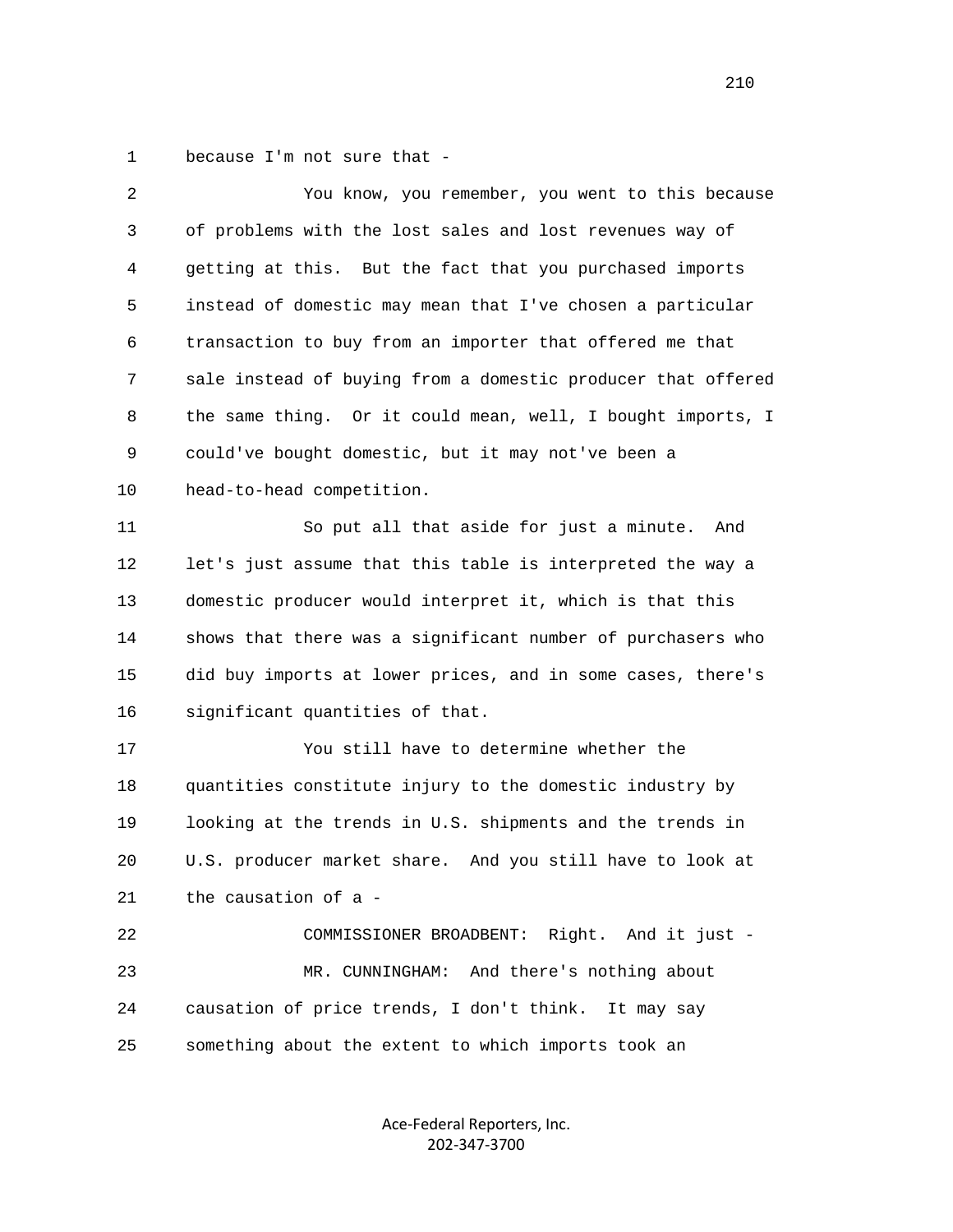1 additional portion of the U.S. market, but you look at more 2 fundamentally in the aggregate, in your analysis of your 3 trends in U.S. shipments and trends in U.S. industry market 4 share. And here we have U.S. industry market share going up 5 for all of those companies there. And their shipments going 6 up. And an increase in U.S. - 7 COMMISSIONER BROADBENT: Well, that's - I mean 8 - yeah. But I'm just trying to get that U.S. industry, the 9 folks that purchase - to answer that question, you're 10 saying there was price pressure. They bought imports 11 because of lower price? 12 MR. CUNNINGHAM: I have a little problem with 13 the term "pressure" there. I mean it - 14 COMMISSIONER BROADBENT: Well, what do you mean, 15 what does that mean to you, in the sense that they're saying 16 they're buying imports 'cuz they're lower priced? 17 MR. CUNNINGHAM: I don't deny it. I would not 18 question the fact that in the transactions and the volumes 19 quoted here - 20 COMMISSIONER BROADBENT: Okay. So that you - 21 MR. CUNNINGHAM: It brought it - imported - 22 COMMISSIONER BROADBENT: - so you're conceding 23 and just, we need to go on to look at the impact. 24 MR. CUNNINGHAM: Yeah. But, you don't have -

25 and suppose you had a - let's take one company here that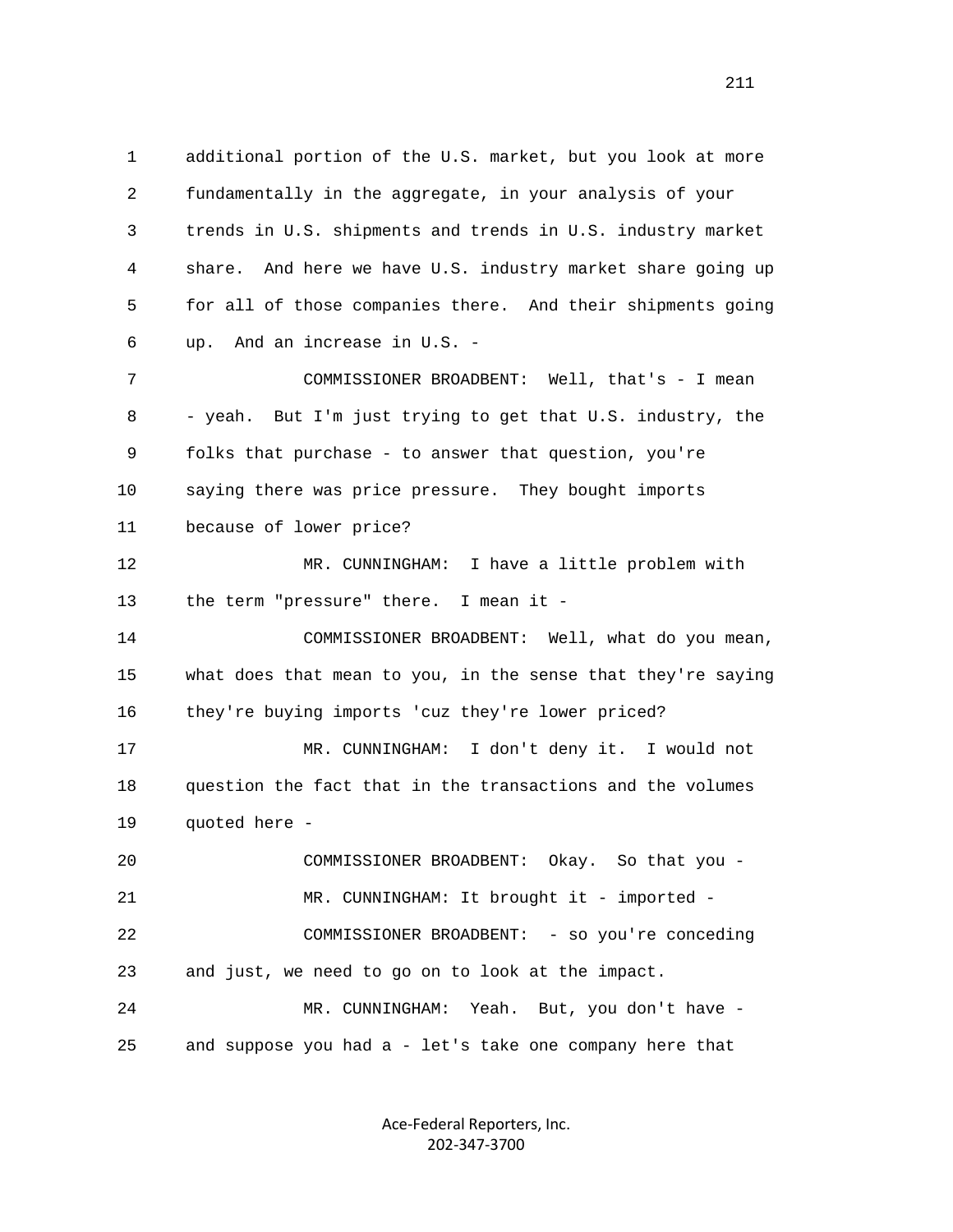1 lists 20,000 tons. Just a hypothetical. I don't have one. 2 That it purchased, instead of domestic, since 2014. Suppose 3 you had asked that company, what quantity did you purchase 4 from domestic instead of imports on the basis of lower 5 price? If I had both of those figures, I could make some 6 sense out of this. 7 COMMISSIONER BROADBENT: Okay. 8 MR. CUNNINGHAM: But I don't have it here. 9 COMMISSIONER BROADBENT: Okay. 10 MR. HUGHES: Madam Commissioner? 11 MR. CUNNINGHAM: I could write a law review 12 about this or something or other, right? This is not the 13 place to debate the methodology, although at some point I'd 14 like to do a submission. 15 MR. HUGHES: Commissioner? Can I just jump in? 16 Terry Hughes from Bekaert? 17 COMMISSIONER BROADBENT: Well, actually, Mr. 18 Frey was first and then you - 19 MR. HUGHES: Oh, I'm sorry. Go ahead. 20 MR. FREY: Yeah, thank you. Standard wire rod 21 is a pretty globally uniform product. It's the same in 22 China, it's the same in Egypt as in the United States. So 23 those import prices are a reflection of where the global 24 price is deemed as what price levels are achievable. 25 In the United States, we are fairly insulated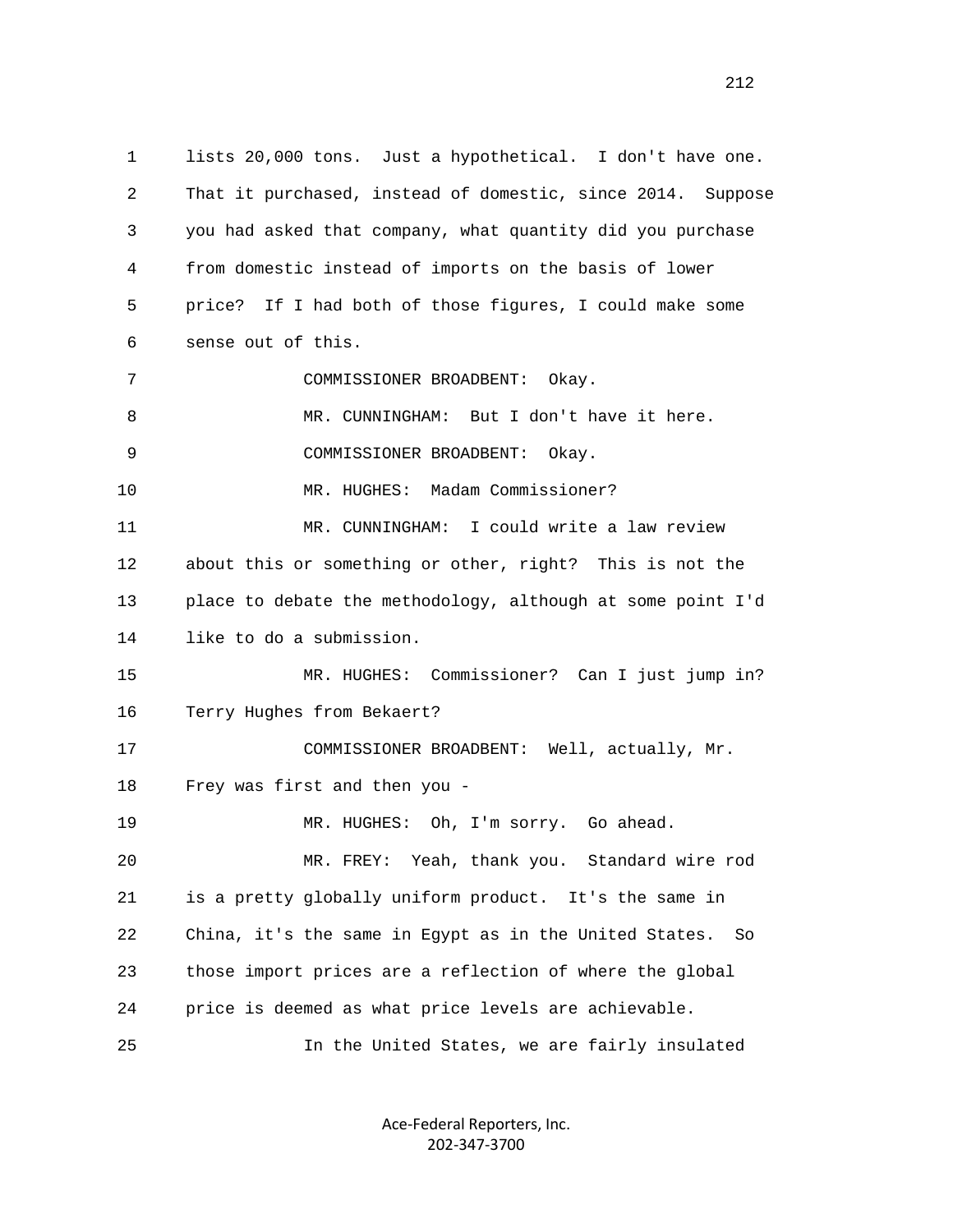1 from this. For one, you have to - the steel needs to 2 travel over long distances, it costs money. And as a 3 result, if I look at my customers, when they compare their 4 cost of steel, not the effective price, but the cost to 5 them, take into effect consideration, additional scrap loss 6 or bloated inventories, the U.S. steel mills are actually in 7 a very comfortable position where they can command more 8 money for their steel than the rest of the world. 9 And if there is a more open competition as in 10 many places of the world, prices would be lower. And if 11 American mills, I think they fear for their competitive edge 12 that they have, that it's being eroded. But at the same 13 time, they are, in terms of competitiveness, I believe not 14 on par with the rest of the world. 15 COMMISSIONER BROADBENT: Okay. Mr. Hughes. 16 MR. HUGHES: Terry Hughes from Bekaert. Upwards 17 of 90% of our imported steel is for steel tire cord and bead 18 wire, because we can't source that material on shore, so in 19 my testimony, I talk about 50% is sourced domestically, 20 almost all of the rest of that material is going into steel 21 tire cord and bead wire that has to be produced offshore. 22 We have no qualified sources. Thank you. 23 COMMISSIONER BROADBENT: Okay. 24 MR. CUNNINGHAM: Let me say one last thing, then 25 I'll shut up. You look at the volumes here that they talk

> Ace-Federal Reporters, Inc. 202-347-3700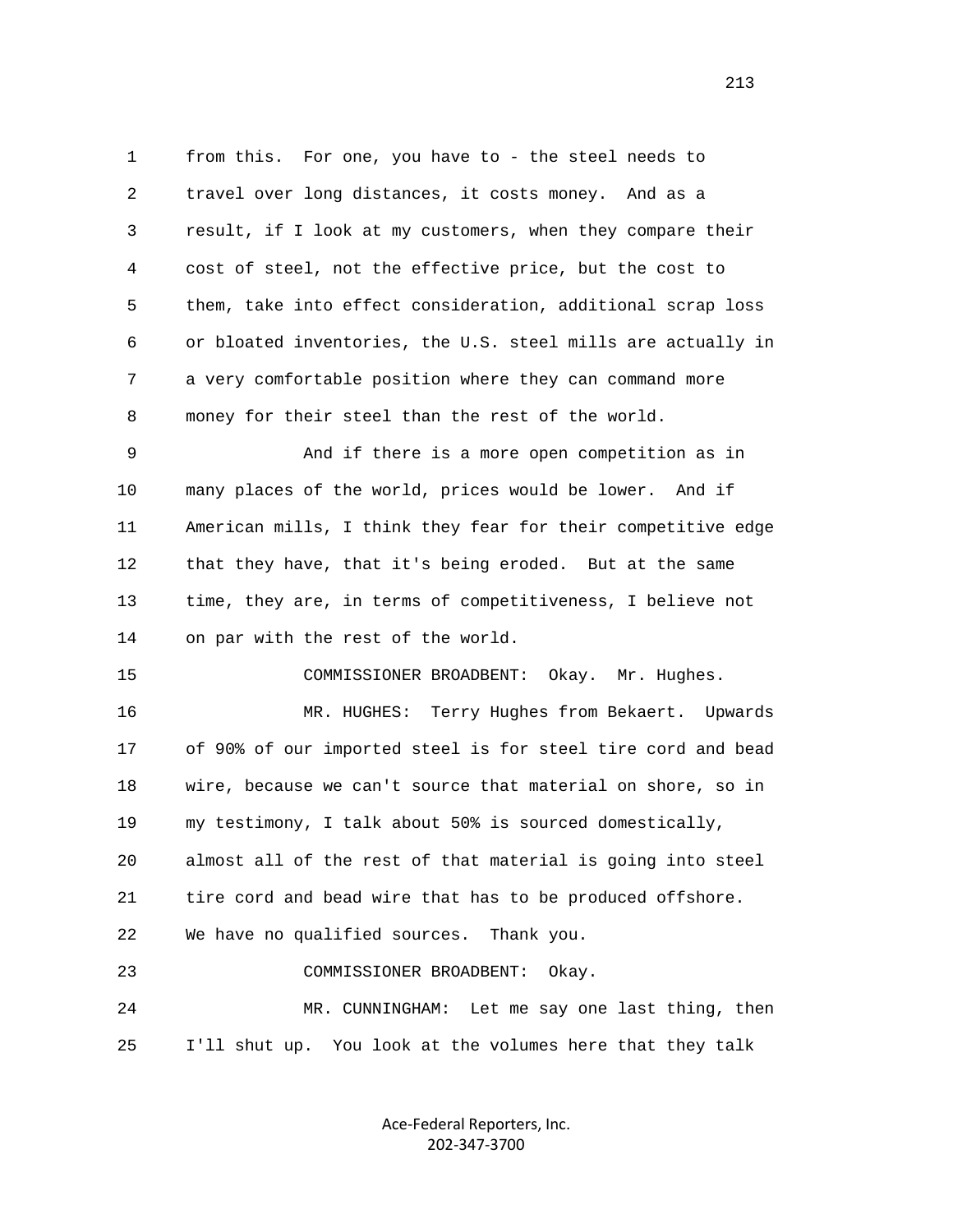1 about, that they purchase from imports at a price lower than 2 a domestic price. You add up those volumes, really those 3 are for the whole period. Yet it's way, way, way short of 4 the total amount of imports purchased in the United States 5 during that period.

 6 So what do you think? That the rest of the 7 imports were purchased at higher prices? That's why I find 8 it difficult to make use of this table. It doesn't seem to 9 me - I'm not quite sure what goes through the company's 10 mind in answering it. All of these companies that have 11 listed tonnages there, I'm quite sure, buy more from import 12 sources than are listed here for this, you know?

 13 It doesn't seem to me that this shows you very 14 much, because you have a product that is a price-competitive 15 product. Most transactions where you buy, you'll buy from 16 the lower price, or at least - remember we talked about the 17 lower costs, 'cuz there are other considerations than price 18 in some situations. And I'm not sure what you're supposed 19 to make of these numbers here, which are obviously a lot 20 less than total volume of imports -

21 COMMISSIONER BROADBENT: Okay.

 22 MR. CUNNINGHAM: - that they buy. I mean it 23 just baffles me.

 24 COMMISSIONER BROADBENT: Okay 25 MR. CUNNINGHAM: But I get baffled easy.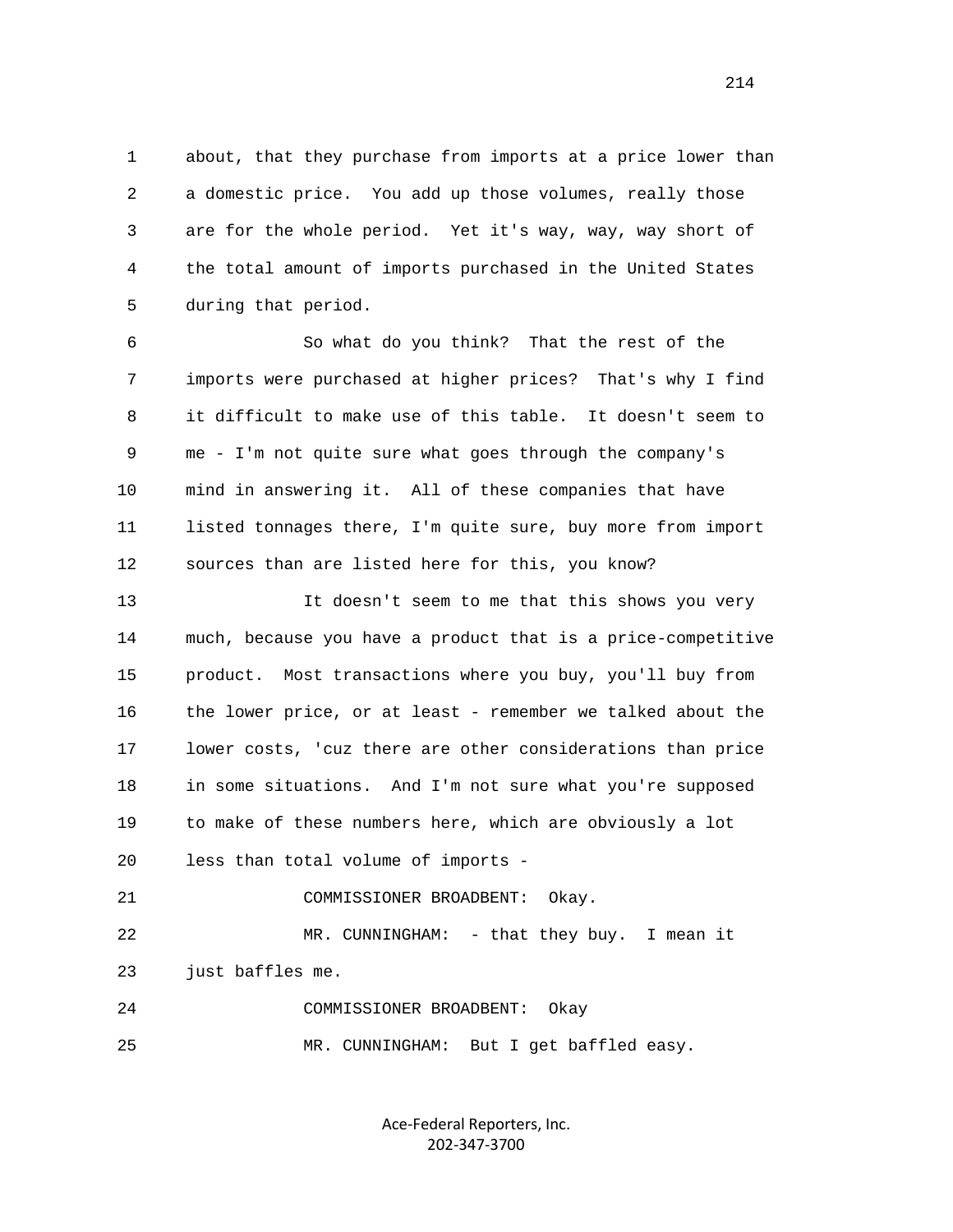1 MR. WAITE: Commissioner Broadbent? It's Fred 2 Waite, counsel for AWPA. We are not blessed with the 3 ability to look at the confidential versions of the 4 prehearing staff report or, indeed, any other confidential 5 version that's submitted in this case because we are 6 industrial users, so we're not eligible under the APO. 7 But we did collect information that was 8 submitted to the Commission that is the purchaser 9 questionnaire response from AWPA members who voluntarily 10 supplied it to us for purposes of this investigation. And I 11 would just point out that, compare the table that you were 12 just describing, which I have not seen, with the responses 13 of purchasers to Question II-1, that is, how much of their 14 requirements do they purchase from U.S. rod mills or how 15 much from all other sources? 16 We had that for AWPA members and what it shows 17 is that the overwhelming tonnages purchased by those 18 purchasers-who must comprise a very significant percentage 19 of all purchases who were responding to your 20 questionnaire-source domestic. If the imported price is 21 always lower, and if customers always buy the low price, 22 why are purchasers purchasing anywhere between 50% and 85% 23 of their requirements from the domestic mills? 24 Must be because other compelling factors are 25 driving it, that were described here today. And I would

> Ace-Federal Reporters, Inc. 202-347-3700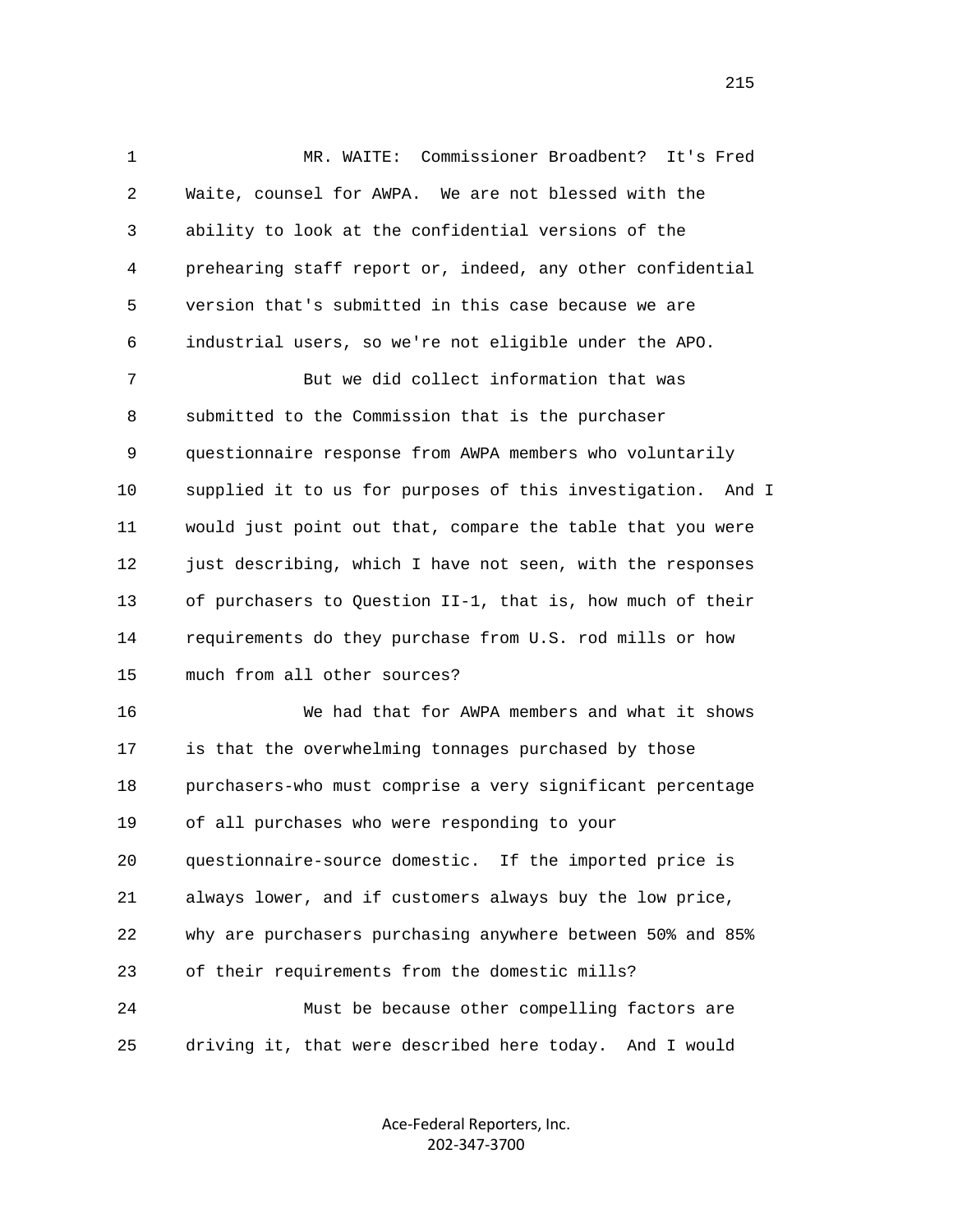1 just ask you to compare that data with the table you were 2 just looking at and see if the table you were just looking 3 at may not be a distorted or an incomplete or a very minor 4 part of the picture in terms of purchasing decisions by U.S. 5 customers.

6 COMMISSIONER BROADBENT: Okay.

7 Thank you very much. My time has expired. 8 VICE CHAIRMAN JOHANSON: Given the Commission's 9 consistent single like products definition for wire rod, to 10 what extent is respondent's like product argument premised 11 on technological or market changes since prior 12 investigations? Or do you all simply contend that the 13 Commission got it wrong when it rejected similar arguments 14 in the past?

 15 MR. HUGHES: This is Terry Hughes from Bekaert. 16 I think the industry standards has changed over time 17 tremendously since especially 2002. The caf standards on 18 the fuel economy on the cars mandated by the government, 19 also stronger tires, lighter weight, these types of things. 20 Actually, the larger rim tires are more I guess desired in 21 the market. So 20 inch, 22 inch rims, it takes much higher 22 strength material to make those types of tires to take the 23 force on that. So I would say that that's changed 24 tremendously over time.

25 VICE CHAIRMAN JOHANSON: Yes?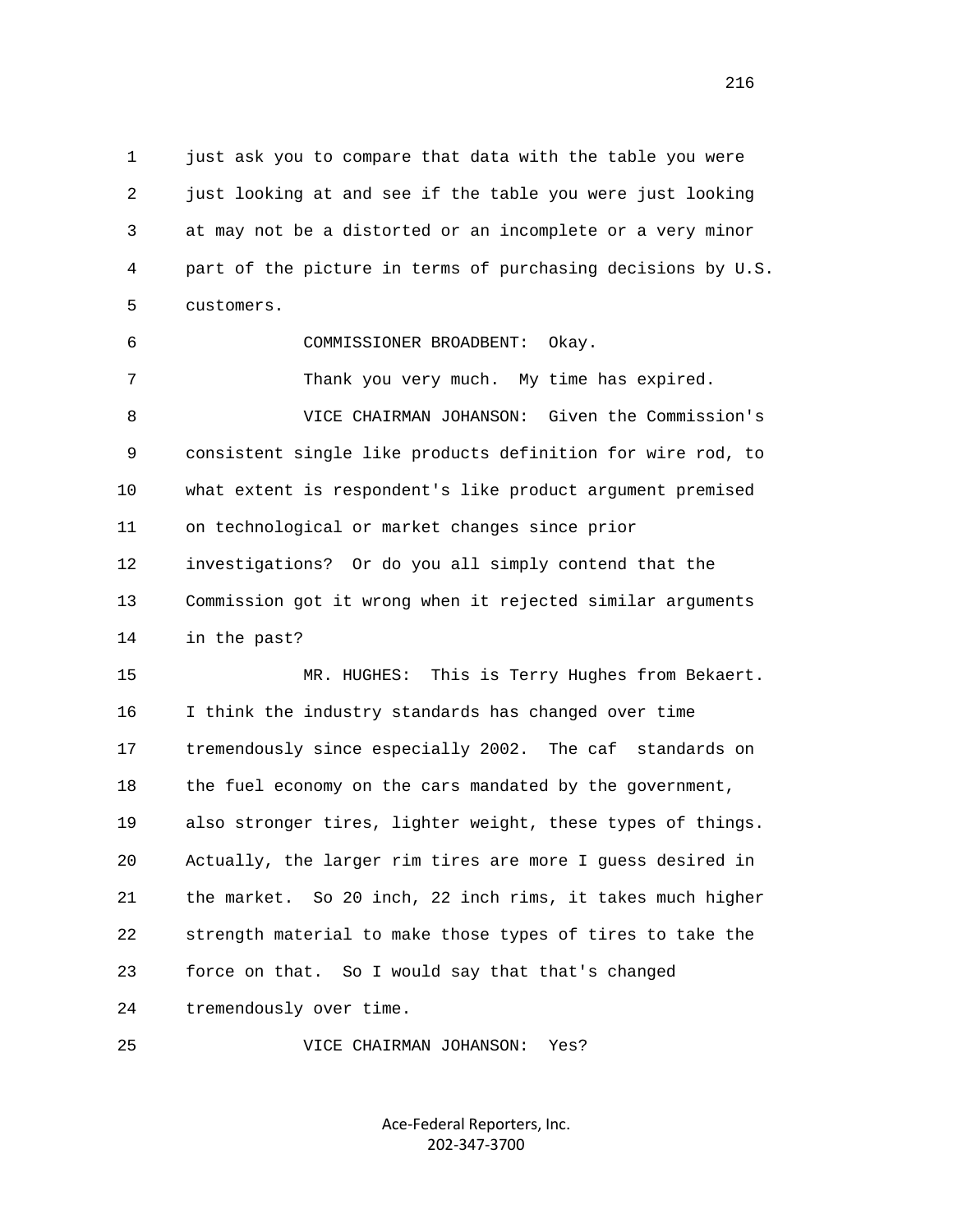1 MR. CONNELLY: Commissioner Johanson, Warren 2 Connelly, POSCO. So let me just go through a brief list of 3 what we think is different today versus 2002.

 4 And I want to start by making the point that to 5 the best of our knowledge, the Commission has never 6 identified a single domestic producer of tire cord. Now 7 that's true since 2002. And in fact, in 2006, in your 8 negative determination for China, Germany, and a third 9 country, you said at that time there were no U.S. producers 10 of grade 1080 and higher tire cord.

 11 Now what's happened since 2006? If it's so easy 12 to make tire cord using EAF, nine years have - nine years? 13 No. 11 years have gone by and there is still no U.S. 14 producer of a commercial quantity of tire cord. That's fact 15 one that's different.

 16 Fact two that's different, we owe a great deal 17 of thanks to your staff for having a specific set of 18 questions on grade A 1080 and higher. That is very 19 different. We now have a very different, let's put it this 20 way, we actually now have a picture of what the domestic 21 industry consists of, which by the way, we heard from 22 Keystone, they don't make tire cord. They make tire bead. 23 And if you look at the quantities, you'll reach another 24 conclusion.

25 The other producer is EVRAZ. EVRAZ isn't here.

Ace-Federal Reporters, Inc. 202-347-3700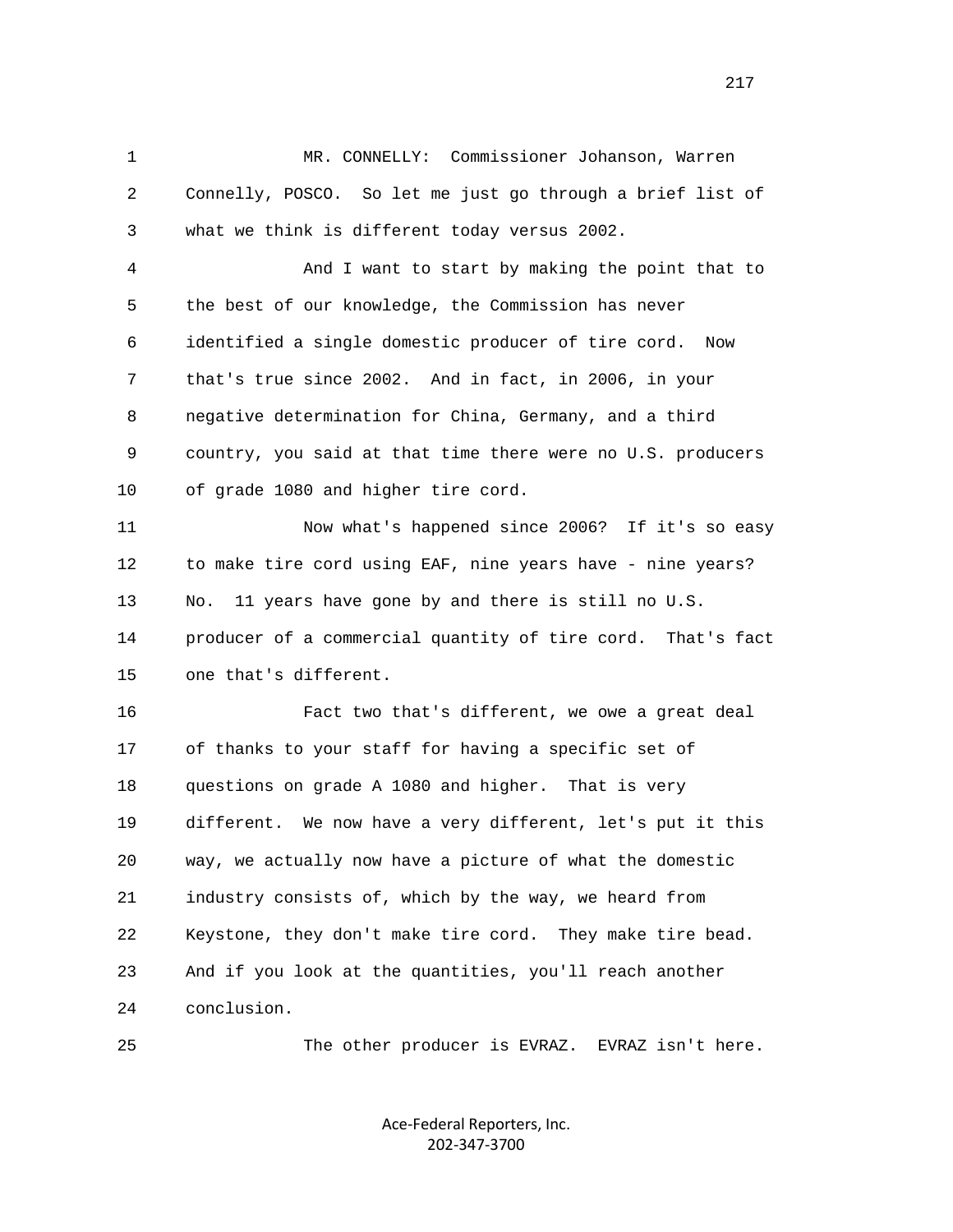1 This is a very important product allegedly for EVRAZ. 2 They're not here. What does that tell you about their 3 interest or willingness to answer questions about this 4 issue? 5 Third, as was just stated, grade 1080 is just 6 the start of tire cord specs. There are higher carbon 7 standards now. That's different. And we're having to 8 produce - 9 VICE CHAIRMAN JOHANSON: I'm sorry, they're 10 higher carbon standard? 11 MR. CONNELLY: Higher carbon. 12 VICE CHAIRMAN JOHANSON: Could you explain that 13 a bit also? 14 MR. CONNELLY: Or greater - let me have the 15 expert talk about that one. 16 VICE CHAIRMAN JOHANSON: Okay. 17 MR. HUGHES: It's basically the percentage of 18 carbon that's actually in the steel wire. There - it's .8 19 percent carbon in 1080, 1070, .7. So it's as high as .9 and 20 almost 1 percent. 21 VICE CHAIRMAN JOHANSON: And that's a change 22 from the past? 23 MR. HUGHES: Oh, yeah, definitely. 24 VICE CHAIRMAN JOHANSON: Right. You only - 25 MR. MINNICK: Dave Minnick from Kiswire. The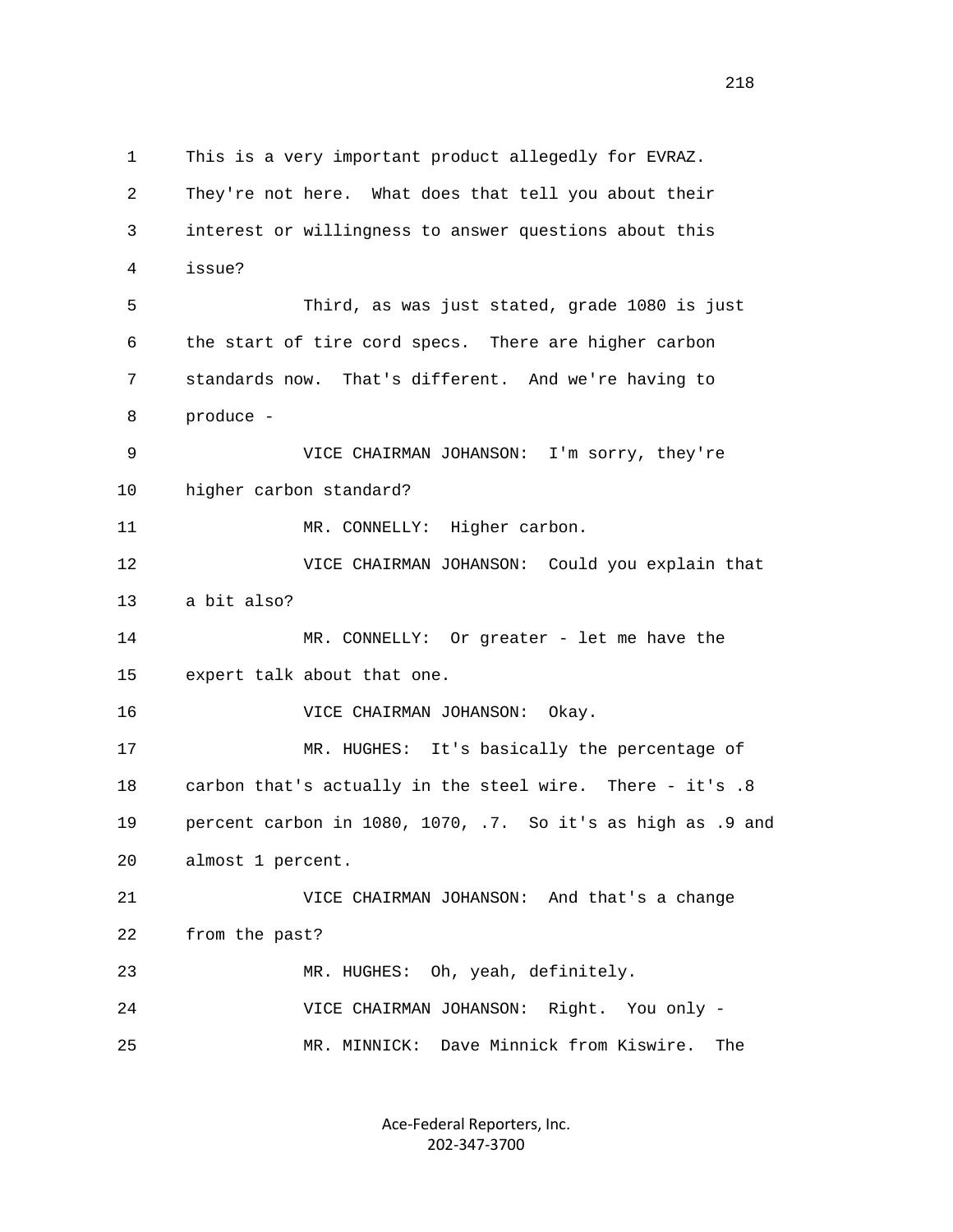1 thing is is right now, every time the tire industry says 2 they want a better wire, a lighter tire, we have to produce 3 this wire stronger, they've gone from back then of where 4 they ran what they call normal tensile wire as the tensile 5 strength. They went to a high tensile. They went to a 6 super tensile. They're now at an ultra-high tensile.

 7 Every time they increase the tensile, we have to 8 increase the carbon in the rod that we use. So we're now 9 from using 70 back then to using 80, 85 and 90. In some 10 cases, we're using 85 with chromium, which even makes it 11 harder. Thank you.

 12 MR. HUGHES: Terry Hughes from Bekaert. 13 Additionally, the more carbon that you add, the more 14 difficult the cooling process becomes to keep the carbon 15 actually in solution of the steel. And if it drops out, 16 that's where you get the brittleness, where you - in the 17 drawing application, where it tends to fracture quite early.

18 MR. CONNELLY: Well, I'm sorry, one last point 19 on this. First of all, they say there are no new facts. 20 There are a lot of new facts. Here's another new fact. Dr. 21 Rhee testified that it took POSCO five years to get to the 22 point where they could reliably and consistently produce 23 grade 1080 and higher tire cord.

 24 The petitioners this morning talked real fast, 25 like 1070 and 1080. Oh, that's no big deal. We can do it

> Ace-Federal Reporters, Inc. 202-347-3700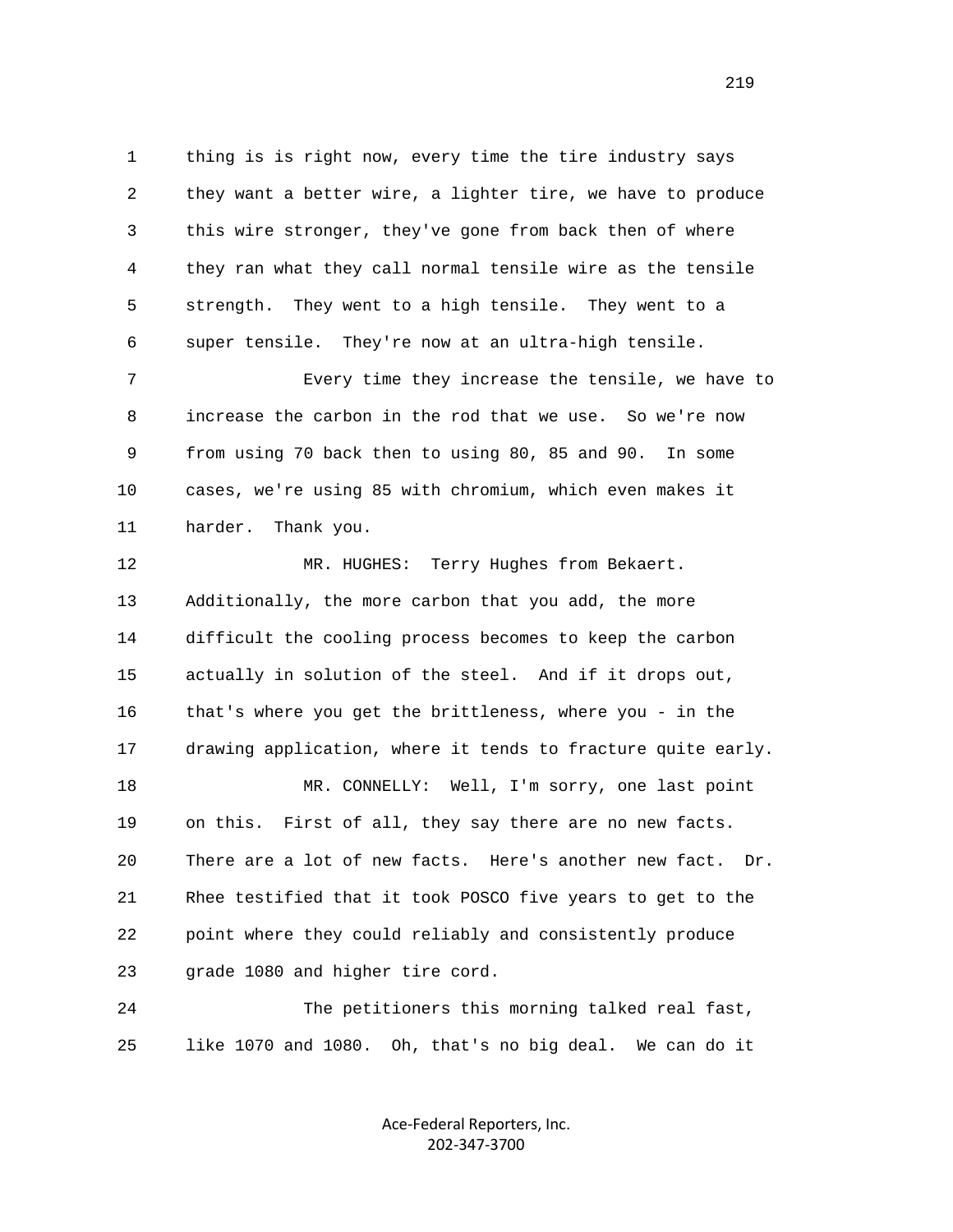1 on the same equipment. If that's true, why is it they can't 2 make 1080 if it's so easy to make 1070? It's not that easy. 3 Now you've got one domestic producer that 4 testified today that they would like to get into the tire 5 cord grade 1080 and higher business. It's going to take 6 them five years at least, because it took POSCO five years. 7 So we're talking about a domestic industry that just isn't 8 in this business. Thank you. 9 VICE CHAIRMAN JOHANSON: Yes, Mr. 10 MR. CAMERON: Commissioner, sorry, just one more 11 point about the changes that have occurred. I believe in 12 the China case, there was a reference to the fact that 13 ArcelorMittal had made tire cord and bead wire at 14 Georgetown. 15 Now how is that, because they never made 1080? 16 Well, the reason is they were making it for small tires. 17 They were making less than 1080, like what 10 - 18 UNIDENTIFIED SPEAKER: 1070. 19 MR. CAMERON: - 1070. 20 UNIDENTIFIED SPEAKER: 1065. 21 MR. CAMERON: 1065, 1070, right? Okay, for 22 small tires. Well, number one, Georgetown - Arcelor 23 Georgetown is out of business. Number two, we've already 24 heard testimony from the tire manufacturers and from Bekaert 25 that the size of tires has grown and as a result, the carbon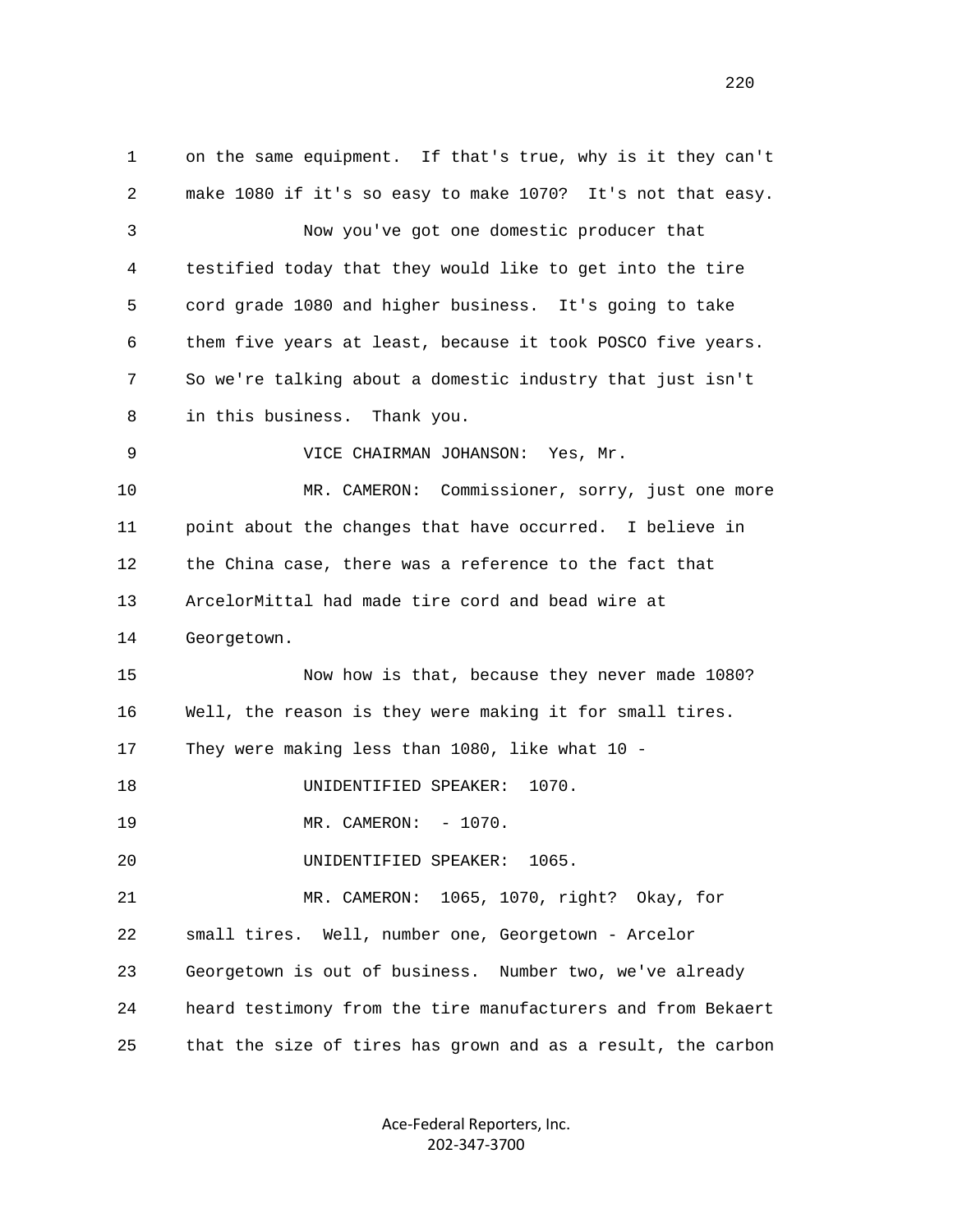1 level that is required for the strength has grown.

 2 Again, on your own records with the evolution 3 through your cases, what was defined as being tire cord and 4 bead wire back then is not the same as 1080, which is being 5 defined now. So there is an evolution. And as I believe 6 there's - there are briefs, I hope somebody got that phone. 7 And as I'm sure that you have - you've already 8 seen, it goes actually beyond 1080, and as Mr. Minnick said, 9 is going to going to 1085, 1090, and higher. So there is an 10 evolution in the standard. So it is a different factual 11 situation as well as a difference in the record, because 12 you've never had the record with respect to this before. 13 Thank you. 14 VICE CHAIRMAN JOHANSON: Thanks, Mr. Cameron. 15 Could all please explain how the use of a blast oxygen 16 furnace versus an electric arc furnace to produce raw steel 17 in imparts differences in the resulting wire rod produced 18 from the raw steel? 19 And do you all have any industry or 20 metallurgical literature that supports and describes the 21 differences that you identified, particularly as they relate 22 to tire cord? 23 MR. HUGHES: This is Terry Hughes from Bekaert. 24 I can get you some literature and some information and I can 25 pass it along later this week. But from a BOF process or a

> Ace-Federal Reporters, Inc. 202-347-3700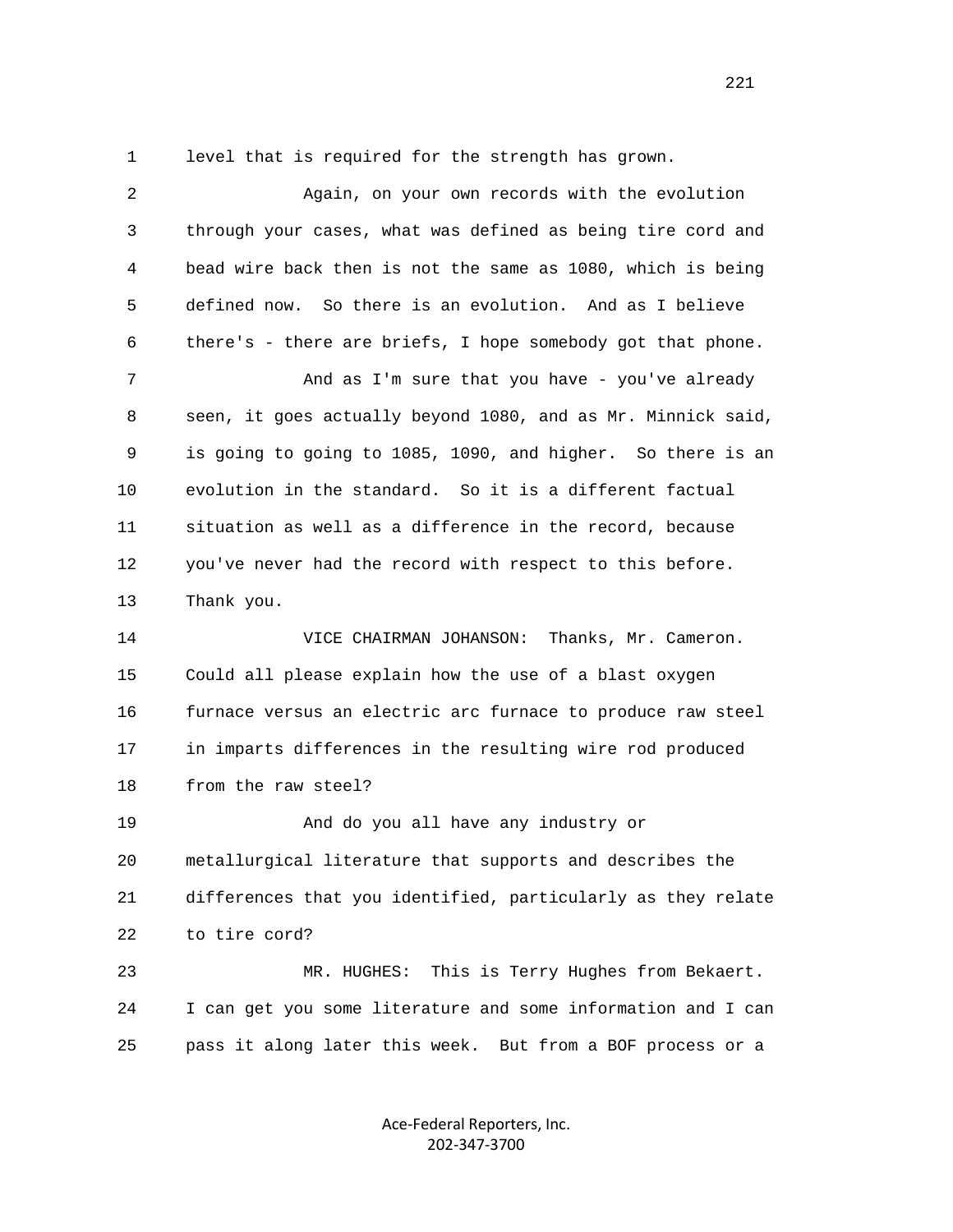1 blast furnace going to a BOF process, basically, it starts 2 with an iron and some reduced coal. And so, it's a very 3 pure mix. You know exactly what the elements are coming in. 4 So if you take a look at like making soup, you 5 have the vegetables. You have the chicken stock. You can 6 measure out the specific ingredients very well and create 7 the same soup over and over and over. That's what blast 8 furnace and basic oxygen furnace does.

 9 So as they mix the steel together and start the 10 refining process, they blow oxygen into it and reduce the 11 carbon. So they draw the carbon down. And that creates the 12 heat in the actual bath of the steel.

 13 On the electric furnace side, they take shredded 14 cars and refrigerators and washing machines, and they shred 15 them all up, which as you know, has plastic and carbon and 16 all different types of copper wiring and these types of 17 things. And they hopefully remove all these impurities out, 18 but they don't get it all. They dump it all into a big vat 19 and they use electricity that arcs through the bottom of the 20 furnace and convection melts the steel in the furnace. And 21 then they have to test it to see what they have and make 22 adjustments from there.

 23 So it's like starting with somebody else's soup 24 each time and not knowing what it's going to be until you 25 are almost finished. So I mean, that's basically the two

> Ace-Federal Reporters, Inc. 202-347-3700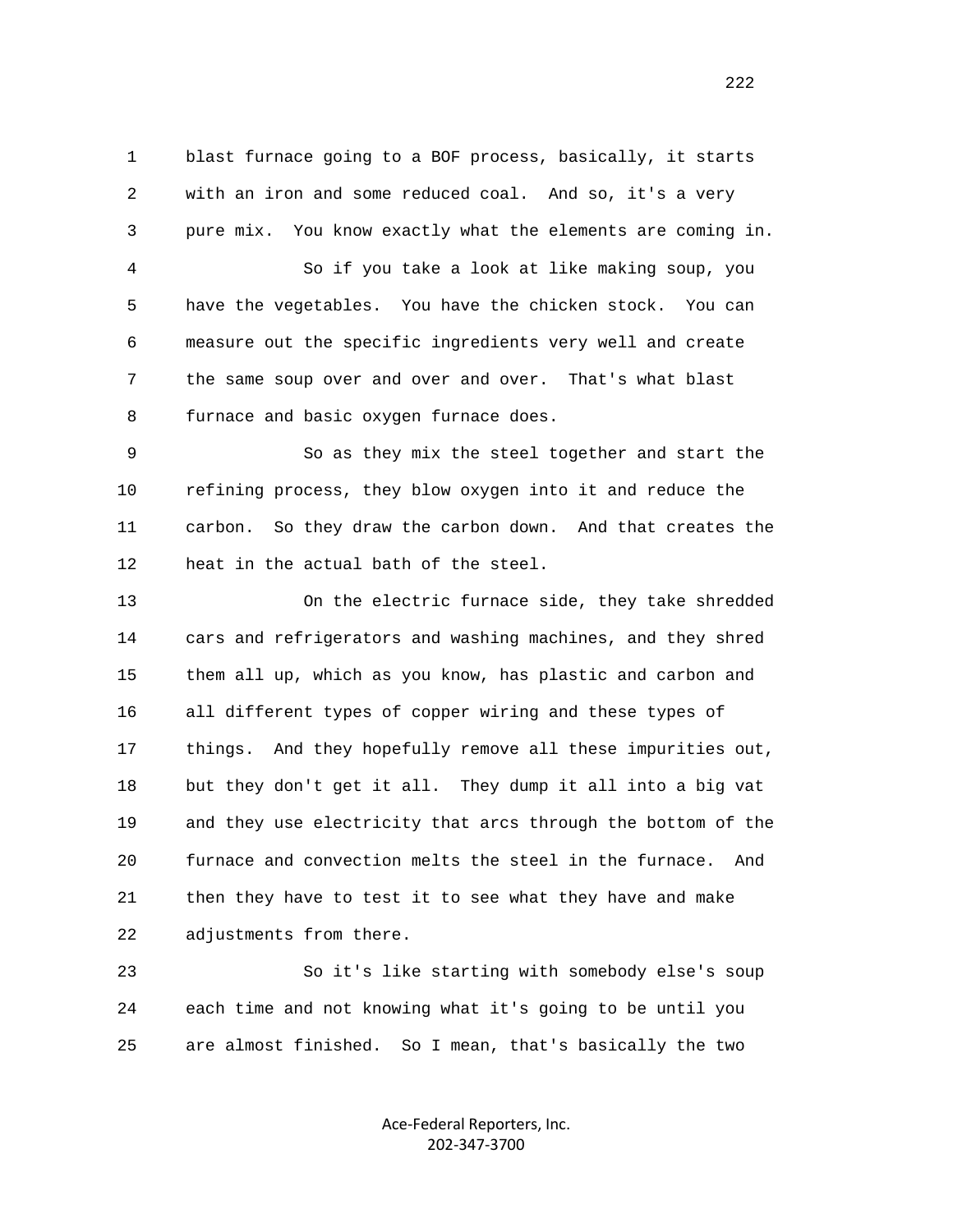1 differences.

| $\overline{2}$ | VICE CHAIRMAN JOHANSON: Okay. Thank you, Mr.                 |
|----------------|--------------------------------------------------------------|
| 3              | Hughes. And I look forward to seeing any literature that     |
| 4              | you might be able to provide to us.                          |
| 5              | What - well, you know what? My time's about to               |
| 6              | expire. I was about to start a sentence, but I might come    |
| 7              | back to his. Commissioner Williamson?                        |
| 8              | COMMISSIONER WILLIAMSON: Thank you. Just to                  |
| 9              | follow up on that last question, can electric arc, can they  |
| 10             | used reduced iron instead of scrap? And does that address    |
| 11             | - does that - does that make the soup a little bit more      |
| 12             | predictable or?                                              |
| 13             | MR. HUGHES: It does. It's like using maybe                   |
| 14             | carrots instead of other people's vegetables, these types of |
| 15             | things. No, I'm just kidding. This is Terry Hughes from      |
| 16             | Bekaert.                                                     |
| 17             | COMMISSIONER WILLIAMSON: Do you use organic                  |
| 18             | ones?                                                        |
| 19             | MR. HUGHES: It's - the direct reduced iron and               |
| 20             | pig iron that you heard in this morning's testimony, they do |
| 21             | use some of that, a lot of it, but that creates a tremendous |
| 22             | amount of cost, because they have to make it in one factory, |
| 23             | ship it to another, and the amount to take out the           |
| 24             | impurities from the scrap, it might be 50 or 60 percent      |
| 25             | where currently, they're using maybe 10 percent.             |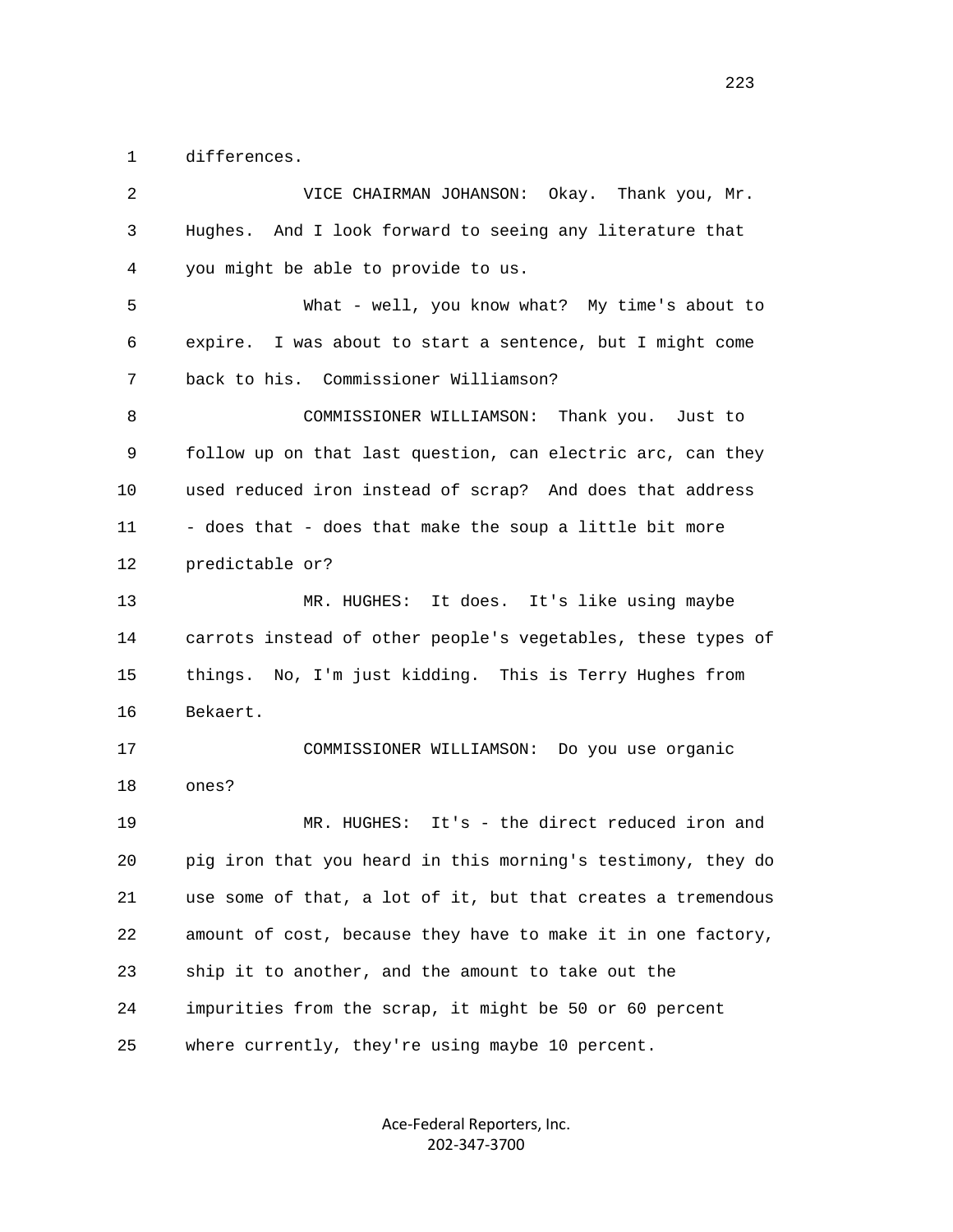1 You would think that - well, the electric 2 furnaces are basically there to be more competitive with 3 quicker turnarounds on heats and these types of things, but 4 it's just a flaw in that system that it just introduces 5 impurities each time. 6 Now after you make wire rod, or car, and you 7 shred it up and then you make another type of thing like a 8 washing machine and they shred it up, the impurities 9 continue to leach up higher and higher. And unless you're 10 adding BOF Steel's pure steels into the mix all the time, 11 those impurities are going to become so great, that you 12 can't make fine drawing or even intermediate drawing 13 materials at all. 14 COMMISSIONER WILLIAMSON: Okay, good. Thank 15 you. 16 MR. CONNELLY: Commissioner Williamson? 17 COMMISSIONER WILLIAMSON: Yes.

18 MR. CONNELLY: Warren Connelly, POSCO. If it 19 was so easy to add direct reduced iron in an EAF, then why 20 haven't they done that? That technique's been available 21 since 2002. 22 COMMISSIONER WILLIAMSON: Okay. 23 MR. CONNELLY: There's nothing new about that.

24 COMMISSIONER WILLIAMSON: Okay.

25 MR. CONNELLY: So it cannot be that they are -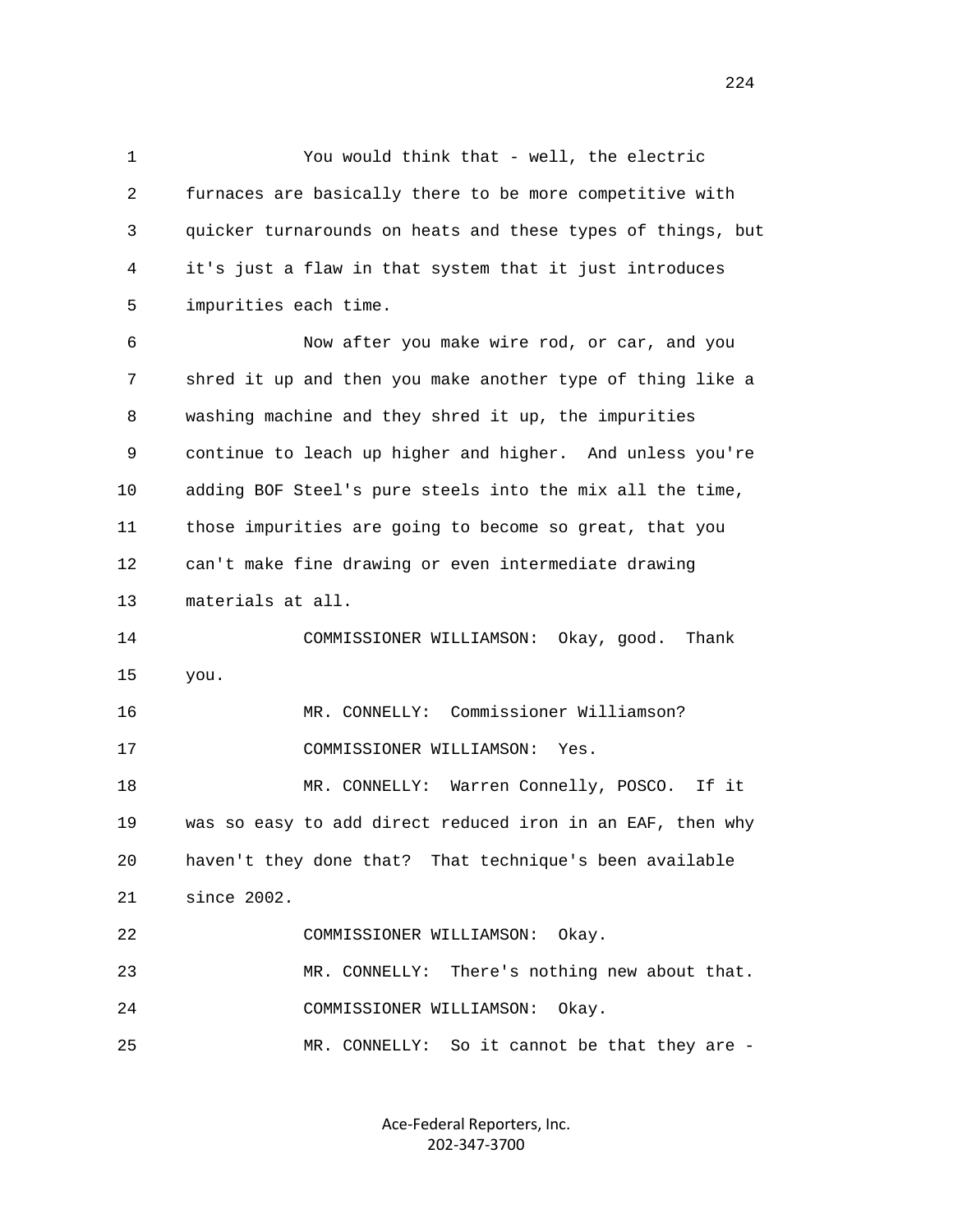1 that that's the solution. The problem is a whole lot more 2 complicated than that - 3 COMMISSIONER WILLIAMSON: Okay. 4 MR. CONNELLY: - with respect to producing tire 5 cord. 6 COMMISSIONER WILLIAMSON: Thank you. I have a 7 bunch of other questions. 8 MR. CONNELLY: Okay. 9 COMMISSIONER WILLIAMSON: So I want to - thank 10 you. And so if we find that the domestic producers do not 11 produce grade 1080 tire cord and tire bead wire rod, how 12 should the - how should that affect the Commission's 13 domestic like product analysis? Let's - 14 MR. CAMERON: Well, Commissioner, Don Cameron. 15 COMMISSIONER WILLIAMSON: Uh-huh. 16 MR. CAMERON: First of all, we have heard 17 testimony from them today that they "do produce 1080 tire 18 cord and tire bead wire," all right? Now whether those are 19 in commercially viable quantities is a separate issue. 20 Whether they qualify is a separate issue, but they say they 21 produce it. 22 Moreover, we do have evidence, because our some 23 of our folks have purchased it, that EVRAZ does or at least 24 has produced 1080 from ingots. So BOF ingots in the U.S., 25 they are an EAF producer, but they use ingots to produce it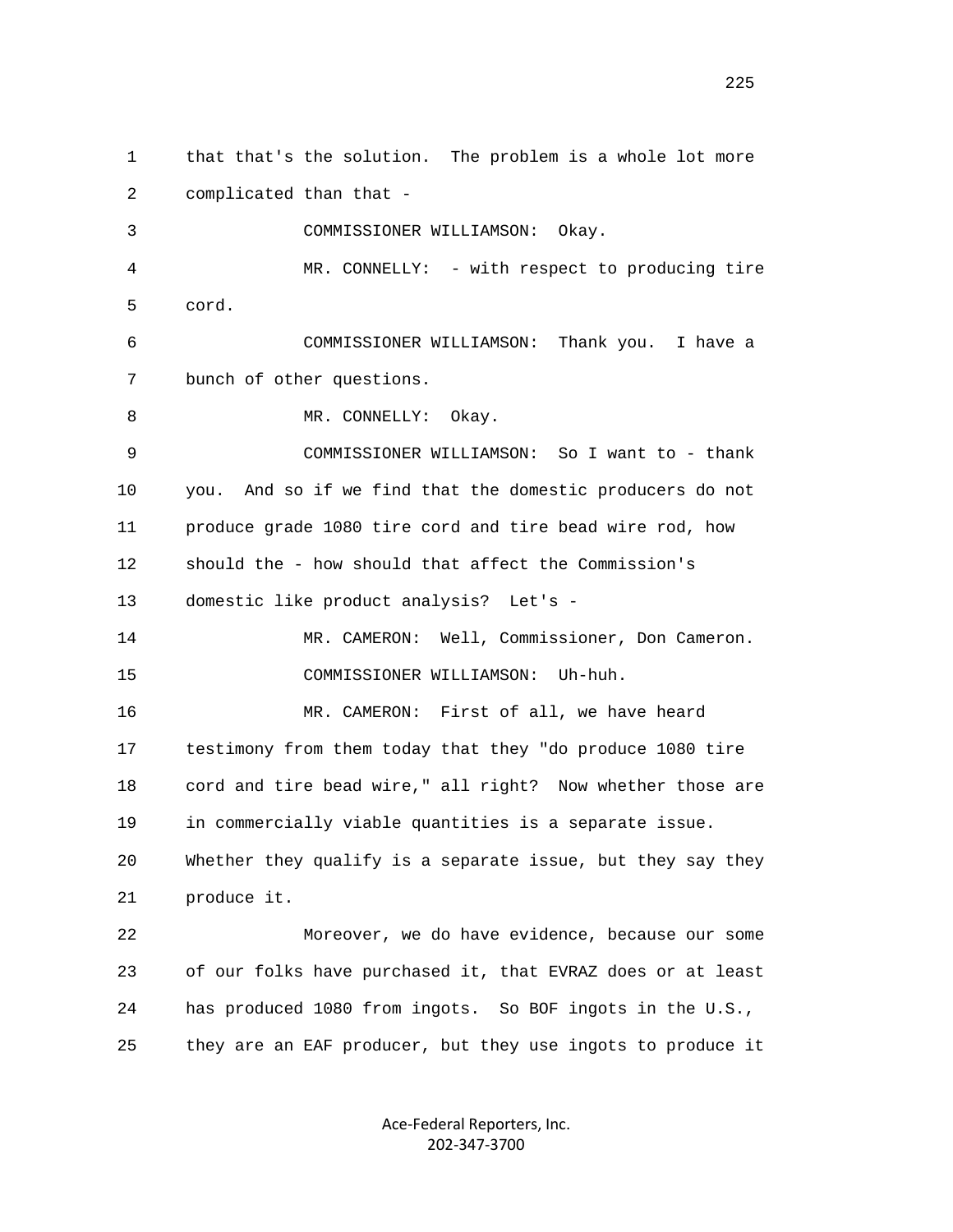1 So we also have evidence of that. So for the 2 like product analysis, we believe that actually there is 3 domestic production that we can compare. And the domestic 4 producers have said how they are doing it. 5 To date, what we have heard is that they are 6 using ingots to do that. If they're using BOF ingots to do 7 that, that supports our theory that in fact, BOF is 8 essential to the production of the 1080, right? And since 9 that is not their normal way of production of any other wire 10 rod that we're aware of, that then lends support to our 11 contention, our position that in fact it is not simply 12 another bump on the continuum which we can 13 COMMISSIONER WILLIAMSON: But I said if we were 14 to agree with you on that - 15 MR. CAMERON: Pardon me? 16 COMMISSIONER WILLIAMSON: You were saying then 17 the domestic-like product would be the product? 18 MR. CAMERON: Domestic like product would be the 19 1080, right, that would be 1080 as opposed to the other wire 20 rod. And then you should be doing a separate analysis. So 21 that would be the way that we would analyze it. 22 COMMISSIONER WILLIAMSON: Okay. 23 MR. CAMERON: Under the like product theory. 24 COMMISSIONER WILLIAMSON: Good. 25 MR. CAMERON: Thank you.

> Ace-Federal Reporters, Inc. 202-347-3700

<u>226</u>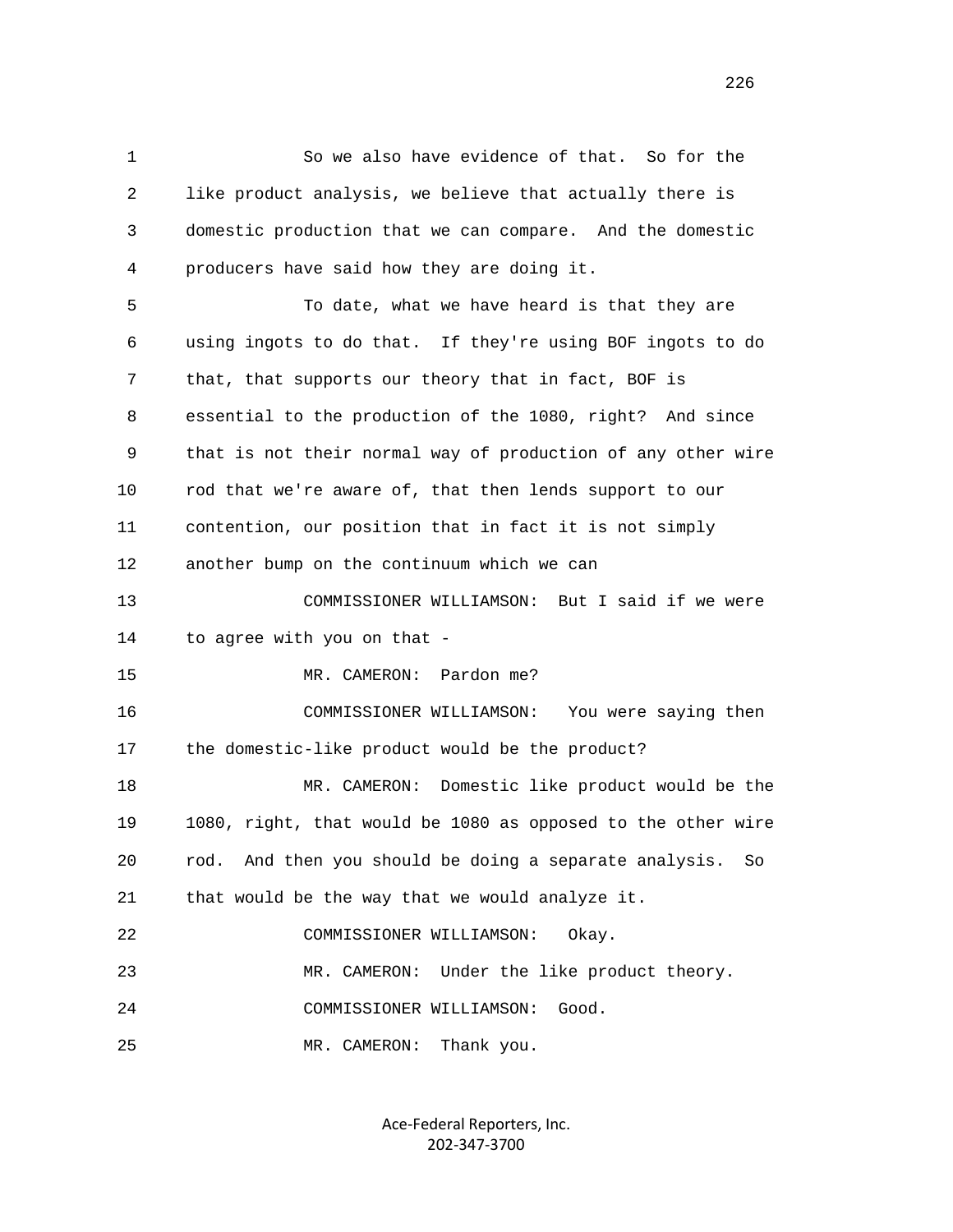1 COMMISSIONER WILLIAMSON: Okay, thank you for 2 that answer. 3 MR. CAMERON: Thank you, Commissioner. 4 COMMISSIONER WILLIAMSON: For tire cord 5 producers again, are there specific low bearing thresholds 6 that are separate tire cord - that separate tire cord 7 grades? If so, could you please share documents 8 demonstrating and for what lows requires specific grades of 9 tire cord? 10 MR. CAMERON: Sorry, could you repeat the 11 question? I'm sorry. 12 COMMISSIONER WILLIAMSON: Are there specific low 13 bearing thresholds that separate tire cord grades? And if 14 they are, could you please share documents demonstrating at 15 what loads require specific grades of tire cord? And this 16 probably best can be done post-hearing. 17 MR. CAMERON: Yeah, we can - we will get what 18 we can post-hearing. I believe that tire manufacturers, a 19 lot of that - I think what you're talking about, some of 20 this gets into truck tires and the regulations and things 21 like that. And we can get that to you, I think. 22 COMMISSIONER WILLIAMSON: Okay. 23 UNIDENTIFIED SPEAKER: Super tensile. 24 MR. CAMERON: Yeah, super tensile and things 25 like that.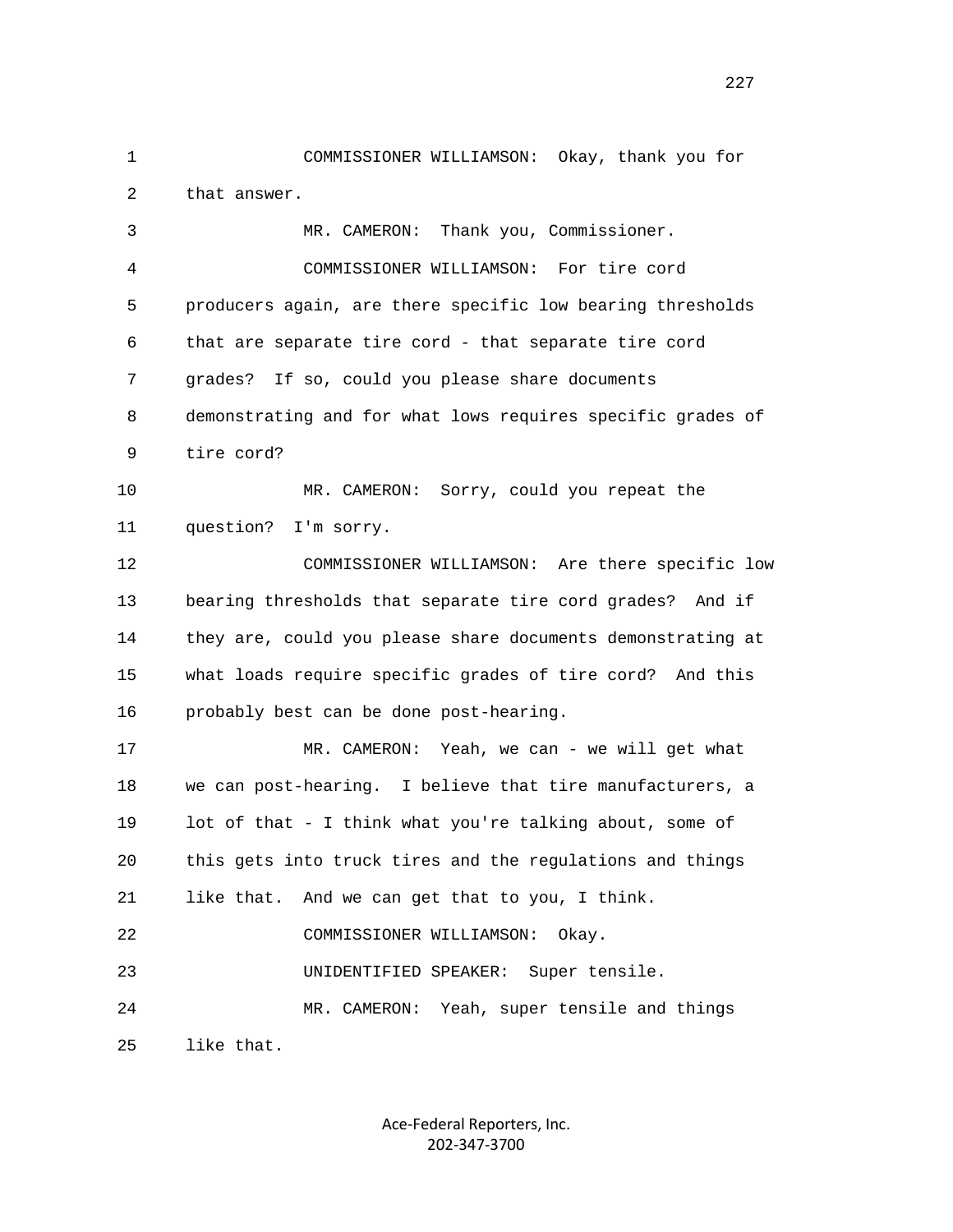1 COMMISSIONER WILLIAMSON: Okay. Try. 2 MR. CAMERON: It's fine. 3 COMMISSIONER WILLIAMSON: Do it post-hearing, 4 thanks. 5 MR. CAMERON: Yeah. 6 COMMISSIONER WILLIAMSON: Okay. Have lead times 7 for shipments changed since 2014, and if so, how and why? 8 MR. MOFFITT: Can you repeat that? 9 COMMISSIONER WILLIAMSON: I'm sorry. 10 MR. MOFFITT: I'm sorry. 11 COMMISSIONER WILLIAMSON: Is this better? 12 MR. MOFFITT: No, I'm fine. Bob Moffitt, Heico 13 Wire. I haven't noticed any changes at all from the 14 domestic mills. It's been somewhere in the say to four to 15 six week range as far as I can recall. 16 COMMISSIONER WILLIAMSON: Okay. Thank you. How 17 do changes in oil and gas prices affect demand for wire rod? 18 TH: This is Terry Hughes from Bekaert. 19 COMMISSIONER WILLIAMSON: Uh-huh. 20 TH: The only thing that comes to mind would be 21 if the oil and gas industry would ramp up some melt 22 production maybe diverted to say piping capacities. And 23 yeah, I guess, well, you can say that, but so EVRAZ makes 24 pipe, you know, for oil and gas type things. And their 25 ability to make wire rod would maybe be reduced.

> Ace-Federal Reporters, Inc. 202-347-3700

228<br>228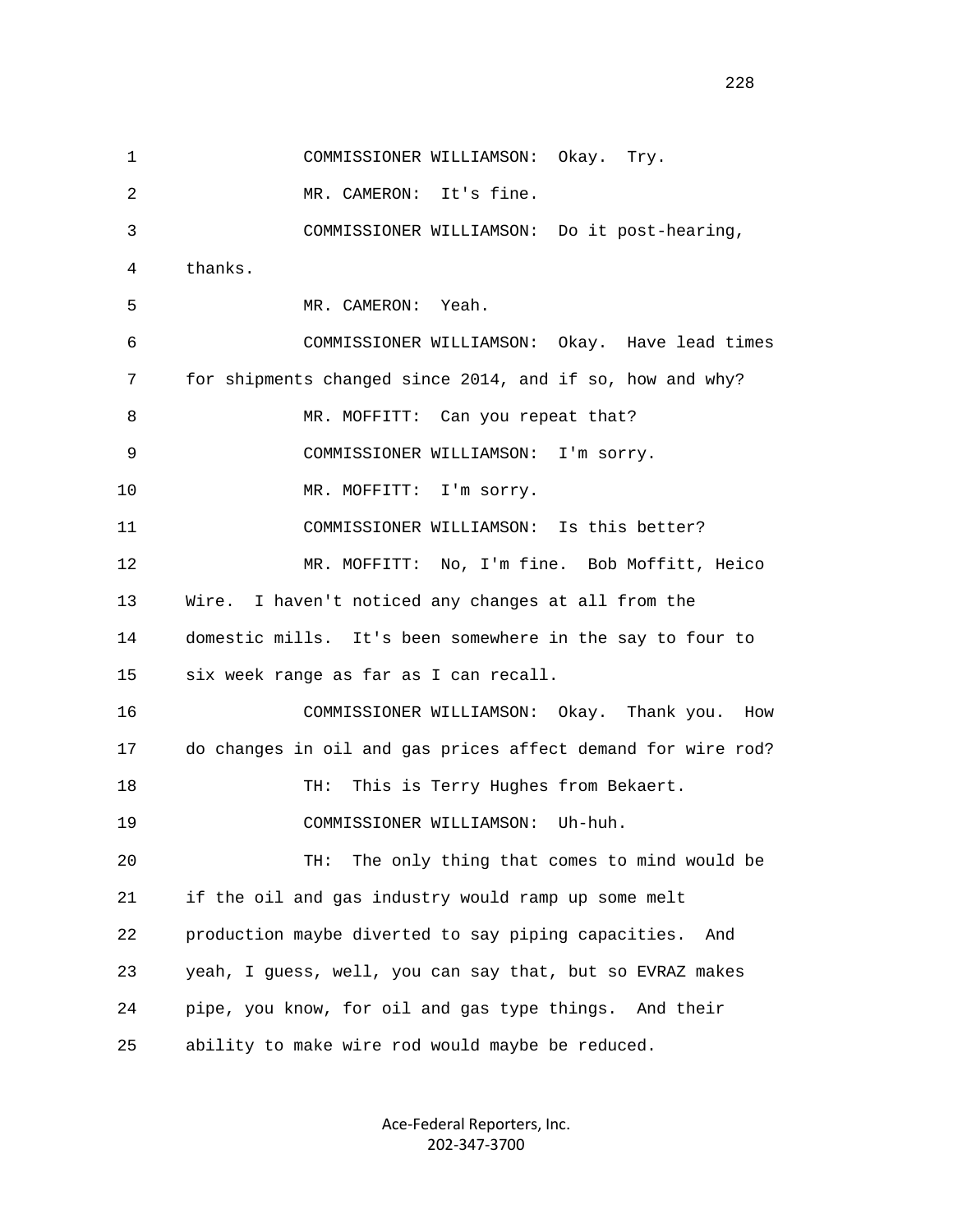1 COMMISSIONER WILLIAMSON: Uh-huh. Okay. 2 MR. CAMERON: Commissioner, Don Cameron. I 3 believe we heard testimony earlier today that with respect 4 to the closure of Republic, which was relevant to oil and 5 gas was relevant to them, not because of the correlation 6 between oil and gas and wire rod, but between oil and gas 7 and the other products that were relevant to them. 8 COMMISSIONER WILLIAMSON: Okay. Thank you. 9 Okay, how do the changes in the automotive industry affect 10 the wire rod market? I guess changes in demand in tires, 11 but any other changes? 12 MR. MINNICK: Dave Minnick with Kiswire. I 13 think what you're asking is this. You know, I have an old 14 '97 pickup truck that I've had now for since brand new. The 15 largest tire that would be put on that was a 15 inch tire. 16 Today, everything you buy is 20, 21, 22 inch tires. So the 17 industry has gone from making 13, 14, 15 inch tires to 18 making 18, 19, 20, 21, 22 inch tires up to 24 inch for cars. 19 So that has been a big factor in the change of 20 what kind of bead wire, what type of tire cord they wanted. 21 And it also has changed the strength of it because they want 22 a lighter tire. So that you make the wire a lot stronger. 23 They don't have to put as much wire in each tire. 24 COMMISSIONER WILLIAMSON: Okay, thank you. 25 MR. MINNICK: Thank you.

> Ace-Federal Reporters, Inc. 202-347-3700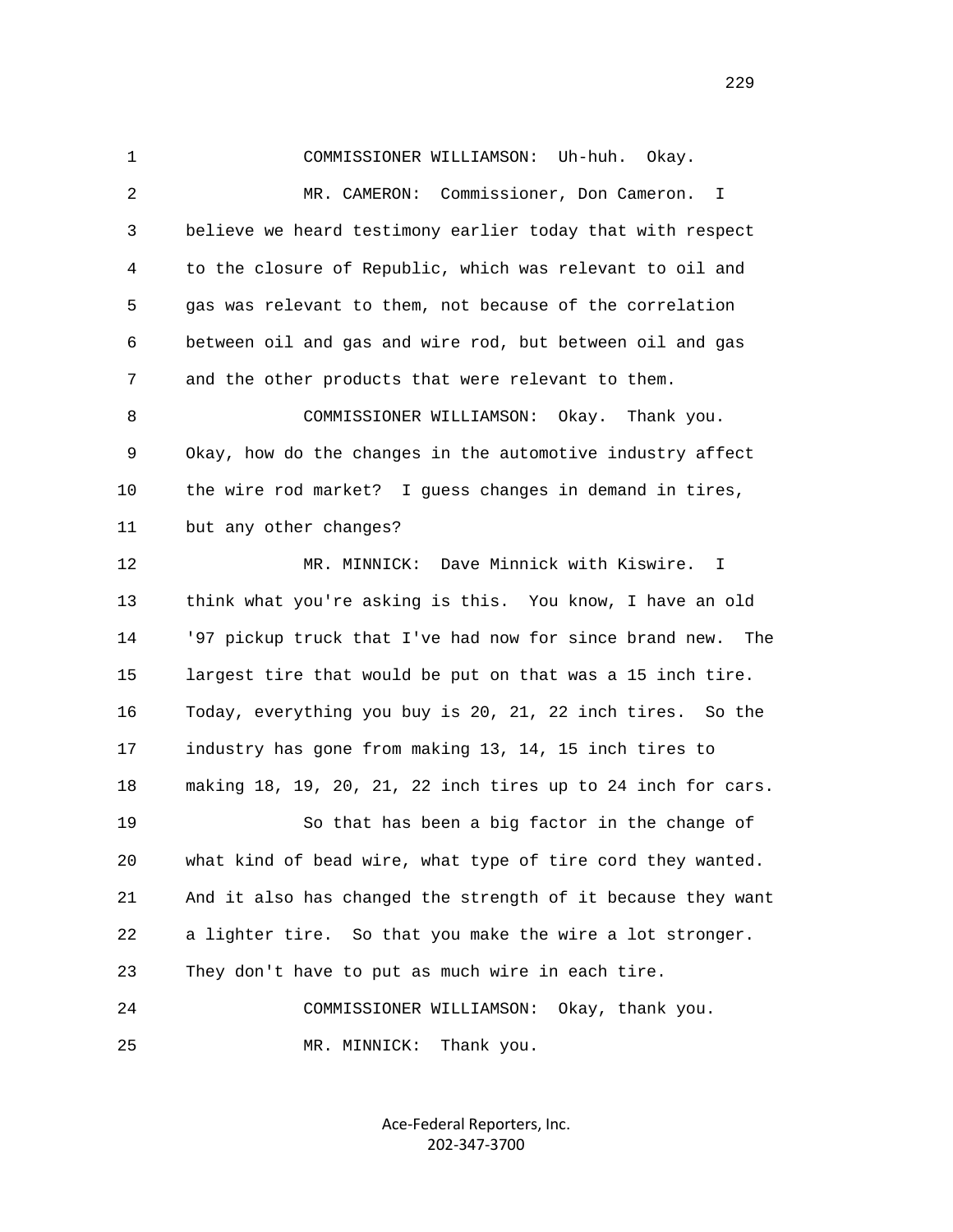1 COMMISSIONER WILLIAMSON: I wanted to ask you 2 why, but that's not relevant here. So let's go to the next 3 one. 4 MR. STAUFFER: Excuse me if I could. Could I 5 answer that? Stauffer at Insteel? 6 COMMISSIONER WILLIAMSON: Yeah. 7 MR. STAUFFER: Sir, you - one of the concerns 8 that we have about the overall ability of the domestic 9 industry to respond to increases of demand should there not

 10 be an import component to our program are these very 11 questions. What are the changes in the other industries 12 that would drive not just wire rod, but the other steel 13 products that these mills make away from wire rod 14 production.

 15 For example, the Nucor family of mills, two of 16 them make other products. SBQ and MBQ. Some of them make 17 - I think all of them make rebar in one form or another. 18 The Keystone mill is very big in the agricultural market, 19 markets separate from ours. There are automotive 20 applications that could draw away from the industrial 21 quality wire rod applications that we have.

 22 And when we look at addressing the ability of 23 those mills to pick up the slack so to speak that would go 24 come their way, should there not be an import program, those 25 are the questions that we look at, because we suggest that

> Ace-Federal Reporters, Inc. 202-347-3700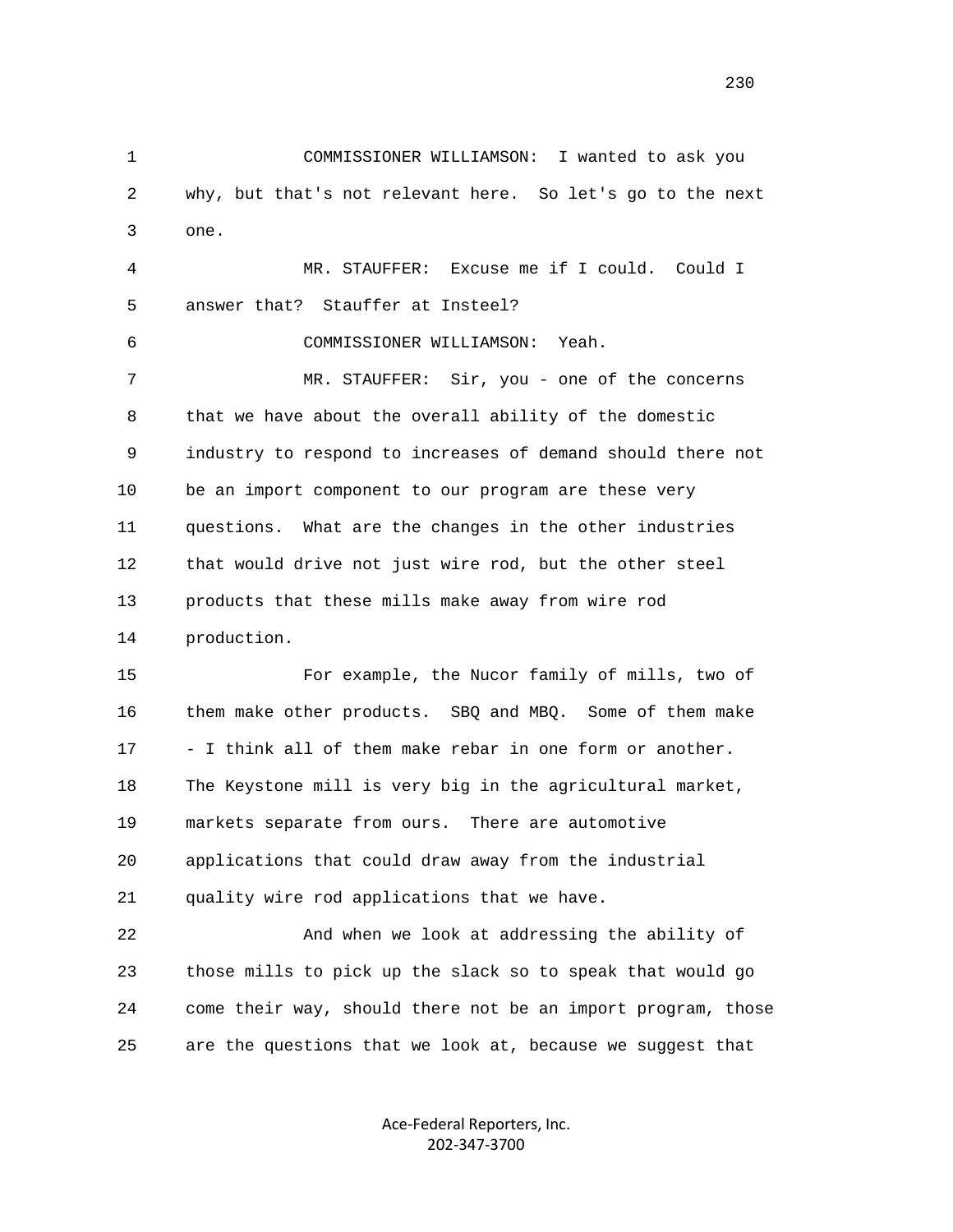1 there's no sufficient demand under the current market 2 conditions, but should any of these other segments come into 3 play, that demand would deteriorate that supply to us would 4 deteriorate even more because those products tend to be 5 higher value added products that take away from industrial 6 quality wire rod - 7 COMMISSIONER WILLIAMSON: You said there's no 8 sufficient demand or is it not sufficient production? 9 MR. STAUFFER: Sufficient production should 10 other segments currently and should other segments of the 11 market - the economic profile heat up, the demand for their 12 steel products will go elsewhere. 13 COMMISSIONER WILLIAMSON: Okay, thank you. Do 14 purchase have to meet buy America requirements? I think 15 someone else mentioned buy America requirements and I guess 16 the question is - 17 MR. STAUFFER: Yeah. 18 COMMISSIONER WILLIAMSON: - how significant is 19 that in the demand picture. 20 MR. STAUFFER: Yeah, that's me again, Stauffer. 21 COMMISSIONER WILLIAMSON: Yeah. 22 MR. STAUFFER: So we - 23 COMMISSIONER WILLIAMSON: That's what I thought. 24 MR. STAUFFER: We make products for concrete 25 reinforcement. Any of the State Department of

> Ace-Federal Reporters, Inc. 202-347-3700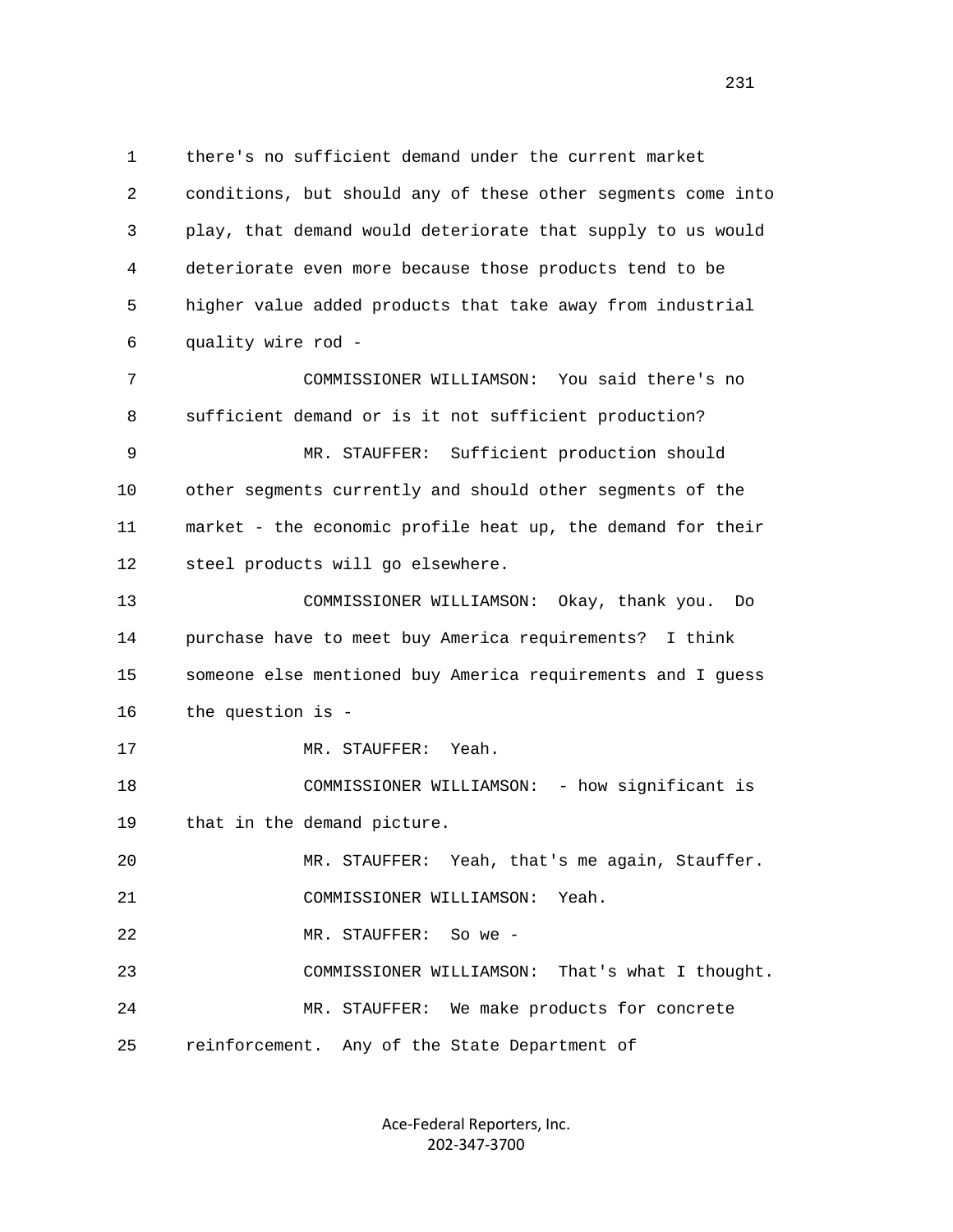1 Transportation programs, federally sponsored programs, all 2 have to come through the buy America, buy American criteria. 3 We estimate that about 60 percent of our product line goes 4 that way. So we must have a consistent regular supply with 5 the domestic industry in order to fulfill those requirements 6 that our customers and federal regulations and state 7 regulations demand. 8 COMMISSIONER WILLIAMSON: Okay. Anyone else 9 have - 10 MR. JOHNSON: John Johnson with Mid South Wire. 11 We have the same requirements on some of the products that 12 we make or the customers that we supply that require 13 American made mandate for the material used in that product. 14 COMMISSIONER WILLIAMSON: Okay, do you - 15 MR. MOFFITT: And then Bob Moffitt of Heico 16 Group. 17 COMMISSIONER WILLIAMSON: Uh-huh. 18 MR. MOFFITT: Well, if not just buy American 19 requirements. We also have some customers who want us only 20 to buy American sourced product. We make - we're a large 21 producer of aluminum conductor shield reinforcing, which is 22 the reinforcing component of the high power lines. And both 23 of our customers want American rod. 24 COMMISSIONER WILLIAMSON: Okay, okay, thank you 25 for those answers.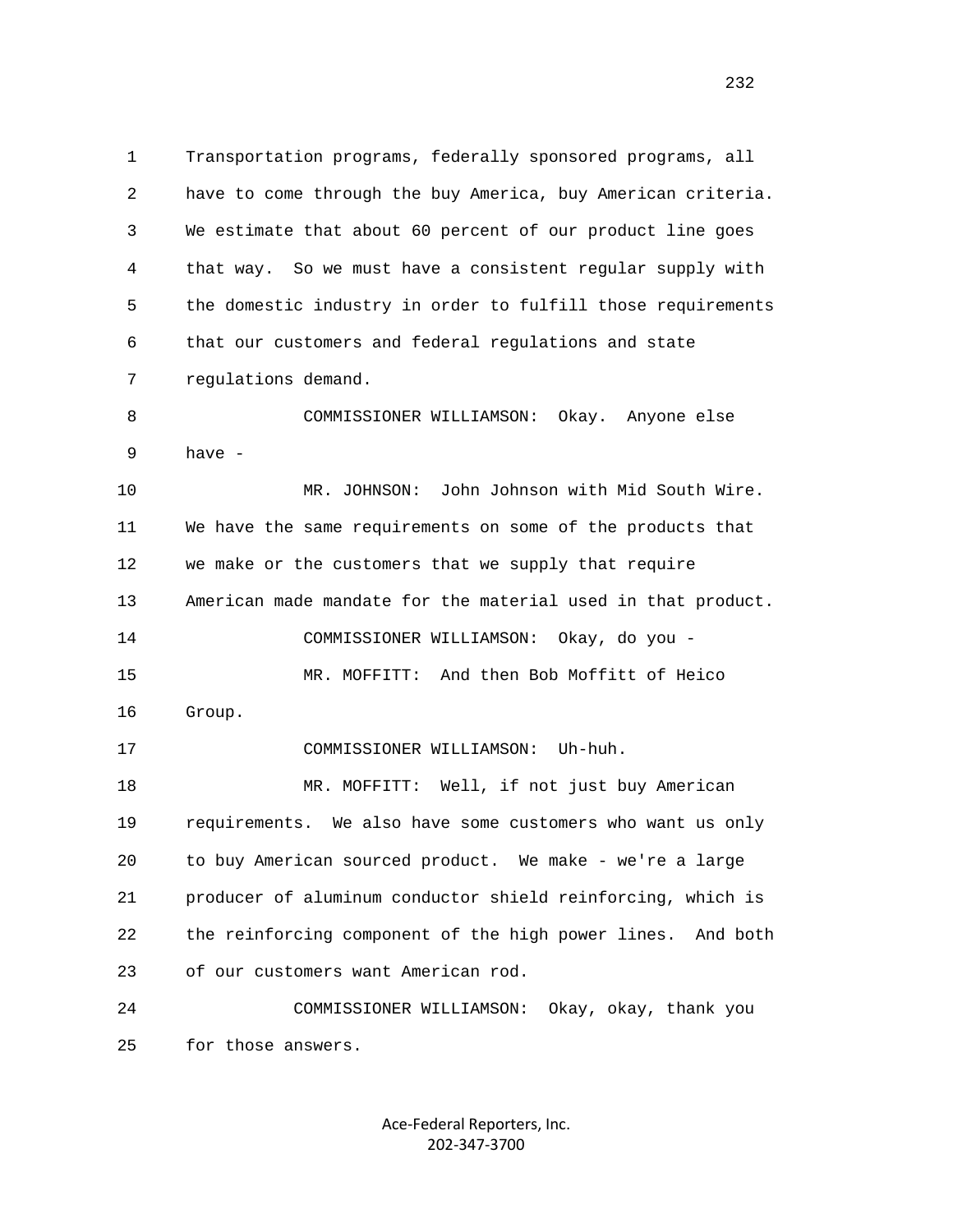1 VICE CHAIRMAN JOHANSON: Commissioner Broadbent? 2 COMMISSIONER BROADBENT: Yeah, I just had I think 3 one more question. It appears - I guess this would be for 4 Mr. Cunningham. It appears that cumulated subject import 5 volume declined after the filing of the Petitions. Was this 6 declined in subject import volume attributable to the 7 pendency of the investigations? 8 MR. CUNNINGHAM: Subject import volume declined 9 after the filing of the Petitions. I don't think I have a 10 good answer to that. Often that happens because there's a 11 potential of imposing duties. 12 Sometimes, the other way around people hustle to 13 get the stuff in before a duty - obviously that doesn't 14 look to be the case here. And other times it has to do with 15 other market forces that are in play. 16 Let me see what I can find out and we'll give you 17 some more on the post-hearing Brief, okay? 18 COMMISSIONER BROADBENT: Okay, good. 19 MR. WAITE: Commissioner Broadbent? 20 COMMISSIONER BROADBENT: Yes. 21 MR. WAITE: It's Fred Waite again at AWPA. 22 COMMISSIONER BROADBENT: Yes. 23 MR. WAITE: I believe this morning you asked a 24 similar question but you also appended to that the existence 25 of the Section 232 investigation of steel products and

> Ace-Federal Reporters, Inc. 202-347-3700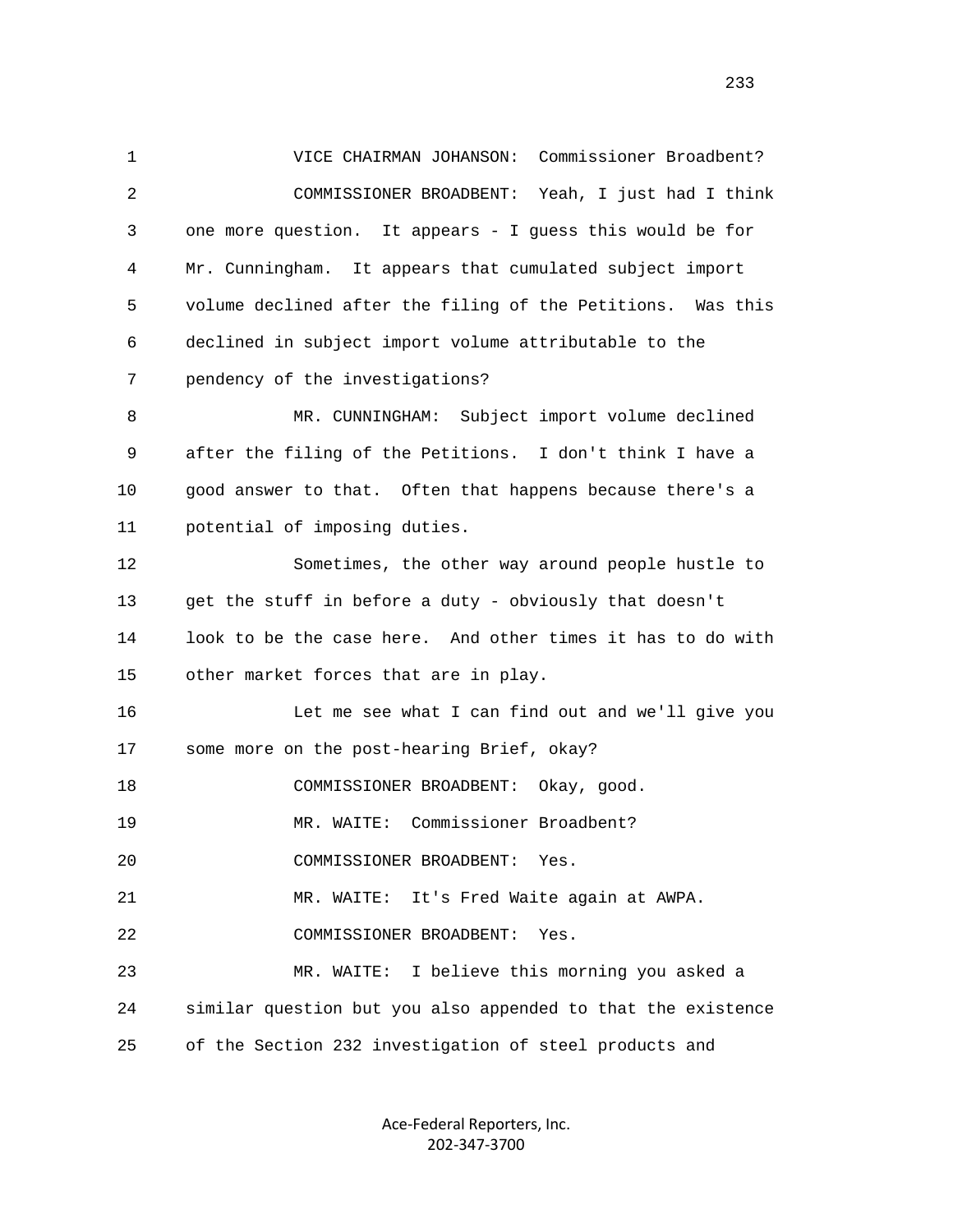1 whether that may have an effect.

 2 COMMISSIONER BROADBENT: Right. 3 MR. WAITE: It appears that after the 4 administration announced not only was it going to initiate a 5 Section 232 investigation regarding the impact of steel 6 imports on the national security, it was going to make its 7 decision with undue haste. 8 As a result I think a number of foreign producers 9 and importers and U.S. customers - and this is borne out by 10 the import statistics, actually moved a significant amount 11 of material into the U.S. market thinking perhaps this might 12 be the last chance they have during the Trump administration 13 to ship certain steel products into the U.S. 14 So you may have the intermingling of a number of 15 factors here impacting. I have not looked at that 16 specifically for wire rod but we could in our post-hearing 17 if you would like us to do that? 18 COMMISSIONER BROADBENT: Yes, Mr. Frey? 19 MR. FREY: I wanted to add to that that wire rod 20 is a fairly seasonal product say the agricultural business 21 and construction is starting to become more active in spring 22 again after harsh winter conditions. 23 And since the United States is not producing 24 enough wire rod, it needs to come from somewhere else. So I 25 see most of my activity for rods arriving in the time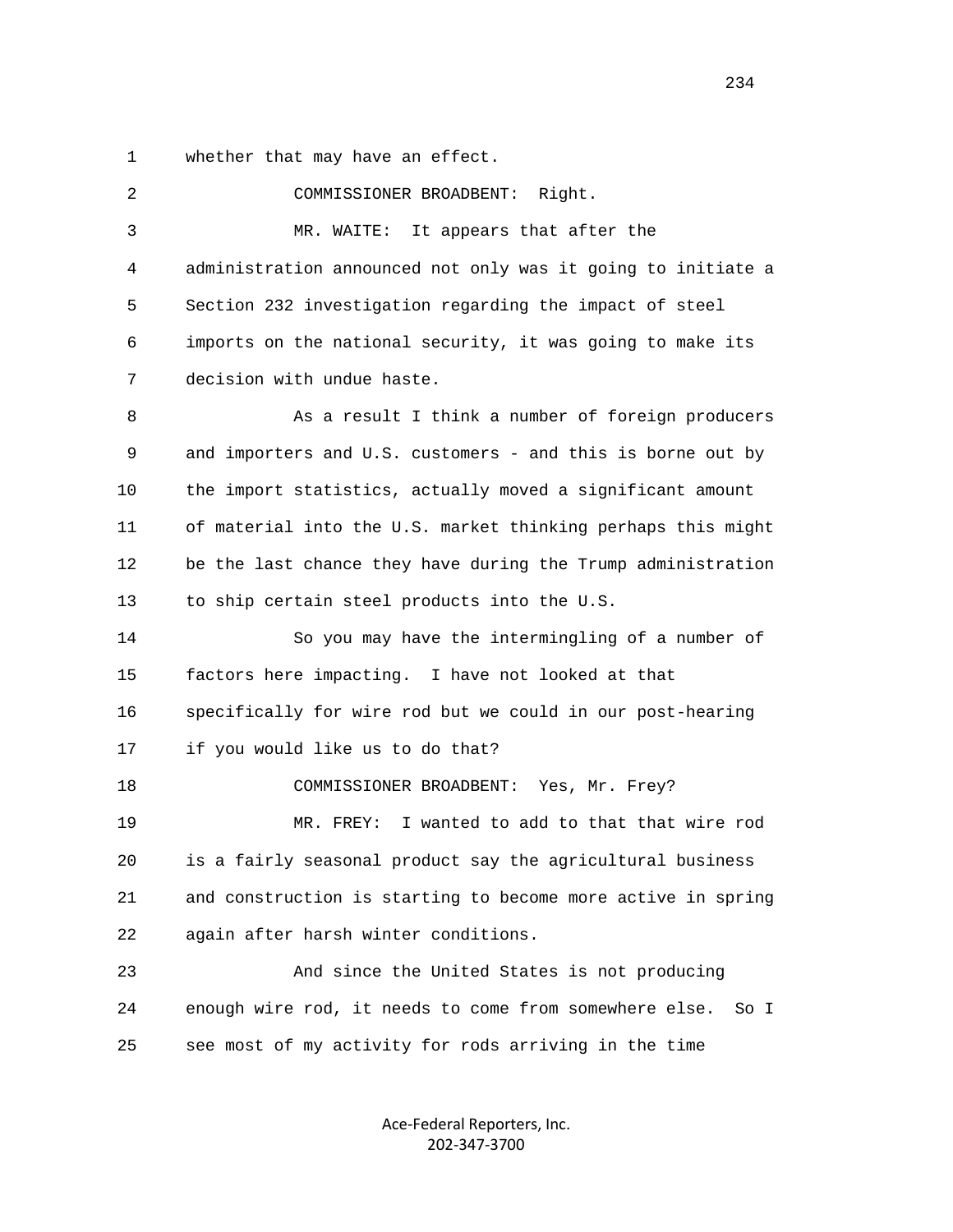1 between April and June simply because somebody needs to come 2 up with the material that is required by the industry.

 3 And then this is kind of a natural thing that 4 most material arrives in that time period whereas imports 5 tend to be more muted the rest of the year. So that to me 6 is an explanation for a hike and if you ask for the 7 drop-off, there's a lead time if I were to place an order 8 with a foreign steel mill I have no way of undoing this. 9 The steel would arrive three months later whether I like it 10 or not.

 11 So there's a certain lead time that leads to any 12 decisions that I make not only having an effect on import 13 stats three months later.

 14 COMMISSIONER BROADBENT: If anybody has any 15 further thoughts for the record that would be helpful. 16 Thank you, I'm done right now.

 17 VICE CHAIRMAN JOHANSON: Thank you Commissioner 18 Broadbent. I have a question for POSCO. You all might have 19 an answer for this. Nucor has argued that the Korean 20 automotive industry is experiencing a crisis with plummeting 21 sales and they state this at page 29 of their Brief.

 22 Could you please explain the status of the Korean 23 auto market and what is driving any crisis and how should 24 this factor into any threat analysis in your view? 25 MR. CONNELLY: Warren Connelly. Commissioner, we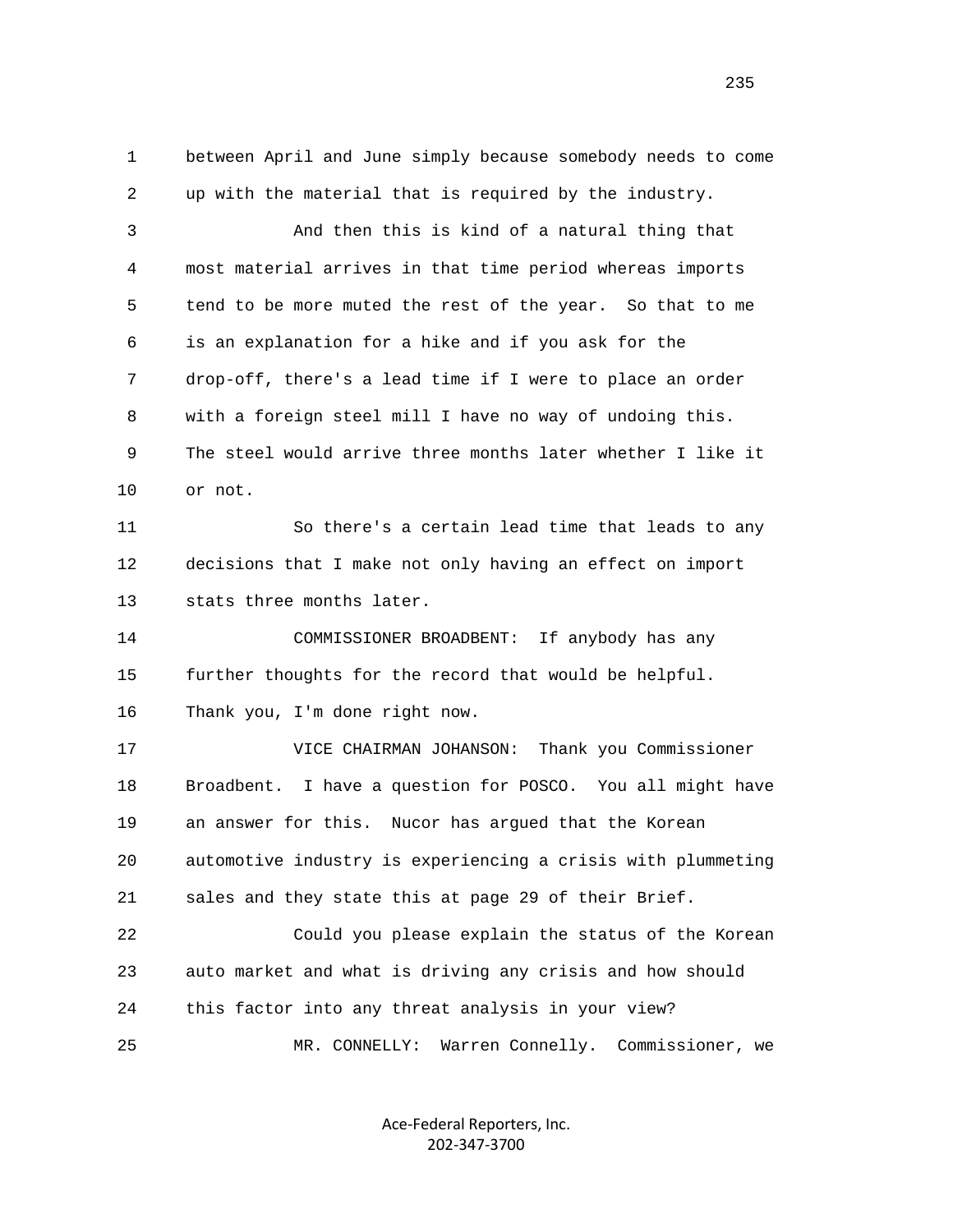1 are going to have to look into that one. I'm not sure we 2 are prepared with our people here to answer that one but we 3 will look into it.

 4 VICE CHAIRMAN JOHANSON: Okay, yeah I would 5 appreciate it. That kind of caught my attention because I 6 see a lot of Korean cars in the U.S. and I didn't know if 7 there's actually a - if what is happening there. Okay, 8 thank you.

 9 That concludes my questions. I appreciate all of 10 you being here today. There's a big crowd of you out there. 11 I have a hard time seeing some of you the room is so packed. 12 Commissioner Williamson?

 13 COMMISSIONER WILLIAMSON: Just a couple of quick 14 questions for U.K. Respondents. Please explain the argument 15 on page 19 of your pre-hearing Brief that domestic producers 16 should not have expected to have gained all of the volume 17 left by the Chinese imports disappearance from the market. 18 MR. CUNNINGHAM: I could do that pretty quickly. 19 COMMISSIONER WILLIAMSON: Okay. 20 MR. CUNNINGHAM: If the U.S. industry, 21 Petitioner's here, had a certain share of the market that 22 started this POI and if the Chinese imports declined over 23 the POI one would think that U.S. industry would - at least 24 Petitioners would expect to have gotten about the same

25 percentage of that decline as they got - as they had of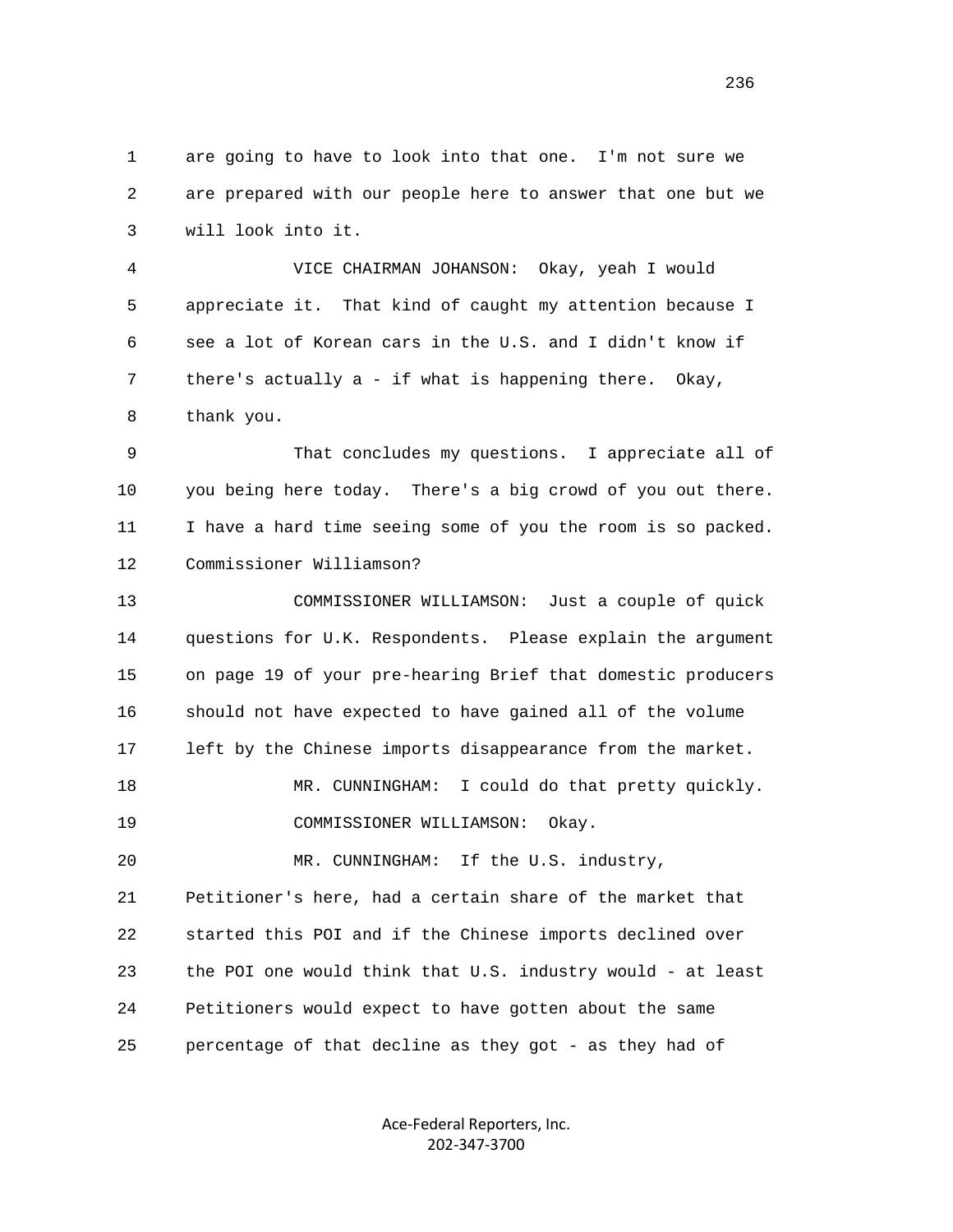1 their market share, I think a lot more. Just look at the 2 table attached - attachment C I believe it is to Mr.

3 Trendl's statement today.

 4 I mean there are other participants in the 5 marketplace and one of the non-subject imports and subject 6 imports would also get some of the exiting Chinese volume 7 and you know, since these Petitioners got more of them - 8 what looks like the share that they would have expected, I 9 don't see how they can complain.

10 COMMISSIONER WILLIAMSON: Okay, thank you.

 11 MR. TRENDL: This is Tom Trendl. I would also 12 direct on page 19 we cite a case we think is very similar to 13 this one which is Carbon Steel Buttweld Pipe Fittings from a 14 number of countries. It is cited in our case Brief there. 15 This is not an issue of first impression for you.

 16 COMMISSIONER WILLIAMSON: Okay, thank you. And I 17 apologize if this has already been asked. It appears that 18 cumulative subject import volume declined after the filing 19 of the Petition. Was this decline of subject import volume 20 attributed to the pendency of the investigation and if it 21 has already been asked just tell me.

 22 COMMISSIONER BROADBENT: I can give it. 23 COMMISSIONER WILLIAMSON: Oh well, let's ask it 24 again. Did I ask it anyway differently that it might get an 25 answer?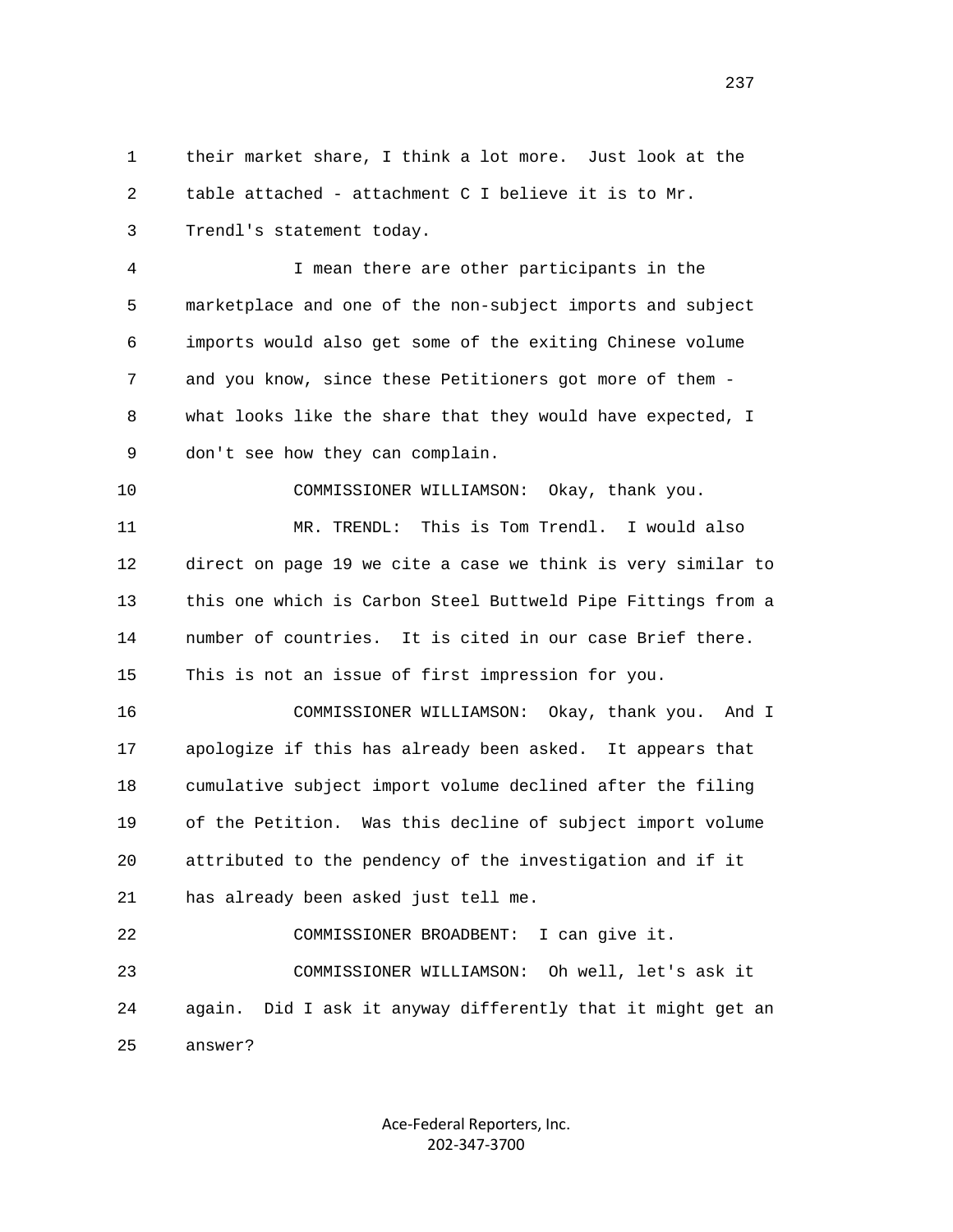1 MS. KORBEL: I think it's clear Commissioners - 2 MR. CUNNINGHAM: I can give you my thoroughly 3 considered answer to that which is I don't know, we'll try 4 to get back to you on it. 5 COMMISSIONER WILLIAMSON: Okay, someone else? 6 MS. KORBEL: Commissioner, I think it's pretty 7 clear with margins in the range of 700% to 10% that it's 8 going to stop imports after the imposition of the 9 preliminary dumping margins. 10 COMMISSIONER WILLIAMSON: Okay, okay, thank you 11 and I have no further questions so thank you all. 12 MR. CUNNINGHAM: Could I come back to one thing 13 because I have been sitting here agonizing over the exchange 14 that Commissioner Broadbent and I had over the question 15 about how much of the U.S. purchasers bought imports and 16 bought at lower prices. 17 And I just did a little bit of math - I'm not 18 giving any exact figures but it's somewhere around a quarter 19 of the total subject import volume over the period. What 20 does that tell you? Does that tell you three-quarters of 21 what they bought from abroad they bought at higher prices 22 than domestic imports? 23 Does it tell you that three-quarters of what they 24 bought they bought at different - for different reasons 25 than price? Does it tell you that maybe they didn't really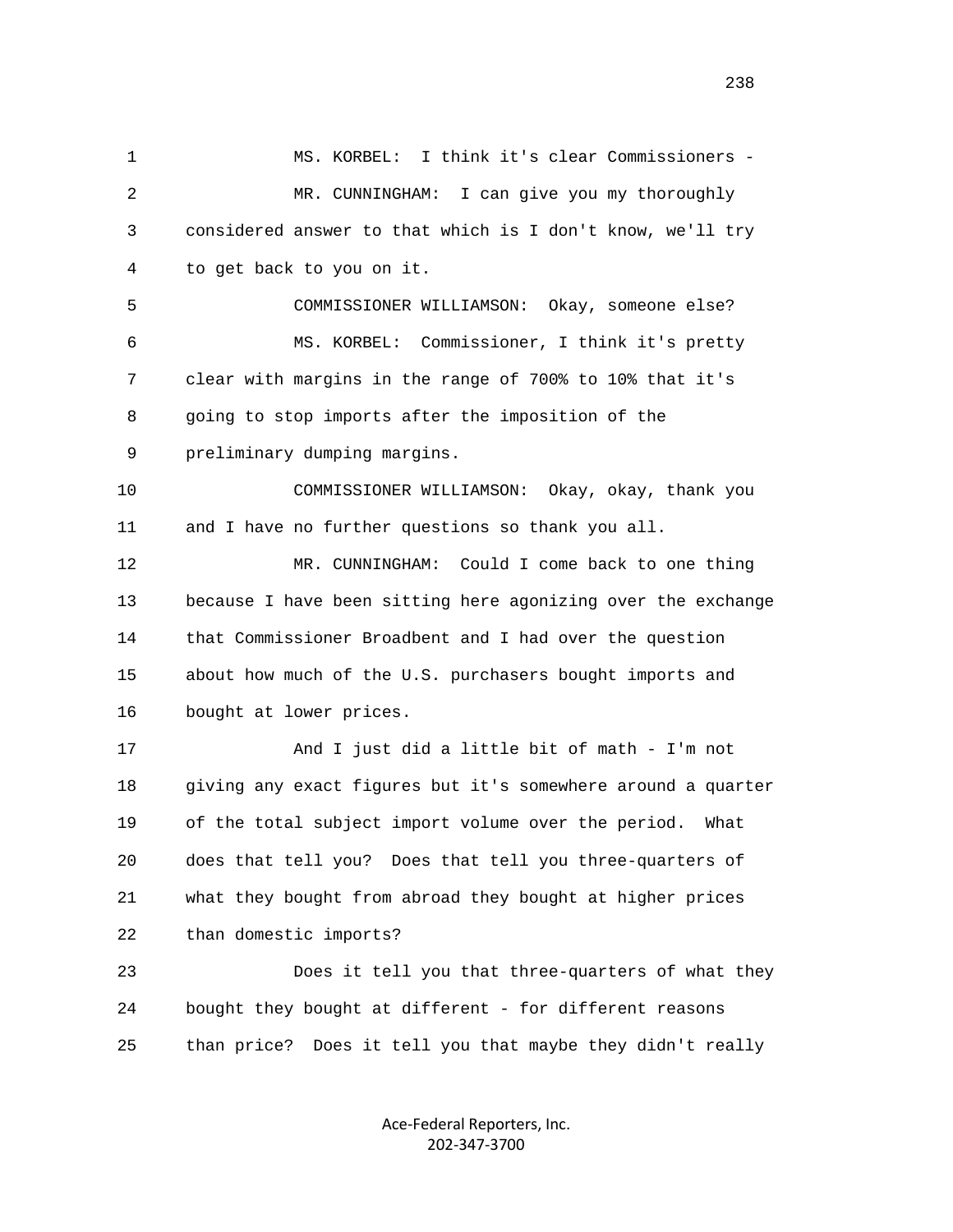1 understand quite how to answer the question? Those would be 2 my three leading suppositions but I'm not sure I can tell 3 you.

 4 I'll make it - on behalf of my client I'll say 5 it's obvious that three-quarters of what they bought was 6 bought at higher prices than domestic producers although I 7 say that with tongue in cheek.

 8 VICE CHAIRMAN JOHANSON: All right thank you all 9 again for testifying today. Do staff have any questions? 10 MR. CORKRAN: Douglas Corkran, Office of 11 Investigations. Thank you Vice Chairman Johanson, one 12 question please for Mr. Stauffer. I believe you testified 13 today that U.S. prices were now below global prices, was 14 that the initial testimony?

 15 I was looking at published price data and it 16 looked like through June there was a domestic premium, a 17 U.S. premium still. When did that change in your view? 18 MR. STAUFFER: Stauffer at Insteel, Mr. Frey 19 could probably help me more with this since his trading 20 experience, but I would say it's been within the last 60 21 days - and you have to keep in mind the lead time 22 requirement here. So we have - if I want to buy something 23 today, I have to say yes and it has to come only in 24 February or March, depending upon where I am in the delivery 25 of that.

> Ace-Federal Reporters, Inc. 202-347-3700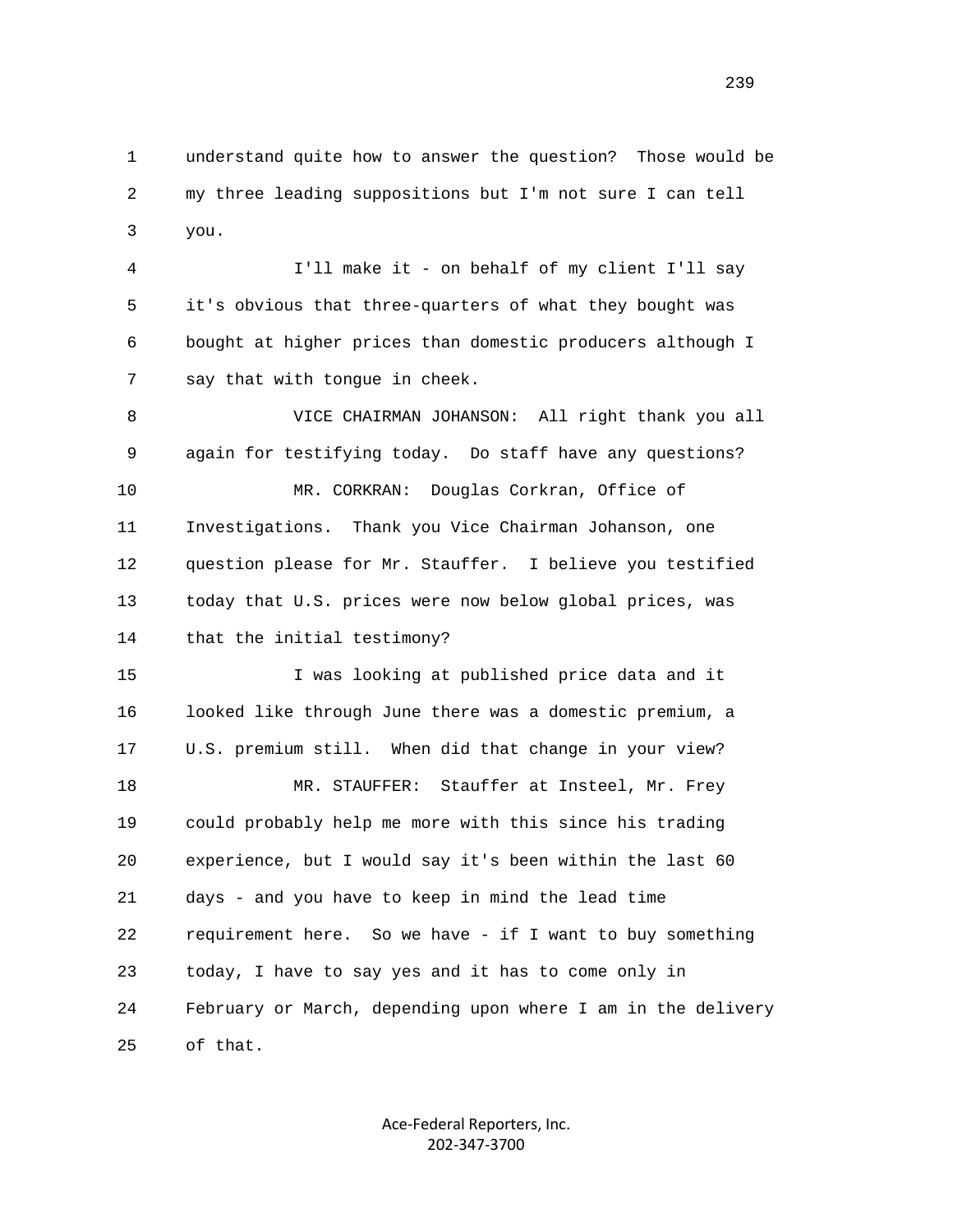1 So at that point, if I were to agree to that 2 transaction today, I know that it would arrive at a price 3 higher than the domestic price I see today. Now, I don't 4 know what the domestic price is going to be in March. I can 5 guess. I can model my scrap model and see where the scrap 6 price goes since it's going to be akin to that, but I really 7 don't have any idea.

 8 So the decision is that - to wait. And in 9 waiting we are putting ourselves in jeopardy because if that 10 import product is not here in March and all of these other 11 domestic industries heat up and the domestic capacity is 12 used up then I'm out and that's the conflict that we see 13 today.

 14 So it's not always an automatic thing that the 15 import market is the number that we go chasing after and 16 again as I've pointed out and everybody here did - we don't 17 buy just import, we buy domestic and then we have an import 18 component that allows us to compete with all of those 19 products that are flashed up on the board and all of those 20 folks have access to that.

 21 Now, good for them because they're paying more 22 now - the global price is at that level so that has some 23 impact on us today. But my testimony earlier was that the 24 prices in the global market are higher than in the domestic 25 today.

> Ace-Federal Reporters, Inc. 202-347-3700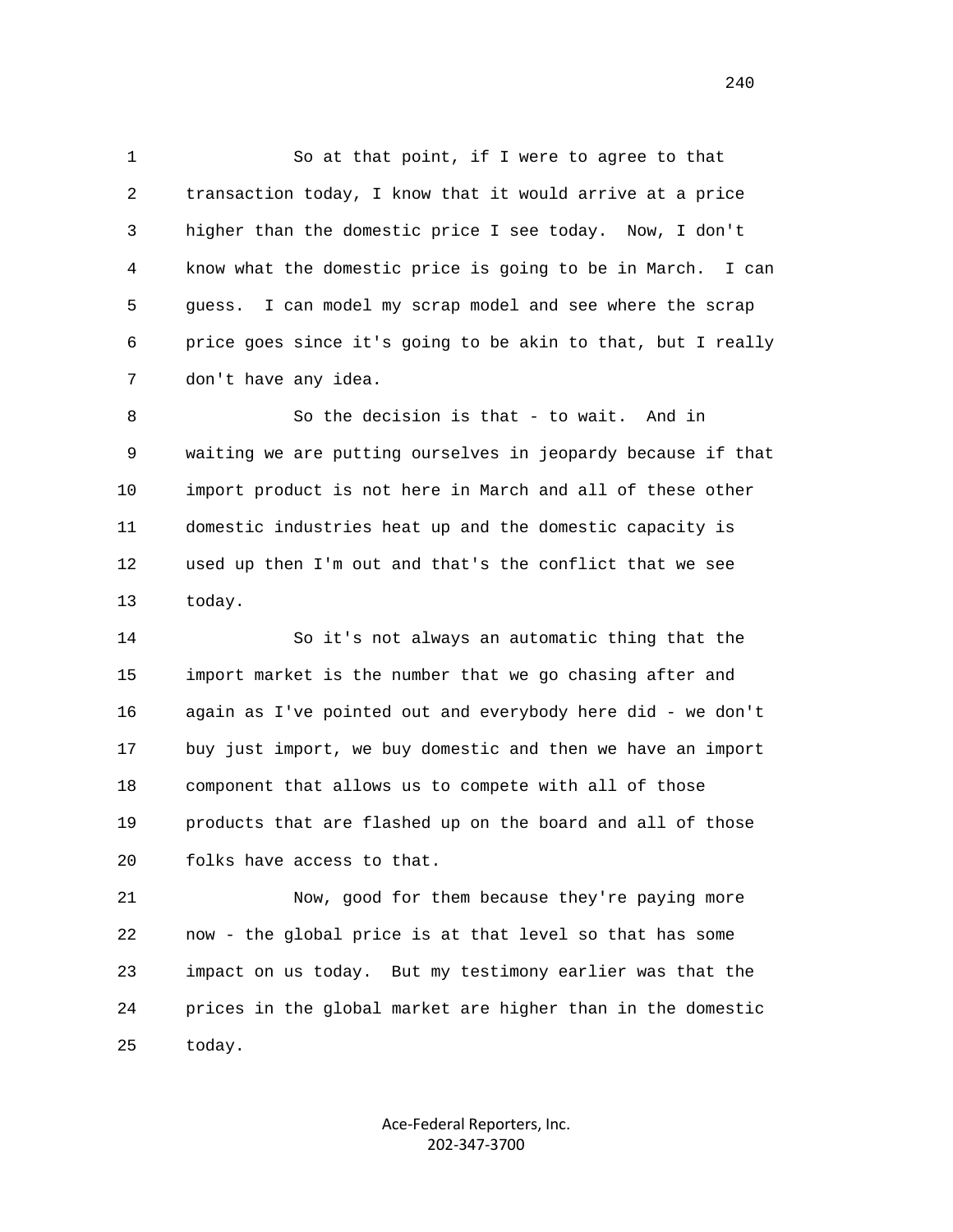1 MR. MOFFITT: Mr. Corkran, if I could just add 2 very quickly to that, I believe Mr. Frey also mentioned this 3 is as well but in a September the 28th article in the 4 American Metal Market, they do address that very question 5 and I mean I have it available and we can include it in the 6 post-hearing Brief I guess and it does explain that they say 7 flipped. 8 MR. CORKRAN: Thank you very much. Thank you 9 very much Vice Chairman, staff has no additional questions. 10 VICE CHAIRMAN JOHANSON: Do Petitioners have any 11 questions? 12 MR. ROSENTHAL: No, we do not. 13 VICE CHAIRMAN JOHANSON: All right, thank you Mr. 14 Rosenthal. All right, okay it's now time for the 15 Petitioner's rebuttal. 16 MR. CAMERON: How much time do we all have? 17 VICE CHAIRMAN JOHANSON: Right, Petitioners have 18 12 minutes for direct, 5 minutes for closing for a total of 19 17 minutes. Respondents have 1 minute of direct and 5 20 minutes of closing for a total of 6 minutes. 21 MR. CAMERON: Thank you. 22 MR. ROSENTHAL: Are you - 23 VICE CHAIRMAN JOHANSON: Yes. 24 MS. BELLAMY: Will the room please come to order. 25 VICE CHAIRMAN JOHANSON: All right yes you all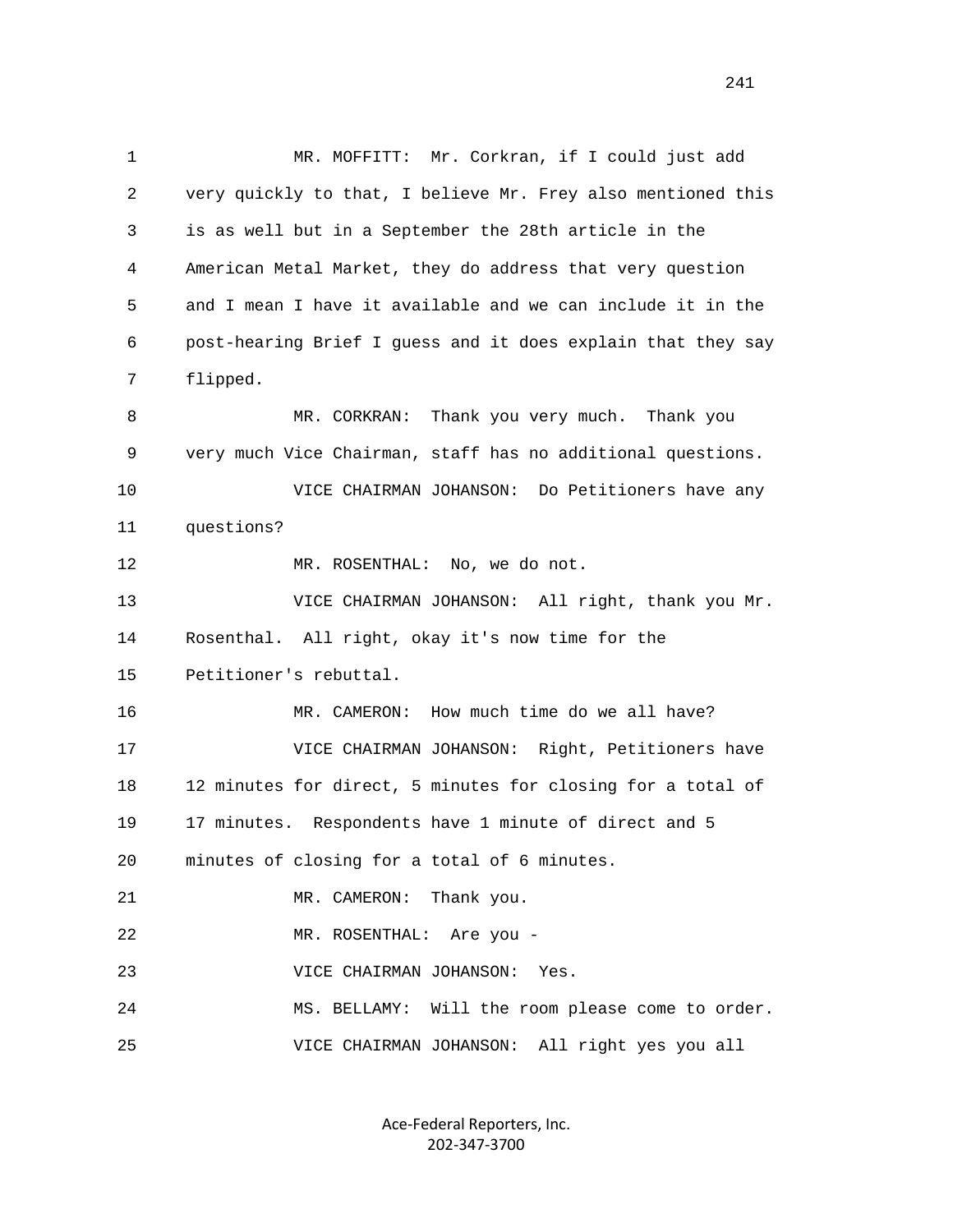1 may proceed.

 2 CLOSING REMARKS OF DANIEL B. PICKARD 3 MR. PICKARD: Thank you. Good afternoon. This 4 is Dan Pickard from Wiley Rein. I'd like to make just a 5 couple of quick observations before I turn it over to Mr. 6 Rosenthal. 7 I'd like to start as usual by thanking the 8 Commission and their staff for their time and for their good 9 work, especially the staff's good work in regard to putting 10 together such a comprehensive staff report. 11 So the facts of this case are pretty much 12 straight-forward a prima facie case in regard to the 13 significant increase in the volume of imports, both 14 absolutely by market share, the extent of underselling and 15 the deterioration of the health of the domestic industry. 16 So rather than repeat those facts, I'd like to 17 make six quick observations in regard to issues having to do 18 with probative value for the Commission in regard to its 19 determination as the fact-finder - so some of these are 20 very quick. 21 The first observation I would make 22 is while you had full participation this morning, I would 23 point it out for the Commission's attention who wasn't here 24 today. And today you did not have industry witnesses from 25 Belarus, Russia, the UAE, Italy, South Africa and Spain.

> Ace-Federal Reporters, Inc. 202-347-3700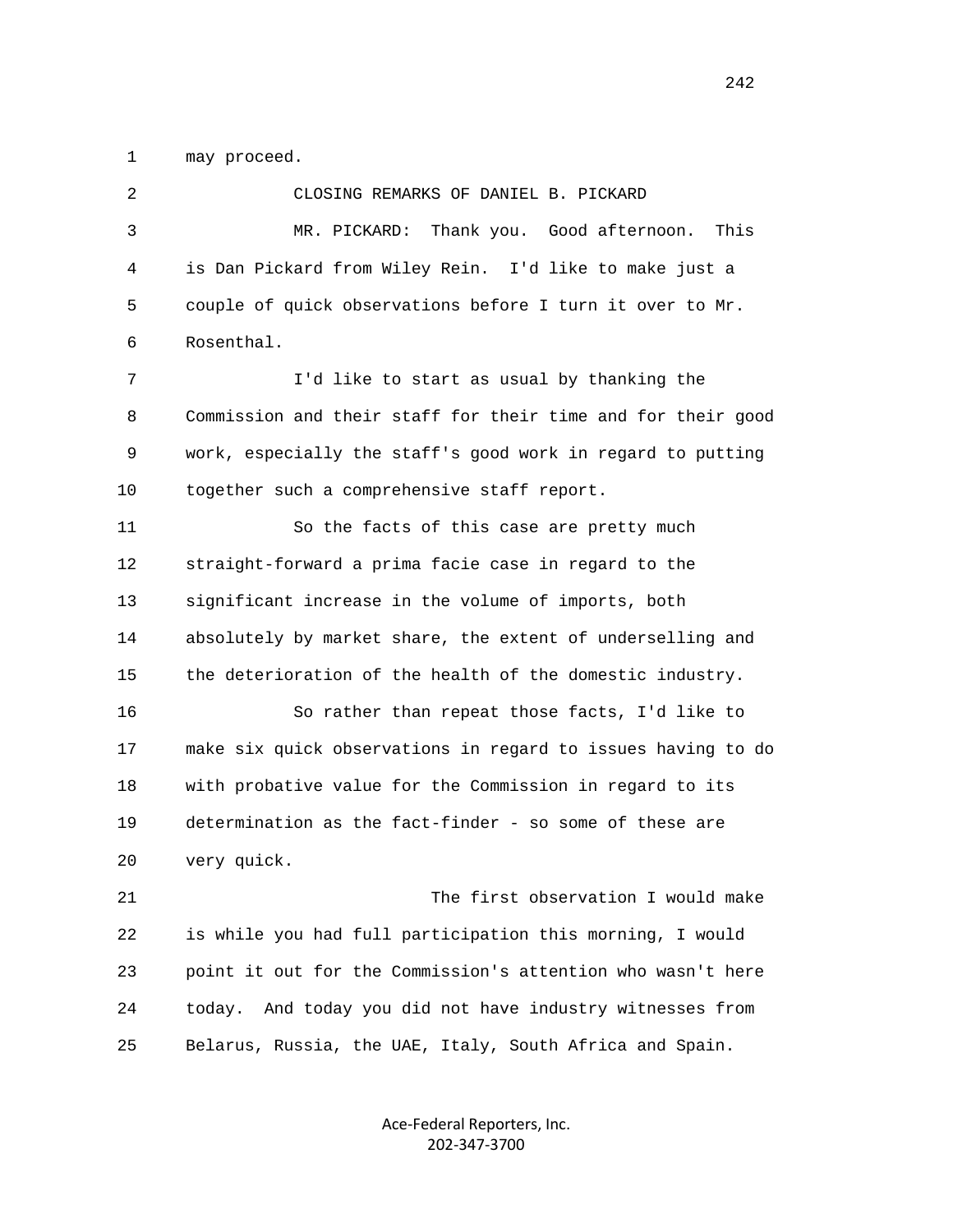1 I would point that out for your attention. The 2 Spanish issue I'm going to come back to.

 3 Issue number two in regard to certain issues of 4 creditability. You've had the Turkish producers and more 5 recently the Ukrainian producers appear before the 6 Commission and testify that they had essentially no excess 7 capacity and no intention of re-entering the U.S. market in 8 any significant manner and the import volumes that you've 9 seen during the period of investigation directly contradicts 10 what they've testified to before.

 11 Number three - certain witnesses testified today 12 in regard to the idea that tire bead or tire cord could only 13 be made in a BOF process which you know is untrue in regards 14 to the U.S. industry because it has been conceded already 15 that there are U.S. manufacturers making that.

 16 I would point out I think even more importantly 17 - while it may not be legally relevant for the domestic 18 like product definition, there's publically available 19 information at least two subject producers or two subject 20 countries have producers who are making tire bead and tire 21 cord in the EAF process and it's publically available on 22 their webpage.

 23 They explicitly state that they are EAF producers 24 and they are making these products and we've given them to 25 the Secretary to introduce into the record. Those two

> Ace-Federal Reporters, Inc. 202-347-3700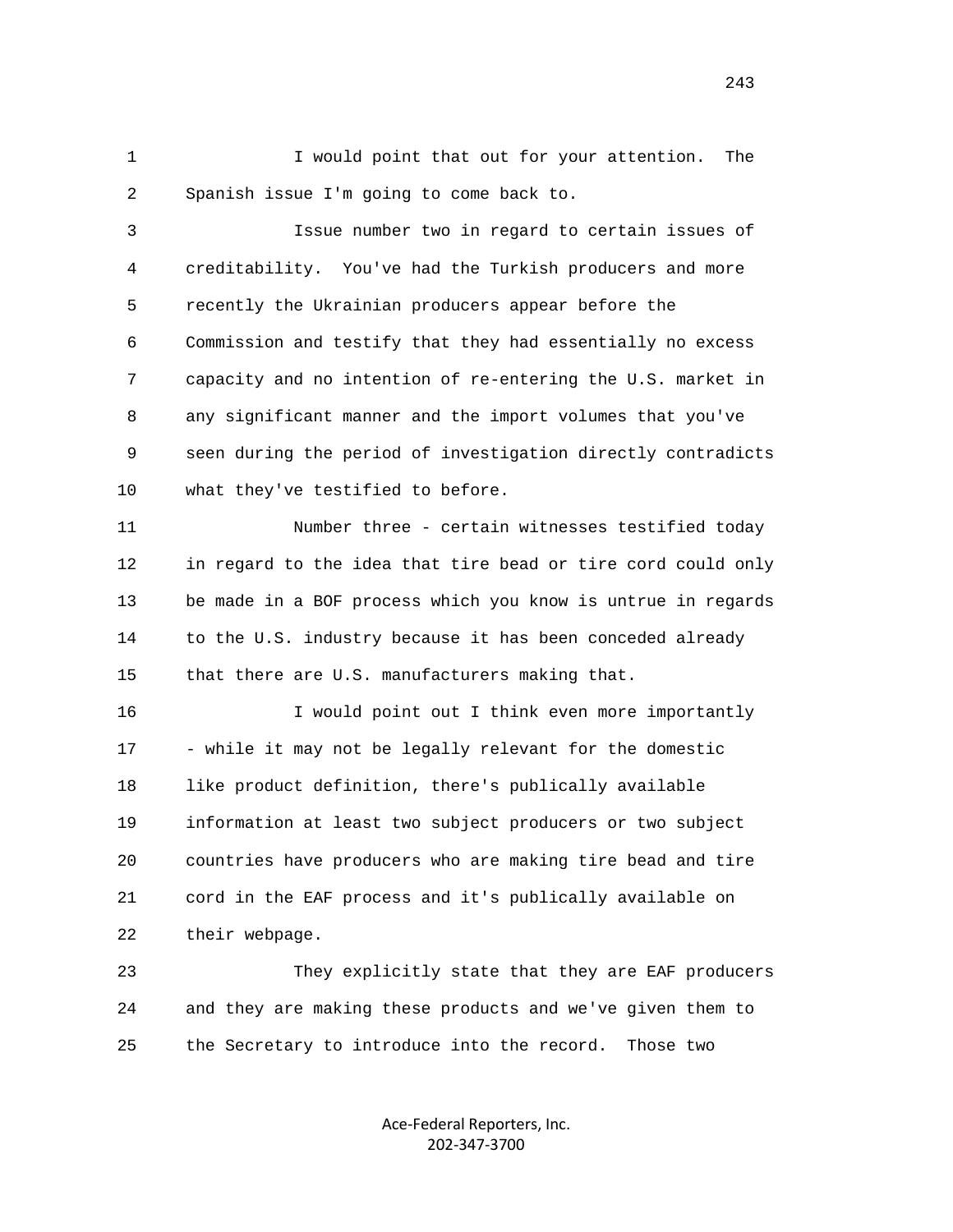1 countries by the way are Spain and Belarus.

 2 I would also point out that while the witness 3 from the Spanish EAF producer was present at the staff 4 conference after there was a decision evidently to emphasize 5 this argument that it could only be made in the BOF process, 6 he's not here today. They are three quick points. 7 Two or three larger issues - obviously the death 8 of two U.S. producers during the period of investigation is 9 particularly probative evidence. And what we heard in 10 response were at least 6 or 7 references to either problems 11 at the bay or other miscellaneous excuses or explanations 12 why in their belief, there is absolutely no causal 13 connection between the presence of subject imports and the 14 health of these two producers. 15 So I would just point out on the one hand you 16 have essentially these unsupported assertions in regard to 17 its severing a causal connection. And on the other hand you 18 have the contemporing statements of the company - 19 companies, when they were idling these facilities. 20 You have sworn testimony from the U.S.W. 21 representing the workers at this time. You had numerous 22 sworn testimonies in other injury proceedings before this 23 Commission in regard to the effective imports on these 24 producers. 25 And on top that that you have previous Commission

> Ace-Federal Reporters, Inc. 202-347-3700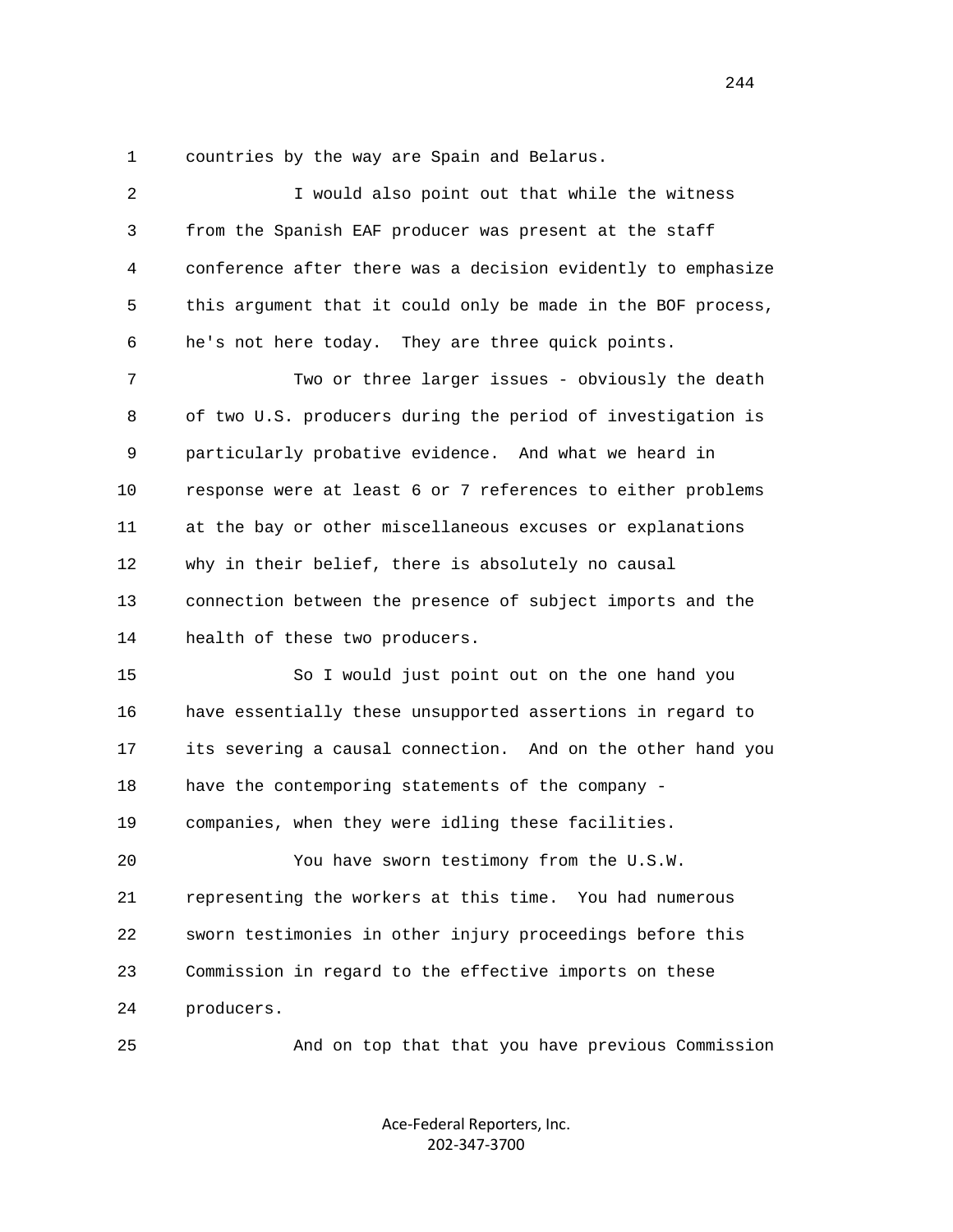1 findings indicating that these producers had been injured by 2 imports. And on top of that you have trade adjustment 3 assistance, TAA decisions by other branches of the United 4 States Government finding that these workers lost their jobs 5 as a result of imports.

 6 And on top of that we will be providing 7 additional information in our post-hearing Brief. I would 8 point that out as pure creditability determination.

 9 Maybe two last things - very quickly. It had 10 been argued that imports came in because the domestic - 11 some of the producers wanted an alternative source of 12 supply. But the purchasers told you that's not the case and 13 I quote from the staff report and this is from page V-32. 14 "Of the 38 responding purchasers, 24 reported that since 15 2014 they had purchased imported wire rod from subject 16 countries instead of U.S. produced product."

 17 18 of those purchasers reported that subject 18 import prices were lower than the U.S. produced product and 19 17 of these purchasers reported that price was a primary 20 reason for the decision to purchase imported product rather 21 than U.S. produced product.

 22 Or put a different way - 44% of responding 23 purchasers told you that they bought imports, rather than 24 domestically produced product because they were lower 25 priced. And it appears that at least one member of opposing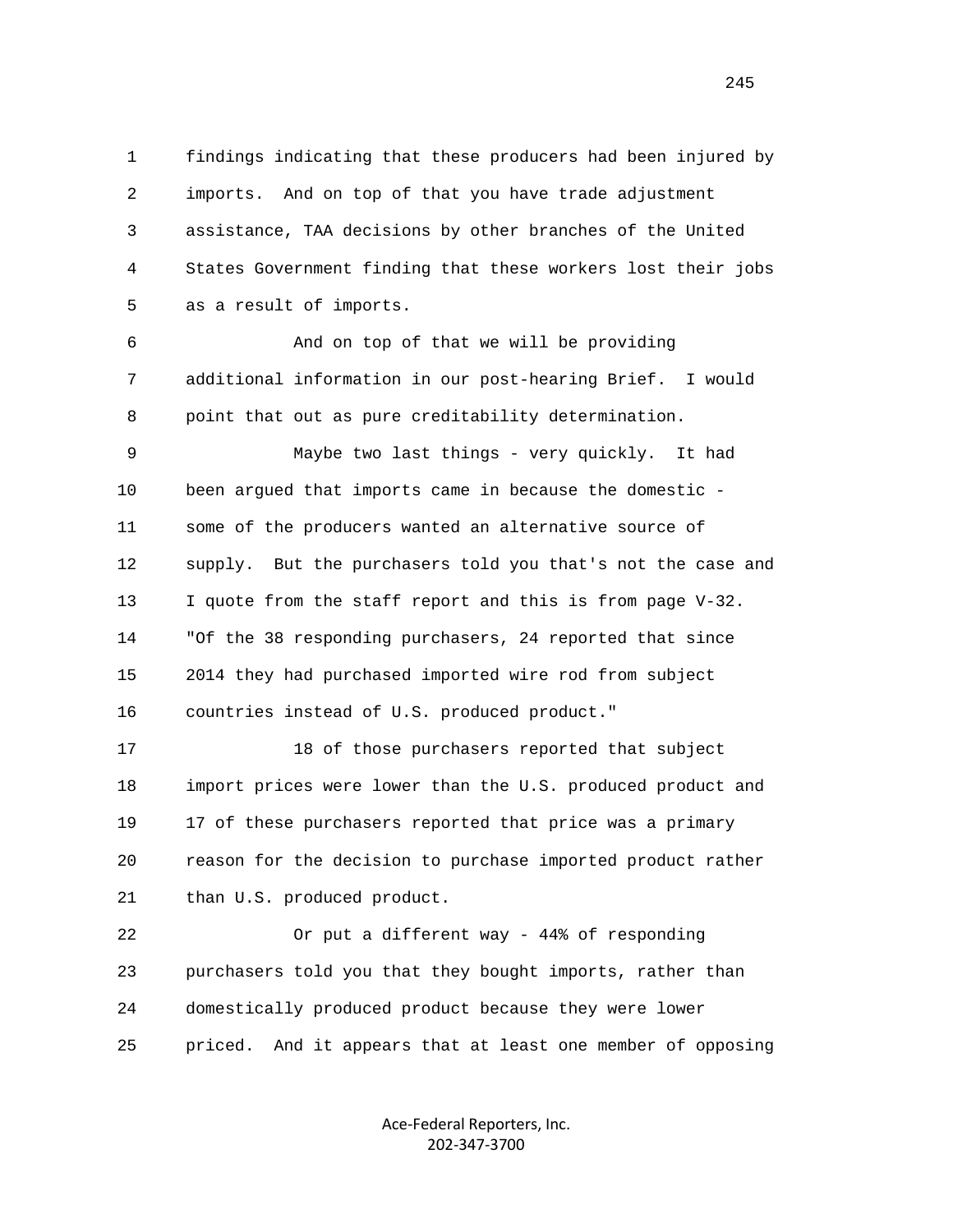1 counsel has conceded this point.

| 2  | Last but not least, price petition effects are an             |
|----|---------------------------------------------------------------|
| 3  | important element of this case. When asked if they believed   |
| 4  | that the filing of the Petitions in this case had effects on  |
| 5  | the volume of imports, it appeared that opposing counsel      |
| 6  | didn't have anything to say at this time.                     |
| 7  | But I would again point you to pages 2 and 3 of               |
| 8  | our pre-hearing Brief that has more than a half a dozen       |
| 9  | quotes directly from purchasers affirming the fact that       |
| 10 | while it was a mild recovery for the domestic industry or     |
| 11 | some small improvement, it's directly tied to the filing of   |
| 12 | the Petitions in this case, thank you.                        |
| 13 | CLOSING REMARKS OF PAUL C. ROSENTHAL                          |
| 14 | MR. ROSENTHAL: I'll wrap up with a few points.                |
| 15 | First, Commissioner Johanson's question to Mr. Cunningham     |
| 16 | and the Respondents on what I regard as an incredible theory  |
| 17 | of theirs, which is that if subject imports are merely        |
| 18 | replacing unfairly traded imports from China, that somehow    |
| 19 | there's no volume affect, I suggest that there's no basis     |
| 20 | for that.                                                     |
| 21 | Mr. Cunningham claims that there's a case or two              |
| 22 | that supports that proposition. I suggest that you take a     |
| 23 | close look at that case and you'll see it is in apposition    |
| 24 | and to the extent it has relevance in any way it's wrongly    |
| 25 | decided.<br>And I will take a page from Mr. Cameron and ask a |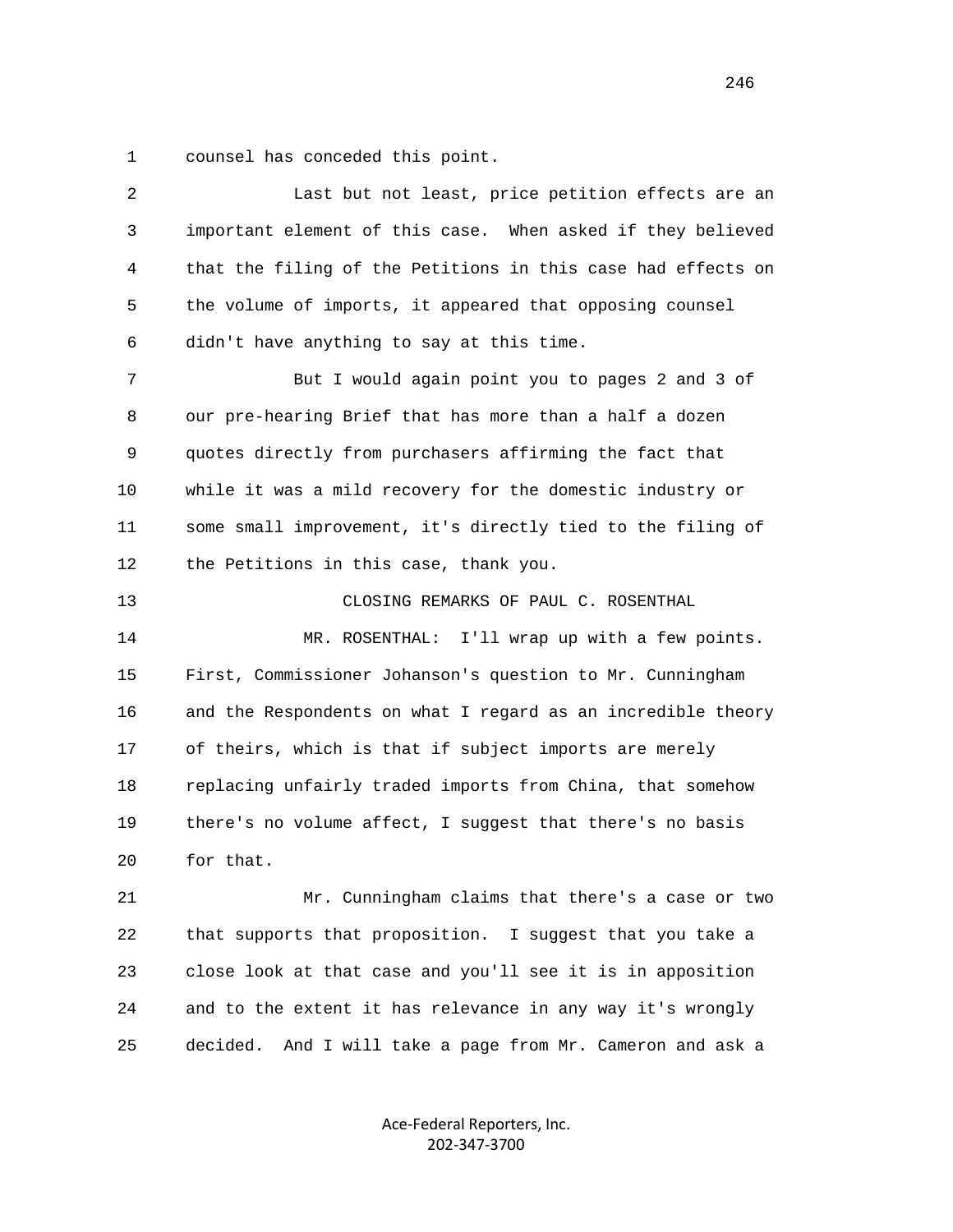1 rhetorical question because I know I can't ask you a real 2 question and ask is it possible - could you ever imagine 3 the Commission in its right mind concluding that it's okay 4 for imports to come in to the level of the Chinese in 2013 5 and having made an affirmative injury determination as a 6 result of that volume of imports that anything that came in 7 after that that's unfairly traded as long as it's below the 8 peak of 2013 that's okay and it wouldn't be injurious. I 9 can't imagine an affirmative answer to that question because 10 what would the result of that be? It means that you could 11 reach an affirmative determination and then it's a 12 free-for-all from that point on for any producer to dump and 13 injury the domestic industry as long as they didn't reach 14 that previous volume threshold or market share threshold. 15 You'll never reach that determination. I have total 16 confidence in you.

 17 And by the way, there's another area which I'm 18 sorry to say Mr. Cunningham and company have totally misread 19 the law and cases there and trying to get you to throw out 20 the AchlerMittal Georgetown data and the data involving the 21 Republic Lorain facility. They cite a couple cases and 22 they're totally in opposite. The cases they cite for the 23 proposition you should exclude those companies from the 24 industry have totally different facts than are ones 25 presented here. One of them, Titanium Sponge, Ms. Cannon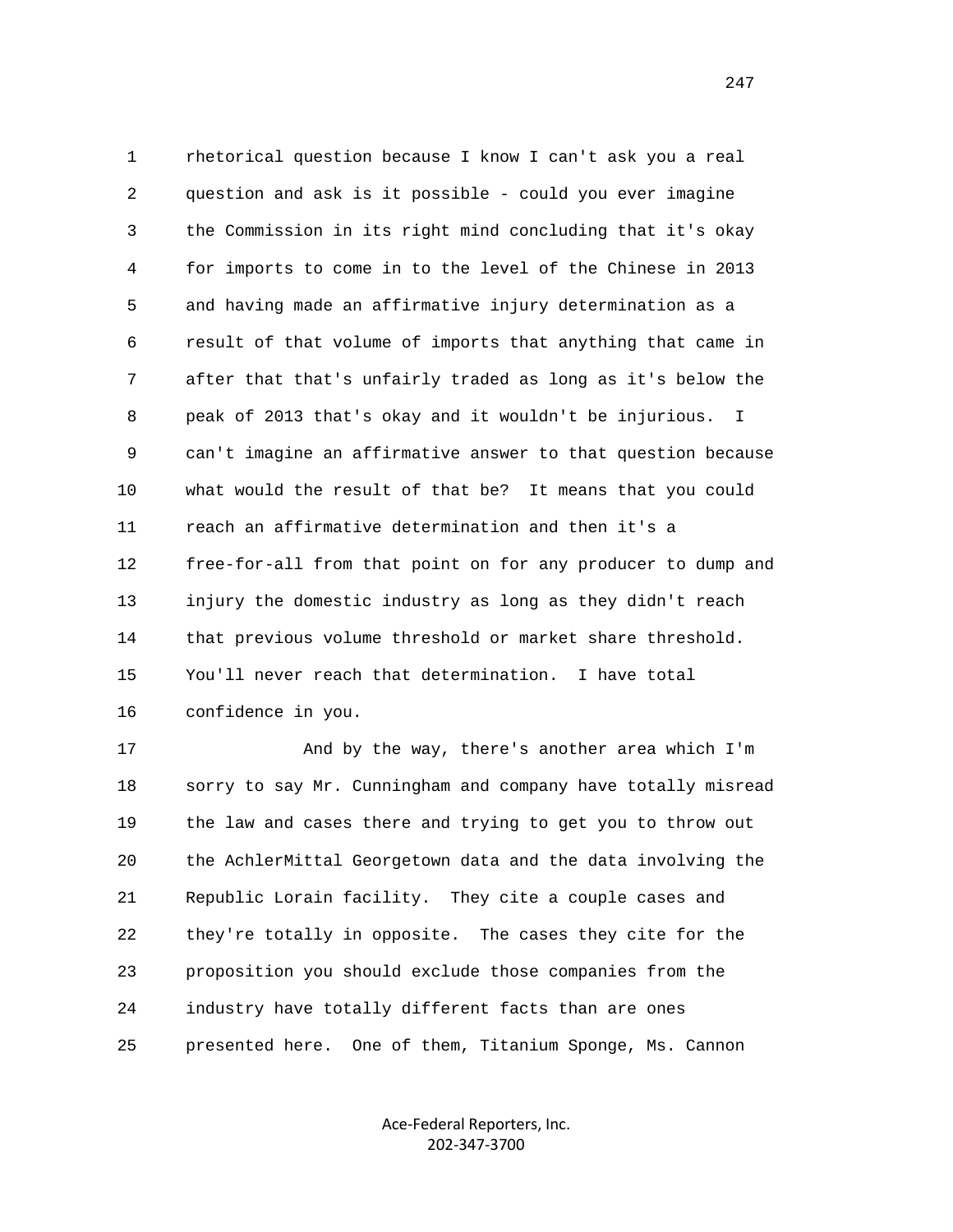1 was involved with for Respondents the U.S. producer that 2 closed the facility testified to the ITC that the closure 3 had nothing to do with the subject imports. That was the 4 company saying the closure had nothing to do with the 5 subject imports. Here we have just the opposite. The 6 companies were closing, saying that imports were the reason 7 for the closure.

 8 And by the way, the time that that happened and 9 the quote that we had there from the AchlerMittal, for 10 example, was in 2015 after the second surge of imports came 11 in and they cited in their statement that imports had gone 12 up to 36 percent of the market, that included the subject 13 imports.

 14 Mr. Cunningham's assertion, too, I think it was 15 in response to Commissioner Broadbent's question, but 16 perhaps another one suggesting that the statutory standard 17 of contributing cause or that the imports only had to be a 18 cause of injury didn't apply to this idea that the closures 19 of the facilities at Georgetown and Lorain had a different 20 standard and that somehow the entire reason for those 21 closures had to be imports. We suggest that's not the 22 case. We believe that if imports were a cause, and we 23 believe they were a cause of the closures, that suffices for 24 the purposes of the law.

25 My remaining time I do want to discuss some of

Ace-Federal Reporters, Inc. 202-347-3700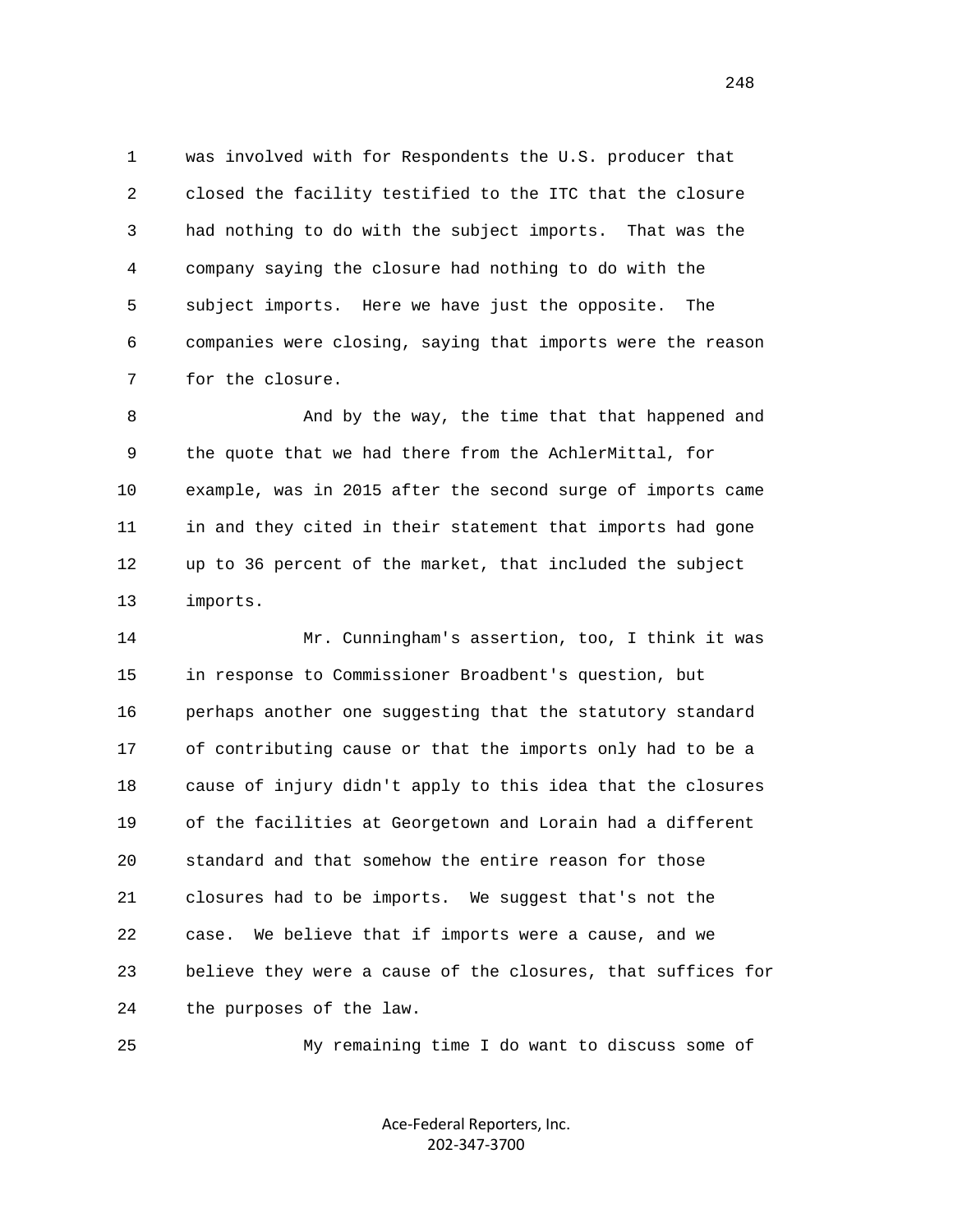1 the other Respondent arguments. And in essence, what you 2 heard here, I would argue, is pretty contradictory. The 3 entire argument by the AWPA is these trade cases are the 4 reason why demand is down and the domestic industry is 5 losing market share and why is that, because these trade 6 cases make the wire rod prices go up higher and makes us 7 have to charge higher for our end product. Well, the law is 8 very clear that that argument is irrelevant. You cannot 9 only not consider it as a matter of law, but as a matter of 10 policy if you followed that approach in every one of these 11 cases there would be no case on behalf of suppliers of raw 12 materials or intermediate materials. You only have end 13 users being able to file cases here because only the impact 14 on them would matter and not on the millions of jobs 15 provided by intermediate suppliers to all the final 16 fabricators of products.

 17 The law and Congress has made it clear that's 18 not the right approach to take and you have always followed 19 the statutory directive and congressional intent in that 20 regard.

21 I will say as a matter of fact all they've done 22 in making that argument is reinforcing the importance of 23 price in the decisions here. And I want to just turn to the 24 slides a little bit later on purchasers. Now they seem to 25 suggest, some of the purchasers, that they had some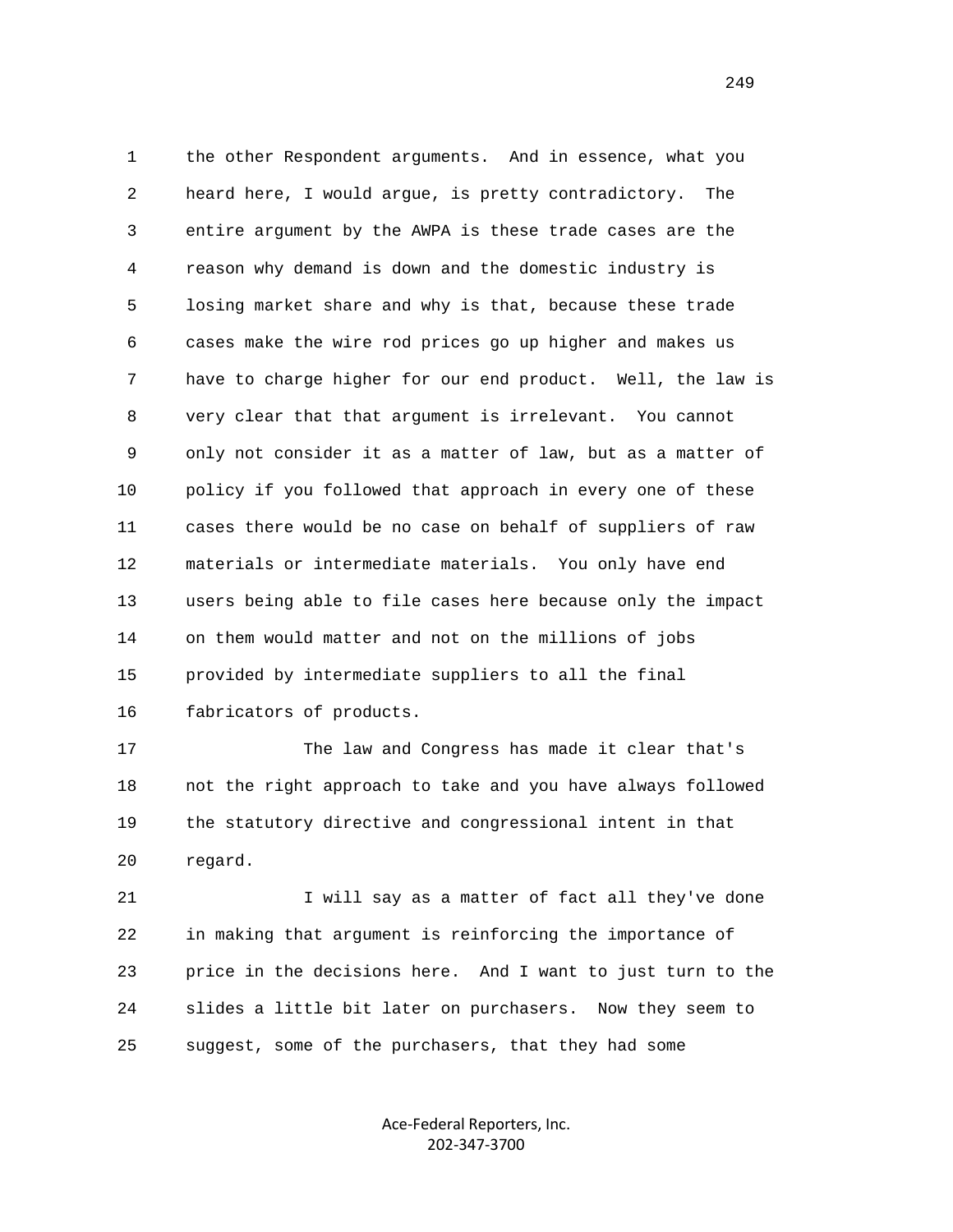1 confusion. Now this is not - these are not the ballots in 2 West Palm Beach in 2000. I don't see any hanging chads 3 here. This is a pretty clearly core set of questions here 4 which say did you purchase imports. Did you purchase 5 because the prices were lower? How much did you purchase? 6 It's pretty straight forward. And you had 75 percent -- 7 maybe not the folks in the back who couldn't necessarily 8 understand these questions, but 75 percent of the 9 Respondents said, yes, we did exactly those things. We 10 purchased imports because they were lower priced. How much 11 more direct admissions can you expect in a case like this?

12 And by the way, the next slides, which were 13 confidential, you had actual quotes from these purchasers 14 saying, yeah, we did that. We bought it because it was 15 lower. We have to compete. No surprises there because you 16 always found that price is paramount in purchasing decisions 17 in wire rod cases. So this case is no different than any 18 other, except you've got a great deal of evidence by 19 admissions by the purchasers who respond to your 20 questionnaire.

 21 And by the way, I know it's not legally 22 possible, but I would like to take the entire transcript of 23 this afternoon's responses to your questions and submit it 24 as an affidavit in support of our case because there's so 25 many responses that basically admitted the primacy of price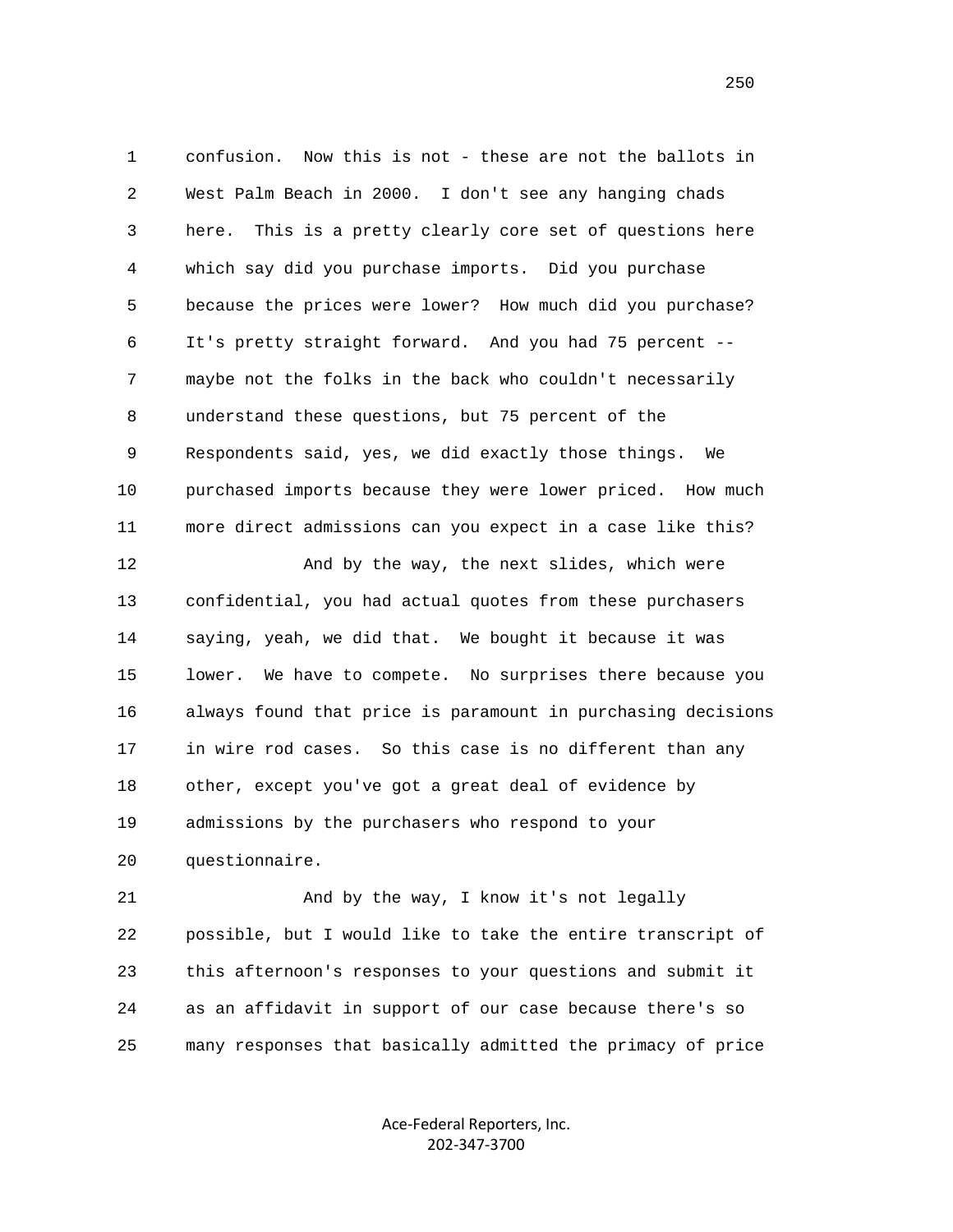1 and that the reason why they are here and so concerned is 2 because of the impact of these cases on their prices.

 3 I have to say something, though, that was a 4 little disturbing because I don't think - and I totally 5 understand why price is important to them. In many 6 respects, they're the customers of our clients here and 7 these are my clients and I totally am sympathetic with their 8 need to be competitive and so we bring these cases with 9 great reluctance, but it's a matter of survival for this 10 industry. You saw the profitability numbers there. They 11 cannot survive making profits in 1 percent, 2 percent, 3 12 percent per years. How do you expect them to invest in 13 these facilities? How do you expect heavy manufacturing 14 facilities to continue to modernize? They can't do this at 15 that level, so they've got to bring these cases and it's not 16 because they want to hurt their customers. They have no 17 choice.

18 I will say, though, the notion that we have no 19 bicycle industry here or other end users because of wire rod 20 cases is ridiculous. I worked on a bicycle case. I was 21 here 20 years ago and I have to say it's one of the very few 22 cases I've lost as a Petitioner. It had nothing to do with 23 wire rod. It had to do with everything with dumping by the 24 Chinese. And why did the ITC make a negative determination 25 in that case? Here's why. And this is a cautionary tale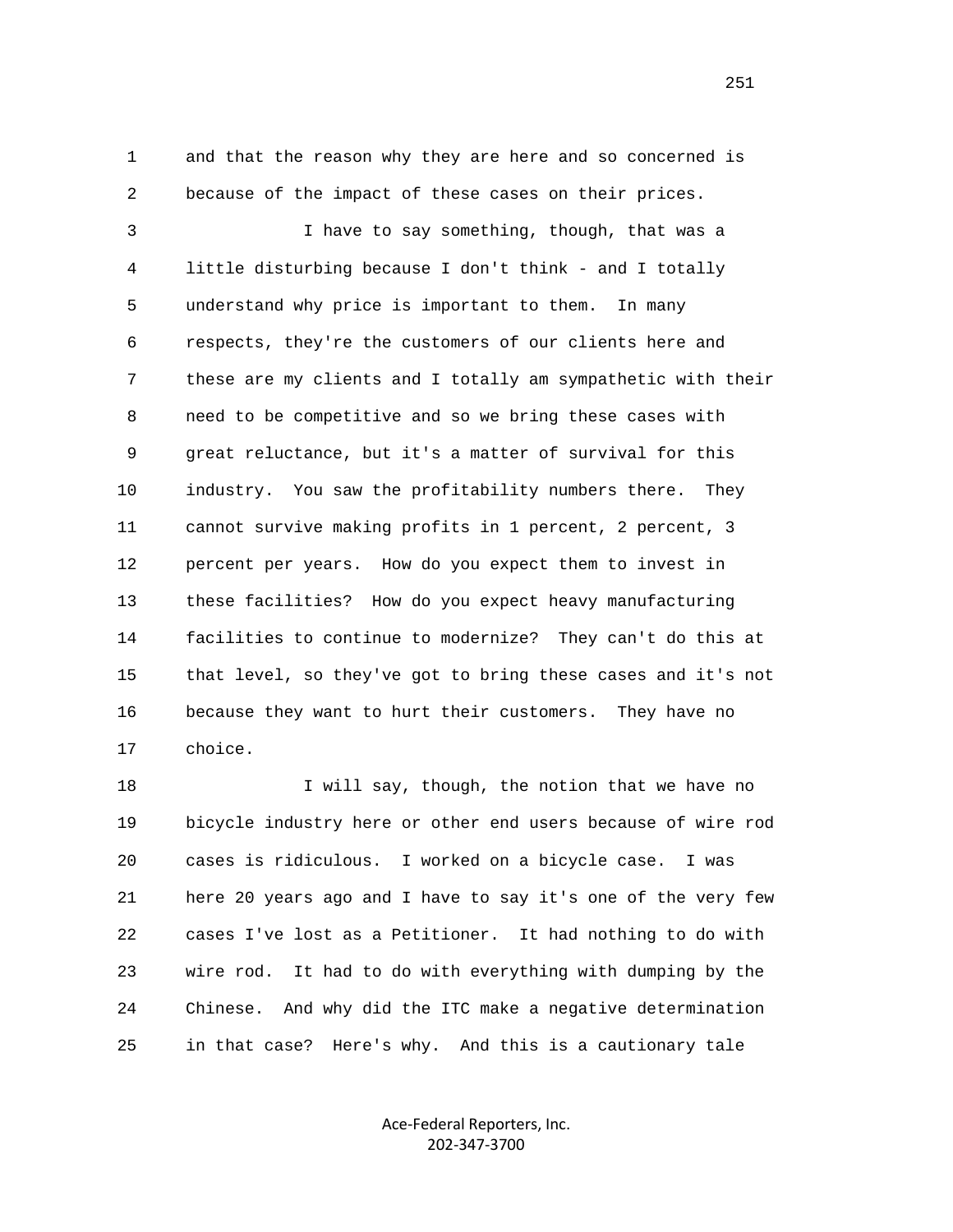1 for anybody who's involved in international trade cases. 2 The entire case that the Commerce -- by the way, at that 3 time, the European Union found the Chinese to be dumping by 4 substantial margins in the EU.

 5 The Mexican authority found the Chinese to be 6 dumping by substantial margin in Mexico. In the U.S. there 7 was one company who was the biggest supplier for whom the 8 Commerce Department found a very, very low, de minimis 9 margin. And why was that? Because one staff member at the 10 Commerce Department decided that the surrogate values there 11 and the precise financial reports for one company matched 12 better than the others and by using a financial figures for 13 one company rather than others that we argued for resulted 14 in a zero dumping margin.

 15 The result of that was when the case came over 16 to the ITC you found a de minimis - you had to exclude 17 their volumes. It had nothing to do with wire rod, but it 18 had to do with decisions by one person and now we're here. 19 And the decision that you make here - you individuals, just 20 as the folks at Commerce made, will decide the fate of this 21 industry. If your decision is it's okay for the next wave 22 of these 10 subject countries to come in and take the 23 Chinese market share and more and that's okay and that's not 24 considered injury, then there will not be these folks in the 25 room around for a next wave of cases. They will take the

> Ace-Federal Reporters, Inc. 202-347-3700

252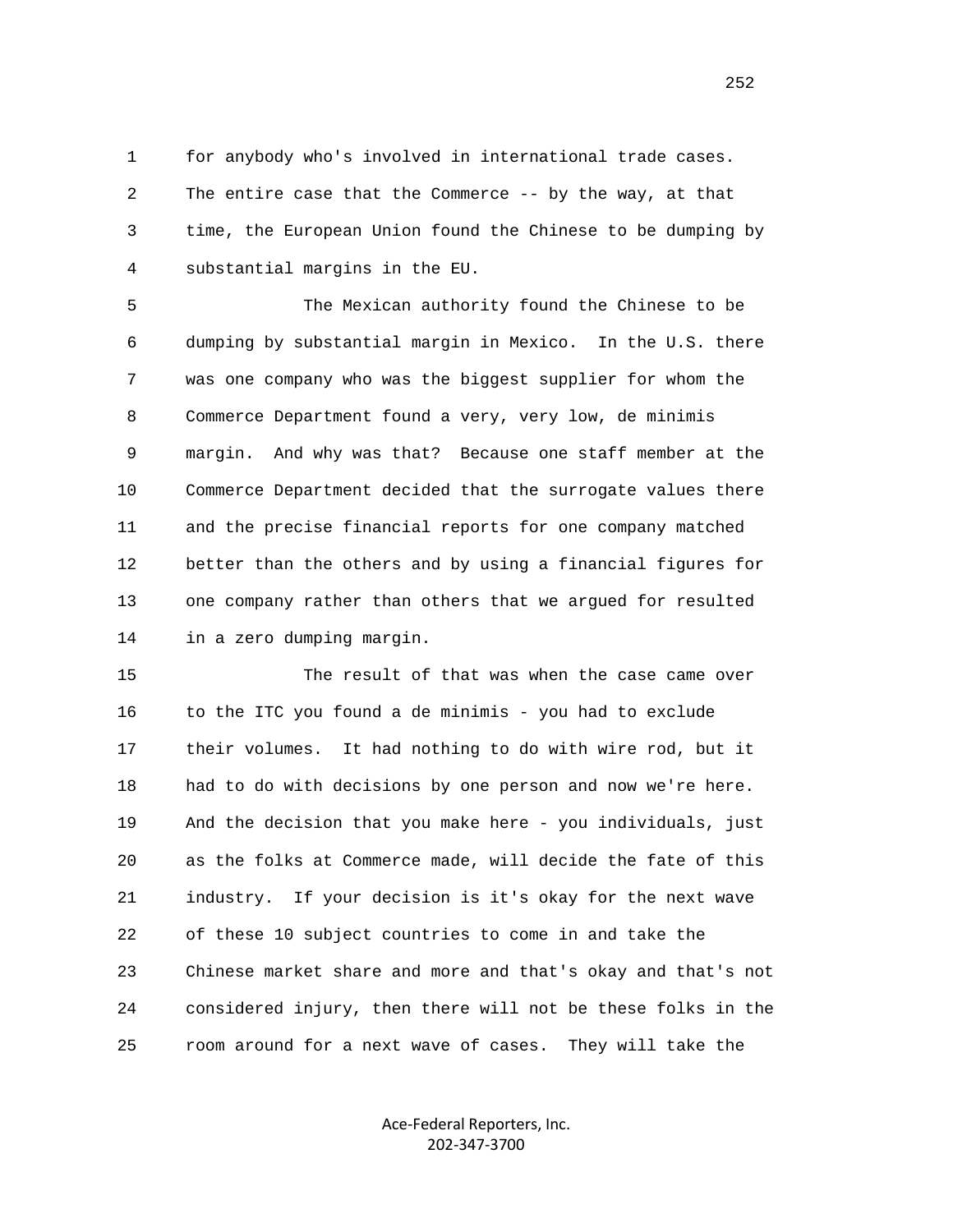1 place of the Georgetown steel facility and the others who've 2 exited the industry because there will no longer be relief. 3 So I urge you on behalf of the workers in these 4 companies to make an affirmative determination in this case 5 so that they will be back and so they will work with their 6 customers in the future to be able to create jobs and create 7 steel products from wire rods in the United State. Thank 8 you. 9 VICE CHAIRMAN JOHANSON: The Respondents may 10 come forward for their rebuttal and closing statement. 11 MR. CONNELLY: I guess I'm going first. You 12 want to go first? Go ahead. 13 CLOSING REMARKS OF NANCY A. NOONAN 14 MS. NOONAN: We have a question too about who is 15 not here today. Where is AchlerMittal and Republic? If 16 they really thought that their mills closed because of these 17 subject imports, I am sure they would want to tell you their 18 story in person here today, but they are not here. 19 The Commission should find that there was no 20 material injury or threat of injury to the U.S. wire 21 industry by reason of subject imports. The data complied by 22 the Commission, the pre-hearing staff report, and the 23 testimony provided today show that the domestic industry, 24 which is highly integrated and in many ways insulated from 25 competition by imports did not lose significant market share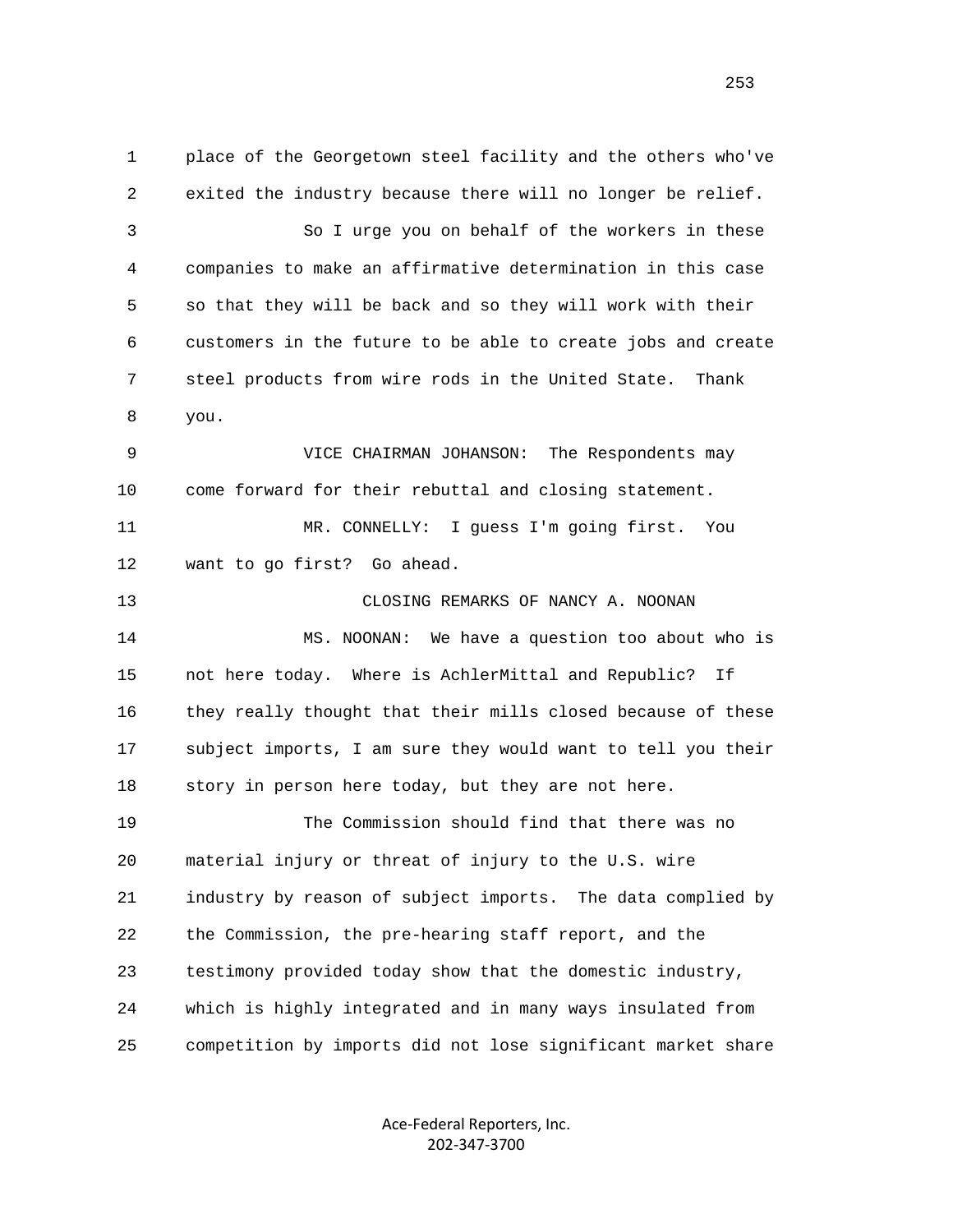1 during the period of investigation and performed at levels 2 that do not support a finding of injury or threat of injury. 3 The domestic industry is insulated from import 4 competition through upstream and downstream integration. 5 Their America requirements, their great ability and 6 flexibility in satisfying customer preferences and 7 logistical advantages due to transportation barriers to 8 imports, these advantages are reflected in steady capacity 9 utilization rates and other positive performance 10 indicators; particularly, when internal transfers to 11 affiliated downstream wire producers and fabrication 12 operations are taken into account. 13 More important, any declines in the U.S. 14 industry volume and market share over the POI are the result 15 of the reductions in U.S. production of wire rod that are 16 not attributable to imports. Again, AchlerMittal and 17 Republic is really what they hang their entire case on. 18 When these reductions are properly accounted for, the data 19 show that the U.S. industry's commercial shipments and 20 market share held steady or increased over 2014 to 2016, see 21 Tom Trendl's Exhibit A. 22 Declines in sales value appear to be related 23 primarily to substantial decreases in raw material prices.

25 attributable to the anomalous cost and expense circumstances

24 The lower profits for the industry, as a whole, are

Ace-Federal Reporters, Inc. 202-347-3700

254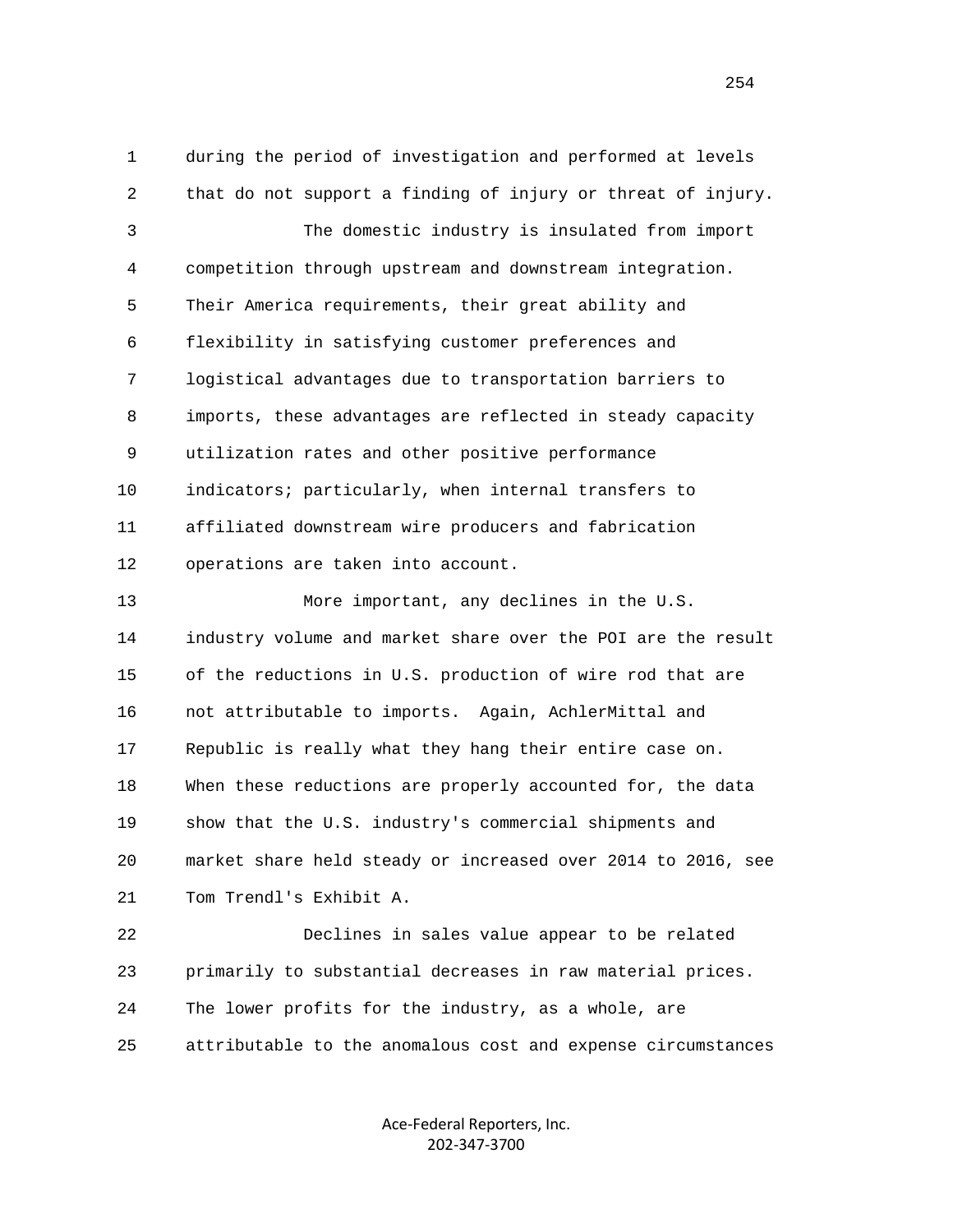1 of one or two companies that have had an outsized affect on 2 the aggregate data rather than the actual declines in 3 profitability. We ask that the Commission make a negative 4 determination.

 5 CLOSING REMARKS OF WARREN E. CONNELLY 6 MR. CONNELLY: For the first time, the Commission has 7 collected specific and extensive data concerning grade 10/80 8 and higher tire cord. This information provides a picture 9 that the Commission has never before seen. Fifteen years 10 after the Commission considered the grade 10/80 issue the 11 domestic industry still cannot constantly produce grade 12 10/80 tire cord and higher. In contrast, the domestic 13 industry can produce every other product that is within the 14 scope of this investigation. These facts have legal 15 significance; specifically, the documented inability of the 16 domestic industry to consistently produce grade 10/80 in an 17 EAF without using BOF billets helps to establish the clear 18 dividing line.

 19 We acknowledge that the domestic industry has 20 tried to produce grade 10/80 tire cord. They may even have 21 made some commercial sales, but the unanimous view of the 22 purchasers expressed today and in the questionnaire 23 responses is that they simply cannot do it on a consistent 24 basis and we submit that a continuum cannot exist when the 25 domestic industry cannot establish a commercially viable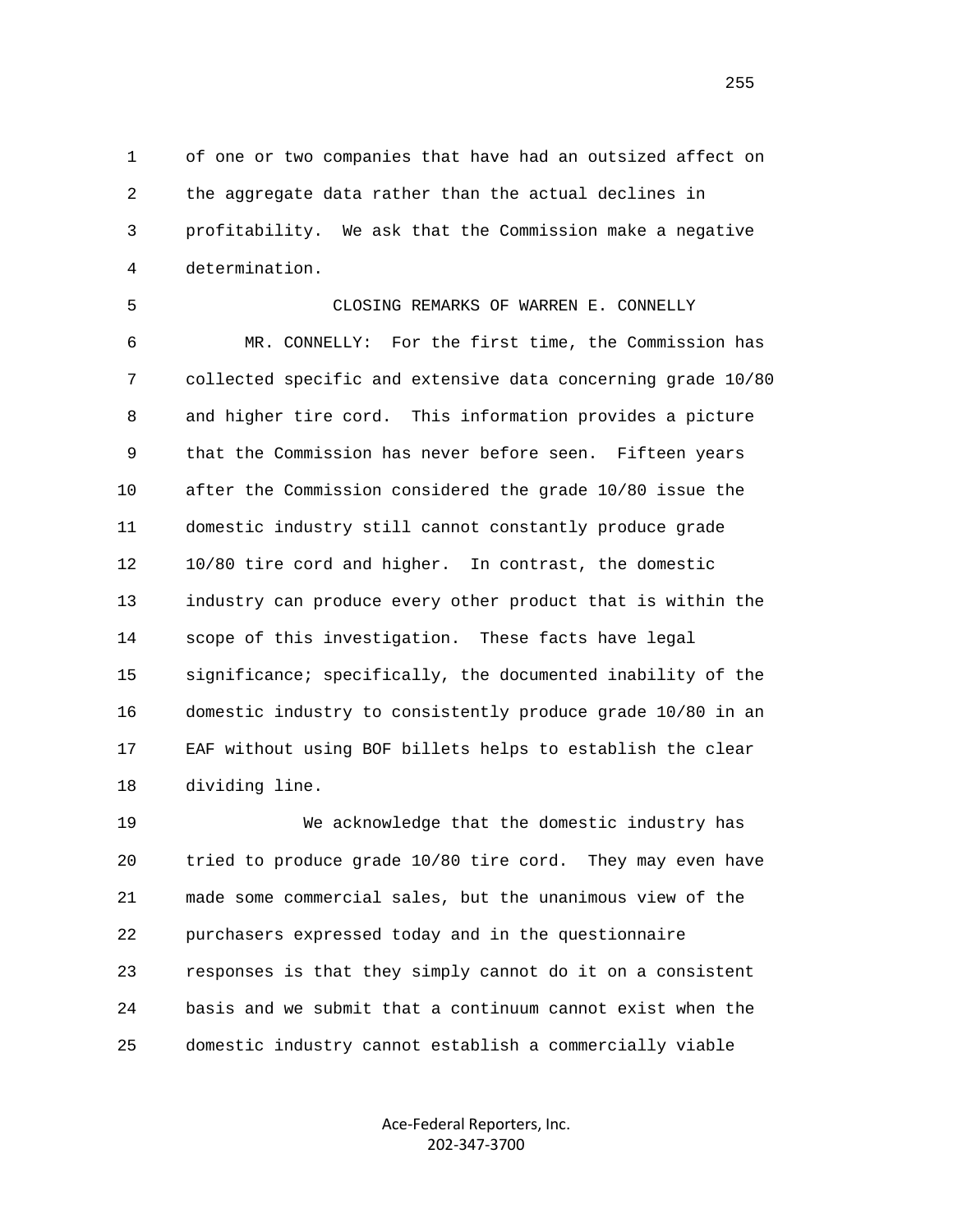1 position in the market.

| 2  | If it was so easy to produce grade 10/80 tire                  |
|----|----------------------------------------------------------------|
| 3  | cord as the Petitioners seem to claim this morning, then       |
| 4  | most or all of the EAF producers would be in this business.    |
| 5  | Apparent consumption is large enough and the prices are much   |
| 6  | higher than industrial grades of wire rod. It's an ample       |
| 7  | The lack of production by the domestic industry<br>incentive.  |
| 8  | demonstrates there is something very different about grade     |
| 9  | 10/80 and higher product compared to grade 10/70.              |
| 10 | Now with respect to Spain and Belarus, we don't                |
| 11 | say that they can't make it. It can't be done. It's just       |
| 12 | very hard to do. Those producers in Spain and Belarus have     |
| 13 | somehow managed to do it. The U.S. producers have not.         |
| 14 | The other thing there are no adverse price                     |
| 15 | There's no evidence of underselling. There is no<br>affects.   |
| 16 | evidence of price depression or suppression with respect to    |
| 17 | grade 10/80 and tire cord. When you boil it all down, the      |
| 18 | domestic industry is seeking an undeserved windfall even       |
| 19 | though they're not able to enter the market. Either they       |
| 20 | can't make the product or they want to make the product.       |
| 21 | You heard how they minimized the size of the market this       |
| 22 | morning.<br>Under all these circumstances, we urge you to find |
| 23 | the separate like product and to reach a negative              |
| 24 | determination.<br>Thank you.                                   |
| 25 | CLOSING REMARKS OF DONALD B. CAMERON                           |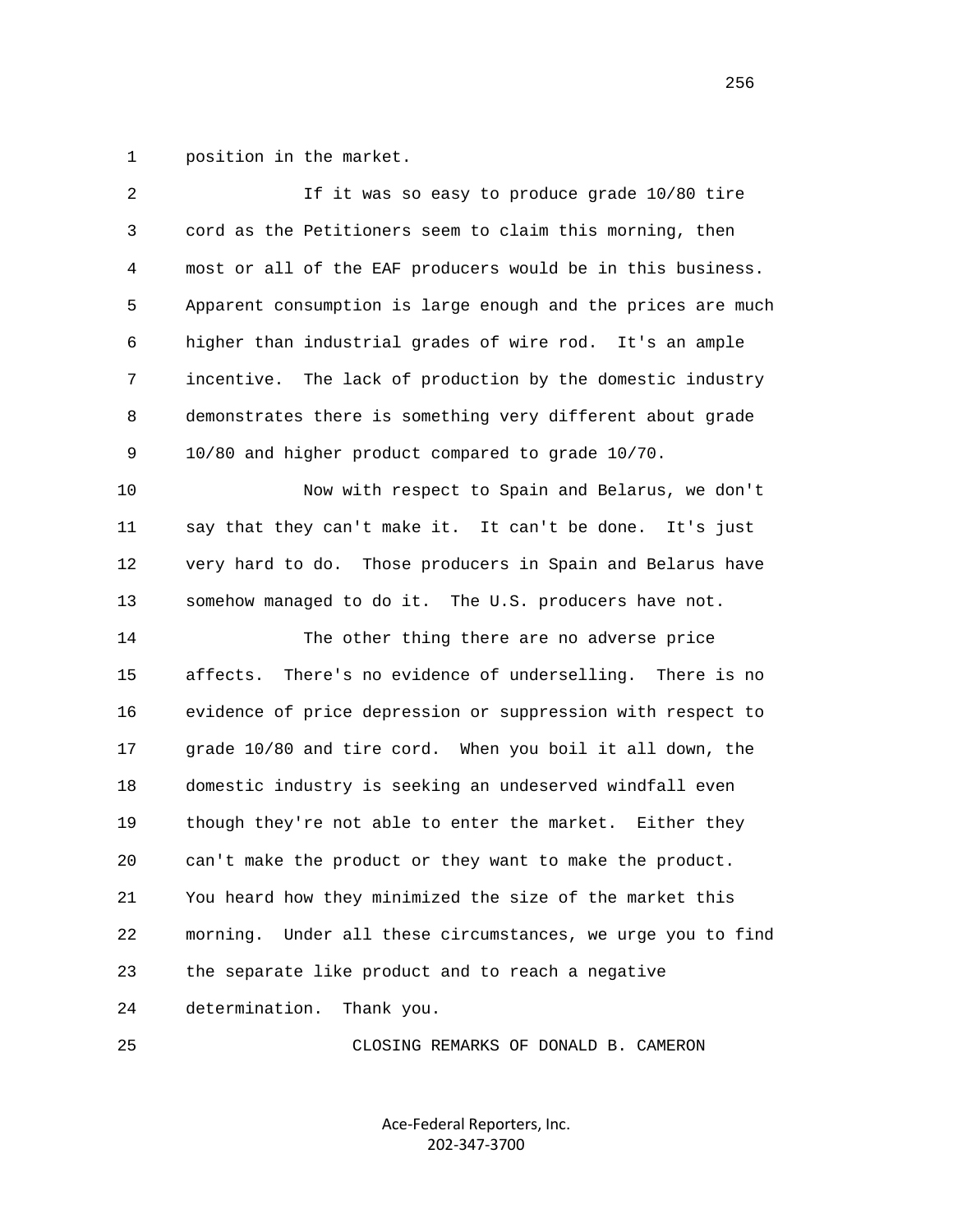1 MR. CAMERON: Members of the Commission, very 2 quick, we were just presented these two document evidencing 3 that apparently the Belarus and Seltza can produce tire cord 4 in bead wire - apparently, although it's not explicit here, 5 10/80 and above, in electric arc furnaces.

 6 Number one, again, to repeat Warren, if it was 7 that easy then one would've thought that the Petitioners 8 could do so in their EAF furnaces and they haven't. Kiswire 9 worked for a year and a half with Georgetown Steel to try 10 and develop this capacity, a year and a half. They did the 11 same with Everz,a year and a half. They were unsuccessful.

 12 Secondly, both Bekaert and Kiswire have a number 13 of mills, tire cord and bead wire mills around the world. 14 Kiswire alone has 40. They have not qualified either of 15 these mills and if they could produce it they would be more 16 than happy to qualify them. They haven't. And there's no 17 evidence whatsoever that what these guys produce would 18 qualify for the U.S. tire manufacturers. So it's 19 interesting, but frankly, it's not relevant to where we 20 are. Thank you.

 21 VICE CHAIRMAN JOHANSON: Thank you for your 22 closing statements. I will now read the closing statement 23 for the Commission. Post-hearing briefs, statements 24 responsive to questions and requests of the Commission and 25 corrections to the staff report must be filed by November

> Ace-Federal Reporters, Inc. 202-347-3700

257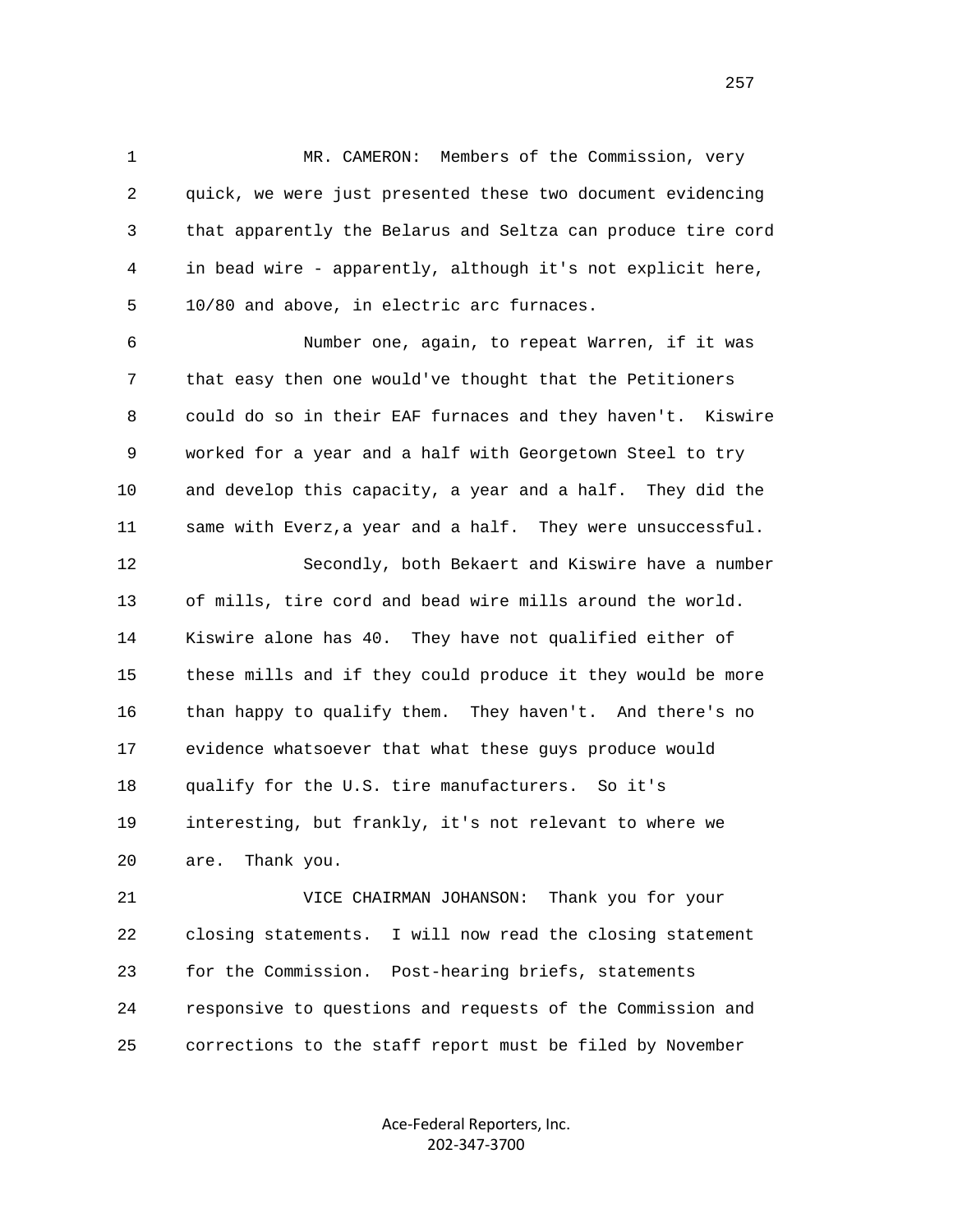| $\mathbf 1$    | 27, 2017. Closing of the record and final release of data |
|----------------|-----------------------------------------------------------|
| $\overline{a}$ | to parties occurs on December 13, 2017 and final comments |
| $\mathsf{3}$   | are due on December 15, 2017. And this hearing is now     |
| $\overline{4}$ | closed.                                                   |
| 5              | (Whereupon at 4:10 p.m., the hearing was                  |
| $\epsilon$     | adjourned.)                                               |
| $\sqrt{ }$     |                                                           |
| $\,8\,$        |                                                           |
| $\mathsf 9$    |                                                           |
| $10\,$         |                                                           |
| $11\,$         |                                                           |
| $1\,2$         |                                                           |
| $13\,$         |                                                           |
| $14\,$         |                                                           |
| $15\,$         |                                                           |
| 16             |                                                           |
| $17\,$         |                                                           |
| $18\,$         |                                                           |
| 19             |                                                           |
| $20\,$         |                                                           |
| 21             |                                                           |
| 22             |                                                           |
| 23             |                                                           |
| 24             |                                                           |
| 25             |                                                           |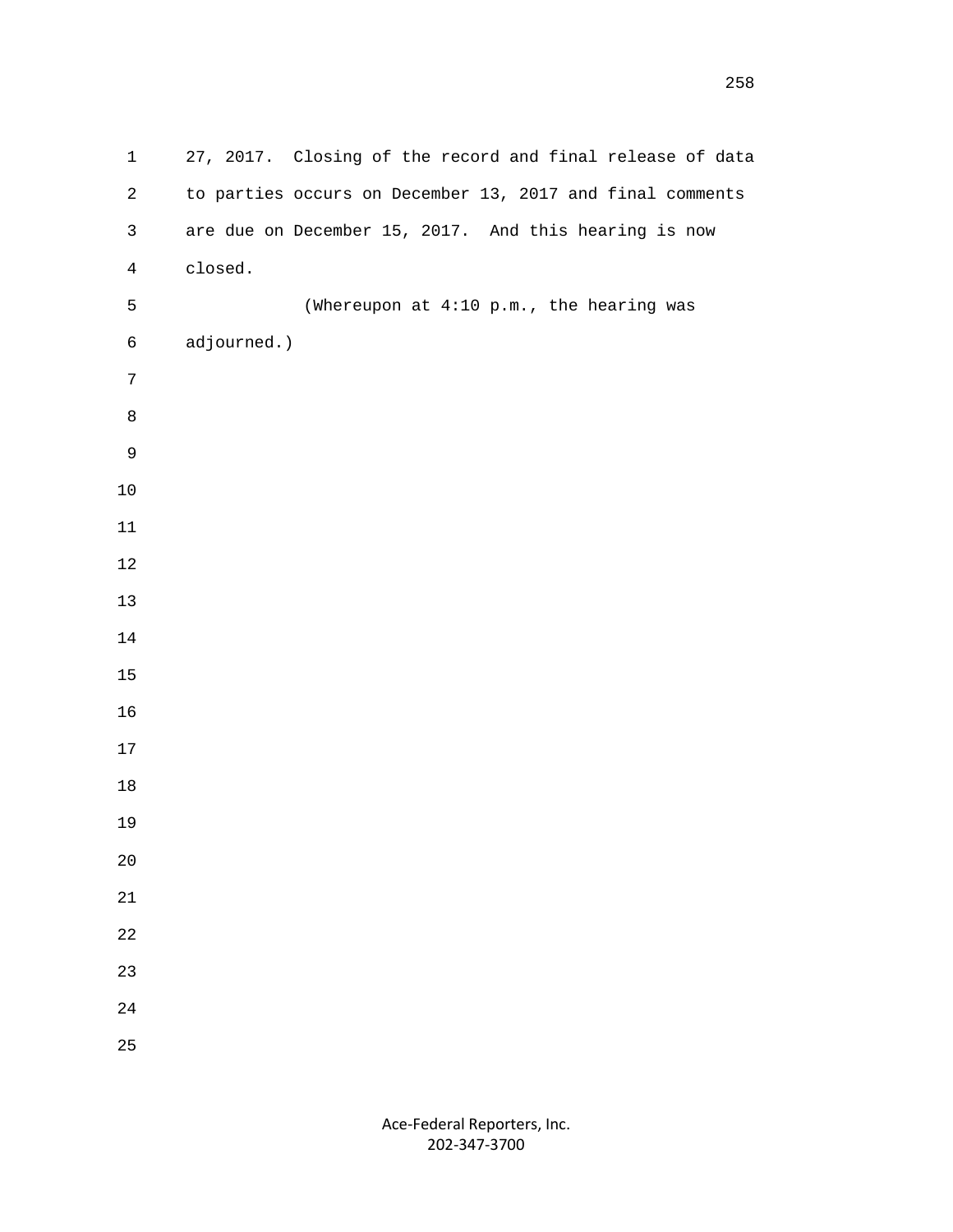## CERTIFICATE OF REPORTER

 TITLE: In The Matter Of: Carbon and Certain Alloy Steel Wire Rod From Belarus, Italy, Korea, Russia, South Africa, Spain, Turkey, Ukraine, The United Arab Emirates, and The United Kingdom

INVESTIGATION NOS.: 701-TA573-574 and 731-TA-1349-1358

HEARING DATE: 11-16-17

LOCATION: Washington, D.C.

NATURE OF HEARING: Final

 I hereby certify that the foregoing/attached transcript is a true, correct and complete record of the above-referenced proceeding(s) of the U.S. International Trade Commission.

- DATE: 11-16-17
- SIGNED: Mark A. Jagan

 Signature of the Contractor or the Authorized Contractor's Representative

 I hereby certify that I am not the Court Reporter and that I have proofread the above-referenced transcript of the proceedings of the U.S. International Trade Commission, against the aforementioned Court Reporter's notes and recordings, for accuracy in transcription in the spelling, hyphenation, punctuation and speaker identification and did not make any changes of a substantive nature. The foregoing/attached transcript is a true, correct and complete transcription of the proceedings.

Ace-Federal Reporters, Inc. 202-347-3700 SIGNED: Duane Rice Proofreader I hereby certify that I reported the above-referenced proceedings of the U.S. International Trade Commission and caused to be prepared from my tapes and notes of the proceedings a true, correct and